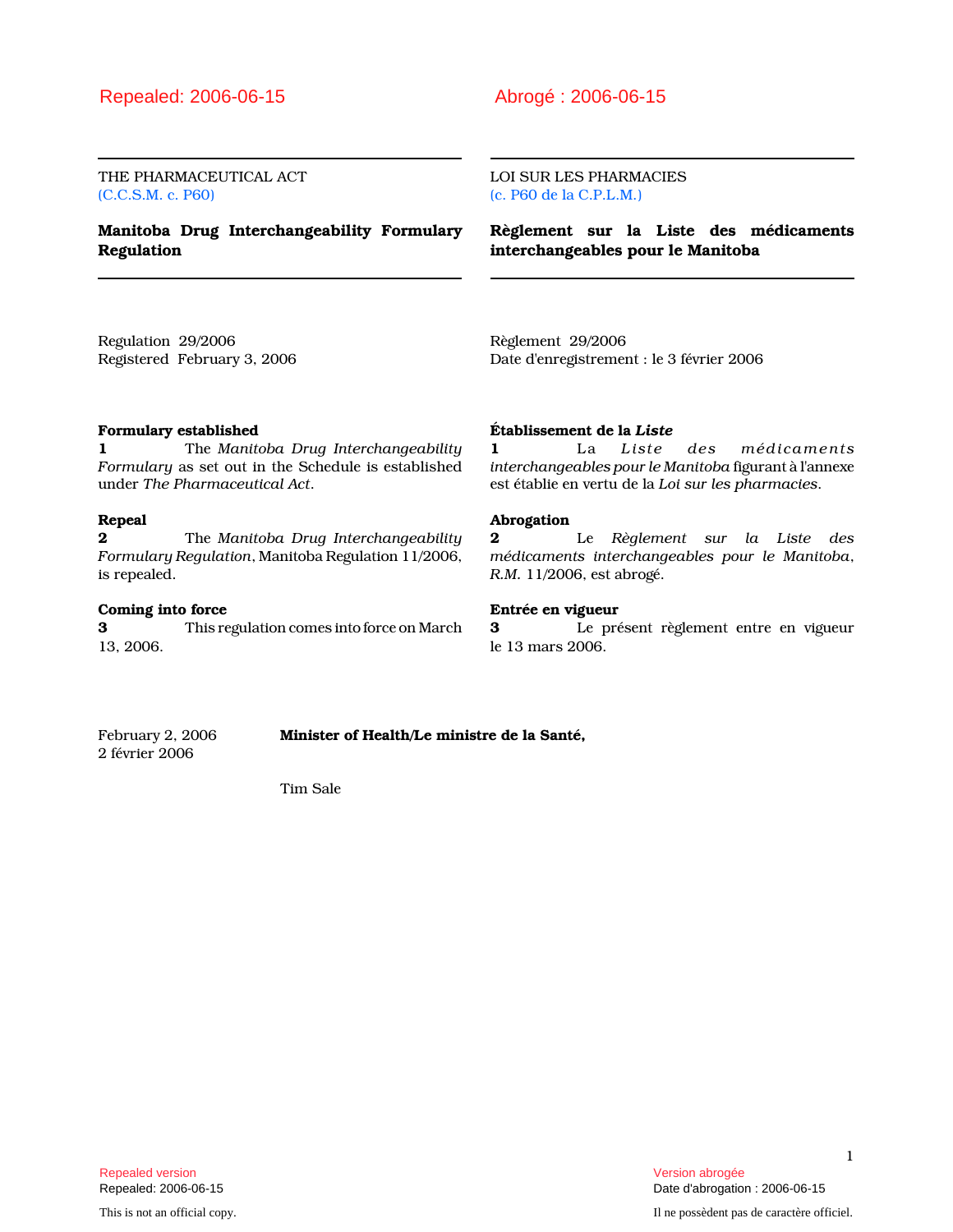## **LISTE DES MÉDICAMENTS INTERCHANGEABLES POUR LE MANITOBA**

|                   | <b>MANITOBA DRUG INTERCHANGEABILITY FORMULARY</b>                                                            |                                  |               |                 |  |
|-------------------|--------------------------------------------------------------------------------------------------------------|----------------------------------|---------------|-----------------|--|
|                   | <b>LISTE DES MÉDICAMENTS INTERCHANGEABLES</b><br><b>POUR LE MANITOBA</b>                                     |                                  |               |                 |  |
| DIN<br><b>NIM</b> | <b>Product Name</b><br><b>Produit</b>                                                                        | Manufacturer<br><b>Fabricant</b> | Price (\$)    | Prix (\$)       |  |
|                   | ACEBUTOLOL HCI - 100 mg - Tablets<br>ACÉBUTOLOL (CHLORHYDRATE D') - 100 mg - comprimés                       |                                  | Per<br>Tablet | Par<br>comprimé |  |
| 01926543          | Sectral                                                                                                      | AVE                              | 0.3140        | 0,3140          |  |
| 02147602          | Apo-Acebutolol                                                                                               | <b>APX</b>                       | 0.1793        | 0,1793          |  |
| 02237721          | Gen-Acebutolol                                                                                               | <b>GPM</b>                       | 0.1793        | 0,1793          |  |
| 02237885          | Gen-Acebutolol (Type S)                                                                                      | <b>GPM</b>                       | 0.1793        | 0,1793          |  |
| 02036290          | Monitan                                                                                                      | <b>WAY</b>                       | 0.1793        | 0,1793          |  |
| 02204517          | Novo-Acebutolol                                                                                              | <b>NOP</b>                       | 0.1793        | 0,1793          |  |
| 02165546          | Nu-Acebutolol                                                                                                | <b>NXP</b>                       | 0.1793        | 0,1793          |  |
| 01910140          | Rhotral                                                                                                      | <b>ROP</b>                       | 0.1793        | 0,1793          |  |
| 02257599          | Rhoxal-acebutolol                                                                                            | <b>RXP</b>                       | 0.1793        | 0,1793          |  |
|                   | ACEBUTOLOL HCI - 200 mg - Tablets<br>ACÉBUTOLOL (CHLORHYDRATE D') — 200 mg — comprimés                       |                                  | Per<br>Tablet | Par<br>comprimé |  |
| 01926551          | Sectral                                                                                                      | AVE                              | 0.4710        | 0,4710          |  |
| 02147610          | Apo-Acebutolol                                                                                               | <b>APX</b>                       | 0.2684        | 0,2684          |  |
| 02237722          | Gen-Acebutolol                                                                                               | <b>GPM</b>                       | 0.2684        | 0,2684          |  |
| 02237886          | Gen-Acebutolol (Type S)                                                                                      | <b>GPM</b>                       | 0.2684        | 0,2684          |  |
| 02036436          | Monitan                                                                                                      | WAY                              | 0.2684        | 0,2684          |  |
| 02204525          | Novo-Acebutolol                                                                                              | <b>NOP</b>                       | 0.2684        | 0,2684          |  |
| 02165554          | Nu-Acebutolol                                                                                                | <b>NXP</b>                       | 0.2684        | 0,2684          |  |
| 01910159          | Rhotral                                                                                                      | <b>ROP</b>                       | 0.2684        | 0,2684          |  |
| 02257602          | Rhoxal-acebutolol                                                                                            | <b>RXP</b>                       | 0.2684        | 0,2684          |  |
|                   | ACEBUTOLOL HCI - 400 mg - Tablets<br>ACÉBUTOLOL (CHLORHYDRATE D') — 400 mg — comprimés                       |                                  | Per<br>Tablet | Par<br>comprimé |  |
| 01926578          | Sectral                                                                                                      | <b>AVE</b>                       | 0.9371        | 0,9371          |  |
| 02147629          | Apo-Acebutolol                                                                                               | <b>APX</b>                       | 0.5333        | 0,5333          |  |
| 02237723          | Gen-Acebutolol                                                                                               | <b>GPM</b>                       | 0.5333        | 0,5333          |  |
| 02237887          | Gen-Acebutolol (Type S)                                                                                      | <b>GPM</b>                       | 0.5333        | 0,5333          |  |
| 02036444          | Monitan                                                                                                      | WAY                              | 0.5333        | 0,5333          |  |
| 02204533          | Novo-Acebutolol                                                                                              | <b>NOP</b>                       | 0.5333        | 0,5333          |  |
| 02165562          | Nu-Acebutolol                                                                                                | <b>NXP</b>                       | 0.5333        | 0,5333          |  |
| 01910167          | Rhotral                                                                                                      | <b>ROP</b>                       | 0.5333        | 0,5333          |  |
| 02257610          | Rhoxal-acebutolol                                                                                            | <b>RXP</b>                       | 0.5333        | 0,5333          |  |
|                   | ACETAMINOPHEN COMPOUND WITH CODEINE - 8 mg - Tablets<br>COMPOSÉ ACÉTAMINOPHÈNE ET CODÉINE - 8 mg - comprimés |                                  | Per<br>Tablet | Par<br>comprimé |  |
| 02181061          | Tylenol with Codeine No. 1/Tylenol n°1 ave c codéine                                                         | <b>MCL</b>                       | 0.1365        | 0,1365          |  |
| 00293490          | Atasol-8                                                                                                     | <b>HOR</b>                       | 0.0814        | 0,0814          |  |
| 00653233          | ratio-Lenoltec #1/ratio-Lenoltec n°1                                                                         | <b>RPH</b>                       | 0.0303        | 0,0303          |  |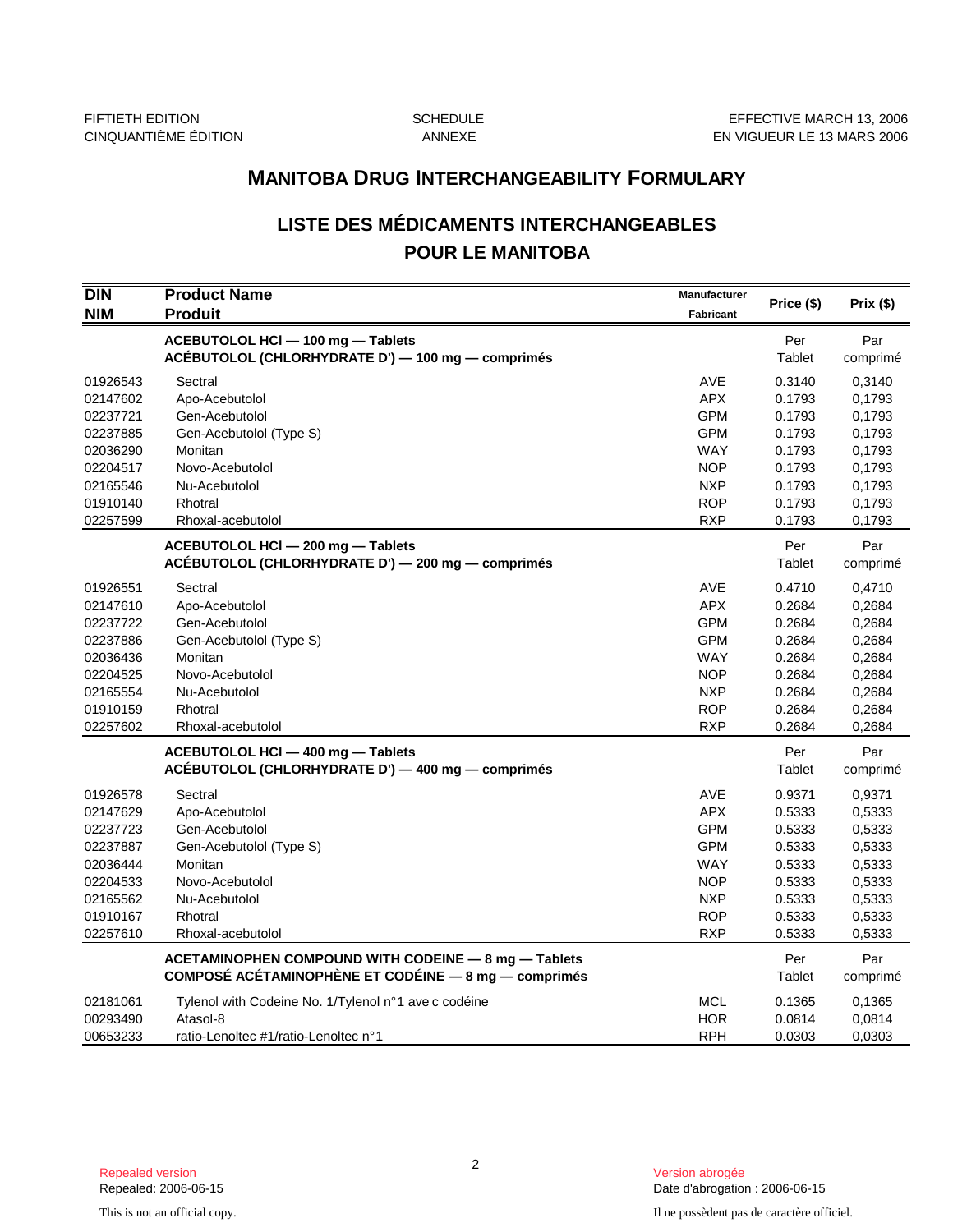| <b>DIN</b>                                               | <b>Product Name</b>                                                                                                         | Manufacturer                                                       | Price (\$)                                     | Prix (\$)                                      |
|----------------------------------------------------------|-----------------------------------------------------------------------------------------------------------------------------|--------------------------------------------------------------------|------------------------------------------------|------------------------------------------------|
| <b>NIM</b>                                               | <b>Produit</b>                                                                                                              | Fabricant                                                          |                                                |                                                |
|                                                          | ACETAMINOPHEN COMPOUND WITH CODEINE - 15 mg - Tablets<br>COMPOSÉ ACÉTAMINOPHÈNE ET CODÉINE - 15 mg - comprimés              |                                                                    | Per<br>Tablet                                  | Par<br>comprimé                                |
| 00293504<br>02232388<br>02163934<br>00653241             | Atasol-15<br>Exdol-15<br>Tylenol with Codeine No. 2/Tylenol n°2 ave c codéine<br>ratio-Lenoltec No. 2/ratio-Lenoltec n°2    | <b>HOR</b><br>PPI<br>JOI<br><b>RPH</b>                             | 0.0979<br>0.0837<br>0.0708<br>0.0654           | 0,0979<br>0,0837<br>0,0708<br>0,0654           |
|                                                          | ACETAMINOPHEN COMPOUND WITH CODEINE - 30 mg - Tablets<br>COMPOSÉ ACÉTAMINOPHÈNE ET CODÉINE — 30 mg — comprimés              |                                                                    | Per<br>Tablet                                  | Par<br>comprimé                                |
| 02232389<br>00293512<br>02163926<br>00653276             | Exdol-30<br>Atasol-30<br>Tylenol with Codeine No. 3/Tylenol n°3 ave c codéine<br>ratio-Lenoltec No. 3/ratio-Lenoltec n°3    | <b>PPI</b><br><b>HOR</b><br>JOI<br><b>RPH</b>                      | 0.1753<br>0.1425<br>0.0779<br>0.0720           | 0,1753<br>0,1425<br>0,0779<br>0,0720           |
|                                                          | ACETAMINOPHEN WITH CODEINE - 300 mg - 60 mg - Tablets<br>ACÉTAMINOPHÈNE AVEC CODÉINE $-$ 300 mg $-$ 60 mg $-$ comprimés     |                                                                    | Per<br>Tablet                                  | Par<br>comprimé                                |
| 02163918<br>00621463                                     | Tylenol with Codeine No. 4/Tylenol n°4 avec codéin e<br>ratio-Lenoltec #4/ratio-Lenoltec n°4                                | JOI<br><b>RPH</b>                                                  | 0.1647<br>0.1523                               | 0,1647<br>0,1523                               |
|                                                          | ACETYLSALICYLIC ACID - 325 mg - Enteric Tablets<br>ACIDE ACÉTYLSALICYLIQUE - 325 mg - comprimés à enrobage<br>entérosoluble |                                                                    | Per<br>Tablet                                  | Par<br>comprimé                                |
| 00010332<br>00216666<br>02010526<br>02046253             | Entrophen<br>Novasen Sp. C.<br>Enteric Coated ASA/ASA à enrobage entérosoluble<br>Asadol                                    | PPI<br><b>NOP</b><br><b>VTH</b><br>PPI                             | 0.0539<br>0.0242<br>0.0151<br>0.0138           | 0,0539<br>0,0242<br>0,0151<br>0,0138           |
|                                                          | ACETYLSALICYLIC ACID - 650 mg - Enteric Tablets<br>ACIDE ACÉTYLSALICYLIQUE - 650 mg - comprimés à enrobage<br>entérosoluble |                                                                    | Per<br>Tablet                                  | Par<br>comprimé                                |
| 00010340<br>00794244<br>00229296<br>02046261             | Entrophen<br>Enteric Coated ASA/ASA à enrobage entérosoluble<br>Novasen Sp. C.<br>Asadol                                    | PPI<br><b>VTH</b><br><b>NOP</b><br>PPI                             | 0.0887<br>0.0428<br>0.0266<br>0.0244           | 0,0887<br>0,0428<br>0,0266<br>0,0244           |
|                                                          | ACYCLOVIR - 200 mg - Tablets<br>ACYCLOVIR - 200 mg - comprimés                                                              |                                                                    | Per<br>Tablet                                  | Par<br>comprimé                                |
| 00634506<br>02197405<br>02078627<br>02242784<br>02207621 | Zovirax<br>Nu-Acyclovir<br>ratio-Acyclovir<br>Gen-Acyclovir<br>Apo-Acyclovir                                                | GSK<br><b>NXP</b><br><b>RPH</b><br><b>GPM</b><br><b>APX</b>        | 1.2237<br>0.9950<br>0.9950<br>0.9662<br>0.9660 | 1,2237<br>0.9950<br>0,9950<br>0,9662<br>0,9660 |
|                                                          | ACYCLOVIR - 400 mg - Tablets<br>ACYCLOVIR - 400 mg - comprimés                                                              |                                                                    | Per<br>Tablet                                  | Par<br>comprimé                                |
| 01911627<br>02197413<br>02078635<br>02242463<br>02207648 | Zovirax<br>Nu-Acyclovir<br>ratio-Acyclovir<br>Gen-Acyclovir<br>Apo-Acyclovir                                                | <b>GSK</b><br><b>NXP</b><br><b>RPH</b><br><b>GPM</b><br><b>APX</b> | 2.4088<br>2.0254<br>2.0254<br>1.9017<br>1.9015 | 2,4088<br>2,0254<br>2,0254<br>1,9017<br>1,9015 |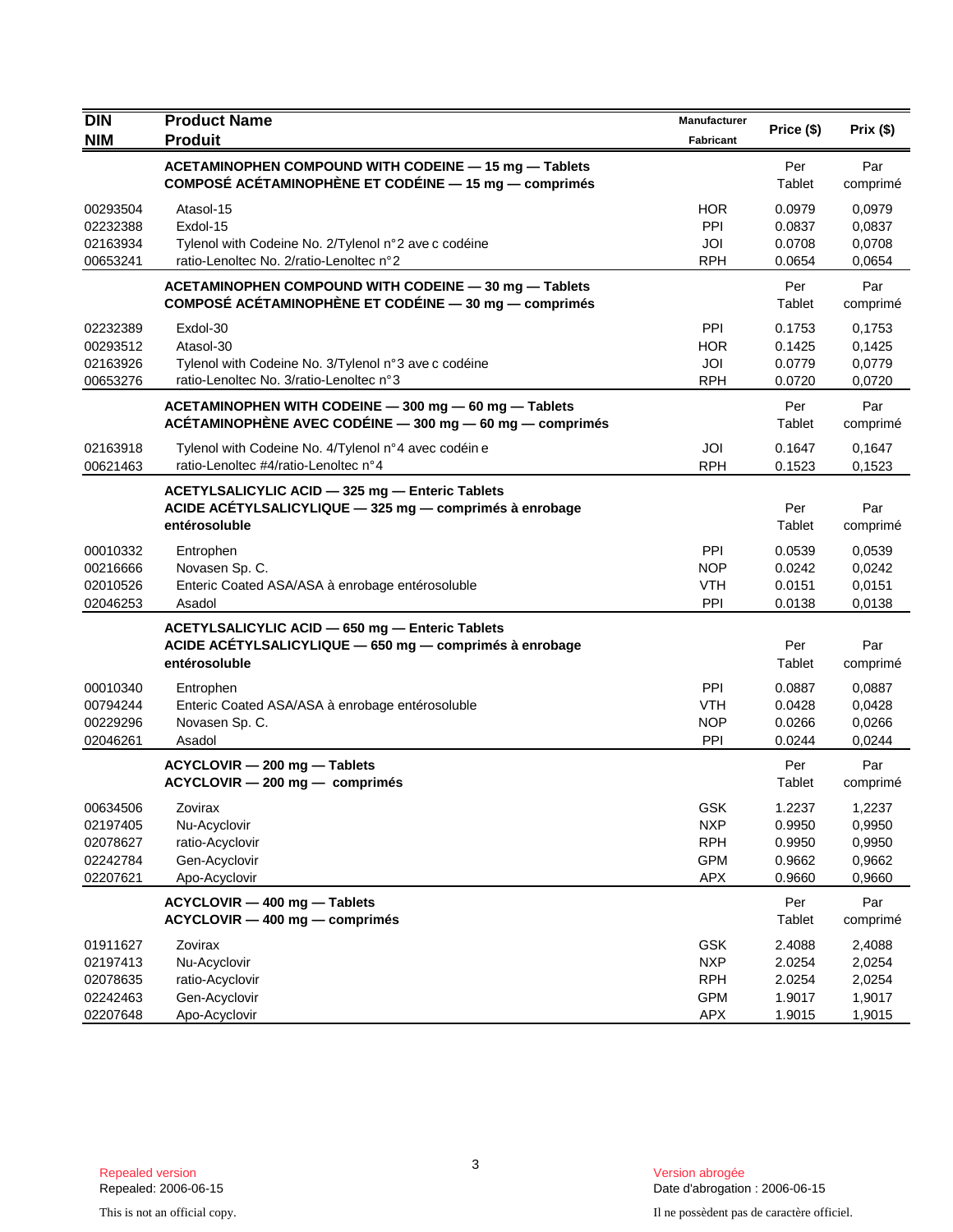| <b>DIN</b>                                               | <b>Product Name</b>                                                                 | <b>Manufacturer</b>                                                | Price (\$)                                     | Prix(\$)                                       |
|----------------------------------------------------------|-------------------------------------------------------------------------------------|--------------------------------------------------------------------|------------------------------------------------|------------------------------------------------|
| <b>NIM</b>                                               | <b>Produit</b>                                                                      | Fabricant                                                          |                                                |                                                |
|                                                          | ACYCLOVIR - 800 mg - Tablets<br>ACYCLOVIR - 800 mg - comprimés                      |                                                                    | Per<br>Tablet                                  | Par<br>comprimé                                |
| 01911635<br>02078651<br>02207656<br>02197421<br>02242464 | Zovirax<br>ratio-Acyclovir<br>Apo-Acyclovir<br>Nu-Acyclovir<br>Gen-Acyclovir        | <b>GSK</b><br><b>RPH</b><br><b>APX</b><br><b>NXP</b><br><b>GPM</b> | 4.7368<br>3.9889<br>3.1415<br>3.1415<br>3.1413 | 4,7368<br>3,9889<br>3,1415<br>3,1415<br>3,1413 |
|                                                          | ALENDRONATE - 5 mg - Tablets<br>ALENDRONATE - 5 mg - comprimés                      |                                                                    | Per<br>Tablet                                  | Par<br>comprimé                                |
| 02233055<br>02248727<br>02270110                         | Fosamax<br>Apo-Alendronate<br>Gen-Alendronate                                       | MFX.<br><b>APX</b><br><b>GPM</b>                                   | 1.4810<br>1.1407<br>1.1407                     | 1,4810<br>1,1407<br>1,1407                     |
|                                                          | ALENDRONATE - 10 mg - Tablets<br>ALENDRONATE - 10 mg - comprimés                    |                                                                    | Per<br>Tablet                                  | Par<br>comprimé                                |
| 02201011<br>02247373<br>02248728<br>02270129             | Fosamax<br>Novo-Alendronate<br>Apo-Alendronate<br>Gen-Alendronate                   | <b>MFX</b><br><b>NOP</b><br><b>APX</b><br><b>GPM</b>               | 1.8800<br>1.3513<br>1.2163<br>1.2163           | 1,8800<br>1,3513<br>1,2163<br>1,2163           |
|                                                          | ALENDRONATE - 40 mg - Tablets<br>ALENDRONATE - 40 mg - comprimés                    |                                                                    | Per<br>Tablet                                  | Par<br>comprimé                                |
| 02201038<br>02258102                                     | Fosamax<br>Co Alendronate                                                           | <b>MFX</b><br><b>COB</b>                                           | 3.8404<br>2.8707                               | 3.8404<br>2,8707                               |
|                                                          | ALENDRONATE - 70 mg - Tablets<br>ALENDRONATE - 70 mg - comprimés                    |                                                                    | Per<br>Tablet                                  | Par<br>comprimé                                |
| 02245329<br>02258110<br>02248730<br>02261715<br>02273179 | Fosamax<br>Co Alendronate<br>Apo-Alendronate<br>Novo-Alendronate<br>pms-Alendronate | MFX.<br><b>COB</b><br><b>APX</b><br><b>NOP</b><br><b>PMS</b>       | 9.4800<br>6.1331<br>6.1325<br>6.1325<br>6.1325 | 9,4800<br>6,1331<br>6,1325<br>6,1325<br>6,1325 |
|                                                          | ALLOPURINOL - 100 mg - Tablets<br>ALLOPURINOL - 100 mg - comprimés                  |                                                                    | Per<br>Tablet                                  | Par<br>comprimé                                |
| 00004588<br>00402818<br>00364282                         | Zyloprim<br>Apo-Allopurinol<br>Novo-Purol                                           | <b>GSK</b><br><b>APX</b><br><b>NOP</b>                             | 0.1061<br>0.0858<br>0.0780                     | 0,1061<br>0,0858<br>0,0780                     |
|                                                          | ALLOPURINOL - 200 mg - Tablets<br>ALLOPURINOL - 200 mg - comprimés                  |                                                                    | Per<br>Tablet                                  | Par<br>comprimé                                |
| 00506370<br>00479799<br>00565342                         | Zyloprim<br>Apo-Allopurinol<br>Novo-Purol                                           | <b>GSK</b><br><b>APX</b><br><b>NOP</b>                             | 0.1761<br>0.1430<br>0.1300                     | 0,1761<br>0,1430<br>0,1300                     |
|                                                          | ALLOPURINOL - 300 mg - Tablets<br>ALLOPURINOL - 300 mg - comprimés                  |                                                                    | Per<br>Tablet                                  | Par<br>comprimé                                |
| 00294322<br>00402796<br>00363693<br>00415766             | Zyloprim<br>Apo-Allopurinol<br>Novo-Purol<br>Purinol                                | <b>GSK</b><br><b>APX</b><br><b>NOP</b><br><b>HOR</b>               | 0.2878<br>0.2338<br>0.2125<br>0.1331           | 0,2878<br>0,2338<br>0,2125<br>0,1331           |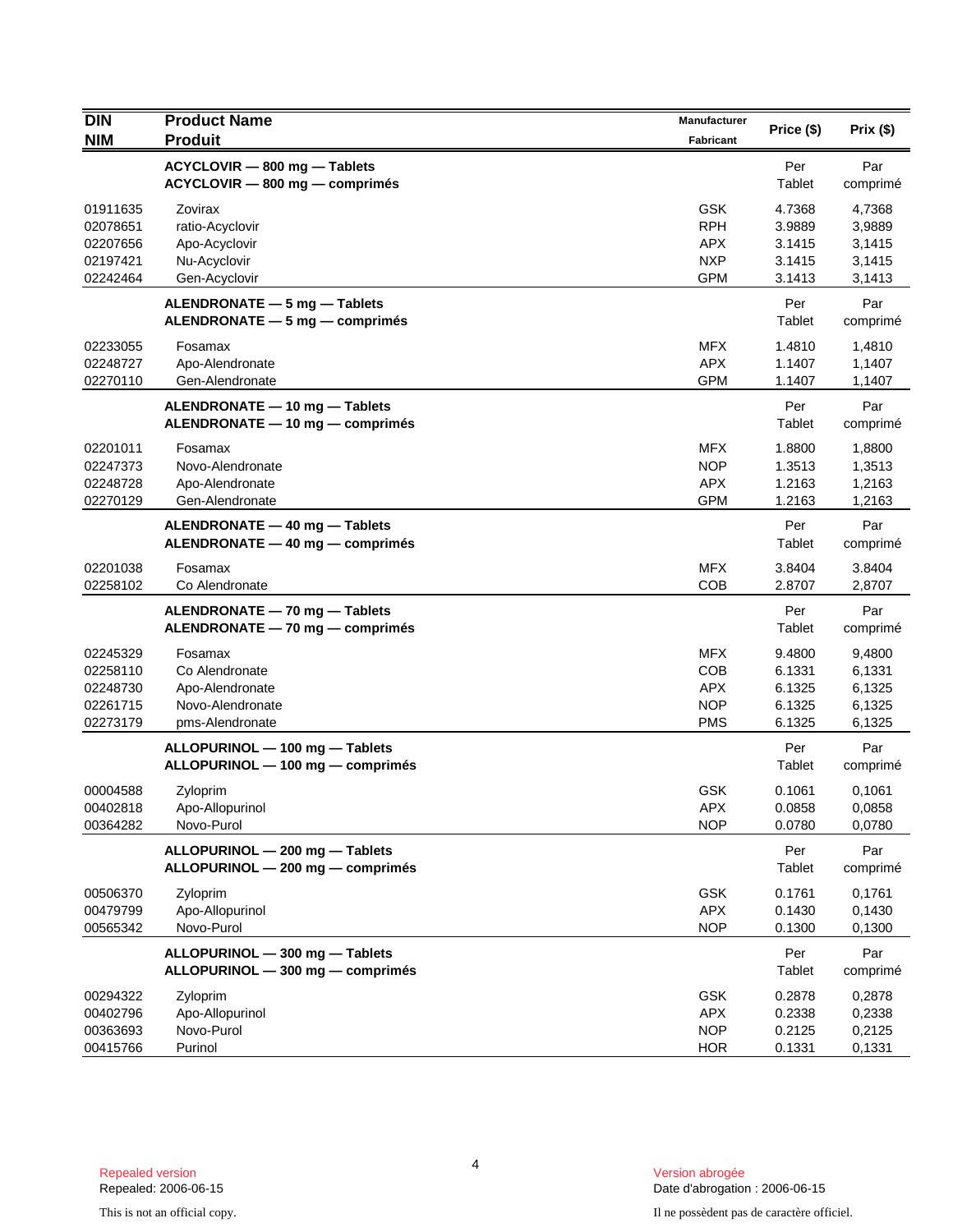| <b>DIN</b>                                                           | <b>Product Name</b><br><b>Produit</b>                                                                                                                                         | <b>Manufacturer</b>                                                       | Price (\$)                                               | Prix(\$)                                                 |
|----------------------------------------------------------------------|-------------------------------------------------------------------------------------------------------------------------------------------------------------------------------|---------------------------------------------------------------------------|----------------------------------------------------------|----------------------------------------------------------|
| <b>NIM</b>                                                           |                                                                                                                                                                               | <b>Fabricant</b>                                                          |                                                          |                                                          |
|                                                                      | ALPRAZOLAM - 0.25 mg - Tablets<br>ALPRAZOLAM - 0,25 mg - comprimés                                                                                                            |                                                                           | Per<br>Tablet                                            | Par<br>comprimé                                          |
| 00548359<br>00865397<br>02137534<br>01913484<br>01913239<br>00677485 | Xanax<br>Apo-Alpraz<br>Gen-Alprazolam<br>Novo-Alprazol<br>Nu-Alpraz<br>ratio-Alprazolam                                                                                       | PFI<br><b>APX</b><br><b>GPM</b><br><b>NOP</b><br><b>NXP</b><br><b>RPH</b> | 0.2679<br>0.1030<br>0.0836<br>0.0836<br>0.0836<br>0.0836 | 0,2679<br>0,1030<br>0,0836<br>0,0836<br>0,0836<br>0,0836 |
|                                                                      | $ALPRAZOLAM - 0.5 mg - Tables$<br>ALPRAZOLAM - 0,5 mg - comprimés                                                                                                             |                                                                           | Per<br>Tablet                                            | Par<br>comprimé                                          |
| 00548367<br>00865400<br>02137542<br>01913247<br>00677477<br>01913492 | Xanax<br>Apo-Alpraz<br>Gen-Alprazolam<br>Nu-Alpraz<br>ratio-Alprazolam<br>Novo-Alprazol                                                                                       | PFI<br><b>APX</b><br><b>GPM</b><br><b>NXP</b><br><b>RPH</b><br><b>NOP</b> | 0.3202<br>0.1275<br>0.1015<br>0.1015<br>0.1015<br>0.1012 | 0,3202<br>0,1275<br>0,1015<br>0,1015<br>0,1015<br>0,1012 |
|                                                                      | $ALPRAZOLAM - 1 mg - Tables$<br>ALPRAZOLAM - 1 mg - comprimés                                                                                                                 |                                                                           | Per<br>Tablet                                            | Par<br>comprimé                                          |
| 00723770<br>02243611<br>02229813                                     | Xanax<br>Apo-Alpraz<br>Gen-Alprazolam                                                                                                                                         | PFI<br><b>APX</b><br><b>GPM</b>                                           | 0.5764<br>0.3409<br>0.3409                               | 0,5764<br>0,3409<br>0,3409                               |
|                                                                      | $ALPRAZOLAM - 2 mg - Tables$<br>ALPRAZOLAM - 2 mg - comprimés                                                                                                                 |                                                                           | Per<br>Tablet                                            | Par<br>comprimé                                          |
| 00813958<br>02243612<br>02229814                                     | Xanax<br>Apo-Alpraz<br>Gen-Alprazolam                                                                                                                                         | PFI<br><b>APX</b><br><b>GPM</b>                                           | 1.0244<br>0.6059<br>0.6059                               | 1,0244<br>0,6059<br>0,6059                               |
|                                                                      | ALUMINUM HYDROXIDE/MAGNESIUM HYDROXIDE - 200 mg/200 mg<br>Per 5 mL - Suspension<br>ALUMINUM (HYDROXYDE D')/MAGNÉSIUM (HYDROXYDE DE) — 200 mg/<br>200 mg par 5 ml - suspension |                                                                           | Per mL                                                   | Par ml                                                   |
| 01933914<br>02163144<br>01966529                                     | Gelusil<br>Maalox<br>Diovol                                                                                                                                                   | <b>PDA</b><br><b>CBA</b><br><b>HOR</b>                                    | 0.0185<br>0.0184<br>0.0163                               | 0,0185<br>0,0184<br>0,0163                               |
|                                                                      | ALUMINUM HYDROXIDE/MAGNESIUM HYDROXIDE - 600 mg/300 mg<br>Per 5 mL - Suspension<br>ALUMINUM (HYDROXYDE D')/MAGNÉSIUM (HYDROXYDE DE) - 600 mg/<br>300 mg par 5 ml - suspension |                                                                           | Per mL                                                   | Par ml                                                   |
| 02162369<br>00491217                                                 | Maalox TC<br>Diovol EX                                                                                                                                                        | CBA<br><b>HOR</b>                                                         | 0.0216<br>0.0208                                         | 0,0216<br>0,0208                                         |
|                                                                      | ALUMINUM HYDROXIDE/MAGNESIUM HYDROXIDE - 400 mg/400 mg<br>— Tablets<br>ALUMINUM (HYDROXYDE D')/MAGNÉSIUM (HYDROXYDE DE) - 400 mg/<br>400 mg - comprimés                       |                                                                           | Per<br>Tablet                                            | Par<br>comprimé                                          |
| 01945831<br>02163071                                                 | Gelusil Extra Strength/Gélusil extra-puissant<br>Maalox                                                                                                                       | <b>PDA</b><br><b>CBA</b>                                                  | 0.1525<br>0.1287                                         | 0,1525<br>0,1287                                         |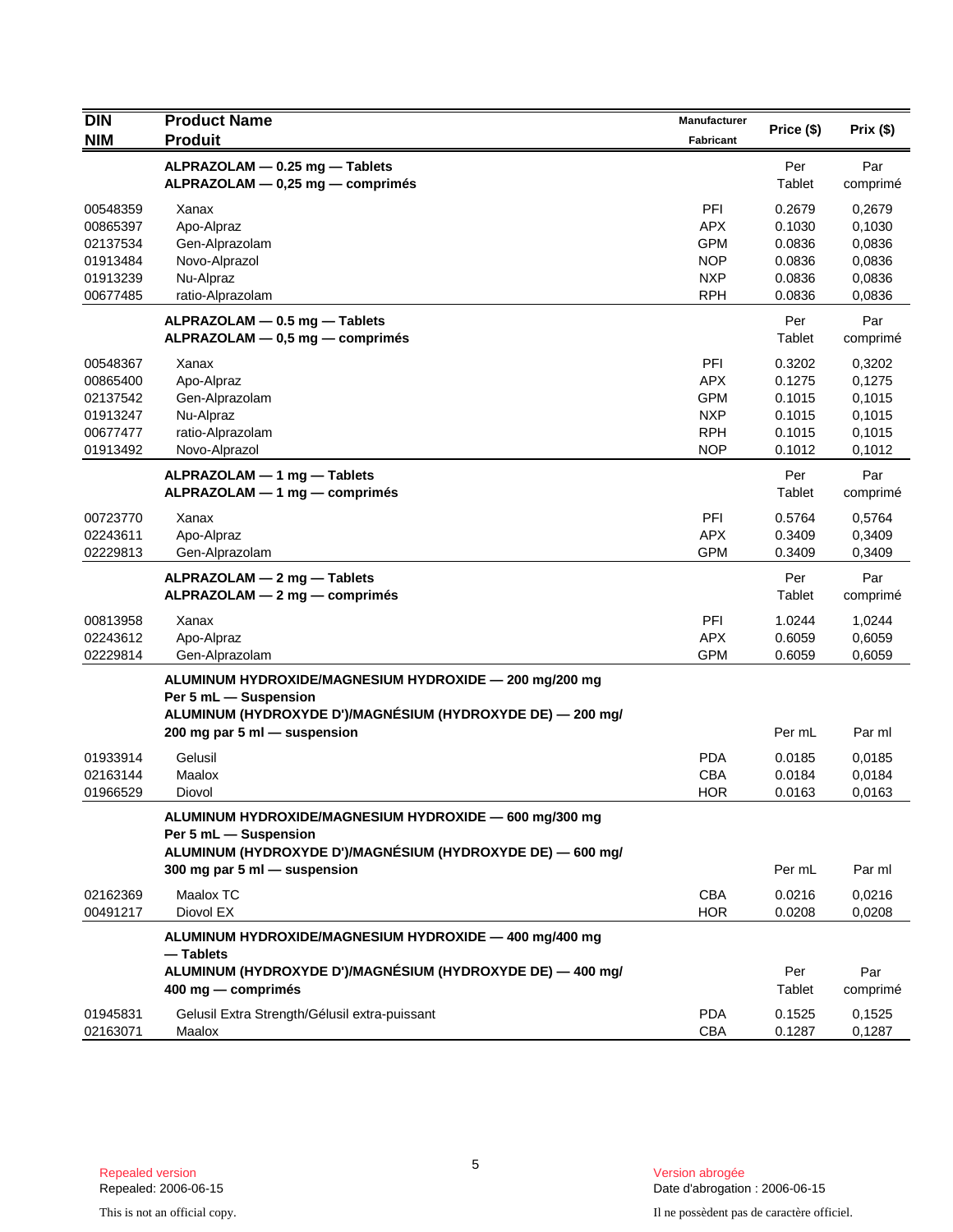| <b>DIN</b>                                               | <b>Product Name</b>                                                                                                                     | Manufacturer                                                | Price (\$)                                     | Prix(\$)                                       |
|----------------------------------------------------------|-----------------------------------------------------------------------------------------------------------------------------------------|-------------------------------------------------------------|------------------------------------------------|------------------------------------------------|
| <b>NIM</b>                                               | <b>Produit</b>                                                                                                                          | Fabricant                                                   |                                                |                                                |
|                                                          | AMANTADINE HCI - 100 mg - Capsules<br>AMANTADINE (CHLORHYDRATE D') - 100 mg - capsules                                                  |                                                             | Per<br>Capsule                                 | Par<br>capsule                                 |
| 01914006<br>01990403<br>02034468<br>02139200             | Symmetrel<br>pms-Amantadine<br>Endantadine<br>Gen-Amantadine                                                                            | SQU<br><b>PMS</b><br><b>END</b><br><b>GPM</b>               | 1.0851<br>0.6105<br>0.6079<br>0.5697           | 1,0851<br>0,6105<br>0,6079<br>0,5697           |
|                                                          | AMANTADINE HCI - 10 mg/mL - Syrup<br>AMANTADINE (CHLORHYDRATE D') - 10 mg/ml - sirop                                                    |                                                             | Per mL                                         | Par ml                                         |
| 02022826<br>01913999                                     | pms-Amantadine<br>Symmetrel                                                                                                             | <b>PMS</b><br>SQU                                           | 0.1188<br>0.1188                               | 0,1188<br>0,1188                               |
|                                                          | AMCINONIDE - 0.1% - Topical Cream<br>AMCINONIDE - 0,1 % - crème topique                                                                 |                                                             | Per<br>Gram                                    | Par<br>gramme                                  |
| 02192284<br>02246714<br>02247098                         | Cyclocort<br>Amcort<br>ratio-Amcinonide                                                                                                 | STI<br><b>TPT</b><br><b>RPH</b>                             | 0.5662<br>0.3011<br>0.3011                     | 0,5662<br>0,3011<br>0,3011                     |
|                                                          | AMCINONIDE - 0.1% - Topical Lotion<br>AMCINONIDE $-$ 0,1 % $-$ lotion topique                                                           |                                                             | Per mL                                         | Par ml                                         |
| 02192276<br>02247097                                     | Cyclocort<br>ratio-Amcinonide                                                                                                           | STI<br><b>RPH</b>                                           | 0.4758<br>0.2500                               | 0,4758<br>0,2500                               |
|                                                          | AMCINONIDE - 0.1% - Topical Ointment<br>AMCINONIDE - 0,1 % - pommade topique                                                            |                                                             | Per<br>Gram                                    | Par<br>gramme                                  |
| 02192268<br>02247096                                     | Cyclocort<br>ratio-Amcinonide                                                                                                           | STI<br><b>RPH</b>                                           | 0.5662<br>0.3011                               | 0,5662<br>0,3011                               |
|                                                          | AMILORIDE HCI - 5 mg - Tablets<br>AMILORIDE (CHLORHYDRATE D') - 5 mg - comprimés                                                        |                                                             | Per<br>Tablet                                  | Par<br>comprimé                                |
| 00487805<br>02249510                                     | Midamor<br>Apo-Amiloride                                                                                                                | <b>MFX</b><br><b>APX</b>                                    | 0.3146<br>0.2202                               | 0,3146<br>0,2202                               |
|                                                          | AMILORIDE HCI/HYDROCHLOROTHIAZIDE - 5 mg/50 mg - Tablets<br>AMILORIDE (CHLORHYDRATE D')/HYDROCHLOROTHIAZIDE - 5 mg/50 mg -<br>comprimés |                                                             | Per<br>Tablet                                  | Par<br>comprimé                                |
| 00487813<br>00784400<br>00886106<br>02257378<br>01937219 | Moduret<br>Apo-Amilzide<br>Nu-Amilzide<br>Gen-Amilazide<br>Novamilor                                                                    | OPI<br>APX<br><b>NXP</b><br><b>GPM</b><br><b>NOP</b>        | 0.3693<br>0.2940<br>0.2815<br>0.2109<br>0.2109 | 0,3693<br>0,2940<br>0,2815<br>0,2109<br>0,2109 |
|                                                          | AMIODARONE HCI - 200 mg - Tablets<br>AMIODARONE (CHLORHYDRATE D') - 200 mg - comprimés                                                  |                                                             | Per<br>Tablet                                  | Par<br>comprimé                                |
| 02036282<br>02240071<br>02240604<br>02242472<br>02243836 | Cordarone<br>ratio-Amiodarone<br>Gen-Amiodarone<br>pms-Amiodarone<br>Rhoxal-amiodarone                                                  | WAY<br><b>RPH</b><br><b>GPM</b><br><b>PMS</b><br><b>RXP</b> | 2.2648<br>1.5832<br>1.4269<br>1.4269<br>1.4269 | 2,2648<br>1,5832<br>1,4269<br>1,4269<br>1,4269 |
| 02246194<br>02239835                                     | Apo-Amiodarone<br>Novo-Amiodarone                                                                                                       | APX<br><b>NOP</b>                                           | 1.4268<br>1.4268                               | 1,4268<br>1,4268                               |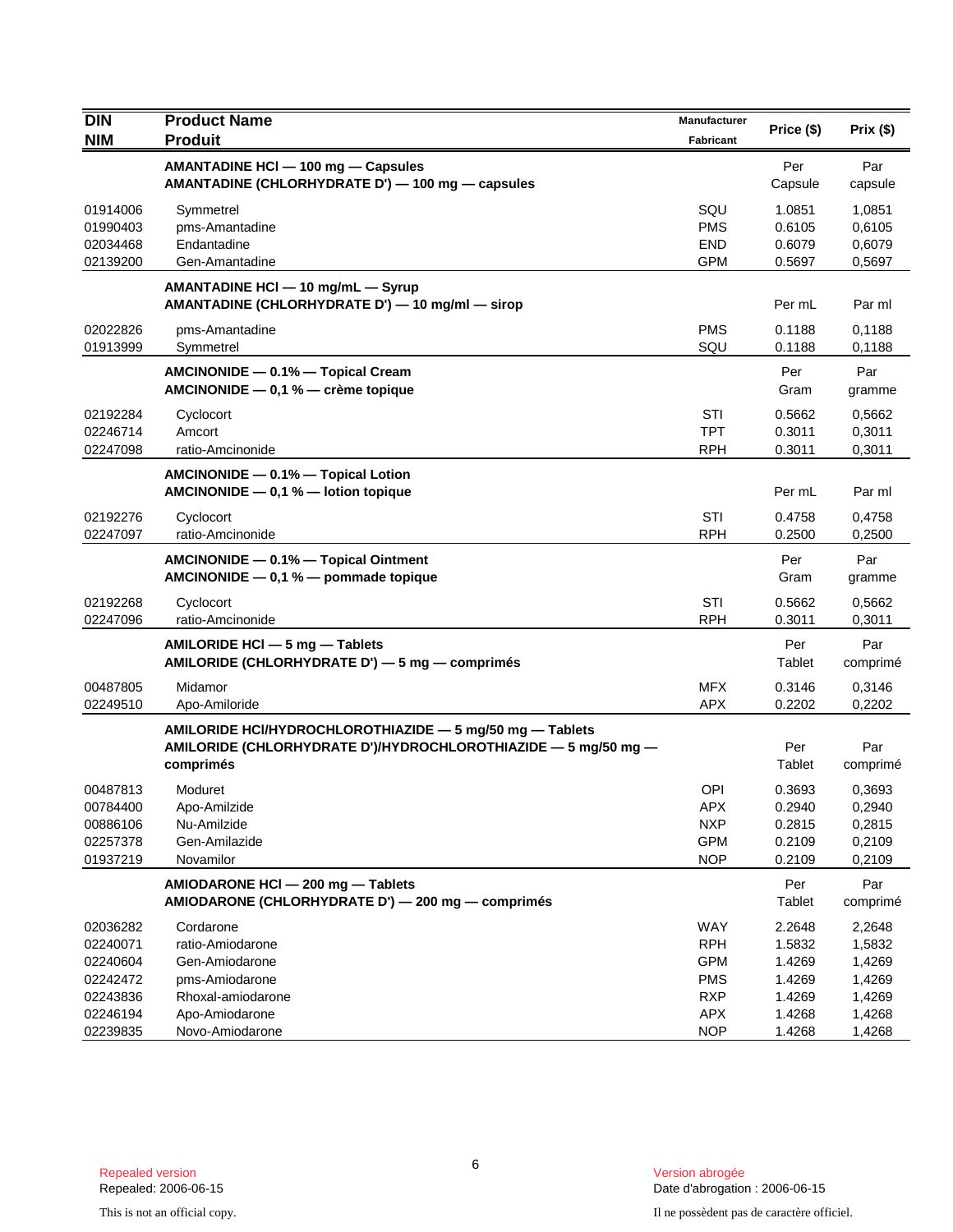| <b>DIN</b>           | <b>Product Name</b>                                         | <b>Manufacturer</b>      | Price (\$)       | Prix(\$)         |
|----------------------|-------------------------------------------------------------|--------------------------|------------------|------------------|
| <b>NIM</b>           | <b>Produit</b>                                              | <b>Fabricant</b>         |                  |                  |
|                      | AMITRIPTYLINE HCI - 10 mg - Tablets                         |                          | Per              | Par              |
|                      | AMITRIPTYLINE (CHLORHYDRATE D') - 10 mg - comprimés         |                          | Tablet           | comprimé         |
| 02247302             | pms-Amitriptyline                                           | <b>PMS</b>               | 0.0624           | 0,0624           |
| 00335053             | Apo-Amitriptyline                                           | <b>APX</b>               | 0.0572           | 0,0572           |
| 00037400             | Novo-Triptyn                                                | <b>NOP</b>               | 0.0572           | 0,0572           |
|                      | AMITRIPTYLINE HCI - 25 mg - Tablets                         |                          | Per              | Par              |
|                      | AMITRIPTYLINE (CHLORHYDRATE D') - 25 mg - comprimés         |                          | Tablet           | comprimé         |
| 02247303             | pms-Amitriptyline                                           | <b>PMS</b>               | 0.1194           | 0,1194           |
| 00335061             | Apo-Amitriptyline                                           | <b>APX</b>               | 0.1095           | 0,1095           |
| 00037419             | Novo-Triptyn                                                | <b>NOP</b>               | 0.1095           | 0,1095           |
|                      | AMITRIPTYLINE HCI - 50 mg - Tablets                         |                          | Per              | Par              |
|                      | AMITRIPTYLINE (CHLORHYDRATE D') - 50 mg - comprimés         |                          | Tablet           | comprimé         |
| 02247304             | pms-Amitriptyline                                           | <b>PMS</b>               | 0.2219           | 0,2219           |
| 00335088             | Apo-Amitriptyline                                           | <b>APX</b>               | 0.2035           | 0,2035           |
| 00037427             | Novo-Triptyn                                                | <b>NOP</b>               | 0.2035           | 0,2035           |
|                      | AMOXICILLIN - 250 mg - Capsules                             |                          | Per              | Par              |
|                      | AMOXICILLINE - 250 mg - capsules                            |                          | Capsule          | capsule          |
| 02041294             | Amoxil                                                      | <b>WAY</b>               | 0.2079           | 0,2079           |
| 02238171             | Gen-Amoxicillin                                             | <b>GPM</b>               | 0.1136           | 0,1136           |
| 00406724             | Novamoxin                                                   | <b>NOP</b>               | 0.1135           | 0,1135           |
| 02230243<br>00628115 | pms-Amoxicillin<br>Apo-Amoxi                                | <b>PMS</b><br><b>APX</b> | 0.1135<br>0.1130 | 0,1135           |
| 02181487             | Lin-Amox                                                    | LIN                      | 0.1130           | 0,1130<br>0,1130 |
| 00865567             | Nu-Amoxi                                                    | <b>NXP</b>               | 0.1130           | 0,1130           |
|                      | AMOXICILLIN - 500 mg - Capsules                             |                          | Per              | Par              |
|                      | $AMOXICILLINE - 500 mg - capsules$                          |                          | Capsule          | capsule          |
| 00628123             | Apo-Amoxi                                                   | <b>APX</b>               | 0.2211           | 0,2211           |
| 02238172             | Gen-Amoxicillin                                             | <b>GPM</b>               | 0.2211           | 0,2211           |
| 02181495             | Lin-Amox                                                    | LIN                      | 0.2211           | 0,2211           |
| 00406716             | Novamoxin                                                   | <b>NOP</b>               | 0.2211           | 0,2211           |
| 00865575             | Nu-Amoxi                                                    | <b>NXP</b>               | 0.2211           | 0,2211           |
| 02230244             | pms-Amoxicillin                                             | <b>PMS</b>               | 0.2211           | 0,2211           |
|                      | AMOXICILLIN - 125 mg - Chewable Tablets                     |                          | Per              | Par              |
|                      | AMOXICILLINE - 125 mg - comprimés masticables               |                          | Tablet           | comprimé         |
| 02041685             | Amoxil                                                      | <b>WAY</b>               | 0.2892           | 0,2892           |
| 02036347             | Novamoxin                                                   | <b>NOP</b>               | 0.2547           | 0,2547           |
|                      | AMOXICILLIN - 250 mg - Chewable Tablets                     |                          | Per              | Par              |
|                      | AMOXICILLINE - 250 mg - comprimés masticables               |                          | Tablet           | comprimé         |
| 02041286             | Amoxil                                                      | <b>WAY</b>               | 0.4396           | 0,4396           |
| 02036355             | Novamoxin                                                   | <b>NOP</b>               | 0.3751           | 0,3751           |
|                      | AMOXICILLIN - 125 mg/5 mL - Oral Liquid                     |                          |                  |                  |
|                      | AMOXICILLINE - 125 mg/5 ml - liquide oral                   |                          | Per mL           | Par ml           |
| 00628131             | Apo-Amoxi                                                   | <b>APX</b>               | 0.0220           | 0,0220           |
| 00628131             | Apo-Amoxi Sugar Free/Apo-Amoxi sans sucre                   | <b>APX</b>               | 0.0220           | 0,0220           |
| 02181509             | Lin-Amox                                                    | LIN                      | 0.0220           | 0,0220           |
| 00452149             | Novamoxin                                                   | <b>NOP</b>               | 0.0220           | 0,0220           |
| 01934171             | Novamoxin Sugar Reduced/Novamoxin à teneur réduite en sucre | <b>NOP</b>               | 0.0220           | 0,0220           |
| 00865540             | Nu-Amoxi                                                    | <b>NXP</b>               | 0.0220           | 0,0220           |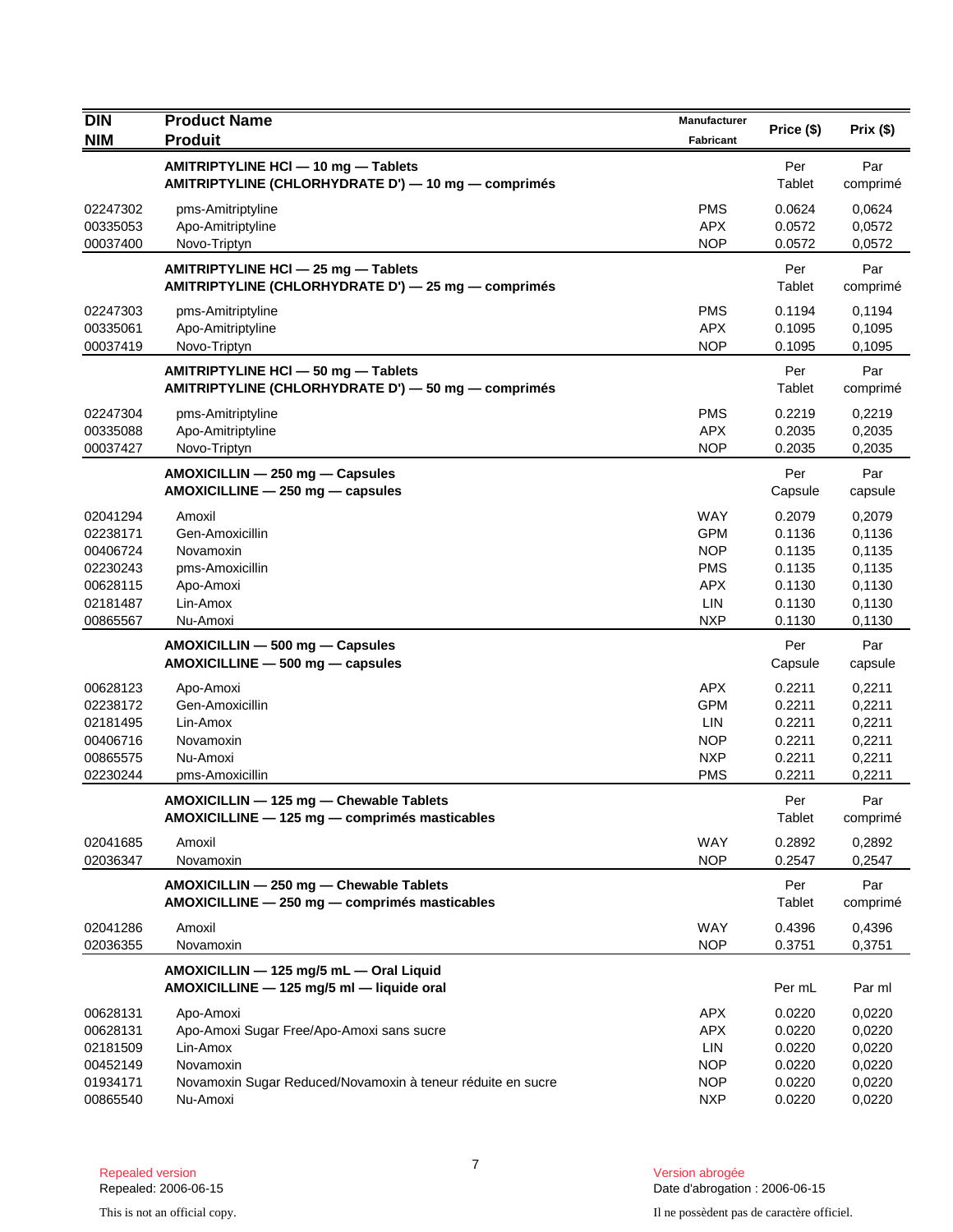| <b>DIN</b> | <b>Product Name</b> | <b>Manufacturer</b> | Price (\$) | <b>Prix (\$)</b> |
|------------|---------------------|---------------------|------------|------------------|
| <b>NIM</b> | Produit             | Fabricant           |            |                  |
| 02230245   | pms-Amoxicillin     | <b>PMS</b>          | 0.0220     | 0.0220           |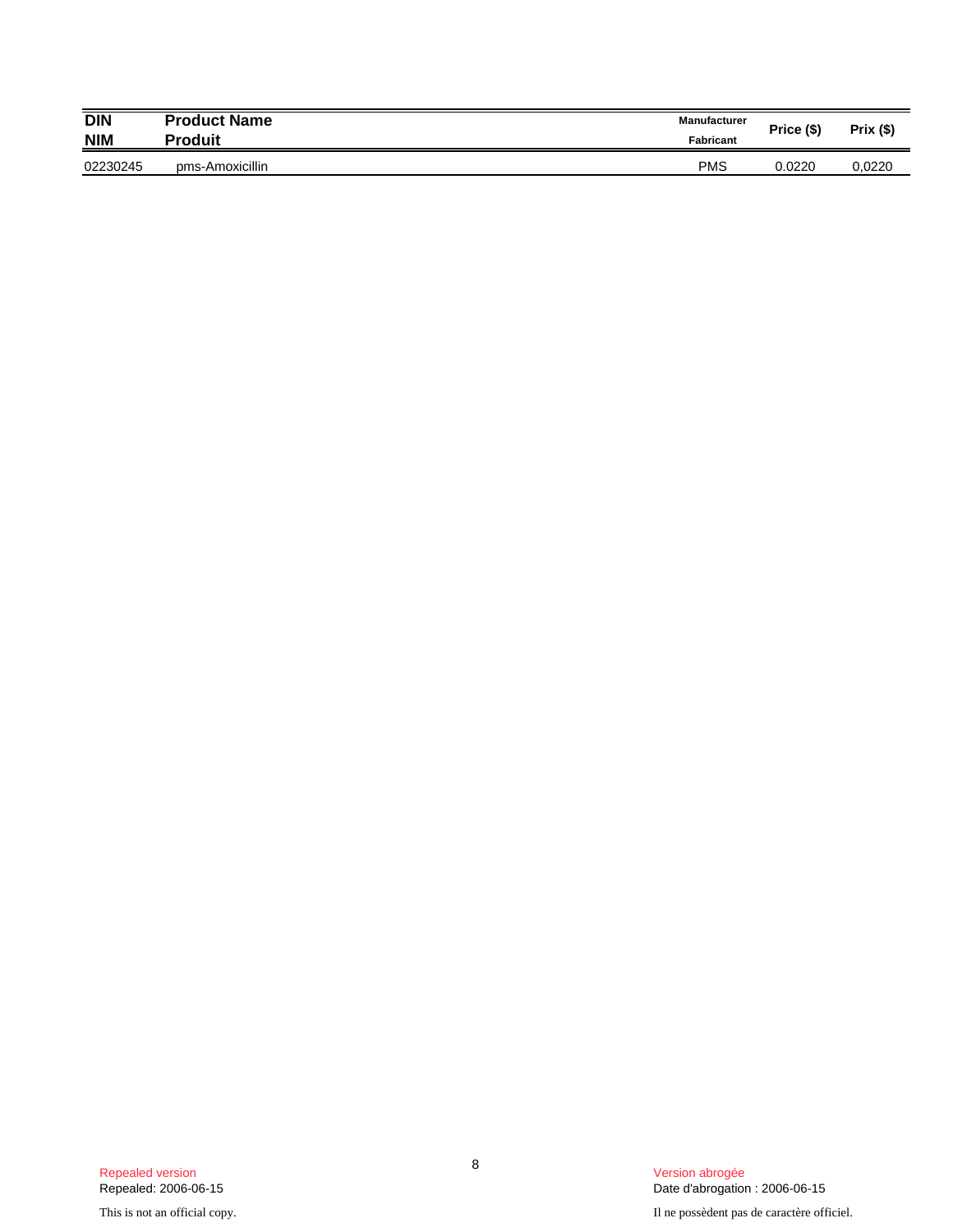| <b>DIN</b> | <b>Product Name</b>                                                                  |            | Price (\$) |          |
|------------|--------------------------------------------------------------------------------------|------------|------------|----------|
| <b>NIM</b> | <b>Produit</b>                                                                       | Fabricant  |            | Prix(\$) |
|            |                                                                                      |            |            |          |
|            | AMOXICILLIN - 250 mg/5 mL - Oral Liquid<br>AMOXICILLINE - 250 mg/5 ml - liquide oral |            | Per mL     | Par ml   |
| 00628158   | Apo-Amoxi                                                                            | <b>APX</b> | 0.0330     | 0.0330   |
| 00628158   | Apo-Amoxi Sugar Free/Apo-Amoxi sans sucre                                            | <b>APX</b> | 0.0330     | 0,0330   |
| 02181517   | Lin-Amox                                                                             | <b>LIN</b> | 0.0330     | 0,0330   |
| 00452130   | Novamoxin                                                                            | <b>NOP</b> | 0.0330     | 0,0330   |
| 01934163   | Novamoxin Sugar Reduced/Novamoxin à teneur réduite en sucre                          | <b>NOP</b> | 0.0330     | 0,0330   |
| 00865559   | Nu-Amoxi                                                                             | <b>NXP</b> | 0.0330     | 0,0330   |
| 02230246   | pms-Amoxicillin                                                                      | <b>PMS</b> | 0.0330     | 0,0330   |
|            | AMOXICILLIN/CLAVULANIC ACID - 25 mg/6.25 mg/mL                                       |            |            |          |
|            | - Oral Suspension                                                                    |            |            |          |
|            | AMOXICILLINE/ACIDE CLAVULANIQUE - 25 mg/6,25 mg/ml -                                 |            |            |          |
|            | suspension orale                                                                     |            | Per mL     | Par ml   |
| 01916882   | Clavulin 125 F                                                                       | <b>GSK</b> | 0.1119     | 0,1119   |
| 02244646   | ratio-ACLAVULANATE                                                                   | <b>RPH</b> | 0.0796     | 0,0796   |
| 02243986   | Apo-Amoxi Clav                                                                       | <b>APX</b> | 0.0795     | 0,0795   |
|            | AMOXICILLIN/CLAVULANIC ACID - 50 mg/12.5 mg/mL                                       |            |            |          |
|            | - Oral Suspension                                                                    |            |            |          |
|            | AMOXICILLINE/ACIDE CLAVULANIQUE - 50 mg/12,5 mg/ml -                                 |            |            |          |
|            | suspension orale                                                                     |            | Per mL     | Par ml   |
| 01916874   | Clavulin 250 F                                                                       | <b>GSK</b> | 0.1879     | 0,1879   |
| 02243987   | Apo-Amoxi Clav                                                                       | <b>APX</b> | 0.1340     | 0,1340   |
| 02244647   | ratio-ACLAVULANATE                                                                   | <b>RPH</b> | 0.1338     | 0,1338   |
|            | AMOXICILLIN/CLAVULANIC ACID - 250 mg/125 mg - Tablets                                |            | Per        | Par      |
|            | AMOXICILLINE/ACIDE CLAVULANIQUE - 250 mg/125 mg - comprimés                          |            | Tablet     | comprimé |
| 01916866   | Clavulin-250                                                                         | <b>GSK</b> | 0.9439     | 0,9439   |
| 02243350   | Apo-Amoxi-Clav                                                                       | <b>APX</b> | 0.6722     | 0,6722   |
| 02243770   | ratio-ACLAVULANATE                                                                   | <b>RPH</b> | 0.6112     | 0,6112   |
|            | AMOXICILLIN/CLAVULANIC ACID - 500 mg/125 mg - Tablets                                |            | Per        | Par      |
|            | AMOXICILLINE/ACIDE CLAVULANIQUE - 500 mg/125 mg - comprimés                          |            | Tablet     | comprimé |
| 01916858   | Clavulin-500 F                                                                       | <b>GSK</b> | 1.4158     | 1,4158   |
| 02243351   | Apo-Amoxi Clav                                                                       | <b>APX</b> | 1.0275     | 1,0275   |
| 02243771   | ratio-ACLAVULANATE                                                                   | <b>RPH</b> | 0.9342     | 0,9342   |
|            | AMOXICILLIN/CLAVULANIC ACID - 875 mg/125 mg - Tablets                                |            | Per        | Par      |
|            | AMOXICILLINE/ACIDE CLAVULANIQUE - 875 mg/125 mg - comprimés                          |            | Tablet     | comprimé |
| 02238829   | Clavulin-875                                                                         | <b>GSK</b> | 2.1237     | 2,1237   |
| 02247021   | ratio-ACLAVULANATE                                                                   | <b>RPH</b> | 1.5411     | 1,5411   |
| 02248138   | Novo-Clavamoxin                                                                      | <b>NOP</b> | 1.4013     | 1,4013   |
| 02245623   | Apo-Amoxi Clav                                                                       | APX        | 1.3872     | 1,3872   |
|            | AMPICILLIN - 250 mg - Capsules                                                       |            | Per        | Par      |
|            | AMPICILLINE - 250 mg - capsules                                                      |            | Capsule    | capsule  |
| 00020877   | Novo-Ampicillin                                                                      | <b>NOP</b> | 0.3071     | 0,3071   |
| 00603279   | Apo-Ampi                                                                             | <b>APX</b> | 0.1010     | 0,1010   |
| 00717657   | Nu-Ampi                                                                              | <b>NXP</b> | 0.1010     | 0,1010   |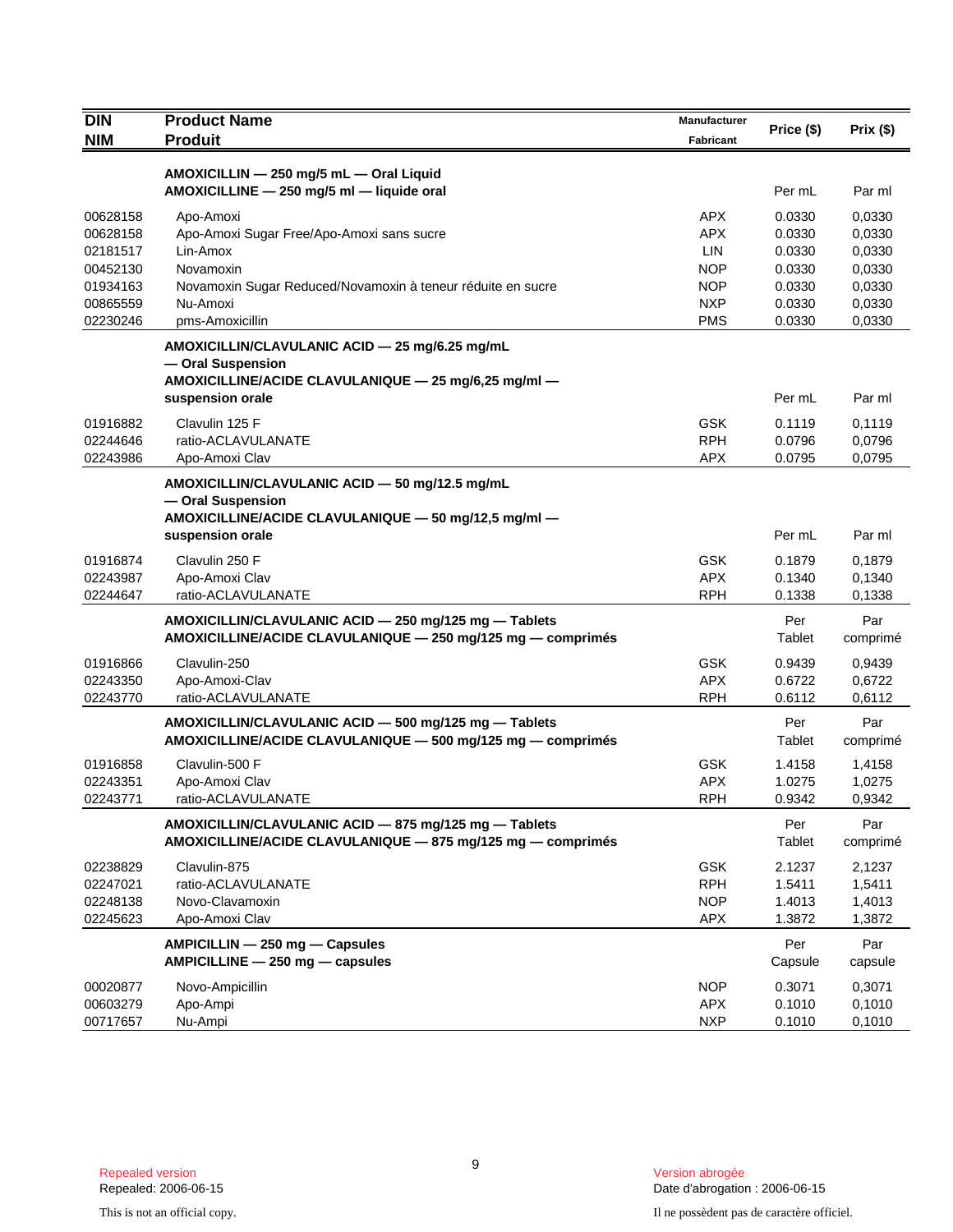| <b>DIN</b>           | <b>Product Name</b>                                                                                  | Manufacturer      | Price (\$)       | Prix(\$)         |
|----------------------|------------------------------------------------------------------------------------------------------|-------------------|------------------|------------------|
| <b>NIM</b>           | <b>Produit</b>                                                                                       | <b>Fabricant</b>  |                  |                  |
|                      | AMPICILLIN - 500 mg - Capsules                                                                       |                   | Per              | Par              |
|                      | AMPICILLINE - 500 mg - capsules                                                                      |                   | Capsule          | capsule          |
| 00020885             | Novo-Ampicillin                                                                                      | <b>NOP</b>        | 0.5955           | 0,5955           |
| 00603295             | Apo-Ampi                                                                                             | <b>APX</b>        | 0.2230           | 0,2230           |
| 00717673             | Nu-Ampi                                                                                              | <b>NXP</b>        | 0.2009           | 0,2009           |
|                      | ANAGRELIDE HCI - 0.5 mg - Capsules                                                                   |                   | Per              | Par              |
|                      | ANAGRÉLIDE (CHLORHYDRATE D') - 0,5 mg - capsules                                                     |                   | Capsule          | capsule          |
| 02236859             | Agrylin                                                                                              | <b>SHI</b>        | 5.3108           | 5,3108           |
| 02253054             | Gen-Anagrelide                                                                                       | <b>GPM</b>        | 3.6850           | 3,6850           |
| 02260107             | Rhoxal-anagrelide                                                                                    | <b>RXP</b>        | 3.6840           | 3,6840           |
|                      | ATENOLOL - 50 mg - Tablets                                                                           |                   | Per              | Par              |
|                      | $ATÉNOLOL - 50 mg - comprimés$                                                                       |                   | Tablet           | comprimé         |
| 02039532             | Tenormin                                                                                             | <b>AZC</b>        | 0.5746           | 0,5746           |
| 02267985             | Ran-Atenolol                                                                                         | <b>RAN</b>        | 0.4252           | 0,4252           |
| 02255545             | Co Atenolol                                                                                          | <b>COB</b>        | 0.3867           | 0,3867           |
| 01912062             | Novo-Atenol                                                                                          | <b>NOP</b>        | 0.3867           | 0,3867           |
| 02171791             | ratio-Atenolol                                                                                       | <b>RPH</b>        | 0.3867           | 0,3867           |
| 00773689             | Apo-Atenol                                                                                           | <b>APX</b>        | 0.3865           | 0,3865           |
| 02229467             | Dom-Atenolol                                                                                         | <b>DOM</b>        | 0.3865           | 0,3865           |
| 00886114             | Nu-Atenol                                                                                            | <b>NXP</b>        | 0.3865           | 0,3865           |
| 02237600             | pms-Atenolol                                                                                         | <b>PMS</b>        | 0.3865           | 0,3865           |
| 02231731             | Rho-Atenolol                                                                                         | <b>RXP</b>        | 0.3865           | 0,3865           |
| 02146894             | Gen-Atenolol                                                                                         | <b>GPM</b>        | 0.3864           | 0,3864           |
|                      | ATENOLOL - 100 mg - Tablets                                                                          |                   | Per              | Par              |
|                      | $ATENOLOL - 100 mg - comprimés$                                                                      |                   | Tablet           | comprimé         |
| 02039540             | Tenormin                                                                                             | <b>AZC</b>        | 0.9446           | 0,9446           |
| 02267993             | Ran-Atenolol                                                                                         | <b>RAN</b>        | 0.6991           | 0,6991           |
| 02171805             | ratio-Atenolol                                                                                       | <b>RPH</b>        | 0.6809           | 0,6809           |
| 00773697             | Apo-Atenol                                                                                           | <b>APX</b>        | 0.6355           | 0,6355           |
| 02255553             | Co Atenolol                                                                                          | COB               | 0.6355           | 0,6355           |
| 02229468             | Dom-Atenolol                                                                                         | <b>DOM</b>        | 0.6355           | 0,6355           |
| 02147432             | Gen-Atenolol                                                                                         | <b>GPM</b>        | 0.6355           | 0,6355           |
| 01912054             | Novo-Atenol                                                                                          | <b>NOP</b>        | 0.6355           | 0,6355           |
| 00886122             | Nu-Atenol                                                                                            | <b>NXP</b>        | 0.6355           | 0,6355           |
| 02237601             | pms-Atenolol                                                                                         | <b>PMS</b>        | 0.6355           | 0,6355           |
| 02231733             | Rho-Atenolol                                                                                         | <b>RXP</b>        | 0.6355           | 0,6355           |
|                      | ATENOLOL/CHLORTHALIDONE - 50 mg/25 mg - Tablets<br>ATÉNOLOL/CHLORTHALIDONE - 50 mg/25 mg - comprimés |                   | Per<br>Tablet    | Par<br>comprimé  |
| 02049961             | Tenoretic                                                                                            | <b>AZC</b>        | 0.6825           | 0,6825           |
| 02248763             | Apo-Atenidone                                                                                        | <b>APX</b>        | 0.4777           | 0,4777           |
|                      | ATENOLOL/CHLORTHALIDONE - 100 mg/25 mg - Tablets                                                     |                   | Per              | Par              |
|                      | ATÉNOLOL/CHLORTHALIDONE - 100 mg/25 mg - comprimés                                                   |                   | Tablet           | comprimé         |
| 02049988<br>02248764 | Tenoretic<br>Apo-Atenidone                                                                           | <b>AZC</b><br>APX | 1.1186<br>0.7830 | 1,1186<br>0,7830 |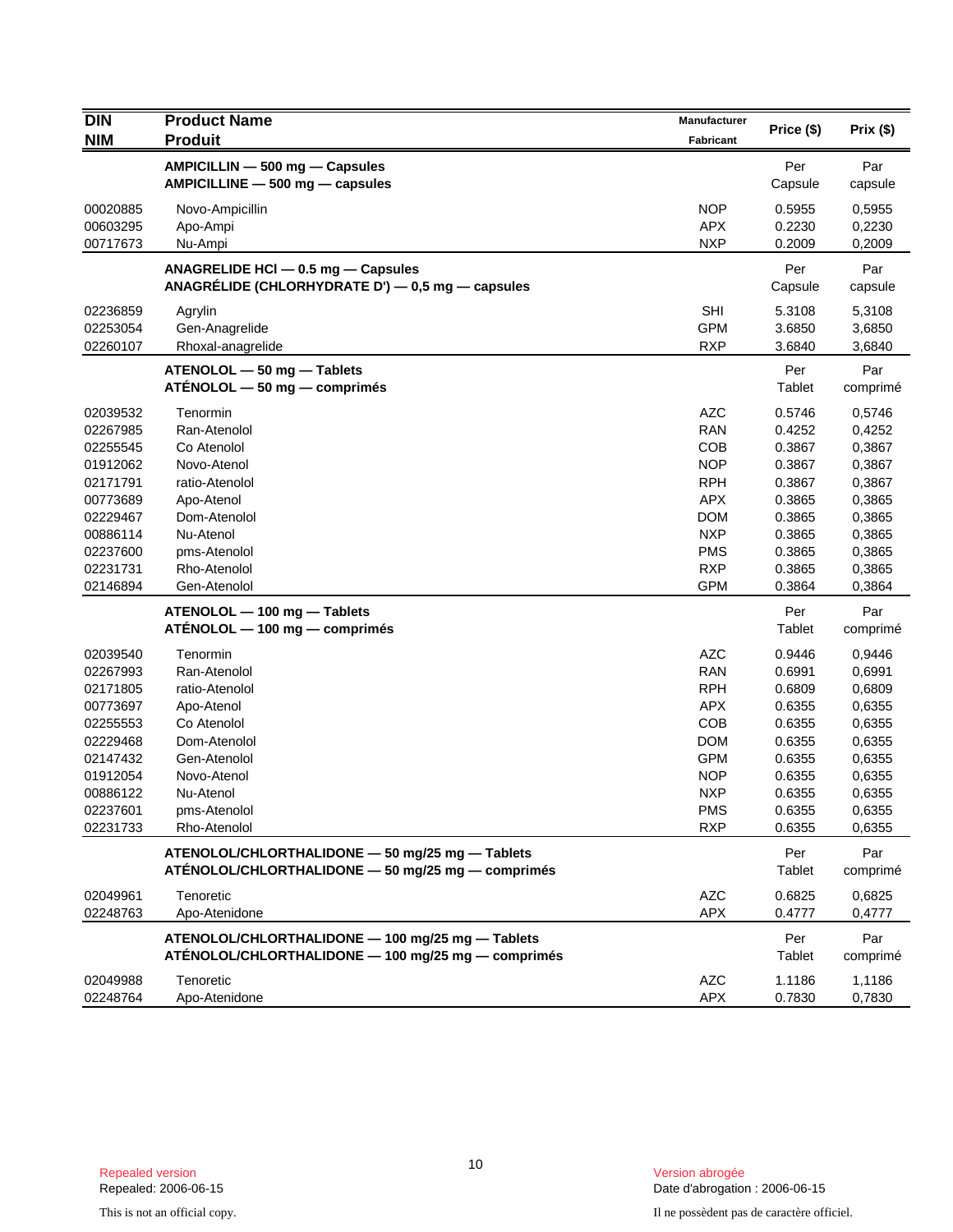| <b>NIM</b><br><b>Produit</b><br><b>Fabricant</b><br>Per<br>AZATHIOPRINE - 50 mg - Tablets<br>Par<br>Tablet<br>AZATHIOPRINE - 50 mg - comprimés<br>comprimé<br><b>GSK</b><br>0.8987<br>00004596<br>0,8987<br>Imuran<br><b>RPH</b><br>0.7095<br>0,7095<br>02236799<br>ratio-Azathioprine<br>02242907<br>Apo-Azathioprine<br><b>APX</b><br>0.5960<br>0,5960<br><b>GPM</b><br>0.5960<br>0,5960<br>02231491<br>Gen-Azathioprine<br>02236819<br><b>NOP</b><br>Novo-Azathioprine<br>0.5960<br>0,5960<br>Par<br>Per<br>AZITHROMYCIN - 250 mg - Tablets<br>Tablet<br>AZITHROMYCIN - 250 mg - comprimés<br>comprimé<br>PFI<br>5.9003<br>02212021<br>Zithromax<br>5,9003<br>Co Azithromycin<br><b>COB</b><br>4.1785<br>4.1785<br>02255340<br><b>APX</b><br>3.7986<br>3.7986<br>02247423<br>Apo-Azithromycin<br>02267845<br>Novo-Azithromycin<br><b>NOP</b><br>3.7986<br>3,7986<br>02265826<br>Sandoz Azithromycin<br>SDZ<br>3.7986<br>3,7986<br>Per<br>Par<br>AZITHROMYCIN - 600 mg - Tablets<br>Tablet<br>AZITHROMYCIN - 600 mg - comprimés<br>comprimé<br>02231143<br>PFI<br>14.1603<br>Zithromax<br>14,1603<br>02256088<br><b>COB</b><br>9.2261<br>9,2261<br>Co Azithromycin<br>Per<br>Par<br>BACITRACIN - 500 IU/g - Topical Ointment<br>BACITRACINE - 500 UI/g - pommade topique<br>Gram<br>gramme<br><b>MCL</b><br>0.2372<br>00031046<br><b>Baciguent</b><br>0,2372<br><b>RBT</b><br>0.1901<br>02060833<br>Bacitracin/Bacitracine<br>0,1901<br>BACLOFEN - 10 mg - Tablets<br>Per<br>Par<br>$BACLOFENE - 10 mg - comprimés$<br>Tablet<br>comprimé<br><b>NVT</b><br>0.6061<br>00455881<br>Lioresal<br>0,6061<br><b>RPH</b><br>0.3256<br>02236507<br>ratio-Baclofen<br>0,3256<br><b>APX</b><br>0.3203<br>0,3203<br>02139332<br>Apo-Baclofen<br>02138271<br>Dom-Baclofen<br><b>DOM</b><br>0.3203<br>0,3203<br><b>GPM</b><br>02088398<br>Gen-Baclofen<br>0.3203<br>0,3203<br>02136090<br>Nu-Baclo<br><b>NXP</b><br>0.3203<br>0,3203<br><b>PMS</b><br>0.3203<br>0,3203<br>02063735<br>pms-Baclofen<br>Per<br>Par<br>BACLOFEN - 20 mg - Tablets<br>$BACLOFENE - 20 mg - comprimés$<br>Tablet<br>comprimé<br>Lioresal D.S.<br><b>NVT</b><br>1.1798<br>1,1798<br>00636576<br><b>RPH</b><br>0.6364<br>02236508<br>ratio-Baclofen<br>0,6364<br><b>APX</b><br>0.6234<br>0,6234<br>02139391<br>Apo-Baclofen<br>Dom-Baclofen<br><b>DOM</b><br>0.6234<br>0,6234<br>02138298<br><b>GPM</b><br>Gen-Baclofen<br>0.6234<br>0,6234<br>02088401<br><b>NXP</b><br>02136104<br>Nu-Baclo<br>0.6234<br>0,6234<br><b>PMS</b><br>02063743<br>0.6234<br>0,6234<br>pms-Baclofen<br>BECLOMETHASONE DIPROPIONATE - 200 Dose - 50 mcg/dose<br>— Aqueous Nasal Spray<br>BÉCLOMÉTHASONE (DIPROPIONATE DE) - 200 doses - 50 mcg/dose -<br>Per<br>Par<br>vaporisateur nasal pour solution aqueuse<br>Dose<br>dose<br>Apo-Beclomethasone<br><b>APX</b><br>0.0675<br>0,0675<br>02238796<br><b>RPH</b><br>ratio-Beclomethasone AQ<br>0.0675<br>0,0675<br>00872318<br><b>GPM</b><br>02172712<br>Gen-Beclo AQ<br>0.0674<br>0,0674<br><b>NXP</b><br>02238577<br>Nu-Beclomethasone<br>0.0674<br>0,0674 | <b>DIN</b> | <b>Product Name</b> | Manufacturer |            |           |
|--------------------------------------------------------------------------------------------------------------------------------------------------------------------------------------------------------------------------------------------------------------------------------------------------------------------------------------------------------------------------------------------------------------------------------------------------------------------------------------------------------------------------------------------------------------------------------------------------------------------------------------------------------------------------------------------------------------------------------------------------------------------------------------------------------------------------------------------------------------------------------------------------------------------------------------------------------------------------------------------------------------------------------------------------------------------------------------------------------------------------------------------------------------------------------------------------------------------------------------------------------------------------------------------------------------------------------------------------------------------------------------------------------------------------------------------------------------------------------------------------------------------------------------------------------------------------------------------------------------------------------------------------------------------------------------------------------------------------------------------------------------------------------------------------------------------------------------------------------------------------------------------------------------------------------------------------------------------------------------------------------------------------------------------------------------------------------------------------------------------------------------------------------------------------------------------------------------------------------------------------------------------------------------------------------------------------------------------------------------------------------------------------------------------------------------------------------------------------------------------------------------------------------------------------------------------------------------------------------------------------------------------------------------------------------------------------------------------------------------------------------------------------------------------------------------------------------------------------------------------------------------------------------------------------------------------------------------------------------------------------------------------------------------------------------|------------|---------------------|--------------|------------|-----------|
|                                                                                                                                                                                                                                                                                                                                                                                                                                                                                                                                                                                                                                                                                                                                                                                                                                                                                                                                                                                                                                                                                                                                                                                                                                                                                                                                                                                                                                                                                                                                                                                                                                                                                                                                                                                                                                                                                                                                                                                                                                                                                                                                                                                                                                                                                                                                                                                                                                                                                                                                                                                                                                                                                                                                                                                                                                                                                                                                                                                                                                                        |            |                     |              | Price (\$) | Prix (\$) |
|                                                                                                                                                                                                                                                                                                                                                                                                                                                                                                                                                                                                                                                                                                                                                                                                                                                                                                                                                                                                                                                                                                                                                                                                                                                                                                                                                                                                                                                                                                                                                                                                                                                                                                                                                                                                                                                                                                                                                                                                                                                                                                                                                                                                                                                                                                                                                                                                                                                                                                                                                                                                                                                                                                                                                                                                                                                                                                                                                                                                                                                        |            |                     |              |            |           |
|                                                                                                                                                                                                                                                                                                                                                                                                                                                                                                                                                                                                                                                                                                                                                                                                                                                                                                                                                                                                                                                                                                                                                                                                                                                                                                                                                                                                                                                                                                                                                                                                                                                                                                                                                                                                                                                                                                                                                                                                                                                                                                                                                                                                                                                                                                                                                                                                                                                                                                                                                                                                                                                                                                                                                                                                                                                                                                                                                                                                                                                        |            |                     |              |            |           |
|                                                                                                                                                                                                                                                                                                                                                                                                                                                                                                                                                                                                                                                                                                                                                                                                                                                                                                                                                                                                                                                                                                                                                                                                                                                                                                                                                                                                                                                                                                                                                                                                                                                                                                                                                                                                                                                                                                                                                                                                                                                                                                                                                                                                                                                                                                                                                                                                                                                                                                                                                                                                                                                                                                                                                                                                                                                                                                                                                                                                                                                        |            |                     |              |            |           |
|                                                                                                                                                                                                                                                                                                                                                                                                                                                                                                                                                                                                                                                                                                                                                                                                                                                                                                                                                                                                                                                                                                                                                                                                                                                                                                                                                                                                                                                                                                                                                                                                                                                                                                                                                                                                                                                                                                                                                                                                                                                                                                                                                                                                                                                                                                                                                                                                                                                                                                                                                                                                                                                                                                                                                                                                                                                                                                                                                                                                                                                        |            |                     |              |            |           |
|                                                                                                                                                                                                                                                                                                                                                                                                                                                                                                                                                                                                                                                                                                                                                                                                                                                                                                                                                                                                                                                                                                                                                                                                                                                                                                                                                                                                                                                                                                                                                                                                                                                                                                                                                                                                                                                                                                                                                                                                                                                                                                                                                                                                                                                                                                                                                                                                                                                                                                                                                                                                                                                                                                                                                                                                                                                                                                                                                                                                                                                        |            |                     |              |            |           |
|                                                                                                                                                                                                                                                                                                                                                                                                                                                                                                                                                                                                                                                                                                                                                                                                                                                                                                                                                                                                                                                                                                                                                                                                                                                                                                                                                                                                                                                                                                                                                                                                                                                                                                                                                                                                                                                                                                                                                                                                                                                                                                                                                                                                                                                                                                                                                                                                                                                                                                                                                                                                                                                                                                                                                                                                                                                                                                                                                                                                                                                        |            |                     |              |            |           |
|                                                                                                                                                                                                                                                                                                                                                                                                                                                                                                                                                                                                                                                                                                                                                                                                                                                                                                                                                                                                                                                                                                                                                                                                                                                                                                                                                                                                                                                                                                                                                                                                                                                                                                                                                                                                                                                                                                                                                                                                                                                                                                                                                                                                                                                                                                                                                                                                                                                                                                                                                                                                                                                                                                                                                                                                                                                                                                                                                                                                                                                        |            |                     |              |            |           |
|                                                                                                                                                                                                                                                                                                                                                                                                                                                                                                                                                                                                                                                                                                                                                                                                                                                                                                                                                                                                                                                                                                                                                                                                                                                                                                                                                                                                                                                                                                                                                                                                                                                                                                                                                                                                                                                                                                                                                                                                                                                                                                                                                                                                                                                                                                                                                                                                                                                                                                                                                                                                                                                                                                                                                                                                                                                                                                                                                                                                                                                        |            |                     |              |            |           |
|                                                                                                                                                                                                                                                                                                                                                                                                                                                                                                                                                                                                                                                                                                                                                                                                                                                                                                                                                                                                                                                                                                                                                                                                                                                                                                                                                                                                                                                                                                                                                                                                                                                                                                                                                                                                                                                                                                                                                                                                                                                                                                                                                                                                                                                                                                                                                                                                                                                                                                                                                                                                                                                                                                                                                                                                                                                                                                                                                                                                                                                        |            |                     |              |            |           |
|                                                                                                                                                                                                                                                                                                                                                                                                                                                                                                                                                                                                                                                                                                                                                                                                                                                                                                                                                                                                                                                                                                                                                                                                                                                                                                                                                                                                                                                                                                                                                                                                                                                                                                                                                                                                                                                                                                                                                                                                                                                                                                                                                                                                                                                                                                                                                                                                                                                                                                                                                                                                                                                                                                                                                                                                                                                                                                                                                                                                                                                        |            |                     |              |            |           |
|                                                                                                                                                                                                                                                                                                                                                                                                                                                                                                                                                                                                                                                                                                                                                                                                                                                                                                                                                                                                                                                                                                                                                                                                                                                                                                                                                                                                                                                                                                                                                                                                                                                                                                                                                                                                                                                                                                                                                                                                                                                                                                                                                                                                                                                                                                                                                                                                                                                                                                                                                                                                                                                                                                                                                                                                                                                                                                                                                                                                                                                        |            |                     |              |            |           |
|                                                                                                                                                                                                                                                                                                                                                                                                                                                                                                                                                                                                                                                                                                                                                                                                                                                                                                                                                                                                                                                                                                                                                                                                                                                                                                                                                                                                                                                                                                                                                                                                                                                                                                                                                                                                                                                                                                                                                                                                                                                                                                                                                                                                                                                                                                                                                                                                                                                                                                                                                                                                                                                                                                                                                                                                                                                                                                                                                                                                                                                        |            |                     |              |            |           |
|                                                                                                                                                                                                                                                                                                                                                                                                                                                                                                                                                                                                                                                                                                                                                                                                                                                                                                                                                                                                                                                                                                                                                                                                                                                                                                                                                                                                                                                                                                                                                                                                                                                                                                                                                                                                                                                                                                                                                                                                                                                                                                                                                                                                                                                                                                                                                                                                                                                                                                                                                                                                                                                                                                                                                                                                                                                                                                                                                                                                                                                        |            |                     |              |            |           |
|                                                                                                                                                                                                                                                                                                                                                                                                                                                                                                                                                                                                                                                                                                                                                                                                                                                                                                                                                                                                                                                                                                                                                                                                                                                                                                                                                                                                                                                                                                                                                                                                                                                                                                                                                                                                                                                                                                                                                                                                                                                                                                                                                                                                                                                                                                                                                                                                                                                                                                                                                                                                                                                                                                                                                                                                                                                                                                                                                                                                                                                        |            |                     |              |            |           |
|                                                                                                                                                                                                                                                                                                                                                                                                                                                                                                                                                                                                                                                                                                                                                                                                                                                                                                                                                                                                                                                                                                                                                                                                                                                                                                                                                                                                                                                                                                                                                                                                                                                                                                                                                                                                                                                                                                                                                                                                                                                                                                                                                                                                                                                                                                                                                                                                                                                                                                                                                                                                                                                                                                                                                                                                                                                                                                                                                                                                                                                        |            |                     |              |            |           |
|                                                                                                                                                                                                                                                                                                                                                                                                                                                                                                                                                                                                                                                                                                                                                                                                                                                                                                                                                                                                                                                                                                                                                                                                                                                                                                                                                                                                                                                                                                                                                                                                                                                                                                                                                                                                                                                                                                                                                                                                                                                                                                                                                                                                                                                                                                                                                                                                                                                                                                                                                                                                                                                                                                                                                                                                                                                                                                                                                                                                                                                        |            |                     |              |            |           |
|                                                                                                                                                                                                                                                                                                                                                                                                                                                                                                                                                                                                                                                                                                                                                                                                                                                                                                                                                                                                                                                                                                                                                                                                                                                                                                                                                                                                                                                                                                                                                                                                                                                                                                                                                                                                                                                                                                                                                                                                                                                                                                                                                                                                                                                                                                                                                                                                                                                                                                                                                                                                                                                                                                                                                                                                                                                                                                                                                                                                                                                        |            |                     |              |            |           |
|                                                                                                                                                                                                                                                                                                                                                                                                                                                                                                                                                                                                                                                                                                                                                                                                                                                                                                                                                                                                                                                                                                                                                                                                                                                                                                                                                                                                                                                                                                                                                                                                                                                                                                                                                                                                                                                                                                                                                                                                                                                                                                                                                                                                                                                                                                                                                                                                                                                                                                                                                                                                                                                                                                                                                                                                                                                                                                                                                                                                                                                        |            |                     |              |            |           |
|                                                                                                                                                                                                                                                                                                                                                                                                                                                                                                                                                                                                                                                                                                                                                                                                                                                                                                                                                                                                                                                                                                                                                                                                                                                                                                                                                                                                                                                                                                                                                                                                                                                                                                                                                                                                                                                                                                                                                                                                                                                                                                                                                                                                                                                                                                                                                                                                                                                                                                                                                                                                                                                                                                                                                                                                                                                                                                                                                                                                                                                        |            |                     |              |            |           |
|                                                                                                                                                                                                                                                                                                                                                                                                                                                                                                                                                                                                                                                                                                                                                                                                                                                                                                                                                                                                                                                                                                                                                                                                                                                                                                                                                                                                                                                                                                                                                                                                                                                                                                                                                                                                                                                                                                                                                                                                                                                                                                                                                                                                                                                                                                                                                                                                                                                                                                                                                                                                                                                                                                                                                                                                                                                                                                                                                                                                                                                        |            |                     |              |            |           |
|                                                                                                                                                                                                                                                                                                                                                                                                                                                                                                                                                                                                                                                                                                                                                                                                                                                                                                                                                                                                                                                                                                                                                                                                                                                                                                                                                                                                                                                                                                                                                                                                                                                                                                                                                                                                                                                                                                                                                                                                                                                                                                                                                                                                                                                                                                                                                                                                                                                                                                                                                                                                                                                                                                                                                                                                                                                                                                                                                                                                                                                        |            |                     |              |            |           |
|                                                                                                                                                                                                                                                                                                                                                                                                                                                                                                                                                                                                                                                                                                                                                                                                                                                                                                                                                                                                                                                                                                                                                                                                                                                                                                                                                                                                                                                                                                                                                                                                                                                                                                                                                                                                                                                                                                                                                                                                                                                                                                                                                                                                                                                                                                                                                                                                                                                                                                                                                                                                                                                                                                                                                                                                                                                                                                                                                                                                                                                        |            |                     |              |            |           |
|                                                                                                                                                                                                                                                                                                                                                                                                                                                                                                                                                                                                                                                                                                                                                                                                                                                                                                                                                                                                                                                                                                                                                                                                                                                                                                                                                                                                                                                                                                                                                                                                                                                                                                                                                                                                                                                                                                                                                                                                                                                                                                                                                                                                                                                                                                                                                                                                                                                                                                                                                                                                                                                                                                                                                                                                                                                                                                                                                                                                                                                        |            |                     |              |            |           |
|                                                                                                                                                                                                                                                                                                                                                                                                                                                                                                                                                                                                                                                                                                                                                                                                                                                                                                                                                                                                                                                                                                                                                                                                                                                                                                                                                                                                                                                                                                                                                                                                                                                                                                                                                                                                                                                                                                                                                                                                                                                                                                                                                                                                                                                                                                                                                                                                                                                                                                                                                                                                                                                                                                                                                                                                                                                                                                                                                                                                                                                        |            |                     |              |            |           |
|                                                                                                                                                                                                                                                                                                                                                                                                                                                                                                                                                                                                                                                                                                                                                                                                                                                                                                                                                                                                                                                                                                                                                                                                                                                                                                                                                                                                                                                                                                                                                                                                                                                                                                                                                                                                                                                                                                                                                                                                                                                                                                                                                                                                                                                                                                                                                                                                                                                                                                                                                                                                                                                                                                                                                                                                                                                                                                                                                                                                                                                        |            |                     |              |            |           |
|                                                                                                                                                                                                                                                                                                                                                                                                                                                                                                                                                                                                                                                                                                                                                                                                                                                                                                                                                                                                                                                                                                                                                                                                                                                                                                                                                                                                                                                                                                                                                                                                                                                                                                                                                                                                                                                                                                                                                                                                                                                                                                                                                                                                                                                                                                                                                                                                                                                                                                                                                                                                                                                                                                                                                                                                                                                                                                                                                                                                                                                        |            |                     |              |            |           |
|                                                                                                                                                                                                                                                                                                                                                                                                                                                                                                                                                                                                                                                                                                                                                                                                                                                                                                                                                                                                                                                                                                                                                                                                                                                                                                                                                                                                                                                                                                                                                                                                                                                                                                                                                                                                                                                                                                                                                                                                                                                                                                                                                                                                                                                                                                                                                                                                                                                                                                                                                                                                                                                                                                                                                                                                                                                                                                                                                                                                                                                        |            |                     |              |            |           |
|                                                                                                                                                                                                                                                                                                                                                                                                                                                                                                                                                                                                                                                                                                                                                                                                                                                                                                                                                                                                                                                                                                                                                                                                                                                                                                                                                                                                                                                                                                                                                                                                                                                                                                                                                                                                                                                                                                                                                                                                                                                                                                                                                                                                                                                                                                                                                                                                                                                                                                                                                                                                                                                                                                                                                                                                                                                                                                                                                                                                                                                        |            |                     |              |            |           |
|                                                                                                                                                                                                                                                                                                                                                                                                                                                                                                                                                                                                                                                                                                                                                                                                                                                                                                                                                                                                                                                                                                                                                                                                                                                                                                                                                                                                                                                                                                                                                                                                                                                                                                                                                                                                                                                                                                                                                                                                                                                                                                                                                                                                                                                                                                                                                                                                                                                                                                                                                                                                                                                                                                                                                                                                                                                                                                                                                                                                                                                        |            |                     |              |            |           |
|                                                                                                                                                                                                                                                                                                                                                                                                                                                                                                                                                                                                                                                                                                                                                                                                                                                                                                                                                                                                                                                                                                                                                                                                                                                                                                                                                                                                                                                                                                                                                                                                                                                                                                                                                                                                                                                                                                                                                                                                                                                                                                                                                                                                                                                                                                                                                                                                                                                                                                                                                                                                                                                                                                                                                                                                                                                                                                                                                                                                                                                        |            |                     |              |            |           |
|                                                                                                                                                                                                                                                                                                                                                                                                                                                                                                                                                                                                                                                                                                                                                                                                                                                                                                                                                                                                                                                                                                                                                                                                                                                                                                                                                                                                                                                                                                                                                                                                                                                                                                                                                                                                                                                                                                                                                                                                                                                                                                                                                                                                                                                                                                                                                                                                                                                                                                                                                                                                                                                                                                                                                                                                                                                                                                                                                                                                                                                        |            |                     |              |            |           |
|                                                                                                                                                                                                                                                                                                                                                                                                                                                                                                                                                                                                                                                                                                                                                                                                                                                                                                                                                                                                                                                                                                                                                                                                                                                                                                                                                                                                                                                                                                                                                                                                                                                                                                                                                                                                                                                                                                                                                                                                                                                                                                                                                                                                                                                                                                                                                                                                                                                                                                                                                                                                                                                                                                                                                                                                                                                                                                                                                                                                                                                        |            |                     |              |            |           |
|                                                                                                                                                                                                                                                                                                                                                                                                                                                                                                                                                                                                                                                                                                                                                                                                                                                                                                                                                                                                                                                                                                                                                                                                                                                                                                                                                                                                                                                                                                                                                                                                                                                                                                                                                                                                                                                                                                                                                                                                                                                                                                                                                                                                                                                                                                                                                                                                                                                                                                                                                                                                                                                                                                                                                                                                                                                                                                                                                                                                                                                        |            |                     |              |            |           |
|                                                                                                                                                                                                                                                                                                                                                                                                                                                                                                                                                                                                                                                                                                                                                                                                                                                                                                                                                                                                                                                                                                                                                                                                                                                                                                                                                                                                                                                                                                                                                                                                                                                                                                                                                                                                                                                                                                                                                                                                                                                                                                                                                                                                                                                                                                                                                                                                                                                                                                                                                                                                                                                                                                                                                                                                                                                                                                                                                                                                                                                        |            |                     |              |            |           |
|                                                                                                                                                                                                                                                                                                                                                                                                                                                                                                                                                                                                                                                                                                                                                                                                                                                                                                                                                                                                                                                                                                                                                                                                                                                                                                                                                                                                                                                                                                                                                                                                                                                                                                                                                                                                                                                                                                                                                                                                                                                                                                                                                                                                                                                                                                                                                                                                                                                                                                                                                                                                                                                                                                                                                                                                                                                                                                                                                                                                                                                        |            |                     |              |            |           |
|                                                                                                                                                                                                                                                                                                                                                                                                                                                                                                                                                                                                                                                                                                                                                                                                                                                                                                                                                                                                                                                                                                                                                                                                                                                                                                                                                                                                                                                                                                                                                                                                                                                                                                                                                                                                                                                                                                                                                                                                                                                                                                                                                                                                                                                                                                                                                                                                                                                                                                                                                                                                                                                                                                                                                                                                                                                                                                                                                                                                                                                        |            |                     |              |            |           |
|                                                                                                                                                                                                                                                                                                                                                                                                                                                                                                                                                                                                                                                                                                                                                                                                                                                                                                                                                                                                                                                                                                                                                                                                                                                                                                                                                                                                                                                                                                                                                                                                                                                                                                                                                                                                                                                                                                                                                                                                                                                                                                                                                                                                                                                                                                                                                                                                                                                                                                                                                                                                                                                                                                                                                                                                                                                                                                                                                                                                                                                        |            |                     |              |            |           |
|                                                                                                                                                                                                                                                                                                                                                                                                                                                                                                                                                                                                                                                                                                                                                                                                                                                                                                                                                                                                                                                                                                                                                                                                                                                                                                                                                                                                                                                                                                                                                                                                                                                                                                                                                                                                                                                                                                                                                                                                                                                                                                                                                                                                                                                                                                                                                                                                                                                                                                                                                                                                                                                                                                                                                                                                                                                                                                                                                                                                                                                        |            |                     |              |            |           |
|                                                                                                                                                                                                                                                                                                                                                                                                                                                                                                                                                                                                                                                                                                                                                                                                                                                                                                                                                                                                                                                                                                                                                                                                                                                                                                                                                                                                                                                                                                                                                                                                                                                                                                                                                                                                                                                                                                                                                                                                                                                                                                                                                                                                                                                                                                                                                                                                                                                                                                                                                                                                                                                                                                                                                                                                                                                                                                                                                                                                                                                        |            |                     |              |            |           |
|                                                                                                                                                                                                                                                                                                                                                                                                                                                                                                                                                                                                                                                                                                                                                                                                                                                                                                                                                                                                                                                                                                                                                                                                                                                                                                                                                                                                                                                                                                                                                                                                                                                                                                                                                                                                                                                                                                                                                                                                                                                                                                                                                                                                                                                                                                                                                                                                                                                                                                                                                                                                                                                                                                                                                                                                                                                                                                                                                                                                                                                        |            |                     |              |            |           |
|                                                                                                                                                                                                                                                                                                                                                                                                                                                                                                                                                                                                                                                                                                                                                                                                                                                                                                                                                                                                                                                                                                                                                                                                                                                                                                                                                                                                                                                                                                                                                                                                                                                                                                                                                                                                                                                                                                                                                                                                                                                                                                                                                                                                                                                                                                                                                                                                                                                                                                                                                                                                                                                                                                                                                                                                                                                                                                                                                                                                                                                        |            |                     |              |            |           |
|                                                                                                                                                                                                                                                                                                                                                                                                                                                                                                                                                                                                                                                                                                                                                                                                                                                                                                                                                                                                                                                                                                                                                                                                                                                                                                                                                                                                                                                                                                                                                                                                                                                                                                                                                                                                                                                                                                                                                                                                                                                                                                                                                                                                                                                                                                                                                                                                                                                                                                                                                                                                                                                                                                                                                                                                                                                                                                                                                                                                                                                        |            |                     |              |            |           |
|                                                                                                                                                                                                                                                                                                                                                                                                                                                                                                                                                                                                                                                                                                                                                                                                                                                                                                                                                                                                                                                                                                                                                                                                                                                                                                                                                                                                                                                                                                                                                                                                                                                                                                                                                                                                                                                                                                                                                                                                                                                                                                                                                                                                                                                                                                                                                                                                                                                                                                                                                                                                                                                                                                                                                                                                                                                                                                                                                                                                                                                        |            |                     |              |            |           |
|                                                                                                                                                                                                                                                                                                                                                                                                                                                                                                                                                                                                                                                                                                                                                                                                                                                                                                                                                                                                                                                                                                                                                                                                                                                                                                                                                                                                                                                                                                                                                                                                                                                                                                                                                                                                                                                                                                                                                                                                                                                                                                                                                                                                                                                                                                                                                                                                                                                                                                                                                                                                                                                                                                                                                                                                                                                                                                                                                                                                                                                        |            |                     |              |            |           |
|                                                                                                                                                                                                                                                                                                                                                                                                                                                                                                                                                                                                                                                                                                                                                                                                                                                                                                                                                                                                                                                                                                                                                                                                                                                                                                                                                                                                                                                                                                                                                                                                                                                                                                                                                                                                                                                                                                                                                                                                                                                                                                                                                                                                                                                                                                                                                                                                                                                                                                                                                                                                                                                                                                                                                                                                                                                                                                                                                                                                                                                        |            |                     |              |            |           |
|                                                                                                                                                                                                                                                                                                                                                                                                                                                                                                                                                                                                                                                                                                                                                                                                                                                                                                                                                                                                                                                                                                                                                                                                                                                                                                                                                                                                                                                                                                                                                                                                                                                                                                                                                                                                                                                                                                                                                                                                                                                                                                                                                                                                                                                                                                                                                                                                                                                                                                                                                                                                                                                                                                                                                                                                                                                                                                                                                                                                                                                        |            |                     |              |            |           |
|                                                                                                                                                                                                                                                                                                                                                                                                                                                                                                                                                                                                                                                                                                                                                                                                                                                                                                                                                                                                                                                                                                                                                                                                                                                                                                                                                                                                                                                                                                                                                                                                                                                                                                                                                                                                                                                                                                                                                                                                                                                                                                                                                                                                                                                                                                                                                                                                                                                                                                                                                                                                                                                                                                                                                                                                                                                                                                                                                                                                                                                        |            |                     |              |            |           |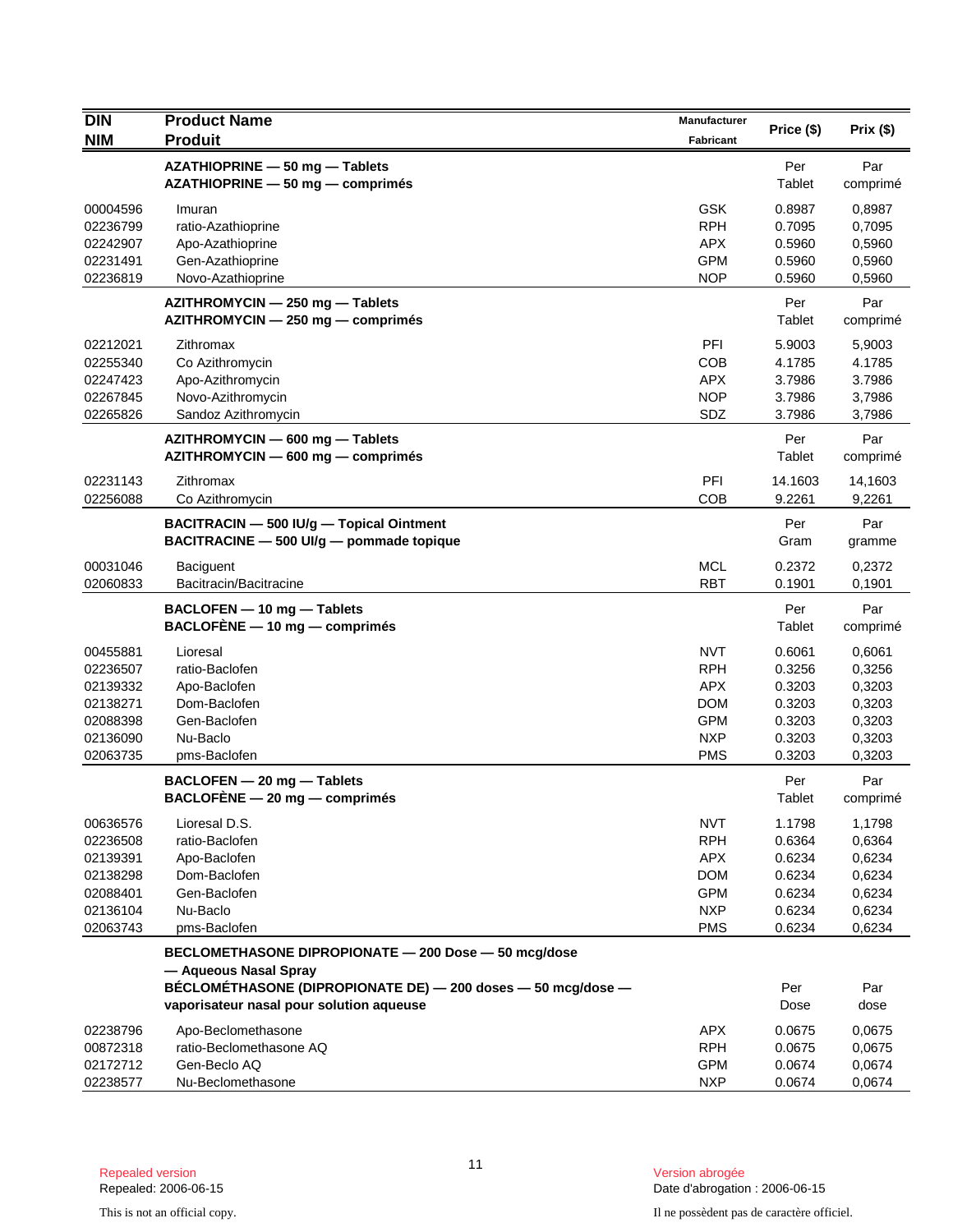| <b>DIN</b>           | <b>Product Name</b>                                                                                                   | Manufacturer             | Price (\$)       | Prix $($ \$)     |
|----------------------|-----------------------------------------------------------------------------------------------------------------------|--------------------------|------------------|------------------|
| <b>NIM</b>           | <b>Produit</b>                                                                                                        | <b>Fabricant</b>         |                  |                  |
|                      | <b>BENZOYL PEROXIDE - 5% - Lotion</b>                                                                                 |                          |                  |                  |
|                      | BENZOYLE (PEROXYDE DE) - 5 % - lotion                                                                                 |                          | Per mL           | Par ml           |
| 00236063             | Benoxyl                                                                                                               | STI                      | 0.1925           | 0,1925           |
| 00374326             | Oxyderm                                                                                                               | <b>ICN</b>               | 0.1476           | 0,1476           |
|                      | BENZOYL PEROXIDE - 10% - Lotion<br>BENZOYLE (PEROXYDE DE) - 10 % - lotion                                             |                          | Per mL           | Par ml           |
| 00370568             | BenOxyl                                                                                                               | <b>STI</b>               | 0.1936           | 0,1936           |
| 00432938             | Oxyderm                                                                                                               | <b>ICN</b>               | 0.1700           | 0,1700           |
|                      | BENZOYL PEROXIDE - 20% - Lotion<br>BENZOYLE (PEROXYDE DE) - 20 % - lotion                                             |                          | Per mL           | Par ml           |
| 00374318             | Oxyderm                                                                                                               | <b>ICN</b>               | 0.2206           | 0,2206           |
| 00187585             | Benoxyl                                                                                                               | STI                      | 0.2151           | 0,2151           |
|                      | <b>BENZOYL PEROXIDE IN WATER - 5% - Gel</b><br>BENZOYLE (PEROXYDE DE), BASE AQUEUSE - 5 % - gel                       |                          | Per<br>Gram      | Par<br>gramme    |
| 02214849             | Panoxyl                                                                                                               | <b>STI</b>               | 0.1275           | 0,1275           |
| 01925180             | Benzac W                                                                                                              | GAC                      | 0.1152           | 0,1152           |
| 01908863             | Desquam-X                                                                                                             | WSQ                      | 0.0862           | 0,0862           |
|                      | <b>BENZOYL PEROXIDE IN WATER - 10% - Gel</b><br>BENZOYLE (PEROXYDE DE), BASE AQUEUSE - 10 % - gel                     |                          | Per<br>Gram      | Par<br>gramme    |
| 01925997<br>01908871 | Benzac W<br>Desquam-X                                                                                                 | GAC<br>WSQ               | 0.1388<br>0.1111 | 0,1388<br>0,1111 |
|                      | BENZYDAMINE HCI - 0.15% - Oral Rinse                                                                                  |                          |                  |                  |
|                      | BENZYDAMINE (CHLORHYDRATE DE) - 0,15 % - gargarisme                                                                   |                          | Per mL           | Par ml           |
| 01966065             | Tantum                                                                                                                | <b>RIK</b>               | 0.0734           | 0,0734           |
| 02230170             | ratio-Benzydamine                                                                                                     | <b>RPH</b>               | 0.0435           | 0,0435           |
| 02239044             | Apo-Benzydamine                                                                                                       | <b>APX</b>               | 0.0320           | 0,0320           |
| 02239537             | Dom-Benzydamine                                                                                                       | <b>DOM</b>               | 0.0319           | 0,0319           |
| 02229799<br>02229777 | Novo-Benzydamine<br>pms-Benzydamine                                                                                   | <b>NOP</b><br><b>PMS</b> | 0.0319<br>0.0319 | 0,0319<br>0,0319 |
|                      |                                                                                                                       |                          |                  |                  |
|                      | BETAMETHASONE DIPROPIONATE - 0.05% - Topical Cream<br>BÉTAMÉTHASONE (DIPROPIONATE DE) - 0,05 % - crème topique        |                          | Per<br>Gram      | Par<br>gramme    |
| 00804991             | ratio-Topisone                                                                                                        | <b>RPH</b>               | 0.2369           | 0,2369           |
| 01925350<br>00323071 | Taro-Sone<br>Diprosone                                                                                                | <b>TAR</b><br><b>SCH</b> | 0.2369<br>0.2253 | 0,2369<br>0,2253 |
|                      |                                                                                                                       |                          |                  |                  |
|                      | BETAMETHASONE DIPROPIONATE - 0.05% - Topical Glycol Cream<br>BÉTAMÉTHASONE (DIPROPIONATE DE) — 0,05 % — crème topique |                          | Per              | Par              |
|                      | à base de glycol                                                                                                      |                          | Gram             | gramme           |
| 00688622             | Diprolene                                                                                                             | <b>SCH</b>               | 0.5706           | 0,5706           |
| 00849650             | ratio-Topilene                                                                                                        | <b>RPH</b>               | 0.5706           | 0,5706           |
|                      | BETAMETHASONE DIPROPIONATE - 0.05% - Topical Glycol Lotion                                                            |                          |                  |                  |
|                      | BÉTAMÉTHASONE (DIPROPIONATE DE) - 0,05 % - lotion topique                                                             |                          |                  |                  |
|                      | à base de glycol                                                                                                      |                          | Per mL           | Par ml           |
| 00862975             | Diprolene                                                                                                             | <b>SCH</b>               | 0.5152           | 0,5152           |
| 01927914             | ratio-Topilene                                                                                                        | <b>RPH</b>               | 0.5152           | 0,5152           |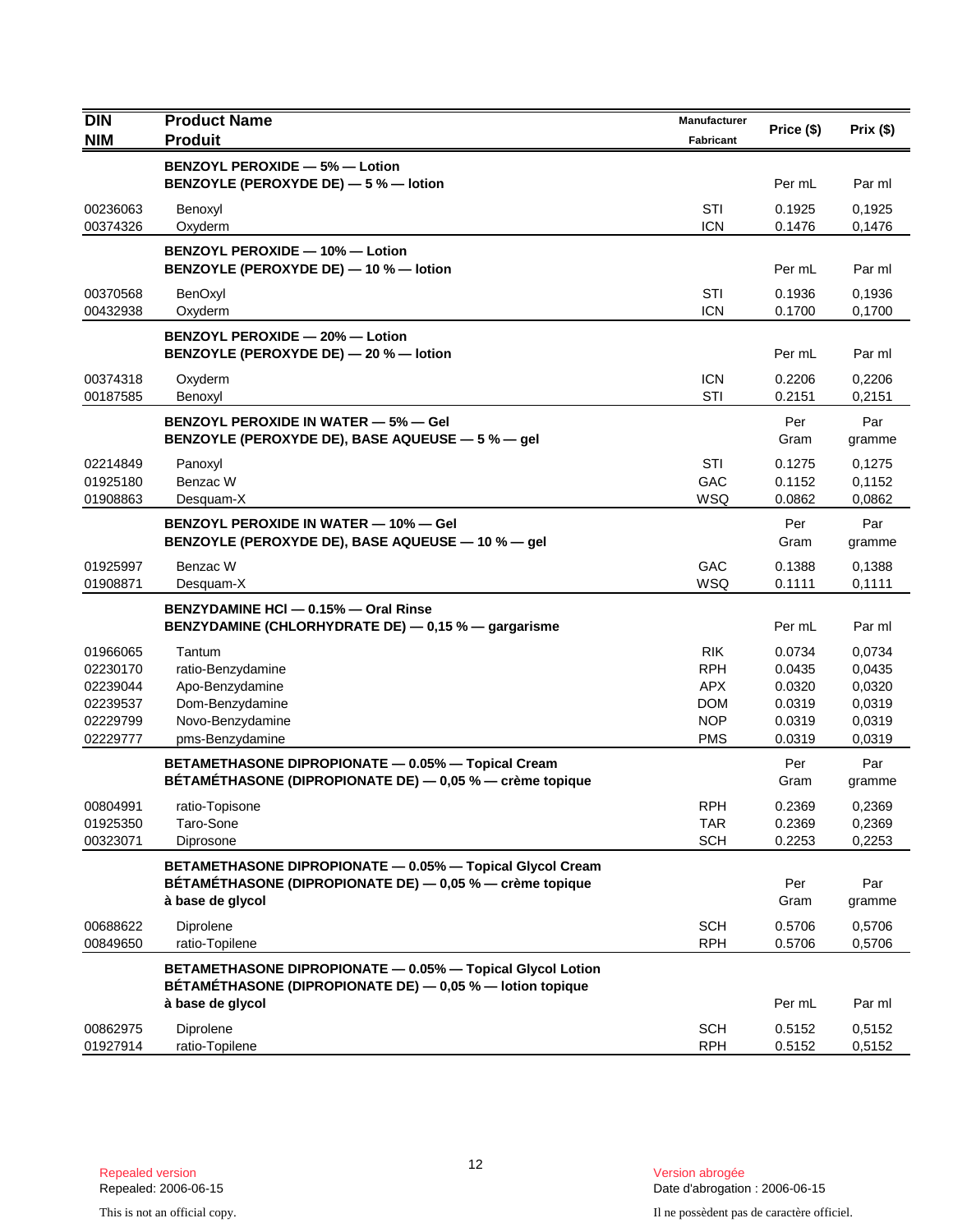| <b>DIN</b>           | <b>Product Name</b>                                                                                                          | Manufacturer             | Price (\$)       | Prix $($ \$)     |
|----------------------|------------------------------------------------------------------------------------------------------------------------------|--------------------------|------------------|------------------|
| <b>NIM</b>           | <b>Produit</b>                                                                                                               | <b>Fabricant</b>         |                  |                  |
|                      | BETAMETHASONE DIPROPIONATE - 0.05% - Topical Glycol Ointment<br>BETAMETHASONE (DIPROPIONATE DE) - 0,05 % - pommade topique à |                          | Per              | Par              |
|                      | base de glycol                                                                                                               |                          | Gram             | gramme           |
| 00629367<br>00849669 | Diprolene<br>ratio-Topilene                                                                                                  | <b>SCH</b><br><b>RPH</b> | 0.5706<br>0.5706 | 0,5706           |
|                      |                                                                                                                              |                          |                  | 0,5706           |
|                      | BETAMETHASONE DIPROPIONATE - 0.05% - Topical Lotion<br>BÉTAMÉTHASONE (DIPROPIONATE DE) - 0,05 % - lotion topique             |                          | Per mL           | Par ml           |
| 00417246<br>00809187 | Diprosone<br>ratio-Topisone                                                                                                  | SCH<br><b>RPH</b>        | 0.2178<br>0.2178 | 0,2178<br>0,2178 |
|                      | BETAMETHASONE DIPROPIONATE - 0.05% - Topical Ointment<br>BÉTAMÉTHASONE (DIPROPIONATE DE) — 0,05 % — pommade topique          |                          | Per<br>Gram      | Par<br>gramme    |
| 00344923             | Diprosone                                                                                                                    | <b>SCH</b>               | 0.2369           | 0,2369           |
| 00805009<br>01944436 | ratio-Topisone<br>Taro-Sone                                                                                                  | <b>RPH</b><br><b>TAR</b> | 0.2369<br>0.2369 | 0,2369<br>0,2369 |
|                      |                                                                                                                              |                          |                  |                  |
|                      | BETAMETHASONE DIPROPIONATE - 0.5 mg/g and<br>Salicylic Acid 20 mg/g - 0.05% - Lotion                                         |                          |                  |                  |
|                      | BÉTAMÉTHASONE (DIPROPIONATE DE) — 0,5 mg/g et                                                                                |                          |                  |                  |
|                      | acide salicylique 20 mg/g $-$ 0,05 % $-$ lotion                                                                              |                          | Per mL           | Par ml           |
| 00578428<br>02245688 | Diprosalic<br>ratio-Topisalic                                                                                                | SCH<br><b>RPH</b>        | 0.6597<br>0.3877 | 0,6597<br>0,3877 |
|                      | <b>BETAMETHASONE DISODIUM PHOSPHATE AND GENTAMICIN</b>                                                                       |                          |                  |                  |
|                      | SULPHATE - 1 mg/3 mg/mL - Ophthalmic/Otic Solution                                                                           |                          |                  |                  |
|                      | BÉTAMÉTHASONE (PHOSPHATE DISODIQUE) ET GENTAMICINE<br>(SULFATE DE) - 1 mg/3 mg/ml - solution ophtalmique et otique           |                          | Per mL           | Par ml           |
| 00682217             | Garasone                                                                                                                     | <b>SCH</b>               | 1.5048           | 1,5048           |
| 02244999             | Sab-Pentasone                                                                                                                | <b>SIL</b>               | 1.4095           | 1,4095           |
|                      | <b>BETAMETHASONE DISODIUM PHOSPHATE/BETAMETHASONE</b>                                                                        |                          |                  |                  |
|                      | ACETATE - 3 mg/3 mg/mL - Injectable Suspension                                                                               |                          |                  |                  |
|                      | BÉTAMÉTHASONE (PHOSPHATE DISODIQUE DE)/BÉTAMÉTHASONE<br>(ACÉTATE DE) - 3 mg/3 mg/ml - suspension injectable                  |                          | Per mL           | Par ml           |
| 02237835             | <b>Betaject</b>                                                                                                              | <b>SDZ</b>               | 4.3450           | 4,3450           |
| 00028096             | Celestone Soluspan                                                                                                           | <b>SCH</b>               | 4.3450           | 4,3450           |
|                      | BETAMETHASONE-17-VALERATE - 0.05% - Cream                                                                                    |                          | Per              | Par              |
|                      | BÉTAMÉTHASONE-17 - (VALÉRATE DE) - 0,05 % - crème                                                                            |                          | Gram             | gramme           |
| 00716618             | <b>Betaderm</b>                                                                                                              | <b>TAR</b>               | 0.0667           | 0,0667           |
| 00535427             | ratio-Ectosone                                                                                                               | <b>RPH</b>               | 0.0611           | 0.0611           |
|                      | BETAMETHASONE-17-VALERATE - 0.1% - Cream<br>BÉTAMÉTHASONE-17 - (VALÉRATE DE) - 0,1 % - crème                                 |                          | Per<br>Gram      | Par<br>gramme    |
| 00716626             | <b>Betaderm</b>                                                                                                              | <b>TAR</b>               | 0.0993           | 0,0993           |
| 00027901<br>00535435 | Celestoderm-V<br>ratio-Ectosone                                                                                              | <b>SCH</b><br><b>RPH</b> | 0.0911<br>0.0911 | 0,0911<br>0,0911 |
|                      | BETAMETHASONE-17-VALERATE - 0.1% - Scalp Lotion                                                                              |                          |                  |                  |
|                      | BÉTAMÉTHASONE-17 - (VALÉRATE DE) - 0,1 % - lotion capillaire                                                                 |                          | Per mL           | Par ml           |
| 00716634             | <b>Betaderm</b>                                                                                                              | TAR                      | 0.0954           | 0,0954           |
| 00653217<br>00027944 | ratio-Ectosone<br>Valisone                                                                                                   | <b>RPH</b><br><b>SCH</b> | 0.0939<br>0.0939 | 0,0939<br>0,0939 |
|                      |                                                                                                                              |                          |                  |                  |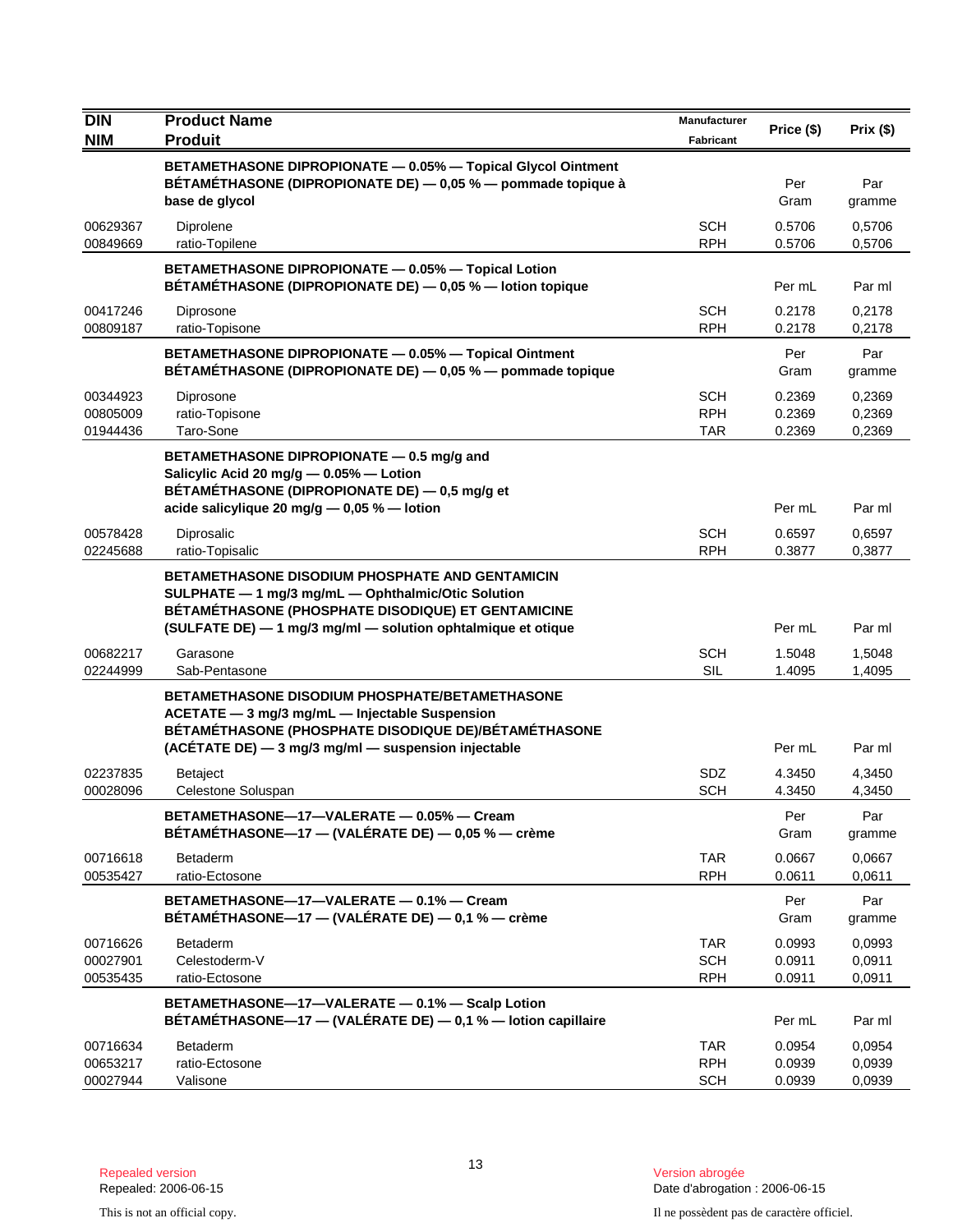| <b>DIN</b>                                   | <b>Product Name</b>                                                                                                  | Manufacturer                                         | Price (\$)                           | Prix(\$)                             |
|----------------------------------------------|----------------------------------------------------------------------------------------------------------------------|------------------------------------------------------|--------------------------------------|--------------------------------------|
| <b>NIM</b>                                   | <b>Produit</b>                                                                                                       | <b>Fabricant</b>                                     |                                      |                                      |
|                                              | BETAMETHASONE-17-VALERATE - 0.05% - Topical Lotion<br>BÉTAMÉTHASONE-17 - (VALÉRATE DE) - 0,05 % - lotion topique     |                                                      | Per mL                               | Par ml                               |
| 02100185<br>00653209                         | Betnovate<br>ratio-Ectosone                                                                                          | <b>RBT</b><br><b>RPH</b>                             | 0.2090<br>0.2090                     | 0,2090<br>0,2090                     |
|                                              | BETAMETHASONE-17-VALERATE - 0.1% - Topical Lotion<br>BÉTAMÉTHASONE-17 - (VALÉRATE DE) - 0,1 % - lotion topique       |                                                      | Per mL                               | Par ml                               |
| 02100193<br>00750050                         | <b>Betnovate</b><br>ratio-Ectosone                                                                                   | <b>RBT</b><br><b>RPH</b>                             | 0.2750<br>0.2750                     | 0,2750<br>0,2750                     |
|                                              | BEZAFIBRATE - 200 mg - Tablets<br>BEZAFIBRATE - 200 mg - comprimés                                                   |                                                      | Per<br>Tablet                        | Par<br>comprimé                      |
| 02084082<br>02240331                         | Bezalip<br>pms-Bezafibrate                                                                                           | <b>HLR</b><br><b>PMS</b>                             | 0.9717<br>0.9716                     | 0,9717<br>0,9716                     |
|                                              | BISACODYL - 5 mg - Enteric Tablets<br>BISACODYL - 5 mg - comprimés à enrobage entérosoluble                          |                                                      | Per<br>Tablet                        | Par<br>comprimé                      |
| 00254142<br>00545023<br>00587273             | <b>Dulcolax</b><br>Apo-Bisacodyl<br>pms-Bisacodyl                                                                    | <b>BOE</b><br><b>APX</b><br><b>PMS</b>               | 0.2112<br>0.0594<br>0.0535           | 0,2112<br>0,0594<br>0,0535           |
|                                              | BISACODYL - 10 mg - Suppositories<br>BISACODYL - 10 mg - suppositoires                                               |                                                      | Per                                  | Par<br>Suppository suppositoire      |
| 00003875<br>00754595<br>00582883<br>00404802 | <b>Dulcolax</b><br>Apo-Bisacodyl<br>pms-Bisacodyl<br>ratio-Bisacodyl                                                 | <b>BOE</b><br><b>APX</b><br><b>PMS</b><br><b>RPH</b> | 1.2284<br>0.5995<br>0.5405<br>0.5149 | 1,2284<br>0,5995<br>0,5405<br>0,5149 |
|                                              | <b>BISOPROLOL FUMARATE - 5 mg - Tablets</b><br>BISOPROLOL (FUMARATE DE) - 5 mg - comprimés                           |                                                      | Per<br>Tablet                        | Par<br>comprimé                      |
| 02241148<br>02247439<br>02256134<br>02267470 | Monocor<br>Rhoxal-bisoprolol<br>Apo-Bisoprolol<br>Novo-Bisoprolol                                                    | <b>BIV</b><br><b>RXP</b><br><b>APX</b><br><b>NOP</b> | 0.3850<br>0.2695<br>0.2426<br>0.2426 | 0,3850<br>0,2695<br>0,2426<br>0,2426 |
|                                              | BISOPROLOL FUMARATE - 10 mg - Tablets<br>BISOPROLOL (FUMARATE DE) - 10 mg - comprimés                                |                                                      | Per<br>Tablet                        | Par<br>comprimé                      |
| 02241149<br>02247440<br>02256177<br>02267489 | Monocor<br>Rhoxal-bisoprolol<br>Apo-Bisoprolol<br>Novo-Bisoprolol                                                    | <b>BIV</b><br><b>RXP</b><br><b>APX</b><br><b>NOP</b> | 0.6380<br>0.4466<br>0.4019<br>0.4019 | 0,6380<br>0,4466<br>0,4019<br>0,4019 |
|                                              | <b>BRIMONIDINE TARTRATE - 0.2% - Ophthalmic Solution</b><br>BRIMONIDINE (TARTRATE DE) - 0,2 % - solution ophtalmique |                                                      | Per mL                               | Par ml                               |
| 02236876<br>02246284<br>02243026<br>02260077 | Alphagan<br>pms-Brimonidine<br>ratio-Brimonidine<br>Apo-Brimonidine                                                  | ALL<br><b>PMS</b><br><b>RPH</b><br><b>APX</b>        | 3.6300<br>2.2880<br>2.2880<br>2.2870 | 3,6300<br>2,2880<br>2,2880<br>2,2870 |
|                                              | BROMAZEPAM - 1.5 mg - Tablets<br>$BROMAZÉPAM - 1,5 mg - comprimés$                                                   |                                                      | Per<br>Tablet                        | Par<br>comprimé                      |
| 00682314<br>02177153<br>02192705<br>02171856 | Lectopam<br>Apo-Bromazepam<br>Gen-Bromazepam<br>Nu-Bromazepam                                                        | <b>HLR</b><br><b>APX</b><br><b>GPM</b><br><b>NXP</b> | 0.1190<br>0.0850<br>0.0762<br>0.0762 | 0,1190<br>0,0850<br>0,0762<br>0,0762 |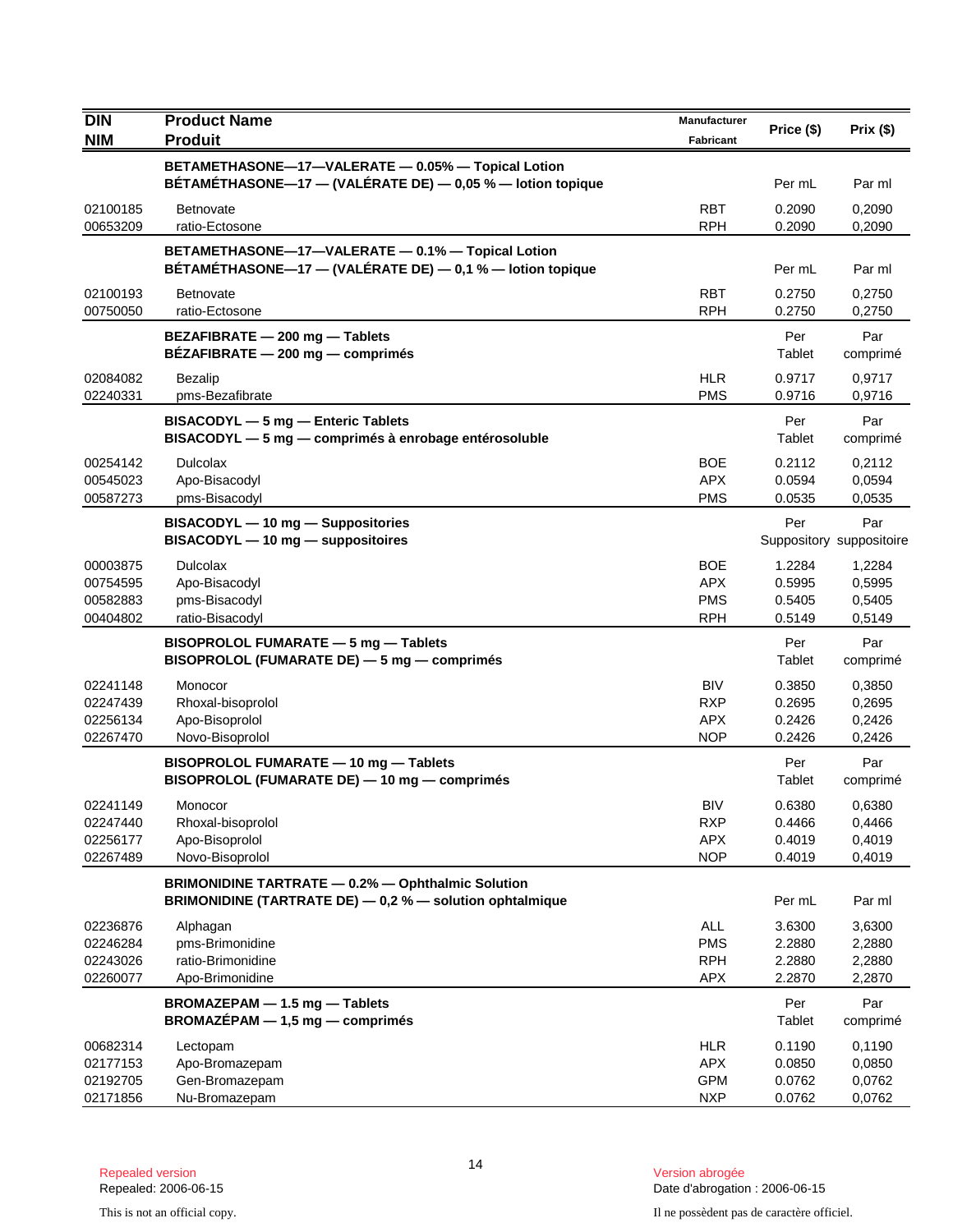| <b>DIN</b>                                                           | <b>Product Name</b>                                                                                                                       | Manufacturer<br>Fabricant                                          | Price (\$)                                               | Prix(\$)                                                 |
|----------------------------------------------------------------------|-------------------------------------------------------------------------------------------------------------------------------------------|--------------------------------------------------------------------|----------------------------------------------------------|----------------------------------------------------------|
| <b>NIM</b>                                                           | <b>Produit</b>                                                                                                                            |                                                                    |                                                          |                                                          |
|                                                                      | BROMAZEPAM - 3 mg - Tablets<br>$BROMAZÉPAM - 3 mg - comprimés$                                                                            |                                                                    | Per<br>Tablet                                            | Par<br>comprimé                                          |
| 00518123<br>02192713<br>02177161<br>02230584<br>02171864             | Lectopam<br>Gen-Bromazepam<br>Apo-Bromazepam<br>Novo-Bromazepam<br>Nu-Bromazepam                                                          | <b>HLR</b><br><b>GPM</b><br><b>APX</b><br><b>NOP</b><br><b>NXP</b> | 0.1617<br>0.0971<br>0.0970<br>0.0970<br>0.0970           | 0,1617<br>0,0971<br>0,0970<br>0,0970<br>0,0970           |
|                                                                      | BROMAZEPAM - 6 mg - Tablets<br>$BROMAZÉPAM - 6 mg - comprimés$                                                                            |                                                                    | Per<br>Tablet                                            | Par<br>comprimé                                          |
| 00518131<br>02177188<br>02192721<br>02230585<br>02171872             | Lectopam<br>Apo-Bromazepam<br>Gen-Bromazepam<br>Novo-Bromazepam<br>Nu-Bromazepam                                                          | <b>HLR</b><br><b>APX</b><br><b>GPM</b><br><b>NOP</b><br><b>NXP</b> | 0.2362<br>0.1417<br>0.1417<br>0.1417<br>0.1417           | 0,2362<br>0,1417<br>0,1417<br>0,1417<br>0,1417           |
|                                                                      | BROMOCRIPTINE MESYLATE - 2.5 mg - Tablets<br>BROMOCRIPTINE (MÉSYLATE DE) - 2,5 mg - comprimés                                             |                                                                    | Per<br>Tablet                                            | Par<br>comprimé                                          |
| 00371033<br>02238636<br>02231702<br>02087324                         | Parlodel<br>Dom-Bromocriptine<br>pms-Bromocriptine<br>Apo-Bromocriptine                                                                   | <b>NVT</b><br><b>DOM</b><br><b>PMS</b><br><b>APX</b>               | 1.1327<br>0.5999<br>0.5999<br>0.5998                     | 1,1327<br>0,5999<br>0,5999<br>0,5998                     |
|                                                                      | <b>BROMOCRIPTINE MESYLATE - 5 mg - Capsules</b><br>BROMOCRIPTINE (MÉSYLATE DE) - 5 mg - capsules                                          |                                                                    | Per<br>Capsule                                           | Par<br>capsule                                           |
| 00568643<br>02238637<br>02236949<br>02230454                         | Parlodel<br>Dom-Bromocriptine<br>pms-Bromocriptine<br>Apo-Bromocriptine                                                                   | <b>NVT</b><br><b>DOM</b><br><b>PMS</b><br><b>APX</b>               | 2.0173<br>1.0683<br>1.0683<br>1.0682                     | 2,0173<br>1,0683<br>1,0683<br>1,0682                     |
|                                                                      | BUDESONIDE - 120 Dose - 64 mcg - Aqueous Nasal Spray<br>BUDESONIDE - 120 doses - 64 mcg - vaporisateur nasal pour<br>solution aqueuse     |                                                                    | Per<br>Dose                                              | Par<br>dose                                              |
| 02231923<br>02241003                                                 | <b>Rhinocort Aqua</b><br>Gen-Budesonide AQ                                                                                                | <b>AZC</b><br><b>GPM</b>                                           | 0.0910<br>0.0773                                         | 0,0910<br>0,0773                                         |
|                                                                      | BUPROPION HCI - 150 mg - Sustained Release Tablets<br><b>BUPROPION (CHLORHYDRATE DE) - 150 mg</b><br>- comprimés à libération progressive |                                                                    | Per<br>Tablet                                            | Par<br>comprimé                                          |
| 02237825<br>02260239                                                 | <b>Wellbutrin SR</b><br>Novo-Bupropion SR                                                                                                 | <b>GSK</b><br><b>NOP</b>                                           | 0.9564<br>0.6160                                         | 0,9564<br>0,6160                                         |
|                                                                      | BUSPIRONE - 10 mg - Tablets<br>BUSPIRONE - 10 mg - comprimés                                                                              |                                                                    | Per<br>Tablet                                            | Par<br>comprimé                                          |
| 00603821<br>02230874<br>02207672<br>02232564<br>02176122<br>02230942 | <b>Buspar</b><br>Gen-Buspirone<br>Nu-Buspirone<br>Dom-Buspirone<br>Lin-Buspirone<br>pms-Buspirone                                         | SQU<br><b>GPM</b><br><b>NXP</b><br><b>DOM</b><br>LIN<br><b>PMS</b> | 1.0930<br>0.7970<br>0.7970<br>0.7174<br>0.7174<br>0.7174 | 1,0930<br>0,7970<br>0,7970<br>0,7174<br>0,7174<br>0,7174 |
| 02237858<br>02211076<br>02231492                                     | ratio-Buspirone<br>Apo-Buspirone<br>Novo-Buspirone                                                                                        | <b>RPH</b><br><b>APX</b><br><b>NOP</b>                             | 0.7174<br>0.7173<br>0.7173                               | 0,7174<br>0,7173<br>0,7173                               |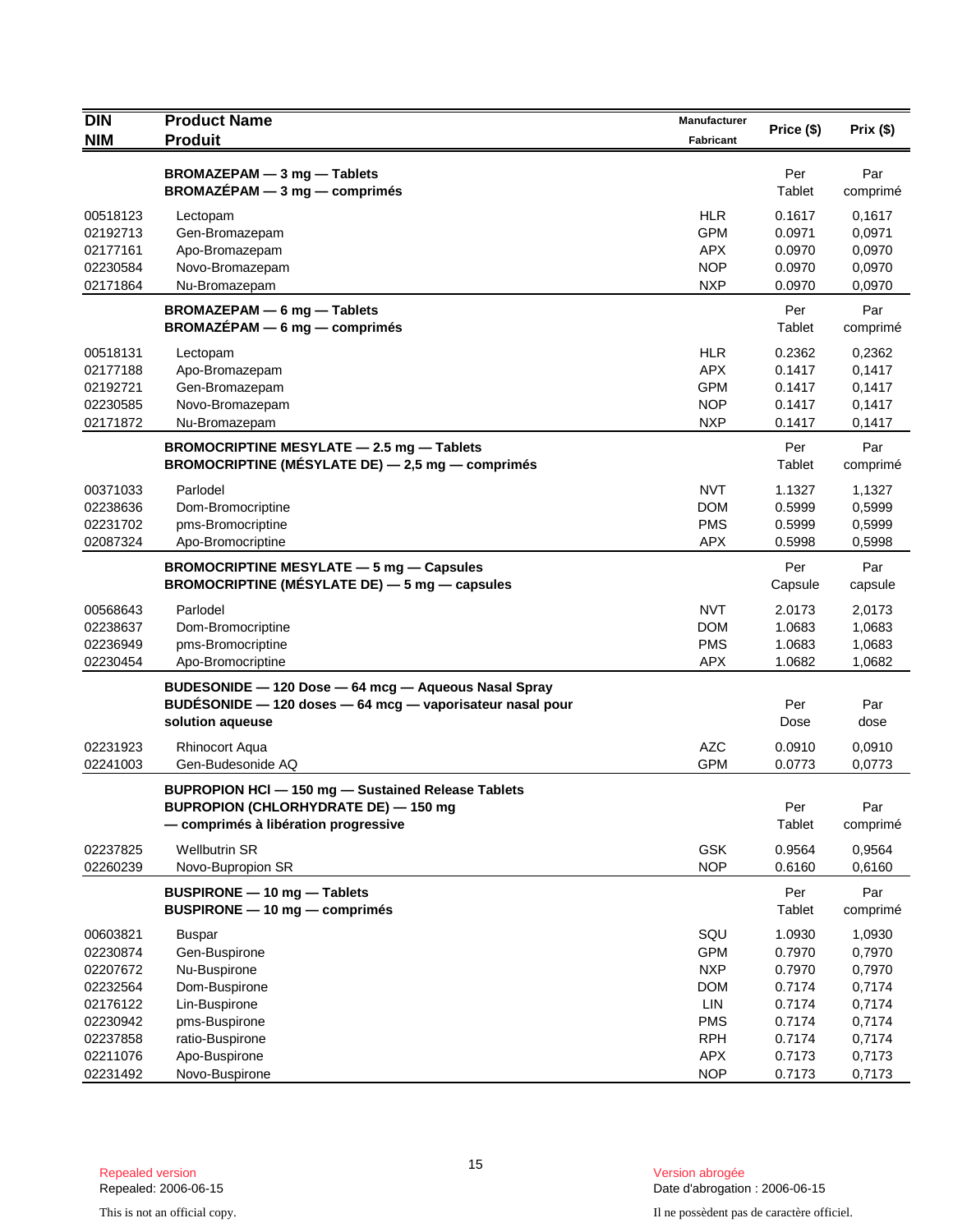| <b>DIN</b>                                                                                               | <b>Product Name</b>                                                                                                                                                        | Manufacturer                                                                                                        | Price (\$)                                                                             | Prix (\$)                                                                              |
|----------------------------------------------------------------------------------------------------------|----------------------------------------------------------------------------------------------------------------------------------------------------------------------------|---------------------------------------------------------------------------------------------------------------------|----------------------------------------------------------------------------------------|----------------------------------------------------------------------------------------|
| <b>NIM</b>                                                                                               | <b>Produit</b>                                                                                                                                                             | Fabricant                                                                                                           |                                                                                        |                                                                                        |
|                                                                                                          | BUTORPHANOL TARTRATE - 10 mg/mL - Nasal Spray<br>BUTORPHANOL (TARTRATE DE) - 10 mg/ml - vaporisateur nasal                                                                 |                                                                                                                     | Per mL                                                                                 | Par ml                                                                                 |
| 02113031<br>02244508<br>02242504                                                                         | Stadol NS<br>pms-Butorphanol<br>Apo-Butorphanol                                                                                                                            | SQU<br><b>PMS</b><br><b>APX</b>                                                                                     | 26.1800<br>18.3300<br>18.3200                                                          | 26,1800<br>18,3300<br>18,3200                                                          |
|                                                                                                          | CALCITONIN - 200 IU/mL - Injection<br>CALCITONINE - 200 UI/ml - injection                                                                                                  |                                                                                                                     | Per mL                                                                                 | Par ml                                                                                 |
| 01926691<br>02246058                                                                                     | Calcimar<br>Apo-Calcitonin                                                                                                                                                 | <b>AVT</b><br><b>APX</b>                                                                                            | 25.2670<br>16.0450                                                                     | 25,2670<br>16,0450                                                                     |
|                                                                                                          | CALCITONIN (Salmon Synthetic) - 200 IU - Nasal Spray<br>CALCITONINE DE SAUMON SYNTHETIQUE - 200 UI - vaporisateur nasal                                                    |                                                                                                                     | Per<br>Spray                                                                           | Par<br>vaporisation                                                                    |
| 02240775<br>02247585                                                                                     | Miacalcin<br>Apo-Calcitonin                                                                                                                                                | <b>NVT</b><br><b>APX</b>                                                                                            | 2.0225<br>1.8979                                                                       | 2,0225<br>1,8979                                                                       |
|                                                                                                          | CALCIUM CARBONATE - Equivalent to 250 mg Elemental Calcium - Tablets<br>CALCIUM (CARBONATE DE) — quantité équivalant à 250 mg de calcium<br>élémentaire — comprimés        |                                                                                                                     | Per<br>Tablet                                                                          | Par<br>comprimé                                                                        |
| 02042983<br>00682047                                                                                     | Os-Cal<br>Apo-Cal                                                                                                                                                          | <b>WAY</b><br><b>APX</b>                                                                                            | 0.0986<br>0.0226                                                                       | 0,0986<br>0,0226                                                                       |
|                                                                                                          | <b>CALCIUM CARBONATE - Equivalent to 500 mg Elemental Calcium - Tablets</b><br>CALCIUM (CARBONATE DE) - quantité équivalant à 500 mg de calcium<br>élémentaire - comprimés |                                                                                                                     | Per<br>Tablet                                                                          | Par<br>comprimé                                                                        |
| 02042991<br>00682039<br>00645923                                                                         | Os-Cal<br>Apo-Cal<br>Calcium                                                                                                                                               | <b>WAY</b><br><b>APX</b><br><b>NOP</b>                                                                              | 0.1381<br>0.0319<br>0.0319                                                             | 0,1381<br>0,0319<br>0,0319                                                             |
|                                                                                                          | CAPTOPRIL - 12.5 mg - Tablets<br>CAPTOPRIL - 12,5 mg - comprimés                                                                                                           |                                                                                                                     | Per<br>Tablet                                                                          | Par<br>comprimé                                                                        |
| 00893595<br>00695661<br>02242788<br>02238551<br>02163551<br>01942964<br>01913824<br>02230203<br>00851639 | Apo-Capto<br>Capoten<br>Captopril<br>Dom-Captopril<br>Gen-Captopril<br>Novo-Captopril<br>Nu-Capto<br>pms-Captopril<br>ratio-Captopril                                      | <b>APX</b><br>SQU<br><b>ZYM</b><br><b>DOM</b><br><b>GPM</b><br><b>NOP</b><br><b>NXP</b><br><b>PMS</b><br><b>RPH</b> | 0.2332<br>0.2332<br>0.2332<br>0.2332<br>0.2332<br>0.2332<br>0.2332<br>0.2332<br>0.2332 | 0,2332<br>0,2332<br>0,2332<br>0,2332<br>0,2332<br>0,2332<br>0,2332<br>0,2332<br>0,2332 |
|                                                                                                          | CAPTOPRIL - 25 mg - Tablets<br>CAPTOPRIL - 25 mg - comprimés                                                                                                               |                                                                                                                     | Per<br>Tablet                                                                          | Par<br>comprimé                                                                        |
| 00893609<br>00851833<br>00546283<br>02242789<br>02238552<br>02163578<br>01913832                         | Apo-Capto<br>ratio-Captopril<br>Capoten<br>Captopril<br>Dom-Captopril<br>Gen-Captopril<br>Nu-Capto                                                                         | <b>APX</b><br><b>RPH</b><br>SQU<br>ZYM<br><b>DOM</b><br><b>GPM</b><br><b>NXP</b>                                    | 0.3300<br>0.3330<br>0.3300<br>0.3300<br>0.3300<br>0.3300<br>0.3300                     | 0,3300<br>0,3330<br>0,3300<br>0,3300<br>0,3300<br>0,3300<br>0,3300                     |
| 01942972<br>02230204                                                                                     | Novo-Captopril<br>pms-Captopril                                                                                                                                            | <b>NOP</b><br><b>PMS</b>                                                                                            | 0.3300<br>0.3300                                                                       | 0,3300<br>0,3300                                                                       |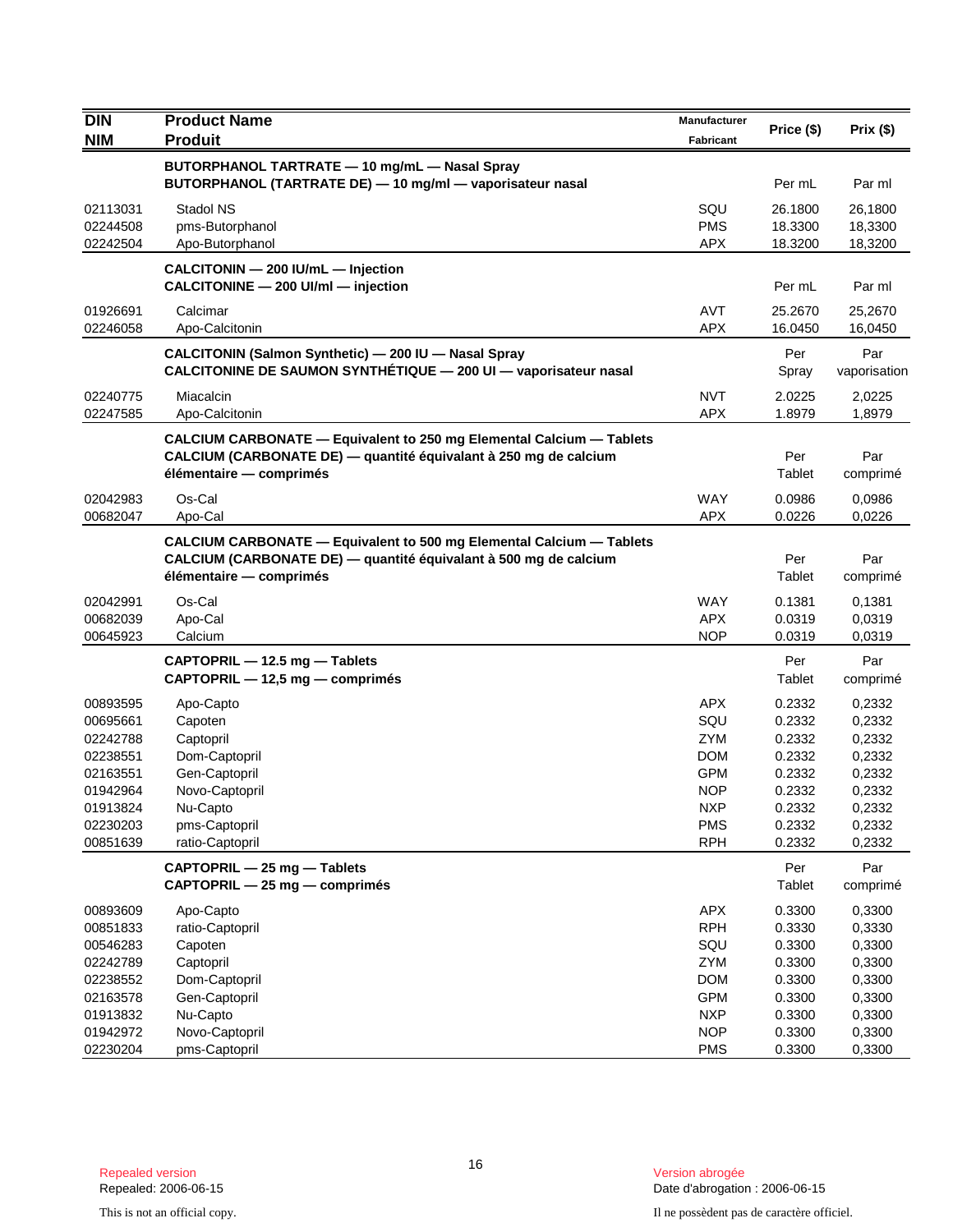| <b>DIN</b> | <b>Product Name</b>                                           | Manufacturer     |            |          |
|------------|---------------------------------------------------------------|------------------|------------|----------|
| <b>NIM</b> | <b>Produit</b>                                                | <b>Fabricant</b> | Price (\$) | Prix(\$) |
|            | CAPTOPRIL - 50 mg - Tablets                                   |                  | Per        | Par      |
|            | CAPTOPRIL - 50 mg - comprimés                                 |                  | Tablet     | comprimé |
| 00893617   | Apo-Capto                                                     | <b>APX</b>       | 0.6149     | 0,6149   |
| 00546291   | Capoten                                                       | SQU              | 0.6149     | 0,6149   |
| 02242790   | Captopril                                                     | <b>ZYM</b>       | 0.6149     | 0,6149   |
| 02238553   | Dom-Captopril                                                 | <b>DOM</b>       | 0.6149     | 0,6149   |
| 02163586   | Gen-Captopril                                                 | <b>GPM</b>       | 0.6149     | 0,6149   |
| 01942980   | Novo-Captopril                                                | <b>NOP</b>       | 0.6149     | 0,6149   |
| 01913840   | Nu-Capto                                                      | <b>NXP</b>       | 0.6149     | 0,6149   |
| 02230205   | pms-Captopril                                                 | <b>PMS</b>       | 0.6149     | 0,6149   |
| 00851647   | ratio-Captopril                                               | <b>RPH</b>       | 0.6149     | 0,6149   |
|            | CAPTOPRIL - 100 mg - Tablets                                  |                  | Per        | Par      |
|            | CAPTOPRIL — 100 mg — comprimés                                |                  | Tablet     | comprimé |
| 00893625   | Apo-Capto                                                     | <b>APX</b>       | 1.2475     | 1,2475   |
| 02242791   | Captopril                                                     | ZYM              | 1.1435     | 1,1435   |
| 02238554   | Dom-Captopril                                                 | <b>DOM</b>       | 1.1435     | 1,1435   |
| 02163594   | Gen-Captopril                                                 | <b>GPM</b>       | 1.1435     | 1,1435   |
| 01942999   | Novo-Captopril                                                | <b>NOP</b>       | 1.1435     | 1,1435   |
| 02230206   | pms-Captopril                                                 | <b>PMS</b>       | 1.1435     | 1,1435   |
| 00851655   | ratio-Captopril                                               | <b>RPH</b>       | 1.1435     | 1,1435   |
| 00546305   | Capoten                                                       | SQU              | 1.1434     | 1,1434   |
| 01913859   | Nu-Capto                                                      | <b>NXP</b>       | 1.1434     | 1,1434   |
|            | CARBAMAZEPINE - 100 mg - Chewable Tablets                     |                  | Per        | Par      |
|            | CARBAMAZÉPINE - 100 mg - comprimés masticables                |                  | Tablet     | comprimé |
| 00369810   | Tegretol                                                      | <b>NVT</b>       | 0.1471     | 0,1471   |
| 02231542   | pms-Carbamazepine                                             | <b>PMS</b>       | 0.1076     | 0,1076   |
| 02244403   | Taro-Carbamazepine                                            | <b>TAR</b>       | 0.0942     | 0,0942   |
|            | CARBAMAZEPINE - 200 mg - Chewable Tablets                     |                  | Per        | Par      |
|            | CARBAMAZÉPINE - 200 mg - comprimés masticables                |                  | Tablet     | comprimé |
| 00665088   | Tegretol                                                      | <b>NVT</b>       | 0.2901     | 0,2901   |
| 02231540   | pms-Carbamazepine                                             | <b>PMS</b>       | 0.2123     | 0,2123   |
| 02244404   | Taro-Carbamazepine                                            | <b>TAR</b>       | 0.1858     | 0,1858   |
|            | <b>CARBAMAZEPINE - 200 mg - Sustained Release Tablets</b>     |                  | Per        | Par      |
|            | $CARBAMAZEPINE - 200 mg - comprimés à libération progressive$ |                  | Tablet     | comprimé |
| 00773611   | Tegretol CR/Tégrétol CR                                       | <b>NVT</b>       | 0.3602     | 0,3602   |
| 02231543   | pms-Carbamazepine CR                                          | <b>PMS</b>       | 0.2472     | 0,2472   |
| 02237907   | Taro-Carbamazepine CR                                         | <b>TAR</b>       | 0.2076     | 0,2076   |
| 02241882   | Gen-Carbamazepine CR                                          | <b>GPM</b>       | 0.2075     | 0,2075   |
|            | <b>CARBAMAZEPINE - 400 mg - Sustained Release Tablets</b>     |                  | Per        | Par      |
|            | CARBAMAZÉPINE - 400 mg - comprimés à libération progressive   |                  | Tablet     | comprimé |
| 00755583   | <b>Tegretol CR</b>                                            | <b>NVT</b>       | 0.7203     | 0,7203   |
| 02231544   | pms-Carbamazepine CR                                          | <b>PMS</b>       | 0.4944     | 0,4944   |
| 02237908   | Taro-Carbamazepine CR                                         | <b>TAR</b>       | 0.4153     | 0,4153   |
| 02241883   | Gen-Carbamazepine CR                                          | <b>GPM</b>       | 0.4152     | 0,4152   |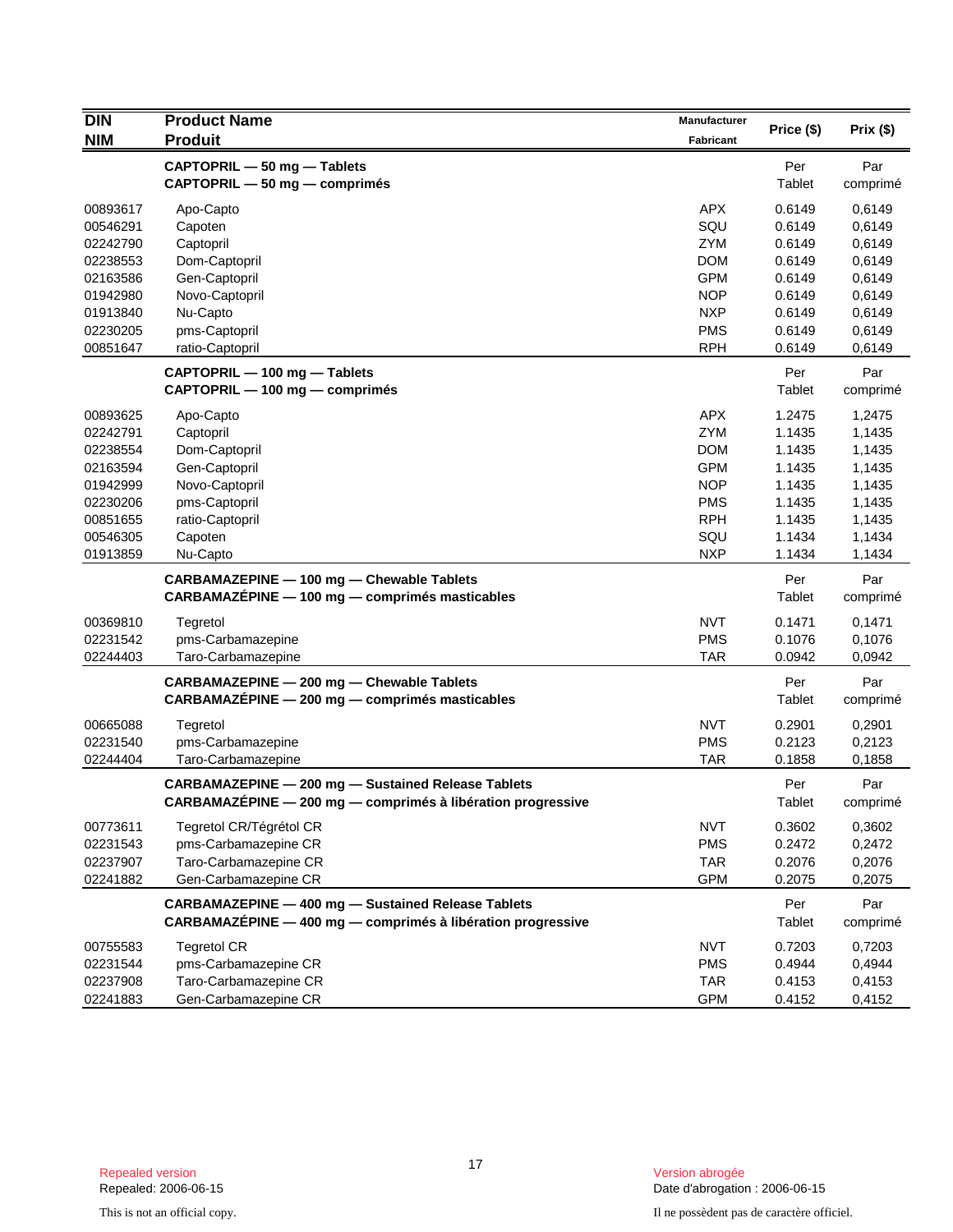| <b>DIN</b>                                                           | <b>Product Name</b>                                                                                | Manufacturer                                                                     | Price (\$)                                               | Prix(\$)                                                 |
|----------------------------------------------------------------------|----------------------------------------------------------------------------------------------------|----------------------------------------------------------------------------------|----------------------------------------------------------|----------------------------------------------------------|
| <b>NIM</b>                                                           | <b>Produit</b>                                                                                     | <b>Fabricant</b>                                                                 |                                                          |                                                          |
|                                                                      | CARBAMAZEPINE - 200 mg - Tablets<br>CARBAMAZÉPINE - 200 mg - comprimés                             |                                                                                  | Per<br>Tablet                                            | Par<br>comprimé                                          |
| 00010405<br>00504742<br>02042568<br>00402699                         | Tegretol<br>Mazepine<br>Nu-Carbamazepine<br>Apo-Carbamazepine                                      | <b>NVT</b><br><b>ICN</b><br><b>NXP</b><br><b>APX</b>                             | 0.3505<br>0.1372<br>0.0961<br>0.0875                     | 0,3505<br>0,1372<br>0,0961<br>0,0875                     |
| 00782718                                                             | Novo-Carbamaz                                                                                      | <b>NOP</b>                                                                       | 0.0875                                                   | 0,0875                                                   |
|                                                                      | CARVEDILOL - 3.125 mg - Tablets<br>$CARVEDILOL - 3,125 mg - comprimés$                             |                                                                                  | Per<br>Tablet                                            | Par<br>comprimé                                          |
| 02229650<br>02246529<br>02268027<br>02247933<br>02245914<br>02252309 | Coreg<br>Novo-Carvedilol<br>Ran-Carvedilol<br>Apo-Carvedilol<br>pms-Carvedilol<br>ratio-Carvedilol | <b>SKB</b><br><b>NOP</b><br>RAN<br><b>APX</b><br><b>PMS</b><br><b>RPH</b>        | 1.3508<br>0.9779<br>0.9682<br>0.8801<br>0.8801<br>0.8801 | 1,3508<br>0,9779<br>0,9682<br>0,8801<br>0,8801<br>0,8801 |
|                                                                      | CARVEDILOL - 6.25 mg - Tablets<br>CARVEDILOL - 6,25 mg - comprimés                                 |                                                                                  | Per<br>Tablet                                            | Par<br>comprimé                                          |
| 02229651<br>02246530<br>02268035<br>02247934<br>02245915<br>02252317 | Coreg<br>Novo-Carvedilol<br>Ran-Carvedilol<br>Apo-Carvedilol<br>pms-Carvedilol<br>ratio-Carvedilol | <b>SKB</b><br><b>NOP</b><br><b>RAN</b><br><b>APX</b><br><b>PMS</b><br><b>RPH</b> | 1.3508<br>0.9779<br>0.9682<br>0.8801<br>0.8801<br>0.8801 | 1,3508<br>0,9779<br>0,9682<br>0,8801<br>0,8801<br>0,8801 |
|                                                                      | CARVEDILOL - 12.5 mg - Tablets<br>CARVEDILOL - 12,5 mg - comprimés                                 |                                                                                  | Per<br>Tablet                                            | Par<br>comprimé                                          |
| 02229652<br>02246531<br>02268043<br>02247935<br>02245916<br>02252325 | Coreg<br>Novo-Carvedilol<br>Ran-Carvedilol<br>Apo-Carvedilol<br>pms-Carvedilol<br>ratio-Carvedilol | <b>SKB</b><br><b>NOP</b><br>RAN<br><b>APX</b><br><b>PMS</b><br><b>RPH</b>        | 1.3508<br>0.9779<br>0.9682<br>0.8801<br>0.8801<br>0.8801 | 1,3508<br>0,9779<br>0,9682<br>0,8801<br>0,8801<br>0,8801 |
|                                                                      | CARVEDILOL - 25 mg - Tablets<br>CARVEDILOL - 25 mg - comprimés                                     |                                                                                  | Per<br>Tablet                                            | Par<br>comprimé                                          |
| 02229653<br>02268051<br>02247936<br>02246532<br>02245917<br>02252333 | Coreg<br>Ran-Carvedilol<br>Apo-Carvedilol<br>Novo-Carvedilol<br>pms-Carvedilol<br>ratio-Carvedilol | <b>SKB</b><br><b>RAN</b><br><b>APX</b><br><b>NOP</b><br><b>PMS</b><br><b>RPH</b> | 1.3508<br>0.9682<br>0.8801<br>0.8801<br>0.8801<br>0.8801 | 1,3508<br>0,9682<br>0,8801<br>0,8801<br>0,8801<br>0,8801 |
|                                                                      | CEFACLOR - 250 mg - Capsules<br>$CEFACLOR - 250$ mg $-$ capsules                                   |                                                                                  | Per<br>Capsule                                           | Par<br>capsule                                           |
| 00465186<br>02230263<br>02231691<br>02231432<br>02185830             | Ceclor<br>Apo-Cefaclor<br>Novo-Cefaclor<br>Nu-Cefaclor<br>pms-Cefaclor                             | <b>PML</b><br><b>APX</b><br><b>NOP</b><br><b>NXP</b><br><b>PMS</b>               | 1.1228<br>1.0667<br>1.0667<br>0.9697<br>0.8420           | 1,1228<br>1,0667<br>1,0667<br>0,9697<br>0,8420           |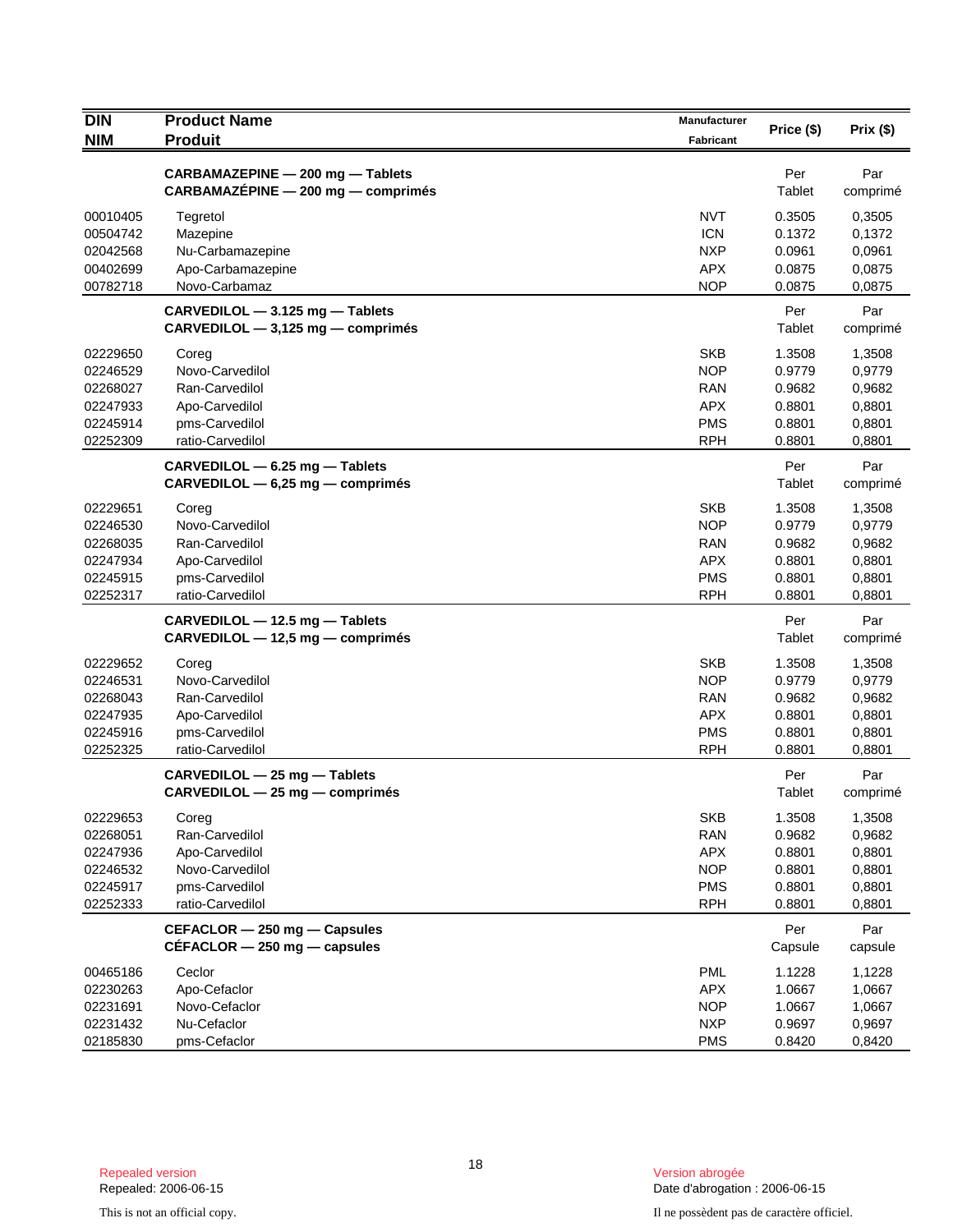| <b>DIN</b> | <b>Product Name</b>                                                                | Manufacturer |                |                 |
|------------|------------------------------------------------------------------------------------|--------------|----------------|-----------------|
| <b>NIM</b> | <b>Produit</b>                                                                     | Fabricant    | Price (\$)     | Prix(\$)        |
|            | CEFACLOR - 500 mg - Capsules                                                       |              | Per            | Par             |
|            | $CEFACLOR - 500$ mg $-$ capsules                                                   |              | Capsule        | capsule         |
| 00465194   | Ceclor                                                                             | <b>PML</b>   | 2.2044         | 2,2044          |
| 02230264   | Apo-Cefaclor                                                                       | <b>APX</b>   | 2.0942         | 2,0942          |
| 02231693   | Novo-Cefaclor                                                                      | <b>NOP</b>   | 2.0942         | 2,0942          |
| 02231433   | Nu-Cefaclor                                                                        | <b>NXP</b>   | 1.9038         | 1,9038          |
| 02185849   | pms-Cefaclor                                                                       | <b>PMS</b>   | 1.6530         | 1,6530          |
|            | CEFACLOR - 125 mg/5 mL - Suspension<br>$CÉFACLOR - 125$ mg/5 ml - suspension       |              | Per mL         | Par ml          |
| 00465208   | Ceclor Oral Suspension/Suspension orale Ceclor                                     | <b>PML</b>   | 0.1198         | 0,1198          |
| 02237500   | Apo-Cefaclor                                                                       | <b>APX</b>   | 0.0899         | 0,0899          |
| 02185857   | pms-Cefaclor                                                                       | <b>PMS</b>   | 0.0898         | 0,0898          |
|            | CEFACLOR - 250 mg/5 mL - Suspension                                                |              |                |                 |
|            | $CEFACLOR - 250$ mg/5 ml - suspension                                              |              | Per mL         | Par ml          |
| 00465216   |                                                                                    | <b>PML</b>   | 0.2193         | 0,2193          |
| 02237501   | Ceclor Oral Suspension/Suspension orale Ceclor<br>Apo-Cefaclor                     | APX.         | 0.1645         | 0,1645          |
| 02185865   | pms-Cefaclor                                                                       | <b>PMS</b>   | 0.1644         | 0,1644          |
|            |                                                                                    |              |                |                 |
|            | CEFACLOR - 375 mg/5 mL - Suspension<br>CÉFACLOR $-$ 375 mg/5 ml $-$ suspension     |              | Per mL         | Par ml          |
| 00832804   | Ceclor                                                                             | <b>PML</b>   | 0.3160         | 0,3160          |
| 02237502   | Apo-Cefaclor                                                                       | <b>APX</b>   | 0.2370         | 0,2370          |
| 02185873   | pms-Cefaclor                                                                       | <b>PMS</b>   | 0.2370         | 0,2370          |
|            | CEFADROXIL - 500 mg - Capsules<br>$CEFADROXIL - 500 mg - capsules$                 |              | Per<br>Capsule | Par<br>capsule  |
| 00507245   | Duricef                                                                            | <b>BRI</b>   | 0.9264         | 0,9264          |
| 02235134   | Novo-Cefadroxil                                                                    | <b>NOP</b>   | 0.9263         | 0,9263          |
| 02240774   | Apo-Cefadroxil                                                                     | <b>APX</b>   | 0.9260         | 0,9260          |
|            | CEFUROXIME AXETIL - 250 mg - Tablets<br>CÉFUROXIME AXÉTIL - 250 mg - comprimés     |              | Per<br>Tablet  | Par<br>comprimé |
| 02212277   | Ceftin                                                                             | <b>GSK</b>   | 1.5125         | 1,5125          |
| 02244393   | Apo-Cefuroxime                                                                     | <b>APX</b>   | 1.1145         | 1,1145          |
| 02242656   | ratio-Cefuroxime                                                                   | <b>RPH</b>   | 1.0132         | 1,0132          |
|            | CEFUROXIME AXETIL - 500 mg - Tablets<br>CÉFUROXIME AXÉTIL - 500 mg - comprimés     |              | Per<br>Tablet  | Par<br>comprimé |
| 02212285   | Ceftin                                                                             | <b>GSK</b>   | 2.9963         | 2,9963          |
| 02244394   | Apo-Cefuroxime                                                                     | <b>APX</b>   | 2.2080         | 2,2080          |
| 02242657   | ratio-Cefuroxime                                                                   | <b>RPH</b>   | 2.0072         | 2,0072          |
|            | CEPHALEXIN - 125 mg/5 mL - Oral Liquid<br>CEPHALEXINE - 125 mg/5 ml - liquide oral |              | Per mL         | Par ml          |
| 00015547   | Keflex                                                                             | LIL          | 0.0493         | 0,0493          |
| 02177811   | pms-Cephalexin                                                                     | <b>PMS</b>   | 0.0356         | 0,0356          |
| 00342106   | Novo-Lexin                                                                         | <b>NOP</b>   | 0.0355         | 0,0355          |
|            | CEPHALEXIN - 250 mg/5 mL - Oral Liquid                                             |              |                |                 |
|            | CÉPHALEXINE - 250 mg/5 ml - liquide oral                                           |              | Per mL         | Par ml          |
| 00035645   | Keflex                                                                             | LIL          | 0.0994         | 0,0994          |
| 00342092   | Novo-Lexin                                                                         | <b>NOP</b>   | 0.0721         | 0,0721          |
| 02177838   | pms-Cephalexin                                                                     | <b>PMS</b>   | 0.0721         | 0,0721          |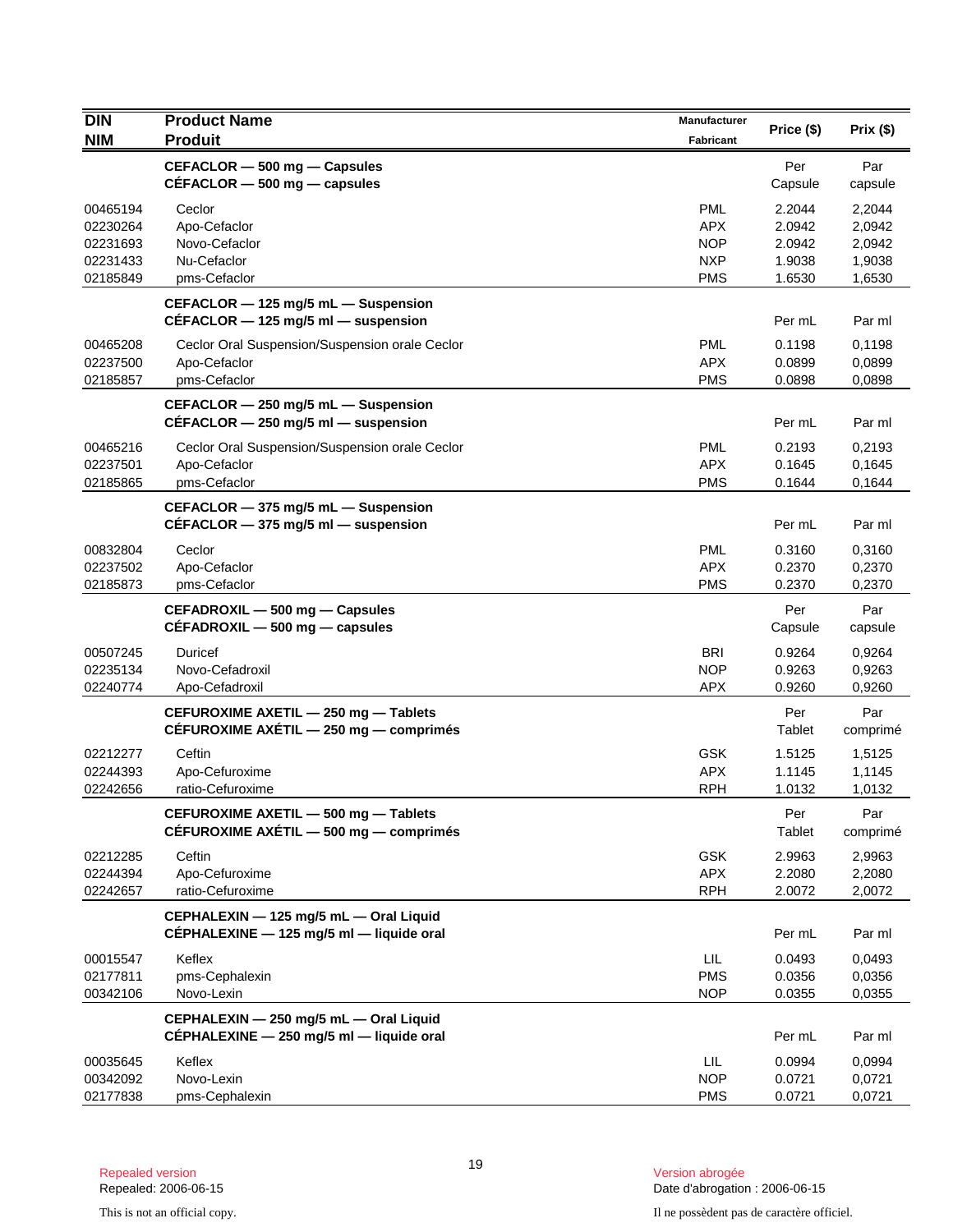| <b>DIN</b>                                               | <b>Product Name</b>                                                                                                                                                       | Manufacturer                                                | Price (\$)                                     | Prix(\$)                                       |
|----------------------------------------------------------|---------------------------------------------------------------------------------------------------------------------------------------------------------------------------|-------------------------------------------------------------|------------------------------------------------|------------------------------------------------|
| <b>NIM</b>                                               | <b>Produit</b>                                                                                                                                                            | <b>Fabricant</b>                                            |                                                |                                                |
|                                                          | CEPHALEXIN - 250 mg - Tablets<br>CÉPHALEXINE - 250 mg - comprimés                                                                                                         |                                                             | Per<br>Tablet                                  | Par<br>comprimé                                |
| 00403628<br>02177781<br>00768723<br>00583413<br>00865877 | Keflex<br>pms-Cephalexin<br>Apo-Cephalex<br>Novo-Lexin<br>Nu-Cephalex                                                                                                     | LIL<br><b>PMS</b><br><b>APX</b><br><b>NOP</b><br><b>NXP</b> | 0.3516<br>0.1643<br>0.1642<br>0.1642<br>0.1642 | 0,3516<br>0.1643<br>0,1642<br>0,1642<br>0,1642 |
|                                                          | CEPHALEXIN - 500 mg - Tablets<br>CÉPHALEXINE - 500 mg - comprimés                                                                                                         |                                                             | Per<br>Tablet                                  | Par<br>comprimé                                |
| 00244392<br>00768715<br>00583421<br>00865885<br>02177803 | Keflex<br>Apo-Cephalex<br>Novo-Lexin<br>Nu-Cephalex<br>pms-Cephalexin                                                                                                     | LIL<br><b>APX</b><br><b>NOP</b><br><b>NXP</b><br><b>PMS</b> | 0.7050<br>0.3285<br>0.3285<br>0.3285<br>0.3285 | 0,7050<br>0,3285<br>0,3285<br>0,3285<br>0,3285 |
|                                                          | CETIRIZINE HCI - 5 mg - Tablets<br>CÉTIRIZINE (CHLORHYDRATE DE) - 5 mg - comprimés                                                                                        |                                                             | Per<br>Tablet                                  | Par<br>comprimé                                |
| 02223546<br>02240910                                     | Reactine<br>Apo-Cetirizine                                                                                                                                                | PFI<br><b>APX</b>                                           | 0.8855<br>0.6527                               | 0,8855<br>0,6527                               |
|                                                          | CETIRIZINE HCI - 10 mg - Tablets<br>CÉTIRIZINE (CHLORHYDRATE DE) — 10 mg — comprimés                                                                                      |                                                             | Per<br>Tablet                                  | Par<br>comprimé                                |
| 01900986<br>02231603                                     | Reactine<br>Apo-Cetirizine                                                                                                                                                | PFI<br><b>APX</b>                                           | 0.8354<br>0.5785                               | 0,8354<br>0,5785                               |
|                                                          | CHLORDIAZEPOXIDE HCI/CLIDINIUM BROMIDE - 5 mg/2.5 mg - Capsules<br>CHLORDIAZÉPOXIDE (CHLORHYDRATE DE)/BROMURE DE CLIDINIUM -<br>$5 \text{ mg}/2, 5 \text{ mg}$ - capsules |                                                             | Per<br>Capsule                                 | Par<br>capsule                                 |
| 00115630<br>00618454                                     | Librax<br>Apo-Chlorax                                                                                                                                                     | <b>ICN</b><br><b>APX</b>                                    | 0.3240<br>0.2222                               | 0,3240<br>0,2222                               |
|                                                          | CHLORPROMAZINE - 40 mg/mL - Oral Drops<br>CHLORPROMAZINE - 40 mg/ml - gouttes orales                                                                                      |                                                             | Per mL                                         | Par ml                                         |
| 00690805<br>01929992                                     | Chlorpromanyl 40<br>Largactil                                                                                                                                             | <b>TCH</b><br><b>RPR</b>                                    | 0.2973<br>0.2973                               | 0,2973<br>0,2973                               |
|                                                          | CHLORPROPAMIDE - 250 mg - Tablets<br>CHLORPROPAMIDE - 250 mg - comprimés                                                                                                  |                                                             | Per<br>Tablet                                  | Par<br>comprimé                                |
| 00024716<br>00312711<br>00021350                         | Diabinese/Diabinèse<br>Apo-Chlorpropamide<br>Novopropamide                                                                                                                | PFI<br><b>APX</b><br><b>NOP</b>                             | 0.2092<br>0.0460<br>0.0460                     | 0,2092<br>0,0460<br>0,0460                     |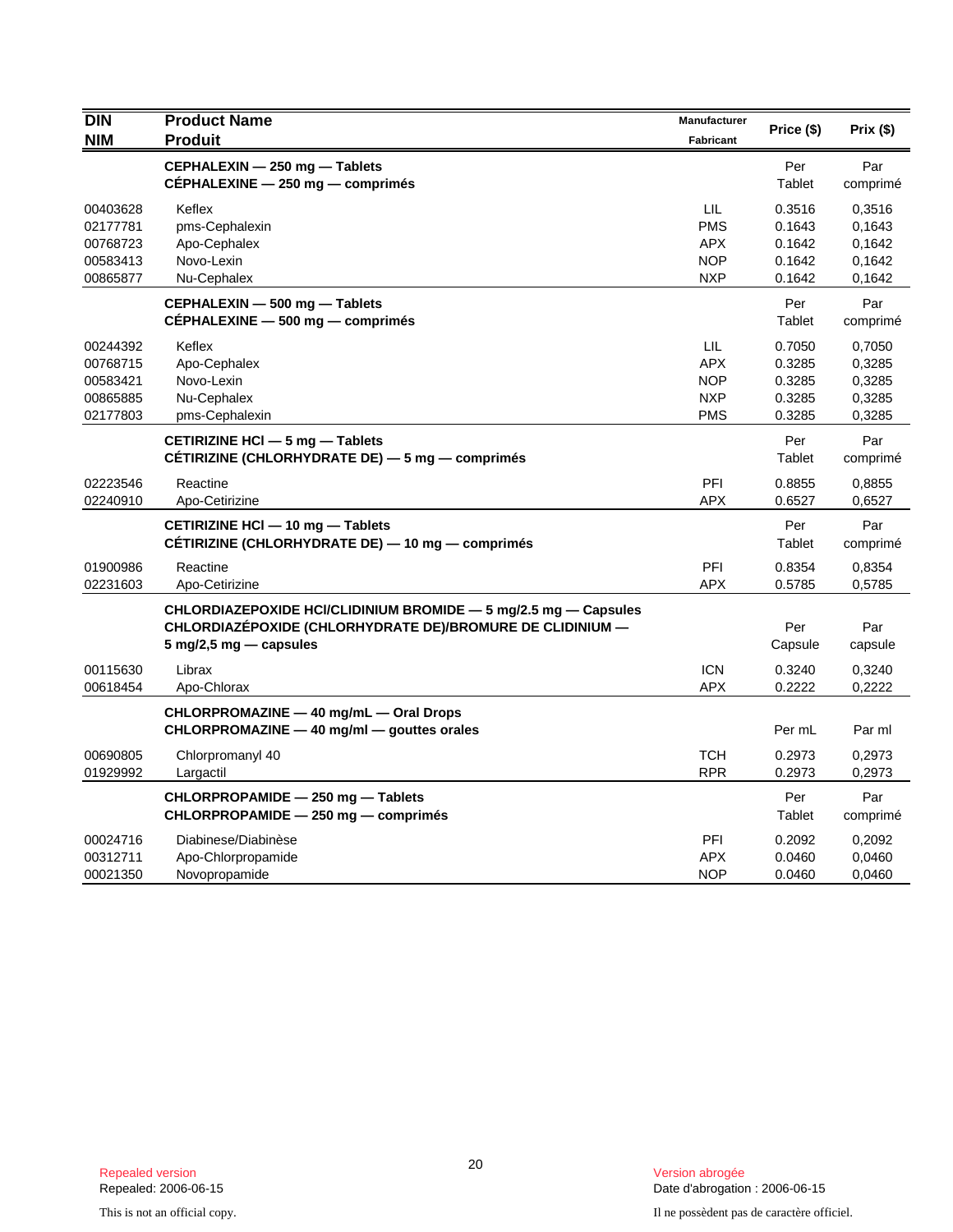| <b>DIN</b>                                                           | <b>Product Name</b>                                                                                                                                                                  | Manufacturer                                                              | Price (\$)                                               | Prix (\$)                                                |
|----------------------------------------------------------------------|--------------------------------------------------------------------------------------------------------------------------------------------------------------------------------------|---------------------------------------------------------------------------|----------------------------------------------------------|----------------------------------------------------------|
| <b>NIM</b>                                                           | <b>Produit</b>                                                                                                                                                                       | <b>Fabricant</b>                                                          |                                                          |                                                          |
|                                                                      | CHOLESTYRAMINE RESIN (ANHYDROUS) - 4 g/Dose - Oral Powder<br>CHOLESTYRAMINE (RÉSINE ANHYDRE DE) — 4 g/dose — poudre orale                                                            |                                                                           | Per<br>Dose                                              | Par<br>dose                                              |
| 00890960<br>02210320                                                 | pms-Cholestyramine Light-Pouch/pms-Cholestyramine léger, en sachet<br>pms-Cholestyramine Regular Pouch/pms-Cholestyramine ordinaire,<br>en sachet                                    | <b>PMS</b><br><b>PMS</b>                                                  | 0.7048<br>0.7048                                         | 0,7048<br>0,7048                                         |
| 00464880<br>02141795                                                 | Questran-Pouch/Questran en sachet<br>pms-Cholestyramine Light-Powder/pms-Cholestyramine léger, en<br>poudre                                                                          | SQU<br><b>PMS</b>                                                         | 0.7048<br>0.5219                                         | 0,7048<br>0,5219                                         |
| 02125463                                                             | pms-Cholestyramine Light-Powder/pms-Cholestyramine léger, en<br>poudre                                                                                                               | PMS                                                                       | 0.5219                                                   | 0,5219                                                   |
| 02207745                                                             | pms-Cholestyramine Regular Powder/pms-Cholestyramine ordinaire,<br>en poudre                                                                                                         | <b>PMS</b>                                                                | 0.5219                                                   | 0,5219                                                   |
| 01918486<br>00634093<br>02139197<br>02139189                         | Questran Light-Pouch/Questran léger, en sachet<br>Questran-Powder/Questran en poudre<br>Novo-Cholamine Light/Novo-Cholamine léger<br>Novo-Cholamine Regular/Novo-Cholamine ordinaire | SQU<br>SQU<br><b>NOP</b><br><b>NOP</b>                                    | 0.5219<br>0.5219<br>0.5217<br>0.5217                     | 0,5219<br>0,5219<br>0,5217<br>0,5217                     |
|                                                                      | CILAZAPRIL MONOHYDRATE - 1 mg - Tablets<br>CILAZAPRIL MONOHYDRATE DE - 1 mg - comprimés                                                                                              |                                                                           | Per<br>Tablet                                            | Par<br>comprimé                                          |
| 01911465<br>02266350                                                 | Inhibace<br>Novo-Cilazapril                                                                                                                                                          | <b>HLR</b><br><b>NOP</b>                                                  | 0.7054<br>0.4543                                         | 0,7054<br>0,4543                                         |
|                                                                      | CILAZAPRIL MONOHYDRATE - 2.5 mg - Tablets<br>CILAZAPRIL MONOHYDRATE DE - 2,5 mg - comprimés                                                                                          |                                                                           | Per<br>Tablet                                            | Par<br>comprimé                                          |
| 01911473<br>02266369                                                 | Inhibace<br>Novo-Cilazapril                                                                                                                                                          | <b>HLR</b><br><b>NOP</b>                                                  | 0.7997<br>0.5236                                         | 0,7997<br>0,5236                                         |
|                                                                      | CILAZAPRIL MONOHYDRATE - 5 mg - Tablets<br>CILAZAPRIL MONOHYDRATE DE - 5 mg - comprimés                                                                                              |                                                                           | Per<br>Tablet                                            | Par<br>comprimé                                          |
| 01911481<br>02266377                                                 | Inhibace<br>Novo-Cilazapril                                                                                                                                                          | <b>HLR</b><br><b>NOP</b>                                                  | 0.9290<br>0.6083                                         | 0,9290<br>0,6083                                         |
|                                                                      | CIMETIDINE - 300 mg - Tablets<br>$CIMÉTIDINE - 300 mg - comprimés$                                                                                                                   |                                                                           | Per<br><b>Tablet</b>                                     | Par<br>comprimé                                          |
| 01916815<br>02229718<br>00487872<br>02227444<br>00582417<br>00865818 | Tagamet<br>pms-Cimetidine<br>Apo-Cimetidine<br>Gen-Cimetidine<br>Novo-Cimetidine<br>Nu-Cimet                                                                                         | <b>GSK</b><br><b>PMS</b><br><b>APX</b><br>GPM<br><b>NOP</b><br><b>NXP</b> | 0.3689<br>0.0948<br>0.0946<br>0.0946<br>0.0946<br>0.0946 | 0,3689<br>0,0948<br>0,0946<br>0,0946<br>0,0946<br>0,0946 |
|                                                                      | CIMETIDINE - 400 mg - Tablets<br>$CIMÉTIDINE - 400 mg - comprimés$                                                                                                                   |                                                                           | Per<br>Tablet                                            | Par<br>comprimé                                          |
| 01916785<br>00600059<br>02227452<br>00603678<br>00865826             | Tagamet<br>Apo-Cimetidine<br>Gen-Cimetidine<br>Novo-Cimetidine<br>Nu-Cimet                                                                                                           | GSK<br><b>APX</b><br><b>GPM</b><br><b>NOP</b><br><b>NXP</b>               | 0.6035<br>0.1485<br>0.1485<br>0.1485<br>0.1485           | 0,6035<br>0,1485<br>0,1485<br>0,1485<br>0,1485           |
| 02229719                                                             | pms-Cimetidine                                                                                                                                                                       | <b>PMS</b>                                                                | 0.1485                                                   | 0,1485                                                   |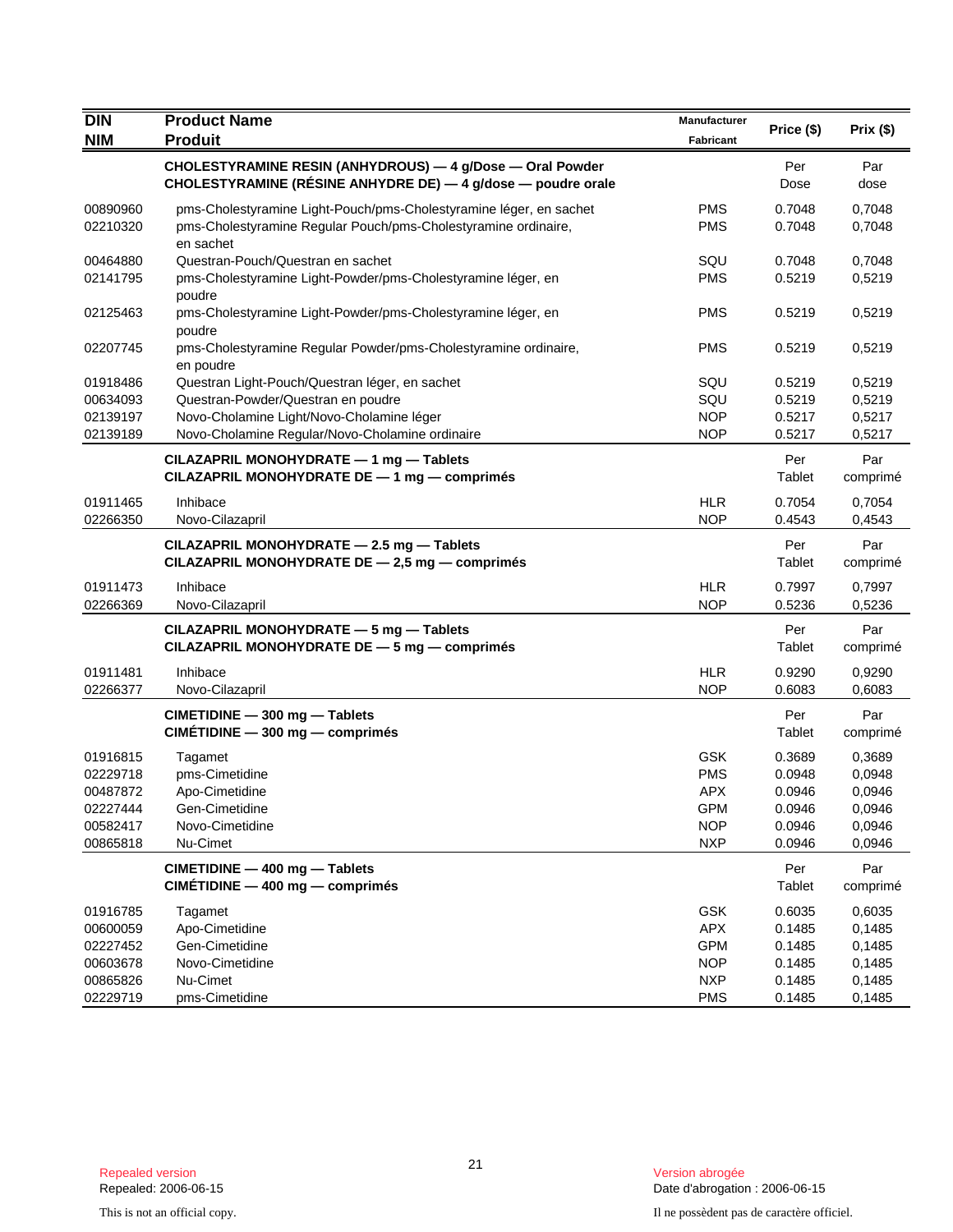| <b>DIN</b>                       | <b>Product Name</b>                                                                         | Manufacturer                           | Price (\$)                 | Prix(\$)                   |
|----------------------------------|---------------------------------------------------------------------------------------------|----------------------------------------|----------------------------|----------------------------|
| <b>NIM</b>                       | <b>Produit</b>                                                                              | Fabricant                              |                            |                            |
|                                  | CIMETIDINE - 600 mg - Tablets<br>CIMETIDINE - 600 mg - comprimés                            |                                        | Per<br>Tablet              | Par<br>comprimé            |
| 01916777<br>00600067             | Tagamet<br>Apo-Cimetidine                                                                   | <b>GSK</b><br><b>APX</b>               | 0.7013<br>0.1892           | 0,7013<br>0,1892           |
| 02227460<br>00603686<br>00865834 | Gen-Cimetidine<br>Novo-Cimetidine<br>Nu-Cimet                                               | <b>GPM</b><br><b>NOP</b><br><b>NXP</b> | 0.1892<br>0.1892<br>0.1792 | 0,1892<br>0,1892<br>0,1792 |
| 02229720                         | pms-Cimetidine                                                                              | <b>PMS</b>                             | 0.1792                     | 0,1792                     |
|                                  | CIMETIDINE - 800 mg - Tablets<br>CIMETIDINE - 800 mg - comprimés                            |                                        | Per<br>Tablet              | Par<br>comprimé            |
| 00749494<br>02227479             | Apo-Cimetidine<br>Gen-Cimetidine                                                            | <b>APX</b><br><b>GPM</b>               | 0.2783<br>0.2783           | 0,2783<br>0,2783           |
| 00663727<br>02229721             | Novo-Cimetidine<br>pms-Cimetidine                                                           | <b>NOP</b><br><b>PMS</b>               | 0.2783<br>0.2783           | 0,2783<br>0,2783           |
|                                  | CIPROFLOXACIN - 0.3% - Ophthalmic Solution<br>CIPROFLOXACINE - 0,3 % - solution ophtalmique |                                        | Per<br>mL                  | Par<br>ml                  |
| 01945270<br>02263130<br>02253933 | Ciloxan<br>Apo-Ciproflox<br>pms-Ciprofloxacin                                               | <b>ALC</b><br><b>APX</b><br><b>PMS</b> | 2.2814<br>1.4100<br>1.2408 | 2,2814<br>1,4100<br>1,2408 |
|                                  | CIPROFLOXACIN - 250 mg - Tablets<br>CIPROFLOXACINE - 250 mg - comprimés                     |                                        | Per<br>Tablet              | Par<br>comprimé            |
| 02155958                         | Cipro                                                                                       | <b>BAY</b>                             | 2.5408                     | 2,5408                     |
| 02267934                         | Ran-Ciprofloxacin                                                                           | <b>RAN</b>                             | 1.8813                     | 1,8813                     |
| 02229521                         | Apo-Ciproflox                                                                               | <b>APX</b>                             | 1.7102                     | 1,7102                     |
| 02247339                         | Co Ciprofloxacin                                                                            | COB                                    | 1.7102                     | 1,7102                     |
| 02245647                         | Gen-Ciprofloxacin                                                                           | <b>GPM</b>                             | 1.7102                     | 1,7102                     |
| 02161737                         | Novo-Ciprofloxacin                                                                          | <b>NOP</b>                             | 1.7102                     | 1,7102                     |
| 02248437<br>02248756             | pms-Ciprofloxacin<br>Rhoxal-ciprofloxacin                                                   | <b>PMS</b><br><b>RXP</b>               | 1.7102<br>1.7102           | 1,7102<br>1,7102           |
| 02246825                         | ratio-Ciprofloxacin                                                                         | <b>RPH</b>                             | 1.5391                     | 1,5391                     |
|                                  | CIPROFLOXACIN - 500 mg - Tablets<br>CIPROFLOXACINE - 500 mg - comprimés                     |                                        | Per<br>Tablet              | Par<br>comprimé            |
| 02155966                         | Cipro                                                                                       | <b>BAY</b>                             | 2.8666                     | 2,8666                     |
| 02267942                         | Ran-Ciprofloxacin                                                                           | <b>RAN</b>                             | 2.1224                     | 2,1224                     |
| 02229522                         | Apo-Ciproflox                                                                               | APX                                    | 1.9295                     | 1,9295                     |
| 02247340                         | Co Ciprofloxacin                                                                            | COB                                    | 1.9295                     | 1,9295                     |
| 02161745                         | Novo-Ciprofloxacin                                                                          | <b>NOP</b>                             | 1.9295                     | 1,9295                     |
| 02245648                         | Gen-Ciprofloxacin                                                                           | <b>GPM</b>                             | 1.9294                     | 1,9294                     |
| 02248438                         | pms-Ciprofloxacin                                                                           | <b>PMS</b>                             | 1.9294                     | 1,9294                     |
| 02248757                         | Rhoxal-ciprofloxacin                                                                        | <b>RXP</b>                             | 1.9294                     | 1,9294                     |
| 02246826                         | ratio-Ciprofloxacin                                                                         | <b>RPH</b>                             | 1.7365                     | 1,7365                     |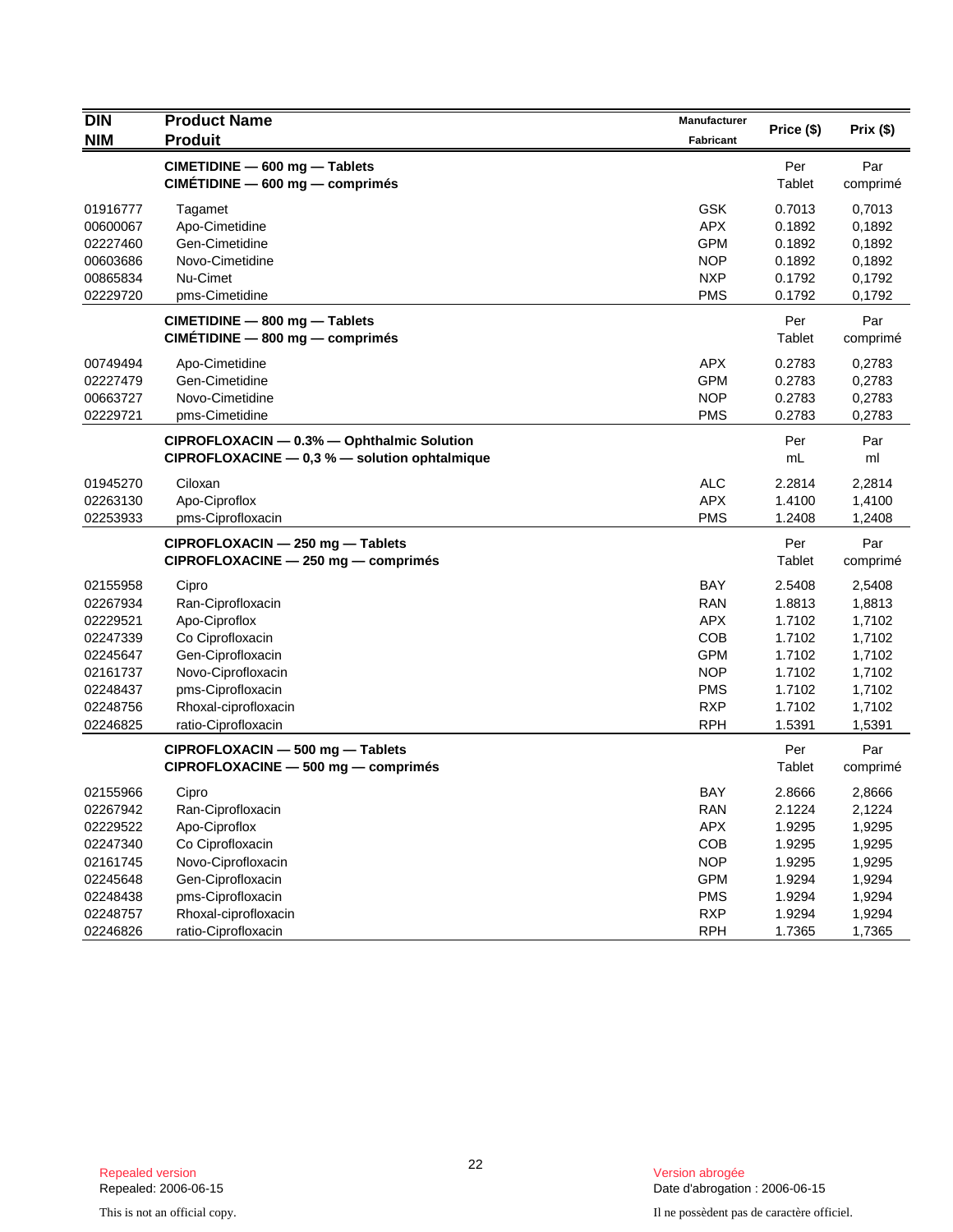| <b>DIN</b> | <b>Product Name</b>                                | Manufacturer |            |          |
|------------|----------------------------------------------------|--------------|------------|----------|
| <b>NIM</b> | <b>Produit</b>                                     | Fabricant    | Price (\$) | Prix(\$) |
|            | CIPROFLOXACIN - 750 mg - Tablets                   |              | Per        | Par      |
|            | CIPROFLOXACINE - 750 mg - comprimés                |              | Tablet     | comprimé |
| 02155974   | Cipro                                              | <b>BAY</b>   | 5.4068     | 5,4068   |
| 02267950   | Ran-Ciprofloxacin                                  | <b>RAN</b>   | 4.0029     | 4,0029   |
| 02229523   | Apo-Ciproflox                                      | <b>APX</b>   | 3.6391     | 3,6391   |
| 02245649   | Gen-Ciprofloxacin                                  | <b>GPM</b>   | 3.6391     | 3,6391   |
| 02161753   | Novo-Ciprofloxacin                                 | <b>NOP</b>   | 3.6391     | 3,6391   |
| 02247341   | Co Ciprofloxacin                                   | COB          | 3.6390     | 3,6390   |
| 02248439   | pms-Ciprofloxacin                                  | <b>PMS</b>   | 3.6390     | 3,6390   |
| 02248758   | Rhoxal-ciprofloxacin                               | <b>RXP</b>   | 3.6390     | 3,6390   |
| 02246827   | ratio-Ciprofloxacin                                | <b>RPH</b>   | 3.2751     | 3,2751   |
|            | CITALOPRAM - 20 mg - Tablets                       |              | Per        | Par      |
|            | $CITALOPRAM - 20 mg - comprimés$                   |              | Tablet     | comprimé |
| 02239607   | Celexa                                             | <b>LUD</b>   | 1.3750     | 1,3750   |
| 02268000   | Ran-Citalopram                                     | <b>RAN</b>   | 1.0588     | 1,0588   |
| 02246056   | Apo-Citalopram                                     | <b>APX</b>   | 0.9625     | 0,9625   |
| 02248050   | Co Citalopram                                      | COB          | 0.9625     | 0,9625   |
| 02246594   | Gen-Citalopram                                     | <b>GPM</b>   | 0.9625     | 0,9625   |
| 02251558   | Novo-Citalopram                                    | <b>NOP</b>   | 0.9625     | 0,9625   |
| 02248010   | pms-Citalopram                                     | <b>PMS</b>   | 0.9625     | 0,9625   |
| 02252112   | ratio-Citalopram                                   | <b>RPH</b>   | 0.9625     | 0,9625   |
| 02248170   | Rhoxal-citalopram                                  | <b>RXP</b>   | 0.9625     | 0,9625   |
|            | CITALOPRAM - 40 mg - Tablets                       |              | Per        | Par      |
|            | $CITALOPRAM - 40 mg - comprimés$                   |              | Tablet     | comprimé |
| 02239608   | Celexa                                             | <b>LUD</b>   | 1.3750     | 1,3750   |
| 02268019   | Ran-Citalopram                                     | <b>RAN</b>   | 1.0588     | 1,0588   |
| 02246057   | Apo-Citalopram                                     | <b>APX</b>   | 0.9625     | 0,9625   |
| 02248051   | Co Citalopram                                      | COB          | 0.9625     | 0,9625   |
| 02246595   | Gen-Citalopram                                     | <b>GPM</b>   | 0.9625     | 0,9625   |
| 02251566   | Novo-Citalopram                                    | <b>NOP</b>   | 0.9625     | 0,9625   |
| 02248011   | pms-Citalopram                                     | <b>PMS</b>   | 0.9625     | 0,9625   |
| 02252120   | ratio-Citalopram                                   | <b>RPH</b>   | 0.9625     | 0,9625   |
| 02248171   | Rhoxal-citalopram                                  | <b>RXP</b>   | 0.9625     | 0,9625   |
|            | <b>CLINDAMYCIN - 0.1% - Topical Solution</b>       |              |            |          |
|            | CLINDAMYCINE - 300 mg - solution d'actualité       |              | Per mL     | Par ml   |
| 00582301   | Dalacin T                                          | <b>UPJ</b>   | 0.3504     | 0,3504   |
| 02266938   | Taro-Clindamycin                                   | <b>TAR</b>   | 0.2486     | 0,2486   |
|            | <b>CLINDAMYCIN HCI - 150 mg - Capsules</b>         |              | Per        | Par      |
|            | CLINDAMYCINE (CHLORHYDRATE DE) - 150 mg - capsules |              | Capsule    | capsule  |
| 00030570   | Dalacin C                                          | PFI          | 0.9765     | 0,9765   |
| 02241709   | Novo-Clindamycin                                   | <b>NOP</b>   | 0.5976     | 0,5976   |
| 02130033   | ratio-Clindamycin                                  | <b>RPH</b>   | 0.5433     | 0,5433   |
| 02245232   | Apo-Clindamycin                                    | APX          | 0.5380     | 0,5380   |
| 02258331   | Gen-Clindamycin                                    | <b>GPM</b>   | 0.5379     | 0,5379   |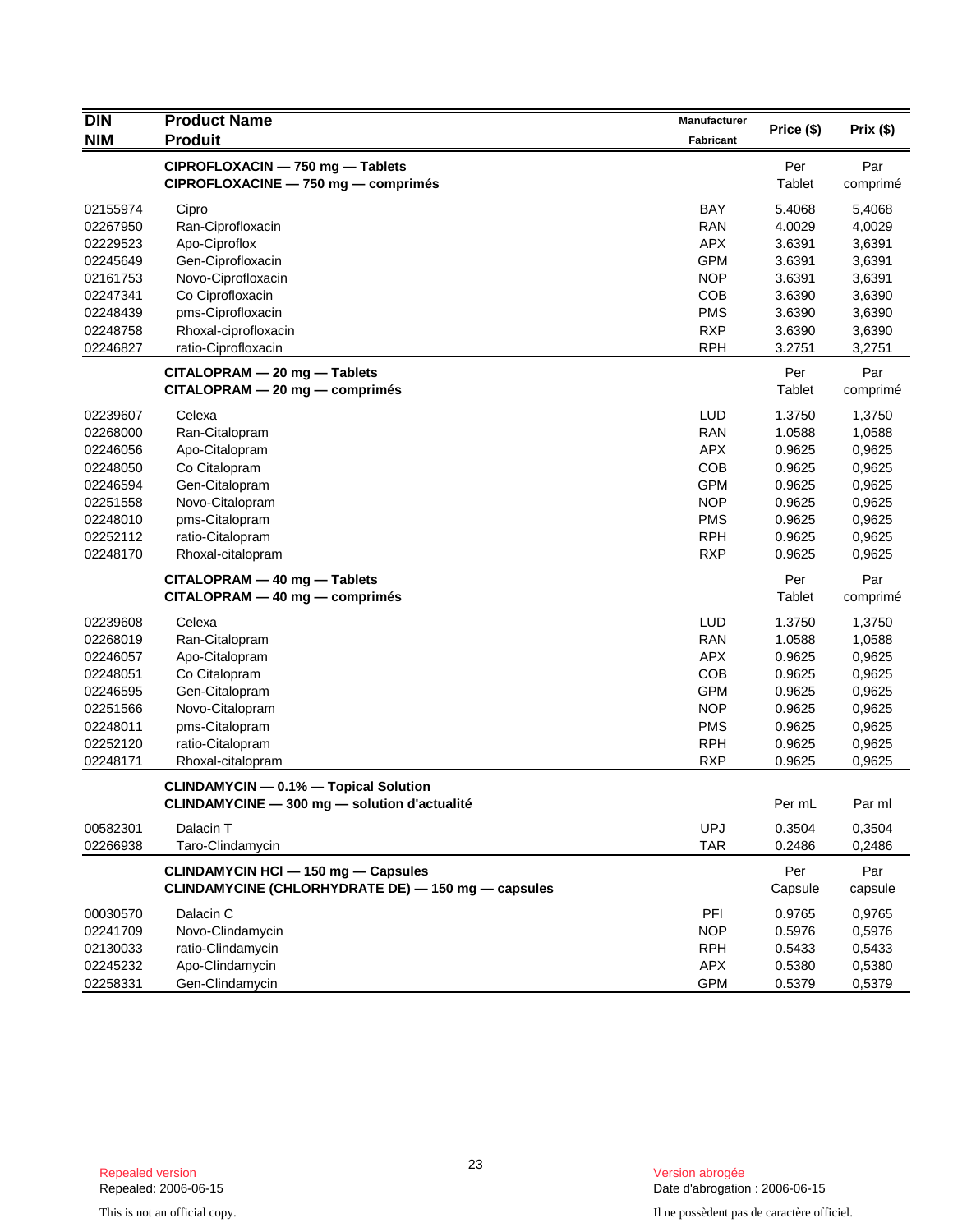| <b>DIN</b><br><b>NIM</b>                                             | <b>Product Name</b><br><b>Produit</b>                                                                                                  | Manufacturer<br><b>Fabricant</b>                                                 | Price (\$)                                               | Prix(\$)                                                 |
|----------------------------------------------------------------------|----------------------------------------------------------------------------------------------------------------------------------------|----------------------------------------------------------------------------------|----------------------------------------------------------|----------------------------------------------------------|
|                                                                      | CLINDAMYCIN HCI - 300 mg - Capsules<br>CLINDAMYCINE (CHLORHYDRATE DE) - 300 mg - capsules                                              |                                                                                  | Per<br>Capsule                                           | Par<br>capsule                                           |
| 02182866<br>02241710<br>02192659<br>02245233<br>02258358             | Dalacin C<br>Novo-Clindamycin<br>ratio-Clindamycin<br>Apo-Clindamycin<br>Gen-Clindamycin                                               | PFI<br><b>NOP</b><br><b>RPH</b><br><b>APX</b><br><b>GPM</b>                      | 1.9531<br>1.1954<br>1.0867<br>1.0759<br>1.0758           | 1,9531<br>1,1954<br>1,0867<br>1,0759<br>1,0758           |
|                                                                      | CLOBAZAM - 10 mg - Tablets<br>CLOBAZAM - 10 mg - comprimés                                                                             |                                                                                  | Per<br>Tablet                                            | Par<br>comprimé                                          |
| 02221799<br>02238334<br>02244474<br>02244638<br>02238797             | Frisium<br>Novo-Clobazam<br>pms-Clobazam<br>Apo-Clobazam<br>ratio-Clobazam                                                             | AVE<br><b>NOP</b><br><b>PMS</b><br><b>APX</b><br><b>RPH</b>                      | 0.4833<br>0.2633<br>0.2369<br>0.2367<br>0.2153           | 0,4833<br>0,2633<br>0,2369<br>0,2367<br>0,2153           |
|                                                                      | CLOBETASOL-17-PROPIONATE - 0.05% - Cream<br>CLOBÉTASOL—17 — (PROPIONATE DE) — 0,05 % — crème                                           |                                                                                  | Per<br>Gram                                              | Par<br>gramme                                            |
| 02213265<br>02093162<br>01910272<br>02245523<br>02232191<br>02024187 | Dermovate<br>Novo-Clobetasol<br>ratio-Clobetasol<br>Clobetasol Propionate/Propionate de clobétasol<br>pms-Clobetasol<br>Gen-Clobetasol | <b>TPT</b><br><b>NOP</b><br><b>RPH</b><br><b>TAR</b><br><b>PMS</b><br><b>GPM</b> | 0.8243<br>0.4475<br>0.4475<br>0.4474<br>0.4474<br>0.4473 | 0,8243<br>0,4475<br>0,4475<br>0,4474<br>0,4474<br>0,4473 |
|                                                                      | CLOBETASOL-17-PROPIONATE - 0.05% - Ointment<br>CLOBÉTASOL-17 - (PROPIONATE DE) - 0,05 % - pommade                                      |                                                                                  | Per<br>Gram                                              | Par<br>gramme                                            |
| 02213273<br>02126192<br>01910280<br>02245524<br>02232193<br>02026767 | Dermovate<br>Novo-Clobetasol<br>ratio-Clobetasol<br>Clobetasol Propionate/Propionate de clobétasol<br>pms-Clobetasol<br>Gen-Clobetasol | <b>TPT</b><br><b>NOP</b><br><b>RPH</b><br><b>TAR</b><br><b>PMS</b><br><b>GPM</b> | 0.8243<br>0.4475<br>0.4475<br>0.4474<br>0.4474<br>0.4473 | 0,8243<br>0,4475<br>0,4475<br>0,4474<br>0,4474<br>0,4473 |
|                                                                      | CLOBETASOL-17-PROPIONATE - 0.05% - Scalp Lotion<br>CLOBÉTASOL-17 - (PROPIONATE DE) - 0,05 % - lotion capillaire                        |                                                                                  | Per mL                                                   | Par ml                                                   |
| 02213281<br>02245522<br>02216213<br>02232195<br>01910299             | Dermovate<br>Clobetasol Propionate/Propionate de clobétasol<br>Gen-Clobetasol<br>pms-Clobetasol<br>ratio-Clobetasol                    | <b>TPT</b><br><b>TAR</b><br><b>GPM</b><br><b>PMS</b><br><b>RPH</b>               | 0.7942<br>0.3922<br>0.3922<br>0.3922<br>0.3922           | 0,7942<br>0,3922<br>0,3922<br>0,3922<br>0,3922           |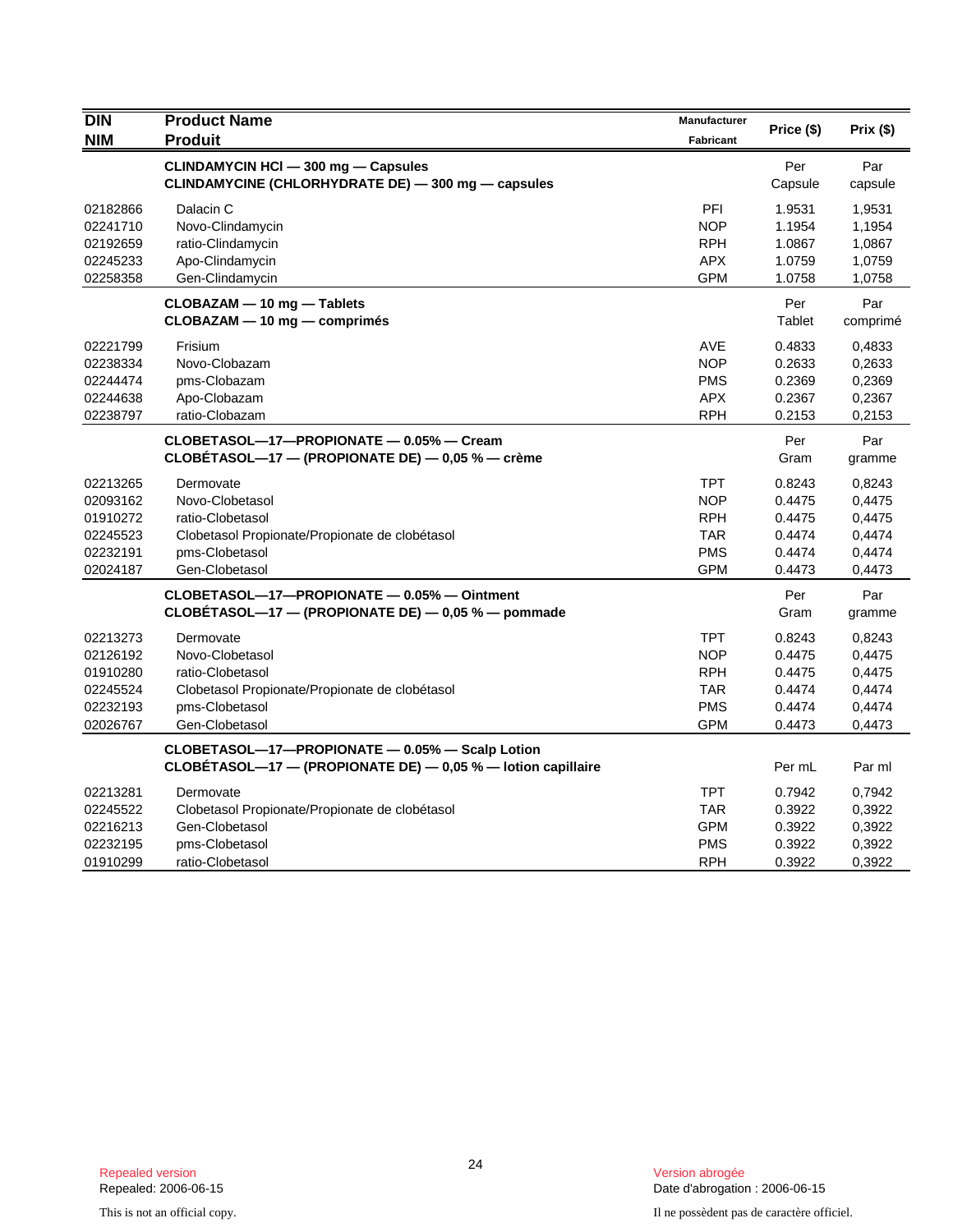| <b>DIN</b><br><b>NIM</b> | <b>Product Name</b><br><b>Produit</b>                                                    | Manufacturer<br>Fabricant | Price (\$)       | Prix(\$)         |
|--------------------------|------------------------------------------------------------------------------------------|---------------------------|------------------|------------------|
|                          | CLODRONATE DISODIUM - 400 mg - Capsules                                                  |                           | Per              | Par              |
|                          | CLODRONATE DISODIQUE - 400 mg - capsules                                                 |                           | Capsule          | capsule          |
| 01927078                 | Ostac                                                                                    | <b>HLR</b>                | 2.0608           | 2,0608           |
| 02245828                 | Clasteon                                                                                 | <b>ORX</b>                | 1.3291           | 1,3291           |
|                          | <b>CLOMIPHENE CITRATE - 50 mg - Tablets</b>                                              |                           | Per              | Par              |
|                          | CLOMIPHENE (CITRATE DE) - 50 mg - comprimés                                              |                           | Tablet           | comprimé         |
| 02091879                 | Clomid                                                                                   | AVE                       | 5.3971           | 5,3971           |
| 00893722                 | Serophene                                                                                | <b>SRO</b>                | 5.2261           | 5,2261           |
|                          | <b>CLOMIPRAMINE HCI - 10 mg - Tablets</b>                                                |                           | Per              | Par              |
|                          | CLOMIPRAMINE (CHLORHYDRATE DE) - 10 mg - comprimés                                       |                           | Tablet           | comprimé         |
| 00330566                 | Anafranil                                                                                | <b>ORX</b>                | 0.2840           | 0,2840           |
| 02040786                 | Apo-Clomipramine                                                                         | <b>APX</b>                | 0.1789           | 0,1789           |
| 02244816                 | Co Clomipramine                                                                          | <b>COB</b>                | 0.1789           | 0,1789           |
| 02139340<br>02230256     | Gen-Clomipramine<br>Novo-Clopamine                                                       | <b>GPM</b><br><b>NOP</b>  | 0.1789<br>0.1789 | 0,1789<br>0,1789 |
|                          |                                                                                          |                           |                  |                  |
|                          | CLOMIPRAMINE HCI - 25 mg - Tablets<br>CLOMIPRAMINE (CHLORHYDRATE DE) - 25 mg - comprimés |                           | Per<br>Tablet    | Par<br>comprimé  |
| 00324019                 | Anafranil                                                                                | <b>ORX</b>                | 0.3868           | 0,3868           |
| 02040778                 | Apo-Clomipramine                                                                         | <b>APX</b>                | 0.2437           | 0,2437           |
| 02244817                 | Co Clomipramine                                                                          | <b>COB</b>                | 0.2437           | 0,2437           |
| 02139359                 | Gen-Clomipramine                                                                         | <b>GPM</b>                | 0.2437           | 0,2437           |
|                          | CLOMIPRAMINE HCI - 50 mg - Tablets                                                       |                           | Per              | Par              |
|                          | CLOMIPRAMINE (CHLORHYDRATE DE) - 50 mg - comprimés                                       |                           | Tablet           | comprimé         |
| 00402591                 | Anafranil                                                                                | <b>ORX</b>                | 0.7122           | 0,7122           |
| 02040751                 | Apo-Clomipramine                                                                         | <b>APX</b>                | 0.4486           | 0,4486           |
| 02244818                 | Co Clomipramine                                                                          | <b>COB</b>                | 0.4486           | 0,4486           |
| 02139367                 | Gen-Clomipramine                                                                         | <b>GPM</b>                | 0.4486           | 0,4486           |
| 02130173                 | Novo-Clopamine                                                                           | <b>NOP</b>                | 0.4486           | 0,4486           |
|                          | CLONAZEPAM - 0.5 mg - Tablets                                                            |                           | Per              | Par              |
|                          | $CLONAZÉPAM - 0.5 mg - comprimés$                                                        |                           | Tablet           | comprimé         |
| 00382825                 | Rivotril                                                                                 | <b>HLR</b>                | 0.2137           | 0,2137           |
| 02103656                 | ratio-Clonazepam                                                                         | <b>RPH</b>                | 0.1370           | 0,1370           |
| 02177889                 | Apo-Clonazepam                                                                           | <b>APX</b>                | 0.1283           | 0,1283           |
| 02224100                 | Dom-Clonazepam-R                                                                         | <b>DOM</b>                | 0.1283           | 0,1283           |
| 02230950                 | Gen-Clonazepam                                                                           | <b>GPM</b>                | 0.1283           | 0,1283           |
| 02239024                 | Novo-Clonazepam                                                                          | <b>NOP</b>                | 0.1283           | 0,1283           |
| 02173344                 | Nu-Clonazepam                                                                            | <b>NXP</b>                | 0.1283           | 0,1283           |
| 02048701                 | pms-Clonazepam                                                                           | <b>PMS</b>                | 0.1283           | 0,1283           |
| 02207818<br>02233960     | pms-Clonazepam-R<br>Rhoxal-clonazepam                                                    | <b>PMS</b><br><b>RXP</b>  | 0.1283<br>0.1283 | 0,1283<br>0,1283 |
|                          |                                                                                          |                           |                  |                  |
|                          | CLONAZEPAM - 1 mg - Tablets<br>CLONAZÉPAM - 1 mg - comprimés                             |                           | Per<br>Tablet    | Par<br>comprimé  |
|                          |                                                                                          |                           |                  |                  |
| 02048728                 | pms-Clonazepam                                                                           | <b>PMS</b>                | 0.2274           | 0,2274           |
| 02233982                 | Rhoxal-clonazepam                                                                        | <b>RXP</b>                | 0.2046           | 0,2046           |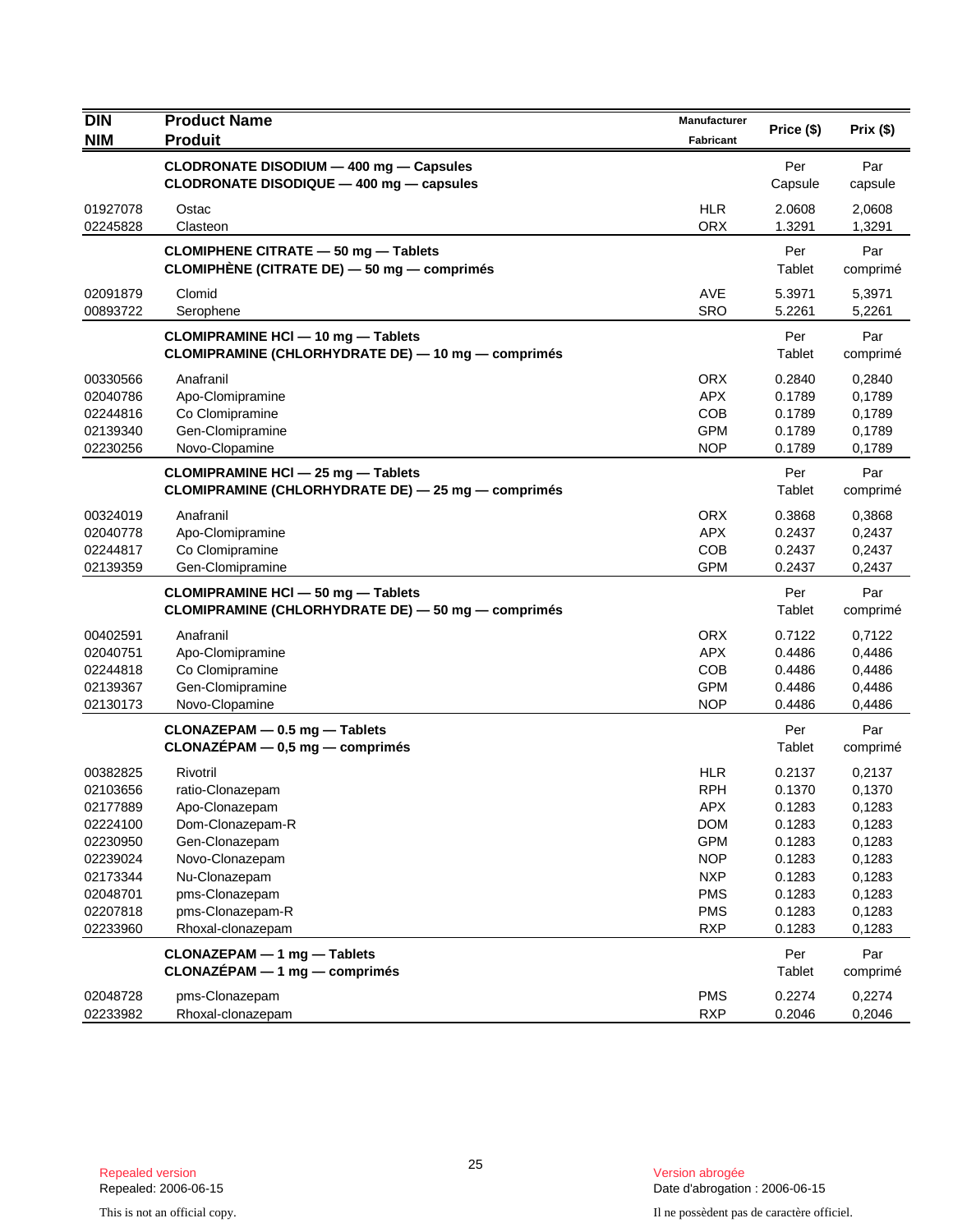| <b>DIN</b>           | <b>Product Name</b>                                                                              | <b>Manufacturer</b>      | Price (\$)       | Prix(\$)         |
|----------------------|--------------------------------------------------------------------------------------------------|--------------------------|------------------|------------------|
| <b>NIM</b>           | <b>Produit</b>                                                                                   | <b>Fabricant</b>         |                  |                  |
|                      | CLONAZEPAM - 2 mg - Tablets                                                                      |                          | Per              | Par              |
|                      | $CLONAZÉPAM - 2 mg - comprimés$                                                                  |                          | Tablet           | comprimé         |
| 00382841             | Rivotril                                                                                         | <b>HLR</b>               | 0.3685           | 0,3685           |
| 02103737             | ratio-Clonazepam                                                                                 | <b>RPH</b>               | 0.2360           | 0,2360           |
| 02177897             | Apo-Clonazepam                                                                                   | <b>APX</b>               | 0.2211           | 0,2211           |
| 02131013             | Dom-Clonazepam                                                                                   | <b>DOM</b>               | 0.2211           | 0,2211           |
| 02230951             | Gen-Clonazepam                                                                                   | <b>GPM</b>               | 0.2211           | 0,2211           |
| 02239025             | Novo-Clonazepam                                                                                  | <b>NOP</b><br><b>NXP</b> | 0.2211<br>0.2211 | 0,2211           |
| 02173352<br>02048736 | Nu-Clonazepam<br>pms-Clonazepam                                                                  | <b>PMS</b>               | 0.2211           | 0,2211<br>0,2211 |
| 02233985             | Rhoxal-clonazepam                                                                                | <b>RXP</b>               | 0.2211           | 0,2211           |
|                      | CLONIDINE HCI - 0.025 mg - Tablets                                                               |                          | Per<br>Tablet    | Par              |
|                      | CLONIDINE (CHLORHYDRATE DE) - 0,025 mg - comprimés                                               |                          |                  | comprimé         |
| 00519251             | <b>Dixarit</b>                                                                                   | <b>BOE</b>               | 0.2992           | 0,2992           |
| 02248732             | Apo-Clonidine                                                                                    | <b>APX</b>               | 0.1999           | 0,1999           |
|                      | CLONIDINE HCI - 0.1 mg - Tablets                                                                 |                          | Per              | Par              |
|                      | CLONIDINE (CHLORHYDRATE DE) - 0,1 mg - comprimés                                                 |                          | Tablet           | comprimé         |
| 00259527             | Catapres                                                                                         | BOE                      | 0.2038           | 0,2038           |
| 00868949             | Apo-Clonidine                                                                                    | <b>APX</b>               | 0.1942           | 0,1942           |
| 02046121             | Novo-Clonidine                                                                                   | <b>NOP</b>               | 0.1942           | 0,1942           |
| 01913786             | Nu-Clonidine                                                                                     | <b>NXP</b>               | 0.1942           | 0,1942           |
|                      | CLONIDINE HCI - 0.2 mg - Tablets<br>CLONIDINE (CHLORHYDRATE DE) - 0,2 mg - comprimés             |                          | Per<br>Tablet    | Par<br>comprimé  |
| 00291889             | Catapres                                                                                         | <b>BOE</b>               | 0.3637           | 0,3637           |
| 00868957             | Apo-Clonidine                                                                                    | <b>APX</b>               | 0.3464           | 0,3464           |
| 02046148             | Novo-Clonidine                                                                                   | <b>NOP</b>               | 0.3464           | 0,3464           |
| 01913220             | Nu-Clonidine                                                                                     | <b>NXP</b>               | 0.3464           | 0,3464           |
|                      | CLORAZEPATE DIPOTASSIUM - 3.75 mg - Capsules                                                     |                          | Per              | Par              |
|                      | CLORAZEPATE DIPOTASSIQUE - 3,75 mg - capsules                                                    |                          | Capsule          | capsule          |
| 00264938             | Tranxene                                                                                         | ABB                      | 0.1710           | 0,1710           |
| 00860689             | Apo-Clorazepate                                                                                  | <b>APX</b>               | 0.1174           | 0,1174           |
| 00628190             | Novo-Clopate                                                                                     | <b>NOP</b>               | 0.1067           | 0,1067           |
|                      | CLORAZEPATE DIPOTASSIUM - 7.5 mg - Capsules                                                      |                          | Per              | Par              |
|                      | CLORAZÉPATE DIPOTASSIQUE - 7,5 mg - capsules                                                     |                          | Capsule          | capsule          |
| 00860700             | Apo-Clorazepate                                                                                  | <b>APX</b>               | 0.2119           | 0,2119           |
| 00264946             | Tranxene                                                                                         | ABB                      | 0.2096           | 0,2096           |
| 00628204             | Novo-Clopate                                                                                     | <b>NOP</b>               | 0.1926           | 0,1926           |
|                      | <b>CLORAZEPATE DIPOTASSIUM - 15 mg - Capsules</b><br>CLORAZÉPATE DIPOTASSIQUE - 15 mg - capsules |                          | Per<br>Capsule   | Par<br>capsule   |
| 00860697             | Apo-Clorazepate                                                                                  | <b>APX</b>               | 0.4242           | 0,4242           |
| 00628212             | Novo-Clopate                                                                                     | <b>NOP</b>               | 0.3856           | 0,3856           |
| 00264911             | Tranxene                                                                                         | ABB                      | 0.3773           | 0,3773           |
|                      | <b>CLOTRIMAZOLE - 1% - Topical Cream</b>                                                         |                          | Per              | Par              |
|                      | CLOTRIMAZOLE - 1 % - crème topique                                                               |                          | Gram             | gramme           |
| 02150867             | Canesten                                                                                         | <b>BAY</b>               | 0.3374           | 0,3374           |
| 00812382             | Clotrimaderm                                                                                     | <b>TAR</b>               | 0.2054           | 0,2054           |
| 02131676             | Myclo-Derm                                                                                       | <b>BOE</b>               | 0.1969           | 0,1969           |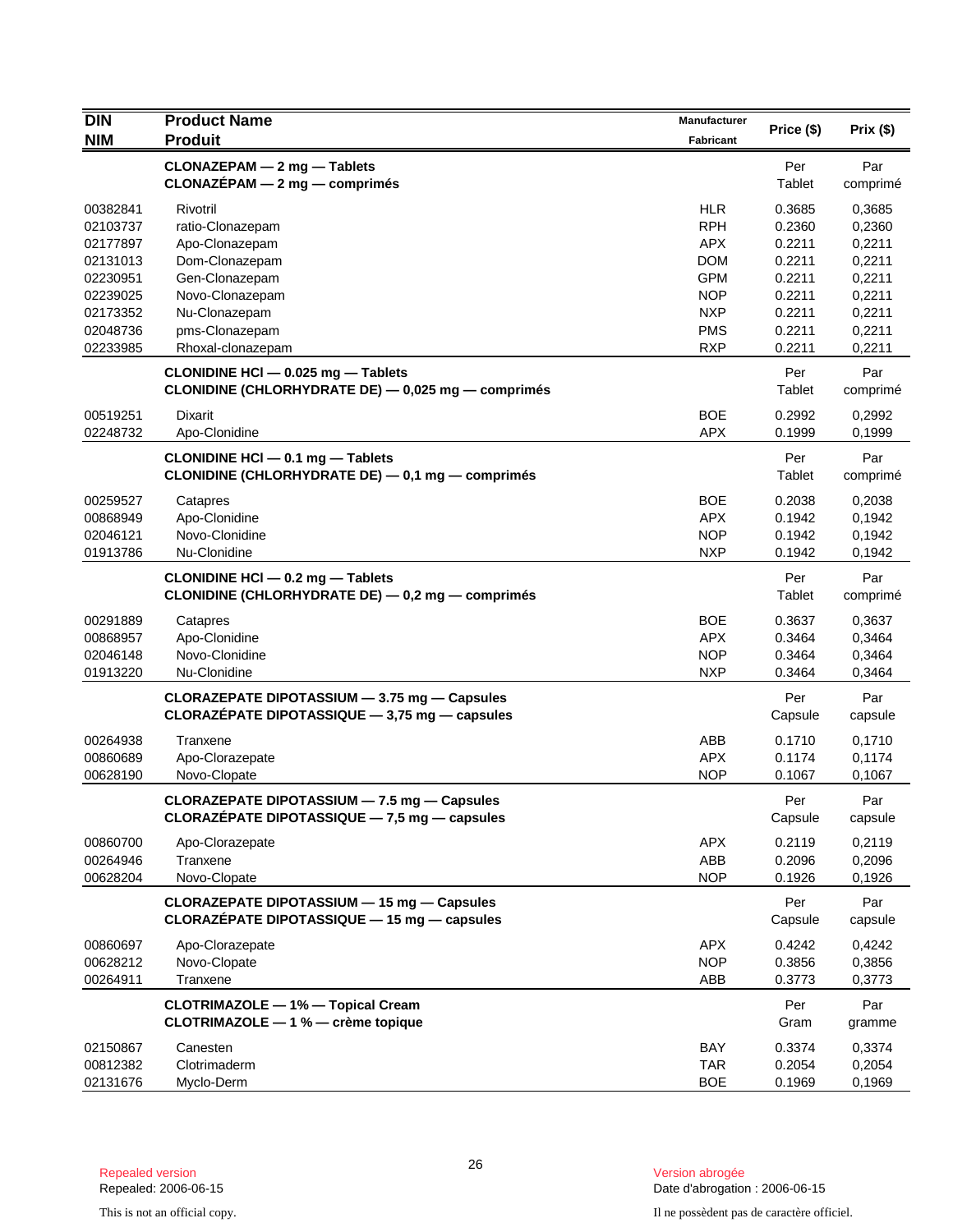| <b>DIN</b>                       | <b>Product Name</b>                                                                   | Manufacturer                           | Price (\$)                 | Prix(\$)                   |
|----------------------------------|---------------------------------------------------------------------------------------|----------------------------------------|----------------------------|----------------------------|
| <b>NIM</b>                       | <b>Produit</b>                                                                        | Fabricant                              |                            |                            |
|                                  | <b>CLOTRIMAZOLE - 1% - Topical Solution</b><br>CLOTRIMAZOLE - 1 % - solution topique  |                                        | Per mL                     | Par ml                     |
| 02131668<br>02150875             | Myclo-Derm<br>Canesten                                                                | <b>BOE</b><br><b>BAY</b>               | 0.2959<br>0.2090           | 0,2959<br>0,2090           |
|                                  | <b>CLOTRIMAZOLE - 1% - Vaginal Cream</b><br>CLOTRIMAZOLE - 1 % - crème vaginale       |                                        | Per<br>Gram                | Par<br>gramme              |
| 02150891<br>00812366<br>02131641 | Canesten<br>Clotrimaderm<br>Myclo-Gyne                                                | <b>BAY</b><br><b>TAR</b><br><b>BOE</b> | 0.2192<br>0.1994<br>0.1994 | 0,2192<br>0,1994<br>0,1994 |
|                                  | CLOTRIMAZOLE - 2% - Vaginal Cream<br>CLOTRIMAZOLE - 2 % - crème vaginale              |                                        | Per<br>Gram                | Par<br>gramme              |
| 02150905<br>00812374             | Canesten<br>Clotrimaderm                                                              | <b>BAY</b><br><b>TAR</b>               | 0.4383<br>0.3987           | 0,4383<br>0,3987           |
|                                  | CLOXACILLIN - 250 mg - Capsules<br>CLOXACILLINE - 250 mg - capsules                   |                                        | Per<br>Capsule             | Par<br>capsule             |
| 00717584<br>00618292<br>00337765 | Nu-Cloxi<br>Apo-Cloxi<br>Novocloxin                                                   | <b>NXP</b><br><b>APX</b><br><b>NOP</b> | 0.1368<br>0.1092<br>0.1092 | 0,1368<br>0,1092<br>0,1092 |
|                                  | CLOXACILLIN - 500 mg - Capsules<br>CLOXACILLINE - 500 mg - capsules                   |                                        | Per<br>Capsule             | Par<br>capsule             |
| 00717592<br>00618284<br>00337773 | Nu-Cloxi<br>Apo-Cloxi<br>Novocloxin                                                   | <b>NXP</b><br><b>APX</b><br><b>NOP</b> | 0.2569<br>0.2141<br>0.2141 | 0,2569<br>0,2141<br>0,2141 |
|                                  | CLOXACILLIN - 125 mg/5 mL - Oral Liquid<br>CLOXACILLINE - 125 mg/ 5 ml - liquide oral |                                        | Per mL                     | Par ml                     |
| 00644633<br>00717630<br>00337757 | Apo-Cloxi<br>Nu-Cloxi<br>Novocloxin                                                   | <b>APX</b><br><b>NXP</b><br><b>NOP</b> | 0.0285<br>0.0285<br>0.0262 | 0,0285<br>0,0285<br>0,0262 |
|                                  | $CLOZAPINE - 25 mg - Tables$<br>CLOZAPINE - 25 mg - comprimés                         |                                        | Per<br>Tablet              | Par<br>comprimé            |
| 00894737<br>02247243             | Clozaril<br>Gen-Clozapine                                                             | <b>NVT</b><br><b>GPM</b>               | 1.0362<br>0.7253           | 1,0362<br>0,7253           |
|                                  | CLOZAPINE - 100 mg - Tablets<br>CLOZAPINE - 100 mg - comprimés                        |                                        | Per<br>Tablet              | Par<br>comprimé            |
| 00894745<br>02247244             | Clozaril<br>Gen-Clozapine                                                             | <b>NVT</b><br><b>GPM</b>               | 4.1558<br>2.9091           | 4,1558<br>2,9091           |
|                                  | CYANOCOBALAMIN - 1 mg/mL - Injection<br>CYANOCOBALAMINE - 1 mg/ml - injection         |                                        | Per mL                     | Par ml                     |
| 01987003<br>00521515<br>00286583 | Cyanocobalamin/Cyanocobalamine<br>Vitamin $B_{12}$ /Vitamine $B_{12}$<br>Bedoz        | <b>CYI</b><br>SDZ<br><b>NDA</b>        | 0.4950<br>0.4950<br>0.3520 | 0,4950<br>0,4950<br>0,3520 |
| 02052717                         | Cyanocobalamin/Cyanocobalamine                                                        | <b>TAR</b>                             | 0.3410                     | 0,3410                     |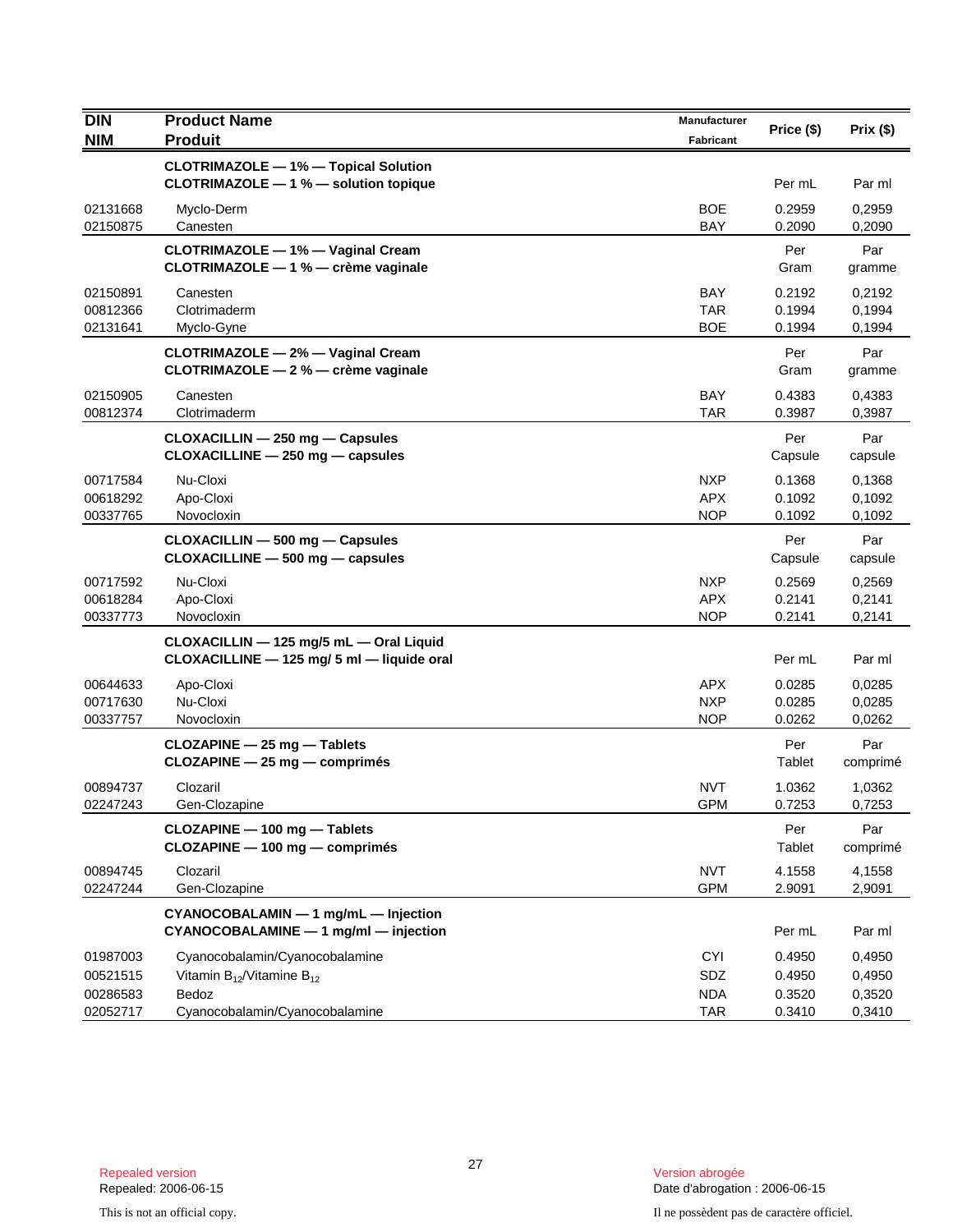| <b>DIN</b>           | <b>Product Name</b>                                                                                              | Manufacturer             | Price (\$)       | Prix(\$)         |
|----------------------|------------------------------------------------------------------------------------------------------------------|--------------------------|------------------|------------------|
| <b>NIM</b>           | <b>Produit</b>                                                                                                   | Fabricant                |                  |                  |
|                      | CYCLOBENZAPRINE HCI - 10 mg - Tablets<br>CYCLOBENZAPRINE (CHLORHYDRATE DE) - 10 mg - comprimés                   |                          | Per<br>Tablet    | Par<br>comprimé  |
| 02177145             | Apo-Cyclobenzaprine                                                                                              | <b>APX</b>               | 0.4142           | 0,4142           |
| 02238633             | Dom-Cyclobenzaprine                                                                                              | <b>DOM</b>               | 0.4142           | 0,4142           |
| 02231353             | Gen-Cyclobenzaprine                                                                                              | <b>GPM</b>               | 0.4142           | 0,4142           |
| 02080052             | Novo-Cycloprine                                                                                                  | NOP                      | 0.4142           | 0,4142           |
| 02171848             | Nu-Cyclobenzaprine                                                                                               | <b>NXP</b>               | 0.4142           | 0,4142           |
| 02212048             | pms-Cyclobenzaprine                                                                                              | <b>PMS</b>               | 0.4142           | 0,4142           |
| 02236506             | ratio-Cyclobenzaprine                                                                                            | <b>RPH</b>               | 0.4142           | 0,4142           |
|                      | CYCLOPHOSPHAMIDE - 25 mg - Tablets<br>CYCLOPHOSPHAMIDE - 25 mg - comprimés                                       |                          | Per<br>Tablet    | Par<br>comprimé  |
| 00344877             | Cytoxan                                                                                                          | SQU                      | 0.4096           | 0,4096           |
| 00262676             | Procytox                                                                                                         | <b>ATA</b>               | 0.3872           | 0,3872           |
|                      | CYCLOPHOSPHAMIDE - 50 mg - Tablets<br>CYCLOPHOSPHAMIDE - 50 mg - comprimés                                       |                          | Per<br>Tablet    | Par<br>comprimé  |
| 00344885             | Cytoxan                                                                                                          | SQU                      | 0.5516           | 0,5516           |
| 02241796             | Procytox                                                                                                         | <b>ATA</b>               | 0.5214           | 0,5214           |
|                      | CYCLOSPORINE - 25 mg - Capsules<br>CYCLOSPORINE - 25 mg - capsules                                               |                          | Per<br>Capsule   | Par<br>capsule   |
| 02150689             | Neoral                                                                                                           | <b>NVT</b>               | 1.5950           | 1,5950           |
| 02247073             | Rhoxal-cyclosporine                                                                                              | <b>RXP</b>               | 1.0945           | 1,0945           |
|                      | $CYCLOSPORINE - 50 mg - Capsules$<br>$CYCLOSPORINE - 50 mg - capsules$                                           |                          | Per<br>Capsule   | Par<br>capsule   |
| 02150662             | Neoral                                                                                                           | <b>NVT</b>               | 3.1097           | 3,1097           |
| 02247074             | Rhoxal-cyclosporine                                                                                              | <b>RXP</b>               | 2.1340           | 2,1340           |
|                      | CYCLOSPORINE - 100 mg - Capsules<br>$CYCLOSPORTNE - 100 mg - capsules$                                           |                          | Per<br>Capsule   | Par<br>capsule   |
| 02150670             | Neoral                                                                                                           | <b>NVT</b>               | 6.2216           | 6,2216           |
| 02242821             | Rhoxal-cyclosporine                                                                                              | <b>RXP</b>               | 4.5746           | 4,5746           |
|                      | CYCLOSPORINE - 100 mg/mL - Solution<br>CYCLOSPORINE - 100 mg/ml - solution                                       |                          | Per mL           | Par ml           |
| 02150697<br>02244324 | Neoral<br>Apo-Cyclosporine                                                                                       | <b>NVT</b><br><b>APX</b> | 5.5304<br>3.7950 | 5,5304<br>3,7950 |
|                      | CYPROTERONE ACETATE - 50 mg - Tablets<br>CYPROTÉRONE (ACÉTATE DE) - 50 mg - comprimés                            |                          | Per<br>Tablet    | Par<br>comprimé  |
| 02229449             | Alti-CPA                                                                                                         | ALT                      | 1.8444           | 1,8444           |
| 02229723             | Gen-Cyproterone                                                                                                  | <b>GPM</b>               | 1.6769           | 1,6769           |
| 02232872             | Novo-Cyproterone                                                                                                 | <b>NOP</b>               | 1.6601           | 1,6601           |
| 02245898             | Apo-Cyproterone                                                                                                  | <b>APX</b>               | 1.5495           | 1,5495           |
| 00704431             | Androcur                                                                                                         | <b>BEX</b>               | 1.5494           | 1,5494           |
|                      | DEFEROXAMINE MESYLATE - 500 mg - Powder for Injection<br>DÉFÉROXAMINE (MÉSYLATE DE) - 500 mg - poudre injectable |                          | Per<br>Vial      | Par<br>ampoule   |
| 01981242             | Desferal                                                                                                         | <b>NVT</b>               | 14.3770          | 14,3770          |
| 02241600             | Desferrioxamine Mesilate/Désférrioxamine (Mésilate)                                                              | <b>FLD</b>               | 14.0250          | 14,0250          |
| 02242055             | pms-Deferoxamine                                                                                                 | <b>PMS</b>               | 10.7800          | 10,7800          |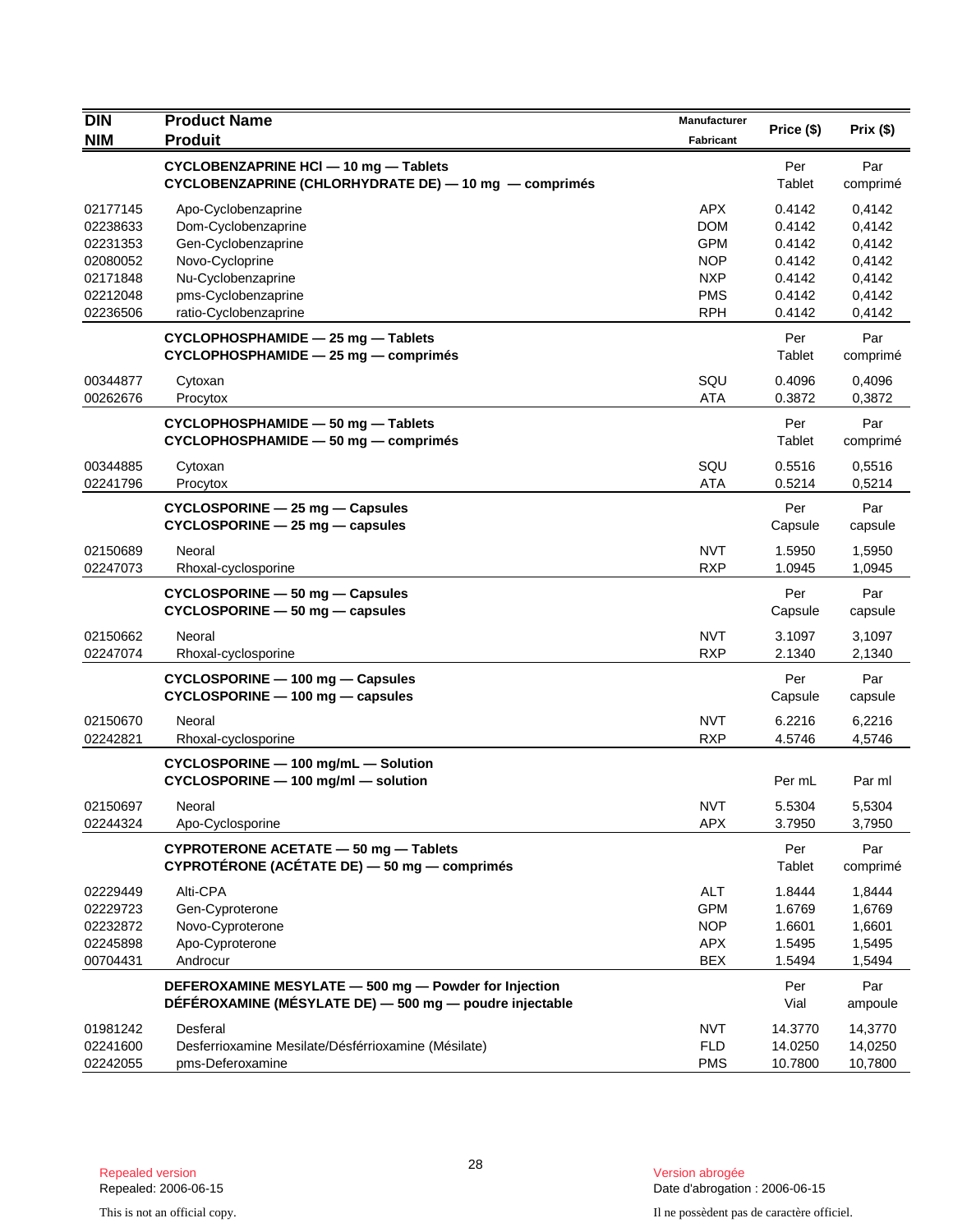| <b>DIN</b>                                                           | <b>Product Name</b>                                                                                              | Manufacturer                                                                     |                                                          |                                                          |
|----------------------------------------------------------------------|------------------------------------------------------------------------------------------------------------------|----------------------------------------------------------------------------------|----------------------------------------------------------|----------------------------------------------------------|
| <b>NIM</b>                                                           | <b>Produit</b>                                                                                                   | Fabricant                                                                        | Price (\$)                                               | Prix(\$)                                                 |
|                                                                      | DESIPRAMINE HCI - 10 mg - Tablets<br>DÉSIPRAMINE (CHLORHYDRATE DE) — 10 mg — comprimés                           |                                                                                  | Per<br>Tablet                                            | Par<br>comprimé                                          |
| 02103583<br>01946250<br>02216248<br>02211939                         | Norpramine<br>pms-Desipramine<br>Apo-Desipramine<br>Nu-Desipramine                                               | <b>MRR</b><br><b>PMS</b><br><b>APX</b><br><b>NXP</b>                             | 0.3109<br>0.2096<br>0.2095<br>0.2095                     | 0,3109<br>0,2096<br>0,2095<br>0,2095                     |
|                                                                      | DESIPRAMINE HCI - 25 mg - Tablets<br>DÉSIPRAMINE (CHLORHYDRATE DE) - 25 mg - comprimés                           |                                                                                  | Per<br>Tablet                                            | Par<br>comprimé                                          |
| 02216256<br>02130092<br>01946269<br>02211947<br>01948784             | Apo-Desipramine<br>Dom-Desipramine<br>pms-Desipramine<br>Nu-Desipramine<br>ratio-Desipramine                     | APX.<br><b>DOM</b><br><b>PMS</b><br><b>NXP</b><br><b>RPH</b>                     | 0.2850<br>0.2799<br>0.2799<br>0.2798<br>0.2798           | 0,2850<br>0,2799<br>0,2799<br>0,2798<br>0,2798           |
|                                                                      | DESIPRAMINE HCI - 50 mg - Tablets<br>DÉSIPRAMINE (CHLORHYDRATE DE) — 50 mg — comprimés                           |                                                                                  | Per<br>Tablet                                            | Par<br>comprimé                                          |
| 02130106<br>02223333<br>01946277<br>02216264<br>02211955<br>01948792 | Dom-Desipramine<br>Novo-Desipramine<br>pms-Desipramine<br>Apo-Desipramine<br>Nu-Desipramine<br>ratio-Desipramine | <b>DOM</b><br><b>NOP</b><br><b>PMS</b><br><b>APX</b><br><b>NXP</b><br><b>RPH</b> | 0.4521<br>0.4521<br>0.4521<br>0.4520<br>0.4520<br>0.4520 | 0,4521<br>0,4521<br>0,4521<br>0,4520<br>0,4520<br>0,4520 |
|                                                                      | DESIPRAMINE HCI - 75 mg - Tablets<br>DÉSIPRAMINE (CHLORHYDRATE DE) - 75 mg - comprimés                           |                                                                                  | Per<br>Tablet                                            | Par<br>comprimé                                          |
| 01946242<br>02216272<br>02211963                                     | pms-Desipramine<br>Apo-Desipramine<br>Nu-Desipramine                                                             | <b>PMS</b><br><b>APX</b><br><b>NXP</b>                                           | 0.6968<br>0.6965<br>0.6965                               | 0,6968<br>0,6965<br>0,6965                               |
|                                                                      | DESIPRAMINE HCI - 100 mg - Tablets<br>DÉSIPRAMINE (CHLORHYDRATE DE) — 100 mg — comprimés                         |                                                                                  | Per<br>Tablet                                            | Par<br>comprimé                                          |
| 02024934<br>02168952<br>02216280<br>02211971                         | Norpramin<br>pms-Desipramine<br>Apo-Desipramine<br>Nu-Desipramine                                                | <b>MRR</b><br><b>PMS</b><br><b>APX</b><br><b>NXP</b>                             | 1.2628<br>0.9471<br>0.9470<br>0.9470                     | 1,2628<br>0,9471<br>0,9470<br>0,9470                     |
|                                                                      | <b>DESMOPRESSIN ACETATE - 10 mcg - Spray</b><br>DESMOPRESSINE (ACETATE DE) - 10 mcg - vaporisateur               |                                                                                  | Per mL                                                   | Par ml                                                   |
| 00836362<br>02242465                                                 | <b>DDAVP</b><br>Apo-Desmopressin                                                                                 | <b>FEI</b><br><b>APX</b>                                                         | 20.7700<br>14.5400                                       | 20,7700<br>14,5400                                       |
|                                                                      | DESONIDE - 0.05% - Cream<br>DÉSONIDE $-$ 0,05 % $-$ crème                                                        |                                                                                  | Per<br>Gram                                              | Par<br>gramme                                            |
| 02154862<br>02048639                                                 | Tridesilon<br>Desocort                                                                                           | <b>CPK</b><br>GAC                                                                | 0.4268<br>0.3190                                         | 0,4268<br>0,3190                                         |
|                                                                      | DESONIDE - 0.05% - Ointment<br>DESONIDE $-$ 0,05 % $-$ pommade                                                   |                                                                                  | Per<br>Gram                                              | Par<br>gramme                                            |
| 02154870<br>02115522                                                 | Tridesilon<br>Desocort                                                                                           | <b>CPK</b><br>GAC                                                                | 0.4254<br>0.3190                                         | 0,4254<br>0,3190                                         |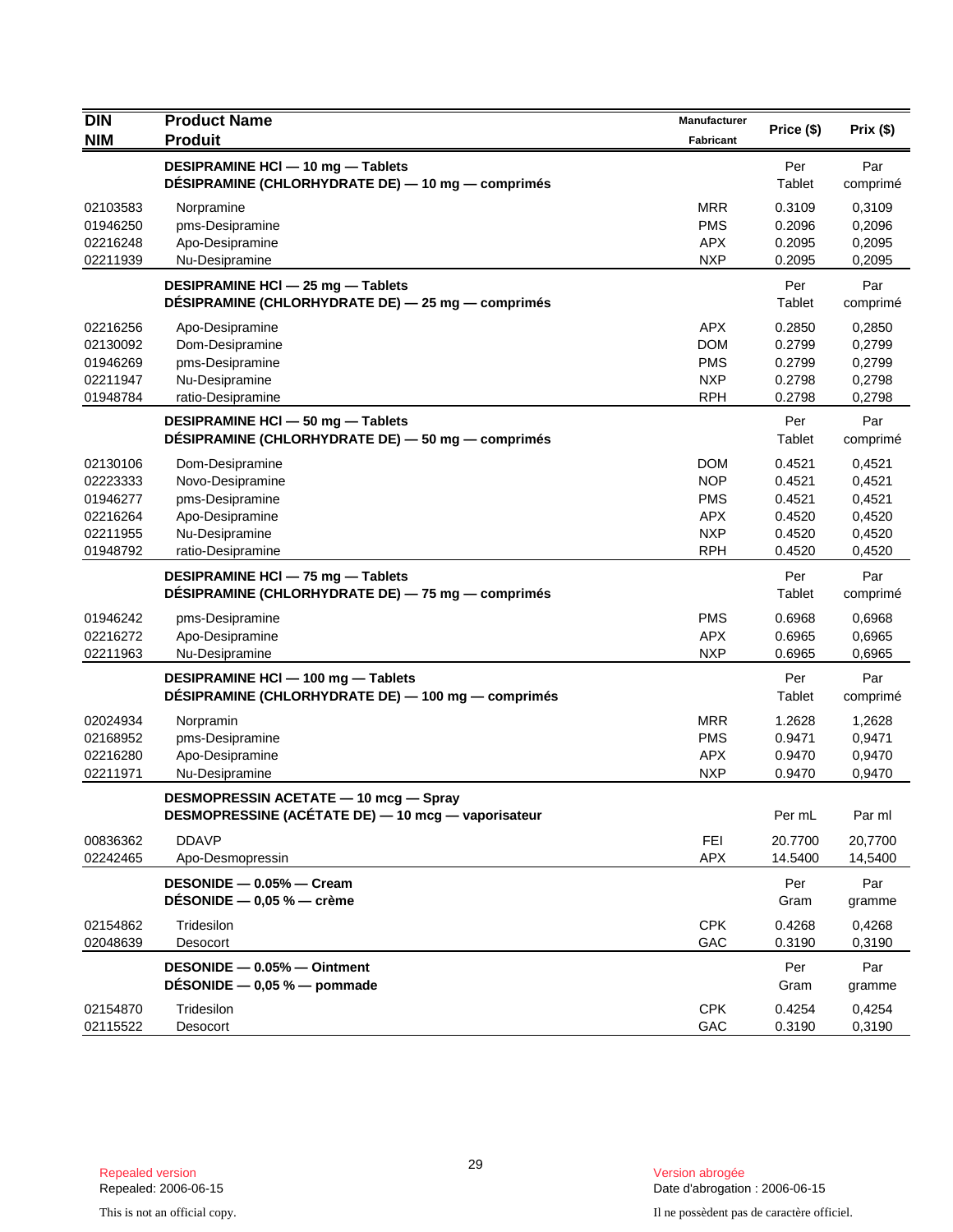| <b>DIN</b>           | <b>Product Name</b>                                        | Manufacturer             |                  |                  |
|----------------------|------------------------------------------------------------|--------------------------|------------------|------------------|
| <b>NIM</b>           | <b>Produit</b>                                             | Fabricant                | Price (\$)       | Prix(\$)         |
|                      | DEXAMETHASONE - 0.1% - Ophthalmic/Otic Solution            |                          |                  |                  |
|                      | DEXAMETHASONE - 0,1 % - solution ophtalmique et otique     |                          | Per mL           | Par ml           |
| 00739839             | Sandoz Dexamethasone                                       | SDZ                      | 1.1000           | 1,1000           |
| 00785261             | pms-Dexamethasone                                          | <b>PMS</b>               | 0.8272           | 0,8272           |
|                      | DEXAMETHASONE - 0.5 mg - Tablets                           |                          | Per              | Par              |
|                      | DEXAMÉTHASONE - 0,5 mg - comprimés                         |                          | Tablet           | comprimé         |
| 02261081             | Apo-Dexamethasone                                          | <b>APX</b>               | 0.2167           | 0,2167           |
| 00295094             | Dexasone                                                   | <b>ICN</b>               | 0.2167           | 0,2167           |
| 01964976             | pms-Dexamethasone                                          | <b>PMS</b>               | 0.2167           | 0,2167           |
| 02240684             | ratio-Dexamethasone                                        | <b>RPH</b>               | 0.1970           | 0,1970           |
|                      | DEXAMETHASONE - 0.75 mg - Tablets                          |                          | Per              | Par              |
|                      | DEXAMÉTHASONE - 0,75 mg - comprimés                        |                          | Tablet           | comprimé         |
| 00285471             | Dexasone                                                   | <b>ICN</b>               | 0.4950           | 0,4950           |
| 01964968             | pms-Dexamethasone                                          | <b>PMS</b>               | 0.4950           | 0,4950           |
| 02240685             | ratio-Dexamethasone                                        | <b>RPH</b>               | 0.4500           | 0,4500           |
|                      | DEXAMETHASONE - 4 mg - Tablets                             |                          | Per              | Par              |
|                      | DEXAMÉTHASONE $-4$ mg $-$ comprimes                        |                          | Tablet           | comprimé         |
| 00489158             | Dexasone                                                   | <b>ICN</b>               | 0.8444           | 0,8444           |
| 01964070             | pms-Dexamethasone                                          | PMS                      | 0.8444           | 0,8444           |
| 02250055             | Apo-Dexamethasone                                          | <b>APX</b>               | 0.8440           | 0,8440           |
| 02240687             | ratio-Dexamethasone                                        | <b>RPH</b>               | 0.7673           | 0,7673           |
|                      | $DIAZEPAM - 2 mg - Tables$                                 |                          | Per              | Par              |
|                      | $DIAZÉPAM - 2 mg - comprimés$                              |                          | Tablet           | comprimé         |
| 00272434             | Novo-Dipam                                                 | <b>NOP</b>               | 0.0671           | 0,0671           |
| 02247490             | pms-Diazepam                                               | <b>PMS</b>               | 0.0671           | 0,0671           |
| 00405329             | Apo-Diazepam                                               | <b>APX</b>               | 0.0610           | 0,0610           |
|                      | DIAZEPAM - 5 mg - Tablets                                  |                          | Per              | Par              |
|                      | $DIAZÉPAM - 5 mg - comprimés$                              |                          | Tablet           | comprimé         |
|                      |                                                            |                          |                  |                  |
| 00013285             | Valium                                                     | <b>HLR</b>               | 0.1652           | 0,1652           |
| 00013765<br>02247491 | Vivol                                                      | <b>AXX</b><br><b>PMS</b> | 0.0965<br>0.0990 | 0,0965           |
| 00362158             | pms-Diazepam<br>Apo-Diazepam                               | <b>APX</b>               | 0.0900           | 0,0990<br>0,0900 |
| 00272442             | Novo-Dipam                                                 | <b>NOP</b>               | 0.0715           | 0,0715           |
|                      |                                                            |                          |                  |                  |
|                      | DIAZEPAM - 10 mg - Tablets<br>DIAZÉPAM - 10 mg - comprimés |                          | Per<br>Tablet    | Par<br>comprimé  |
|                      |                                                            |                          |                  |                  |
| 00013293             | Valium<br>Vivol                                            | <b>HLR</b>               | 0.1590           | 0,1590           |
| 00013773<br>02247492 | pms-Diazepam                                               | <b>AXX</b><br><b>PMS</b> | 0.1582<br>0.1144 | 0,1582<br>0,1144 |
| 00405337             | Apo-Diazepam                                               | <b>APX</b>               | 0.1040           | 0,1040           |
| 00272450             | Novo-Dipam                                                 | <b>NOP</b>               | 0.0954           | 0,0954           |
|                      | DICLOFENAC POTASSIUM - 50 mg - Tablets                     |                          |                  | Par              |
|                      | DICLOFÉNAC POTASSIQUE - 50 mg - comprimés                  |                          | Per<br>Tablet    | comprimé         |
| 00881635             | Voltaren Rapide                                            | <b>NVT</b>               | 0.7520           | 0,7520           |
| 02239753             | pms-Diclofenac-K                                           | <b>PMS</b>               | 0.5115           | 0,5115           |
| 02243433             | Apo-Diclo Rapide                                           | <b>APX</b>               | 0.4340           | 0,4340           |
| 02239355             | Novo-Difenac-K                                             | <b>NOP</b>               | 0.4331           | 0,4331           |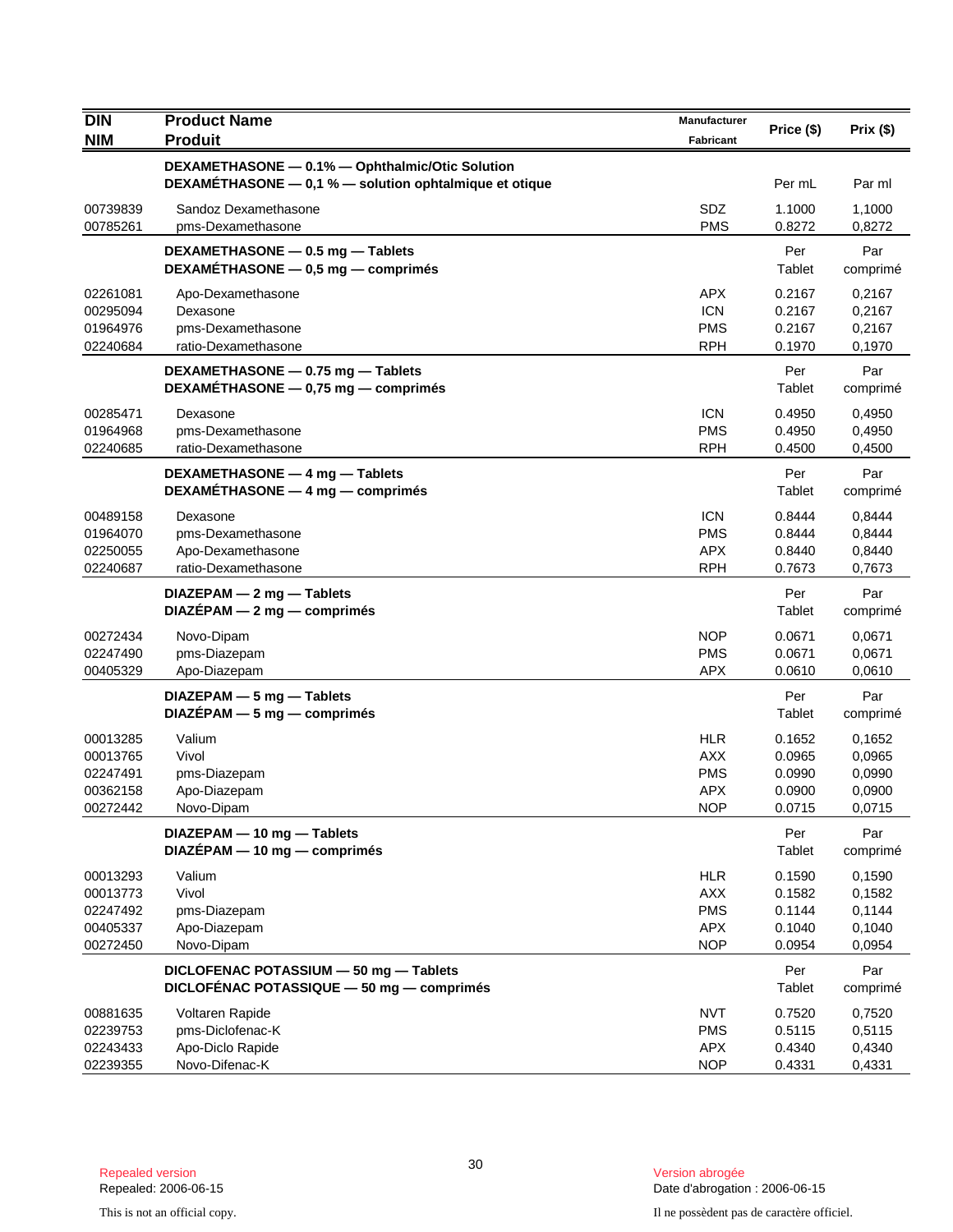| <b>DIN</b>           | <b>Product Name</b>                                                                                                 | Manufacturer             | Price (\$)       | Prix(\$)                 |
|----------------------|---------------------------------------------------------------------------------------------------------------------|--------------------------|------------------|--------------------------|
| <b>NIM</b>           | <b>Produit</b>                                                                                                      | Fabricant                |                  |                          |
|                      | DICLOFENAC SODIUM - 25 mg - Enteric Coated Tablets                                                                  |                          | Per              | Par                      |
|                      | DICLOFENAC SODIQUE - 25 mg - comprimés à enrobage entérosoluble                                                     |                          | Tablet           | comprimé                 |
| 00886017             | Nu-Diclo                                                                                                            | <b>NXP</b>               | 0.2166           | 0,2166                   |
| 00839175             | Apo-Diclo                                                                                                           | <b>APX</b>               | 0.2165           | 0,2165                   |
| 02231662             | Dom-Diclofenac                                                                                                      | <b>DOM</b>               | 0.2093           | 0,2093                   |
| 02231502             | pms-Diclofenac                                                                                                      | <b>PMS</b>               | 0.2093           | 0,2093                   |
| 00808539             | Novo-Difenac                                                                                                        | <b>NOP</b>               | 0.2092           | 0,2092                   |
|                      | DICLOFENAC SODIUM - 50 mg - Enteric Coated Tablets                                                                  |                          | Per              | Par                      |
|                      | DICLOFÉNAC SODIQUE - 50 mg - comprimés à enrobage entérosoluble                                                     |                          | Tablet           | comprimé                 |
| 00514012             | Voltaren                                                                                                            | <b>NVT</b>               | 0.7846           | 0,7846                   |
| 02231663             | Dom-Diclofenac                                                                                                      | <b>DOM</b>               | 0.4331           | 0,4331                   |
| 00808547             | Novo-Difenac                                                                                                        | <b>NOP</b>               | 0.4331           | 0,4331                   |
| 02231503             | pms-Diclofenac                                                                                                      | <b>PMS</b>               | 0.4331           | 0,4331                   |
| 00839183<br>00886025 | Apo-Diclo<br>Nu-Diclo                                                                                               | <b>APX</b><br><b>NXP</b> | 0.4330<br>0.4330 | 0,4330                   |
|                      |                                                                                                                     |                          |                  | 0,4330                   |
|                      | DICLOFENAC SODIUM - 75 mg - Slow Release Tablets<br>DICLOFÉNAC SODIQUE - 75 mg - comprimés à libération progressive |                          | Per<br>Tablet    | Par<br>comprimé          |
| 00782459             | <b>Voltaren SR</b>                                                                                                  | <b>NVT</b>               | 1.1025           | 1,1025                   |
| 02162814             | Apo-Diclo SR                                                                                                        | <b>APX</b>               | 0.6280           | 0,6280                   |
| 02231664             | Dom-Diclofenac SR                                                                                                   | <b>DOM</b>               | 0.6277           | 0,6277                   |
| 02158582             | Novo-Difenac SR                                                                                                     | <b>NOP</b>               | 0.6277           | 0,6277                   |
| 02228203             | Nu-Diclo SR                                                                                                         | <b>NXP</b>               | 0.6277           | 0,6277                   |
| 02231504             | pms-Diclofenac SR                                                                                                   | <b>PMS</b>               | 0.6277           | 0,6277                   |
|                      | DICLOFENAC SODIUM - 100 mg - Slow Release Tablets                                                                   |                          | Per              | Par                      |
|                      | DICLOFENAC SODIQUE - 100 mg - comprimés à libération progressive                                                    |                          | Tablet           | comprimé                 |
| 00590827             | <b>Voltaren SR</b>                                                                                                  | <b>NVT</b>               | 1.5714           | 1,5714                   |
| 02228211             | Nu-Diclo SR                                                                                                         | <b>NXP</b>               | 0.8853           | 0,8853                   |
| 02231665             | Dom-Diclofenac SR                                                                                                   | <b>DOM</b>               | 0.8662           | 0,8662                   |
| 02231505             | pms-Diclofenac SR                                                                                                   | <b>PMS</b>               | 0.8662           | 0,8662                   |
| 02048698             | Novo-Difenac SR                                                                                                     | <b>NOP</b>               | 0.8661           | 0,8661                   |
| 02091194             | Apo-Diclo SR                                                                                                        | <b>APX</b>               | 0.8660           | 0,8660                   |
|                      | DICLOFENAC SODIUM - 50 mg - Suppositories                                                                           |                          | Per              | Par                      |
|                      | DICLOFÉNAC SODIQUE - 50 mg - suppositoires                                                                          |                          |                  | Suppository suppositoire |
| 00632724             | Voltaren                                                                                                            | <b>NVT</b>               | 1.1778           | 1,1778                   |
| 02231506             | pms-Diclofenac                                                                                                      | <b>PMS</b>               | 0.6861           | 0,6861                   |
| 02241224             | Sab-Diclofenac                                                                                                      | SIL                      | 0.6861           | 0,6861                   |
|                      | DICLOFENAC SODIUM - 100 mg - Suppositories                                                                          |                          | Per              | Par                      |
|                      | DICLOFÉNAC SODIQUE - 100 mg - suppositoires                                                                         |                          |                  | Suppository suppositoire |
| 00632732             | Voltaren                                                                                                            | <b>NVT</b>               | 1.5859           | 1,5859                   |
| 02231508             | pms-Diclofenac                                                                                                      | <b>PMS</b>               | 0.9237           | 0,9237                   |
| 02241225             | Sab-Diclofenac                                                                                                      | SIL                      | 0.9237           | 0,9237                   |
|                      | DIFLUNISAL - 250 mg - Tablets                                                                                       |                          | Per              | Par                      |
|                      | DIFLUNISAL - 250 mg - comprimés                                                                                     |                          | Tablet           | comprimé                 |
| 02039486             | Apo-Diflunisal                                                                                                      | <b>APX</b>               | 0.6211           | 0,6211                   |
| 02048493             | Novo-Diflunisal                                                                                                     | <b>NOP</b>               | 0.5647           | 0,5647                   |
| 02058405             | Nu-Diflunisal                                                                                                       | <b>NXP</b>               | 0.5646           | 0,5646                   |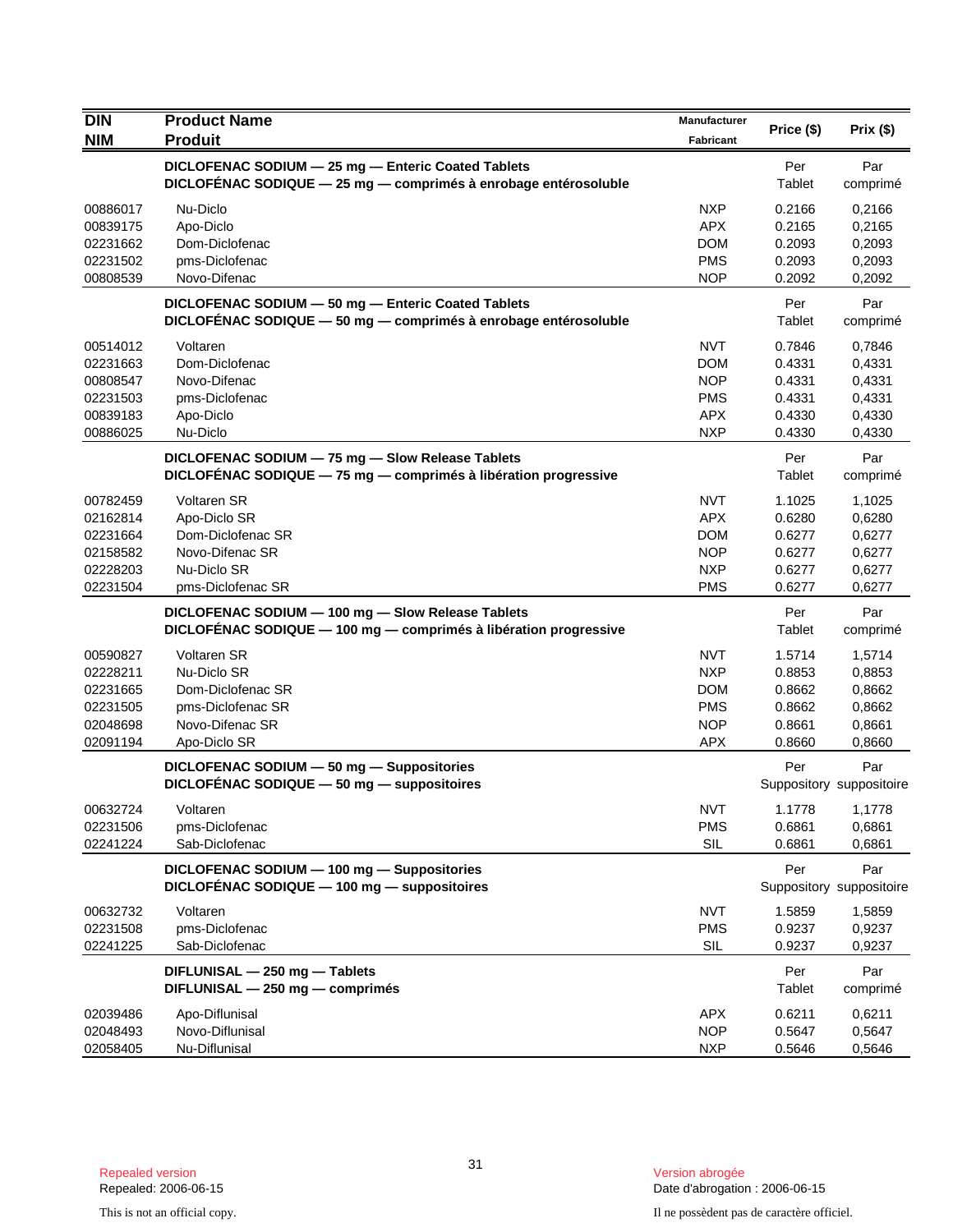| <b>DIN</b>                                                                       | <b>Product Name</b>                                                                                                                 | Manufacturer                                                                                   |                                                                    |                                                                    |
|----------------------------------------------------------------------------------|-------------------------------------------------------------------------------------------------------------------------------------|------------------------------------------------------------------------------------------------|--------------------------------------------------------------------|--------------------------------------------------------------------|
| <b>NIM</b>                                                                       | <b>Produit</b>                                                                                                                      | <b>Fabricant</b>                                                                               | Price (\$)                                                         | Prix(\$)                                                           |
|                                                                                  | DIFLUNISAL - 500 mg - Tablets<br>DIFLUNISAL - 500 mg - comprimés                                                                    |                                                                                                | Per<br>Tablet                                                      | Par<br>comprimé                                                    |
| 02039494<br>00576131<br>02048507<br>02058413                                     | Apo-Diflunisal<br>Dolobid<br>Novo-Diflunisal<br>Nu-Diflunisal                                                                       | <b>APX</b><br><b>MFX</b><br><b>NOP</b><br><b>NXP</b>                                           | 0.7597<br>0.7055<br>0.6907<br>0.6906                               | 0,7597<br>0,7055<br>0,6907<br>0,6906                               |
|                                                                                  | DIHYDROERGOTAMINE MESYLATE - 1 mg/mL - Injection<br>DIHYDROERGOTAMINE (MÉSYLATE DE LA) - 1 mg/ml - injection                        |                                                                                                | Per mL                                                             | Par ml                                                             |
| 00027243<br>02241163                                                             | Dihydroergotamine (DHE)<br>Dihydroergotamine Mesylate/Dihydroergotamine (mésylate)                                                  | <b>SMI</b><br><b>SIL</b>                                                                       | 4.6420<br>4.0847                                                   | 4,6420<br>4,0847                                                   |
|                                                                                  | DILTIAZEM HCI - 120 mg - Controlled Delivery Capsules<br>DILTIAZEM (CHLORHYDRATE DE) - 120 mg - capsules à libération<br>contrôlée  |                                                                                                | Per<br>Capsule                                                     | Par<br>capsule                                                     |
| 02097249<br>02230997<br>02231052<br>02229781<br>02243338<br>02254808<br>02242538 | Cardizem CD<br>Apo-Diltiaz CD<br>Nu-Diltiaz CD<br>ratio-Diltiazem CD<br>Rhoxal-diltiazem CD<br>Gen-Diltiazem CD<br>Novo-Diltazem CD | <b>MRR</b><br><b>APX</b><br><b>NXP</b><br><b>RPH</b><br><b>RXP</b><br><b>GPM</b><br><b>NOP</b> | 1.3274<br>0.9955<br>0.9955<br>0.9955<br>0.8824<br>0.8823<br>0.8823 | 1,3274<br>0,9955<br>0,9955<br>0,9955<br>0,8824<br>0,8823<br>0,8823 |
|                                                                                  | DILTIAZEM HCI-180 mg-Controlled Delivery Capsules<br>DILTIAZEM (CHLORHYDRATE DE) - 180 mg - capsules à libération<br>contrôlée      |                                                                                                | Per<br>Capsule                                                     | Par<br>capsule                                                     |
| 02097257<br>02230998<br>02231053<br>02229782<br>02254816<br>02242539<br>02243339 | Cardizem CD<br>Apo-Diltiaz CD<br>Nu-Diltiaz CD<br>ratio-Diltiazem CD<br>Gen-Diltiazem CD<br>Novo-Diltazem CD<br>Rhoxal-diltiazem CD | <b>MRR</b><br>APX.<br><b>NXP</b><br><b>RPH</b><br><b>GPM</b><br><b>NOP</b><br><b>RXP</b>       | 1.7620<br>1.3215<br>1.3215<br>1.3215<br>1.1711<br>1.1711<br>1.1711 | 1,7620<br>1,3215<br>1,3215<br>1,3215<br>1,1711<br>1,1711<br>1,1711 |
|                                                                                  | DILTIAZEM HCI - 240 mg - Controlled Delivery Capsules<br>DILTIAZEM (CHLORHYDRATE DE) - 240 mg - capsules à libération<br>contrôlée  |                                                                                                | Per<br>Capsule                                                     | Par<br>capsule                                                     |
| 02097265<br>02231054<br>02229783<br>02230999<br>02243340<br>02254824<br>02242540 | Cardizem CD<br>Nu-Diltiaz CD<br>ratio-Diltiazem CD<br>Apo-Diltiaz CD<br>Rhoxal-diltiazem CD<br>Gen-Diltiazem CD<br>Novo-Diltazem CD | MRR<br><b>NXP</b><br><b>RPH</b><br><b>APX</b><br><b>RXP</b><br><b>GPM</b><br><b>NOP</b>        | 2.3372<br>1.7529<br>1.7529<br>1.7525<br>1.5534<br>1.5533<br>1.5533 | 2,3372<br>1,7529<br>1,7529<br>1,7525<br>1,5534<br>1,5533<br>1,5533 |
|                                                                                  | DILTIAZEM HCl - 300 mg - Controlled Delivery Capsules<br>DILTIAZEM (CHLORHYDRATE DE) - 300 mg - capsules à libération<br>contrôlée  |                                                                                                | Per<br>Capsule                                                     | Par<br>capsule                                                     |
| 02097273<br>02229784<br>02229526<br>02243341<br>02254832<br>02242541             | Cardizem CD<br>ratio-Diltiazem CD<br>Apo-Diltiaz CD<br>Rhoxal-diltiazem CD<br>Gen-Diltiazem CD<br>Novo-Diltazem CD                  | <b>MRR</b><br><b>RPH</b><br><b>APX</b><br><b>RXP</b><br><b>GPM</b><br><b>NOP</b>               | 2.9214<br>2.1907<br>2.1905<br>1.9418<br>1.9417<br>1.9417           | 2,9214<br>2,1907<br>2,1905<br>1,9418<br>1,9417<br>1,9417           |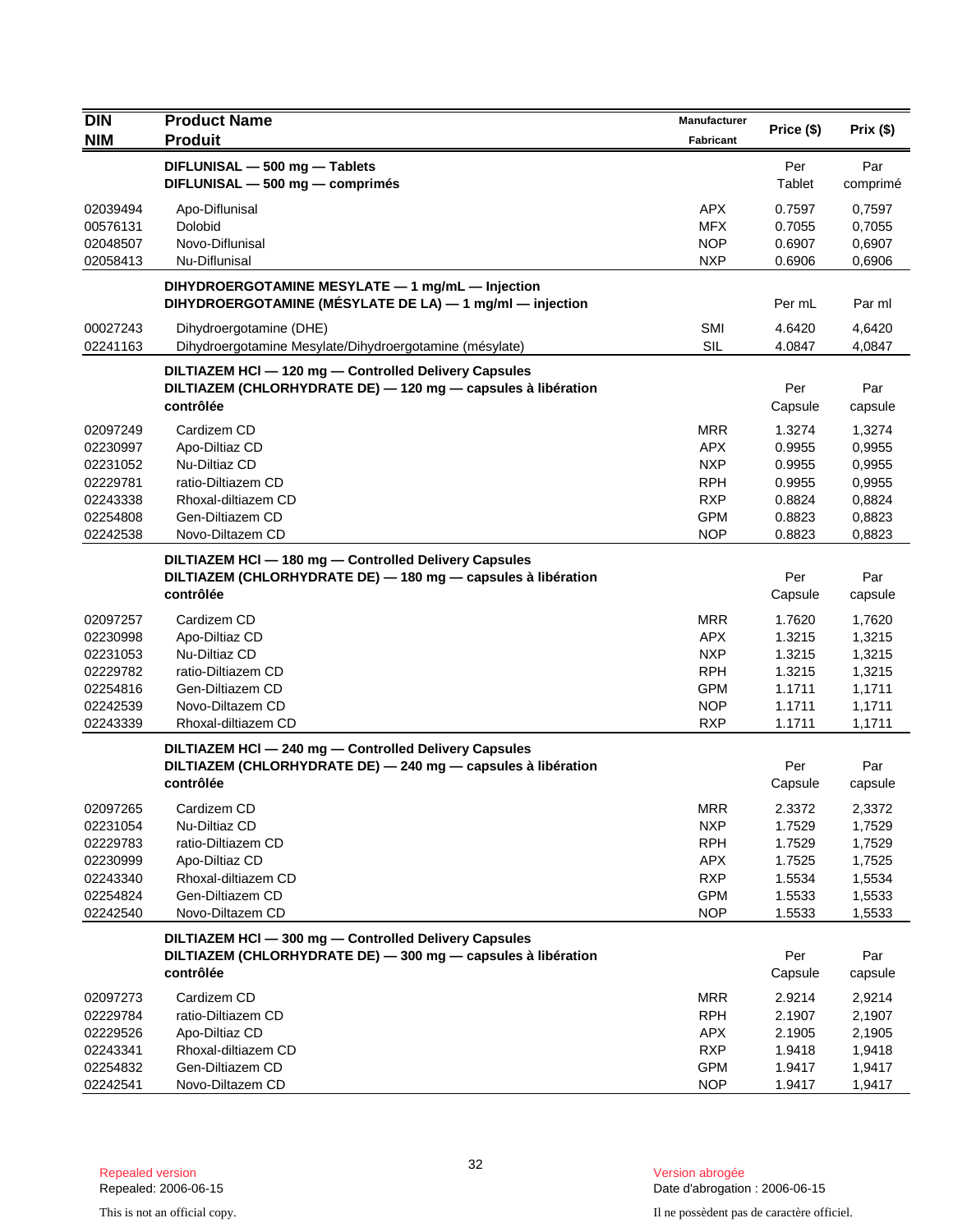| <b>DIN</b><br><b>NIM</b>                                 | <b>Product Name</b><br><b>Produit</b>                                                                                               | Manufacturer<br><b>Fabricant</b>                                   | Price (\$)                                     | Prix(\$)                                       |
|----------------------------------------------------------|-------------------------------------------------------------------------------------------------------------------------------------|--------------------------------------------------------------------|------------------------------------------------|------------------------------------------------|
|                                                          | DILTIAZEM HCI - 120 mg - Extended Release Capsules<br>DILTIAZEM (CHLORHYDRATE DE) - 120 mg - tablettes prolongées<br>de relâchement |                                                                    | Per<br>Tablet                                  | Par<br>comprimé                                |
| 02231150<br>02271605<br>02245918                         | Tiazac ER<br>Novo-Diltiazem ER<br>Rhoxal-Diltiazem T                                                                                | <b>BIV</b><br>NOP<br><b>RXP</b>                                    | 0.9339<br>0.6225<br>0.6225                     | 0,9339<br>0,6225<br>0,6225                     |
|                                                          | DILTIAZEM HCI - 180 mg - Extended Release Capsules<br>DILTIAZEM (CHLORHYDRATE DE) - 180 mg - tablettes prolongées<br>de relâchement |                                                                    | Per<br>Tablet                                  | Par<br>comprimé                                |
| 02231151<br>02271613<br>02245919                         | <b>Tiazac ER</b><br>Novo-Diltiazem ER<br>Rhoxal-Diltiazem T                                                                         | <b>BIV</b><br><b>NOP</b><br><b>RXP</b>                             | 1.2397<br>0.8264<br>0.8264                     | 1,2397<br>0,8264<br>0,8264                     |
|                                                          | DILTIAZEM HCI - 240 mg - Extended Release Capsules<br>DILTIAZEM (CHLORHYDRATE DE) - 240 mg - tablettes prolongées<br>de relâchement |                                                                    | Per<br>Tablet                                  | Par<br>comprimé                                |
| 02231152<br>02271621<br>02245920                         | Tiazac ER<br>Novo-Diltiazem ER<br>Rhoxal-Diltiazem T                                                                                | <b>BIV</b><br><b>NOP</b><br><b>RXP</b>                             | 1.6442<br>1.0961<br>1.0961                     | 1.6442<br>1,0961<br>1,0961                     |
|                                                          | DILTIAZEM HCI - 300 mg - Extended Release Capsules<br>DILTIAZEM (CHLORHYDRATE DE) - 300 mg - tablettes prolongées<br>de relâchement |                                                                    | Per<br>Tablet                                  | Par<br>comprimé                                |
| 02231154<br>02271648<br>02245921                         | <b>Tiazac ER</b><br>Novo-Diltiazem ER<br>Rhoxal-Diltiazem T                                                                         | <b>BIV</b><br><b>NOP</b><br><b>RXP</b>                             | 2.0553<br>1.3702<br>1.3701                     | 2,0553<br>1,3702<br>1,3701                     |
|                                                          | DILTIAZEM HCI - 360 mg - Extended Release Capsules<br>DILTIAZEM (CHLORHYDRATE DE) - 360 mg - tablettes prolongées<br>de relâchement |                                                                    | Per<br>Tablet                                  | Par<br>comprimé                                |
| 02231155<br>02271656<br>02245922                         | Tiazac ER<br>Novo-Diltiazem ER<br>Rhoxal-Diltiazem T                                                                                | <b>BIV</b><br><b>NOP</b><br><b>RXP</b>                             | 2.4792<br>1.6528<br>1.6527                     | 2,4792<br>1,6528<br>1,6527                     |
|                                                          | DILTIAZEM HCl - 120 mg - Sustained Release Capsules<br>DILTIAZEM (CHLORHYDRATE DE) - 120 mg - capsules à libération<br>progressive  |                                                                    | Per<br>Capsule                                 | Par<br>capsule                                 |
| 02097230<br>02231745<br>02222973                         | Cardizem SR<br>Gen-Diltiazem SR<br>Apo-Diltiaz SR                                                                                   | <b>MRR</b><br><b>GPM</b><br><b>APX</b>                             | 1.2984<br>0.7997<br>0.7995                     | 1,2984<br>0,7997<br>0,7995                     |
|                                                          | DILTIAZEM HCI - 30 mg - Tablets<br>DILTIAZEM (CHLORHYDRATE DE) - 30 mg - comprimés                                                  |                                                                    | Per<br>Tablet                                  | Par<br>comprimé                                |
| 02097370<br>00771376<br>02146916<br>00862924<br>00886068 | Cardizem<br>Apo-Diltiaz<br>Gen-Diltiazem<br>Novo-Diltazem<br>Nu-Diltiaz                                                             | <b>MRR</b><br><b>APX</b><br><b>GPM</b><br><b>NOP</b><br><b>NXP</b> | 0.4087<br>0.2615<br>0.2283<br>0.2283<br>0.2283 | 0,4087<br>0,2615<br>0,2283<br>0,2283<br>0,2283 |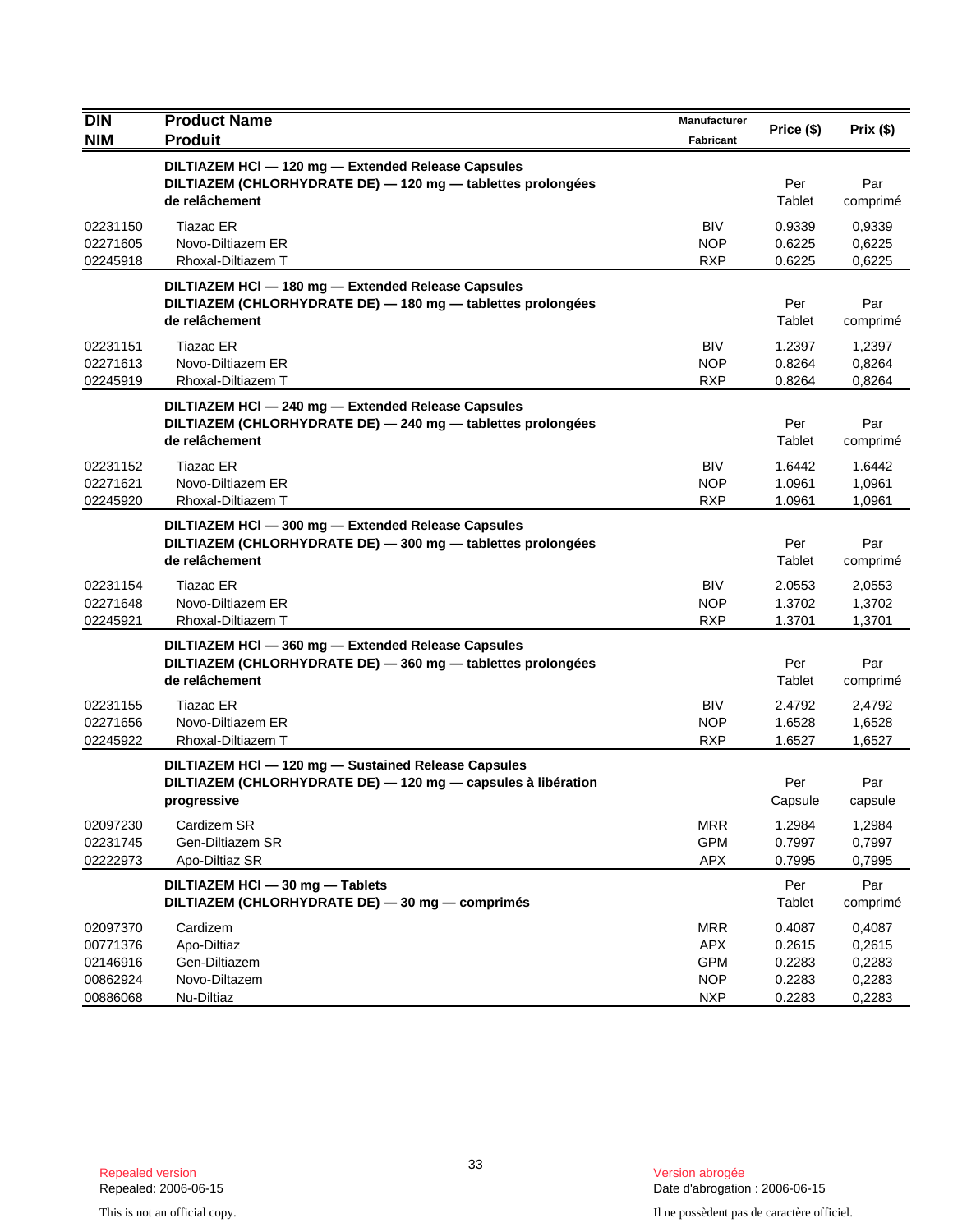| <b>DIN</b>           | <b>Product Name</b>                                                                                         | Manufacturer             | Price (\$)       | Prix(\$)         |
|----------------------|-------------------------------------------------------------------------------------------------------------|--------------------------|------------------|------------------|
| <b>NIM</b>           | <b>Produit</b>                                                                                              | <b>Fabricant</b>         |                  |                  |
|                      | DILTIAZEM HCI - 60 mg - Tablets<br>DILTIAZEM (CHLORHYDRATE DE) - 60 mg - comprimés                          |                          | Per<br>Tablet    | Par<br>comprimé  |
| 02097389             | Cardizem                                                                                                    | <b>MRR</b>               | 0.7168           | 0,7168           |
| 00771384             | Apo-Diltiaz                                                                                                 | <b>APX</b>               | 0.4585           | 0,4585           |
| 02146924             | Gen-Diltiazem                                                                                               | <b>GPM</b>               | 0.4001           | 0,4001           |
| 00862932<br>00886076 | Novo-Diltazem<br>Nu-Diltiaz                                                                                 | <b>NOP</b><br><b>NXP</b> | 0.4001<br>0.4001 | 0,4001<br>0,4001 |
|                      | DIMENHYDRINATE - 50 mg - Tablets                                                                            |                          | Per              | Par              |
|                      | DIMENHYDRINATE - 50 mg - comprimés                                                                          |                          | Tablet           | comprimé         |
| 00013803             | Gravol                                                                                                      | <b>HOR</b>               | 0.1411           | 0,1411           |
| 00021423             | Novo-Dimenate                                                                                               | <b>NOP</b>               | 0.0414           | 0,0414           |
| 00363766             | Apo-Dimenhydrinate                                                                                          | <b>APX</b>               | 0.0248           | 0,0248           |
| 00586331             | pms-Dimenhydrinate                                                                                          | <b>PMS</b>               | 0.0127           | 0,0127           |
|                      | DIMETHYL SULFOXIDE - 500 mg/g - Injection<br>DIMETHYLSULFOXIDE - 500 mg/g - injection                       |                          | Per mL           | Par ml           |
| 00493392             | Rimso-50                                                                                                    | <b>SHI</b>               | 1.2210           | 1,2210           |
| 02243231             | Dimethyl Sulfoxide/Diméthylsulfoxide                                                                        | <b>SIL</b>               | 1.0989           | 1,0989           |
|                      | DIPHENHYDRAMINE HCI - 50 mg - Capsules                                                                      |                          | Per              | Par              |
|                      | DIPHENHYDRAMINE (CHLORHYDRATE DE) - 50 mg - capsules                                                        |                          | Capsule          | capsule          |
| 02019671             | Benadryl                                                                                                    | <b>PDA</b>               | 0.2020           | 0.2020           |
| 00271411             | Allerdryl                                                                                                   | <b>ICN</b>               | 0.1654           | 0,1654           |
|                      | DIPIVEFRIN HCI - 0.1% - Ophthalmic Solution<br>DIPIVEFRINE (CHLORHYDRATE DE) - 0,1 % - solution ophtalmique |                          | Per mL           | Par ml           |
| 00529117             | Propine                                                                                                     | <b>ALL</b>               | 1.8260           | 1,8260           |
| 02152525             | DPE HCI                                                                                                     | <b>ALC</b>               | 1.3035           | 1,3035           |
| 02237868             | pms-Dipivefrin                                                                                              | <b>PMS</b>               | 1.3035           | 1,3035           |
| 02032376             | ratio-Dipivefrin                                                                                            | <b>RPH</b>               | 1.2990           | 1,2990           |
|                      | DIPYRIDAMOLE - 25 mg - Tablets<br>DIPYRIDAMOLE - 25 mg - comprimés                                          |                          | Per<br>Tablet    | Par<br>comprimé  |
| 00067385             | Persantine                                                                                                  | <b>BOE</b>               | 0.3050           | 0,3050           |
| 00895644             | Apo-Dipyridamole-FC                                                                                         | <b>APX</b>               | 0.1575           | 0,1575           |
| 00571237             | Apo-Dipyridamole-SC                                                                                         | APX                      | 0.1570           | 0,1570           |
|                      | DIPYRIDAMOLE - 50 mg - Tablets<br>DIPYRIDAMOLE - 50 mg - comprimés                                          |                          | Per<br>Tablet    | Par<br>comprimé  |
| 00067393             | Persantine                                                                                                  | <b>BOE</b>               | 0.4267           | 0,4267           |
| 00895652             | Apo-Dipyridamole-FC                                                                                         | <b>APX</b>               | 0.3150           | 0,3150           |
| 00571245             | Apo-Dipyridamole-SC                                                                                         | APX                      | 0.2265           | 0,2265           |
|                      | DIPYRIDAMOLE - 75 mg - Tablets<br>DIPYRIDAMOLE - 75 mg - comprimés                                          |                          | Per<br>Tablet    | Par<br>comprimé  |
| 00452092             | Persantine                                                                                                  | <b>BOE</b>               | 0.5746           | 0,5746           |
| 00895660             | Apo-Dipyridamole-FC                                                                                         | <b>APX</b>               | 0.4726           | 0,4726           |
| 00601845             | Apo-Dipyridamole-SC                                                                                         | APX                      | 0.3295           | 0,3295           |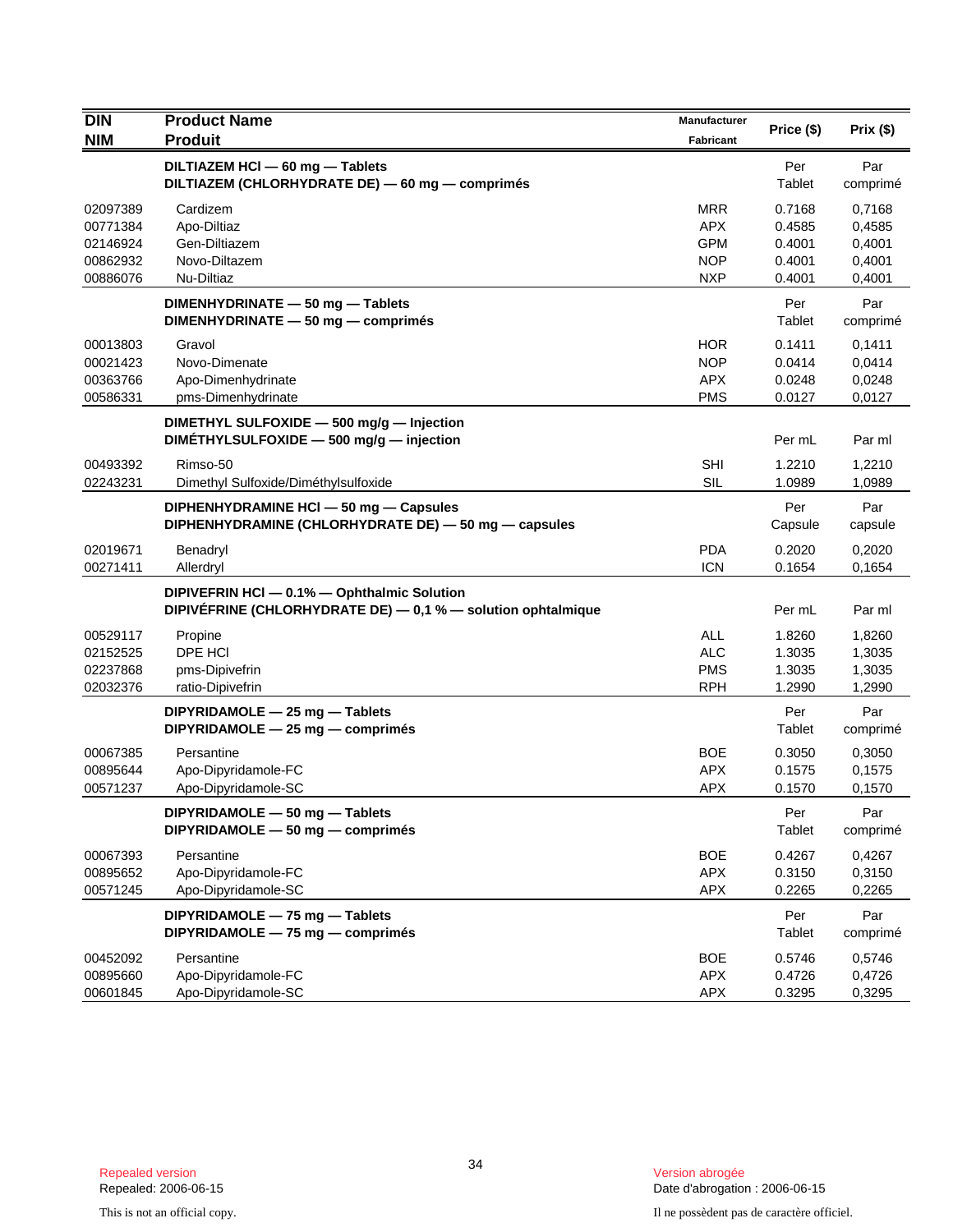| <b>DIN</b>           | <b>Product Name</b>                                                                                                     | Manufacturer             |                      |                  |
|----------------------|-------------------------------------------------------------------------------------------------------------------------|--------------------------|----------------------|------------------|
| <b>NIM</b>           | <b>Produit</b>                                                                                                          | Fabricant                | Price (\$)           | Prix(\$)         |
|                      | DIVALPROEX SODIUM - 125 mg - Enteric Coated Tablets                                                                     |                          | Per                  | Par              |
|                      | DIVALPROEX SODIQUE - 125 mg - comprimés à enrobage entérosoluble                                                        |                          | Tablet               | comprimé         |
| 00596418             | Epival                                                                                                                  | ABB                      | 0.2573               | 0,2573           |
| 02244138             | pms-Divalproex                                                                                                          | <b>PMS</b>               | 0.1683               | 0,1683           |
| 02239698             | Apo-Divalproex                                                                                                          | APX.                     | 0.1680               | 0,1680           |
| 02239517             | Nu-Divalproex                                                                                                           | <b>NXP</b>               | 0.1680               | 0,1680           |
| 02265133             | Gen-Divalproex                                                                                                          | <b>GPM</b>               | 0.1515               | 0,1515           |
| 02239701             | Novo-Divalproex                                                                                                         | <b>NOP</b>               | 0.1377               | 0,1377           |
|                      | DIVALPROEX SODIUM - 250 mg - Enteric Coated Tablets<br>DIVALPROEX SODIQUE - 250 mg - comprimés à enrobage entérosoluble |                          | Per<br>Tablet        | Par<br>comprimé  |
|                      |                                                                                                                         |                          |                      |                  |
| 00596426             | Epival                                                                                                                  | ABB                      | 0.4623               | 0,4623           |
| 02239699             | Apo-Divalproex                                                                                                          | <b>APX</b><br><b>NXP</b> | 0.3025<br>0.3025     | 0,3025           |
| 02239518<br>02244139 | Nu-Divalproex<br>pms-Divalproex                                                                                         | <b>PMS</b>               | 0.3025               | 0,3025<br>0,3025 |
| 02265141             | Gen-Divalproex                                                                                                          | <b>GPM</b>               | 0.2723               | 0,2723           |
| 02239702             | Novo-Divalproex                                                                                                         | <b>NOP</b>               | 0.2475               | 0,2475           |
|                      |                                                                                                                         |                          |                      |                  |
|                      | DIVALPROEX SODIUM - 500 mg - Enteric Coated Tablets<br>DIVALPROEX SODIQUE - 500 mg - comprimés à enrobage entérosoluble |                          | Per<br><b>Tablet</b> | Par              |
|                      |                                                                                                                         |                          |                      | comprimé         |
| 00596434             | Epival                                                                                                                  | ABB                      | 0.9252               | 0,9252           |
| 02244140             | pms-Divalproex                                                                                                          | <b>PMS</b>               | 0.6053               | 0,6053           |
| 02239700             | Apo-Divalproex                                                                                                          | <b>APX</b>               | 0.6050               | 0,6050           |
| 02239519             | Nu-Divalproex                                                                                                           | <b>NXP</b>               | 0.6050               | 0,6050           |
| 02265168<br>02239703 | Gen-Divalproex<br>Novo-Divalproex                                                                                       | <b>GPM</b><br><b>NOP</b> | 0.5447<br>0.4952     | 0,5447<br>0,4952 |
|                      |                                                                                                                         |                          |                      |                  |
|                      | DOCUSATE CALCIUM - 240 mg - Capsules<br>DOCUSATE CALCIQUE - 240 mg - capsules                                           |                          | Per<br>Capsule       | Par<br>capsule   |
| 00012491             | Surfak                                                                                                                  | <b>MRR</b>               | 0.2305               | 0,2305           |
| 00664553             | pms-Docusate Calcium                                                                                                    | <b>PMS</b>               | 0.1416               | 0,1416           |
| 01912747             | Docusate Calcium/Docusate calcique                                                                                      | <b>ABT</b>               | 0.1100               | 0,1100           |
| 00722855             | Docusate Calcium/Docusate calcique                                                                                      | <b>TAR</b>               | 0.1100               | 0,1100           |
| 00809055             | ratio-Docusate Calcium                                                                                                  | <b>RPH</b>               | 0.1100               | 0,1100           |
| 02245080             | Apo-Docusate Calcium                                                                                                    | <b>APX</b>               | 0.0900               | 0,0900           |
| 00842044             | Novo-Docusate Calcium                                                                                                   | <b>NOP</b>               | 0.0898               | 0,0898           |
|                      | DOCUSATE SODIUM - 100 mg - Capsules                                                                                     |                          | Per                  | Par              |
|                      | DOCUSATE SODIQUE - 100 mg - capsules                                                                                    |                          | Capsule              | capsule          |
| 01932365             | Regulex                                                                                                                 | <b>WHB</b>               | 0.2382               | 0,2382           |
| 02106256             | Colace                                                                                                                  | <b>WSP</b>               | 0.1724               | 0,1724           |
| 02020084             | Novo-Docusate Sodium                                                                                                    | <b>NOP</b>               | 0.0517               | 0,0517           |
| 00716731             | Docusate Sodium/Docusate sodique                                                                                        | <b>TAR</b>               | 0.0440               | 0,0440           |
| 00703494             | pms-Docusate Sodium                                                                                                     | <b>PMS</b>               | 0.0422               | 0,0422           |
| 00514888             | Selax                                                                                                                   | <b>ODN</b>               | 0.0383               | 0,0383           |
| 02245079             | Apo-Docusate Sodium                                                                                                     | APX                      | 0.0348               | 0,0348           |
| 00870196             | ratio-Docusate Sodium                                                                                                   | <b>RPH</b>               | 0.0330               | 0,0330           |
|                      | DOCUSATE SODIUM - 20 mg/5 mL - Oral Liquid                                                                              |                          |                      |                  |
|                      | DOCUSATE SODIQUE - 20 mg/5 ml - liquide oral                                                                            |                          | Per mL               | Par ml           |
| 02086018             | Colace                                                                                                                  | <b>WSP</b>               | 0.0256               | 0,0256           |
| 00703508             | pms-Docusate Sodium                                                                                                     | <b>PMS</b>               | 0.0198               | 0,0198           |
| 00870226             | ratio-Docusate Sodium                                                                                                   | <b>RPH</b>               | 0.0198               | 0,0198           |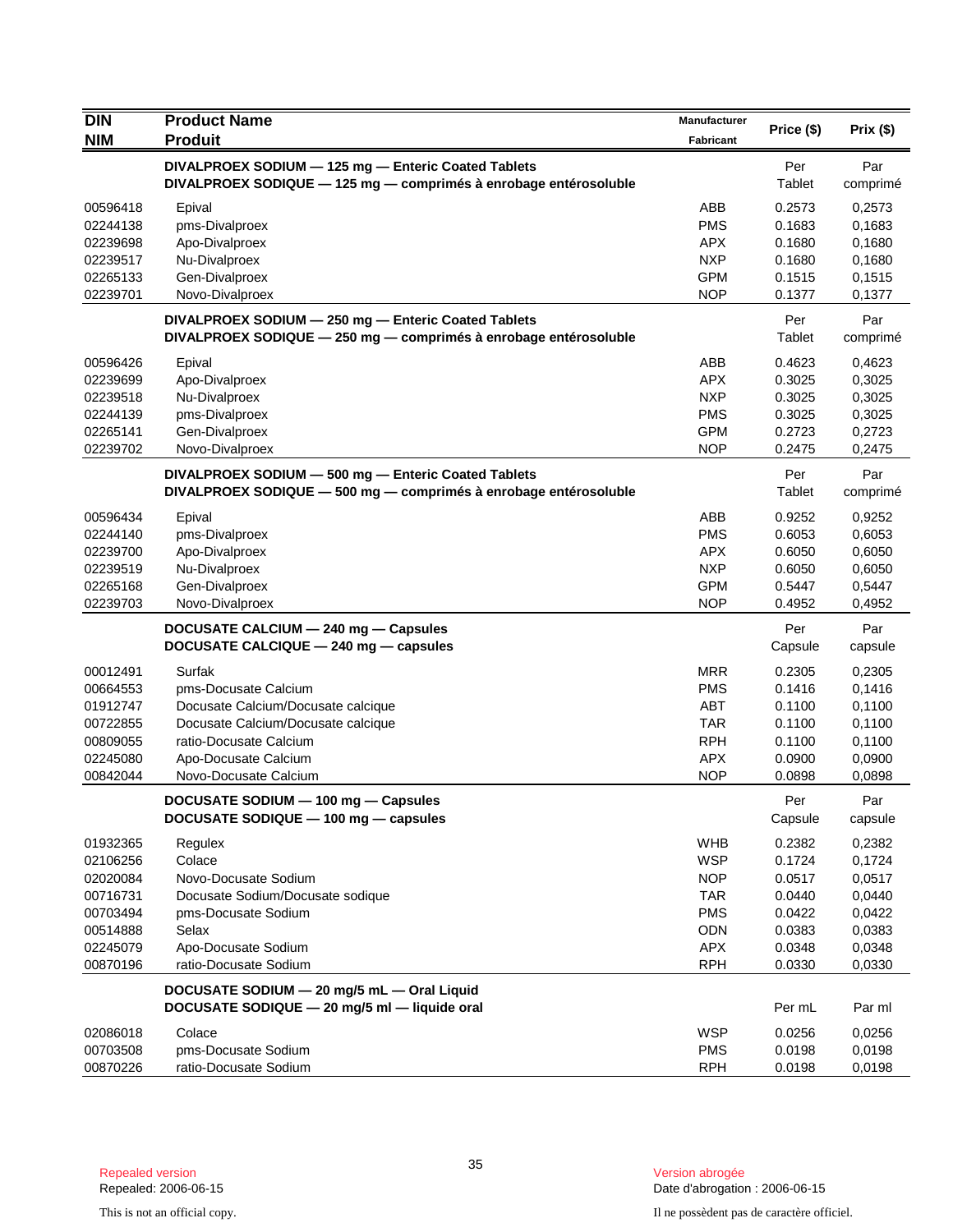| Price (\$)<br>Prix (\$)<br><b>NIM</b><br><b>Produit</b><br><b>Fabricant</b><br>DOMPERIDONE MALEATE - 10 mg - Tablets<br>Per<br>Par<br>DOMPÉRIDONE (MALÉATE DE) - 10 mg - comprimés<br>Tablet<br>comprimé<br><b>RPH</b><br>01912070<br>0.2256<br>ratio-Domperidone<br>0,2256<br>02268078<br>Ran-Domperidone<br><b>RAN</b><br>0.1811<br>0,1811<br>02103613<br>Apo-Domperidone<br><b>APX</b><br>0.1646<br>0,1646<br><b>DOM</b><br>02238315<br>Dom-Domperidone<br>0.1646<br>0,1646<br>Novo-Domperidone<br><b>NOP</b><br>02157195<br>0.1646<br>0,1646<br>02231477<br>Nu-Domperidone<br><b>NXP</b><br>0.1646<br>0,1646<br>02236466<br>pms-Domperidone<br><b>PMS</b><br>0.1646<br>0,1646<br>DOXAZOSIN MESYLATE - 1 mg - Tablets<br>Per<br>Par<br>DOXAZOSINE (MÉSYLATE DE) - 1 mg - comprimés<br>Tablet<br>comprimé<br>01958100<br>Cardura-1<br><b>AZC</b><br>0.5665<br>0,5665<br><b>APX</b><br>Apo-Doxazosin<br>0.3812<br>02240588<br>0,3812<br>Gen-Doxazosin<br><b>GPM</b><br>0.3812<br>0,3812<br>02240498<br><b>NOP</b><br>Novo-Doxazosin<br>0.3812<br>0,3812<br>02242728<br>02244527<br>pms-Doxazosin<br><b>PMS</b><br>0.3812<br>0,3812<br>02243215<br><b>RPH</b><br>0.3465<br>ratio-Doxazosin<br>0,3465<br>DOXAZOSIN MESYLATE - 2 mg - Tablets<br>Per<br>Par<br>DOXAZOSINE (MÉSYLATE DE) - 2 mg - comprimés<br>Tablet<br>comprimé<br><b>AZC</b><br>01958097<br>0.6795<br>Cardura-2<br>0,6795<br><b>APX</b><br>02240589<br>Apo-Doxazosin<br>0.4574<br>0,4574<br><b>GPM</b><br>0.4574<br>02240499<br>Gen-Doxazosin<br>0,4574<br><b>NOP</b><br>Novo-Doxazosin<br>02242729<br>0.4574<br>0,4574<br>02244528<br>pms-Doxazosin<br><b>PMS</b><br>0.4574<br>0,4574<br><b>RPH</b><br>02243216<br>ratio-Doxazosin<br>0.4158<br>0,4158<br>DOXAZOSIN MESYLATE - 4 mg - Tablets<br>Per<br>Par<br>DOXAZOSINE (MÉSYLATE DE) — 4 mg — comprimés<br>Tablet<br>comprimé<br>Cardura-4<br><b>AZC</b><br>01958119<br>0.8835<br>0,8835<br><b>APX</b><br>0.5946<br>0,5946<br>02240590<br>Apo-Doxazosin<br>Gen-Doxazosin<br><b>GPM</b><br>02240500<br>0.5946<br>0,5946<br>Novo-Doxazosin<br><b>NOP</b><br>0.5946<br>0,5946<br>02242730<br><b>PMS</b><br>pms-Doxazosin<br>0.5946<br>02244529<br>0,5946<br><b>RPH</b><br>02243217<br>ratio-Doxazosin<br>0.5405<br>0,5405<br>Par<br>DOXEPIN HCI - 10 mg - Capsules<br>Per<br>DOXÉPINE (CHLORHYDRATE DE) - 10 mg - capsules<br>Capsule<br>capsule<br>PFI<br>00024325<br>0.2841<br>0,2841<br>Sineguan<br>APX<br>02049996<br>Apo-Doxepin<br>0.1920<br>0,1920<br>Par<br>DOXEPIN HCI - 25 mg - Capsules<br>Per<br>DOXÉPINE (CHLORHYDRATE DE) - 25 mg - capsules<br>Capsule<br>capsule<br>PFI<br>Sinequan<br>0.3486<br>0,3486<br>00024333<br>Apo-Doxepin<br>02050005<br><b>APX</b><br>0.2354<br>0,2354<br><b>NOP</b><br>01913425<br>Novo-Doxepin<br>0.2140<br>0,2140<br>DOXEPIN HCI - 50 mg - Capsules<br>Per<br>Par<br>DOXÉPINE (CHLORHYDRATE DE) - 50 mg - capsules<br>Capsule<br>capsule<br>PFI<br>00024341<br>0.6467<br>Sinequan<br>0,6467<br>02050013<br>Apo-Doxepin<br><b>APX</b><br>0.4368<br>0,4368<br><b>NOP</b><br>01913433<br>Novo-Doxepin<br>0.3971<br>0,3971 | <b>DIN</b> | <b>Product Name</b> | <b>Manufacturer</b> |  |
|--------------------------------------------------------------------------------------------------------------------------------------------------------------------------------------------------------------------------------------------------------------------------------------------------------------------------------------------------------------------------------------------------------------------------------------------------------------------------------------------------------------------------------------------------------------------------------------------------------------------------------------------------------------------------------------------------------------------------------------------------------------------------------------------------------------------------------------------------------------------------------------------------------------------------------------------------------------------------------------------------------------------------------------------------------------------------------------------------------------------------------------------------------------------------------------------------------------------------------------------------------------------------------------------------------------------------------------------------------------------------------------------------------------------------------------------------------------------------------------------------------------------------------------------------------------------------------------------------------------------------------------------------------------------------------------------------------------------------------------------------------------------------------------------------------------------------------------------------------------------------------------------------------------------------------------------------------------------------------------------------------------------------------------------------------------------------------------------------------------------------------------------------------------------------------------------------------------------------------------------------------------------------------------------------------------------------------------------------------------------------------------------------------------------------------------------------------------------------------------------------------------------------------------------------------------------------------------------------------------------------------------------------------------------------------------------------------------------------------------------------------------------------------------------------------------------------------------------------------------------------------------------------------------------------------------------------------------------------------------------------------------------------------------------------------------------------------------|------------|---------------------|---------------------|--|
|                                                                                                                                                                                                                                                                                                                                                                                                                                                                                                                                                                                                                                                                                                                                                                                                                                                                                                                                                                                                                                                                                                                                                                                                                                                                                                                                                                                                                                                                                                                                                                                                                                                                                                                                                                                                                                                                                                                                                                                                                                                                                                                                                                                                                                                                                                                                                                                                                                                                                                                                                                                                                                                                                                                                                                                                                                                                                                                                                                                                                                                                                      |            |                     |                     |  |
|                                                                                                                                                                                                                                                                                                                                                                                                                                                                                                                                                                                                                                                                                                                                                                                                                                                                                                                                                                                                                                                                                                                                                                                                                                                                                                                                                                                                                                                                                                                                                                                                                                                                                                                                                                                                                                                                                                                                                                                                                                                                                                                                                                                                                                                                                                                                                                                                                                                                                                                                                                                                                                                                                                                                                                                                                                                                                                                                                                                                                                                                                      |            |                     |                     |  |
|                                                                                                                                                                                                                                                                                                                                                                                                                                                                                                                                                                                                                                                                                                                                                                                                                                                                                                                                                                                                                                                                                                                                                                                                                                                                                                                                                                                                                                                                                                                                                                                                                                                                                                                                                                                                                                                                                                                                                                                                                                                                                                                                                                                                                                                                                                                                                                                                                                                                                                                                                                                                                                                                                                                                                                                                                                                                                                                                                                                                                                                                                      |            |                     |                     |  |
|                                                                                                                                                                                                                                                                                                                                                                                                                                                                                                                                                                                                                                                                                                                                                                                                                                                                                                                                                                                                                                                                                                                                                                                                                                                                                                                                                                                                                                                                                                                                                                                                                                                                                                                                                                                                                                                                                                                                                                                                                                                                                                                                                                                                                                                                                                                                                                                                                                                                                                                                                                                                                                                                                                                                                                                                                                                                                                                                                                                                                                                                                      |            |                     |                     |  |
|                                                                                                                                                                                                                                                                                                                                                                                                                                                                                                                                                                                                                                                                                                                                                                                                                                                                                                                                                                                                                                                                                                                                                                                                                                                                                                                                                                                                                                                                                                                                                                                                                                                                                                                                                                                                                                                                                                                                                                                                                                                                                                                                                                                                                                                                                                                                                                                                                                                                                                                                                                                                                                                                                                                                                                                                                                                                                                                                                                                                                                                                                      |            |                     |                     |  |
|                                                                                                                                                                                                                                                                                                                                                                                                                                                                                                                                                                                                                                                                                                                                                                                                                                                                                                                                                                                                                                                                                                                                                                                                                                                                                                                                                                                                                                                                                                                                                                                                                                                                                                                                                                                                                                                                                                                                                                                                                                                                                                                                                                                                                                                                                                                                                                                                                                                                                                                                                                                                                                                                                                                                                                                                                                                                                                                                                                                                                                                                                      |            |                     |                     |  |
|                                                                                                                                                                                                                                                                                                                                                                                                                                                                                                                                                                                                                                                                                                                                                                                                                                                                                                                                                                                                                                                                                                                                                                                                                                                                                                                                                                                                                                                                                                                                                                                                                                                                                                                                                                                                                                                                                                                                                                                                                                                                                                                                                                                                                                                                                                                                                                                                                                                                                                                                                                                                                                                                                                                                                                                                                                                                                                                                                                                                                                                                                      |            |                     |                     |  |
|                                                                                                                                                                                                                                                                                                                                                                                                                                                                                                                                                                                                                                                                                                                                                                                                                                                                                                                                                                                                                                                                                                                                                                                                                                                                                                                                                                                                                                                                                                                                                                                                                                                                                                                                                                                                                                                                                                                                                                                                                                                                                                                                                                                                                                                                                                                                                                                                                                                                                                                                                                                                                                                                                                                                                                                                                                                                                                                                                                                                                                                                                      |            |                     |                     |  |
|                                                                                                                                                                                                                                                                                                                                                                                                                                                                                                                                                                                                                                                                                                                                                                                                                                                                                                                                                                                                                                                                                                                                                                                                                                                                                                                                                                                                                                                                                                                                                                                                                                                                                                                                                                                                                                                                                                                                                                                                                                                                                                                                                                                                                                                                                                                                                                                                                                                                                                                                                                                                                                                                                                                                                                                                                                                                                                                                                                                                                                                                                      |            |                     |                     |  |
|                                                                                                                                                                                                                                                                                                                                                                                                                                                                                                                                                                                                                                                                                                                                                                                                                                                                                                                                                                                                                                                                                                                                                                                                                                                                                                                                                                                                                                                                                                                                                                                                                                                                                                                                                                                                                                                                                                                                                                                                                                                                                                                                                                                                                                                                                                                                                                                                                                                                                                                                                                                                                                                                                                                                                                                                                                                                                                                                                                                                                                                                                      |            |                     |                     |  |
|                                                                                                                                                                                                                                                                                                                                                                                                                                                                                                                                                                                                                                                                                                                                                                                                                                                                                                                                                                                                                                                                                                                                                                                                                                                                                                                                                                                                                                                                                                                                                                                                                                                                                                                                                                                                                                                                                                                                                                                                                                                                                                                                                                                                                                                                                                                                                                                                                                                                                                                                                                                                                                                                                                                                                                                                                                                                                                                                                                                                                                                                                      |            |                     |                     |  |
|                                                                                                                                                                                                                                                                                                                                                                                                                                                                                                                                                                                                                                                                                                                                                                                                                                                                                                                                                                                                                                                                                                                                                                                                                                                                                                                                                                                                                                                                                                                                                                                                                                                                                                                                                                                                                                                                                                                                                                                                                                                                                                                                                                                                                                                                                                                                                                                                                                                                                                                                                                                                                                                                                                                                                                                                                                                                                                                                                                                                                                                                                      |            |                     |                     |  |
|                                                                                                                                                                                                                                                                                                                                                                                                                                                                                                                                                                                                                                                                                                                                                                                                                                                                                                                                                                                                                                                                                                                                                                                                                                                                                                                                                                                                                                                                                                                                                                                                                                                                                                                                                                                                                                                                                                                                                                                                                                                                                                                                                                                                                                                                                                                                                                                                                                                                                                                                                                                                                                                                                                                                                                                                                                                                                                                                                                                                                                                                                      |            |                     |                     |  |
|                                                                                                                                                                                                                                                                                                                                                                                                                                                                                                                                                                                                                                                                                                                                                                                                                                                                                                                                                                                                                                                                                                                                                                                                                                                                                                                                                                                                                                                                                                                                                                                                                                                                                                                                                                                                                                                                                                                                                                                                                                                                                                                                                                                                                                                                                                                                                                                                                                                                                                                                                                                                                                                                                                                                                                                                                                                                                                                                                                                                                                                                                      |            |                     |                     |  |
|                                                                                                                                                                                                                                                                                                                                                                                                                                                                                                                                                                                                                                                                                                                                                                                                                                                                                                                                                                                                                                                                                                                                                                                                                                                                                                                                                                                                                                                                                                                                                                                                                                                                                                                                                                                                                                                                                                                                                                                                                                                                                                                                                                                                                                                                                                                                                                                                                                                                                                                                                                                                                                                                                                                                                                                                                                                                                                                                                                                                                                                                                      |            |                     |                     |  |
|                                                                                                                                                                                                                                                                                                                                                                                                                                                                                                                                                                                                                                                                                                                                                                                                                                                                                                                                                                                                                                                                                                                                                                                                                                                                                                                                                                                                                                                                                                                                                                                                                                                                                                                                                                                                                                                                                                                                                                                                                                                                                                                                                                                                                                                                                                                                                                                                                                                                                                                                                                                                                                                                                                                                                                                                                                                                                                                                                                                                                                                                                      |            |                     |                     |  |
|                                                                                                                                                                                                                                                                                                                                                                                                                                                                                                                                                                                                                                                                                                                                                                                                                                                                                                                                                                                                                                                                                                                                                                                                                                                                                                                                                                                                                                                                                                                                                                                                                                                                                                                                                                                                                                                                                                                                                                                                                                                                                                                                                                                                                                                                                                                                                                                                                                                                                                                                                                                                                                                                                                                                                                                                                                                                                                                                                                                                                                                                                      |            |                     |                     |  |
|                                                                                                                                                                                                                                                                                                                                                                                                                                                                                                                                                                                                                                                                                                                                                                                                                                                                                                                                                                                                                                                                                                                                                                                                                                                                                                                                                                                                                                                                                                                                                                                                                                                                                                                                                                                                                                                                                                                                                                                                                                                                                                                                                                                                                                                                                                                                                                                                                                                                                                                                                                                                                                                                                                                                                                                                                                                                                                                                                                                                                                                                                      |            |                     |                     |  |
|                                                                                                                                                                                                                                                                                                                                                                                                                                                                                                                                                                                                                                                                                                                                                                                                                                                                                                                                                                                                                                                                                                                                                                                                                                                                                                                                                                                                                                                                                                                                                                                                                                                                                                                                                                                                                                                                                                                                                                                                                                                                                                                                                                                                                                                                                                                                                                                                                                                                                                                                                                                                                                                                                                                                                                                                                                                                                                                                                                                                                                                                                      |            |                     |                     |  |
|                                                                                                                                                                                                                                                                                                                                                                                                                                                                                                                                                                                                                                                                                                                                                                                                                                                                                                                                                                                                                                                                                                                                                                                                                                                                                                                                                                                                                                                                                                                                                                                                                                                                                                                                                                                                                                                                                                                                                                                                                                                                                                                                                                                                                                                                                                                                                                                                                                                                                                                                                                                                                                                                                                                                                                                                                                                                                                                                                                                                                                                                                      |            |                     |                     |  |
|                                                                                                                                                                                                                                                                                                                                                                                                                                                                                                                                                                                                                                                                                                                                                                                                                                                                                                                                                                                                                                                                                                                                                                                                                                                                                                                                                                                                                                                                                                                                                                                                                                                                                                                                                                                                                                                                                                                                                                                                                                                                                                                                                                                                                                                                                                                                                                                                                                                                                                                                                                                                                                                                                                                                                                                                                                                                                                                                                                                                                                                                                      |            |                     |                     |  |
|                                                                                                                                                                                                                                                                                                                                                                                                                                                                                                                                                                                                                                                                                                                                                                                                                                                                                                                                                                                                                                                                                                                                                                                                                                                                                                                                                                                                                                                                                                                                                                                                                                                                                                                                                                                                                                                                                                                                                                                                                                                                                                                                                                                                                                                                                                                                                                                                                                                                                                                                                                                                                                                                                                                                                                                                                                                                                                                                                                                                                                                                                      |            |                     |                     |  |
|                                                                                                                                                                                                                                                                                                                                                                                                                                                                                                                                                                                                                                                                                                                                                                                                                                                                                                                                                                                                                                                                                                                                                                                                                                                                                                                                                                                                                                                                                                                                                                                                                                                                                                                                                                                                                                                                                                                                                                                                                                                                                                                                                                                                                                                                                                                                                                                                                                                                                                                                                                                                                                                                                                                                                                                                                                                                                                                                                                                                                                                                                      |            |                     |                     |  |
|                                                                                                                                                                                                                                                                                                                                                                                                                                                                                                                                                                                                                                                                                                                                                                                                                                                                                                                                                                                                                                                                                                                                                                                                                                                                                                                                                                                                                                                                                                                                                                                                                                                                                                                                                                                                                                                                                                                                                                                                                                                                                                                                                                                                                                                                                                                                                                                                                                                                                                                                                                                                                                                                                                                                                                                                                                                                                                                                                                                                                                                                                      |            |                     |                     |  |
|                                                                                                                                                                                                                                                                                                                                                                                                                                                                                                                                                                                                                                                                                                                                                                                                                                                                                                                                                                                                                                                                                                                                                                                                                                                                                                                                                                                                                                                                                                                                                                                                                                                                                                                                                                                                                                                                                                                                                                                                                                                                                                                                                                                                                                                                                                                                                                                                                                                                                                                                                                                                                                                                                                                                                                                                                                                                                                                                                                                                                                                                                      |            |                     |                     |  |
|                                                                                                                                                                                                                                                                                                                                                                                                                                                                                                                                                                                                                                                                                                                                                                                                                                                                                                                                                                                                                                                                                                                                                                                                                                                                                                                                                                                                                                                                                                                                                                                                                                                                                                                                                                                                                                                                                                                                                                                                                                                                                                                                                                                                                                                                                                                                                                                                                                                                                                                                                                                                                                                                                                                                                                                                                                                                                                                                                                                                                                                                                      |            |                     |                     |  |
|                                                                                                                                                                                                                                                                                                                                                                                                                                                                                                                                                                                                                                                                                                                                                                                                                                                                                                                                                                                                                                                                                                                                                                                                                                                                                                                                                                                                                                                                                                                                                                                                                                                                                                                                                                                                                                                                                                                                                                                                                                                                                                                                                                                                                                                                                                                                                                                                                                                                                                                                                                                                                                                                                                                                                                                                                                                                                                                                                                                                                                                                                      |            |                     |                     |  |
|                                                                                                                                                                                                                                                                                                                                                                                                                                                                                                                                                                                                                                                                                                                                                                                                                                                                                                                                                                                                                                                                                                                                                                                                                                                                                                                                                                                                                                                                                                                                                                                                                                                                                                                                                                                                                                                                                                                                                                                                                                                                                                                                                                                                                                                                                                                                                                                                                                                                                                                                                                                                                                                                                                                                                                                                                                                                                                                                                                                                                                                                                      |            |                     |                     |  |
|                                                                                                                                                                                                                                                                                                                                                                                                                                                                                                                                                                                                                                                                                                                                                                                                                                                                                                                                                                                                                                                                                                                                                                                                                                                                                                                                                                                                                                                                                                                                                                                                                                                                                                                                                                                                                                                                                                                                                                                                                                                                                                                                                                                                                                                                                                                                                                                                                                                                                                                                                                                                                                                                                                                                                                                                                                                                                                                                                                                                                                                                                      |            |                     |                     |  |
|                                                                                                                                                                                                                                                                                                                                                                                                                                                                                                                                                                                                                                                                                                                                                                                                                                                                                                                                                                                                                                                                                                                                                                                                                                                                                                                                                                                                                                                                                                                                                                                                                                                                                                                                                                                                                                                                                                                                                                                                                                                                                                                                                                                                                                                                                                                                                                                                                                                                                                                                                                                                                                                                                                                                                                                                                                                                                                                                                                                                                                                                                      |            |                     |                     |  |
|                                                                                                                                                                                                                                                                                                                                                                                                                                                                                                                                                                                                                                                                                                                                                                                                                                                                                                                                                                                                                                                                                                                                                                                                                                                                                                                                                                                                                                                                                                                                                                                                                                                                                                                                                                                                                                                                                                                                                                                                                                                                                                                                                                                                                                                                                                                                                                                                                                                                                                                                                                                                                                                                                                                                                                                                                                                                                                                                                                                                                                                                                      |            |                     |                     |  |
|                                                                                                                                                                                                                                                                                                                                                                                                                                                                                                                                                                                                                                                                                                                                                                                                                                                                                                                                                                                                                                                                                                                                                                                                                                                                                                                                                                                                                                                                                                                                                                                                                                                                                                                                                                                                                                                                                                                                                                                                                                                                                                                                                                                                                                                                                                                                                                                                                                                                                                                                                                                                                                                                                                                                                                                                                                                                                                                                                                                                                                                                                      |            |                     |                     |  |
|                                                                                                                                                                                                                                                                                                                                                                                                                                                                                                                                                                                                                                                                                                                                                                                                                                                                                                                                                                                                                                                                                                                                                                                                                                                                                                                                                                                                                                                                                                                                                                                                                                                                                                                                                                                                                                                                                                                                                                                                                                                                                                                                                                                                                                                                                                                                                                                                                                                                                                                                                                                                                                                                                                                                                                                                                                                                                                                                                                                                                                                                                      |            |                     |                     |  |
|                                                                                                                                                                                                                                                                                                                                                                                                                                                                                                                                                                                                                                                                                                                                                                                                                                                                                                                                                                                                                                                                                                                                                                                                                                                                                                                                                                                                                                                                                                                                                                                                                                                                                                                                                                                                                                                                                                                                                                                                                                                                                                                                                                                                                                                                                                                                                                                                                                                                                                                                                                                                                                                                                                                                                                                                                                                                                                                                                                                                                                                                                      |            |                     |                     |  |
|                                                                                                                                                                                                                                                                                                                                                                                                                                                                                                                                                                                                                                                                                                                                                                                                                                                                                                                                                                                                                                                                                                                                                                                                                                                                                                                                                                                                                                                                                                                                                                                                                                                                                                                                                                                                                                                                                                                                                                                                                                                                                                                                                                                                                                                                                                                                                                                                                                                                                                                                                                                                                                                                                                                                                                                                                                                                                                                                                                                                                                                                                      |            |                     |                     |  |
|                                                                                                                                                                                                                                                                                                                                                                                                                                                                                                                                                                                                                                                                                                                                                                                                                                                                                                                                                                                                                                                                                                                                                                                                                                                                                                                                                                                                                                                                                                                                                                                                                                                                                                                                                                                                                                                                                                                                                                                                                                                                                                                                                                                                                                                                                                                                                                                                                                                                                                                                                                                                                                                                                                                                                                                                                                                                                                                                                                                                                                                                                      |            |                     |                     |  |
|                                                                                                                                                                                                                                                                                                                                                                                                                                                                                                                                                                                                                                                                                                                                                                                                                                                                                                                                                                                                                                                                                                                                                                                                                                                                                                                                                                                                                                                                                                                                                                                                                                                                                                                                                                                                                                                                                                                                                                                                                                                                                                                                                                                                                                                                                                                                                                                                                                                                                                                                                                                                                                                                                                                                                                                                                                                                                                                                                                                                                                                                                      |            |                     |                     |  |
|                                                                                                                                                                                                                                                                                                                                                                                                                                                                                                                                                                                                                                                                                                                                                                                                                                                                                                                                                                                                                                                                                                                                                                                                                                                                                                                                                                                                                                                                                                                                                                                                                                                                                                                                                                                                                                                                                                                                                                                                                                                                                                                                                                                                                                                                                                                                                                                                                                                                                                                                                                                                                                                                                                                                                                                                                                                                                                                                                                                                                                                                                      |            |                     |                     |  |
|                                                                                                                                                                                                                                                                                                                                                                                                                                                                                                                                                                                                                                                                                                                                                                                                                                                                                                                                                                                                                                                                                                                                                                                                                                                                                                                                                                                                                                                                                                                                                                                                                                                                                                                                                                                                                                                                                                                                                                                                                                                                                                                                                                                                                                                                                                                                                                                                                                                                                                                                                                                                                                                                                                                                                                                                                                                                                                                                                                                                                                                                                      |            |                     |                     |  |
|                                                                                                                                                                                                                                                                                                                                                                                                                                                                                                                                                                                                                                                                                                                                                                                                                                                                                                                                                                                                                                                                                                                                                                                                                                                                                                                                                                                                                                                                                                                                                                                                                                                                                                                                                                                                                                                                                                                                                                                                                                                                                                                                                                                                                                                                                                                                                                                                                                                                                                                                                                                                                                                                                                                                                                                                                                                                                                                                                                                                                                                                                      |            |                     |                     |  |
|                                                                                                                                                                                                                                                                                                                                                                                                                                                                                                                                                                                                                                                                                                                                                                                                                                                                                                                                                                                                                                                                                                                                                                                                                                                                                                                                                                                                                                                                                                                                                                                                                                                                                                                                                                                                                                                                                                                                                                                                                                                                                                                                                                                                                                                                                                                                                                                                                                                                                                                                                                                                                                                                                                                                                                                                                                                                                                                                                                                                                                                                                      |            |                     |                     |  |
|                                                                                                                                                                                                                                                                                                                                                                                                                                                                                                                                                                                                                                                                                                                                                                                                                                                                                                                                                                                                                                                                                                                                                                                                                                                                                                                                                                                                                                                                                                                                                                                                                                                                                                                                                                                                                                                                                                                                                                                                                                                                                                                                                                                                                                                                                                                                                                                                                                                                                                                                                                                                                                                                                                                                                                                                                                                                                                                                                                                                                                                                                      |            |                     |                     |  |
|                                                                                                                                                                                                                                                                                                                                                                                                                                                                                                                                                                                                                                                                                                                                                                                                                                                                                                                                                                                                                                                                                                                                                                                                                                                                                                                                                                                                                                                                                                                                                                                                                                                                                                                                                                                                                                                                                                                                                                                                                                                                                                                                                                                                                                                                                                                                                                                                                                                                                                                                                                                                                                                                                                                                                                                                                                                                                                                                                                                                                                                                                      |            |                     |                     |  |
|                                                                                                                                                                                                                                                                                                                                                                                                                                                                                                                                                                                                                                                                                                                                                                                                                                                                                                                                                                                                                                                                                                                                                                                                                                                                                                                                                                                                                                                                                                                                                                                                                                                                                                                                                                                                                                                                                                                                                                                                                                                                                                                                                                                                                                                                                                                                                                                                                                                                                                                                                                                                                                                                                                                                                                                                                                                                                                                                                                                                                                                                                      |            |                     |                     |  |
|                                                                                                                                                                                                                                                                                                                                                                                                                                                                                                                                                                                                                                                                                                                                                                                                                                                                                                                                                                                                                                                                                                                                                                                                                                                                                                                                                                                                                                                                                                                                                                                                                                                                                                                                                                                                                                                                                                                                                                                                                                                                                                                                                                                                                                                                                                                                                                                                                                                                                                                                                                                                                                                                                                                                                                                                                                                                                                                                                                                                                                                                                      |            |                     |                     |  |
|                                                                                                                                                                                                                                                                                                                                                                                                                                                                                                                                                                                                                                                                                                                                                                                                                                                                                                                                                                                                                                                                                                                                                                                                                                                                                                                                                                                                                                                                                                                                                                                                                                                                                                                                                                                                                                                                                                                                                                                                                                                                                                                                                                                                                                                                                                                                                                                                                                                                                                                                                                                                                                                                                                                                                                                                                                                                                                                                                                                                                                                                                      |            |                     |                     |  |
|                                                                                                                                                                                                                                                                                                                                                                                                                                                                                                                                                                                                                                                                                                                                                                                                                                                                                                                                                                                                                                                                                                                                                                                                                                                                                                                                                                                                                                                                                                                                                                                                                                                                                                                                                                                                                                                                                                                                                                                                                                                                                                                                                                                                                                                                                                                                                                                                                                                                                                                                                                                                                                                                                                                                                                                                                                                                                                                                                                                                                                                                                      |            |                     |                     |  |
|                                                                                                                                                                                                                                                                                                                                                                                                                                                                                                                                                                                                                                                                                                                                                                                                                                                                                                                                                                                                                                                                                                                                                                                                                                                                                                                                                                                                                                                                                                                                                                                                                                                                                                                                                                                                                                                                                                                                                                                                                                                                                                                                                                                                                                                                                                                                                                                                                                                                                                                                                                                                                                                                                                                                                                                                                                                                                                                                                                                                                                                                                      |            |                     |                     |  |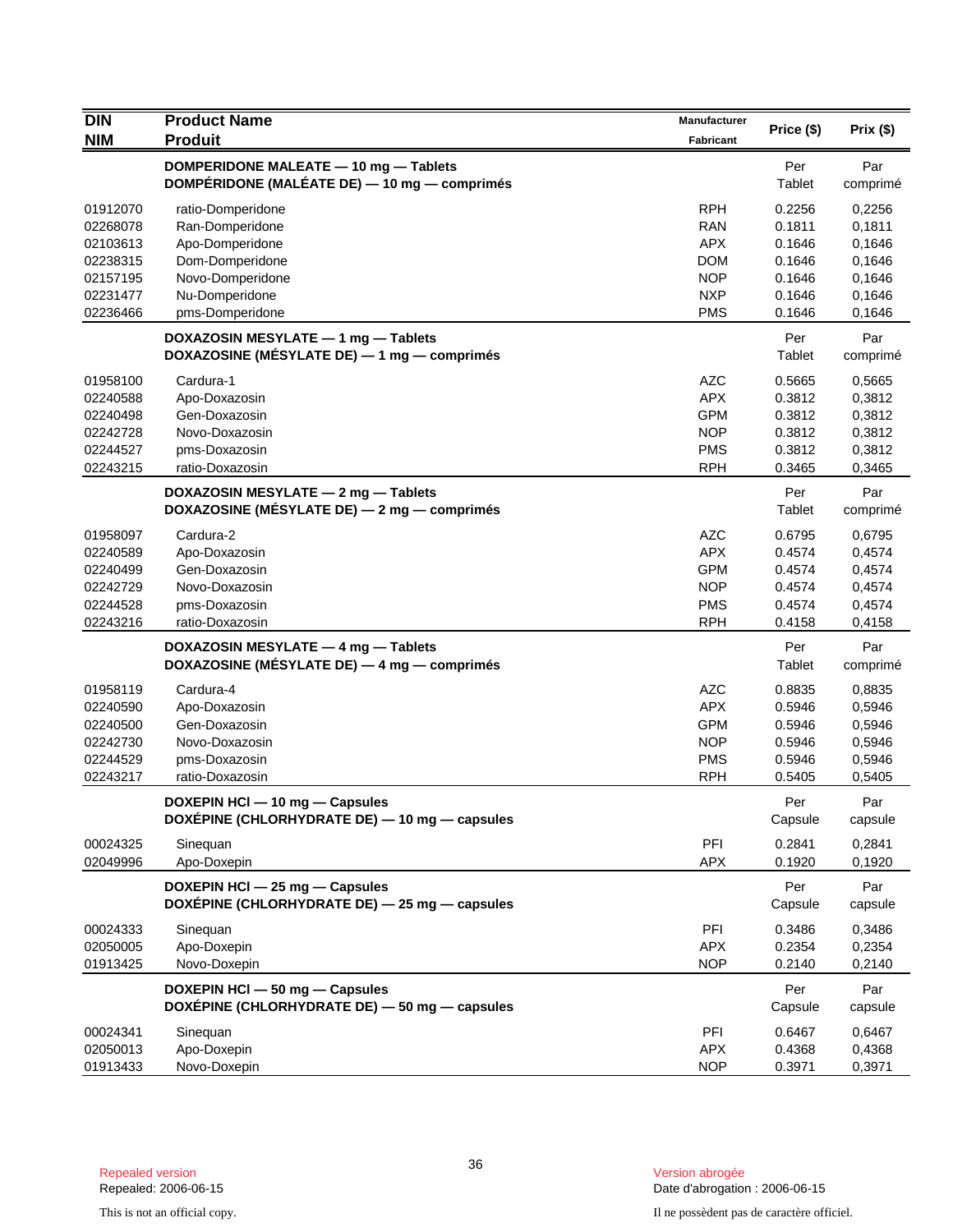| <b>DIN</b>                                               | <b>Product Name</b>                                                                                                                | Manufacturer                                                       | Price (\$)                                     | Prix(\$)                                       |
|----------------------------------------------------------|------------------------------------------------------------------------------------------------------------------------------------|--------------------------------------------------------------------|------------------------------------------------|------------------------------------------------|
| <b>NIM</b>                                               | <b>Produit</b>                                                                                                                     | Fabricant                                                          |                                                |                                                |
|                                                          | DOXEPIN HCI - 75 mg - Capsules<br>DOXEPINE (CHLORHYDRATE DE) - 75 mg - capsules                                                    |                                                                    | Per<br>Capsule                                 | Par<br>capsule                                 |
| 00400750<br>02050021<br>01913441                         | Sinequan<br>Apo-Doxepin<br>Novo-Doxepin                                                                                            | PFI<br><b>APX</b><br><b>NOP</b>                                    | 0.9285<br>0.6272<br>0.5702                     | 0,9285<br>0,6272<br>0,5702                     |
|                                                          | DOXEPIN HCI - 100 mg - Capsules<br>DOXÉPINE (CHLORHYDRATE DE) - 100 mg - capsules                                                  |                                                                    | Per<br>Capsule                                 | Par<br>capsule                                 |
| 00326925<br>02050048<br>01913468                         | Sinequan<br>Apo-Doxepin<br>Novo-Doxepin                                                                                            | PFI<br><b>APX</b><br><b>NOP</b>                                    | 1.2232<br>0.8264<br>0.7513                     | 1,2232<br>0,8264<br>0,7513                     |
|                                                          | DOXEPIN HCI - 150 mg - Capsules<br>DOXEPINE (CHLORHYDRATE DE) - 150 mg - capsules                                                  |                                                                    | Per<br>Capsule                                 | Par<br>capsule                                 |
| 00584274<br>02050056<br>01913476                         | Sinequan<br>Apo-Doxepin<br>Novo-Doxepine                                                                                           | <b>PFI</b><br><b>APX</b><br><b>NOP</b>                             | 1.5557<br>1.2397<br>1.1270                     | 1,5557<br>1,2397<br>1,1270                     |
|                                                          | DOXYCYCLINE - 100 mg - Capsules<br>DOXYCYCLINE - 100 mg - capsules                                                                 |                                                                    | Per<br>Capsule                                 | Par<br>capsule                                 |
| 00740713<br>00817120<br>00725250<br>02093103<br>02044668 | Apo-Doxy<br>Doxycin<br>Novo-Doxylin<br>ratio-Doxycycline<br>Nu-Doxycycline                                                         | <b>APX</b><br><b>GPM</b><br><b>NOP</b><br><b>RPH</b><br><b>NXP</b> | 0.9990<br>0.6446<br>0.6446<br>0.6446<br>0.6445 | 0,9990<br>0,6446<br>0.6446<br>0,6446<br>0,6445 |
|                                                          | DOXYCYCLINE - 100 mg - Tablets<br>DOXYCYCLINE - 100 mg - comprimés                                                                 |                                                                    | Per<br>Tablet                                  | Par<br>comprimé                                |
| 00578452<br>00874256<br>00860751<br>02158574<br>02091232 | Vibra-Tabs<br>Apo-Doxy<br>Doxycin<br>Novo-Doxylin<br>ratio-Doxycycline                                                             | PFI<br><b>APX</b><br><b>GPM</b><br><b>NOP</b><br><b>RPH</b>        | 1.9443<br>0.6446<br>0.6446<br>0.6446<br>0.6446 | 1,9443<br>0,6446<br>0,6446<br>0,6446<br>0,6446 |
|                                                          | <b>ERYTHROMYCIN BASE - 250 mg - Enteric Pellet Capsules</b><br>ÉRYTHROMYCINE (BASE) - 250 mg - capsules de granules entérosolubles |                                                                    | Per<br>Capsule                                 | Par<br>capsule                                 |
| 00607142<br>00726672                                     | Eryc<br>Apo-Erythro E-C                                                                                                            | <b>PFI</b><br>APX                                                  | 0.5297<br>0.4191                               | 0,5297<br>0,4191                               |
|                                                          | ERYTHROMYCIN BASE - 333 mg - Enteric Pellet Capsules<br>ERYTHROMYCINE (BASE) - 333 mg - capsules de granules entérosolubles        |                                                                    | Per<br>Capsule                                 | Par<br>capsule                                 |
| 00873454<br>01925938                                     | Eryc<br>Apo-Erythro E-C                                                                                                            | PFI<br><b>APX</b>                                                  | 0.5884<br>0.4655                               | 0,5884<br>0,4655                               |
|                                                          | ERYTHROMYCIN ETHYLSUCCINATE - 200 mg/5 mL - Oral Liquid<br>ÉRYTHROMYCINE (ÉTHYLSUCCINATE D') — 200 mg/5 ml — liquide oral          |                                                                    | Per mL                                         | Par ml                                         |
| 00000299<br>00605859                                     | <b>EES 200</b><br>Novo-Rythro E.S.                                                                                                 | ABB<br><b>NOP</b>                                                  | 0.0810<br>0.0674                               | 0,0810<br>0,0674                               |
|                                                          | ERYTHROMYCIN ETHYLSUCCINATE - 400 mg/5 mL - Oral Liquid<br>ÉRYTHROMYCINE (ÉTHYLSUCCINATE D') — 400 mg/5 ml — liquide oral          |                                                                    | Per mL                                         | Par ml                                         |
| 00453617<br>00652318                                     | <b>EES 400</b><br>Novo-Rythro E.S.                                                                                                 | ABB<br><b>NOP</b>                                                  | 0.1229<br>0.1044                               | 0,1229<br>0,1044                               |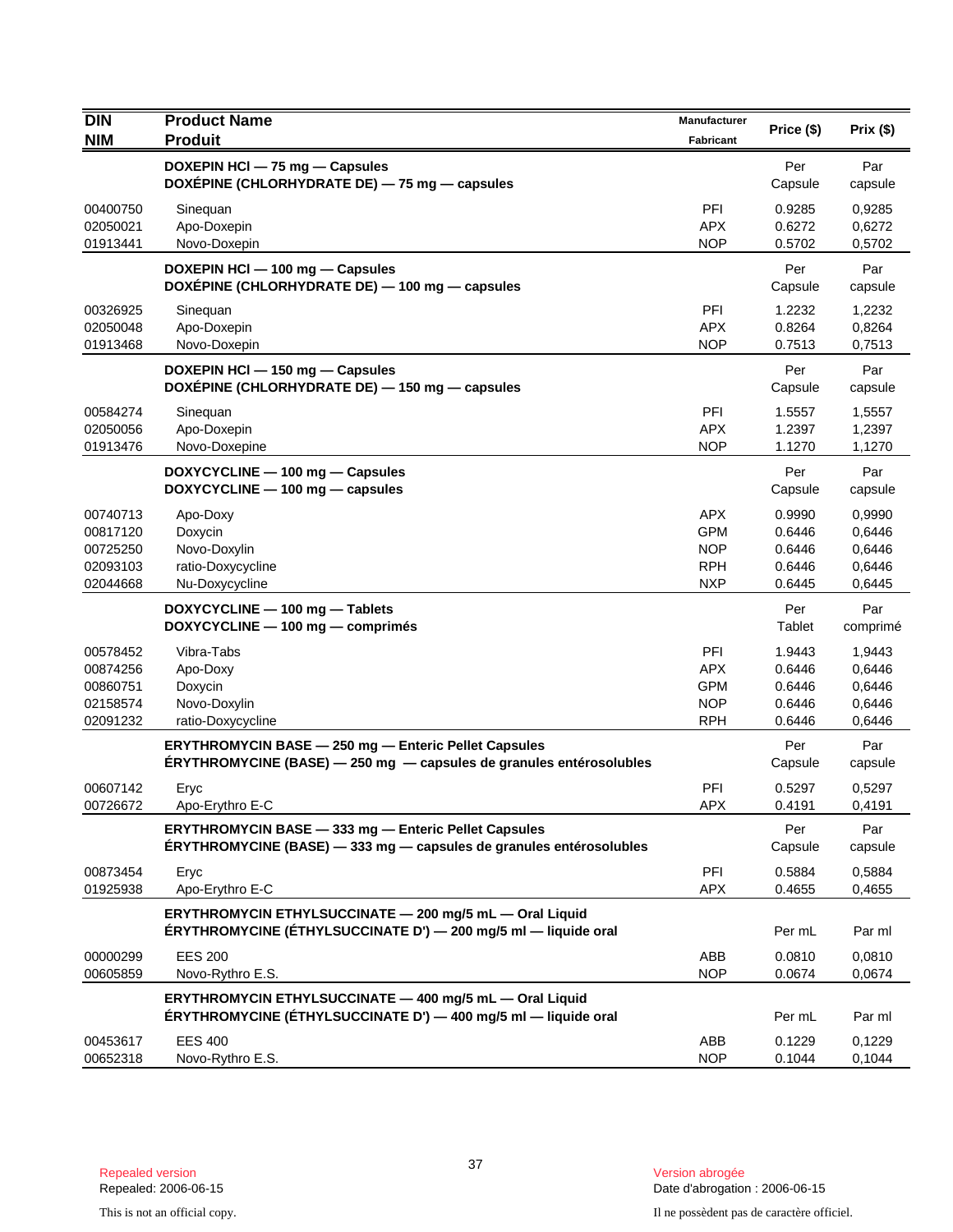| <b>DIN</b><br><b>NIM</b>                                             | <b>Product Name</b><br><b>Produit</b>                                                                       | Manufacturer<br>Fabricant                                                        | Price (\$)                                               | Prix(\$)                                                 |
|----------------------------------------------------------------------|-------------------------------------------------------------------------------------------------------------|----------------------------------------------------------------------------------|----------------------------------------------------------|----------------------------------------------------------|
|                                                                      | ERYTHROMYCIN ETHYLSUCCINATE - 600 mg - Tablets<br>ÉRYTHROMYCINE (ÉTHYLSUCCINATE D') — 600 mg — comprimés    |                                                                                  | Per<br>Tablet                                            | Par<br>comprimé                                          |
| 00637416<br>00583782                                                 | Apo-Erythro-ES<br><b>EES 600</b>                                                                            | <b>APX</b><br>ABB                                                                | 0.4495<br>0.3824                                         | 0,4495<br>0,3824                                         |
|                                                                      | ESTRADIOL-17B - 50 mcg - Transdermal Patch<br>ESTRADIOL-17B - 50 mcg - timbre transdermique                 |                                                                                  | Per<br>Patch                                             | Par<br>timbre                                            |
| 02244000<br>02246967                                                 | Estradot<br>Rhoxal-estradiol derm                                                                           | <b>NVT</b><br><b>RXP</b>                                                         | 2.8174<br>1.8755                                         | 2,8174<br>1,8755                                         |
|                                                                      | ESTRADIOL-17B - 75 mcg - Transdermal Patch<br>ESTRADIOL-17B - 75 mcg - timbre transdermique                 |                                                                                  | Per<br>Patch                                             | Par<br>timbre                                            |
| 02244001<br>02246968                                                 | Estradot<br>Rhoxal-estradiol derm                                                                           | <b>NVT</b><br><b>RXP</b>                                                         | 3.0250<br>2.0130                                         | 3,0250<br>2,0130                                         |
|                                                                      | ESTRADIOL-17B - 100 mcg - Transdermal Patch<br>ESTRADIOL-17B - 100 mcg - timbre transdermique               |                                                                                  | Per<br>Patch                                             | Par<br>timbre                                            |
| 02244002<br>02246969                                                 | Estradot<br>Rhoxal-estradiol derm                                                                           | <b>NVT</b><br><b>RXP</b>                                                         | 3.1790<br>2.1175                                         | 3,1790<br>2,1175                                         |
|                                                                      | ETIDRONATE DISODIUM - 200 mg - Tablets<br>ETIDRONATE DISODIQUE - 200 mg - comprimés                         |                                                                                  | Per<br>Tablet                                            | Par<br>comprimé                                          |
| 01997629<br>02248686<br>02245330                                     | Didronel<br>Co Etidronate<br>Gen-Etidronate                                                                 | <b>PGP</b><br><b>COB</b><br><b>GPM</b>                                           | 1.5246<br>1.0093<br>0.9082                               | 1,5246<br>1,0093<br>0,9082                               |
|                                                                      | FAMOTIDINE - 20 mg - Tablets<br>$FAMOTIDINE - 20 mg - comprimés$                                            |                                                                                  | Per<br>Tablet                                            | Par<br>comprimé                                          |
| 00710121<br>01953842<br>02196018<br>02022133<br>02024195<br>02242327 | Pepcid<br>Apo-Famotidine<br>Gen-Famotidine<br>Novo-Famotidine<br>Nu-Famotidine<br>ratio-Famotidine          | <b>MFX</b><br><b>APX</b><br><b>GPM</b><br><b>NOP</b><br><b>NXP</b><br><b>RPH</b> | 1.0024<br>0.6486<br>0.6486<br>0.6486<br>0.6486<br>0.5896 | 1,0024<br>0,6486<br>0,6486<br>0,6486<br>0,6486<br>0,5896 |
|                                                                      | <b>FAMOTIDINE - 40 mg - Tablets</b><br>$FAMOTIDINE - 40 mg - comprimés$                                     |                                                                                  | Per<br>Tablet                                            | Par<br>comprimé                                          |
| 00710113<br>02196026<br>01953834<br>02022141<br>02024209<br>02242328 | Pepcid<br>Gen-Famotidine<br>Apo-Famotidine<br>Novo-Famotidine<br>Nu-Famotidine<br>ratio-Famotidine          | <b>MFX</b><br><b>GPM</b><br><b>APX</b><br><b>NOP</b><br><b>NXP</b><br><b>RPH</b> | 1.8224<br>1.1675<br>1.1673<br>1.1673<br>1.1673<br>1.0612 | 1,8224<br>1,1675<br>1,1673<br>1,1673<br>1,1673<br>1,0612 |
|                                                                      | FELODIPINE - 2.5 mg - Extended Release Tablets<br>FÉLODIPINE $-2,5$ mg $-$ comprimés à libération prolongée |                                                                                  | Per<br>Tablet                                            | Par<br>comprimé                                          |
| 02221985<br>02057778                                                 | Renedil<br>Plendil                                                                                          | AVE<br><b>AZC</b>                                                                | 0.5577<br>0.5087                                         | 0,5577<br>0,5087                                         |
|                                                                      | FELODIPINE - 5 mg - Extended Release Tablets<br>FÉLODIPINE - 5 mg - comprimés à libération prolongée        |                                                                                  | Per<br>Tablet                                            | Par<br>comprimé                                          |
| 02221993<br>00851779                                                 | Renedil<br>Plendil                                                                                          | AVE<br><b>AZC</b>                                                                | 0.7454<br>0.6797                                         | 0,7454<br>0,6797                                         |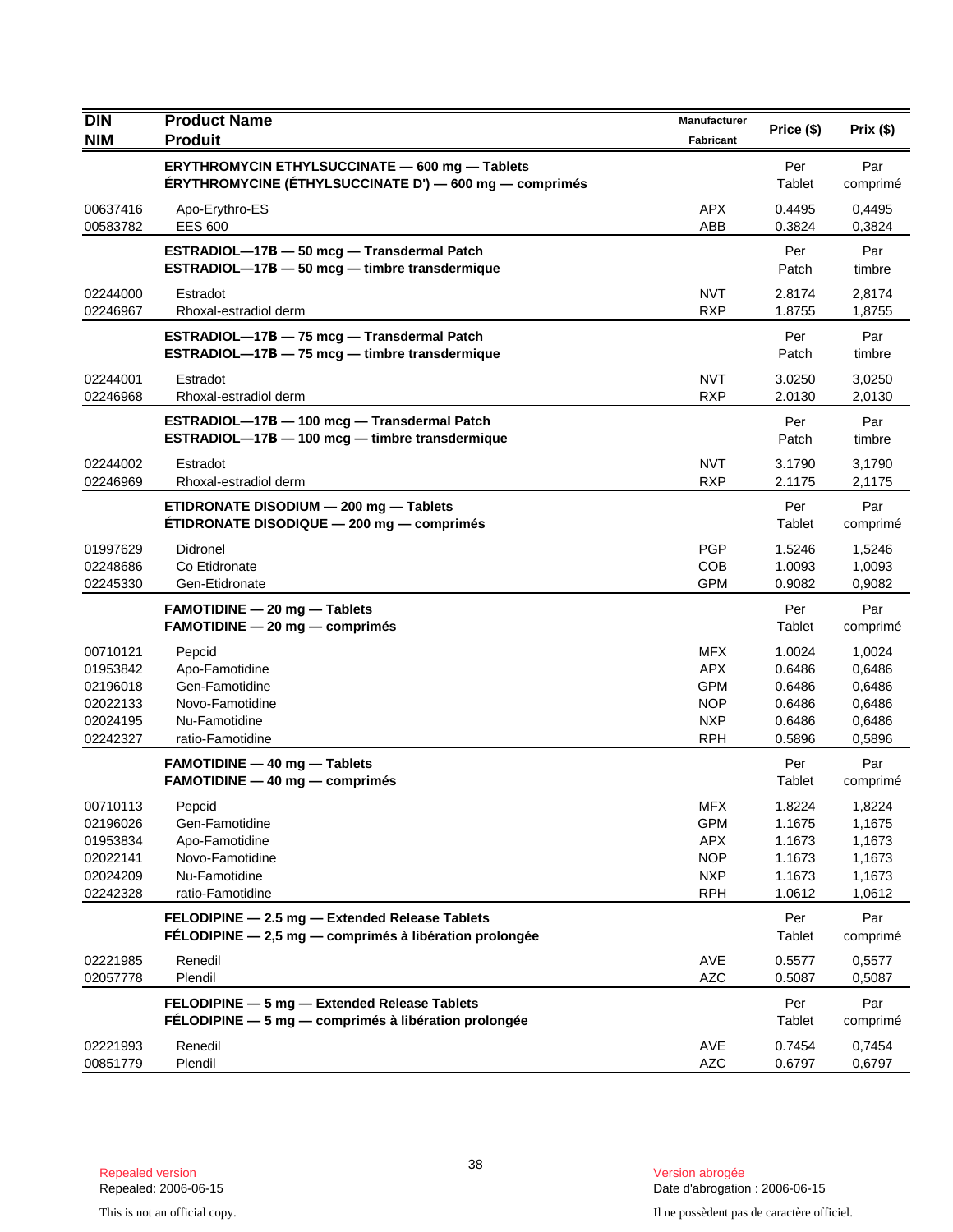| <b>DIN</b> | <b>Product Name</b>                                      | Manufacturer | Price (\$) | Prix(\$) |
|------------|----------------------------------------------------------|--------------|------------|----------|
| <b>NIM</b> | <b>Produit</b>                                           | Fabricant    |            |          |
|            | FELODIPINE - 10 mg - Extended Release Tablets            |              | Per        | Par      |
|            | FÉLODIPINE - 10 mg - comprimés à libération prolongée    |              | Tablet     | comprimé |
| 02222000   | Renedil                                                  | <b>AVE</b>   | 1.1176     | 1,1176   |
| 00851787   | Plendil                                                  | <b>AZC</b>   | 1.0197     | 1,0197   |
|            | FENOFIBRATE - 67 mg - Capsules                           |              | Per        | Par      |
|            | FENOFIBRATE - 67 mg - capsules                           |              | Capsule    | capsule  |
| 02230283   | Lipidil Micro                                            | <b>FFR</b>   | 0.6380     | 0,6380   |
| 02243180   | Apo-Feno-Micro                                           | <b>APX</b>   | 0.4759     | 0,4759   |
| 02243551   | Novo-Fenofibrate Micronized/Novo-Fenofibrate (micronisé) | <b>NOP</b>   | 0.4758     | 0,4758   |
|            | FENOFIBRATE - 100 mg - Capsules                          |              | Per        | Par      |
|            | FENOFIBRATE - 100 mg - capsules                          |              | Capsule    | capsule  |
| 02225980   | Apo-Fenofibrate                                          | <b>APX</b>   | 0.5300     | 0,5300   |
| 02223600   | Nu-Fenofibrate                                           | <b>NXP</b>   | 0.5300     | 0,5300   |
|            | FENOFIBRATE - 200 mg - Capsules                          |              | Per        | Par      |
|            | $FENOFIBRATE - 200 mg - \text{capsules}$                 |              | Capsule    | capsule  |
| 02239864   | Apo-Feno-Micro                                           | <b>APX</b>   | 1.3320     | 1,3320   |
| 02240210   | Gen-Fenofibrate Micro                                    | <b>GPM</b>   | 1.3310     | 1,3310   |
| 02146959   | Lipidil-Micro                                            | <b>FFR</b>   | 1.1979     | 1,1979   |
| 02243552   | Novo-Fenofibrate Micronized/Novo-Fenofibrate (micronisé) | <b>NOP</b>   | 1.1979     | 1,1979   |
| 02231780   | pms-Fenofibrate Micro                                    | <b>PMS</b>   | 1.1979     | 1,1979   |
| 02250039   | ratio-Fenofibrate MC                                     | <b>RPH</b>   | 1.1979     | 1,1979   |
|            | FERROUS GLUCONATE - 300 mg - Tablets                     |              | Per        | Par      |
|            | FER (GLUCONATE DE) - 300 mg - comprimés                  |              | Tablet     | comprimé |
| 00031097   | Ferrous Gluconate/Gluconate de fer                       | PPI          | 0.0367     | 0,0367   |
| 00545031   | Apo-Ferrous Gluconate                                    | <b>APX</b>   | 0.0281     | 0,0281   |
| 00021458   | Novo-Ferrogluc                                           | <b>NOP</b>   | 0.0275     | 0,0275   |
|            | FLAVOXATE HCI - 200 mg - Tablets                         |              | Per        | Par      |
|            | FLAVOXATE (CHLORHYDRATE DE) - 200 mg - comprimés         |              | Tablet     | comprimé |
| 00728179   | Urispas                                                  | PAL          | 0.5434     | 0,5434   |
| 02244842   | Apo-Flavoxate                                            | <b>APX</b>   | 0.3805     | 0,3805   |
| 02245480   | pms-Flavoxate                                            | <b>PMS</b>   | 0.3804     | 0,3804   |
|            | FLUCONAZOLE - 50 mg - Tablets                            |              | Per        | Par      |
|            | FLUCONAZOLE - 50 mg - comprimés                          |              | Tablet     | comprimé |
| 00891800   | Diflucan                                                 | PFI          | 5.5552     | 5,5552   |
| 02245643   | pms-Fluconazole                                          | <b>PMS</b>   | 3.8214     | 3,8214   |
| 02237370   | Apo-Fluconazole                                          | <b>APX</b>   | 3.4393     | 3,4393   |
| 02245292   | Gen-Fluconazole                                          | <b>GPM</b>   | 3.4393     | 3,4393   |
| 02236978   | Novo-Fluconazole                                         | <b>NOP</b>   | 3.4393     | 3,4393   |
| 02249294   | Taro-Fluconazole                                         | <b>TAR</b>   | 3.4393     | 3,4393   |
|            | FLUCONAZOLE - 100 mg - Tablets                           |              | Per        | Par      |
|            | FLUCONAZOLE - 100 mg - comprimés                         |              | Tablet     | comprimé |
| 00891819   | Diflucan                                                 | PFI          | 9.8550     | 9,8550   |
| 02245644   | pms-Fluconazole                                          | <b>PMS</b>   | 6.7791     | 6,7791   |
| 02245293   | Gen-Fluconazole                                          | <b>GPM</b>   | 6.1013     | 6,1013   |
| 02237371   | Apo-Fluconazole                                          | <b>APX</b>   | 6.1012     | 6,1012   |
| 02249308   | Taro-Fluconazole                                         | <b>TAR</b>   | 6.1012     | 6,1012   |
| 02236979   | Novo-Fluconazole                                         | <b>NOP</b>   | 6.1011     | 6,1011   |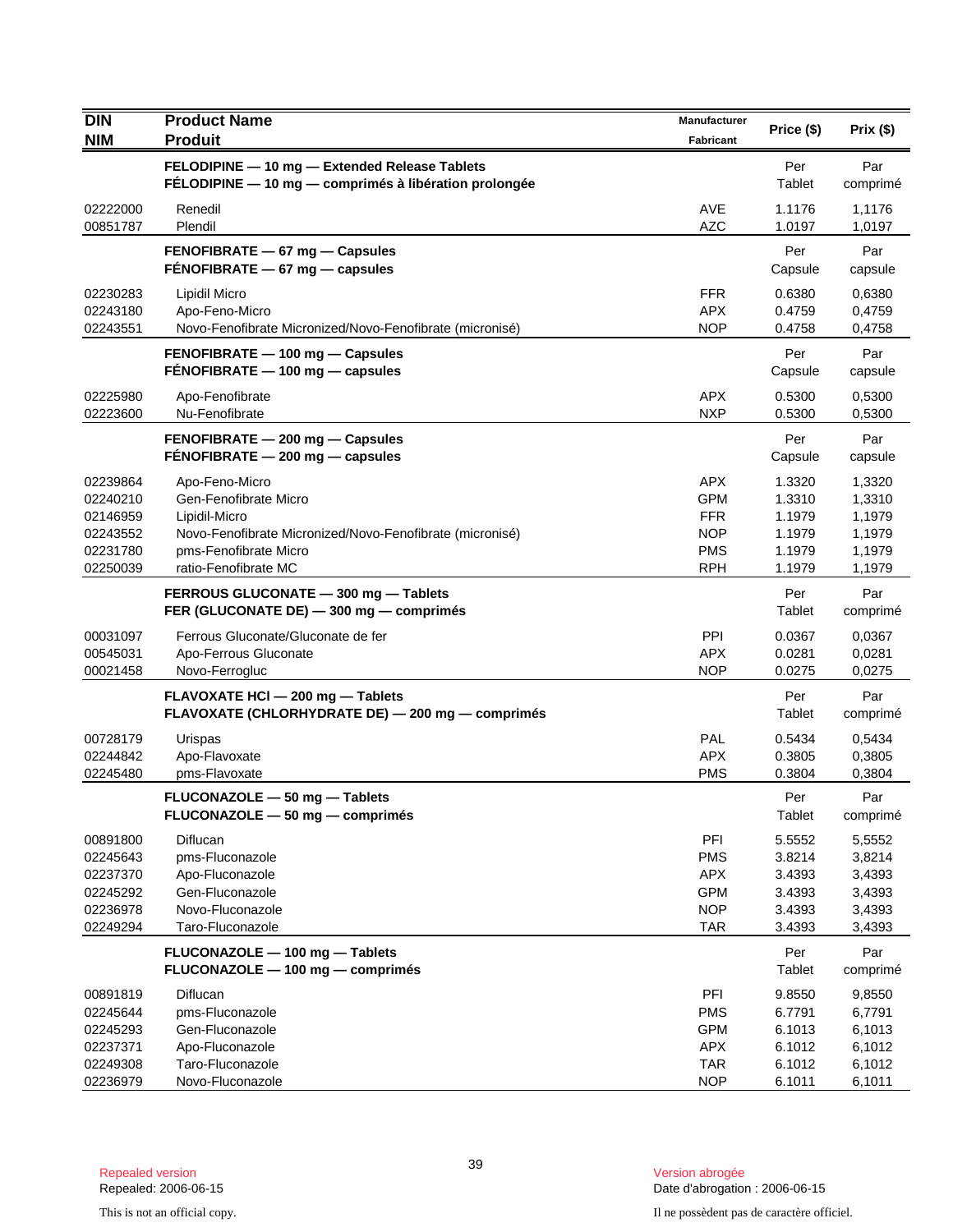| <b>DIN</b>                                   | <b>Product Name</b>                                                                                | Manufacturer                                         | Price (\$)                               | Prix(\$)                                 |
|----------------------------------------------|----------------------------------------------------------------------------------------------------|------------------------------------------------------|------------------------------------------|------------------------------------------|
| <b>NIM</b>                                   | <b>Produit</b>                                                                                     | <b>Fabricant</b>                                     |                                          |                                          |
|                                              | FLUCONAZOLE - 150 mg - Capsules<br>FLUCONAZOLE - 150 mg - capsules                                 |                                                      | Per<br>Capsule                           | Par<br>capsule                           |
| 02141442<br>02243645<br>02245697<br>02241895 | Diflucan<br>Novo-Fluconazole-150<br>Gen-Fluconazole<br>Apo-Fluconazole                             | PFI<br><b>NOP</b><br><b>GPM</b><br><b>APX</b>        | 16.6793<br>10.1100<br>10.1090<br>10.1035 | 16,6793<br>10,1100<br>10,1090<br>10,1035 |
|                                              | FLUCONAZOLE - 2 mg/mL - Injection<br>FLUCONAZOLE - 2 mg/ml - injection                             |                                                      | Per<br>mL                                | Par<br>ml                                |
| 00891835<br>02247922<br>02247749             | Diflucan<br>Fluconazole<br>Fluconazole Omega                                                       | <b>PFI</b><br><b>NOP</b><br><b>OMA</b>               | 0.5823<br>0.5093<br>0.4026               | 0,5823<br>0,5093<br>0,4026               |
|                                              | FLUNARIZINE - 5 mg - Capsules<br><b>FLUNARIZINE <math>-5</math> mg <math>-</math> capsules</b>     |                                                      | Per<br>Capsule                           | Par<br>capsule                           |
| 00846341<br>02246082                         | Sibelium<br>Apo-Flunarizine                                                                        | <b>PMS</b><br><b>APX</b>                             | 0.8341<br>0.5842                         | 0,8341<br>0,5842                         |
|                                              | FLUNISOLIDE - 0.025% - Nasal Solution<br>FLUNISOLIDE - 0,025 % - solution nasale                   |                                                      | Per<br>Dose                              | Par<br>dose                              |
| 02162687<br>00878790<br>02239288<br>01927167 | Rhinalar<br>ratio-Flunisolide<br>Apo-Flunisolide<br><b>Rhinaris-F</b>                              | <b>HLR</b><br><b>RPH</b><br><b>NXP</b><br><b>PMS</b> | 0.0872<br>0.0654<br>0.0610<br>0.0610     | 0,0872<br>0,0654<br>0,0610<br>0,0610     |
|                                              | FLUOCINONIDE - 0.05% - Emollient Cream<br>FLUOCINONIDE - 0,05 % - crème émolliente                 |                                                      | Per<br>Gram                              | Par<br>gramme                            |
| 02163152<br>00598933                         | Lidemol<br>Tiamol                                                                                  | <b>MDC</b><br><b>TPT</b>                             | 0.6123<br>0.2680                         | 0,6123<br>0,2680                         |
|                                              | FLUOCINONIDE - 0.05% - Gel<br>FLUOCINONIDE $-$ 0,05 % $-$ gel                                      |                                                      | Per<br>Gram                              | Par<br>gramme                            |
| 02161974<br>02236997                         | Topsyn<br>Lyderm                                                                                   | <b>MDC</b><br><b>TPT</b>                             | 0.5638<br>0.3762                         | 0,5638<br>0,3762                         |
|                                              | FLUOCINONIDE - 0.05% - Ointment<br>FLUOCINONIDE - 0,05 % - pommade                                 |                                                      | Per<br>Gram                              | Par<br>gramme                            |
| 02161966<br>02236996                         | Lidex<br>Lyderm                                                                                    | <b>MDC</b><br><b>TPT</b>                             | 0.5565<br>0.3707                         | 0,5565<br>0,3707                         |
|                                              | FLUOCINONIDE - 0.05% - Topical Cream<br>FLUOCINONIDE - 0,05 % - crème topique                      |                                                      | Per<br>Gram                              | Par<br>gramme                            |
| 02161923<br>00716863                         | Lidex<br>Lyderm                                                                                    | <b>MDC</b><br><b>TPT</b>                             | 0.5078<br>0.5075                         | 0,5078<br>0,5075                         |
|                                              | FLUOROMETHOLONE - 0.1% - Ophthalmic Suspension<br>FLUOROMÉTHOLONE - 0,1 % - suspension ophtalmique |                                                      | Per mL                                   | Par ml                                   |
| 00247855<br>02238568                         | FML 0.1%/FML 0,1 %<br>pms-Fluorometholone                                                          | ALL<br><b>PMS</b>                                    | 2.3364<br>1.7796                         | 2,3364<br>1,7796                         |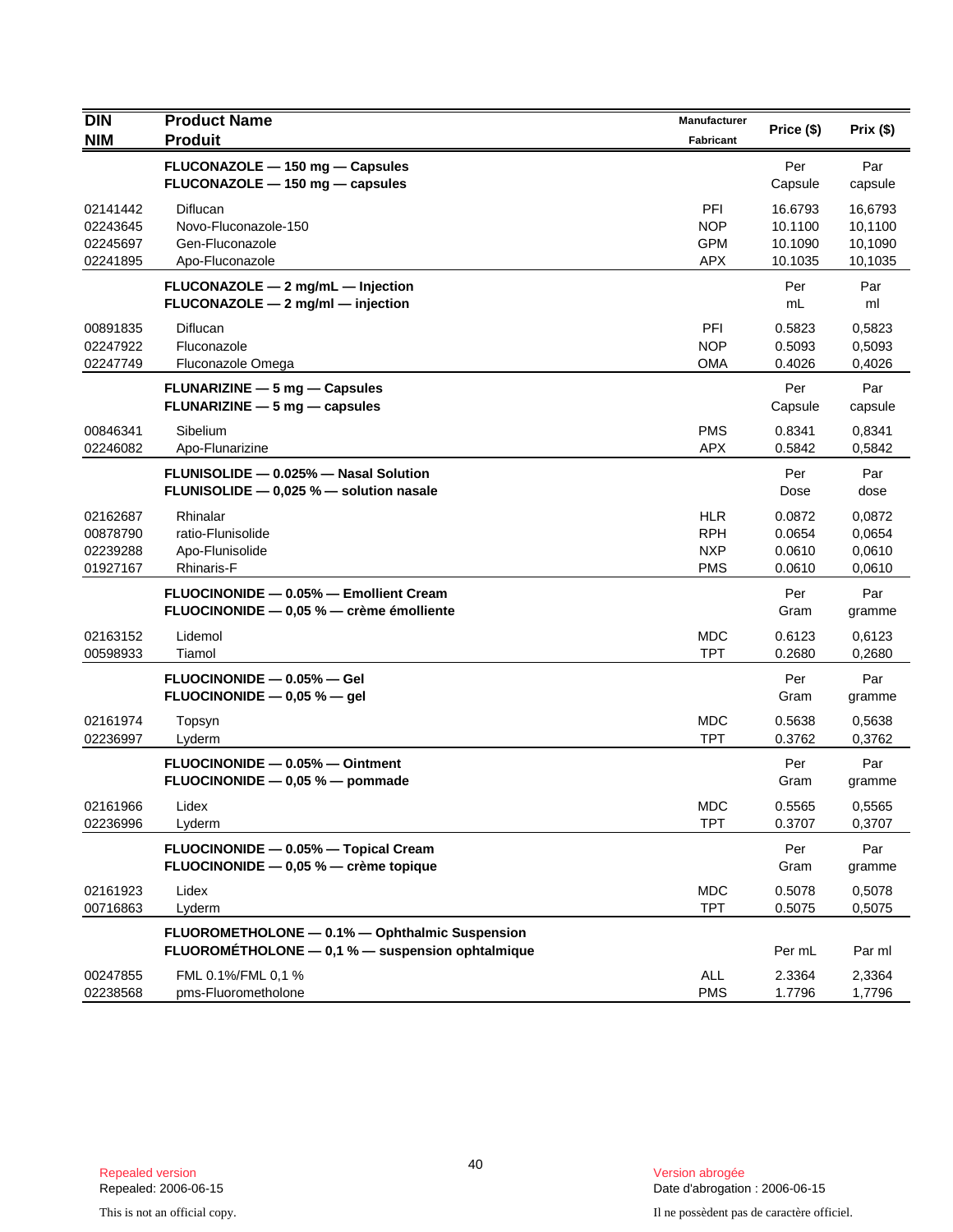| <b>DIN</b> | <b>Product Name</b>                                 | Manufacturer     |            |          |
|------------|-----------------------------------------------------|------------------|------------|----------|
| <b>NIM</b> | <b>Produit</b>                                      | <b>Fabricant</b> | Price (\$) | Prix(\$) |
|            | FLUOXETINE - 10 mg - Capsules                       |                  | Per        | Par      |
|            | FLUOXÉTINE - 10 mg - capsules                       |                  | Capsule    | capsule  |
| 02018985   | Prozac                                              | LIL.             | 1.8237     | 1,8237   |
| 02177617   | Dom-Fluoxetine                                      | <b>DOM</b>       | 1.2951     | 1,2951   |
| 02237813   | Gen-Fluoxetine                                      | <b>GPM</b>       | 1.2951     | 1,2951   |
| 02192756   | Nu-Fluoxetine                                       | <b>NXP</b>       | 1.2951     | 1,2951   |
| 02177579   | pms-Fluoxetine                                      | <b>PMS</b>       | 1.2951     | 1,2951   |
| 02243486   | Rhoxal-fluoxetine                                   | <b>RXP</b>       | 1.2951     | 1,2951   |
| 02242177   | Co Fluoxetine                                       | <b>RED</b>       | 1.2951     | 1,2951   |
| 02216353   | Apo-Fluoxetine                                      | <b>APX</b>       | 1.2950     | 1,2950   |
| 02216582   | Novo-Fluoxetine                                     | <b>NOP</b>       | 1.2950     | 1,2950   |
| 02241371   | ratio-Fluoxetine                                    | <b>RPH</b>       | 1.1773     | 1,1773   |
|            | FLUOXETINE - 20 mg - Capsules                       |                  | Per        | Par      |
|            | $FLUOXETINE - 20 mg - capsules$                     |                  | Capsule    | capsule  |
| 00636622   | Prozac                                              | LIL.             | 1.8644     | 1,8644   |
| 02177587   | pms-Fluoxetine                                      | <b>PMS</b>       | 1.1917     | 1,1917   |
| 02237814   | Gen-Fluoxetine                                      | <b>GPM</b>       | 1.1124     | 1,1124   |
| 02192764   | Nu-Fluoxetine                                       | <b>NXP</b>       | 1.1124     | 1,1124   |
| 02243487   | Rhoxal-fluoxetine                                   | <b>RXP</b>       | 1.1124     | 1,1124   |
| 02242178   | Co Fluoxetine                                       | <b>RED</b>       | 1.1124     | 1,1124   |
| 02216361   | Apo-Fluoxetine                                      | <b>APX</b>       | 1.1123     | 1,1123   |
| 02216590   | Novo-Fluoxetine                                     | <b>NOP</b>       | 1.1123     | 1,1123   |
| 02241374   | ratio-Fluoxetine                                    | <b>RPH</b>       | 1.0112     | 1,0112   |
|            | FLUOXETINE - 20 mg/5 mL - Syrup                     |                  |            |          |
|            | FLUOXETINE - 20 mg/5 ml - sirop                     |                  | Per mL     | Par ml   |
| 01917021   | Prozac                                              | LIL.             | 0.6784     | 0,6784   |
| 02231328   | Apo-Fluoxetine                                      | <b>APX</b>       | 0.5597     | 0,5597   |
| 02177595   | pms-Fluoxetine                                      | <b>PMS</b>       | 0.5088     | 0,5088   |
|            | FLUPHENAZINE DECANOATE - 25 mg/mL - Injection       |                  |            |          |
|            | FLUPHÉNAZINE (DÉCANOATE DE) - 25 mg/ml - injection  |                  | Per mL     | Par ml   |
| 02091275   | pms-Fluphenazine Decanoate                          | <b>PMS</b>       | 7.6700     | 7,6700   |
| 02244166   | Apo-Fluphenazine                                    | <b>APX</b>       | 5.1000     | 5,1000   |
| 00349917   | Modecate                                            | SQU              | 5.1000     | 5,1000   |
|            | FLUPHENAZINE DECANOATE - 100 mg/mL - Injection      |                  |            |          |
|            | FLUPHÉNAZINE (DÉCANOATE DE) - 100 mg/ml - injection |                  | Per mL     | Par ml   |
| 02241928   | pms-Fluphenazine Decanoate                          | <b>PMS</b>       | 32.7600    | 32,7600  |
| 00755575   | Modecate Concentrate/Modecate concentré             | SQU              | 32.7400    | 32,7400  |
|            | FLURAZEPAM HCI - 15 mg - Capsules                   |                  | Per        | Par      |
|            | FLURAZÉPAM (CHLORHYDRATE DE) — 15 mg — capsules     |                  | Capsule    | capsule  |
| 00012696   | Dalmane                                             | <b>HLR</b>       | 0.1415     | 0,1415   |
| 00521698   | Apo-Flurazepam                                      | <b>APX</b>       | 0.0891     | 0,0891   |
|            | FLURAZEPAM HCI - 30 mg - Capsules                   |                  | Per        | Par      |
|            | FLURAZÉPAM (CHLORHYDRATE DE) - 30 mg - capsules     |                  | Capsule    | capsule  |
| 00012718   | Dalmane                                             | <b>HLR</b>       | 0.1658     | 0,1658   |
| 00521701   | Apo-Flurazepam                                      | APX              | 0.1023     | 0,1023   |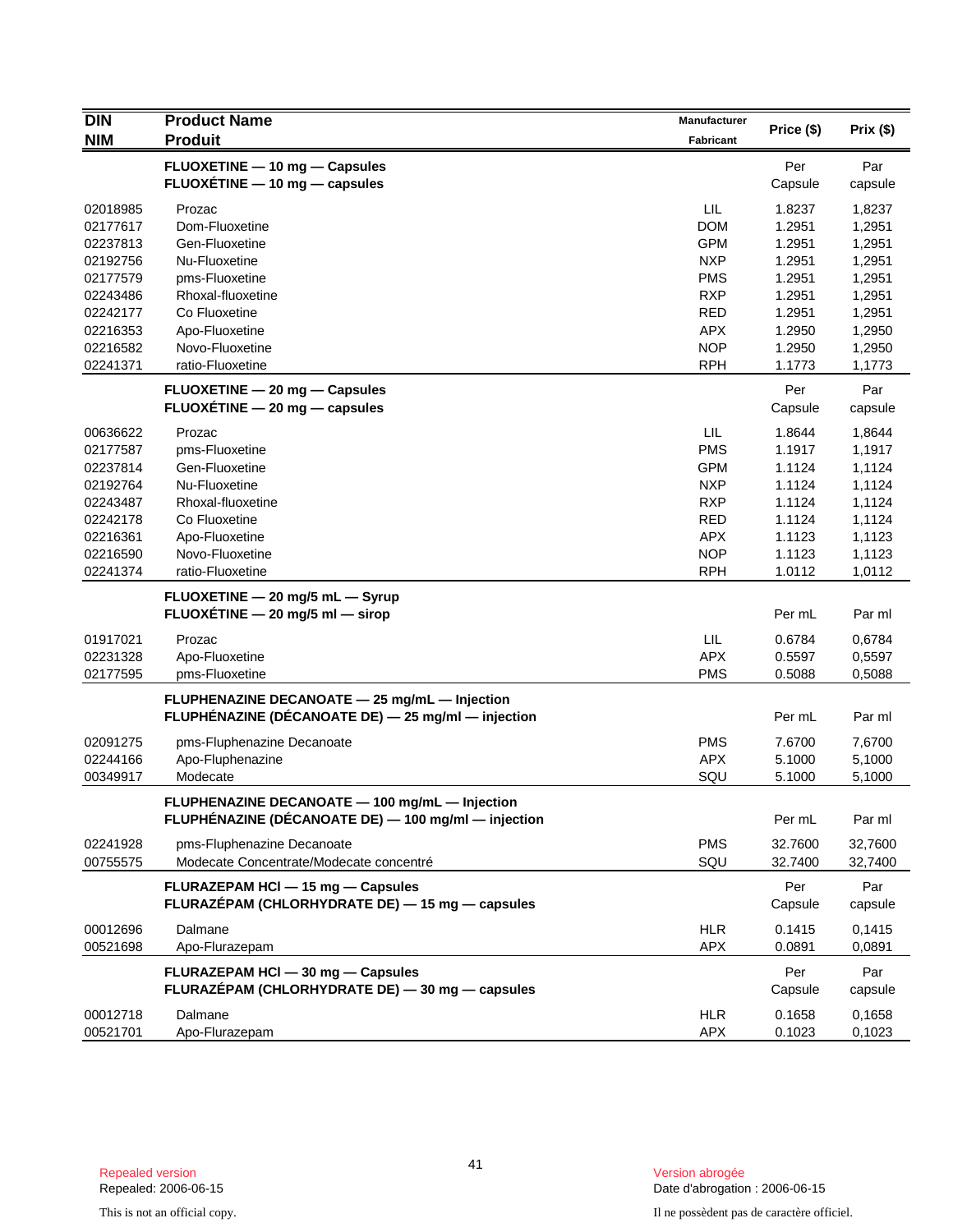| <b>DIN</b><br><b>NIM</b> | <b>Product Name</b><br><b>Produit</b>                                 | Manufacturer             | Price (\$)       | Prix (\$)        |
|--------------------------|-----------------------------------------------------------------------|--------------------------|------------------|------------------|
|                          | FLURBIPROFEN - 50 mg - Tablets                                        | Fabricant                | Per              | Par              |
|                          | FLURBIPROFÈNE - 50 mg - comprimés                                     |                          | Tablet           | comprimé         |
| 00647942                 | Ansaid                                                                | PFI                      | 0.5525           | 0,5525           |
| 01912046                 | Apo-Flurbiprofen                                                      | <b>APX</b>               | 0.3415           | 0,3415           |
| 02020661                 | Nu-Flurbiprofen                                                       | <b>NXP</b>               | 0.3415           | 0,3415           |
| 02100509                 | Novo-Flurprofen                                                       | <b>NOP</b>               | 0.2820           | 0,2820           |
|                          | FLURBIPROFEN - 100 mg - Tablets<br>FLURBIPROFÈNE - 100 mg - comprimés |                          | Per<br>Tablet    | Par<br>comprimé  |
| 00600792                 | Ansaid                                                                | PFI                      | 0.7235           | 0,7235           |
| 01912038                 | Apo-Flurbiprofen                                                      | <b>APX</b>               | 0.5170           | 0,5170           |
| 02020688                 | Nu-Flurbiprofen                                                       | <b>NXP</b>               | 0.5170           | 0,5170           |
| 00675199                 | ratio-Flurbiprofen                                                    | <b>RPH</b>               | 0.5170           | 0,5170           |
| 02100517                 | Novo-Flurprofen                                                       | <b>NOP</b>               | 0.3859           | 0,3859           |
|                          | FLUTAMIDE - 250 mg - Tablets                                          |                          | Per              | Par              |
|                          | FLUTAMIDE - 250 mg - comprimés                                        |                          | Tablet           | comprimé         |
| 02230104                 | pms-Flutamide                                                         | <b>PMS</b>               | 1.6537           | 1,6537           |
| 02238560                 | Apo-Flutamide                                                         | <b>APX</b>               | 1.5033           | 1,5033           |
| 00637726                 | Euflex                                                                | <b>SCH</b>               | 1.4883           | 1,4883           |
| 02230089                 | Novo-Flutamide                                                        | <b>NOP</b>               | 1.4883           | 1,4883           |
|                          | FLUVOXAMINE MALEATE - 50 mg - Tablets                                 |                          | Per              | Par              |
|                          | FLUVOXAMINE (MALÉATE DE) - 50 mg - comprimés                          |                          | Tablet           | comprimé         |
| 01919342                 | Luvox                                                                 | <b>SPH</b>               | 0.9078           | 0,9078           |
| 02240682                 | pms-Fluvoxamine                                                       | <b>PMS</b>               | 0.6053           | 0,6053           |
| 02231329                 | Apo-Fluvoxamine                                                       | <b>APX</b>               | 0.6050           | 0,6050           |
| 02218453                 | ratio-Fluvoxamine                                                     | <b>RPH</b>               | 0.5447           | 0,5447           |
| 02255529                 | Co Fluvoxamine                                                        | COB                      | 0.5447           | 0,5447           |
| 02239953                 | Novo-Fluvoxamine                                                      | <b>NOP</b>               | 0.5447           | 0,5447           |
| 02231192                 | Nu-Fluvoxamine                                                        | <b>NXP</b>               | 0.5447           | 0,5447           |
| 02247054                 | Rhoxal-fluvoxamine                                                    | <b>RXP</b>               | 0.5447           | 0,5447           |
|                          | FLUVOXAMINE MALEATE - 100 mg - Tablets                                |                          | Per              | Par              |
|                          | FLUVOXAMINE (MALÉATE DE) — 100 mg — comprimés                         |                          | Tablet           | comprimé         |
| 01919369                 | Luvox                                                                 | <b>SPH</b>               | 1.6321           | 1,6321           |
| 02231330                 | Apo-Fluvoxamine                                                       | <b>APX</b>               | 1.0880           | 1,0880           |
| 02240683                 | pms-Fluvoxamine                                                       | <b>PMS</b>               | 0.9793           | 0,9793           |
| 02218461                 | ratio-Fluvoxamine                                                     | <b>RPH</b>               | 0.9792           | 0,9792           |
| 02255537                 | Co Fluvoxamine                                                        | COB                      | 0.9792           | 0,9792           |
| 02239954                 | Novo-Fluvoxamine                                                      | <b>NOP</b>               | 0.9792           | 0,9792           |
| 02231193<br>02247055     | Nu-Fluvoxamine<br>Rhoxal-fluvoxamine                                  | <b>NXP</b><br><b>RXP</b> | 0.9792<br>0.9792 | 0,9792<br>0,9792 |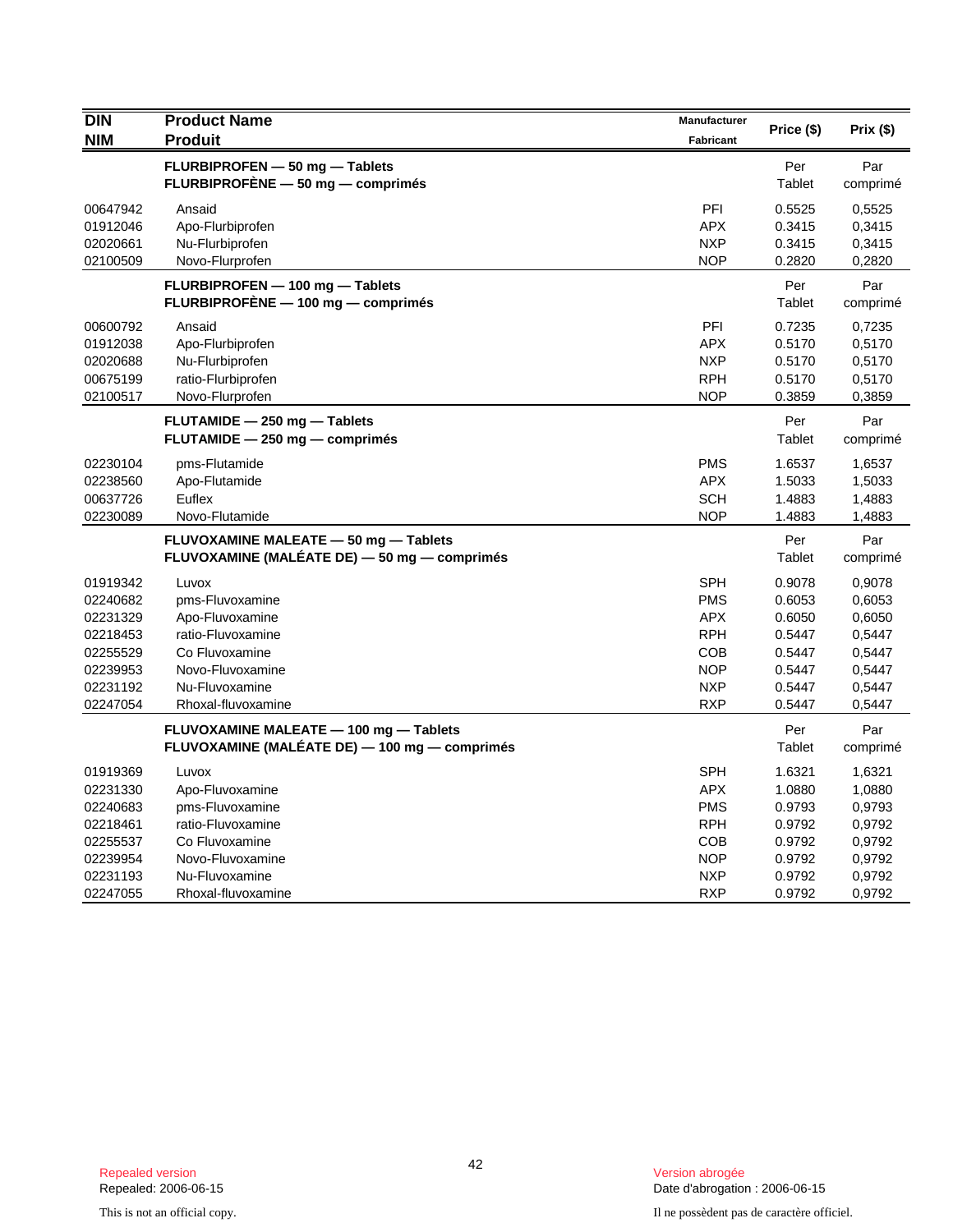| <b>NIM</b><br><b>Produit</b><br>Fabricant<br>FOSINOPRIL SODIUM - 10 mg - Tablets<br>Per<br>Par<br>FOSINOPRIL SODIQUE - 10 mg - comprimés<br>Tablet<br>comprimé<br>01907107<br>SQU<br>0.8951<br>Monopril<br>0,8951<br><b>NOP</b><br>0.6083<br>0,6083<br>02247802<br>Novo-Fosinopril<br>0,5475<br>Apo-Fosinopril<br>APX<br>0.5475<br>02266008<br>Gen-Fosinopril<br><b>GPM</b><br>0,5475<br>02262401<br>0.5475<br>Lin-Fosinopril<br>LIN<br>02242733<br>0.5475<br>0,5475<br>02255944<br>pms-Fosinopril<br><b>PMS</b><br>0.5475<br>0,5475<br>Par<br>FOSINOPRIL SODIUM - 20 mg - Tablets<br>Per<br>FOSINOPRIL SODIQUE - 20 mg - comprimés<br>Tablet<br>comprimé<br>01907115<br>SQU<br>1.0766<br>Monopril<br>1,0766<br><b>NOP</b><br>0.7315<br>02247803<br>Novo-Fosinopril<br>0,7315<br>Apo-Fosinopril<br><b>APX</b><br>0.6584<br>0,6584<br>02266016<br>02262428<br>Gen-Fosinopril<br><b>GPM</b><br>0.6584<br>0,6584<br>02242734<br>Lin-Fosinopril<br><b>LIN</b><br>0.6584<br>0,6584<br>02255952<br>pms-Fosinopril<br><b>PMS</b><br>0.6584<br>0,6584<br>FRAMYCETIN SULFATE/ESCULIN/HYDROCORTISONE/DIBUCAINE HCI<br>$-$ 10 mg/10 mg/5 mg/5 mg $-$ Ointment<br>FRAMYCÉTINE (SULFATE DE)/ESCULINE/HYDROCORTISONE/<br>Per<br>Par<br>DIBUCAÏNE (CHLORHYDRATE DE) - 10 mg/10 mg/5 mg/5 mg/ - pommade<br>Gram<br>gramme<br><b>AXC</b><br>02223252<br>0.9314<br>Proctosedyl<br>0,9314<br><b>ODN</b><br>02247322<br>Proctol<br>0.5960<br>0,5960<br>02242527<br>SDZ<br>0,5955<br>Sandoz Proctomyxin HC<br>0.5955<br><b>FRAMYCETIN SULFATE/ESCULIN/HYDROCORTISONE/DIBUCAINE HCI</b><br>- 10 mg/10 mg/5 mg/5 mg - Suppositories<br>FRAMYCÉTINE (SULFATE DE)/ESCULINE/HYDROCORTISONE/<br>Per<br>Par<br>DIBUCAÏNE (CHLORHYDRATE DE) - 10 mg/10 mg/5 mg/5 mg/ - suppositoires<br>Suppository suppositoire<br>Proctosedyl<br><b>AXC</b><br>1.0817<br>02223260<br>1,0817<br>02247882<br>Proctol<br><b>ODN</b><br>0.7925<br>0,7925<br><b>SIL</b><br>02242528<br>0.7920<br>Sab-Proctomyxin HC<br>0,7920<br><b>FRAMYCETIN SULFATE/GRAMICIDIN/DEXAMETHASONE -</b><br>5 mg/0.05 mg/0.5 mg per mL - Otic/Ophthalmic Solution<br>FRAMYCÉTINE (SULFATE DE)/GRAMICIDINE/DEXAMÉTHASONE -<br>Per<br>Par<br>5 mg/0,05 mg/0,5 mg par ml - solution otique et ophtalmique<br>mL<br>ml<br><b>AVT</b><br>1.6982<br>1,6982<br>02224623<br>Sofracort<br>SDZ<br>02247920<br>1.2361<br>1,2361<br>Sandoz Opticort<br>FUROSEMIDE - 20 mg - Tablets<br>Per<br>Par<br>$FUROSÉMIDE - 20 mg - comprimés$<br>Tablet<br>comprimé<br>AVE<br>0.0796<br>0,0796<br>02224690<br>Lasix<br><b>APX</b><br>00396788<br>Apo-Furosemide<br>0.0490<br>0,0490<br>Novosemide<br><b>NOP</b><br>00337730<br>0.0490<br>0,0490<br><b>PMS</b><br>02247493<br>pms-Furosemide<br>0.0446<br>0,0446<br>FUROSEMIDE - 40 mg - Tablets<br>Per<br>Par<br>FUROSÉMIDE $-40$ mg $-$ comprimés<br>Tablet<br>comprimé<br>AVE<br>0.1221<br>02224704<br>Lasix<br>0,1221<br>00362166<br>Apo-Furosemide<br><b>APX</b><br>0.0737<br>0,0737<br><b>NOP</b><br>00337749<br>Novosemide<br>0.0737<br>0,0737<br>02247494<br>pms-Furosemide<br><b>PMS</b><br>0.0670<br>0,0670 | <b>DIN</b> | <b>Product Name</b> | Manufacturer | Price (\$) | Prix(\$) |
|-------------------------------------------------------------------------------------------------------------------------------------------------------------------------------------------------------------------------------------------------------------------------------------------------------------------------------------------------------------------------------------------------------------------------------------------------------------------------------------------------------------------------------------------------------------------------------------------------------------------------------------------------------------------------------------------------------------------------------------------------------------------------------------------------------------------------------------------------------------------------------------------------------------------------------------------------------------------------------------------------------------------------------------------------------------------------------------------------------------------------------------------------------------------------------------------------------------------------------------------------------------------------------------------------------------------------------------------------------------------------------------------------------------------------------------------------------------------------------------------------------------------------------------------------------------------------------------------------------------------------------------------------------------------------------------------------------------------------------------------------------------------------------------------------------------------------------------------------------------------------------------------------------------------------------------------------------------------------------------------------------------------------------------------------------------------------------------------------------------------------------------------------------------------------------------------------------------------------------------------------------------------------------------------------------------------------------------------------------------------------------------------------------------------------------------------------------------------------------------------------------------------------------------------------------------------------------------------------------------------------------------------------------------------------------------------------------------------------------------------------------------------------------------------------------------------------------------------------------------------------------------------------------------------------------------------------------------------------------------------------------------------------------------------------------------------------------|------------|---------------------|--------------|------------|----------|
|                                                                                                                                                                                                                                                                                                                                                                                                                                                                                                                                                                                                                                                                                                                                                                                                                                                                                                                                                                                                                                                                                                                                                                                                                                                                                                                                                                                                                                                                                                                                                                                                                                                                                                                                                                                                                                                                                                                                                                                                                                                                                                                                                                                                                                                                                                                                                                                                                                                                                                                                                                                                                                                                                                                                                                                                                                                                                                                                                                                                                                                                               |            |                     |              |            |          |
|                                                                                                                                                                                                                                                                                                                                                                                                                                                                                                                                                                                                                                                                                                                                                                                                                                                                                                                                                                                                                                                                                                                                                                                                                                                                                                                                                                                                                                                                                                                                                                                                                                                                                                                                                                                                                                                                                                                                                                                                                                                                                                                                                                                                                                                                                                                                                                                                                                                                                                                                                                                                                                                                                                                                                                                                                                                                                                                                                                                                                                                                               |            |                     |              |            |          |
|                                                                                                                                                                                                                                                                                                                                                                                                                                                                                                                                                                                                                                                                                                                                                                                                                                                                                                                                                                                                                                                                                                                                                                                                                                                                                                                                                                                                                                                                                                                                                                                                                                                                                                                                                                                                                                                                                                                                                                                                                                                                                                                                                                                                                                                                                                                                                                                                                                                                                                                                                                                                                                                                                                                                                                                                                                                                                                                                                                                                                                                                               |            |                     |              |            |          |
|                                                                                                                                                                                                                                                                                                                                                                                                                                                                                                                                                                                                                                                                                                                                                                                                                                                                                                                                                                                                                                                                                                                                                                                                                                                                                                                                                                                                                                                                                                                                                                                                                                                                                                                                                                                                                                                                                                                                                                                                                                                                                                                                                                                                                                                                                                                                                                                                                                                                                                                                                                                                                                                                                                                                                                                                                                                                                                                                                                                                                                                                               |            |                     |              |            |          |
|                                                                                                                                                                                                                                                                                                                                                                                                                                                                                                                                                                                                                                                                                                                                                                                                                                                                                                                                                                                                                                                                                                                                                                                                                                                                                                                                                                                                                                                                                                                                                                                                                                                                                                                                                                                                                                                                                                                                                                                                                                                                                                                                                                                                                                                                                                                                                                                                                                                                                                                                                                                                                                                                                                                                                                                                                                                                                                                                                                                                                                                                               |            |                     |              |            |          |
|                                                                                                                                                                                                                                                                                                                                                                                                                                                                                                                                                                                                                                                                                                                                                                                                                                                                                                                                                                                                                                                                                                                                                                                                                                                                                                                                                                                                                                                                                                                                                                                                                                                                                                                                                                                                                                                                                                                                                                                                                                                                                                                                                                                                                                                                                                                                                                                                                                                                                                                                                                                                                                                                                                                                                                                                                                                                                                                                                                                                                                                                               |            |                     |              |            |          |
|                                                                                                                                                                                                                                                                                                                                                                                                                                                                                                                                                                                                                                                                                                                                                                                                                                                                                                                                                                                                                                                                                                                                                                                                                                                                                                                                                                                                                                                                                                                                                                                                                                                                                                                                                                                                                                                                                                                                                                                                                                                                                                                                                                                                                                                                                                                                                                                                                                                                                                                                                                                                                                                                                                                                                                                                                                                                                                                                                                                                                                                                               |            |                     |              |            |          |
|                                                                                                                                                                                                                                                                                                                                                                                                                                                                                                                                                                                                                                                                                                                                                                                                                                                                                                                                                                                                                                                                                                                                                                                                                                                                                                                                                                                                                                                                                                                                                                                                                                                                                                                                                                                                                                                                                                                                                                                                                                                                                                                                                                                                                                                                                                                                                                                                                                                                                                                                                                                                                                                                                                                                                                                                                                                                                                                                                                                                                                                                               |            |                     |              |            |          |
|                                                                                                                                                                                                                                                                                                                                                                                                                                                                                                                                                                                                                                                                                                                                                                                                                                                                                                                                                                                                                                                                                                                                                                                                                                                                                                                                                                                                                                                                                                                                                                                                                                                                                                                                                                                                                                                                                                                                                                                                                                                                                                                                                                                                                                                                                                                                                                                                                                                                                                                                                                                                                                                                                                                                                                                                                                                                                                                                                                                                                                                                               |            |                     |              |            |          |
|                                                                                                                                                                                                                                                                                                                                                                                                                                                                                                                                                                                                                                                                                                                                                                                                                                                                                                                                                                                                                                                                                                                                                                                                                                                                                                                                                                                                                                                                                                                                                                                                                                                                                                                                                                                                                                                                                                                                                                                                                                                                                                                                                                                                                                                                                                                                                                                                                                                                                                                                                                                                                                                                                                                                                                                                                                                                                                                                                                                                                                                                               |            |                     |              |            |          |
|                                                                                                                                                                                                                                                                                                                                                                                                                                                                                                                                                                                                                                                                                                                                                                                                                                                                                                                                                                                                                                                                                                                                                                                                                                                                                                                                                                                                                                                                                                                                                                                                                                                                                                                                                                                                                                                                                                                                                                                                                                                                                                                                                                                                                                                                                                                                                                                                                                                                                                                                                                                                                                                                                                                                                                                                                                                                                                                                                                                                                                                                               |            |                     |              |            |          |
|                                                                                                                                                                                                                                                                                                                                                                                                                                                                                                                                                                                                                                                                                                                                                                                                                                                                                                                                                                                                                                                                                                                                                                                                                                                                                                                                                                                                                                                                                                                                                                                                                                                                                                                                                                                                                                                                                                                                                                                                                                                                                                                                                                                                                                                                                                                                                                                                                                                                                                                                                                                                                                                                                                                                                                                                                                                                                                                                                                                                                                                                               |            |                     |              |            |          |
|                                                                                                                                                                                                                                                                                                                                                                                                                                                                                                                                                                                                                                                                                                                                                                                                                                                                                                                                                                                                                                                                                                                                                                                                                                                                                                                                                                                                                                                                                                                                                                                                                                                                                                                                                                                                                                                                                                                                                                                                                                                                                                                                                                                                                                                                                                                                                                                                                                                                                                                                                                                                                                                                                                                                                                                                                                                                                                                                                                                                                                                                               |            |                     |              |            |          |
|                                                                                                                                                                                                                                                                                                                                                                                                                                                                                                                                                                                                                                                                                                                                                                                                                                                                                                                                                                                                                                                                                                                                                                                                                                                                                                                                                                                                                                                                                                                                                                                                                                                                                                                                                                                                                                                                                                                                                                                                                                                                                                                                                                                                                                                                                                                                                                                                                                                                                                                                                                                                                                                                                                                                                                                                                                                                                                                                                                                                                                                                               |            |                     |              |            |          |
|                                                                                                                                                                                                                                                                                                                                                                                                                                                                                                                                                                                                                                                                                                                                                                                                                                                                                                                                                                                                                                                                                                                                                                                                                                                                                                                                                                                                                                                                                                                                                                                                                                                                                                                                                                                                                                                                                                                                                                                                                                                                                                                                                                                                                                                                                                                                                                                                                                                                                                                                                                                                                                                                                                                                                                                                                                                                                                                                                                                                                                                                               |            |                     |              |            |          |
|                                                                                                                                                                                                                                                                                                                                                                                                                                                                                                                                                                                                                                                                                                                                                                                                                                                                                                                                                                                                                                                                                                                                                                                                                                                                                                                                                                                                                                                                                                                                                                                                                                                                                                                                                                                                                                                                                                                                                                                                                                                                                                                                                                                                                                                                                                                                                                                                                                                                                                                                                                                                                                                                                                                                                                                                                                                                                                                                                                                                                                                                               |            |                     |              |            |          |
|                                                                                                                                                                                                                                                                                                                                                                                                                                                                                                                                                                                                                                                                                                                                                                                                                                                                                                                                                                                                                                                                                                                                                                                                                                                                                                                                                                                                                                                                                                                                                                                                                                                                                                                                                                                                                                                                                                                                                                                                                                                                                                                                                                                                                                                                                                                                                                                                                                                                                                                                                                                                                                                                                                                                                                                                                                                                                                                                                                                                                                                                               |            |                     |              |            |          |
|                                                                                                                                                                                                                                                                                                                                                                                                                                                                                                                                                                                                                                                                                                                                                                                                                                                                                                                                                                                                                                                                                                                                                                                                                                                                                                                                                                                                                                                                                                                                                                                                                                                                                                                                                                                                                                                                                                                                                                                                                                                                                                                                                                                                                                                                                                                                                                                                                                                                                                                                                                                                                                                                                                                                                                                                                                                                                                                                                                                                                                                                               |            |                     |              |            |          |
|                                                                                                                                                                                                                                                                                                                                                                                                                                                                                                                                                                                                                                                                                                                                                                                                                                                                                                                                                                                                                                                                                                                                                                                                                                                                                                                                                                                                                                                                                                                                                                                                                                                                                                                                                                                                                                                                                                                                                                                                                                                                                                                                                                                                                                                                                                                                                                                                                                                                                                                                                                                                                                                                                                                                                                                                                                                                                                                                                                                                                                                                               |            |                     |              |            |          |
|                                                                                                                                                                                                                                                                                                                                                                                                                                                                                                                                                                                                                                                                                                                                                                                                                                                                                                                                                                                                                                                                                                                                                                                                                                                                                                                                                                                                                                                                                                                                                                                                                                                                                                                                                                                                                                                                                                                                                                                                                                                                                                                                                                                                                                                                                                                                                                                                                                                                                                                                                                                                                                                                                                                                                                                                                                                                                                                                                                                                                                                                               |            |                     |              |            |          |
|                                                                                                                                                                                                                                                                                                                                                                                                                                                                                                                                                                                                                                                                                                                                                                                                                                                                                                                                                                                                                                                                                                                                                                                                                                                                                                                                                                                                                                                                                                                                                                                                                                                                                                                                                                                                                                                                                                                                                                                                                                                                                                                                                                                                                                                                                                                                                                                                                                                                                                                                                                                                                                                                                                                                                                                                                                                                                                                                                                                                                                                                               |            |                     |              |            |          |
|                                                                                                                                                                                                                                                                                                                                                                                                                                                                                                                                                                                                                                                                                                                                                                                                                                                                                                                                                                                                                                                                                                                                                                                                                                                                                                                                                                                                                                                                                                                                                                                                                                                                                                                                                                                                                                                                                                                                                                                                                                                                                                                                                                                                                                                                                                                                                                                                                                                                                                                                                                                                                                                                                                                                                                                                                                                                                                                                                                                                                                                                               |            |                     |              |            |          |
|                                                                                                                                                                                                                                                                                                                                                                                                                                                                                                                                                                                                                                                                                                                                                                                                                                                                                                                                                                                                                                                                                                                                                                                                                                                                                                                                                                                                                                                                                                                                                                                                                                                                                                                                                                                                                                                                                                                                                                                                                                                                                                                                                                                                                                                                                                                                                                                                                                                                                                                                                                                                                                                                                                                                                                                                                                                                                                                                                                                                                                                                               |            |                     |              |            |          |
|                                                                                                                                                                                                                                                                                                                                                                                                                                                                                                                                                                                                                                                                                                                                                                                                                                                                                                                                                                                                                                                                                                                                                                                                                                                                                                                                                                                                                                                                                                                                                                                                                                                                                                                                                                                                                                                                                                                                                                                                                                                                                                                                                                                                                                                                                                                                                                                                                                                                                                                                                                                                                                                                                                                                                                                                                                                                                                                                                                                                                                                                               |            |                     |              |            |          |
|                                                                                                                                                                                                                                                                                                                                                                                                                                                                                                                                                                                                                                                                                                                                                                                                                                                                                                                                                                                                                                                                                                                                                                                                                                                                                                                                                                                                                                                                                                                                                                                                                                                                                                                                                                                                                                                                                                                                                                                                                                                                                                                                                                                                                                                                                                                                                                                                                                                                                                                                                                                                                                                                                                                                                                                                                                                                                                                                                                                                                                                                               |            |                     |              |            |          |
|                                                                                                                                                                                                                                                                                                                                                                                                                                                                                                                                                                                                                                                                                                                                                                                                                                                                                                                                                                                                                                                                                                                                                                                                                                                                                                                                                                                                                                                                                                                                                                                                                                                                                                                                                                                                                                                                                                                                                                                                                                                                                                                                                                                                                                                                                                                                                                                                                                                                                                                                                                                                                                                                                                                                                                                                                                                                                                                                                                                                                                                                               |            |                     |              |            |          |
|                                                                                                                                                                                                                                                                                                                                                                                                                                                                                                                                                                                                                                                                                                                                                                                                                                                                                                                                                                                                                                                                                                                                                                                                                                                                                                                                                                                                                                                                                                                                                                                                                                                                                                                                                                                                                                                                                                                                                                                                                                                                                                                                                                                                                                                                                                                                                                                                                                                                                                                                                                                                                                                                                                                                                                                                                                                                                                                                                                                                                                                                               |            |                     |              |            |          |
|                                                                                                                                                                                                                                                                                                                                                                                                                                                                                                                                                                                                                                                                                                                                                                                                                                                                                                                                                                                                                                                                                                                                                                                                                                                                                                                                                                                                                                                                                                                                                                                                                                                                                                                                                                                                                                                                                                                                                                                                                                                                                                                                                                                                                                                                                                                                                                                                                                                                                                                                                                                                                                                                                                                                                                                                                                                                                                                                                                                                                                                                               |            |                     |              |            |          |
|                                                                                                                                                                                                                                                                                                                                                                                                                                                                                                                                                                                                                                                                                                                                                                                                                                                                                                                                                                                                                                                                                                                                                                                                                                                                                                                                                                                                                                                                                                                                                                                                                                                                                                                                                                                                                                                                                                                                                                                                                                                                                                                                                                                                                                                                                                                                                                                                                                                                                                                                                                                                                                                                                                                                                                                                                                                                                                                                                                                                                                                                               |            |                     |              |            |          |
|                                                                                                                                                                                                                                                                                                                                                                                                                                                                                                                                                                                                                                                                                                                                                                                                                                                                                                                                                                                                                                                                                                                                                                                                                                                                                                                                                                                                                                                                                                                                                                                                                                                                                                                                                                                                                                                                                                                                                                                                                                                                                                                                                                                                                                                                                                                                                                                                                                                                                                                                                                                                                                                                                                                                                                                                                                                                                                                                                                                                                                                                               |            |                     |              |            |          |
|                                                                                                                                                                                                                                                                                                                                                                                                                                                                                                                                                                                                                                                                                                                                                                                                                                                                                                                                                                                                                                                                                                                                                                                                                                                                                                                                                                                                                                                                                                                                                                                                                                                                                                                                                                                                                                                                                                                                                                                                                                                                                                                                                                                                                                                                                                                                                                                                                                                                                                                                                                                                                                                                                                                                                                                                                                                                                                                                                                                                                                                                               |            |                     |              |            |          |
|                                                                                                                                                                                                                                                                                                                                                                                                                                                                                                                                                                                                                                                                                                                                                                                                                                                                                                                                                                                                                                                                                                                                                                                                                                                                                                                                                                                                                                                                                                                                                                                                                                                                                                                                                                                                                                                                                                                                                                                                                                                                                                                                                                                                                                                                                                                                                                                                                                                                                                                                                                                                                                                                                                                                                                                                                                                                                                                                                                                                                                                                               |            |                     |              |            |          |
|                                                                                                                                                                                                                                                                                                                                                                                                                                                                                                                                                                                                                                                                                                                                                                                                                                                                                                                                                                                                                                                                                                                                                                                                                                                                                                                                                                                                                                                                                                                                                                                                                                                                                                                                                                                                                                                                                                                                                                                                                                                                                                                                                                                                                                                                                                                                                                                                                                                                                                                                                                                                                                                                                                                                                                                                                                                                                                                                                                                                                                                                               |            |                     |              |            |          |
|                                                                                                                                                                                                                                                                                                                                                                                                                                                                                                                                                                                                                                                                                                                                                                                                                                                                                                                                                                                                                                                                                                                                                                                                                                                                                                                                                                                                                                                                                                                                                                                                                                                                                                                                                                                                                                                                                                                                                                                                                                                                                                                                                                                                                                                                                                                                                                                                                                                                                                                                                                                                                                                                                                                                                                                                                                                                                                                                                                                                                                                                               |            |                     |              |            |          |
|                                                                                                                                                                                                                                                                                                                                                                                                                                                                                                                                                                                                                                                                                                                                                                                                                                                                                                                                                                                                                                                                                                                                                                                                                                                                                                                                                                                                                                                                                                                                                                                                                                                                                                                                                                                                                                                                                                                                                                                                                                                                                                                                                                                                                                                                                                                                                                                                                                                                                                                                                                                                                                                                                                                                                                                                                                                                                                                                                                                                                                                                               |            |                     |              |            |          |
|                                                                                                                                                                                                                                                                                                                                                                                                                                                                                                                                                                                                                                                                                                                                                                                                                                                                                                                                                                                                                                                                                                                                                                                                                                                                                                                                                                                                                                                                                                                                                                                                                                                                                                                                                                                                                                                                                                                                                                                                                                                                                                                                                                                                                                                                                                                                                                                                                                                                                                                                                                                                                                                                                                                                                                                                                                                                                                                                                                                                                                                                               |            |                     |              |            |          |
|                                                                                                                                                                                                                                                                                                                                                                                                                                                                                                                                                                                                                                                                                                                                                                                                                                                                                                                                                                                                                                                                                                                                                                                                                                                                                                                                                                                                                                                                                                                                                                                                                                                                                                                                                                                                                                                                                                                                                                                                                                                                                                                                                                                                                                                                                                                                                                                                                                                                                                                                                                                                                                                                                                                                                                                                                                                                                                                                                                                                                                                                               |            |                     |              |            |          |
|                                                                                                                                                                                                                                                                                                                                                                                                                                                                                                                                                                                                                                                                                                                                                                                                                                                                                                                                                                                                                                                                                                                                                                                                                                                                                                                                                                                                                                                                                                                                                                                                                                                                                                                                                                                                                                                                                                                                                                                                                                                                                                                                                                                                                                                                                                                                                                                                                                                                                                                                                                                                                                                                                                                                                                                                                                                                                                                                                                                                                                                                               |            |                     |              |            |          |
|                                                                                                                                                                                                                                                                                                                                                                                                                                                                                                                                                                                                                                                                                                                                                                                                                                                                                                                                                                                                                                                                                                                                                                                                                                                                                                                                                                                                                                                                                                                                                                                                                                                                                                                                                                                                                                                                                                                                                                                                                                                                                                                                                                                                                                                                                                                                                                                                                                                                                                                                                                                                                                                                                                                                                                                                                                                                                                                                                                                                                                                                               |            |                     |              |            |          |
|                                                                                                                                                                                                                                                                                                                                                                                                                                                                                                                                                                                                                                                                                                                                                                                                                                                                                                                                                                                                                                                                                                                                                                                                                                                                                                                                                                                                                                                                                                                                                                                                                                                                                                                                                                                                                                                                                                                                                                                                                                                                                                                                                                                                                                                                                                                                                                                                                                                                                                                                                                                                                                                                                                                                                                                                                                                                                                                                                                                                                                                                               |            |                     |              |            |          |
|                                                                                                                                                                                                                                                                                                                                                                                                                                                                                                                                                                                                                                                                                                                                                                                                                                                                                                                                                                                                                                                                                                                                                                                                                                                                                                                                                                                                                                                                                                                                                                                                                                                                                                                                                                                                                                                                                                                                                                                                                                                                                                                                                                                                                                                                                                                                                                                                                                                                                                                                                                                                                                                                                                                                                                                                                                                                                                                                                                                                                                                                               |            |                     |              |            |          |
|                                                                                                                                                                                                                                                                                                                                                                                                                                                                                                                                                                                                                                                                                                                                                                                                                                                                                                                                                                                                                                                                                                                                                                                                                                                                                                                                                                                                                                                                                                                                                                                                                                                                                                                                                                                                                                                                                                                                                                                                                                                                                                                                                                                                                                                                                                                                                                                                                                                                                                                                                                                                                                                                                                                                                                                                                                                                                                                                                                                                                                                                               |            |                     |              |            |          |
|                                                                                                                                                                                                                                                                                                                                                                                                                                                                                                                                                                                                                                                                                                                                                                                                                                                                                                                                                                                                                                                                                                                                                                                                                                                                                                                                                                                                                                                                                                                                                                                                                                                                                                                                                                                                                                                                                                                                                                                                                                                                                                                                                                                                                                                                                                                                                                                                                                                                                                                                                                                                                                                                                                                                                                                                                                                                                                                                                                                                                                                                               |            |                     |              |            |          |
|                                                                                                                                                                                                                                                                                                                                                                                                                                                                                                                                                                                                                                                                                                                                                                                                                                                                                                                                                                                                                                                                                                                                                                                                                                                                                                                                                                                                                                                                                                                                                                                                                                                                                                                                                                                                                                                                                                                                                                                                                                                                                                                                                                                                                                                                                                                                                                                                                                                                                                                                                                                                                                                                                                                                                                                                                                                                                                                                                                                                                                                                               |            |                     |              |            |          |
|                                                                                                                                                                                                                                                                                                                                                                                                                                                                                                                                                                                                                                                                                                                                                                                                                                                                                                                                                                                                                                                                                                                                                                                                                                                                                                                                                                                                                                                                                                                                                                                                                                                                                                                                                                                                                                                                                                                                                                                                                                                                                                                                                                                                                                                                                                                                                                                                                                                                                                                                                                                                                                                                                                                                                                                                                                                                                                                                                                                                                                                                               |            |                     |              |            |          |
|                                                                                                                                                                                                                                                                                                                                                                                                                                                                                                                                                                                                                                                                                                                                                                                                                                                                                                                                                                                                                                                                                                                                                                                                                                                                                                                                                                                                                                                                                                                                                                                                                                                                                                                                                                                                                                                                                                                                                                                                                                                                                                                                                                                                                                                                                                                                                                                                                                                                                                                                                                                                                                                                                                                                                                                                                                                                                                                                                                                                                                                                               |            |                     |              |            |          |
|                                                                                                                                                                                                                                                                                                                                                                                                                                                                                                                                                                                                                                                                                                                                                                                                                                                                                                                                                                                                                                                                                                                                                                                                                                                                                                                                                                                                                                                                                                                                                                                                                                                                                                                                                                                                                                                                                                                                                                                                                                                                                                                                                                                                                                                                                                                                                                                                                                                                                                                                                                                                                                                                                                                                                                                                                                                                                                                                                                                                                                                                               |            |                     |              |            |          |
|                                                                                                                                                                                                                                                                                                                                                                                                                                                                                                                                                                                                                                                                                                                                                                                                                                                                                                                                                                                                                                                                                                                                                                                                                                                                                                                                                                                                                                                                                                                                                                                                                                                                                                                                                                                                                                                                                                                                                                                                                                                                                                                                                                                                                                                                                                                                                                                                                                                                                                                                                                                                                                                                                                                                                                                                                                                                                                                                                                                                                                                                               |            |                     |              |            |          |
|                                                                                                                                                                                                                                                                                                                                                                                                                                                                                                                                                                                                                                                                                                                                                                                                                                                                                                                                                                                                                                                                                                                                                                                                                                                                                                                                                                                                                                                                                                                                                                                                                                                                                                                                                                                                                                                                                                                                                                                                                                                                                                                                                                                                                                                                                                                                                                                                                                                                                                                                                                                                                                                                                                                                                                                                                                                                                                                                                                                                                                                                               |            |                     |              |            |          |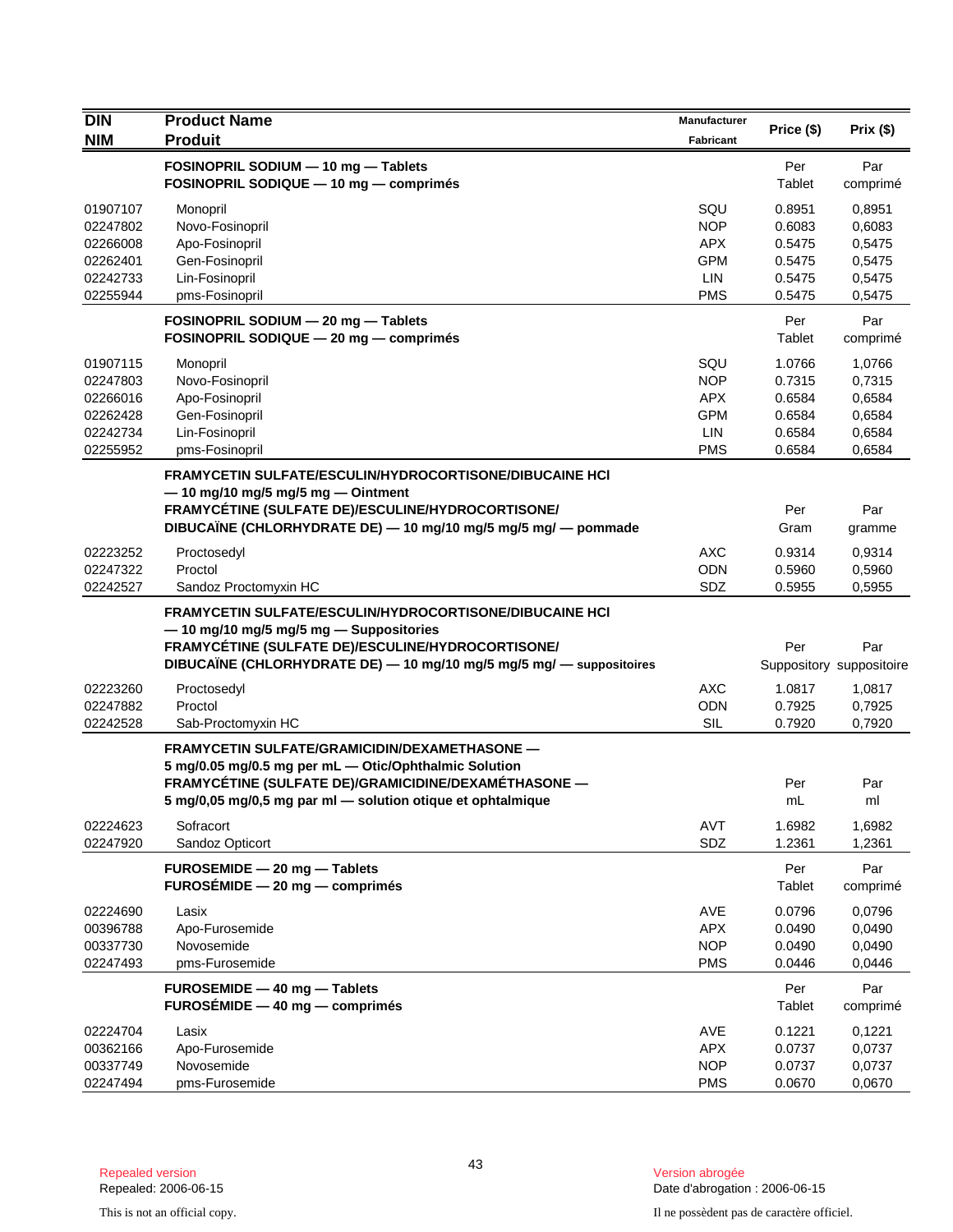| <b>DIN</b> | <b>Product Name</b>              | Manufacturer     | Price (\$) | Prix(\$) |
|------------|----------------------------------|------------------|------------|----------|
| <b>NIM</b> | <b>Produit</b>                   | <b>Fabricant</b> |            |          |
|            | FUROSEMIDE - 80 mg - Tablets     |                  | Per        | Par      |
|            | FUROSÉMIDE - 80 mg - comprimés   |                  | Tablet     | comprimé |
| 00707570   | Apo-Furosemide                   | <b>APX</b>       | 0.1660     | 0,1660   |
| 00765953   | Novosemide                       | <b>NOP</b>       | 0.1342     | 0,1342   |
|            | GABAPENTIN - 100 mg - Capsules   |                  | Per        | Par      |
|            | GABAPENTINE - 100 mg - capsules  |                  | Capsule    | capsule  |
| 02084260   | <b>Neurontin</b>                 | PFI              | 0.4576     | 0,4576   |
| 02244304   | Apo-Gabapentin                   | <b>APX</b>       | 0.3080     | 0,3080   |
| 02244513   | Novo-Gabapentin                  | <b>NOP</b>       | 0.3080     | 0,3080   |
| 02243446   | pms-Gabapentin                   | <b>PMS</b>       | 0.3080     | 0,3080   |
| 02256142   | Co Gabapentin                    | <b>COB</b>       | 0.2772     | 0,2772   |
| 02248259   | Gen-Gabapentin                   | <b>GPM</b>       | 0.2772     | 0,2772   |
| 02260883   | ratio-Gabapentin                 | <b>RPH</b>       | 0.2772     | 0,2772   |
|            | GABAPENTIN - 300 mg - Capsules   |                  | Per        | Par      |
|            | GABAPENTINE - 300 mg - capsules  |                  | Capsule    | capsule  |
| 02084279   | Neurontin                        | PFI              | 1.1131     | 1,1131   |
| 02243447   | pms-Gabapentin                   | <b>PMS</b>       | 0.7493     | 0,7493   |
| 02244514   | Novo-Gabapentin                  | <b>NOP</b>       | 0.7492     | 0,7492   |
| 02244305   | Apo-Gabapentin                   | APX.             | 0.7490     | 0,7490   |
| 02256150   | Co Gabapentin                    | <b>COB</b>       | 0.6743     | 0,6743   |
| 02248260   | Gen-Gabapentin                   | <b>GPM</b>       | 0.6743     | 0,6743   |
| 02260891   | ratio-Gabapentin                 | <b>RPH</b>       | 0.6743     | 0,6743   |
|            | GABAPENTIN - 400 mg - Capsules   |                  | Per        | Par      |
|            | GABAPENTINE - 400 mg - capsules  |                  | Capsule    | capsule  |
| 02084287   | Neurontin                        | PFI              | 1.3265     | 1,3265   |
| 02244306   | Apo-Gabapentin                   | <b>APX</b>       | 0.8930     | 0,8930   |
| 02244515   | Novo-Gabapentin                  | <b>NOP</b>       | 0.8929     | 0,8929   |
| 02243448   | pms-Gabapentin                   | <b>PMS</b>       | 0.8924     | 0,8924   |
| 02256169   | Co Gabapentin                    | <b>COB</b>       | 0.8036     | 0,8036   |
| 02248261   | Gen-Gabapentin                   | <b>GPM</b>       | 0.8036     | 0,8036   |
| 02260905   | ratio-Gabapentin                 | <b>RPH</b>       | 0.8036     | 0,8036   |
|            | GABAPENTIN - 600 mg - Tablets    |                  | Per        | Par      |
|            | GABAPENTINE - 600 mg - comprimés |                  | Tablet     | comprimé |
| 02239717   | Neurontin                        | PFI              | 2.0802     | 2,0802   |
| 02248457   | Novo-Gabapentin                  | <b>NOP</b>       | 1.3095     | 1,3095   |
|            | GEMFIBROZIL - 300 mg - Capsules  |                  | Per        | Par      |
|            | GEMFIBROZIL - 300 mg - capsules  |                  | Capsule    | capsule  |
| 00599026   | Lopid                            | PFI              | 0.5667     | 0,5667   |
| 02185407   | Gen-Gemfibrozil                  | <b>GPM</b>       | 0.3261     | 0,3261   |
| 02239951   | pms-Gemfibrozil                  | <b>PMS</b>       | 0.3261     | 0,3261   |
| 01979574   | Apo-Gemfibrozil                  | <b>APX</b>       | 0.3260     | 0,3260   |
| 02241704   | Novo-Gemfibrozil                 | <b>NOP</b>       | 0.3260     | 0,3260   |
| 02058456   | Nu-Gemfibrozil                   | <b>NXP</b>       | 0.3260     | 0,3260   |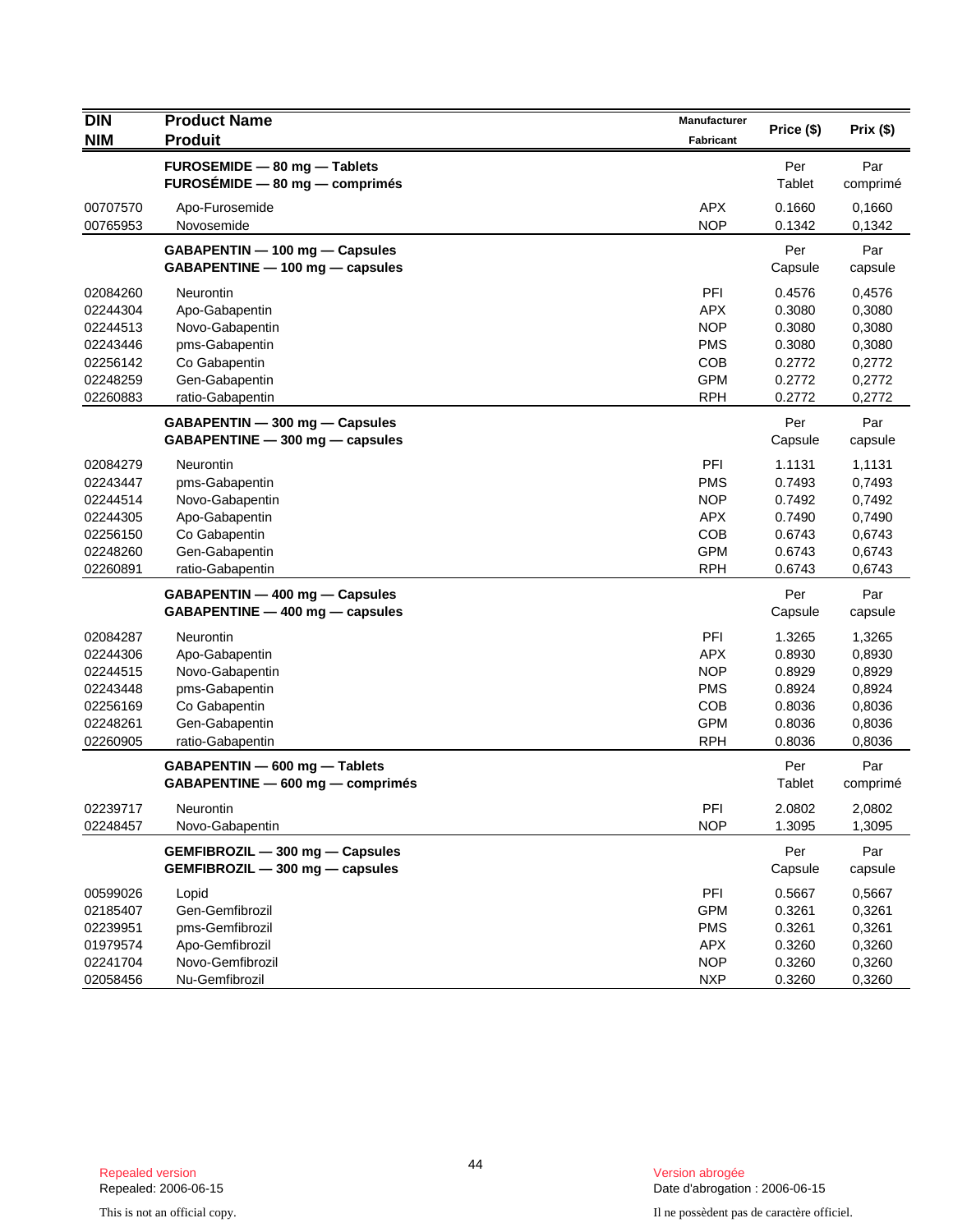| <b>DIN</b> | <b>Product Name</b>                                              | <b>Manufacturer</b> | Price (\$) | Prix(\$) |
|------------|------------------------------------------------------------------|---------------------|------------|----------|
| <b>NIM</b> | <b>Produit</b>                                                   | Fabricant           |            |          |
|            | GEMFIBROZIL - 600 mg - Tablets                                   |                     | Per        | Par      |
|            | GEMFIBROZIL - 600 mg - comprimés                                 |                     | Tablet     | comprimé |
| 00659606   | Lopid                                                            | PFI                 | 1.1344     | 1,1344   |
| 01979582   | Apo-Gemfibrozil                                                  | <b>APX</b>          | 0.8272     | 0,8272   |
| 02230580   | Dom-Gemfibrozil                                                  | <b>DOM</b>          | 0.8272     | 0,8272   |
| 02230476   | Gen-Gemfibrozil                                                  | <b>GPM</b>          | 0.8272     | 0,8272   |
| 02142074   | Novo-Gemfibrozil                                                 | <b>NOP</b>          | 0.8272     | 0,8272   |
| 02058464   | Nu-Gemfibrozil                                                   | <b>NXP</b>          | 0.8272     | 0,8272   |
| 02230183   | pms-Gemfibrozil                                                  | <b>PMS</b>          | 0.8272     | 0,8272   |
|            | <b>GENTAMICIN SULFATE - 5 mg/mL - Ophthalmic Solution</b>        |                     |            |          |
|            | <b>GENTAMICINE (SULFATE DE) - 5 mg/ml - solution ophtalmique</b> |                     | Per mL     | Par ml   |
| 00436771   | Alcomicin                                                        | <b>ALC</b>          | 0.5830     | 0,5830   |
| 00512192   | Garamycin                                                        | <b>SCH</b>          | 0.4510     | 0,4510   |
| 00776521   | pms-Gentamicin                                                   | <b>PMS</b>          | 0.4466     | 0,4466   |
| 02229440   | Sandoz Gentamicin                                                | SDZ                 | 0.4466     | 0,4466   |
|            | GENTAMICIN SULFATE - 0.3% - Ophthalmic Ointment                  |                     | Per        | Par      |
|            | GENTAMICINE (SULFATE DE) - 0,3 % - pommade ophtalmique           |                     | Gram       | gramme   |
| 00028339   | Garamycin                                                        | <b>SCH</b>          | 1.2572     | 1,2572   |
| 02230888   | Sandoz Gentamicin                                                | SDZ                 | 1.2572     | 1,2572   |
|            | <b>GENTAMICIN SULFATE - 5 mg/mL - Otic Solution</b>              |                     |            |          |
|            | <b>GENTAMICINE (SULFATE DE) - 5 mg/ml - solution otique</b>      |                     | Per mL     | Par ml   |
| 02230889   | pms-Gentamicin                                                   | <b>PMS</b>          | 1.2166     | 1,2166   |
| 00512184   | Garamycin                                                        | <b>SCH</b>          | 1.1352     | 1,1352   |
| 02229441   | Sandoz Gentamicin                                                | SDZ                 | 1.1352     | 1,1352   |
|            | GLICLAZIDE - 80 mg - Tablets                                     |                     | Per        | Par      |
|            | $GLICLAZIDE - 80 mg - comprimés$                                 |                     | Tablet     | comprimé |
| 00765996   | Diamicron                                                        | <b>SEV</b>          | 0.4098     | 0,4098   |
| 02155850   | ratio-Gliclazide                                                 | <b>RPH</b>          | 0.3073     | 0,3073   |
| 02245247   | Apo-Gliclazide                                                   | <b>APX</b>          | 0.3070     | 0,3070   |
| 02229519   | Gen-Gliclazide                                                   | <b>GPM</b>          | 0.3069     | 0,3069   |
| 02238103   | Novo-Gliclazide                                                  | <b>NOP</b>          | 0.3069     | 0,3069   |
| 02254719   | Rhoxal-gliclazide                                                | <b>RXP</b>          | 0.3069     | 0,3069   |
|            | GLIMEPIRIDE - 1 mg - Tablets                                     |                     | Per        | Par      |
|            | $GLIMEPIRIDE - 1 mg - comprimés$                                 |                     | Tablet     | comprimé |
|            |                                                                  |                     |            |          |
| 02245272   | Amaryl                                                           | AVE                 | 0.8085     | 0,8085   |
| 02273101   | ratio-Glimepiride                                                | <b>RPH</b>          | 0.5390     | 0,5390   |
| 02269589   | Rhoxal-glimerpiride                                              | <b>RXP</b>          | 0.5390     | 0,5390   |
|            | GLIMEPIRIDE - 2 mg - Tablets                                     |                     | Per        | Par      |
|            | GLIMEPIRIDE - 2 mg - comprimés                                   |                     | Tablet     | comprimé |
| 02245273   | Amaryl                                                           | AVE                 | 0.8894     | 0,8894   |
| 02273128   | ratio-Glimepiride                                                | <b>RPH</b>          | 0.5390     | 0,5390   |
| 02269597   | Rhoxal-glimepiride                                               | <b>RXP</b>          | 0.5390     | 0,5390   |
|            | $GLIMEPIRIDE - 4 mg - Tables$                                    |                     | Per        | Par      |
|            | GLIMEPIRIDE - 4 mg - comprimés                                   |                     | Tablet     | comprimé |
| 02245274   | Amaryl                                                           | AVE                 | 0.9702     | 0,9702   |
| 02273136   | ratio-Glimepiride                                                | <b>RPH</b>          | 0.5390     | 0,5390   |
| 02269619   | Rhoxal-glimepiride                                               | <b>RXP</b>          | 0.5390     | 0,5390   |
|            |                                                                  |                     |            |          |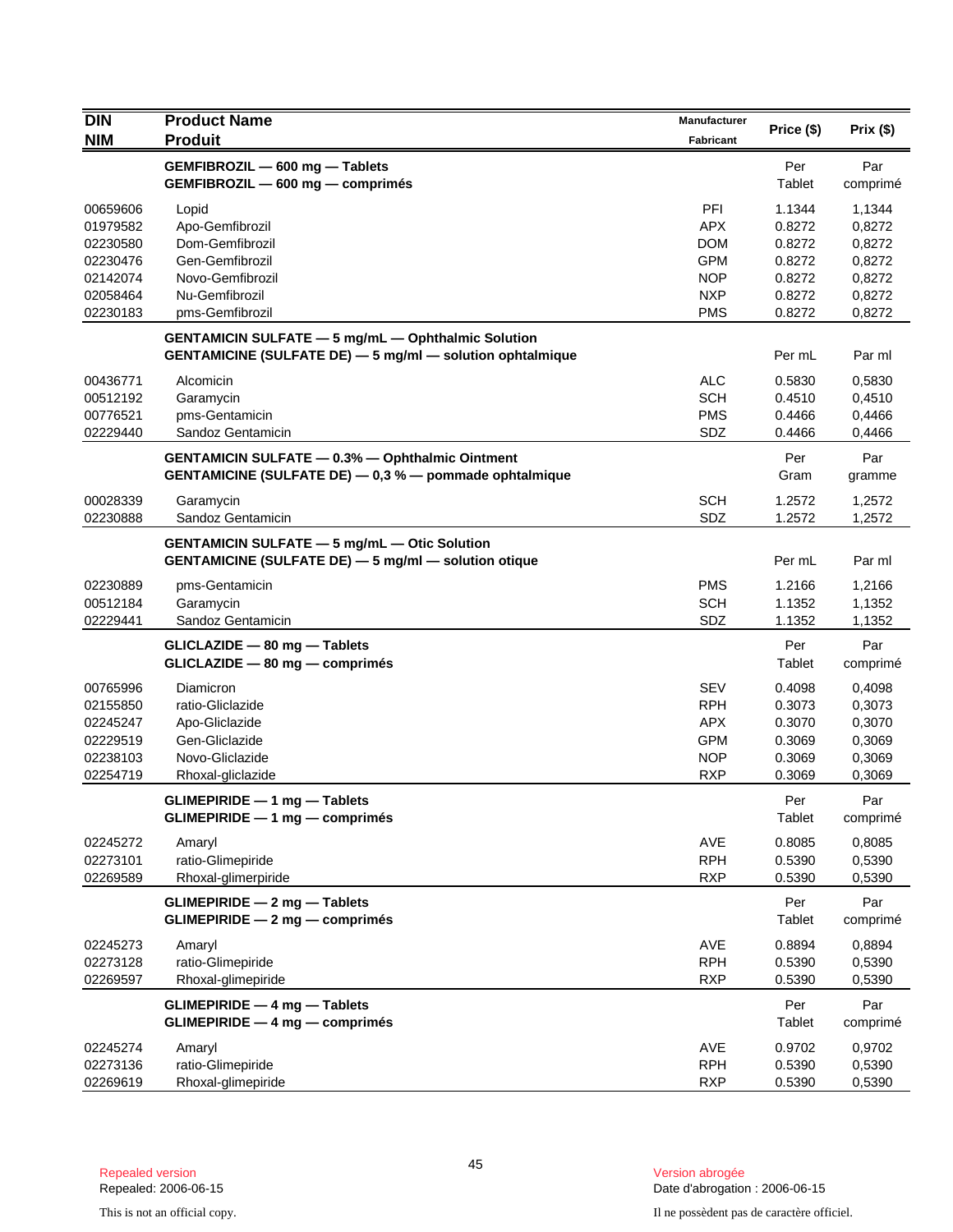| <b>DIN</b> | <b>Product Name</b>                                                                             | <b>Manufacturer</b> | Price (\$)    | Prix(\$)        |
|------------|-------------------------------------------------------------------------------------------------|---------------------|---------------|-----------------|
| <b>NIM</b> | <b>Produit</b>                                                                                  | <b>Fabricant</b>    |               |                 |
|            | GLYBURIDE - 2.5 mg - Tablets                                                                    |                     | Per           | Par             |
|            | $GLYBURIDE - 2,5 mg - comprimés$                                                                |                     | Tablet        | comprimé        |
| 02224550   | Diabeta                                                                                         | AVE                 | 0.1218        | 0,1218          |
| 02234513   | Dom-Glyburide                                                                                   | <b>DOM</b>          | 0.0433        | 0.0433          |
| 00720933   | Euglucon                                                                                        | <b>HLR</b>          | 0.0433        | 0,0433          |
| 02236733   | pms-Glyburide                                                                                   | <b>PMS</b>          | 0.0433        | 0,0433          |
| 01913654   | Apo-Glyburide                                                                                   | <b>APX</b>          | 0.0432        | 0,0432          |
| 00808733   | Gen-Glybe                                                                                       | <b>GPM</b>          | 0.0432        | 0,0432          |
| 01913670   | Novo-Glyburide                                                                                  | <b>NOP</b>          | 0.0432        | 0,0432          |
| 02020734   | Nu-Glyburide                                                                                    | <b>NXP</b>          | 0.0432        | 0,0432          |
| 01900927   | ratio-Glyburide                                                                                 | <b>RPH</b>          | 0.0432        | 0,0432          |
| 02248008   | Rhoxal-glyburide                                                                                | <b>RXP</b>          | 0.0432        | 0,0432          |
|            | GLYBURIDE - 5 mg - Tablets                                                                      |                     | Per           | Par             |
|            | $GLYBURIDE - 5 mg - comprimés$                                                                  |                     | Tablet        | comprimé        |
| 02224569   | Diabeta                                                                                         | <b>AVE</b>          | 0.2182        | 0,2182          |
| 02234514   | Dom-Glyburide                                                                                   | <b>DOM</b>          | 0.0752        | 0,0752          |
| 00720941   | Euglucon                                                                                        | <b>HLR</b>          | 0.0752        | 0,0752          |
| 02236734   | pms-Glyburide                                                                                   | <b>PMS</b>          | 0.0752        | 0,0752          |
| 01913662   | Apo-Glyburide                                                                                   | <b>APX</b>          | 0.0751        | 0,0751          |
| 00808741   | Gen-Glybe                                                                                       | <b>GPM</b>          | 0.0751        | 0,0751          |
| 01913689   | Novo-Glyburide                                                                                  | <b>NOP</b>          | 0.0751        | 0,0751          |
| 02020742   | Nu-Glyburide                                                                                    | <b>NXP</b>          | 0.0751        | 0,0751          |
| 01900935   | ratio-Glyburide                                                                                 | <b>RPH</b>          | 0.0751        | 0,0751          |
| 02248009   | Rhoxal-glyburide                                                                                | <b>RXP</b>          | 0.0751        | 0,0751          |
|            | GRAIN & CITRUS FIBRE - 469 mg - Tablets<br>FIBRES DE CÉRÉALES ET D'AGRUMES — 469 mg — comprimés |                     | Per<br>Tablet | Par<br>comprimé |
| 00779768   | Fibyrax                                                                                         | <b>WHB</b>          | 0.0692        | 0,0692          |
| 00595829   | Novo-Fibre                                                                                      | <b>NOP</b>          | 0.0565        | 0,0565          |
|            | HALOPERIDOL - 10 mg/5 mL - Oral Solution                                                        |                     |               |                 |
|            | HALOPERIDOL - 10 mg/5 ml - solution orale                                                       |                     | Per mL        | Par ml          |
| 00587702   | Apo-Haloperidol                                                                                 | <b>APX</b>          | 0.1480        | 0,1480          |
| 00759503   | pms-Haloperidol                                                                                 | <b>PMS</b>          | 0.1181        | 0,1181          |
| 00552429   | ratio-Haloperidol                                                                               | <b>RPH</b>          | 0.1181        | 0,1181          |
|            | HALOPERIDOL - 0.5 mg - Tablets                                                                  |                     | Per           | Par             |
|            | $HALOPÉRIDOL - 0,5 mg - comprimés$                                                              |                     | Tablet        | comprimé        |
| 00396796   | Apo-Haloperidol                                                                                 | <b>APX</b>          | 0.0515        | 0,0515          |
| 00363685   | Novo-Peridol                                                                                    | <b>NOP</b>          | 0.0396        | 0,0396          |
| 00552135   | ratio-Haloperidol                                                                               | <b>RPH</b>          | 0.0396        | 0,0396          |
|            | HALOPERIDOL - 1 mg - Tablets                                                                    |                     | Per           | Par             |
|            | $HALOPÉRIDOL - 1 mg - comprimés$                                                                |                     | Tablet        | comprimé        |
| 00396818   | Apo-Haloperidol                                                                                 | <b>APX</b>          | 0.0835        | 0,0835          |
| 00552143   | ratio-Haloperidol                                                                               | <b>RPH</b>          | 0.0676        | 0.0676          |
| 00363677   | Novo-Peridol                                                                                    | <b>NOP</b>          | 0.0675        | 0,0675          |
|            | HALOPERIDOL - 2 mg - Tablets                                                                    |                     | Per           | Par             |
|            | $HALOPÉRIDOL - 2 mg - comprimés$                                                                |                     | Tablet        | comprimé        |
| 00396826   | Apo-Haloperidol                                                                                 | <b>APX</b>          | 0.1500        | 0,1500          |
| 00363669   | Novo-Peridol                                                                                    | <b>NOP</b>          | 0.1155        | 0,1155          |
| 00728292   | ratio-Haloperidol                                                                               | <b>RPH</b>          | 0.1155        | 0,1155          |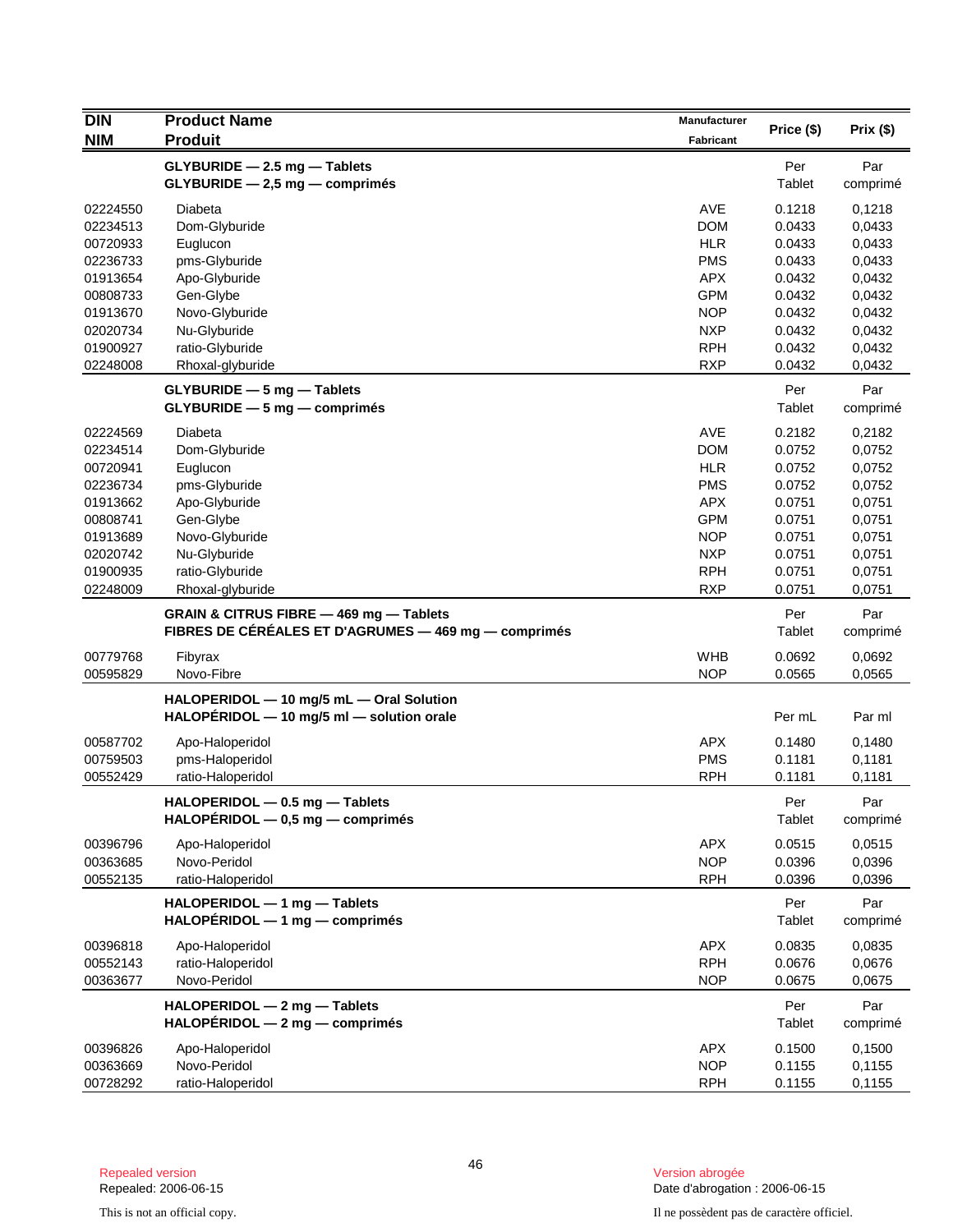| <b>DIN</b><br><b>NIM</b>                     | <b>Product Name</b><br><b>Produit</b>                                                                                            | <b>Manufacturer</b><br><b>Fabricant</b>       | Price (\$)                               | Prix(\$)                                 |
|----------------------------------------------|----------------------------------------------------------------------------------------------------------------------------------|-----------------------------------------------|------------------------------------------|------------------------------------------|
|                                              | HALOPERIDOL - 5 mg - Tablets<br>HALOPÉRIDOL - 5 mg - comprimés                                                                   |                                               | Per<br>Tablet                            | Par<br>comprimé                          |
| 00396834<br>00363650<br>00647969             | Apo-Haloperidol<br>Novo-Peridol<br>ratio-Haloperidol                                                                             | <b>APX</b><br><b>NOP</b><br><b>RPH</b>        | 0.2160<br>0.1636<br>0.1636               | 0,2160<br>0,1636<br>0,1636               |
|                                              | HALOPERIDOL - 10 mg - Tablets<br>$HALOPÉRIDOL - 10 mg - comprimés$                                                               |                                               | Per<br>Tablet                            | Par<br>comprimé                          |
| 00463698<br>00728306<br>00713449             | Apo-Haloperidol<br>ratio-Haloperidol<br>Novo-Peridol                                                                             | <b>APX</b><br><b>RPH</b><br><b>NOP</b>        | 0.3510<br>0.2722<br>0.1463               | 0,3510<br>0,2722<br>0,1463               |
|                                              | HALOPERIDOL DECANOATE - 50 mg/mL - Long Acting Injection<br>HALOPÉRIDOL (DÉCANOATE D') - 50 mg/ml - injection à effet prolongé   |                                               | Per mL                                   | Par ml                                   |
| 00599085<br>02242361<br>02130297<br>02236866 | Haldol LA<br>Apo-Haloperidol LA<br>Haloperidol LA/Halopéridol LA<br>Haloperidol Long Acting/Halopéridol à action prolongée       | <b>JAN</b><br><b>APX</b><br>SDZ<br><b>NOP</b> | 9.2800<br>6.4900<br>5.6100<br>5.6100     | 9,2800<br>6,4900<br>5,6100<br>5,6100     |
|                                              | HALOPERIDOL DECANOATE - 100 mg/mL - Long Acting Injection<br>HALOPÉRIDOL (DÉCANOATE D') - 100 mg/ml - injection à effet prolongé |                                               | Per mL                                   | Par ml                                   |
| 00599093<br>02242362<br>02130300<br>02242631 | Haldol LA<br>Apo-Haloperidol LA<br>Haloperidol LA/Halopéridol LA<br>Haloperidol Long Acting/Halopéridol à action prolongée       | <b>JAN</b><br><b>APX</b><br>SDZ<br><b>NOP</b> | 18.3300<br>12.8300<br>11.0800<br>11.0800 | 18,3300<br>12,8300<br>11,0800<br>11,0800 |
|                                              | HYDRALAZINE HCI - 10 mg - Tablets<br>HYDRALAZINE (CHLORHYDRATE D') - 10 mg - comprimés                                           |                                               | Per<br>Tablet                            | Par<br>comprimé                          |
| 00441619<br>00759465<br>01913204             | Apo-Hydralazine<br>Novo-Hylazin<br>Nu-Hydral                                                                                     | <b>APX</b><br><b>NOP</b><br><b>NXP</b>        | 0.1129<br>0.1026<br>0.1026               | 0,1129<br>0,1026<br>0,1026               |
|                                              | HYDRALAZINE HCI - 25 mg - Tablets<br>HYDRALAZINE (CHLORHYDRATE D') - 25 mg - comprimés                                           |                                               | Per<br>Tablet                            | Par<br>comprimé                          |
| 00441627<br>00759473<br>02004828             | Apo-Hydralazine<br>Novo-Hylazin<br>Nu-Hydral                                                                                     | <b>APX</b><br><b>NOP</b><br><b>NXP</b>        | 0.1940<br>0.1764<br>0.1764               | 0,1940<br>0,1764<br>0,1764               |
|                                              | HYDRALAZINE HCI - 50 mg - Tablets<br>HYDRALAZINE (CHLORHYDRATE D') - 50 mg - comprimés                                           |                                               | Per<br>Tablet                            | Par<br>comprimé                          |
| 00441635<br>00759481<br>02004836             | Apo-Hydralazine<br>Novo-Hylazin<br>Nu-Hydral                                                                                     | <b>APX</b><br><b>NOP</b><br><b>NXP</b>        | 0.3047<br>0.2770<br>0.2770               | 0,3047<br>0,2770<br>0,2770               |
|                                              | HYDROCHLOROTHIAZIDE - 25 mg - Tablets<br>HYDROCHLOROTHIAZIDE - 25 mg - comprimés                                                 |                                               | Per<br>Tablet                            | Par<br>comprimé                          |
| 00326844<br>00021474<br>02247386             | Apo-Hydro<br>Novohydrazide<br>pms-Hydrochlorothiazide                                                                            | <b>APX</b><br><b>NOP</b><br><b>PMS</b>        | 0.0523<br>0.0523<br>0.0523               | 0,0523<br>0,0523<br>0,0523               |
|                                              | HYDROCHLOROTHIAZIDE - 50 mg - Tablets<br>HYDROCHLOROTHIAZIDE - 50 mg - comprimés                                                 |                                               | Per<br>Tablet                            | Par<br>comprimé                          |
| 02247387<br>00312800<br>00021482             | pms-Hydrochlorothiazide<br>Apo-Hydro<br>Novohydrazide                                                                            | <b>PMS</b><br><b>APX</b><br><b>NOP</b>        | 0.0726<br>0.0715<br>0.0715               | 0,0726<br>0,0715<br>0,0715               |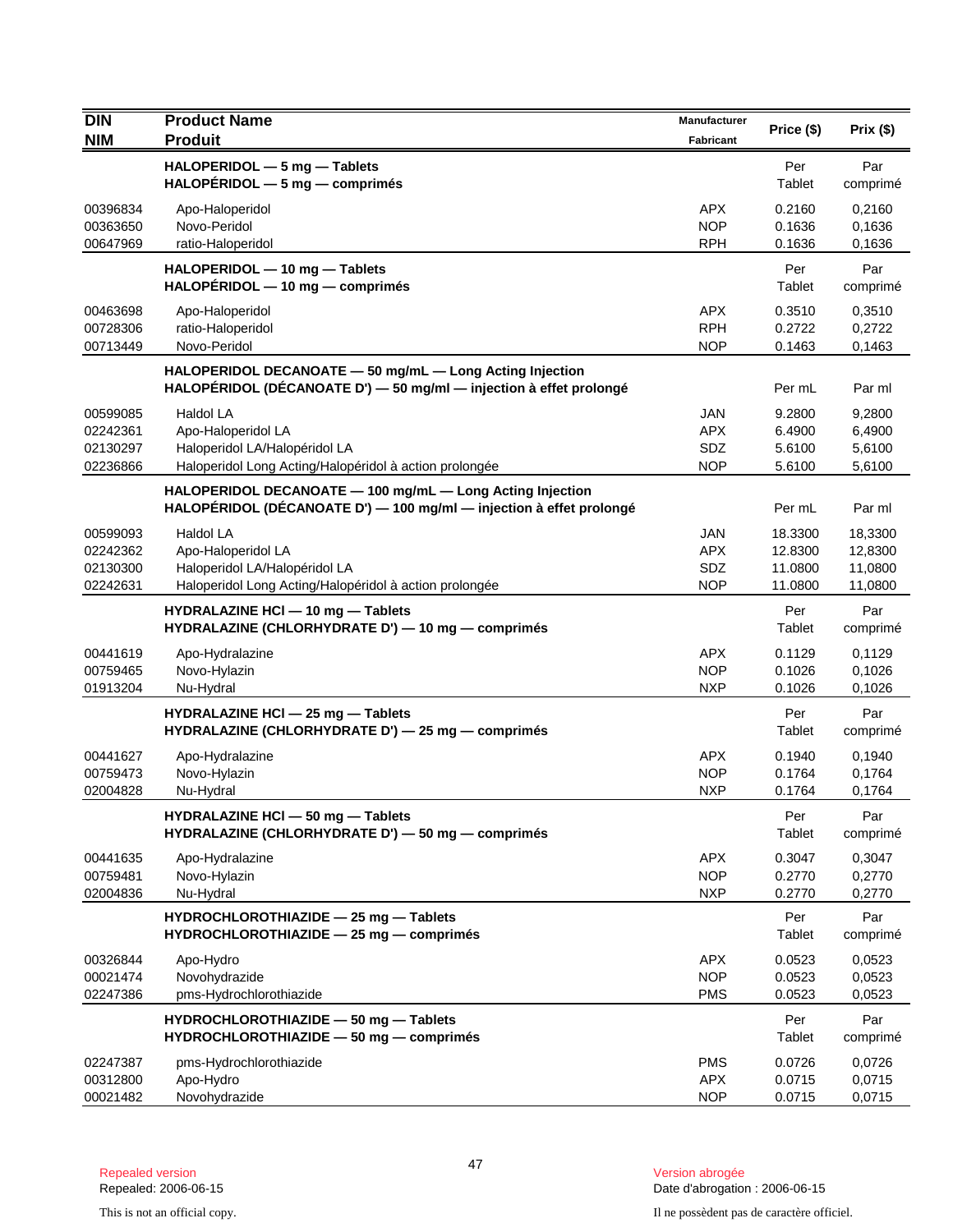| <b>DIN</b>           | <b>Product Name</b>                                                                                   | Manufacturer             | Price (\$)         | Prix(\$)           |
|----------------------|-------------------------------------------------------------------------------------------------------|--------------------------|--------------------|--------------------|
| <b>NIM</b>           | <b>Produit</b>                                                                                        | Fabricant                |                    |                    |
|                      | HYDROCORTISONE - 100 mg/60 mL - Enema<br>HYDROCORTISONE - 100 mg/60 ml - lavement                     |                          | Per<br>Package     | Par<br>paquet      |
| 02112736<br>00230316 | Cortenema<br>Hycort                                                                                   | <b>AXC</b><br><b>ICN</b> | 6.6600<br>5.6572   | 6,6600<br>5,6572   |
|                      | HYDROCORTISONE (VALÉRATE D') — 0,2 % — crème                                                          |                          | Gram               | gramme             |
| 02242984<br>01910124 | Hydroval<br>Westcort                                                                                  | <b>TPT</b><br>WSQ        | 0.1834<br>0.1834   | 0,1834<br>0,1834   |
|                      | <b>HYDROCORTISONE VALERATE - 0.2% - Ointment</b><br>HYDROCORTISONE (VALÉRATE D') — 0,2 % — pommade    |                          | Per<br>Gram        | Par<br>gramme      |
| 02242985<br>01910132 | Hydroval<br>Westcort                                                                                  | <b>TPT</b><br>WSQ        | 0.1834<br>0.1834   | 0,1834<br>0,1834   |
|                      | HYDROMORPHONE HCI - 2 mg/mL - Injection<br>HYDROMORPHONE (CHLORHYDRATE D') - 2 mg/ml - injection      |                          | Per mL             | Par ml             |
| 00627100<br>02145901 | <b>Dilaudid</b><br>Hydromorphone                                                                      | ABB<br><b>SIL</b>        | 1.5510<br>1.3640   | 1,5510<br>1,3640   |
|                      | HYDROMORPHONE HCI - 10 mg/mL - Injection<br>HYDROMORPHONE (CHLORHYDRATE D') — 10 mg/ml — injection    |                          | Per mL             | Par ml             |
| 00622133<br>02145928 | Dilaudid HP<br>Hydromorphone HP 10                                                                    | ABB<br>SIL               | 3.7400<br>3.3330   | 3,7400<br>3,3330   |
|                      | HYDROMORPHONE HCI - 20 mg/mL - Injection<br>HYDROMORPHONE (CHLORHYDRATE D') - 20 mg/ml - injection    |                          | Per mL             | Par ml             |
| 02146118<br>02145936 | Dilaudid HP Plus<br>Hydromorphone HP 20                                                               | ABB<br>SIL               | 5.7640<br>5.3020   | 5,7640<br>5,3020   |
|                      | HYDROMORPHONE HCI - 50 mg/mL - Injection<br>HYDROMORPHONE (CHLORHYDRATE D') - 50 mg/ml - injection    |                          | Per mL             | Par ml             |
| 02145863<br>02146126 | Dilaudid XP Plus<br>Hydromorphone HP 50                                                               | ABB<br><b>SIL</b>        | 15.2955<br>14.4650 | 15,2955<br>14,4650 |
|                      | HYDROMORPHONE HCI - 1 mg/mL - Oral Liquid<br>HYDROMORPHONE (CHLORHYDRATE D') - 1 mg/ml - liquide oral |                          | Per mL             | Par ml             |
| 00786535<br>01916386 | <b>Dilaudid</b><br>pms-Hydromorphone                                                                  | ABB<br><b>PMS</b>        | 0.0871<br>0.0718   | 0,0871<br>0,0718   |
|                      | HYDROMORPHONE HCI $-$ 1 mg $-$ Tablets<br>HYDROMORPHONE (CHLORHYDRATE D') - 1 mg - comprimés          |                          | Per<br>Tablet      | Par<br>comprimé    |
| 00885444<br>00705438 | pms-Hydromorphone<br>Dilaudid                                                                         | <b>PMS</b><br>ABB        | 0.1243<br>0.1055   | 0,1243<br>0,1055   |
|                      | HYDROMORPHONE HCI - 2 mg - Tablets<br>HYDROMORPHONE (CHLORHYDRATE D') - 2 mg - comprimés              |                          | Per<br>Tablet      | Par<br>comprimé    |
| 00125083<br>00885436 | Dilaudid<br>pms-Hydromorphone                                                                         | ABB<br><b>PMS</b>        | 0.1559<br>0.1559   | 0,1559<br>0,1559   |
|                      | HYDROMORPHONE HCI - 4 mg - Tablets<br>HYDROMORPHONE (CHLORHYDRATE D') - 4 mg - comprimés              |                          | Per<br>Tablet      | Par<br>comprimé    |
| 00885401<br>00125121 | pms-Hydromorphone<br>Dilaudid                                                                         | <b>PMS</b><br>ABB        | 0.2612<br>0.2464   | 0,2612<br>0,2464   |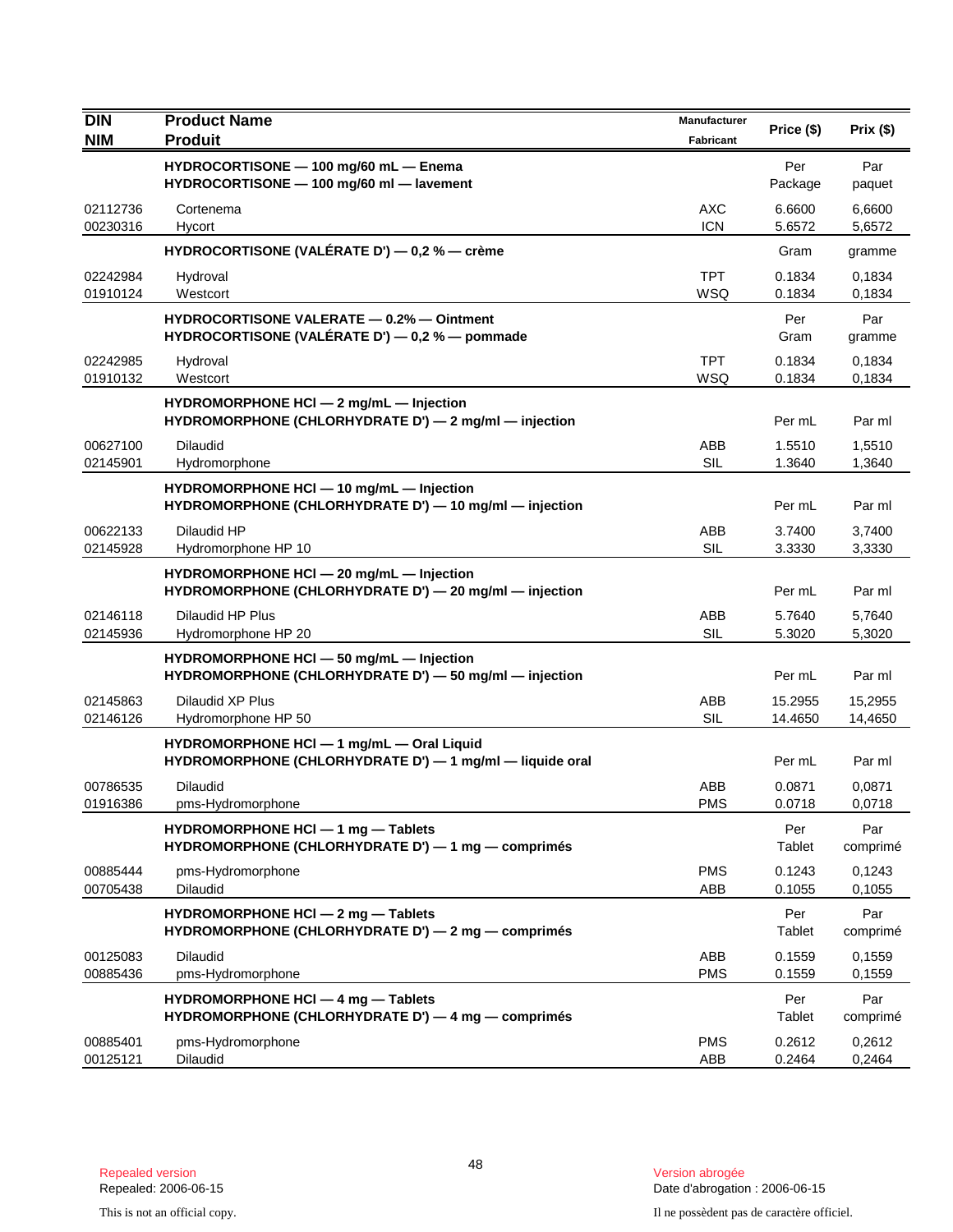| <b>DIN</b><br><b>NIM</b>                     | <b>Product Name</b><br><b>Produit</b>                                                                 | Manufacturer<br><b>Fabricant</b>                     | Price (\$)                           | Prix(\$)                             |
|----------------------------------------------|-------------------------------------------------------------------------------------------------------|------------------------------------------------------|--------------------------------------|--------------------------------------|
|                                              |                                                                                                       |                                                      |                                      |                                      |
|                                              | HYDROMORPHONE HCI - 8 mg - Tablets<br>HYDROMORPHONE (CHLORHYDRATE D') - 8 mg - comprimés              |                                                      | Per<br>Tablet                        | Par<br>comprimé                      |
| 00885428<br>00786543                         | pms-Hydromorphone<br><b>Dilaudid</b>                                                                  | <b>PMS</b><br>ABB                                    | 0.4572<br>0.3881                     | 0,4572<br>0,3881                     |
|                                              | HYDROXYCHLOROQUINE SULFATE - 200 mg - Tablets<br>HYDROXYCHLOROQUINE (SULFATE D') - 200 mg - comprimés |                                                      | Per<br>Tablet                        | Par<br>comprimé                      |
| 02017709<br>02246691<br>02252600             | Plaquenil<br>Apo-Hydroxyquine<br>Gen-Hydroxychloroquine                                               | SAW<br><b>APX</b><br><b>GPM</b>                      | 0.6053<br>0.4035<br>0.4035           | 0,6053<br>0,4035<br>0,4035           |
|                                              | HYDROXYUREA - 500 mg - Capsules<br>$HYDROXYURÉE - 500 mg - capsules$                                  |                                                      | Per<br>Capsule                       | Par<br>capsule                       |
| 02242920<br>00465283<br>02247937             | Gen-Hydroxyurea<br>Hydrea<br>Apo-Hydroxyurea                                                          | <b>GPM</b><br>SQU<br><b>APX</b>                      | 1.1223<br>1.1223<br>1.0203           | 1,1223<br>1,1223<br>1,0203           |
|                                              | HYDROXYZINE HCI - 10 mg - Capsules<br>HYDROXYZINE (CHLORHYDRATE D') - 10 mg - capsules                |                                                      | Per<br>Capsule                       | Par<br>capsule                       |
| 00024376<br>00646059<br>00738824<br>00741884 | Atarax<br>Apo-Hydroxyzine<br>Novo-Hydroxyzin<br>pms-Hydroxyzine                                       | PFI<br><b>APX</b><br><b>NOP</b><br><b>PMS</b>        | 0.1696<br>0.1228<br>0.1116<br>0.0435 | 0,1696<br>0,1228<br>0,1116<br>0,0435 |
|                                              | HYDROXYZINE HCI - 25 mg - Capsules<br>HYDROXYZINE (CHLORHYDRATE D') - 25 mg - capsules                |                                                      | Per<br>Capsule                       | Par<br>capsule                       |
| 00646024<br>00738832<br>00741892<br>01938835 | Apo-Hydroxyzine<br>Novo-Hydroxyzin<br>pms-Hydroxyzine<br>Multipax                                     | <b>APX</b><br><b>NOP</b><br><b>PMS</b><br><b>RPR</b> | 0.1568<br>0.1425<br>0.0704<br>0.0592 | 0,1568<br>0,1425<br>0,0704<br>0,0592 |
|                                              | HYDROXYZINE HCI - 50 mg - Capsules<br>HYDROXYZINE (CHLORHYDRATE D') - 50 mg - capsules                |                                                      | Per<br>Capsule                       | Par<br>capsule                       |
| 00024392<br>00646016<br>00738840<br>00741906 | Atarax<br>Apo-Hydroxyzine<br>Novo-Hydroxyzin<br>pms-Hydroxyzine                                       | <b>PFI</b><br><b>APX</b><br><b>NOP</b><br><b>PMS</b> | 0.3141<br>0.2275<br>0.2068<br>0.0975 | 0,3141<br>0,2275<br>0,2068<br>0,0975 |
|                                              | HYDROXYZINE HCI - 10 mg/5 mL - Oral Syrup<br>HYDROXYZINE (CHLORHYDRATE D') - 10 mg/5 ml - sirop oral  |                                                      | Per mL                               | Par ml                               |
| 00024694<br>00741817                         | Atarax<br>pms-Hydroxyzine                                                                             | PFI<br><b>PMS</b>                                    | 0.0565<br>0.0428                     | 0,0565<br>0,0428                     |
|                                              | IBUPROFEN - 300 mg - Tablets<br>IBUPROFÈNE $-$ 300 mg $-$ comprimes                                   |                                                      | Per<br>Tablet                        | Par<br>comprimé                      |
| 00327794<br>00441651<br>02020696<br>00629332 | Motrin<br>Apo-Ibuprofen<br>Nu-Ibuprofen<br>Novo-Profen                                                | <b>MCL</b><br><b>APX</b><br><b>NXP</b><br><b>NOP</b> | 0.1222<br>0.0759<br>0.0349<br>0.0320 | 0,1222<br>0,0759<br>0,0349<br>0,0320 |
|                                              | <b>IBUPROFEN - 400 mg - Tablets</b><br>IBUPROFÈNE $-$ 400 mg $-$ comprimes                            |                                                      | Per<br>Tablet                        | Par<br>comprimé                      |
| 00364142<br>00506052<br>02020718             | Motrin<br>Apo-Ibuprofen<br>Nu-Ibuprofen                                                               | <b>MCL</b><br><b>APX</b><br><b>NXP</b>               | 0.1747<br>0.1111<br>0.0455           | 0,1747<br>0,1111<br>0,0455           |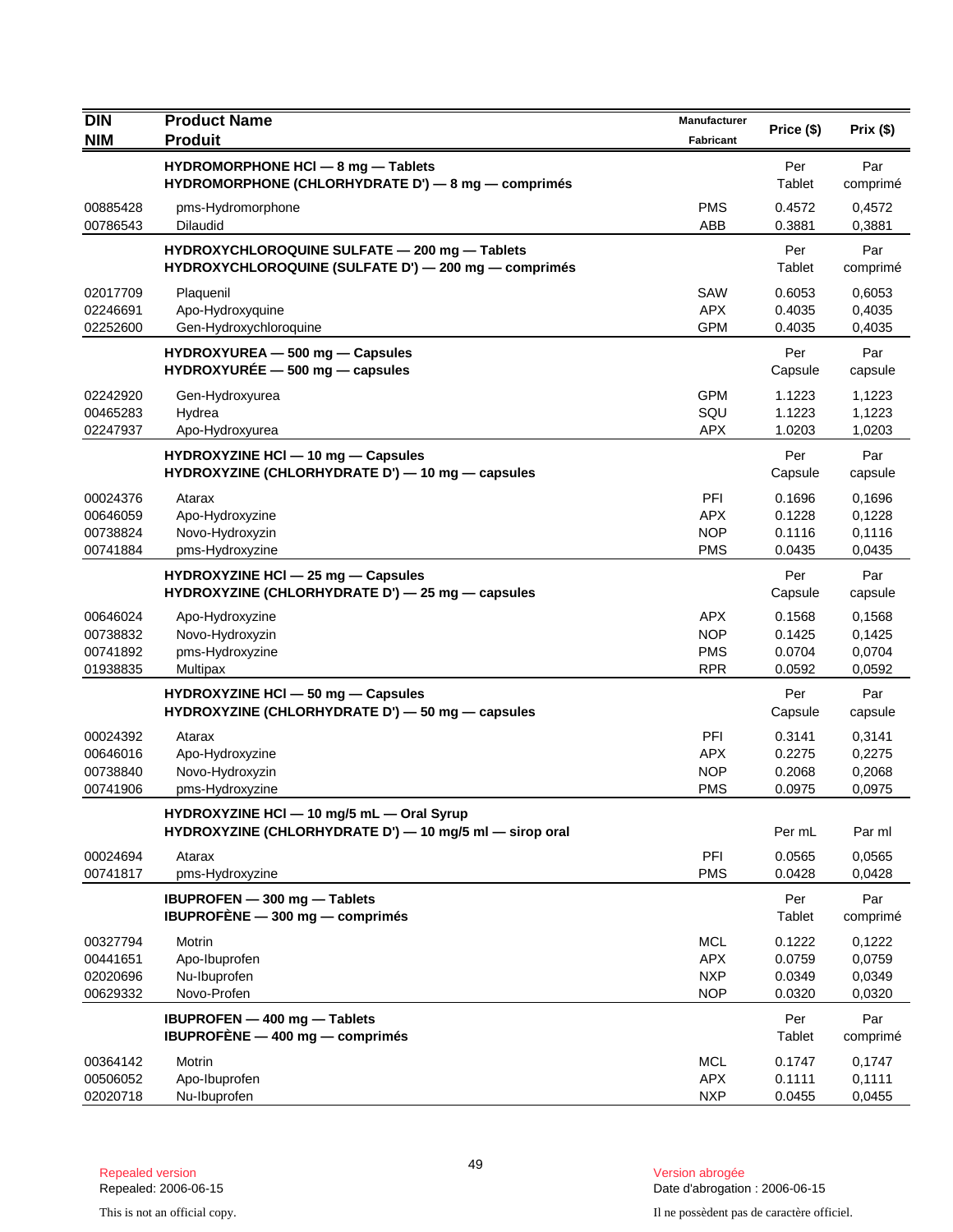| <b>DIN</b>                                                                                   | <b>Product Name</b>                                                                                                                    | <b>Manufacturer</b>                                                                                          | Price (\$)                                                                   | Prix(\$)                                                                     |
|----------------------------------------------------------------------------------------------|----------------------------------------------------------------------------------------------------------------------------------------|--------------------------------------------------------------------------------------------------------------|------------------------------------------------------------------------------|------------------------------------------------------------------------------|
| <b>NIM</b>                                                                                   | <b>Produit</b>                                                                                                                         | Fabricant                                                                                                    |                                                                              |                                                                              |
|                                                                                              | IBUPROFEN - 600 mg - Tablets<br>IBUPROFÈNE $-$ 600 mg $-$ comprimés                                                                    |                                                                                                              | Per<br>Tablet                                                                | Par<br>comprimé                                                              |
| 02020726<br>00629359<br>00585114                                                             | Nu-Ibuprofen<br>Novo-Profen<br>Apo-Ibuprofen                                                                                           | <b>NXP</b><br><b>NOP</b><br><b>APX</b>                                                                       | 0.0580<br>0.0532<br>0.0512                                                   | 0,0580<br>0,0532<br>0,0512                                                   |
|                                                                                              | IMIPRAMINE HCI - 10 mg - Tablets<br>IMIPRAMINE (CHLORHYDRATE D') - 10 mg - comprimés                                                   |                                                                                                              | Per<br>Tablet                                                                | Par<br>comprimé                                                              |
| 00360201<br>00021504                                                                         | Apo-Imipramine<br>Novo-Pramine                                                                                                         | <b>APX</b><br><b>NOP</b>                                                                                     | 0.1141<br>0.1141                                                             | 0,1141<br>0,1141                                                             |
|                                                                                              | IMIPRAMINE HCI $-$ 25 mg $-$ Tablets<br>IMIPRAMINE (CHLORHYDRATE D') - 25 mg - comprimés                                               |                                                                                                              | Per<br>Tablet                                                                | Par<br>comprimé                                                              |
| 00010472<br>00312797<br>00021512                                                             | Tofranil<br>Apo-Imipramine<br>Novo-Pramine                                                                                             | <b>NVT</b><br><b>APX</b><br><b>NOP</b>                                                                       | 0.2725<br>0.1815<br>0.1815                                                   | 0,2725<br>0,1815<br>0,1815                                                   |
|                                                                                              | IMIPRAMINE HCI - 50 mg - Tablets<br>IMIPRAMINE (CHLORHYDRATE D') - 50 mg - comprimés                                                   |                                                                                                              | Per<br>Tablet                                                                | Par<br>comprimé                                                              |
| 00010480<br>00326852<br>00021520                                                             | Tofranil<br>Apo-Imipramine<br>Novo-Pramine                                                                                             | <b>NVT</b><br><b>APX</b><br><b>NOP</b>                                                                       | 0.5065<br>0.3372<br>0.3372                                                   | 0,5065<br>0,3372<br>0,3372                                                   |
|                                                                                              | INDAPAMIDE $-$ 1.25 mg $-$ Tablets<br>$INDAPAMIDE - 1,25 mg - comprimés$                                                               |                                                                                                              | Per<br>Tablet                                                                | Par<br>comprimé                                                              |
| 02179709<br>02227339<br>02245246<br>02239913<br>02240067<br>02239619                         | Lozide<br>ratio-Indapamide<br>Apo-Indapamide<br>Dom-Indapamide<br>Gen-Inapamide<br>pms-Indapamide                                      | <b>SEV</b><br><b>RPH</b><br><b>APX</b><br><b>DOM</b><br><b>GPM</b><br><b>PMS</b>                             | 0.3277<br>0.2294<br>0.2065<br>0.2065<br>0.2065<br>0.2065                     | 0,3277<br>0,2294<br>0,2065<br>0,2065<br>0,2065<br>0,2065                     |
|                                                                                              | INDAPAMIDE - 2.5 mg - Tablets<br>INDAPAMIDE $-2,5$ mg $-$ comprimes                                                                    |                                                                                                              | Per<br>Tablet                                                                | Par<br>comprimé                                                              |
| 00564966<br>02049341<br>02223678<br>02153483<br>02239917<br>02231184<br>02223597<br>02239620 | Lozide<br>ratio-Indapamide<br>Apo-Indapamide<br>Gen-Indapamide<br>Dom-Indapamide<br>Novo-Indapamide<br>Nu-Indapamide<br>pms-Indapamide | <b>SER</b><br><b>RPH</b><br><b>APX</b><br><b>GPM</b><br><b>DOM</b><br><b>NOP</b><br><b>NXP</b><br><b>PMS</b> | 0.5200<br>0.3509<br>0.3276<br>0.3276<br>0.3275<br>0.3275<br>0.3275<br>0.3275 | 0,5200<br>0,3509<br>0,3276<br>0,3276<br>0,3275<br>0,3275<br>0,3275<br>0,3275 |
|                                                                                              | INDOMETHACIN - 25 mg - Capsules<br>INDOMÉTHACINE $-$ 25 mg $-$ capsules                                                                |                                                                                                              | Per<br>Capsule                                                               | Par<br>capsule                                                               |
| 00016039<br>02143364<br>00611158<br>02204541<br>00337420<br>00865850                         | Indocid<br>ratio-Indomethacin<br>Apo-Indomethacin<br>Rhodacine<br>Novo-Methacin<br>Nu-Indo                                             | <b>MFX</b><br><b>RPH</b><br><b>APX</b><br><b>ROP</b><br><b>NOP</b><br><b>NXP</b>                             | 0.3255<br>0.1183<br>0.0960<br>0.0959<br>0.0958<br>0.0950                     | 0,3255<br>0,1183<br>0,0960<br>0.0959<br>0,0958<br>0,0950                     |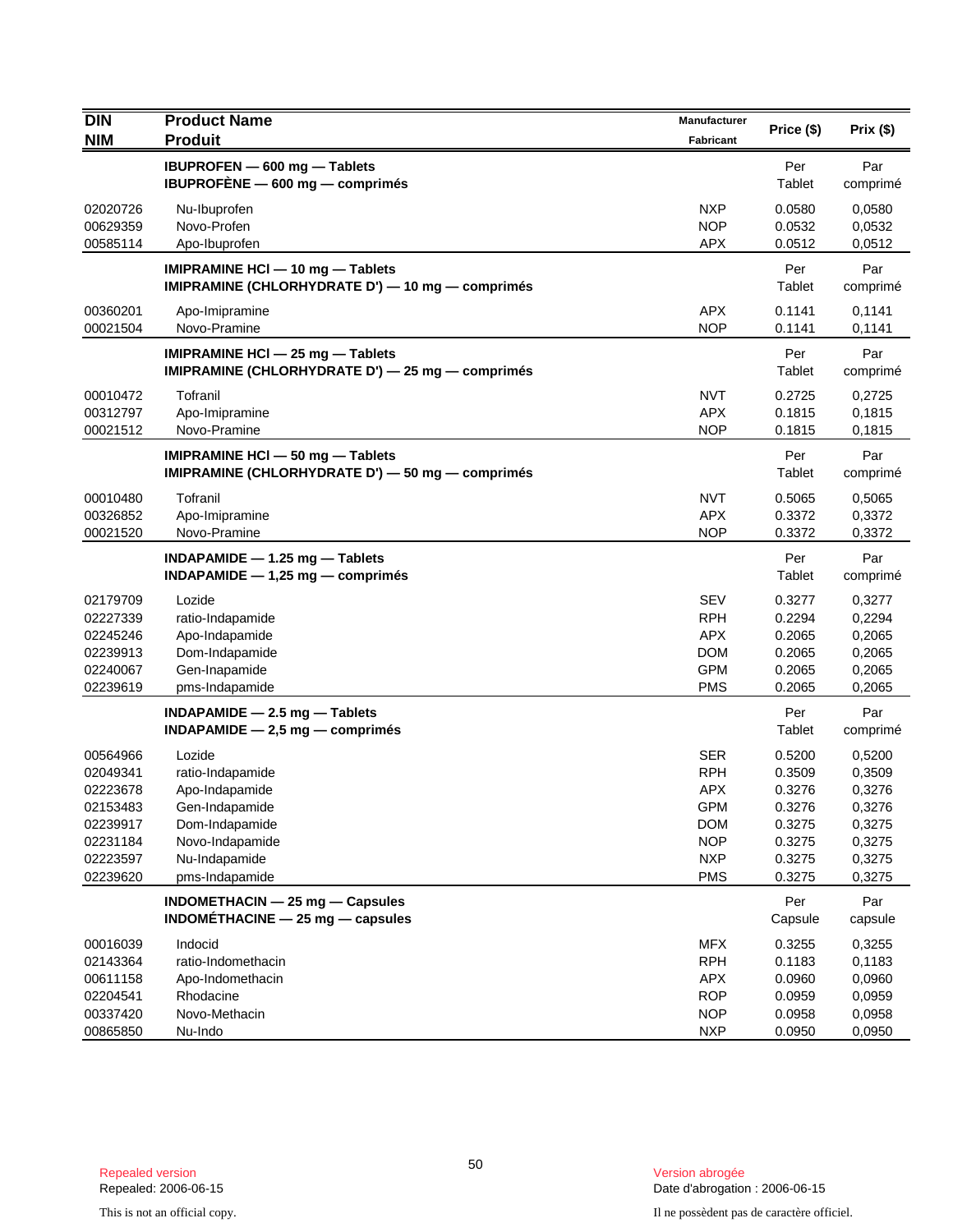| <b>DIN</b> | <b>Product Name</b>                                                      | Manufacturer     |            |                          |
|------------|--------------------------------------------------------------------------|------------------|------------|--------------------------|
| <b>NIM</b> | <b>Produit</b>                                                           | <b>Fabricant</b> | Price (\$) | Prix(\$)                 |
|            | INDOMETHACIN $-$ 50 mg $-$ Capsules                                      |                  | Per        | Par                      |
|            | INDOMETHACINE $-50$ mg $-$ capsules                                      |                  | Capsule    | capsule                  |
| 00016047   | Indocid                                                                  | <b>MFX</b>       | 0.5287     | 0,5287                   |
| 02143372   | ratio-Indomethacin                                                       | <b>RPH</b>       | 0.2052     | 0,2052                   |
| 02204568   | Rhodacine                                                                | <b>ROP</b>       | 0.1663     | 0,1663                   |
| 00337439   | Novo-Methacin                                                            | <b>NOP</b>       | 0.1662     | 0,1662                   |
| 00611166   | Apo-Indomethacin                                                         | <b>APX</b>       | 0.1660     | 0,1660                   |
| 00865869   | Nu-Indo                                                                  | <b>NXP</b>       | 0.1660     | 0,1660                   |
|            | <b>INDOMETHACIN - 50 mg - Suppositories</b>                              |                  | Per        | Par                      |
|            | INDOMÉTHACINE $-50$ mg $-$ suppositoires                                 |                  |            | Suppository suppositoire |
| 00594466   | Indocid                                                                  | <b>MFX</b>       | 1.0534     | 1,0534                   |
| 02176130   | Novo-Methacin                                                            | <b>NOP</b>       | 0.7293     | 0,7293                   |
| 02146932   | Rhodacine                                                                | <b>RXP</b>       | 0.7293     | 0,7293                   |
| 02231799   | Sab-Indomethacin                                                         | <b>SIL</b>       | 0.7293     | 0,7293                   |
|            | INDOMETHACIN - 100 mg - Suppositories                                    |                  | Per        | Par                      |
|            | $INDOMETHACINE - 100 mg - suppositiones$                                 |                  |            | Suppository suppositoire |
| 00016233   | Indocid                                                                  | <b>MFX</b>       | 1.4157     | 1,4157                   |
| 01934139   | ratio-Indomethacin                                                       | <b>RPH</b>       | 1.0505     | 1,0505                   |
| 02176149   | Novo-Methacin                                                            | <b>NOP</b>       | 0.9801     | 0,9801                   |
| 02146940   | Rhodacine                                                                | <b>RXP</b>       | 0.9801     | 0,9801                   |
| 02231800   | Sab-Indomethacin                                                         | <b>SIL</b>       | 0.9801     | 0,9801                   |
|            | <b>IPRATROPIUM BROMIDE - 250 mcg/mL - Inhalation Solution</b>            |                  |            |                          |
|            | IPRATROPIUM (BROMURE D') - 250 mcg/ml - solution pour inhalation         |                  | Per mL     | Par ml                   |
| 00731439   | Atrovent                                                                 | <b>BOE</b>       | 0.9922     | 0,9922                   |
| 02126222   | Apo-Ipravent                                                             | <b>APX</b>       | 0.7250     | 0,7250                   |
| 02210479   | Novo-Ipramide                                                            | <b>NOP</b>       | 0.7235     | 0,7235                   |
| 02231136   | pms-Ipratropium                                                          | <b>PMS</b>       | 0.7233     | 0,7233                   |
| 02097141   | ratio-Ipratropium                                                        | <b>RPH</b>       | 0.7100     | 0,7100                   |
| 02239131   | Gen-Ipratropium                                                          | <b>GPM</b>       | 0.6083     | 0,6083                   |
|            | IPRATROPIUM BROMIDE - 125 mcg/mL - Unit Dose Vial                        |                  |            |                          |
|            | IPRATROPIUM (BROMURE D') - 125 mcg/ml - ampoule monodose                 |                  | Per mL     | Par ml                   |
| 02026759   | Atrovent                                                                 | <b>BOE</b>       | 0.7444     | 0,7444                   |
| 02231135   | pms-Ipratropium                                                          | <b>PMS</b>       | 0.4158     | 0,4158                   |
| 02097176   | ratio-Ipratropium UDV                                                    | <b>RPH</b>       | 0.4158     | 0,4158                   |
| 02243827   | Apo-Ipravent                                                             | <b>APX</b>       | 0.4153     | 0,4153                   |
|            | IPRATROPIUM BROMIDE - 250 mcg/mL - Unit Dose Vial                        |                  |            |                          |
|            | IPRATROPIUM (BROMURE D') - 250 mcg/ml - ampoule monodose                 |                  | Per mL     | Par ml                   |
| 01950681   | Atrovent                                                                 | <b>BOE</b>       | 1.4889     | 1,4889                   |
| 02097168   | ratio-Ipratropium UDV                                                    | <b>RPH</b>       | 0.8694     | 0,8694                   |
| 02216221   | Gen-Ipratropium                                                          | <b>GPM</b>       | 0.8316     | 0,8316                   |
| 02231244   | pms-Ipratropium (1 mL)/pms-Ipratropium (1 ml)                            | <b>PMS</b>       | 0.8316     | 0,8316                   |
| 02231245   | pms-Ipratropium (2 mL)/pms-Ipratropium (2 ml)                            | <b>PMS</b>       | 0.8316     | 0,8316                   |
| 02231494   | Apo-Ipravent                                                             | APX              | 0.8300     | 0,8300                   |
| 02231785   | Nu-Ipratropium Plastic Ampoules/Nu-Ipratropium, en ampoules en plastique | <b>NXP</b>       | 0.8300     | 0,8300                   |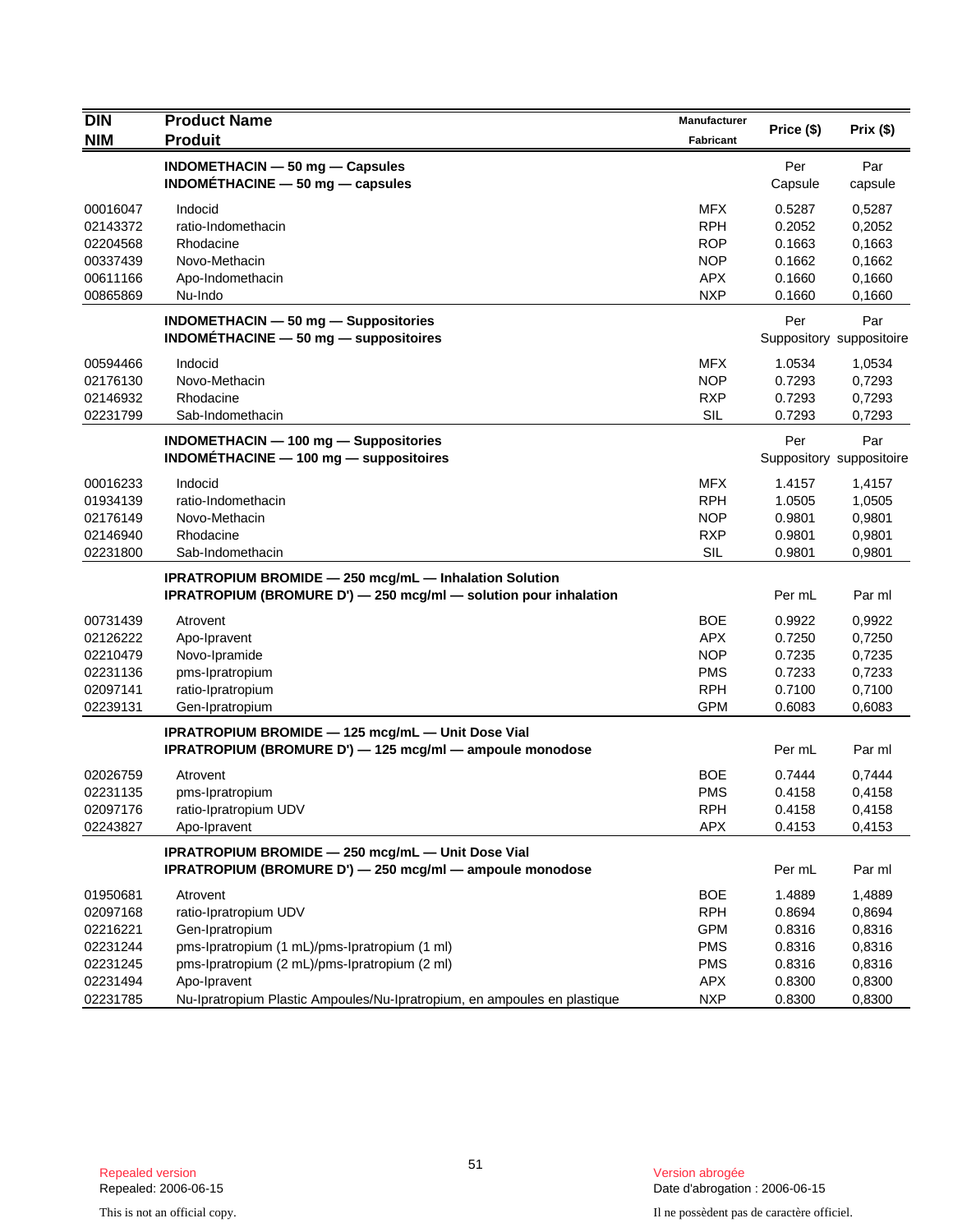| <b>DIN</b>                                   | <b>Product Name</b>                                                                                                                    | Manufacturer                                         | Price (\$)                           | Prix(\$)                             |
|----------------------------------------------|----------------------------------------------------------------------------------------------------------------------------------------|------------------------------------------------------|--------------------------------------|--------------------------------------|
| <b>NIM</b>                                   | <b>Produit</b>                                                                                                                         | <b>Fabricant</b>                                     |                                      |                                      |
|                                              | <b>IPRATROPIUM BROMIDE - 0.03% - Nasal Spray</b><br>IPRATROPIUM (BROMURE D') - 0,03 % - vaporisateur nasal                             |                                                      | Per mL                               | Par ml                               |
| 02163705<br>02239627<br>02240072<br>02246083 | Atrovent<br>pms-Ipratropium<br>ratio-Ipratropium<br>Apo-Ipravent                                                                       | <b>BOE</b><br><b>PMS</b><br><b>RPH</b><br><b>APX</b> | 1.0923<br>0.7124<br>0.6477<br>0.6433 | 1,0923<br>0,7124<br>0,6477<br>0,6433 |
|                                              | <b>IPRATROPIUM BROMIDE - 0.06% - Nasal Spray</b><br>IPRATROPIUM (BROMURE D') - 0,06 % - vaporisateur nasal                             |                                                      | Per mL                               | Par ml                               |
| 02163713<br>02246084                         | Atrovent<br>Apo-Ipravent                                                                                                               | <b>BOE</b><br><b>APX</b>                             | 2.0416<br>1.2867                     | 2,0416<br>1,2867                     |
|                                              | IPRATROPIUM BROMIDE/SALBUTAMOL - 0.2 mg/1 mg/mL - Unit Dose Vial<br>IPRATROPIUM BROMIDE/SALBUTAMOL - 0,2 mg/1 mg/ml - ampoule monodose |                                                      | Per mL                               | Par ml                               |
| 02231675<br>02243789<br>02272695             | Combivent UDV<br>ratio-Ipra Sal UDV<br>Gen-Combo Sterinebs                                                                             | <b>BOE</b><br><b>RPH</b><br><b>GPM</b>               | 0.6459<br>0.4069<br>0.3700           | 0,6459<br>0,4069<br>0,3700           |
|                                              | ISOSORBIDE DINITRATE - 10 mg - Tablets<br>ISOSORBIDE (DINITRATE D') - 10 mg - comprimés                                                |                                                      | Per<br>Tablet                        | Par<br>comprimé                      |
| 00441686<br>00458686                         | Apo-ISDN<br>Novosorbide                                                                                                                | <b>APX</b><br><b>NOP</b>                             | 0.0393<br>0.0176                     | 0,0393<br>0,0176                     |
|                                              | ISOSORBIDE DINITRATE - 30 mg - Tablets<br>ISOSORBIDE (DINITRATE D') - 30 mg - comprimés                                                |                                                      | Per<br>Tablet                        | Par<br>comprimé                      |
| 00441694<br>00458694                         | Apo-ISDN<br>Novosorbide                                                                                                                | <b>APX</b><br><b>NOP</b>                             | 0.0921<br>0.0460                     | 0,0921<br>0,0460                     |
|                                              | KETOCONAZOLE - 2% - Cream<br>KÉTOCONAZOLE - 2 % - crème                                                                                |                                                      | Per<br>Gram                          | Par<br>gramme                        |
| 00703974<br>02245662                         | Nizoral<br>Ketoderm                                                                                                                    | <b>MCL</b><br><b>TPT</b>                             | 0.5232<br>0.3484                     | 0,5232<br>0,3484                     |
|                                              | KETOCONAZOLE - 200 mg - Tablets<br>KETOCONAZOLE - 200 mg - comprimés                                                                   |                                                      | Per<br>Tablet                        | Par<br>comprimé                      |
| 00633836<br>02237235<br>02122197<br>02231061 | Nizoral<br>Apo-Ketoconazole<br>Nu-Ketocon<br>Novo-Ketoconazole                                                                         | <b>NXP</b><br><b>APX</b><br><b>NXP</b><br><b>NOP</b> | 2.0665<br>1.5500<br>1.3019<br>1.3019 | 2,0665<br>1,5500<br>1,3019<br>1,3019 |
|                                              | KETOPROFEN - 50 mg - Capsules<br>KÉTOPROFÈNE $-50$ mg $-$ capsules                                                                     |                                                      | Per<br>Capsule                       | Par<br>capsule                       |
| 00790427<br>00761664<br>02150808             | Apo-Keto<br><b>Rhodis</b><br>pms-Ketoprofen                                                                                            | <b>APX</b><br><b>ROP</b><br><b>PMS</b>               | 0.2475<br>0.1829<br>0.1829           | 0,2475<br>0,1829<br>0,1829           |
|                                              | KETOPROFEN - 50 mg - Enteric Coated Tablets<br>KÉTOPROFÈNE - 50 mg - comprimés à enrobage entérosoluble                                |                                                      | Per<br>Tablet                        | Par<br>comprimé                      |
| 00790435<br>00761672<br>02150816             | Apo-Keto-E<br>Rhodis EC-50<br>pms-Ketoprofen                                                                                           | <b>APX</b><br><b>ROP</b><br><b>PMS</b>               | 0.2094<br>0.1829<br>0.1829           | 0,2094<br>0,1829<br>0,1829           |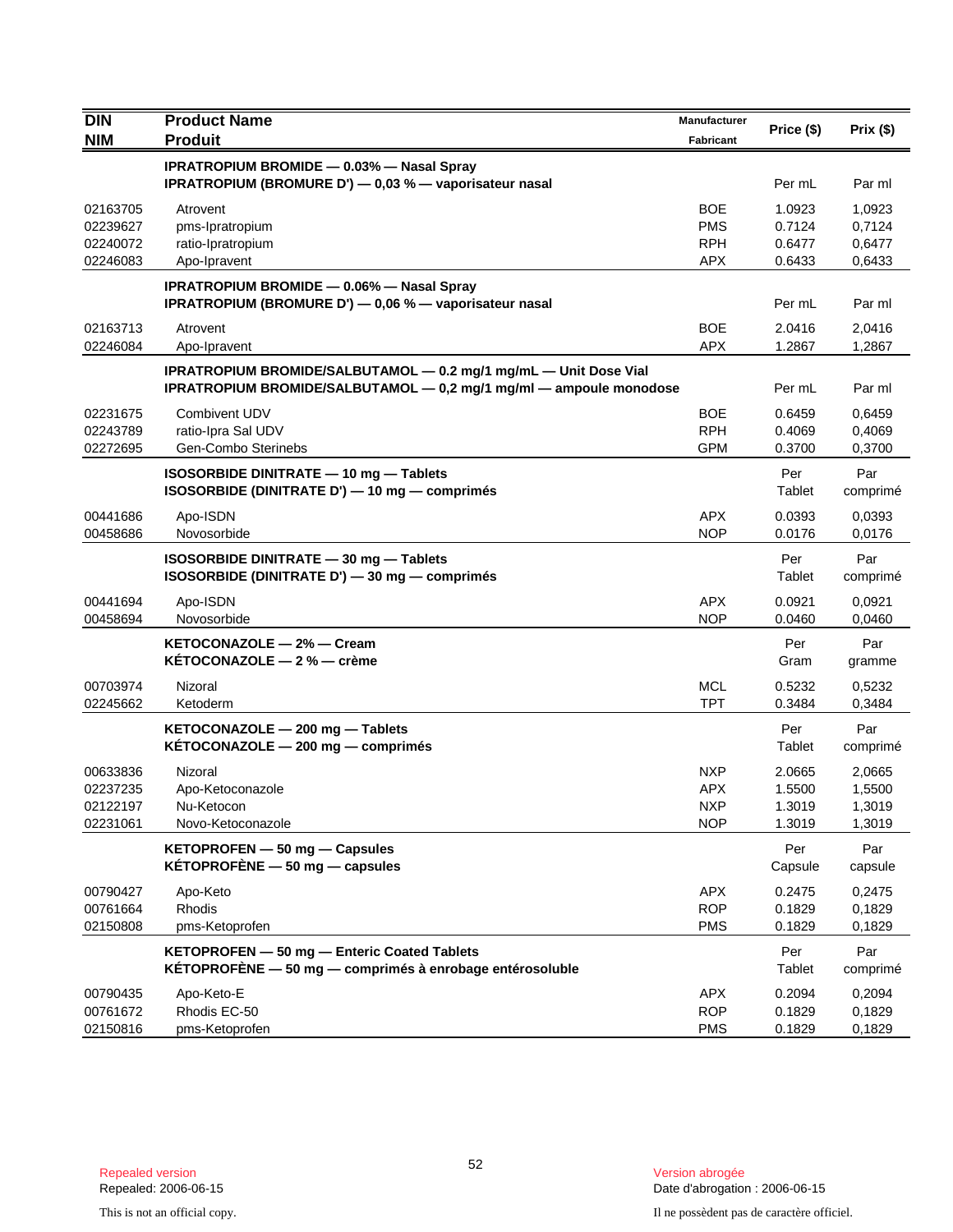| <b>DIN</b>           | <b>Product Name</b>                                                                                                  | Manufacturer             | Price (\$)       | Prix(\$)                        |
|----------------------|----------------------------------------------------------------------------------------------------------------------|--------------------------|------------------|---------------------------------|
| <b>NIM</b>           | <b>Produit</b>                                                                                                       | Fabricant                |                  |                                 |
|                      | KETOPROFEN - 100 mg - Enteric Coated Tablets<br>KÉTOPROFÈNE - 100 mg - comprimés à enrobage entérosoluble            |                          | Per<br>Tablet    | Par<br>comprimé                 |
| 01926365             | Orudis E-100                                                                                                         | AVE                      | 0.7901           | 0,7901                          |
| 00842664             | Apo-Keto-E                                                                                                           | APX.                     | 0.4615           | 0,4615                          |
| 02150824             | pms-Ketoprofen<br>Rhodis EC-100                                                                                      | <b>PMS</b><br><b>ROP</b> | 0.3386           | 0,3386                          |
| 00761680             |                                                                                                                      |                          | 0.3386           | 0,3386                          |
|                      | KETOPROFEN - 200 mg - Slow Release Tablets<br>KÉTOPROFÈNE - 200 mg - comprimés à libération progressive              |                          | Per<br>Tablet    | Par<br>comprimé                 |
| 02172577<br>02031175 | Apo-Keto SR<br><b>Rhodis SR</b>                                                                                      | APX.<br><b>ROP</b>       | 1.2060<br>0.6772 | 1,2060<br>0,6772                |
|                      | KETOPROFEN - 100 mg - Suppositories<br>$KETOPROFENE - 100 mg - suppositiones$                                        |                          | Per              | Par<br>Suppository suppositoire |
| 01926411             | Orudis                                                                                                               | AVE                      | 1.6167           | 1,6167                          |
| 02015951             | pms-Ketoprofen                                                                                                       | <b>PMS</b>               | 1.0928           | 1,0928                          |
| 00761699             | Rhodis                                                                                                               | <b>ROP</b>               | 1.0923           | 1,0923                          |
|                      | KETOROLAC TROMETHAMINE - 30 mg/mL - Injection<br>KÉTOROLAC (TROMÉTHAMINE DE) - 30 mg/ml - injection                  |                          | Per mL           | Par ml                          |
| 02162652             | Toradol                                                                                                              | <b>HLR</b>               | 4.7014           | 4,7014                          |
| 02243989             | Apo-Ketorolac                                                                                                        | APX.                     | 3.8600           | 3,8600                          |
| 02239944             | Ketorolac Tromethamine/Trométhamine de kétorolac                                                                     | SIL                      | 3.8600           | 3,8600                          |
|                      | KETOROLAC TROMETHAMINE - 0.5% - Ophthalmic Solution<br>KÉTOROLAC (TROMÉTHAMINE DE) $-0.5$ % $-$ solution ophtalmique |                          | Per mL           | Par ml                          |
| 01968300             | Acular                                                                                                               | <b>ALL</b>               | 3.6960           | 3,6960                          |
| 02245821             | Apo-Ketorolac                                                                                                        | <b>APX</b>               | 2.4650           | 2,4650                          |
| 02247461             | ratio-Ketorolac                                                                                                      | <b>RPH</b>               | 2.2180           | 2,2180                          |
|                      | KETOROLAC TROMETHAMINE - 10 mg - Tablets<br>KÉTOROLAC (TROMÉTHAMINE DE) — 10 mg — comprimés                          |                          | Per<br>Tablet    | Par<br>comprimé                 |
| 02162660             | Toradol                                                                                                              | <b>HLR</b>               | 0.7318           | 0,7318                          |
| 02229080             | Apo-Ketorolac                                                                                                        | <b>APX</b>               | 0.5005           | 0,5005                          |
| 02230201<br>02237910 | Novo-Ketorolac                                                                                                       | <b>NOP</b><br><b>NXP</b> | 0.5005           | 0,5005                          |
|                      | Nu-Ketorolac                                                                                                         |                          | 0.5005           | 0,5005                          |
|                      | KETOTIFEN FUMARATE - 1 mg/5 mL - Oral Liquid<br>KÉTOTIFÈNE (FUMARATE DE) $-$ 1 mg/5 ml $-$ liquide oral              |                          | Per mL           | Par ml                          |
| 00600784             | Zaditen                                                                                                              | <b>PAL</b>               | 0.1952           | 0,1952                          |
| 02176084             | Novo-Ketotifen                                                                                                       | <b>NOP</b>               | 0.1463           | 0,1463                          |
| 02231679<br>02221330 | pms-Ketotifen<br>Apo-Ketotifen                                                                                       | <b>PMS</b><br><b>APX</b> | 0.1463<br>0.1462 | 0,1463<br>0,1462                |
| 02218305             | Nu-Ketotifen                                                                                                         | <b>NXP</b>               | 0.1462           | 0,1462                          |
|                      | KETOTIFEN FUMARATE - 1 mg - Tablets<br>KÉTOTIFÈNE (FUMARATE DE) $-$ 1 mg $-$ comprimés                               |                          | Per<br>Tablet    | Par<br>comprimé                 |
| 00577308             | Zaditen                                                                                                              | <b>PAL</b>               | 0.8712           | 0,8712                          |
| 02230730             | Novo-Ketotifen                                                                                                       | <b>NOP</b>               | 0.6969           | 0,6969                          |
| 02231680             | pms-Ketotifen                                                                                                        | <b>PMS</b>               | 0.6969           | 0,6969                          |
|                      | LABETALOL - 100 mg - Tablets<br>$L$ ABETALOL $-$ 100 mg $-$ comprimes                                                |                          | Per<br>Tablet    | Par<br>comprimé                 |
| 02106272             | Trandate                                                                                                             | <b>SHI</b>               | 0.2589           | 0,2589                          |
| 02243538             | Apo-Labetalol                                                                                                        | APX                      | 0.2175           | 0,2175                          |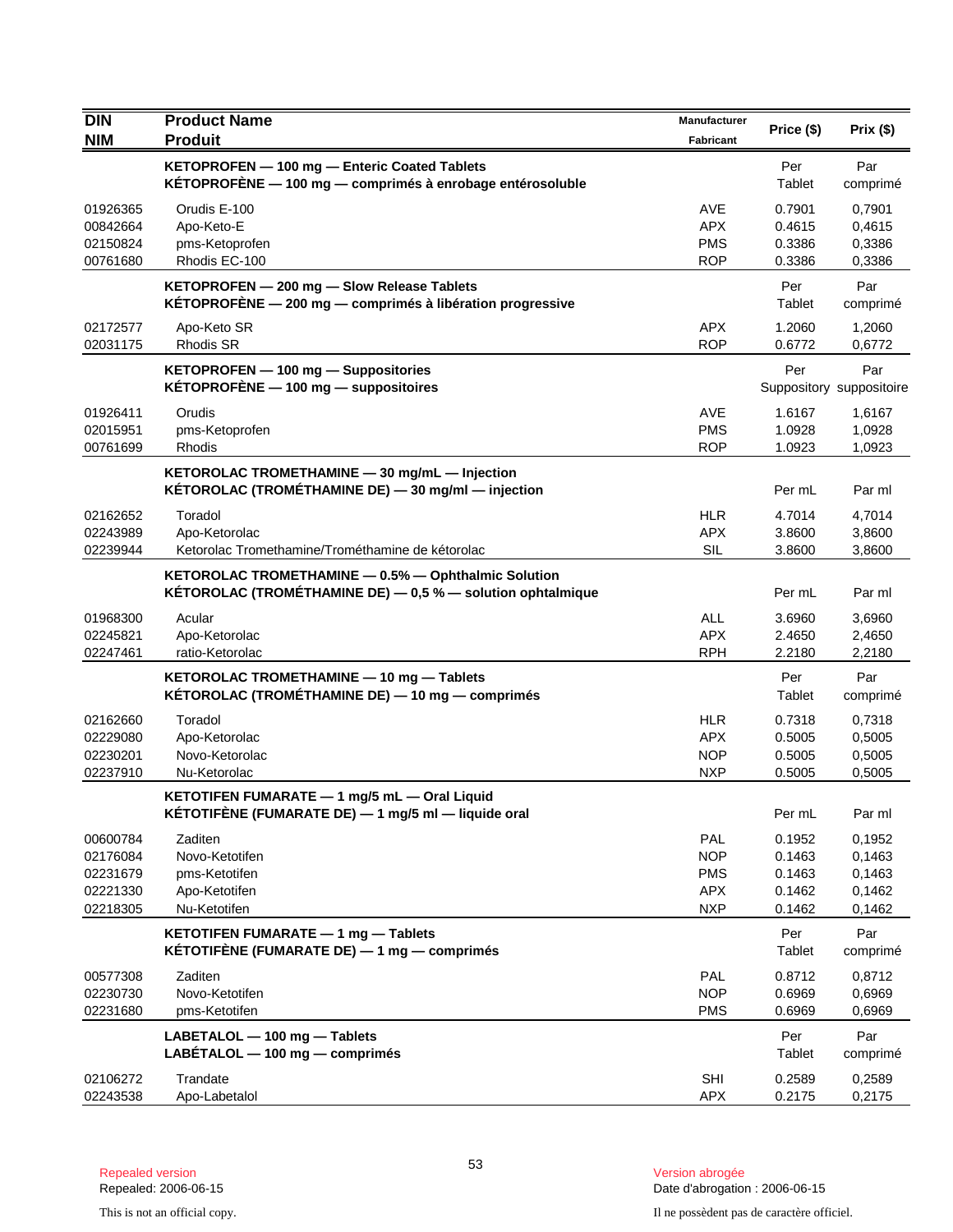| <b>DIN</b>                                                           | <b>Product Name</b>                                                                                            | <b>Manufacturer</b>                                                              | Price (\$)                                               | Prix(\$)                                                 |
|----------------------------------------------------------------------|----------------------------------------------------------------------------------------------------------------|----------------------------------------------------------------------------------|----------------------------------------------------------|----------------------------------------------------------|
| <b>NIM</b>                                                           | <b>Produit</b>                                                                                                 | Fabricant                                                                        |                                                          |                                                          |
|                                                                      | LACTULOSE - 667 mg/mL - Oral Liquid<br>LACTULOSE - 667 mg/ml - liquide oral                                    |                                                                                  | Per mL                                                   | Par ml                                                   |
| 02242814<br>00703486<br>00854409                                     | Apo-Lactulose<br>pms-Lactulose<br>ratio-Lactulose                                                              | <b>APX</b><br><b>PMS</b><br><b>RPH</b>                                           | 0.0160<br>0.0160<br>0.0160                               | 0,0160<br>0,0160<br>0,0160                               |
|                                                                      | LAMOTRIGINE - 25 mg - Tablets<br>LAMOTRIGINE - 25 mg - comprimés                                               |                                                                                  | Per<br>Tablet                                            | Par<br>comprimé                                          |
| 02142082<br>02245208<br>02243352<br>02265494<br>02248232<br>02246897 | Lamictal<br>Apo-Lamotrigine<br>ratio-Lamotrigine<br>Gen-Lamotrigine<br>Novo-Lamotrigine<br>pms-Lamotrigine     | <b>GSK</b><br><b>APX</b><br><b>RPH</b><br><b>GPM</b><br><b>NOP</b><br><b>PMS</b> | 0.3464<br>0.2555<br>0.2553<br>0.2297<br>0.2297<br>0.2297 | 0,3464<br>0,2555<br>0,2553<br>0,2297<br>0,2297<br>0,2297 |
|                                                                      | LAMOTRIGINE - 100 mg - Tablets<br>LAMOTRIGINE - 100 mg - comprimés                                             |                                                                                  | Per<br>Tablet                                            | Par<br>comprimé                                          |
| 02142104<br>02245209<br>02243353<br>02265508<br>02248233<br>02246898 | Lamictal<br>Apo-Lamotrigine<br>ratio-Lamotrigine<br>Gen-Lamotrigine<br>Novo-Lamotrigine<br>pms-Lamotrigine     | <b>GSK</b><br><b>APX</b><br><b>RPH</b><br><b>GPM</b><br><b>NOP</b><br><b>PMS</b> | 1.3960<br>1.0210<br>1.0210<br>0.9189<br>0.9189<br>0.9189 | 1,3960<br>1,0210<br>1,0210<br>0,9189<br>0,9189<br>0,9189 |
|                                                                      | LAMOTRIGINE - 150 mg - Tablets<br>$LAMOTRIGINE - 150 mg - comprimés$                                           |                                                                                  | Per<br>Tablet                                            | Par<br>comprimé                                          |
| 02142112<br>02248234<br>02245210<br>02265516<br>02246899<br>02246963 | Lamictal<br>Novo-Lamotrigine<br>Apo-Lamotrigine<br>Gen-Lamotrigine<br>pms-Lamotrigine<br>ratio-Lamotrigine     | <b>GSK</b><br><b>NOP</b><br><b>APX</b><br><b>GPM</b><br><b>PMS</b><br><b>RPH</b> | 2.1060<br>1.3784<br>1.3783<br>1.3783<br>1.3783<br>1.3783 | 2,1060<br>1,3784<br>1,3783<br>1,3783<br>1,3783<br>1,3783 |
|                                                                      | LEFLUNOMIDE - 10 mg - Tablets<br>LEFLUNOMIDE - 10 mg - comprimés                                               |                                                                                  | Per<br>Tablet                                            | Par<br>comprimé                                          |
| 02241888<br>02261251<br>02256495                                     | Arava<br>Novo-Leflunomide<br>Apo-Leflunomide                                                                   | <b>AVT</b><br><b>NOP</b><br><b>APX</b>                                           | 11.0767<br>6.6459<br>6.6458                              | 11,0767<br>6,6459<br>6,6458                              |
|                                                                      | LEFLUNOMIDE - 20 mg - Tablets<br>LEFLUNOMIDE - 20 mg - comprimés                                               |                                                                                  | Per<br>Tablet                                            | Par<br>comprimé                                          |
| 02241889<br>02261278<br>02256509                                     | Arava<br>Novo-Leflunomide<br>Apo-Leflunomide                                                                   | <b>AVT</b><br><b>NOP</b><br><b>APX</b>                                           | 11.0767<br>6.6459<br>6.6458                              | 11,0767<br>6,6459<br>6,6458                              |
|                                                                      | LEVOBUNOLOL HCI - 0.25% - Ophthalmic Solution<br>LÉVOBUNOLOL (CHLORHYDRATE DE) - 0,25 % - solution ophtalmique |                                                                                  | Per mL                                                   | Par ml                                                   |
| 00751286<br>02031159<br>02241575<br>02197456                         | Betagan<br>ratio-Levobunolol<br>Apo-Levobunolol<br>Novo-Levobunolol                                            | ALL<br><b>RPH</b><br><b>APX</b><br><b>NOP</b>                                    | 2.4728<br>1.6040<br>1.2940<br>1.2940                     | 2,4728<br>1,6040<br>1,2940<br>1,2940                     |
| 02241715                                                             | Sandoz Levobunolol                                                                                             | SDZ                                                                              | 1.2936                                                   | 1,2936                                                   |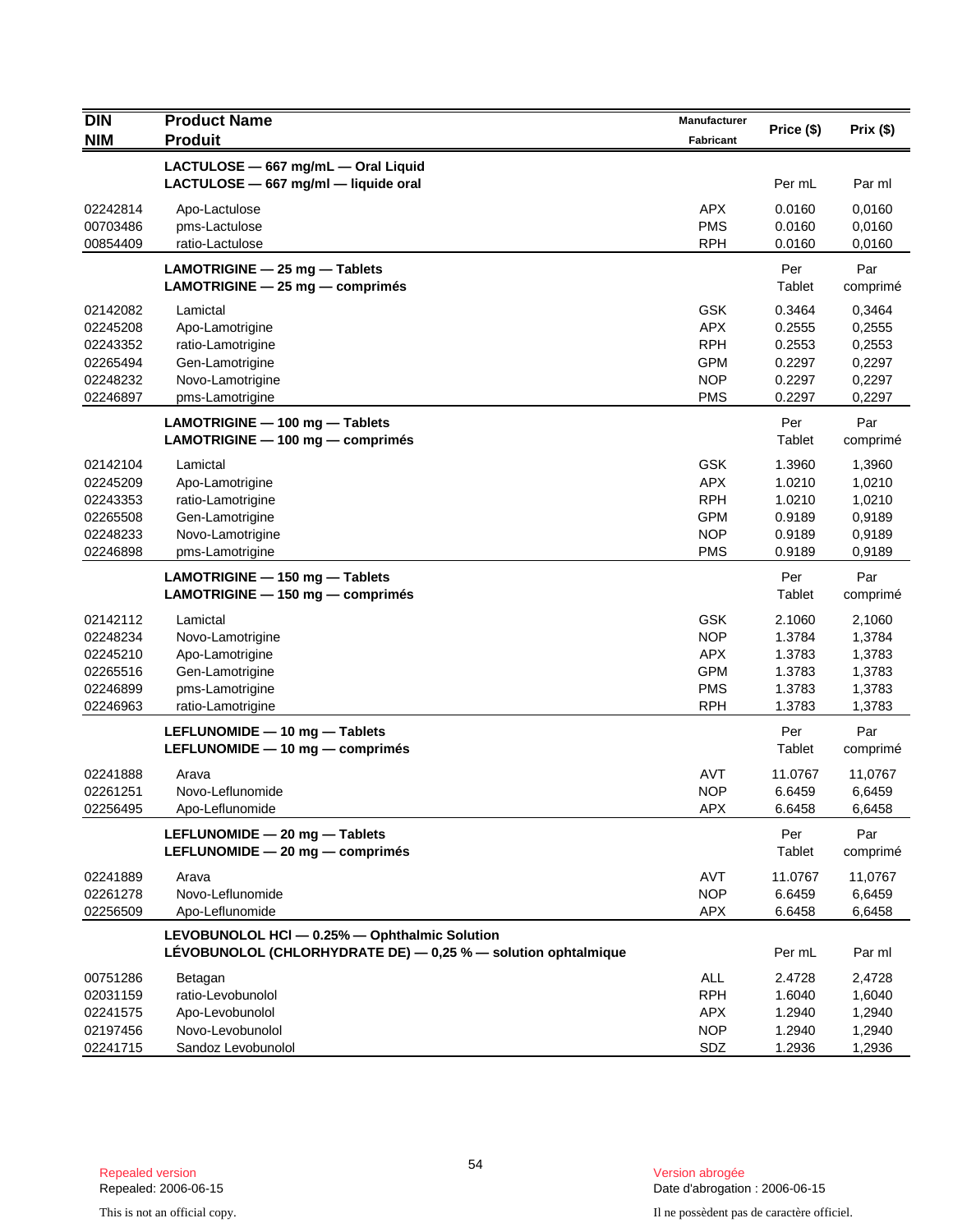| <b>DIN</b>           | <b>Product Name</b>                                                                          | Manufacturer             |                  |                  |
|----------------------|----------------------------------------------------------------------------------------------|--------------------------|------------------|------------------|
| <b>NIM</b>           | <b>Produit</b>                                                                               | Fabricant                | Price (\$)       | Prix(\$)         |
|                      | LEVOBUNOLOL HCI - 0.5% - Ophthalmic Solution                                                 |                          |                  |                  |
|                      | LEVOBUNOLOL (CHLORHYDRATE DE) - 0,5 % - solution ophtalmique                                 |                          | Per mL           | Par ml           |
|                      |                                                                                              |                          |                  |                  |
| 00637661<br>02031167 | Betagan<br>ratio-Levobunolol                                                                 | <b>ALL</b><br><b>RPH</b> | 3.0162<br>1.9008 | 3,0162           |
| 02237991             | pms-Levobunolol                                                                              | <b>PMS</b>               | 1.7886           | 1,9008<br>1,7886 |
| 02241574             | Apo-Levobunolol                                                                              | <b>APX</b>               | 1.7120           | 1,7120           |
| 02197464             | Novo-Levobunolol                                                                             | <b>NOP</b>               | 1.7120           | 1,7120           |
| 02241716             | Sandoz Levobunolol                                                                           | SDZ                      | 1.7116           | 1,7116           |
|                      |                                                                                              |                          |                  |                  |
|                      | LEVODOPA/CARBIDOPA - 100 mg/10 mg - Tablets<br>LÉVODOPA/CARBIDOPA - 100 mg/10 mg - comprimés |                          | Per<br>Tablet    | Par              |
|                      |                                                                                              |                          |                  | comprimé         |
| 00355658             | Sinemet                                                                                      | <b>MFX</b>               | 0.4644           | 0,4644           |
| 02195933             | Apo-Levocarb                                                                                 | <b>APX</b>               | 0.3300           | 0,3300           |
| 02182831             | Nu-Levocarb                                                                                  | <b>NXP</b>               | 0.3300           | 0,3300           |
| 02244494             | Novo-Levocarbidopa                                                                           | <b>NOP</b>               | 0.2783           | 0,2783           |
| 02126176             | ratio-Levodopa/Carbidopa                                                                     | <b>RPH</b>               | 0.2365           | 0,2365           |
|                      | LEVODOPA/CARBIDOPA - 100 mg/25 mg - Tablets                                                  |                          | Per              | Par              |
|                      | LÉVODOPA/CARBIDOPA $-$ 100 mg/25 mg $-$ comprimés                                            |                          | Tablet           | comprimé         |
| 00513997             | Sinemet                                                                                      | <b>MFX</b>               | 0.6934           | 0,6934           |
| 02195941             | Apo-Levocarb                                                                                 | <b>APX</b>               | 0.4928           | 0,4928           |
| 02182823             | Nu-Levocarb                                                                                  | <b>NXP</b>               | 0.4928           | 0,4928           |
| 02244495             | Novo-Levocarbidopa                                                                           | <b>NOP</b>               | 0.4164           | 0,4164           |
| 02126168             | ratio-Levodopa/Carbidopa                                                                     | <b>RPH</b>               | 0.3532           | 0,3532           |
|                      | LEVODOPA/CARBIDOPA - 250 mg/25 mg - Tablets                                                  |                          | Per              | Par              |
|                      | LÉVODOPA/CARBIDOPA - 250 mg/25 mg - comprimés                                                |                          | Tablet           | comprimé         |
| 00328219             | Sinemet                                                                                      | <b>MFX</b>               | 0.7740           | 0,7740           |
| 02195968             | Apo-Levocarb                                                                                 | <b>APX</b>               | 0.5500           | 0,5500           |
| 02182858             | Nu-Levocarb                                                                                  | <b>NXP</b>               | 0.5500           | 0,5500           |
| 02126184             | ratio-Levodopa/Carbidopa                                                                     | <b>RPH</b>               | 0.5500           | 0,5500           |
| 02244496             | Novo-Levocarbidopa                                                                           | <b>NOP</b>               | 0.4648           | 0,4648           |
|                      | LEVODOPA/CARBIDOPA - 200 mg/50 mg - Controlled Release Tablets                               |                          |                  |                  |
|                      | LEVODOPA/CARBIDOPA - 200 mg/50 mg - comprimés à libération                                   |                          | Per              | Par              |
|                      | contrôlée                                                                                    |                          | Tablet           | comprimé         |
| 00870935             | Sinemet CR                                                                                   | <b>DUP</b>               | 1.3345           | 1,3345           |
| 02245211             | Apo-Levocarb CR                                                                              | APX.                     | 0.8830           | 0,8830           |
|                      | LEVOFLOXACIN - 250 mg - Tablets                                                              |                          | Per              | Par              |
|                      | LEVOFLOXACIN - 250 mg - comprimés                                                            |                          | Tablet           | comprimé         |
|                      |                                                                                              |                          |                  |                  |
| 02236841             | Levaquin                                                                                     | <b>JAN</b>               | 5.0549           | 5,0549           |
| 02248262             | Novo-Levofloxacin                                                                            | <b>NOP</b>               | 3.4188           | 3,4188           |
|                      | LEVOFLOXACIN - 500 mg - Tablets                                                              |                          | Per              | Par              |
|                      | LEVOFLOXACIN - 500 mg - comprimés                                                            |                          | Tablet           | comprimé         |
| 02236842             | Levaquin                                                                                     | <b>JAN</b>               | 5.7039           | 5,7039           |
| 02248263             | Novo-Levofloxacin                                                                            | NOP                      | 3.8577           | 3,8577           |
|                      | $LISINOPRIL - 5 mg - Tables$                                                                 |                          | Per              | Par              |
|                      | $LISINOPRIL - 5 mg - comprimés$                                                              |                          | Tablet           | comprimé         |
| 02049333             | Zestril                                                                                      | <b>AZC</b>               | 0.6937           | 0,6937           |
| 02217481             | Apo-Lisinopril                                                                               | <b>APX</b>               | 0.5927           | 0,5927           |
| 00839388             | Prinivil                                                                                     | <b>MFX</b>               | 0.5547           | 0,5547           |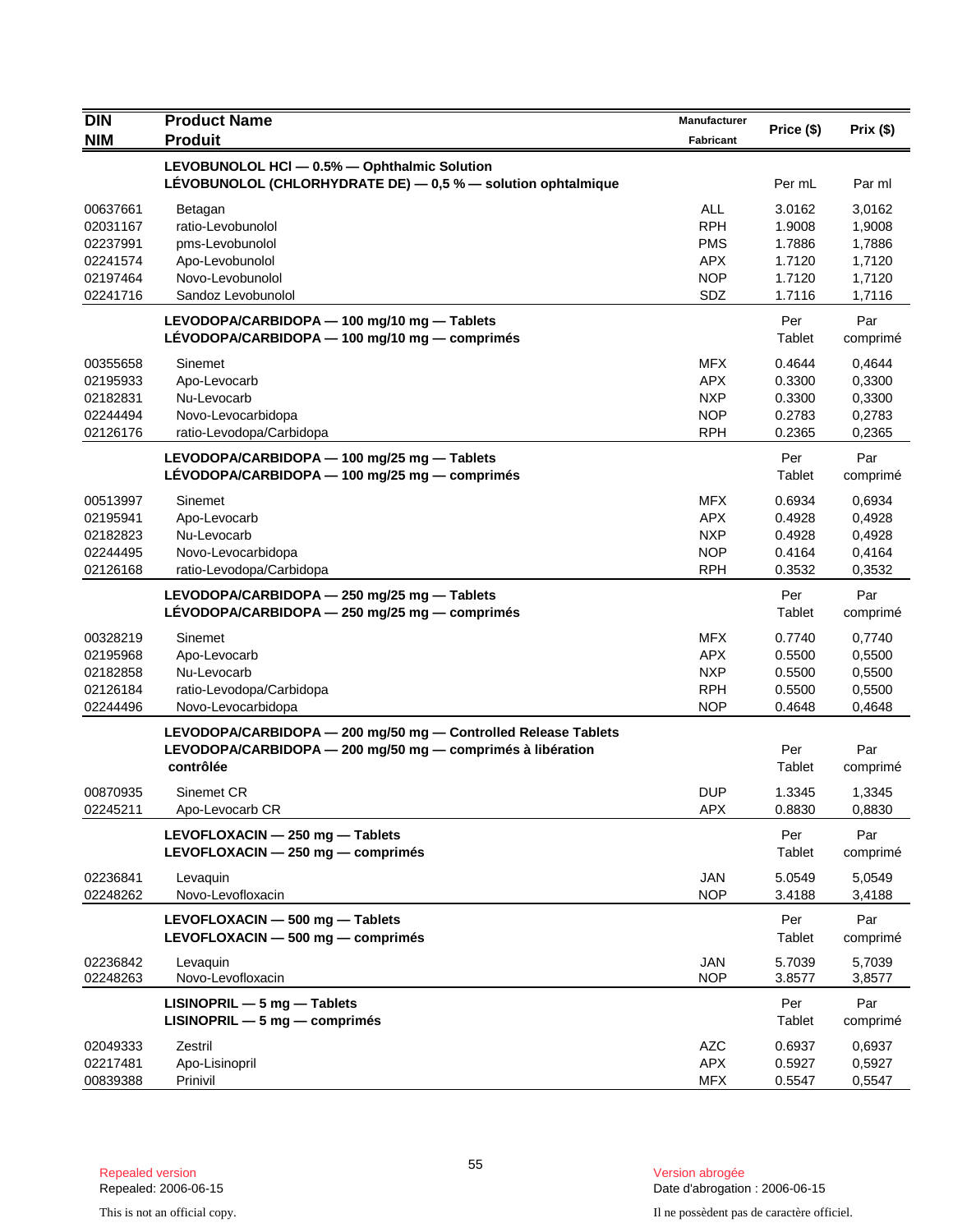| <b>DIN</b>                       | <b>Product Name</b>                                                                                                    | Manufacturer                           | Price (\$)                 | Prix(\$)                   |
|----------------------------------|------------------------------------------------------------------------------------------------------------------------|----------------------------------------|----------------------------|----------------------------|
| <b>NIM</b>                       | <b>Produit</b>                                                                                                         | <b>Fabricant</b>                       |                            |                            |
|                                  | LISINOPRIL - 10 mg - Tablets<br>LISINOPRIL - 10 mg - comprimés                                                         |                                        | Per<br>Tablet              | Par<br>comprimé            |
| 02049376<br>02217503<br>00839396 | Zestril<br>Apo-Lisinopril<br>Prinivil                                                                                  | <b>AZC</b><br><b>APX</b><br><b>MFX</b> | 0.8335<br>0.7121<br>0.6667 | 0,8335<br>0,7121<br>0,6667 |
|                                  | $LISINOPRIL - 20 mg - Tables$<br>LISINOPRIL - 20 mg - comprimés                                                        |                                        | Per<br>Tablet              | Par<br>comprimé            |
| 02049384<br>02217511<br>00839418 | Zestril<br>Apo-Lisinopril<br>Prinivil                                                                                  | <b>AZC</b><br><b>APX</b><br><b>MFX</b> | 1.0016<br>0.8557<br>0.8014 | 1,0016<br>0,8557<br>0,8014 |
|                                  | LISINOPRIL/HYDROCHLOROTHIAZIDE - 10 mg/12.5 mg - Tablets<br>LISINOPRIL/HYDROCHLOROTHIAZIDE - 10 mg/12,5 mg - comprimés |                                        | Per<br>Tablet              | Par<br>comprimé            |
| 02103729<br>02108194             | Zestoretic<br>Prinzide                                                                                                 | <b>AZC</b><br><b>MFX</b>               | 0.8335<br>0.6667           | 0.8335<br>0,6667           |
|                                  | LISINOPRIL/HYDROCHLOROTHIAZIDE - 20 mg/12.5 mg - Tablets<br>LISINOPRIL/HYDROCHLOROTHIAZIDE - 20 mg/12,5 mg - comprimés |                                        | Per<br>Tablet              | Par<br>comprimé            |
| 02045737<br>00884413             | Zestoretic<br>Prinzide                                                                                                 | <b>AZC</b><br><b>MFX</b>               | 1.0016<br>0.8012           | 1,0016<br>0,8012           |
|                                  | LISINOPRIL/HYDROCHLOROTHIAZIDE - 20 mg/25 mg - Tablets<br>LISINOPRIL/HYDROCHLOROTHIAZIDE - 20 mg/25 mg - comprimés     |                                        | Per<br>Tablet              | Par<br>comprimé            |
| 02045729<br>00884421             | Zestoretic<br>Prinzide                                                                                                 | <b>AZC</b><br><b>MFX</b>               | 1.0016<br>0.8012           | 1,0016<br>0,8012           |
|                                  | LITHIUM CARBONATE - 150 mg - Capsules<br>LITHIUM (CARBONATE DE) - 150 mg - capsules                                    |                                        | Per<br>Capsule             | Par<br>capsule             |
| 00461733<br>02216132<br>02242837 | Carbolith<br>pms-Lithium Carbonate<br>Apo-Lithium Carbonate                                                            | <b>VAL</b><br><b>PMS</b><br><b>APX</b> | 0.1256<br>0.0697<br>0.0585 | 0,1256<br>0,0697<br>0,0585 |
|                                  | LITHIUM CARBONATE - 150 mg - Capsules<br>LITHIUM (CARBONATE DE) - 150 mg - capsules                                    |                                        | Per<br>Capsule             | Par<br>capsule             |
| 02013231<br>02242837             | Lithane<br>Apo-Lithium Carbonate                                                                                       | PFI<br><b>APX</b>                      | 0.1041<br>0.0585           | 0,1041<br>0,0585           |
|                                  | LITHIUM CARBONATE - 300 mg - Capsules<br>LITHIUM (CARBONATE DE) - 300 mg - capsules                                    |                                        | Per<br>Capsule             | Par<br>capsule             |
| 00236683<br>02216140<br>02242838 | Carbolith<br>pms-Lithium Carbonate<br>Apo-Lithium Carbonate                                                            | <b>VAL</b><br><b>PMS</b><br><b>APX</b> | 0.1031<br>0.0731<br>0.0614 | 0,1031<br>0,0731<br>0,0614 |
|                                  | LITHIUM CARBONATE - 300 mg - Capsules<br>LITHIUM (CARBONATE DE) - 300 mg - capsules                                    |                                        | Per<br>Capsule             | Par<br>capsule             |
| 00406775<br>02242838             | Lithane<br>Apo-Lithium Carbonate                                                                                       | PFI<br><b>APX</b>                      | 0.1118<br>0.0614           | 0,1118<br>0,0614           |
|                                  | LITHIUM CARBONATE - 300 mg - Tablets<br>LITHIUM (CARBONATE DE) - 300 mg - comprimés                                    |                                        | Per<br>Tablet              | Par<br>comprimé            |
| 00590665<br>02266695             | Duralith<br>Apo-Lithium Carbonate SR                                                                                   | <b>MCN</b><br><b>APX</b>               | 0.2405<br>0.1467           | 0,2405<br>0,1467           |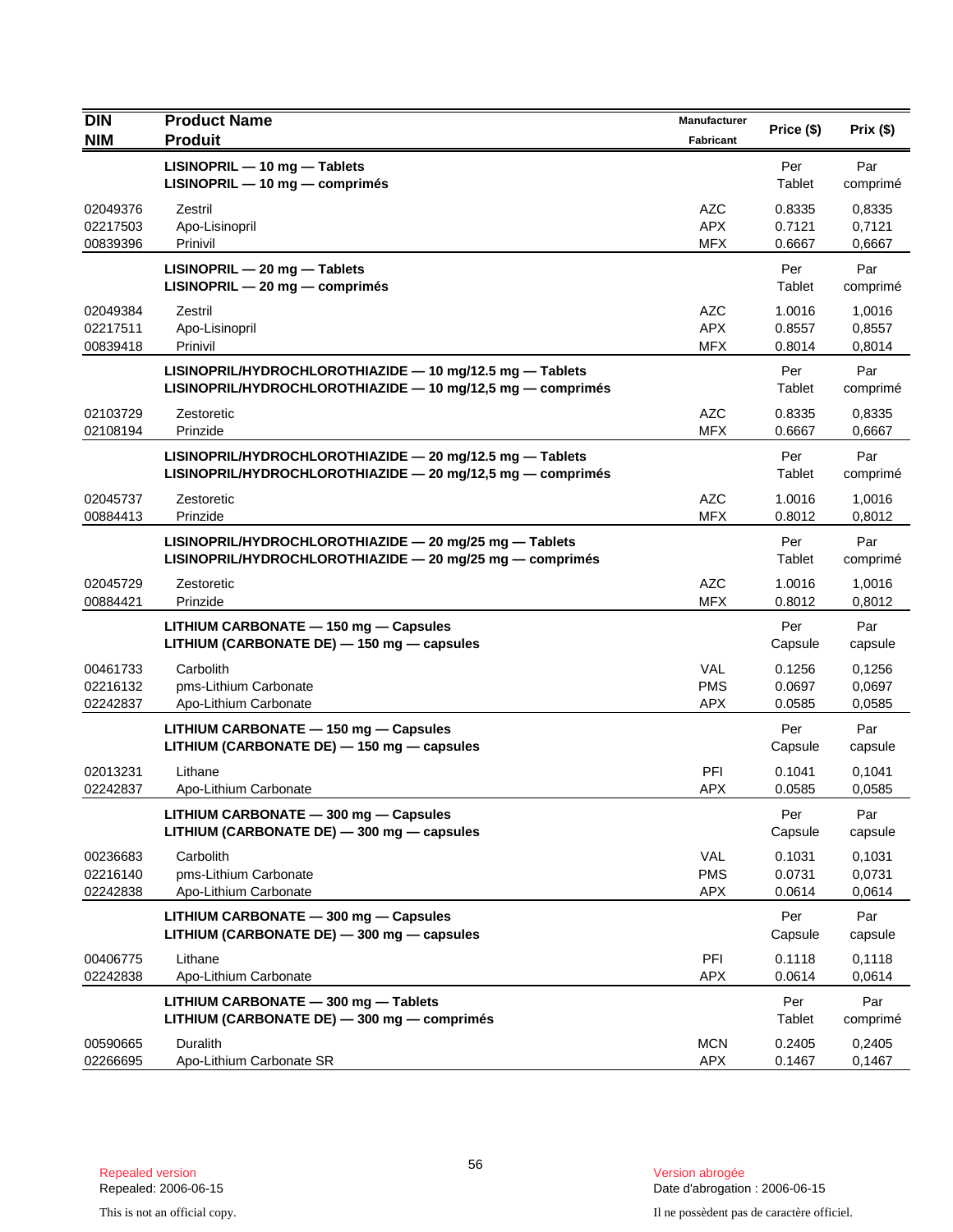| <b>DIN</b>           | <b>Product Name</b>                                            | Manufacturer             | Price (\$)       | Prix(\$)         |
|----------------------|----------------------------------------------------------------|--------------------------|------------------|------------------|
| <b>NIM</b>           | <b>Produit</b>                                                 | <b>Fabricant</b>         |                  |                  |
|                      | LITHIUM CARBONATE - 600 mg - Capsules                          |                          | Per              | Par              |
|                      | LITHIUM (CARBONATE DE) - 600 mg - capsules                     |                          | Capsule          | capsule          |
| 02011239             | Carbolith                                                      | VAL                      | 0.1870           | 0,1870           |
| 02216159             | pms-Lithium Carbonate                                          | <b>PMS</b>               | 0.1496           | 0,1496           |
|                      | LOPERAMIDE $-2$ mg $-$ Tablets                                 |                          | Per              | Par              |
|                      | LOPÉRAMIDE - 2 mg - comprimés                                  |                          | Tablet           | comprimé         |
| 02183862             | Imodium                                                        | <b>MCL</b>               | 0.5184           | 0,5184           |
| 02229552             | Diarr-eze                                                      | <b>PMS</b>               | 0.3593           | 0,3593           |
| 02212005             | Apo-Loperamide                                                 | <b>APX</b>               | 0.2717           | 0,2717           |
| 02228351             | pms-Loperamide                                                 | <b>PMS</b>               | 0.2717           | 0,2717           |
| 02132591<br>02257564 | Novo-Loperamide                                                | <b>NOP</b><br><b>RXP</b> | 0.2713<br>0.2713 | 0,2713           |
| 02233998             | Rhoxal-loperamide<br>Rhoxal-loperamide                         | <b>RXP</b>               | 0.2713           | 0,2713<br>0,2713 |
|                      |                                                                |                          |                  |                  |
|                      | LORATADINE - 10 mg - Tablets<br>LORATADINE - 10 mg - comprimés |                          | Per<br>Tablet    | Par<br>comprimé  |
|                      |                                                                |                          |                  |                  |
| 00782696<br>02243880 | Claritin<br>Apo-Loratadine                                     | <b>SCH</b><br><b>APX</b> | 0.9192<br>0.6895 | 0,9192<br>0,6895 |
|                      |                                                                |                          |                  |                  |
|                      | LORAZEPAM - 0.5 mg - Oral Tablets                              |                          | Per<br>Tablet    | Par              |
|                      | $LORAZÉPAM - 0,5 mg - comprimés oraux$                         |                          |                  | comprimé         |
| 00865672             | Nu-Loraz                                                       | <b>NXP</b>               | 0.0660           | 0,0660           |
| 00728187             | pms-Lorazepam                                                  | <b>PMS</b>               | 0.0514           | 0,0514           |
| 00655740<br>02041413 | Apo-Lorazepam<br>Ativan                                        | <b>APX</b><br><b>WAY</b> | 0.0395<br>0.0395 | 0,0395<br>0,0395 |
| 00711101             | Novo-Lorazem                                                   | <b>NOP</b>               | 0.0359           | 0,0359           |
|                      | LORAZEPAM - 1 mg - Oral Tablets                                |                          | Per              | Par              |
|                      | LORAZÉPAM - 1 mg - comprimés oraux                             |                          | Tablet           | comprimé         |
| 02041421             | Ativan                                                         | <b>WAY</b>               | 0.0930           | 0,0930           |
| 00865680             | Nu-Loraz                                                       | <b>NXP</b>               | 0.0635           | 0,0635           |
| 00728195             | pms-Lorazepam                                                  | <b>PMS</b>               | 0.0524           | 0,0524           |
| 00655759             | Apo-Lorazepam                                                  | <b>APX</b>               | 0.0492           | 0,0492           |
| 00637742             | Novo-Lorazem                                                   | <b>NOP</b>               | 0.0447           | 0,0447           |
|                      | $LORAZEPAM - 2 mg - 0ral Tables$                               |                          | Per              | Par              |
|                      | $LORAZÉPAM - 2 mg - comprimés oraux$                           |                          | Tablet           | comprimé         |
| 02041448             | Apo-Lorazepam                                                  | WAY                      | 0.1460           | 0,1460           |
| 00865699             | Nu-Loraz                                                       | <b>NXP</b>               | 0.1236           | 0,1236           |
| 00728209             | pms-Lorazepam                                                  | <b>PMS</b>               | 0.0851           | 0,0851           |
| 00655767             | Apo-Lorazepam                                                  | <b>APX</b>               | 0.0769           | 0,0769           |
| 00637750             | Novo-Lorazem                                                   | <b>NOP</b>               | 0.0699           | 0.0699           |
|                      | LOVASTATIN - 20 mg - Tablets                                   |                          | Per              | Par              |
|                      | LOVASTATINE - 20 mg - comprimés                                |                          | Tablet           | comprimé         |
| 00795860             | Mevacor                                                        | <b>MFX</b>               | 1.8547           | 1,8547           |
| 02246013             | pms-Lovastatin                                                 | <b>PMS</b>               | 1.5235           | 1,5235           |
| 02267969             | Ran-Lovastatin                                                 | <b>RAN</b>               | 1.3197           | 1,3197           |
| 02220172             | Apo-Lovastatin                                                 | <b>APX</b>               | 1.1998           | 1,1998           |
| 02248572<br>02243127 | Co Lovastatin<br>Gen-Lovastatin                                | COB<br><b>GPM</b>        | 1.1998<br>1.1998 | 1,1998<br>1,1998 |
| 02247056             | Rhoxal-lovastatin                                              | <b>RXP</b>               | 1.1998           | 1,1998           |
| 02246542             | Novo-Lovastatin                                                | <b>NOP</b>               | 1.1997           | 1,1997           |
| 02245822             | ratio-Lovastatin                                               | <b>RPH</b>               | 1.0907           | 1,0907           |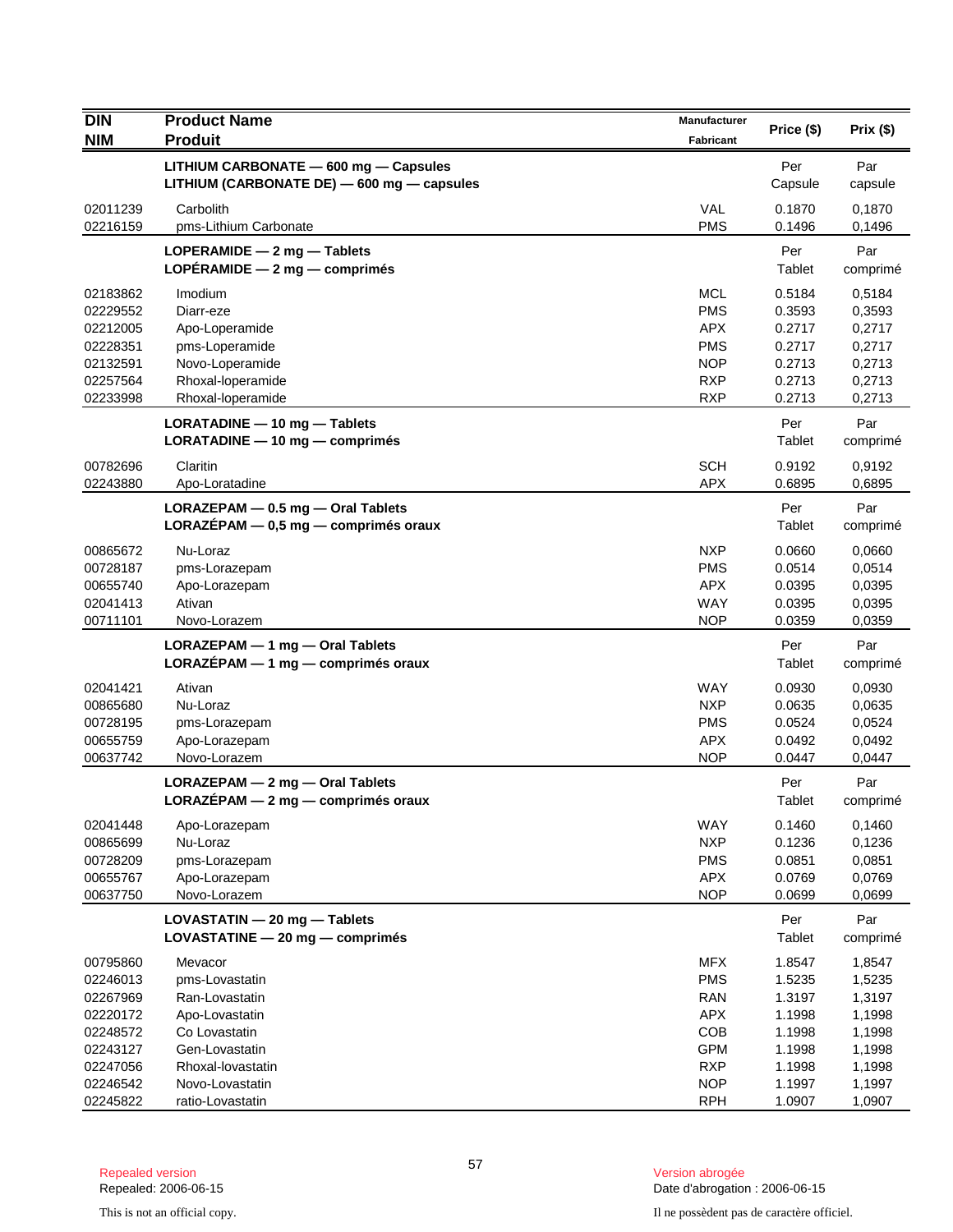| <b>DIN</b> | <b>Product Name</b>                                       | <b>Manufacturer</b> |            |          |
|------------|-----------------------------------------------------------|---------------------|------------|----------|
| <b>NIM</b> | <b>Produit</b>                                            | Fabricant           | Price (\$) | Prix(\$) |
|            | LOVASTATIN - 40 mg - Tablets                              |                     | Per        | Par      |
|            | LOVASTATINE $-$ 40 mg $-$ comprimes                       |                     | Tablet     | comprimé |
| 00795852   | Mevacor                                                   | <b>MFX</b>          | 3.4207     | 3,4207   |
| 02246014   | pms-Lovastatin                                            | <b>PMS</b>          | 2.8100     | 2,8100   |
| 02245823   | ratio-Lovastatin                                          | <b>RPH</b>          | 2.8098     | 2,8098   |
| 02267977   | Ran-Lovastatin                                            | <b>RAN</b>          | 2.4342     | 2,4342   |
| 02247057   | Rhoxal-lovastatin                                         | <b>RXP</b>          | 2.2130     | 2,2130   |
| 02220180   | Apo-Lovastatin                                            | <b>APX</b>          | 2.2129     | 2,2129   |
| 02248573   | Co Lovastatin                                             | COB                 | 2.2129     | 2,2129   |
| 02243129   | Gen-Lovastatin                                            | <b>GPM</b>          | 2.2129     | 2,2129   |
| 02246543   | Novo-Lovastatin                                           | <b>NOP</b>          | 2.2129     | 2,2129   |
|            | LOXAPINE SUCCINATE $-5$ mg $-$ Tablets                    |                     | Per        | Par      |
|            | LOXAPINE (SUCCINATE DE) - 5 mg - comprimés                |                     | Tablet     | comprimé |
| 02230837   | pms-Loxapine                                              | <b>PMS</b>          | 0.1768     | 0,1768   |
| 02237651   | Apo-Loxapine                                              | <b>APX</b>          | 0.1650     | 0,1650   |
| 02237534   | Nu-Loxapine                                               | <b>NXP</b>          | 0.1650     | 0,1650   |
|            | LOXAPINE SUCCINATE - 10 mg - Tablets                      |                     | Per        | Par      |
|            | LOXAPINE (SUCCINATE DE) - 10 mg - comprimés               |                     | Tablet     | comprimé |
| 02230838   | pms-Loxapine                                              | <b>PMS</b>          | 0.2940     | 0,2940   |
| 02237652   | Apo-Loxapine                                              | <b>APX</b>          | 0.2750     | 0,2750   |
| 02237535   | Nu-Loxapine                                               | <b>NXP</b>          | 0.2750     | 0,2750   |
|            | LOXAPINE SUCCINATE $-$ 25 mg $-$ Tablets                  |                     | Per        | Par      |
|            | LOXAPINE (SUCCINATE DE) - 25 mg - comprimés               |                     | Tablet     | comprimé |
| 02230839   | pms-Loxapine                                              | <b>PMS</b>          | 0.4563     | 0,4563   |
| 02237653   | Apo-Loxapine                                              | <b>APX</b>          | 0.4260     | 0,4260   |
| 02237536   | Nu-Loxapine                                               | <b>NXP</b>          | 0.4260     | 0,4260   |
|            | LOXAPINE SUCCINATE - 50 mg - Tablets                      |                     | Per        | Par      |
|            | LOXAPINE (SUCCINATE DE) - 50 mg - comprimés               |                     | Tablet     | comprimé |
| 02170035   | Loxapac                                                   | WAY                 | 0.8113     | 0,8113   |
| 02230840   | pms-Loxapine                                              | <b>PMS</b>          | 0.6085     | 0,6085   |
| 02237654   | Apo-Loxapine                                              | <b>APX</b>          | 0.5680     | 0,5680   |
| 02237537   | Nu-Loxapine                                               | <b>NXP</b>          | 0.5680     | 0,5680   |
|            | MEDROXYPROGESTERONE ACETATE - 2.5 mg - Tablets            |                     | Per        | Par      |
|            | MÉDROXYPROGESTÉRONE (ACÉTATE DE) $-$ 2,5 mg $-$ comprimés |                     | Tablet     | comprimé |
| 00708917   | Provera                                                   | PFI                 | 0.1761     | 0,1761   |
| 02148552   | ratio-MPA                                                 | <b>RPH</b>          | 0.1040     | 0,1040   |
| 02244726   | Apo-Medroxy                                               | <b>APX</b>          | 0.0875     | 0,0875   |
| 02229838   | Gen-Medroxy                                               | <b>GPM</b>          | 0.0874     | 0,0874   |
| 02221284   | Novo-Medrone                                              | <b>NOP</b>          | 0.0873     | 0,0873   |
| 02246627   | pms-Medroxyprogesterone                                   | <b>PMS</b>          | 0.0873     | 0,0873   |
|            | MEDROXYPROGESTERONE ACETATE - 5 mg - Tablets              |                     | Per        | Par      |
|            | MÉDROXYPROGESTÉRONE (ACÉTATE DE) - 5 mg - comprimés       |                     | Tablet     | comprimé |
| 00030937   | Provera                                                   | PFI                 | 0.3483     | 0,3483   |
| 02148560   | ratio-MPA                                                 | <b>RPH</b>          | 0.2056     | 0,2056   |
| 02229839   | Gen-Medroxy                                               | <b>GPM</b>          | 0.1726     | 0,1726   |
| 02221292   | Novo-Medrone                                              | <b>NOP</b>          | 0.1726     | 0,1726   |
| 02246628   | pms-Medroxyprogesterone                                   | <b>PMS</b>          | 0.1726     | 0,1726   |
| 02244727   | Apo-Medroxy                                               | <b>APX</b>          | 0.1725     | 0,1725   |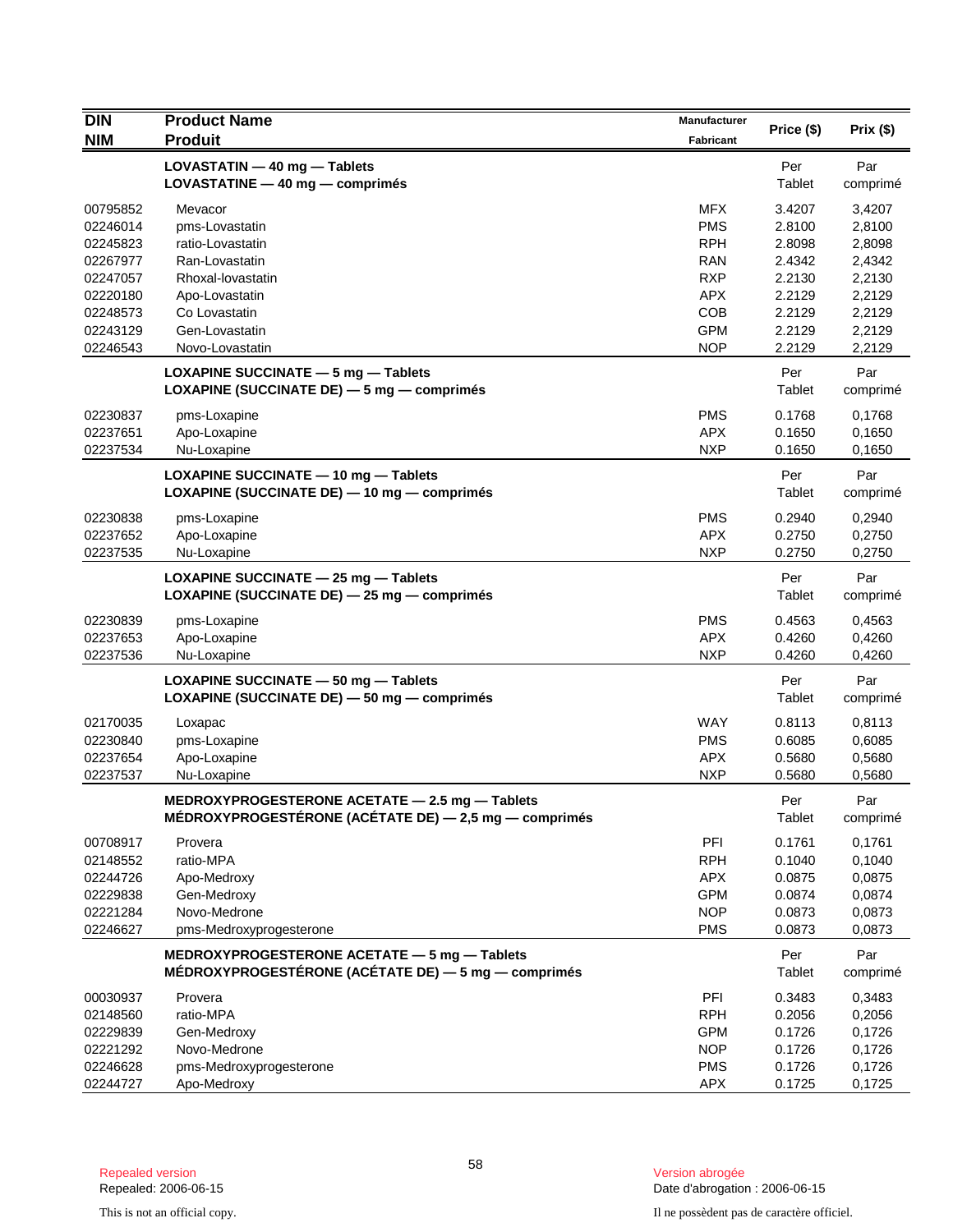| <b>DIN</b> | <b>Product Name</b>                                                                                     | <b>Manufacturer</b> | Price (\$)    | Prix(\$)        |
|------------|---------------------------------------------------------------------------------------------------------|---------------------|---------------|-----------------|
| <b>NIM</b> | <b>Produit</b>                                                                                          | Fabricant           |               |                 |
|            | MEDROXYPROGESTERONE ACETATE - 10 mg - Tablets<br>MÉDROXYPROGESTÉRONE (ACÉTATE DE) — 10 mg — comprimés   |                     | Per<br>Tablet | Par<br>comprimé |
| 00729973   | Provera                                                                                                 | PFI                 | 0.7066        | 0,7066          |
| 02148579   | ratio-MPA                                                                                               | <b>RPH</b>          | 0.4150        | 0,4150          |
| 02229840   | Gen-Medroxy                                                                                             | <b>GPM</b>          | 0.3486        | 0,3486          |
| 02221306   | Novo-Medrone                                                                                            | <b>NOP</b>          | 0.3486        | 0,3486          |
| 02246629   | pms-Medroxyprogesterone                                                                                 | <b>PMS</b>          | 0.3486        | 0,3486          |
|            | MEDROXYPROGESTERONE ACETATE - 100 mg - Tablets<br>MÉDROXYPROGESTÉRONE (ACÉTATE DE) - 100 mg - comprimés |                     | Per<br>Tablet | Par<br>comprimé |
| 00030945   | Provera                                                                                                 | <b>UPJ</b>          | 1.4646        | 1,4646          |
| 02267640   | Apo-Medroxy                                                                                             | <b>APX</b>          | 0.9397        | 0,9397          |
|            | MEFENAMIC ACID - 250 mg - Capsules                                                                      |                     | Per           | Par             |
|            | MÉFÉNAMIQUE (ACIDE) $-$ 250 mg $-$ capsules                                                             |                     | Capsule       | capsule         |
| 00155225   | Ponstan                                                                                                 | PFI                 | 0.6200        | 0,6200          |
| 02229452   | Apo-Mefenamic                                                                                           | <b>APX</b>          | 0.3640        | 0,3640          |
| 02229569   | Nu-Mefenamic                                                                                            | <b>NXP</b>          | 0.3640        | 0,3640          |
| 02237826   | Dom-Mefenamic                                                                                           | <b>DOM</b>          | 0.3639        | 0,3639          |
| 02231208   | pms-Mefenamic Acid                                                                                      | <b>PMS</b>          | 0.3639        | 0,3639          |
|            | MEFLOQUINE HCI - 250 mg - Tablets<br>MEFLOQUINE (CHLORHYDRATE DE) - 250 mg - comprimés                  |                     | Per<br>Tablet | Par<br>comprimé |
| 02018055   | Lariam                                                                                                  | <b>HLR</b>          | 5.3061        | 5,3061          |
| 02244366   | Apo-Mefloquine                                                                                          | <b>APX</b>          | 3.9250        | 3,9250          |
|            | MEGESTROL - 40 mg - Tablets<br>$MÉGESTROL - 40 mg - comprimés$                                          |                     | Per<br>Tablet | Par<br>comprimé |
| 00386391   | Megace                                                                                                  | SQU                 | 1.4773        | 1,4773          |
| 02195917   | Apo-Megestrol                                                                                           | <b>APX</b>          | 1.1814        | 1,1814          |
| 02176092   | Lin-Megestrol                                                                                           | LIN                 | 0.9960        | 0,9960          |
| 02185415   | Nu-Megestrol                                                                                            | <b>NXP</b>          | 0.9960        | 0,9960          |
|            | MEGESTROL - 160 mg - Tablets                                                                            |                     | Per           | Par             |
|            | $MÉGESTROL - 160 mg - comprimés$                                                                        |                     | Tablet        | comprimé        |
| 00731323   | Megace                                                                                                  | SQU                 | 6.2524        | 6,2524          |
| 02195925   | Apo-Megestrol                                                                                           | <b>APX</b>          | 4.7256        | 4,7256          |
| 02185423   | Nu-Megestrol                                                                                            | <b>NXP</b>          | 3.9897        | 3,9897          |
| 02176106   | Lin-Megestrol                                                                                           | LIN                 | 3.9894        | 3,9894          |
|            | $MELOXICAM - 7.5 mg - Tables$                                                                           |                     | Per           | Par             |
|            | $MÉLOXICAM - 7,5 mg - comprimés$                                                                        |                     | Tablet        | comprimé        |
| 02242785   | Mobicox                                                                                                 | <b>BOE</b>          | 0.8812        | 0,8812          |
| 02248973   | Apo-Meloxicam                                                                                           | <b>APX</b>          | 0.6006        | 0,6006          |
| 02247889   | ratio-Meloxicam                                                                                         | <b>RPH</b>          | 0.6006        | 0,6006          |
| 02250012   | Co Meloxicam                                                                                            | COB                 | 0.5405        | 0,5405          |
| 02255987   | Gen-Meloxicam                                                                                           | <b>GPM</b>          | 0.5405        | 0,5405          |
| 02258315   | Novo-Meloxicam                                                                                          | <b>NOP</b>          | 0.5405        | 0,5405          |
| 02248267   | pms-Meloxicam                                                                                           | <b>PMS</b>          | 0.5405        | 0,5405          |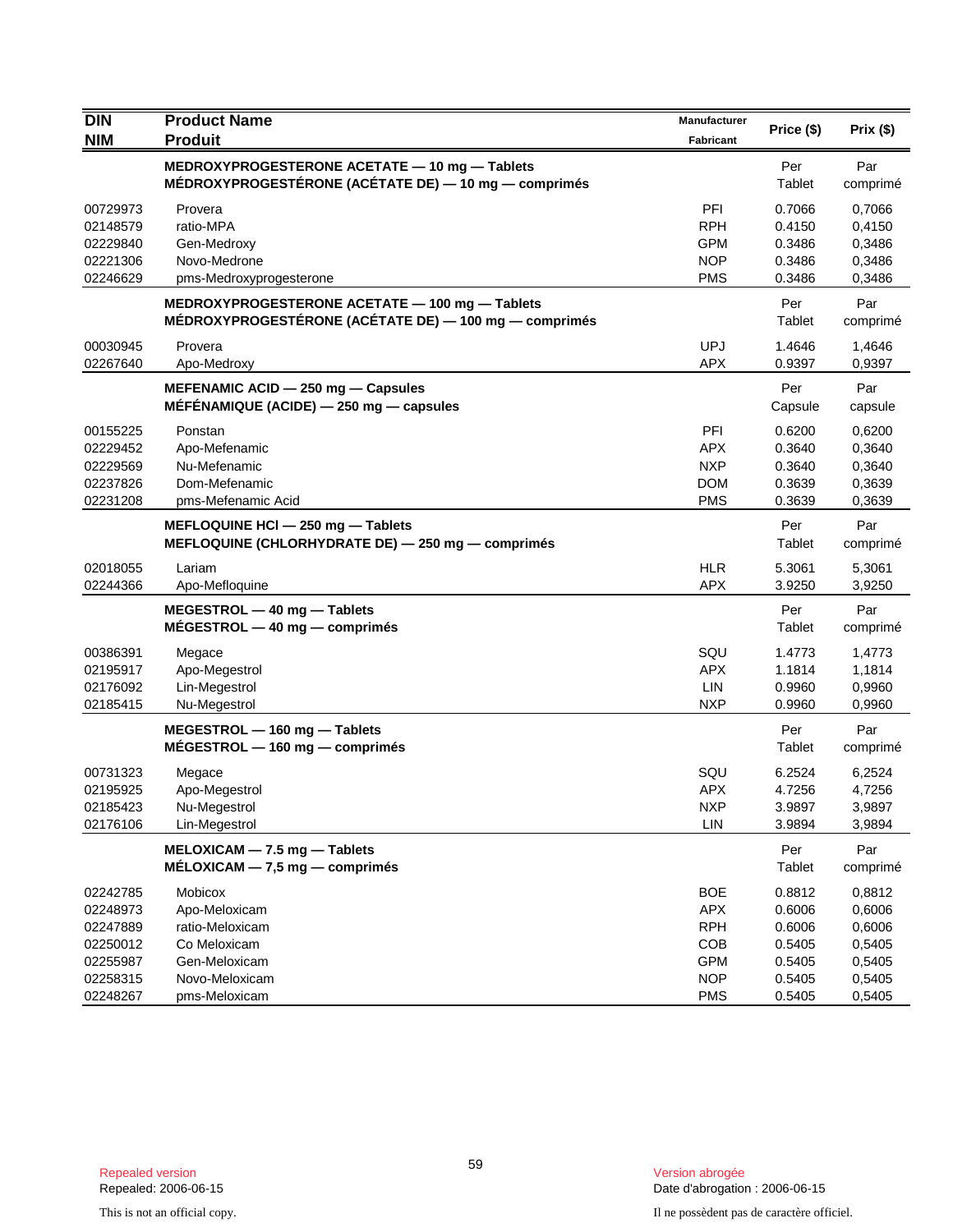| <b>DIN</b>           | <b>Product Name</b>                                                          | Manufacturer             |                  |                  |
|----------------------|------------------------------------------------------------------------------|--------------------------|------------------|------------------|
| <b>NIM</b>           | <b>Produit</b>                                                               | Fabricant                | Price (\$)       | Prix(\$)         |
|                      | MELOXICAM - 15 mg - Tablets                                                  |                          | Per              | Par              |
|                      | $MÉLOXICAM - 15 mg - comprimés$                                              |                          | Tablet           | comprimé         |
| 02242786             | Mobicox                                                                      | <b>BOE</b>               | 1.0167           | 1,0167           |
| 02248974             | Apo-Meloxicam                                                                | <b>APX</b>               | 0.6930           | 0,6930           |
| 02248031             | ratio-Meloxicam                                                              | <b>RPH</b>               | 0.6930           | 0,6930           |
| 02250020             | Co Meloxicam                                                                 | <b>COB</b>               | 0.6237           | 0,6237           |
| 02255995             | Gen-Meloxicam                                                                | <b>GPM</b>               | 0.6237           | 0,6237           |
| 02258323             | Novo-Meloxicam                                                               | <b>NOP</b>               | 0.6237           | 0,6237           |
| 02248268             | pms-Meloxicam                                                                | <b>PMS</b>               | 0.6237           | 0,6237           |
|                      | MEPROBAMATE - 400 mg - Tablets<br>$MÉPROBAMATE - 400 mg - comprising$        |                          | Per<br>Tablet    | Par<br>comprimé  |
| 02041812             | Equanil                                                                      | <b>WAY</b>               | 0.0800           | 0,0800           |
| 00337943             | Apo-Meprobamate                                                              | <b>APX</b>               | 0.0407           | 0,0407           |
|                      | METFORMIN HCI - 500 mg - Tablets                                             |                          | Per              | Par              |
|                      | METFORMINE (CHLORHYDRATE DE) - 500 mg - comprimés                            |                          | Tablet           | comprimé         |
| 02099233             | Glucophage                                                                   | <b>AVE</b>               | 0.2541           | 0,2541           |
| 02269031             | Ran-Metformin                                                                | <b>RAN</b>               | 0.1472           | 0,1472           |
| 02167786             | Apo-Metformin                                                                | <b>APX</b>               | 0.1338           | 0,1338           |
| 02257726             | Co Metformin                                                                 | COB                      | 0.1338           | 0,1338           |
| 02148765             | Gen-Metformin                                                                | <b>GPM</b>               | 0.1338           | 0,1338           |
| 02229516             | Glycon                                                                       | <b>ICN</b>               | 0.1338           | 0,1338           |
| 02242794             | Metformin/Metformine                                                         | <b>ZYM</b>               | 0.1338           | 0,1338           |
| 02045710             | Novo-Metformin                                                               | <b>NOP</b>               | 0.1338           | 0,1338           |
| 02162822<br>02223562 | Nu-Metformin<br>pms-Metformin                                                | <b>NXP</b><br><b>PMS</b> | 0.1338<br>0.1338 | 0,1338<br>0,1338 |
| 02233999             | Rhoxal-metformin                                                             | <b>RXP</b>               | 0.1338           | 0,1338           |
| 02246820             | Rhoxal-metformin FC                                                          | <b>RXP</b>               | 0.1338           | 0,1338           |
| 02242974             | ratio-Metformin                                                              | <b>RPH</b>               | 0.1216           | 0,1216           |
|                      | METFORMIN HCI - 850 mg - Tablets                                             |                          | Per              | Par              |
|                      | METFORMINE (CHLORHYDRATE DE) - 850 mg - comprimés                            |                          | Tablet           | comprimé         |
| 02162849             | Glucophage                                                                   | <b>AVE</b>               | 0.3220           | 0,3220           |
| 02269058             | Ran-Metformin                                                                | <b>RAN</b>               | 0.2525           | 0,2525           |
| 02257734             | Co Metformin                                                                 | <b>COB</b>               | 0.2299           | 0,2299           |
| 02229656             | Gen-Metformin                                                                | <b>GPM</b>               | 0.2299           | 0,2299           |
| 02242793             | Metformin/Metformine                                                         | ZYM                      | 0.2299           | 0,2299           |
| 02230475             | Novo-Metformin                                                               | <b>NOP</b>               | 0.2299           | 0,2299           |
| 02229517             | Nu-Metformin                                                                 | <b>NXP</b>               | 0.2299           | 0,2299           |
| 02242589             | pms-Metformin                                                                | <b>PMS</b>               | 0.2299           | 0,2299           |
| 02242931             | ratio-Metformin                                                              | <b>RPH</b>               | 0.2299           | 0,2299           |
| 02246821             | Rhoxal-metformin FC                                                          | <b>RXP</b>               | 0.2299           | 0,2299           |
| 02229785             | Apo-Metformin                                                                | <b>APX</b>               | 0.2295           | 0,2295           |
|                      | METHOTREXATE $-$ 2.5 mg $-$ Tablets<br>MÉTHOTREXATE $-$ 2,5 mg $-$ comprimes |                          | Per<br>Tablet    | Par<br>comprimé  |
|                      |                                                                              |                          |                  |                  |
| 02182963<br>02170698 | Apo-Methotrexate<br>Methotrexate/Méthotrexate                                | <b>APX</b><br>WAY        | 0.6958<br>0.6958 | 0,6958<br>0,6958 |
| 02244798             | ratio-Methotrexate                                                           | <b>RPH</b>               | 0.6325           | 0,6325           |
|                      | METHOTRIMEPRAZINE $-$ 2 mg $-$ Tablets                                       |                          | Per              | Par              |
|                      | MÉTHOTRIMÉPRAZINE $-$ 2 mg $-$ comprimes                                     |                          | Tablet           | comprimé         |
| 02238403             | Apo-Methoprazine                                                             | <b>APX</b>               | 0.0594           | 0,0594           |
| 01927647             | Nozinan                                                                      | <b>RPR</b>               | 0.0556           | 0,0556           |
|                      |                                                                              |                          |                  |                  |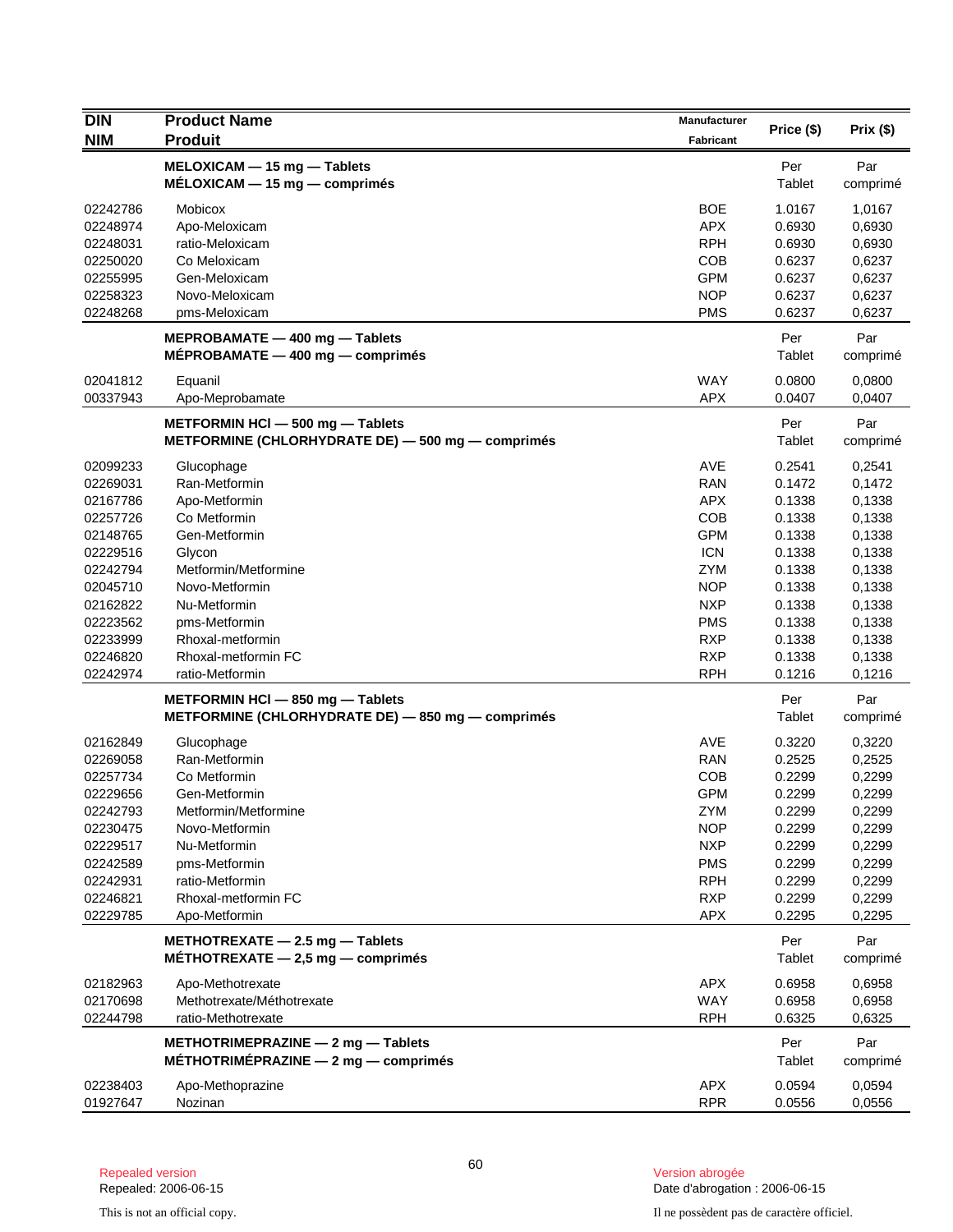| <b>DIN</b><br><b>NIM</b>                     | <b>Product Name</b><br><b>Produit</b>                                                                                       | Manufacturer<br><b>Fabricant</b>                     | Price (\$)                           | Prix(\$)                             |
|----------------------------------------------|-----------------------------------------------------------------------------------------------------------------------------|------------------------------------------------------|--------------------------------------|--------------------------------------|
|                                              | METHOTRIMEPRAZINE - 5 mg - Tablets<br>MÉTHOTRIMÉPRAZINE $-5$ mg $-$ comprimés                                               |                                                      | Per<br>Tablet                        | Par<br>comprimé                      |
| 02238404<br>01927655<br>02232903             | Apo-Methoprazine<br>Nozinan<br>pms-Methotrimeprazine                                                                        | <b>APX</b><br><b>AVE</b><br><b>PMS</b>               | 0.0581<br>0.0581<br>0.0581           | 0,0581<br>0,0581<br>0,0581           |
|                                              | METHOTRIMEPRAZINE - 25 mg - Tablets<br>MÉTHOTRIMÉPRAZINE $-$ 25 mg $-$ comprimés                                            |                                                      | Per<br>Tablet                        | Par<br>comprimé                      |
| 01927663<br>02238405<br>02232904             | Nozinan<br>Apo-Methoprazine<br>pms-Methotrimeprazine                                                                        | <b>AVE</b><br><b>APX</b><br><b>PMS</b>               | 0.1245<br>0.1244<br>0.1145           | 0,1245<br>0,1244<br>0,1145           |
|                                              | METHOTRIMEPRAZINE - 50 mg - Tablets<br>MÉTHOTRIMÉPRAZINE $-50$ mg $-$ comprimés                                             |                                                      | Per<br>Tablet                        | Par<br>comprimé                      |
| 01927671<br>02232905<br>02238406             | Nozinan<br>pms-Methotrimeprazine<br>Apo-Methoprazine                                                                        | AVE<br><b>PMS</b><br><b>APX</b>                      | 0.1696<br>0.1696<br>0.1695           | 0,1696<br>0,1696<br>0,1695           |
|                                              | METHYLCELLULOSE - 0.5% - Ophthalmic Solution<br>MÉTHYLCELLULOSE $-$ 0,5 % $-$ solution ophtalmique                          |                                                      | Per mL                               | Par ml                               |
| 00000809<br>00889806                         | <b>Isopto Tears</b><br>Sandoz Eyelube                                                                                       | <b>ALC</b><br>SDZ                                    | 0.3748<br>0.3403                     | 0,3748<br>0,3403                     |
|                                              | METHYLCELLULOSE - 1% - Ophthalmic Solution<br>MÉTHYLCELLULOSE - 1 % - solution ophtalmique                                  |                                                      | Per mL                               | Par ml                               |
| 00000817<br>00874965                         | <b>Isopto Tears</b><br>Sandoz Eyelube                                                                                       | <b>ALC</b><br>SDZ                                    | 0.4642<br>0.4224                     | 0,4642<br>0,4224                     |
|                                              | METHYLDOPA/HYDROCHLOROTHIAZIDE - 250 mg/15 mg - Tablets<br>$M$ ETHYLDOPA/HYDROCHLOROTHIAZIDE $-$ 250 mg/15 mg $-$ comprimes |                                                      | Per<br>Tablet                        | Par<br>comprimé                      |
| 00140589<br>00441708                         | Aldoril-15<br>Apo-Methazide-15                                                                                              | <b>MFX</b><br><b>APX</b>                             | 0.2590<br>0.1680                     | 0,2590<br>0,1680                     |
|                                              | METHYLDOPA/HYDROCHLOROTHIAZIDE - 250 mg/25 mg - Tablets<br>MÉTHYLDOPA/HYDROCHLOROTHIAZIDE $-$ 250 mg/25 mg $-$ comprimes    |                                                      | Per<br>Tablet                        | Par<br>comprimé                      |
| 00140597<br>00441716                         | Aldoril-25<br>Apo-Methazide-25                                                                                              | <b>MFX</b><br><b>APX</b>                             | 0.2829<br>0.1835                     | 0,2829<br>0,1835                     |
|                                              | METHYLPHENIDATE - 5 mg - Tablets<br>$MÉTHYLPHÉNIDATE - 5 mg - comprimés$                                                    |                                                      | Per<br>Tablet                        | Par<br>comprimé                      |
| 02234749<br>02247364                         | pms-Methylphenidate<br>ratio-Methylphenidate                                                                                | <b>PMS</b><br><b>RPH</b>                             | 0.1042<br>0.1042                     | 0,1042<br>0,1042                     |
|                                              | METHYLPHENIDATE - 10 mg - Tablets<br>$MÉTHYLPHÉNIDATE - 10 mg - comprimés$                                                  |                                                      | Per<br>Tablet                        | Par<br>comprimé                      |
| 00005606<br>00584991<br>02230321<br>02249324 | Ritalin<br>pms-Methylphenidate<br>ratio-Methylphenidate<br>Apo-Methylphenidate                                              | <b>NVT</b><br><b>PMS</b><br><b>RPH</b><br><b>APX</b> | 0.3207<br>0.2083<br>0.2083<br>0.1749 | 0,3207<br>0,2083<br>0,2083<br>0,1749 |
|                                              | METHYLPHENIDATE - 20 mg - Tablets<br>$MÉTHYLPHÉNIDATE - 20 mg - comprimés$                                                  |                                                      | Per<br>Tablet                        | Par<br>comprimé                      |
| 00005614<br>00585009<br>02230322             | <b>Ritalin</b><br>pms-Methylphenidate<br>ratio-Methylphenidate                                                              | <b>NVT</b><br><b>PMS</b><br><b>RPH</b>               | 0.5604<br>0.4013<br>0.4013           | 0,5604<br>0,4013<br>0,4013           |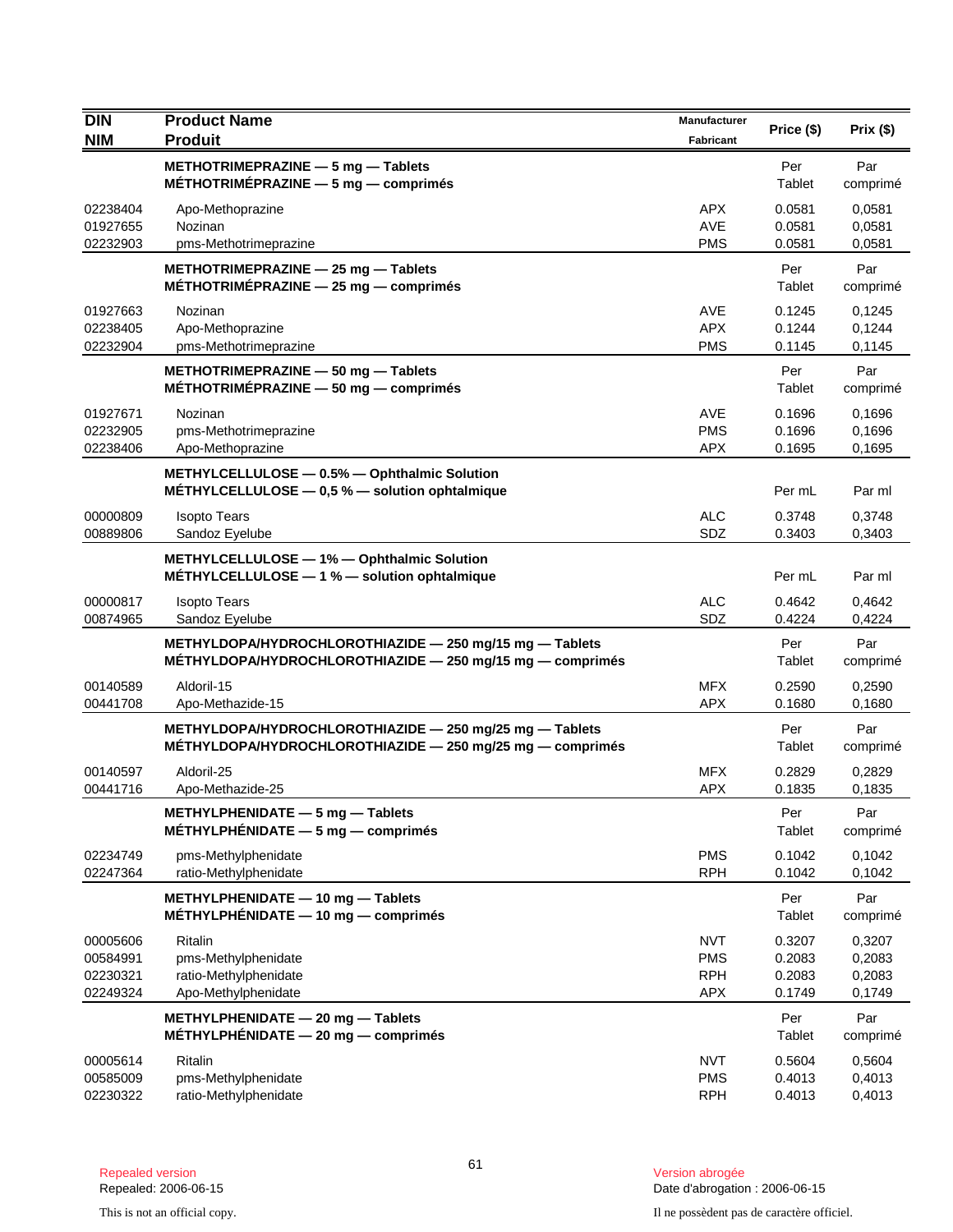| <b>DIN</b><br><b>NIM</b> | <b>Product Name</b><br><b>Produit</b> | <b>Manufacturer</b><br><b>Fabricant</b> | Price (\$) | $Prix($ \$) |
|--------------------------|---------------------------------------|-----------------------------------------|------------|-------------|
| 02249332                 | Apo-Methylphenidate                   | APX                                     | 0.3890     | 0,3890      |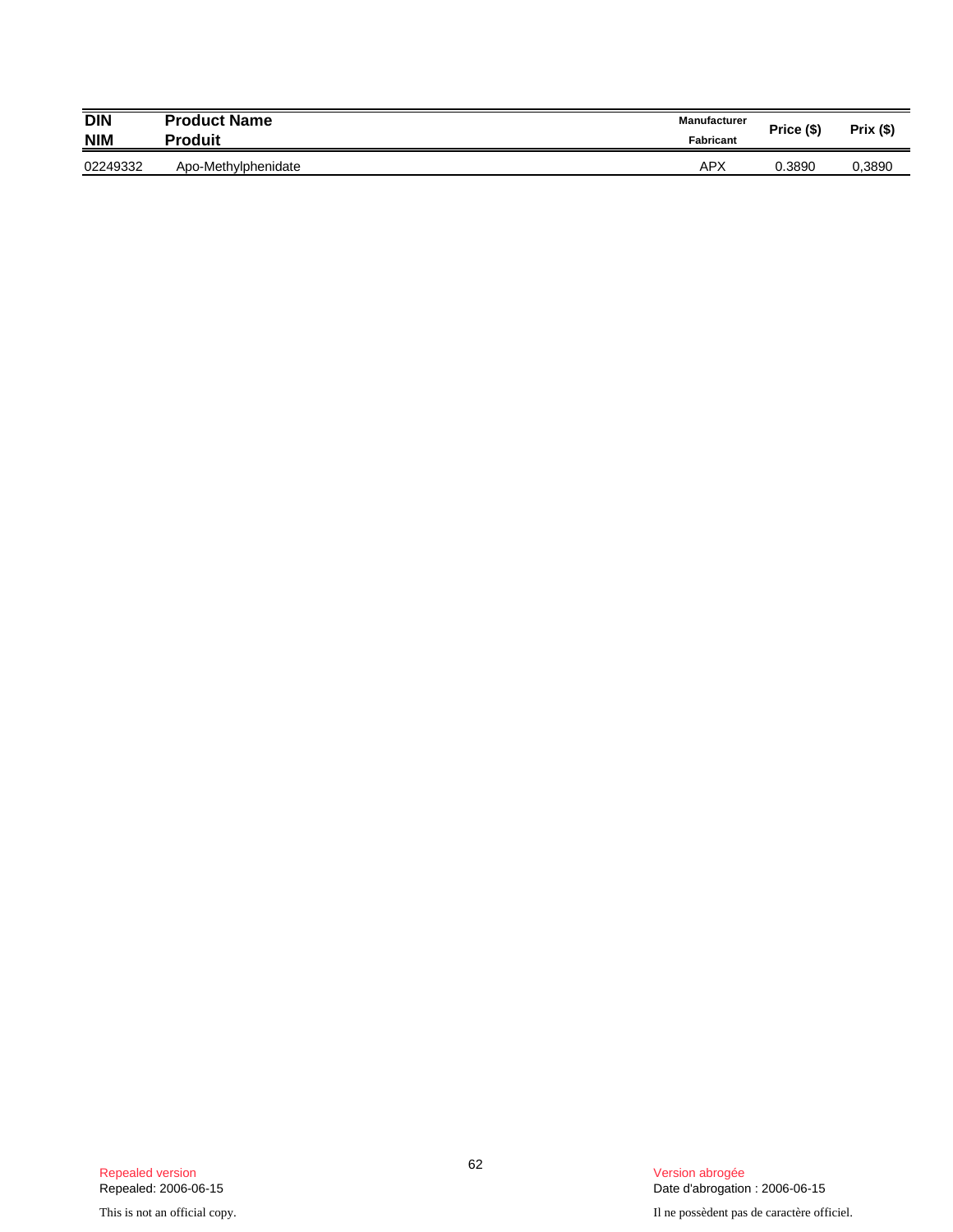| DIN<br><b>NIM</b>                | <b>Product Name</b><br><b>Produit</b>                                                                                                                    | <b>Manufacturer</b><br><b>Fabricant</b> | Price (\$)                 | Prix (\$)                  |
|----------------------------------|----------------------------------------------------------------------------------------------------------------------------------------------------------|-----------------------------------------|----------------------------|----------------------------|
|                                  | METHYLPREDNISOLONE ACETATE - 40 mg/mL - Injection<br>MÉTHYLPREDNISOLONE (ACÉTATE DE) - 40 mg/ml - injection                                              |                                         | Per<br>mL                  | Par<br>ml                  |
| 00030759<br>02245400             | Depo-Medrol<br>Methylprednisolone Acetate/Méthylprednisolone (acétate de)                                                                                | PFI<br><b>SIL</b>                       | 5.8740<br>4.2680           | 5,8740<br>4,2680           |
|                                  | METHYLPREDNISOLONE ACETATE - 40 mg/mL - Injection<br>(with preservative)<br>MÉTHYLPREDNISOLONE (ACÉTATE DE) - 40 mg/ml - injection<br>(avec préservatif) |                                         | Per<br>mL                  | Par<br>ml                  |
| 01934333<br>02245407             | Depo-Medrol<br>Methylprednisolone Acetate/Méthylprednisolone (acétate de)                                                                                | PFI<br><b>SIL</b>                       | 5.6210<br>3.0778           | 5,6210<br>3,0778           |
|                                  | METHYLPREDNISOLONE ACETATE - 80 mg/mL - Injection<br>MÉTHYLPREDNISOLONE (ACÉTATE DE) - 80 mg/ml - injection                                              |                                         | Per<br>mL                  | Par<br>ml                  |
| 00030767<br>02245406             | Depo-Medrol<br>Methylprednisolone Acetate/Méthylprednisolone (acétate de)                                                                                | PFI<br><b>SIL</b>                       | 11.2420<br>8.1708          | 11,2420<br>8,1708          |
|                                  | METHYLPREDNISOLONE ACETATE - 80 mg/mL - Injection<br>(with preservative)<br>MÉTHYLPREDNISOLONE (ACÉTATE DE) - 80 mg/ml - injection<br>(avec préservatif) |                                         | Per<br>mL                  | Par<br>ml                  |
| 01934341<br>02245408             | Depo-Medrol<br>Methylprednisolone Acetate/Méthylprednisolone (acétate de)                                                                                | PFI<br><b>SIL</b>                       | 8.6860<br>6.5648           | 8,6860<br>6,5648           |
|                                  | METOCLOPRAMIDE HCI - 5 mg/5 mL - Oral Liquid<br>MÉTOCLOPRAMIDE (CHLORHYDRATE DE) - 5 mg/5 ml - liquide oral                                              |                                         | Per mL                     | Par ml                     |
| 02230433<br>02099160             | pms-Metoclopramide<br>Maxeran                                                                                                                            | <b>PMS</b><br><b>MRR</b>                | 0.0402<br>0.0371           | 0,0402<br>0,0371           |
|                                  | METOCLOPRAMIDE HCI - 5 mg - Tablets<br>MÉTOCLOPRAMIDE (CHLORHYDRATE DE) $-5$ mg $-$ comprimés                                                            |                                         | Per<br>Tablet              | Par<br>comprimé            |
| 00842826<br>02143275<br>02230431 | Apo-Metoclop<br>Nu-Metoclopramide<br>pms-Metoclopramide                                                                                                  | <b>APX</b><br><b>NXP</b><br><b>PMS</b>  | 0.0750<br>0.0750<br>0.0612 | 0.0750<br>0,0750<br>0,0612 |
|                                  | METOCLOPRAMIDE HCI - 10 mg - Tablets<br>MÉTOCLOPRAMIDE (CHLORHYDRATE DE) - 10 mg - comprimés                                                             |                                         | Per<br>Tablet              | Par<br>comprimé            |
| 00842834<br>02143283<br>02230432 | Apo-Metoclop<br>Nu-Metoclopramide<br>pms-Metoclopramide                                                                                                  | <b>APX</b><br><b>NXP</b><br><b>PMS</b>  | 0.0785<br>0.0706<br>0.0706 | 0,0785<br>0,0706<br>0,0706 |
|                                  | METOPROLOL TARTRATE - 25 mg - Tablets<br>MÉTOPROLOL (TARTRATE DE) $-$ 25 mg $-$ comprimés                                                                |                                         |                            |                            |
| 02246010<br>02261898<br>02248855 | Apo-Metoprolol<br>Novo-Metoprol<br>pms-Metoprolol-L                                                                                                      | <b>APX</b><br><b>NOP</b><br><b>PMS</b>  | 0.0707<br>0.0707<br>0.0707 | 0,0707<br>0,0707<br>0,0707 |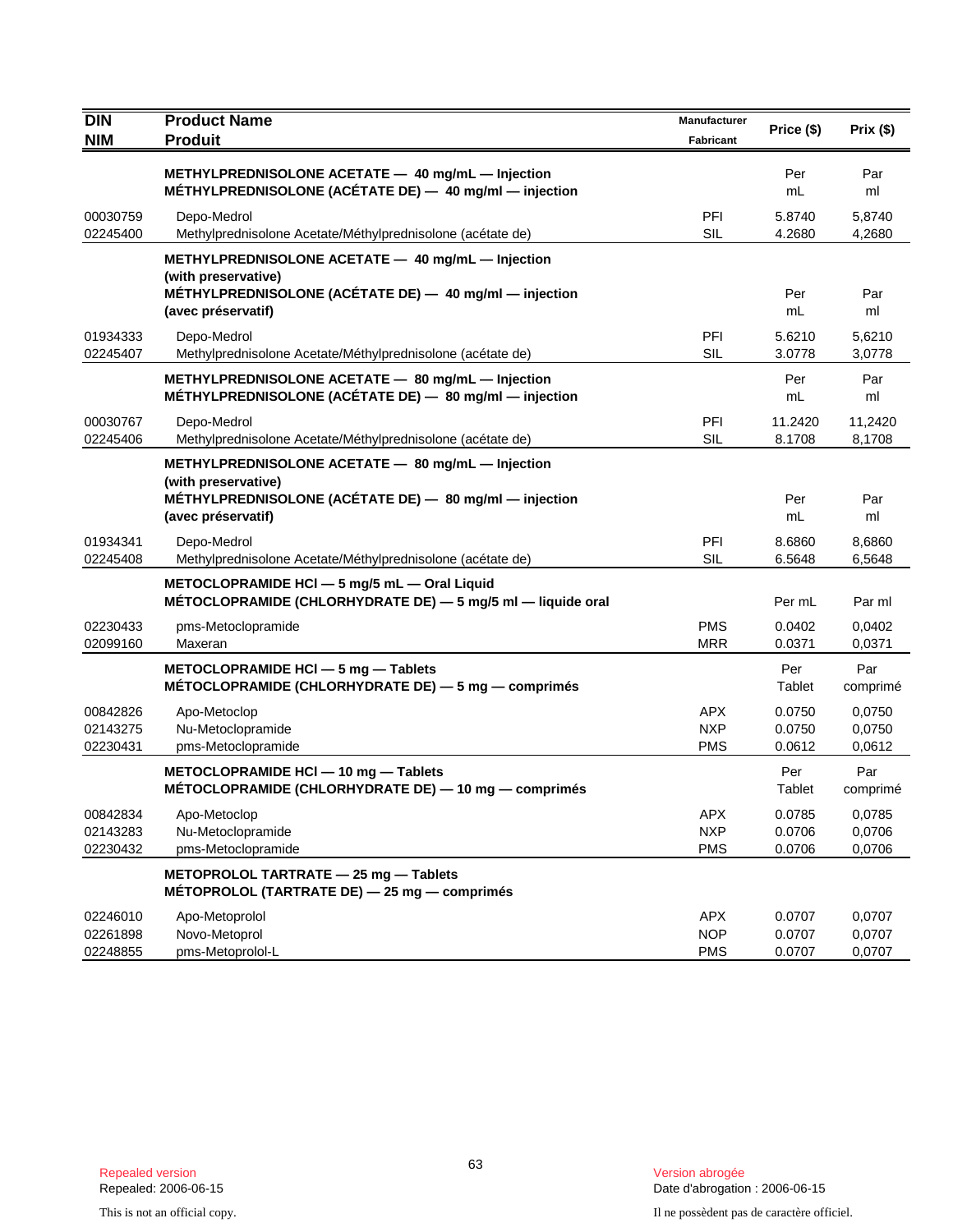| <b>DIN</b> | <b>Product Name</b>                                                                      | Manufacturer | Price (\$) | Prix (\$) |
|------------|------------------------------------------------------------------------------------------|--------------|------------|-----------|
| <b>NIM</b> | <b>Produit</b>                                                                           | Fabricant    |            |           |
|            | METOPROLOL TARTRATE - 50 mg - Tablets                                                    |              | Per        | Par       |
|            | MÉTOPROLOL (TARTRATE DE) - 50 mg - comprimés                                             |              | Tablet     | comprimé  |
| 00397423   | Lopresor                                                                                 | <b>NVT</b>   | 0.2522     | 0,2522    |
| 00402605   | <b>Betaloc</b>                                                                           | <b>AST</b>   | 0.2315     | 0,2315    |
| 00618632   | Apo-Metoprolol                                                                           | <b>APX</b>   | 0.1348     | 0,1348    |
| 00749354   | Apo-Metoprolol (Type L)                                                                  | <b>APX</b>   | 0.1348     | 0,1348    |
| 02172550   | Dom-Metoprolol-B                                                                         | <b>DOM</b>   | 0.1348     | 0,1348    |
| 02231121   | Dom-Metoprolol-L                                                                         | <b>DOM</b>   | 0.1348     | 0,1348    |
| 02230448   | Gen-Metoprolol                                                                           | <b>GPM</b>   | 0.1348     | 0,1348    |
| 02174545   | Gen-Metoprolol (Type L)                                                                  | <b>GPM</b>   | 0.1348     | 0,1348    |
| 00648035   | Novo-Metoprol                                                                            | <b>NOP</b>   | 0.1348     | 0,1348    |
| 00842648   | Novo-Metoprol (uncoated)/Novo-Metoprol (non enrobé)                                      | <b>NOP</b>   | 0.1348     | 0,1348    |
| 00865605   | Nu-Metop                                                                                 | <b>NXP</b>   | 0.1348     | 0,1348    |
| 02145413   | pms-Metoprolol-B                                                                         | <b>PMS</b>   | 0.1348     | 0,1348    |
| 02230803   | pms-Metoprolol-L                                                                         | <b>PMS</b>   | 0.1348     | 0,1348    |
| 02247875   | Rhoxal-metoprolol                                                                        | <b>RXP</b>   | 0.1348     | 0,1348    |
|            | METOPROLOL TARTRATE - 100 mg - Tablets                                                   |              | Per        | Par       |
|            | MÉTOPROLOL (TARTRATE DE) - 100 mg - comprimés                                            |              | Tablet     | comprimé  |
| 00397431   | Lopresor                                                                                 | <b>NVT</b>   | 0.5172     | 0,5172    |
| 00402540   | <b>Betaloc</b>                                                                           | <b>AST</b>   | 0.3965     | 0,3965    |
| 02172569   | Dom-Metoprolol-B                                                                         | <b>DOM</b>   | 0.2446     | 0,2446    |
| 02231122   | Dom-Metoprolol-L                                                                         | <b>DOM</b>   | 0.2446     | 0,2446    |
| 02230449   | Gen-Metoprolol                                                                           | <b>GPM</b>   | 0.2446     | 0,2446    |
| 02145421   | pms-Metoprolol-B                                                                         | <b>PMS</b>   | 0.2446     | 0,2446    |
| 02230804   | pms-Metoprolol-L                                                                         | <b>PMS</b>   | 0.2446     | 0,2446    |
| 00618640   | Apo-Metoprolol                                                                           | <b>APX</b>   | 0.2445     | 0,2445    |
| 00751170   | Apo-Metoprolol (Type L)                                                                  | <b>APX</b>   | 0.2445     | 0,2445    |
| 02174553   | Gen-Metoprolol (Type L)                                                                  | <b>GPM</b>   | 0.2445     | 0,2445    |
| 00648043   | Novo-Metoprol                                                                            | <b>NOP</b>   | 0.2445     | 0,2445    |
| 00842656   | Novo-Metoprol (uncoated)/Novo-Metoprol (non enrobé)                                      | <b>NOP</b>   | 0.2445     | 0,2445    |
| 00865613   | Nu-Metop                                                                                 | <b>NXP</b>   | 0.2445     | 0,2445    |
| 02247876   | Rhoxal-metoprolol                                                                        | <b>RXP</b>   | 0.2445     | 0,2445    |
|            | METRONIDAZOLE - 500 mg - Oral Capsules                                                   |              | Per        | Par       |
|            | $METRONIDAZOLE - 500 mg - capsules orales$                                               |              | Capsule    | capsule   |
| 01926853   | Flagyl                                                                                   | <b>RPR</b>   | 0.9350     | 0,9350    |
| 02248562   | Apo-Metronidazole                                                                        | <b>APX</b>   | 0.6740     | 0,6740    |
| 00783137   | <b>Trikacide</b>                                                                         | <b>PMS</b>   | 0.6740     | 0,6740    |
|            | MICONAZOLE NITRATE - 2% - Topical Cream                                                  |              | Per        | Par       |
|            | MICONAZOLE (NITRATE DE) - 2 % - crème topique                                            |              | Gram       | gramme    |
| 00497797   | <b>Monistat Derm</b>                                                                     | <b>MCL</b>   | 0.3703     | 0,3703    |
| 02085852   | Micatin                                                                                  | MCL          | 0.3146     | 0,3146    |
|            | MIDAZOLAM HCI - 1 mg/mL - Injection<br>MIDAZOLAM (CHLORHYDRATE DE) - 1 mg/ml - injection |              | Per mL     | Par ml    |
| 00784516   | Versed                                                                                   | HLR          | 0.7865     | 0,7865    |
| 02243253   | Apo-Midazolam                                                                            | <b>APX</b>   | 0.5900     | 0,5900    |
|            | MIDAZOLAM HCI - 5 mg/mL - Injection                                                      |              |            |           |
|            | MIDAZOLAM (CHLORHYDRATE DE) - 5 mg/ml - injection                                        |              | Per mL     | Par ml    |
| 00766011   | Versed                                                                                   | <b>HLR</b>   | 3.3660     | 3,3660    |
| 02243254   | Apo-Midazolam                                                                            | <b>APX</b>   | 2.5250     | 2,5250    |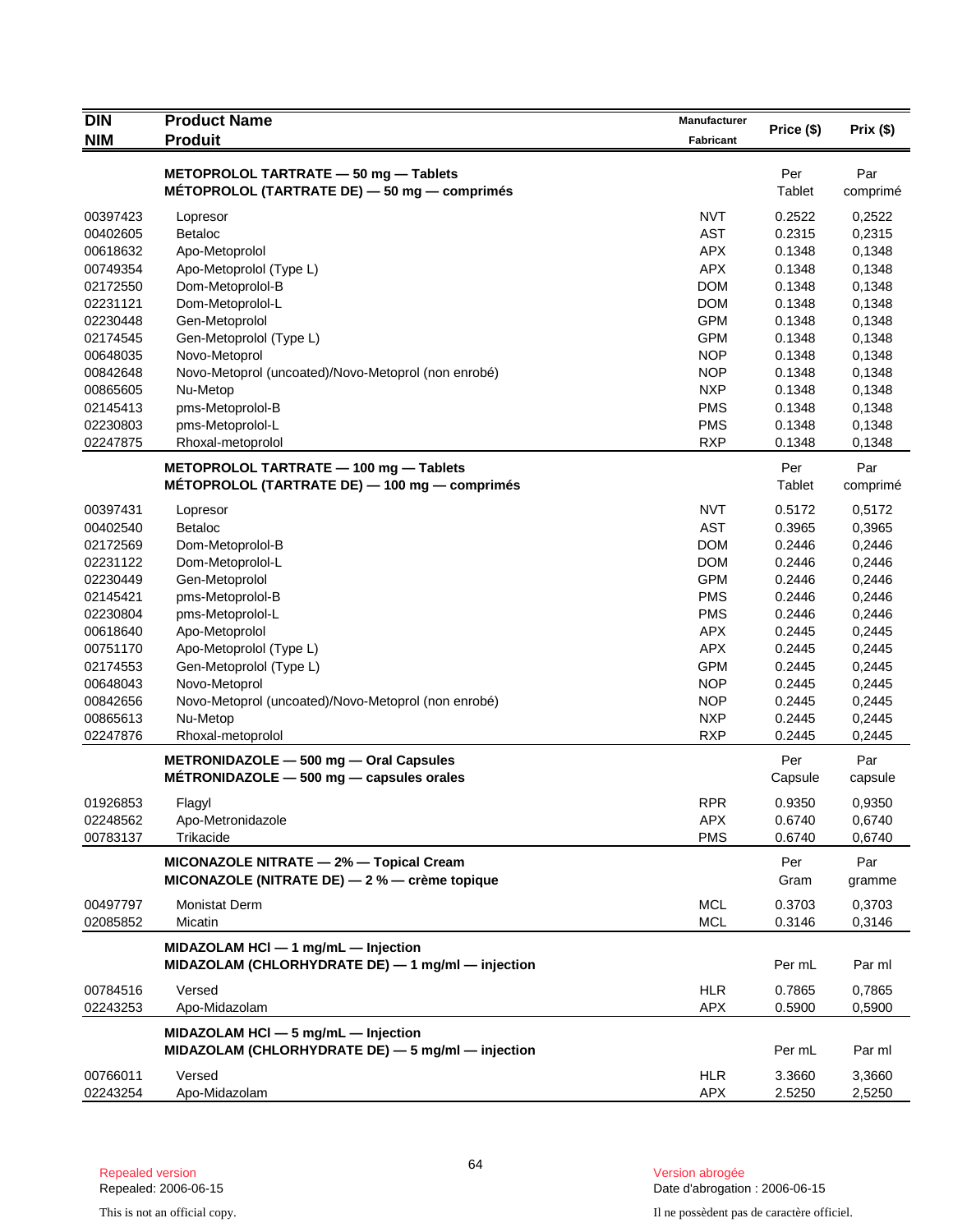| <b>DIN</b>           | <b>Product Name</b>                                                                      | <b>Manufacturer</b>      | Price (\$)       | Prix(\$)         |
|----------------------|------------------------------------------------------------------------------------------|--------------------------|------------------|------------------|
| <b>NIM</b>           | <b>Produit</b>                                                                           | <b>Fabricant</b>         |                  |                  |
|                      | MINOCYCLINE HCI - 50 mg - Capsules                                                       |                          | Per              | Par              |
|                      | MINOCYCLINE (CHLORHYDRATE DE) $-$ 50 mg $-$ capsules                                     |                          | Capsule          | capsule          |
| 02173514             | Minocin                                                                                  | STI                      | 0.6545           | 0,6545           |
| 02084090             | Apo-Minocycline                                                                          | <b>APX</b>               | 0.5890           | 0,5890           |
| 01914138             | ratio-Minocycline                                                                        | <b>RPH</b>               | 0.5889           | 0,5889           |
| 02230735             | Gen-Minocycline                                                                          | <b>GPM</b>               | 0.5885           | 0,5885           |
| 02108143             | Novo-Minocycline                                                                         | <b>NOP</b>               | 0.5885           | 0,5885           |
| 02239238             | pms-Minocycline                                                                          | <b>PMS</b>               | 0.5885           | 0,5885           |
| 02237313             | Rhoxal-minocycline                                                                       | <b>RXP</b>               | 0.5885           | 0,5885           |
|                      | MINOCYCLINE HCI - 100 mg - Capsules<br>MINOCYCLINE (CHLORHYDRATE DE) - 100 mg - capsules |                          | Per<br>Capsule   | Par<br>capsule   |
| 02173506             | Minocin                                                                                  | STI                      | 1.2628           | 1,2628           |
| 02084104             | Apo-Minocycline                                                                          | <b>APX</b>               | 1.1370           | 1,1370           |
| 02239239             | pms-Minocycline                                                                          | <b>PMS</b>               | 1.1366           | 1,1366           |
| 02237314             | Rhoxal-minocycline                                                                       | <b>RXP</b>               | 1.1366           | 1,1366           |
| 02230736             | Gen-Minocycline                                                                          | <b>GPM</b>               | 1.1365           | 1,1365           |
| 02108151             | Novo-Minocycline                                                                         | <b>NOP</b>               | 1.1365           | 1,1365           |
| 01914146             | ratio-Minocycline                                                                        | <b>RPH</b>               | 1.1365           | 1,1365           |
|                      | MINOXIDIL - 2% - Topical Solution<br>MINOXIDIL $-2$ % $-$ solution topique               |                          | Per mL           | Par ml           |
| 00708925             | Rogaine                                                                                  | <b>UPJ</b>               | 0.8810           | 0,8810           |
| 00885754             | Apo-Gain                                                                                 | <b>APX</b>               | 0.7975           | 0,7975           |
| 02065800             | Gen-Minoxidil                                                                            | <b>GPM</b>               | 0.7325           | 0,7325           |
|                      | MIRTAZAPINE - 30 mg - Tablets                                                            |                          | Per              | Par              |
|                      | $MIRTAZAPINE - 30 mg - comprimés$                                                        |                          | Tablet           | comprimé         |
| 02243910             | Remeron                                                                                  | <b>ORG</b>               | 1.3640           | 1,3640           |
| 02248762             | pms-Mirtazapine                                                                          | <b>PMS</b>               | 1.0912           | 1,0912           |
| 02250608             | Rhoxal-mirtazapine                                                                       | <b>RXP</b>               | 0.9548           | 0,9548           |
| 02267292             | Rhoxal-mirtazapine FC                                                                    | <b>RXP</b>               | 0.8594           | 0,8594           |
| 02259354             | Novo-Mirtazapine                                                                         | <b>NOP</b>               | 0.8593           | 0,8593           |
| 02270927             | ratio-Mirtazapine                                                                        | <b>RPH</b>               | 0.8593           | 0,8593           |
| 02256118             | Gen-Mirtazapine                                                                          | <b>GPM</b>               | 0.8580           | 0,8580           |
|                      | MISOPROSTOL - 100 mcg - Tablets<br>$MISOPROSTOL - 100~mg - comprimés$                    |                          | Per<br>Tablet    | Par<br>comprimé  |
|                      |                                                                                          |                          |                  |                  |
| 00813966             | Cytotec                                                                                  | PFI                      | 0.3112           | 0,3112           |
| 02244022<br>02240754 | Apo-Misoprostol<br>Novo-Misoprostol                                                      | <b>APX</b><br><b>NOP</b> | 0.2095<br>0.2094 | 0,2095<br>0,2094 |
|                      |                                                                                          |                          |                  |                  |
|                      | MISOPROSTOL - 200 mcg - Tablets<br>MISOPROSTOL - 200 mcg - comprimés                     |                          | Per<br>Tablet    | Par<br>comprimé  |
| 00632600             | Cytotec                                                                                  | PFI                      | 0.5180           | 0,5180           |
| 02244023             | Apo-Misoprostol                                                                          | <b>APX</b>               | 0.3490           | 0,3490           |
| 02240755             | Novo-Misoprostol                                                                         | <b>NOP</b>               | 0.3487           | 0,3487           |
| 02244125             | pms-Misoprostol                                                                          | <b>PMS</b>               | 0.3487           | 0,3487           |
|                      | MOCLOBEMIDE - 100 mg - Tablets                                                           |                          | Per              | Par              |
|                      | $MOCLOBÉMIDE - 100 mg - comprimés$                                                       |                          | Tablet           | comprimé         |
| 00899348             | Manerix                                                                                  | <b>HLR</b>               | 0.4400           | 0,4400           |
| 02232148             | Apo-Moclobemide                                                                          | <b>APX</b>               | 0.3080           | 0,3080           |
| 02239746             | Novo-Moclobemide                                                                         | <b>NOP</b>               | 0.2772           | 0,2772           |
| 02237111             | Nu-Moclobemide                                                                           | <b>NXP</b>               | 0.2772           | 0,2772           |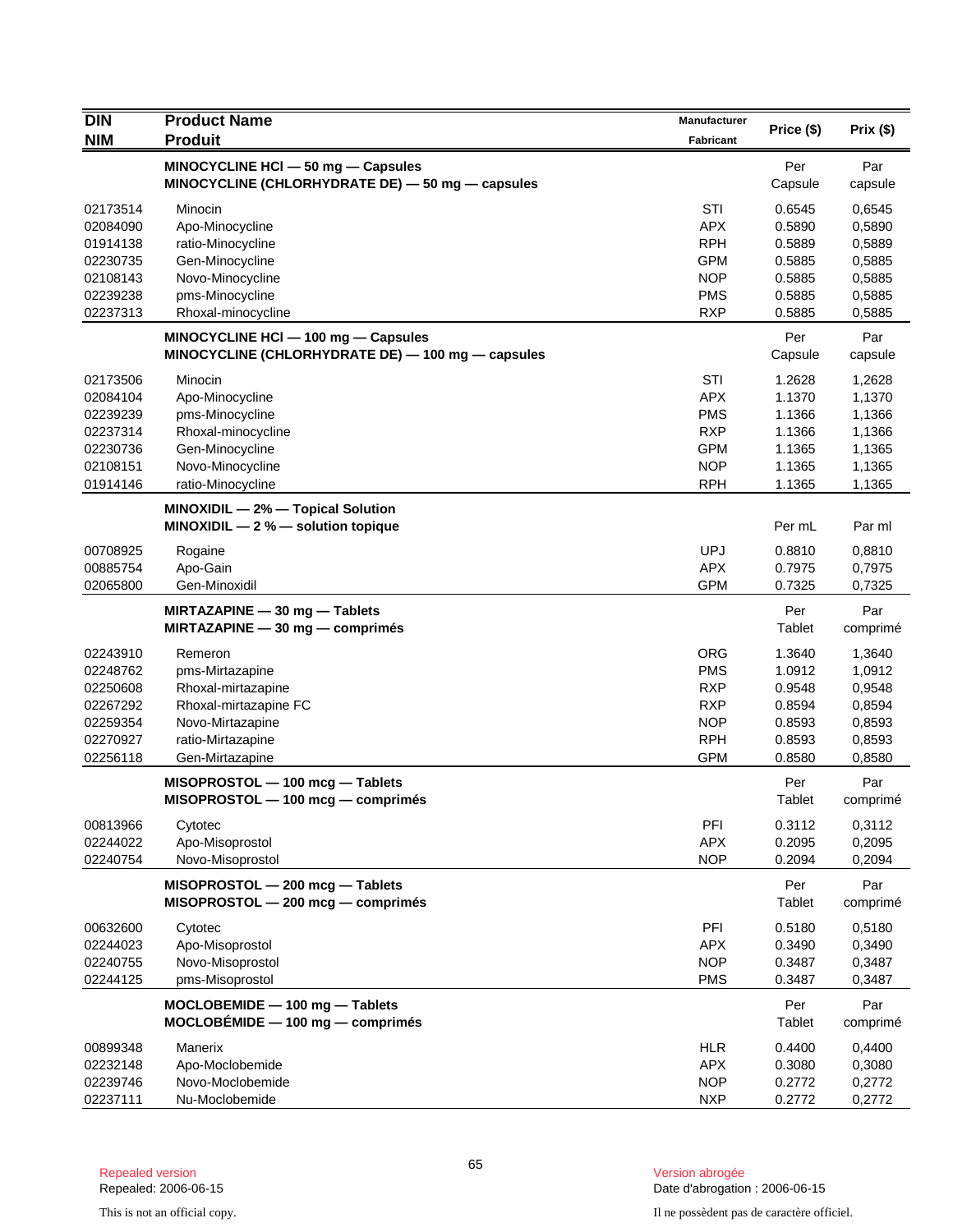| <b>DIN</b>                                                           | <b>Product Name</b>                                                                                      | Manufacturer                                                                     | Price (\$)                                               | Prix(\$)                                                 |
|----------------------------------------------------------------------|----------------------------------------------------------------------------------------------------------|----------------------------------------------------------------------------------|----------------------------------------------------------|----------------------------------------------------------|
| <b>NIM</b>                                                           | <b>Produit</b>                                                                                           | <b>Fabricant</b>                                                                 |                                                          |                                                          |
|                                                                      | MOCLOBEMIDE - 150 mg - Tablets<br>$MOCLOBÉMIDE - 150 mg - comprimés$                                     |                                                                                  | Per<br>Tablet                                            | Par<br>comprimé                                          |
| 00899356<br>02218410<br>02232150<br>02243218<br>02239747<br>02237112 | Manerix<br>ratio-Moclobemide<br>Apo-Moclobemide<br>pms-Moclobemide<br>Novo-Moclobemide<br>Nu-Moclobemide | <b>HLR</b><br><b>RPH</b><br><b>APX</b><br><b>PMS</b><br><b>NOP</b><br><b>NXP</b> | 0.6533<br>0.4785<br>0.4465<br>0.4020<br>0.4019<br>0.4019 | 0,6533<br>0,4785<br>0,4465<br>0,4020<br>0,4019<br>0.4019 |
|                                                                      | MOCLOBEMIDE - 300 mg - Tablets<br>$MOCLOBÉMIDE - 300 mg - comprimés$                                     |                                                                                  | Per<br>Tablet                                            | Par<br>comprimé                                          |
| 02166747<br>02243219<br>02240456<br>02239748                         | Manerix<br>pms-Moclobemide<br>Apo-Moclobemide<br>Novo-Moclobemide                                        | <b>HLR</b><br><b>PMS</b><br><b>APX</b><br><b>NOP</b>                             | 1.2830<br>0.8771<br>0.8770<br>0.7894                     | 1,2830<br>0,8771<br>0,8770<br>0,7894                     |
|                                                                      | MOMETASONE FUROATE - 0.1% - Topical Ointment<br>MOMÉTASONE (FUROATE DE) $-$ 0,1 % $-$ pommade topique    |                                                                                  | Per<br>gram                                              | Par<br>gramme                                            |
| 00851736<br>02244769<br>02248130<br>02264749                         | Elocom<br>pms-Mometasone<br>ratio-Mometasone<br>Taro-Mometasone                                          | <b>SCH</b><br><b>PMS</b><br><b>RPH</b><br><b>TAR</b>                             | 0.7033<br>0.3843<br>0.3843<br>0.3842                     | 0,7033<br>0,3843<br>0,3843<br>0,3842                     |
|                                                                      | $MORPHINE - 1$ mg/mL $-$ Oral Liquid<br>MORPHINE - 1 mg/ml - liquide oral                                |                                                                                  | Per mL                                                   | Par ml                                                   |
| 00486582<br>00607762<br>00591467                                     | M.O.S<br>ratio-Morphine<br><b>Statex</b>                                                                 | <b>ICN</b><br><b>RPH</b><br><b>PMS</b>                                           | 0.0220<br>0.0220<br>0.0220                               | 0,0220<br>0,0220<br>0,0220                               |
|                                                                      | MORPHINE - 5 mg/mL - Oral Liquid<br>$MORPHINE - 5 mg/ml - liquide$ oral                                  |                                                                                  | Per mL                                                   | Par ml                                                   |
| 00514217<br>00607770<br>00591475                                     | M.O.S.<br>ratio-Morphine<br><b>Statex</b>                                                                | <b>ICN</b><br><b>RPH</b><br><b>PMS</b>                                           | 0.0926<br>0.0885<br>0.0884                               | 0,0926<br>0,0885<br>0,0884                               |
|                                                                      | MORPHINE - 10 mg/mL - Oral Liquid<br>MORPHINE - 10 mg/ml - liquide oral                                  |                                                                                  | Per mL                                                   | Par ml                                                   |
| 00632503<br>00690783<br>00647217                                     | M.O.S.<br>ratio-Morphine<br><b>Statex</b>                                                                | <b>ICN</b><br><b>RPH</b><br><b>PMS</b>                                           | 0.2022<br>0.2022<br>0.2022                               | 0,2022<br>0,2022<br>0,2022                               |
|                                                                      | MORPHINE - 20 mg/mL - Oral Liquid<br>$MORPHINE - 20$ mg/ml - liquide oral                                |                                                                                  | Per mL                                                   | Par ml                                                   |
| 00632481<br>00690791<br>00621935                                     | M.O.S.<br>ratio-Morphine<br><b>Statex</b>                                                                | <b>ICN</b><br><b>RPH</b><br><b>PMS</b>                                           | 0.5764<br>0.5478<br>0.5478                               | 0,5764<br>0,5478<br>0,5478                               |
|                                                                      | MORPHINE SULFATE - 5 mg - Tablets<br>MORPHINE (SULFATE DE) $-5$ mg $-$ comprimes                         |                                                                                  | Per<br>Tablet                                            | Par<br>comprimé                                          |
| 02014203<br>02009773<br>00594652                                     | <b>MS IR</b><br>M.O.S. Sulfate 5<br><b>Statex</b>                                                        | <b>PFR</b><br><b>ICN</b><br><b>PMS</b>                                           | 0.1274<br>0.1210<br>0.1210                               | 0,1274<br>0,1210<br>0,1210                               |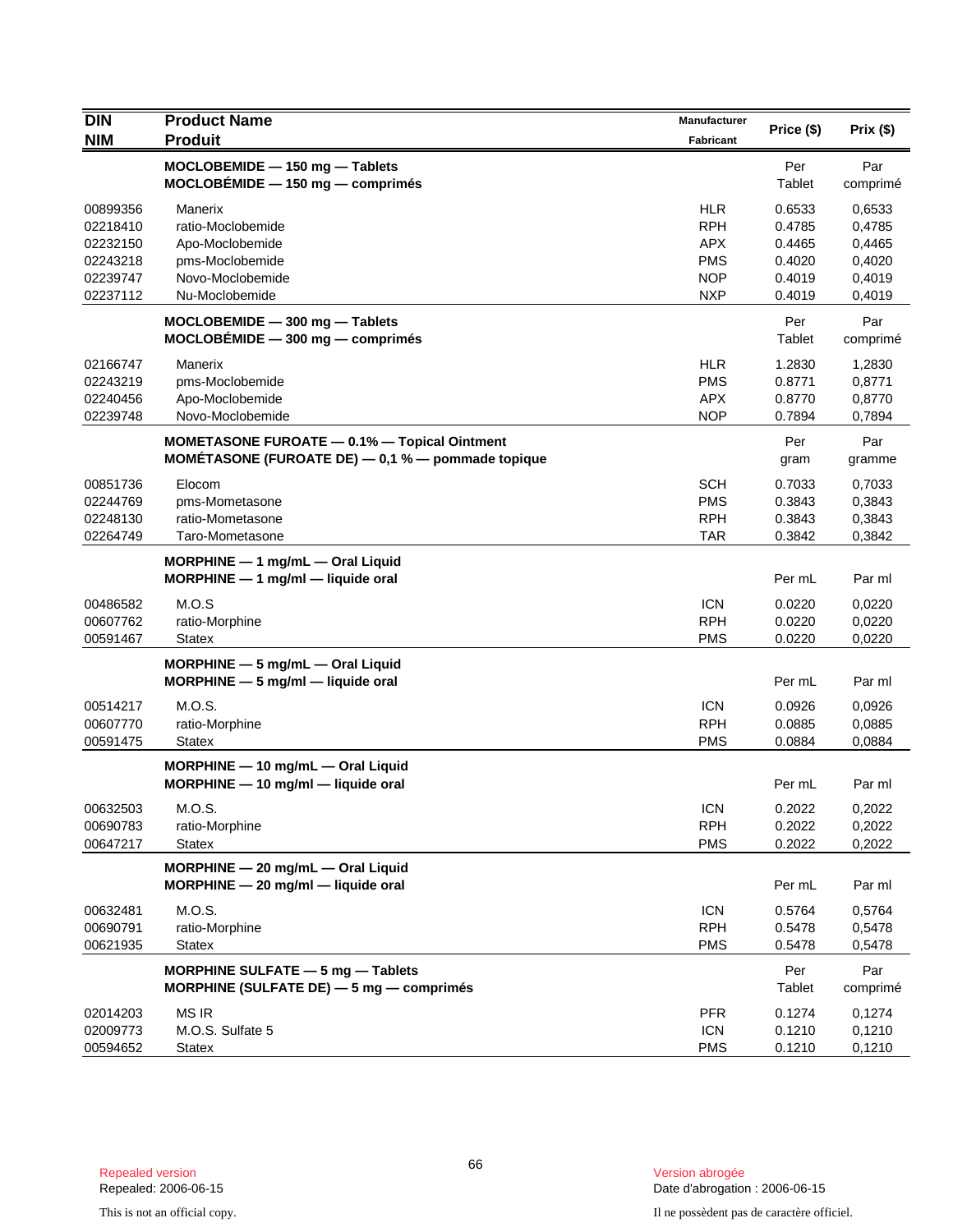| <b>DIN</b>                                               | <b>Product Name</b>                                                                                                        | Manufacturer                                                       | Price (\$)                                     | Prix(\$)                                       |
|----------------------------------------------------------|----------------------------------------------------------------------------------------------------------------------------|--------------------------------------------------------------------|------------------------------------------------|------------------------------------------------|
| <b>NIM</b>                                               | <b>Produit</b>                                                                                                             | Fabricant                                                          |                                                |                                                |
|                                                          | MORPHINE SULFATE - 10 mg - Tablets<br>MORPHINE (SULFATE DE) $-$ 10 mg $-$ comprimés                                        |                                                                    | Per<br>Tablet                                  | Par<br>comprimé                                |
| 02014211<br>02009765<br>00594644                         | <b>MS IR</b><br>M.O.S. Sulfate 10<br><b>Statex</b>                                                                         | <b>PFR</b><br><b>ICN</b><br><b>PMS</b>                             | 0.1980<br>0.1870<br>0.1870                     | 0,1980<br>0,1870<br>0,1870                     |
|                                                          | MORPHINE SULFATE $-$ 25 mg $-$ Tablets<br>MORPHINE (SULFATE DE) - 25 mg - comprimés                                        |                                                                    | Per<br>Tablet                                  | Par<br>comprimé                                |
| 02009749<br>00594636                                     | M.O.S. Sulfate 25<br><b>Statex</b>                                                                                         | <b>ICN</b><br><b>PMS</b>                                           | 0.2475<br>0.2475                               | 0,2475<br>0,2475                               |
|                                                          | MORPHINE SULFATE - 50 mg - Tablets<br>MORPHINE (SULFATE DE) - 50 mg - comprimés                                            |                                                                    | Per<br>Tablet                                  | Par<br>comprimé                                |
| 02009706<br>00675962                                     | M.O.S. Sulfate 50<br><b>Statex</b>                                                                                         | <b>ICN</b><br><b>PMS</b>                                           | 0.3795<br>0.3795                               | 0,3795<br>0,3795                               |
|                                                          | MORPHINE SULFATE - 15 mg - Sustained Release Tablets<br>MORPHINE (SULFATE DE) - 15 mg - comprimés à libération progressive |                                                                    | Per<br>Tablet                                  | Par<br>comprimé                                |
| 02015439<br>02245284<br>02244790                         | <b>MS Contin SRT</b><br>pms-Morphine Sulfate SR<br>ratio-Morphine SR                                                       | <b>PFR</b><br><b>PMS</b><br><b>RPH</b>                             | 0.6895<br>0.4585<br>0.4585                     | 0,6895<br>0,4585<br>0,4585                     |
|                                                          | MORPHINE SULFATE - 30 mg - Sustained Release Tablets<br>MORPHINE (SULFATE DE) - 30 mg - comprimés à libération progressive |                                                                    | Per<br>Tablet                                  | Par<br>comprimé                                |
| 02014297<br>02245285<br>02244791                         | <b>MS Contin SRT</b><br>pms-Morphine Sulfate SR<br>ratio-Morphine SR                                                       | <b>PFR</b><br><b>PMS</b><br><b>RPH</b>                             | 1.0410<br>0.6923<br>0.6922                     | 1,0410<br>0,6923<br>0,6922                     |
|                                                          | MORPHINE SULFATE - 60 mg - Sustained Release Tablets<br>MORPHINE (SULFATE DE) - 60 mg - comprimés à libération progressive |                                                                    | Per<br>Tablet                                  | Par<br>comprimé                                |
| 02014300<br>02245286<br>02244792                         | <b>MS Contin SRT</b><br>pms-Morphine Sulfate SR<br>ratio-Morphine SR                                                       | <b>PFR</b><br><b>PMS</b><br><b>RPH</b>                             | 1.8352<br>1.2204<br>1.2203                     | 1,8352<br>1,2204<br>1,2203                     |
|                                                          | NABUMETONE - 500 mg - Tablets<br>$NABUMÉTONE - 500 mg - comprimés$                                                         |                                                                    | Per<br>Tablet                                  | Par<br>comprimé                                |
| 02083531<br>02244563<br>02240867<br>02242912<br>02238639 | Relafen<br>Gen-Nabumetone<br>Novo-Nabumetone<br>Rhoxal-nabumetone<br>Apo-Nabumetone                                        | <b>GSK</b><br><b>GPM</b><br><b>NOP</b><br><b>RXP</b><br><b>APX</b> | 0.7108<br>0.5528<br>0.5528<br>0.5528<br>0.5525 | 0,7108<br>0,5528<br>0,5528<br>0,5528<br>0,5525 |
|                                                          | NABUMETONE - 750 mg - Tablets<br>$NABUMÉTONE - 750 mg - comprimés$                                                         |                                                                    | Per<br>Tablet                                  | Par<br>comprimé                                |
| 02083558<br>02240868                                     | Relafen<br>Novo-Nabumetone                                                                                                 | <b>GSK</b><br><b>NOP</b>                                           | 0.9654<br>0.7508                               | 0,9654<br>0,7508                               |
|                                                          | NADOLOL - 40 mg - Tablets<br>NADOLOL - 40 mg - comprimés                                                                   |                                                                    | Per<br>Tablet                                  | Par<br>comprimé                                |
| 00782505<br>00607126<br>02126753<br>00851663             | Apo-Nadol<br>Corgard<br>Novo-Nadolol<br>ratio-Nadolol                                                                      | <b>APX</b><br>SQU<br><b>NOP</b><br><b>RPH</b>                      | 0.3415<br>0.2712<br>0.2712<br>0.2712           | 0,3415<br>0,2712<br>0,2712<br>0,2712           |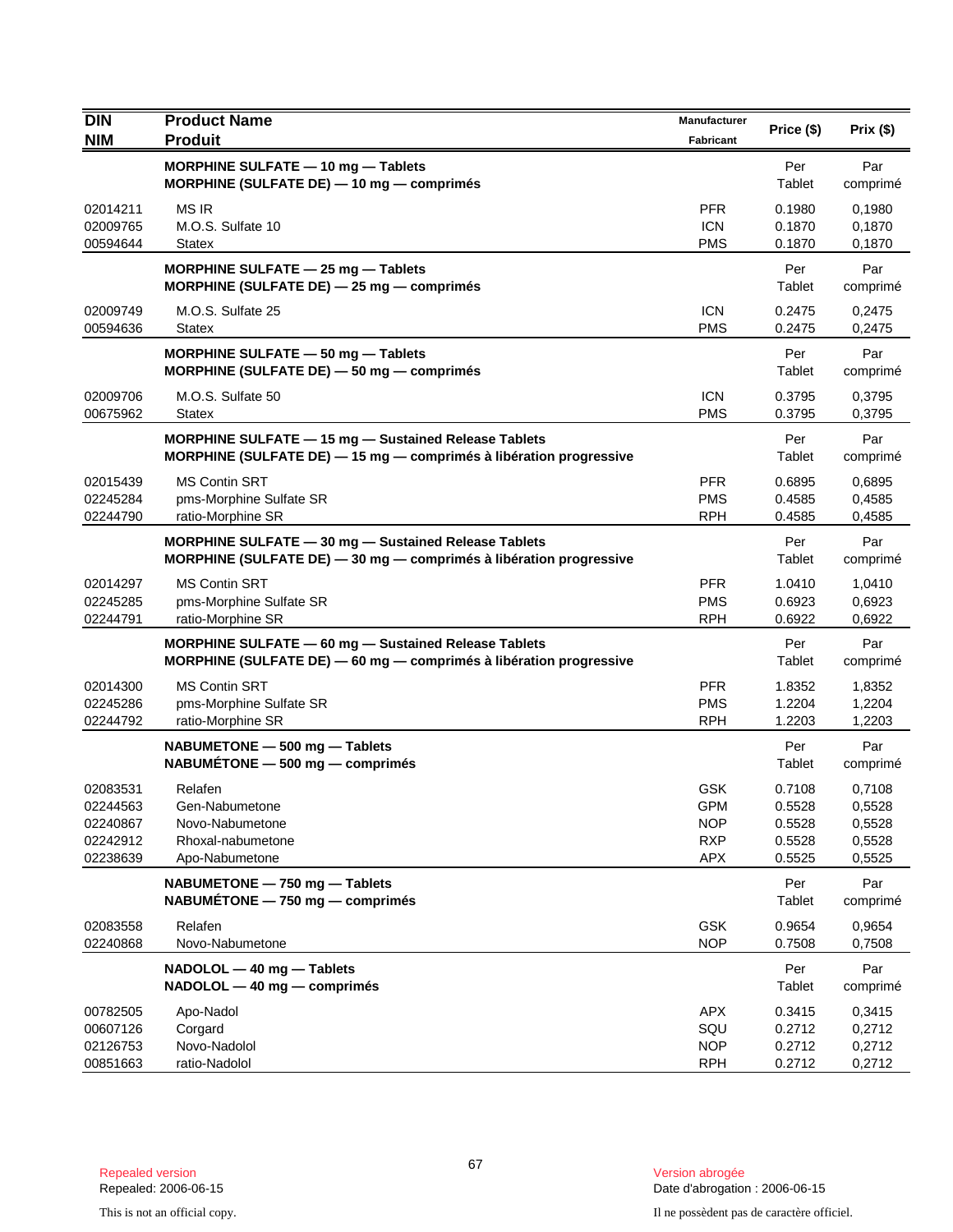| <b>DIN</b> | <b>Product Name</b>                                          | Manufacturer |            |          |
|------------|--------------------------------------------------------------|--------------|------------|----------|
| <b>NIM</b> | <b>Produit</b>                                               | Fabricant    | Price (\$) | Prix(\$) |
|            | NADOLOL - 80 mg - Tablets                                    |              | Per        | Par      |
|            | $NADOLOL$ $-$ 80 mg $-$ comprimés                            |              | Tablet     | comprimé |
| 00782467   | Apo-Nadolol                                                  | <b>APX</b>   | 0.4865     | 0,4865   |
| 00463256   | Corgard                                                      | SQU          | 0.3867     | 0,3867   |
| 02126761   | Novo-Nadolol                                                 | <b>NOP</b>   | 0.3867     | 0,3867   |
| 00851671   | ratio-Nadolol                                                | <b>RPH</b>   | 0.3867     | 0,3867   |
|            | NADOLOL - 160 mg - Tablets                                   |              | Per        | Par      |
|            | NADOLOL - 160 mg - comprimés                                 |              | Tablet     | comprimé |
| 00782475   | Apo-Nadolol                                                  | <b>APX</b>   | 0.8695     | 0,8695   |
| 00523372   | Corgard                                                      | SQU          | 0.7255     | 0,7255   |
| 00851698   | ratio-Nadolol                                                | <b>RPH</b>   | 0.7255     | 0,7255   |
|            | NAPHAZOLINE HCI - 0.1% - Ophthalmic Solution                 |              |            |          |
|            | NAPHAZOLINE (CHLORHYDRATE DE) - 0,1 % - solution ophtalmique |              | Per mL     | Par ml   |
| 00001147   | Albalon                                                      | <b>ALL</b>   | 0.4430     | 0,4430   |
| 00390283   | Naphcon Forte                                                | <b>ALC</b>   | 0.4232     | 0,4232   |
| 02133350   | Vasocon                                                      | <b>CBV</b>   | 0.3960     | 0,3960   |
|            | NAPROXEN - 250 mg - Enteric Coated Tablets                   |              | Per        | Par      |
|            | NAPROXEN - 250 mg - comprimés à enrobage entérosoluble       |              | Tablet     | comprimé |
| 02162792   | Naprosyn E                                                   | <b>HLR</b>   | 0.4420     | 0,4420   |
| 02246699   | Apo-Naproxen EC                                              | <b>APX</b>   | 0.3120     | 0,3120   |
| 02243312   | Novo-Naprox EC                                               | <b>NOP</b>   | 0.3119     | 0,3119   |
|            | NAPROXEN - 375 mg - Enteric Coated Tablets                   |              | Per        | Par      |
|            | NAPROXEN - 375 mg - comprimés à enrobage entérosoluble       |              | Tablet     | comprimé |
| 02162415   | Naprosyn E                                                   | <b>HLR</b>   | 0.5794     | 0,5794   |
| 02243313   | Novo-Naprox EC                                               | <b>NOP</b>   | 0.4055     | 0,4055   |
| 02246700   | Apo-Naproxen EC                                              | <b>APX</b>   | 0.4045     | 0,4045   |
| 02243432   | Gen-Naproxen EC                                              | <b>GPM</b>   | 0.4043     | 0,4043   |
|            | NAPROXEN - 500 mg - Enteric Coated Tablets                   |              | Per        | Par      |
|            | NAPROXEN - 500 mg - comprimés à enrobage entérosoluble       |              | Tablet     | comprimé |
| 02162423   | Naprosyn E                                                   | <b>HLR</b>   | 1.0465     | 1,0465   |
| 02246701   | Apo-Naproxen EC                                              | <b>APX</b>   | 0.7585     | 0,7585   |
| 02241024   | Gen-Naproxen EC                                              | <b>GPM</b>   | 0.7584     | 0,7584   |
| 02243314   | Novo-Naprox EC                                               | <b>NOP</b>   | 0.7583     | 0,7583   |
|            | NAPROXEN - 125 mg - Tablets                                  |              | Per        | Par      |
|            | NAPROXEN - 125 mg - comprimés                                |              | Tablet     | comprimé |
| 00522678   | Apo-Naproxen                                                 | <b>APX</b>   | 0.0839     | 0,0839   |
| 00865621   | Nu-Naprox                                                    | <b>NXP</b>   | 0.0695     | 0,0695   |
|            | NAPROXEN - 250 mg - Tablets                                  |              | Per        | Par      |
|            | NAPROXEN - 250 mg - comprimés                                |              | Tablet     | comprimé |
| 02162474   | Naprosyn                                                     | <b>HLR</b>   | 0.4315     | 0,4315   |
| 00522651   | Apo-Naproxen                                                 | <b>APX</b>   | 0.1385     | 0,1385   |
| 00565350   | Novo-Naprox                                                  | <b>NOP</b>   | 0.1175     | 0,1175   |
| 00865648   | Nu-Naprox                                                    | <b>NXP</b>   | 0.1175     | 0,1175   |
| 00615315   | ratio-Naproxen                                               | <b>RPH</b>   | 0.1175     | 0,1175   |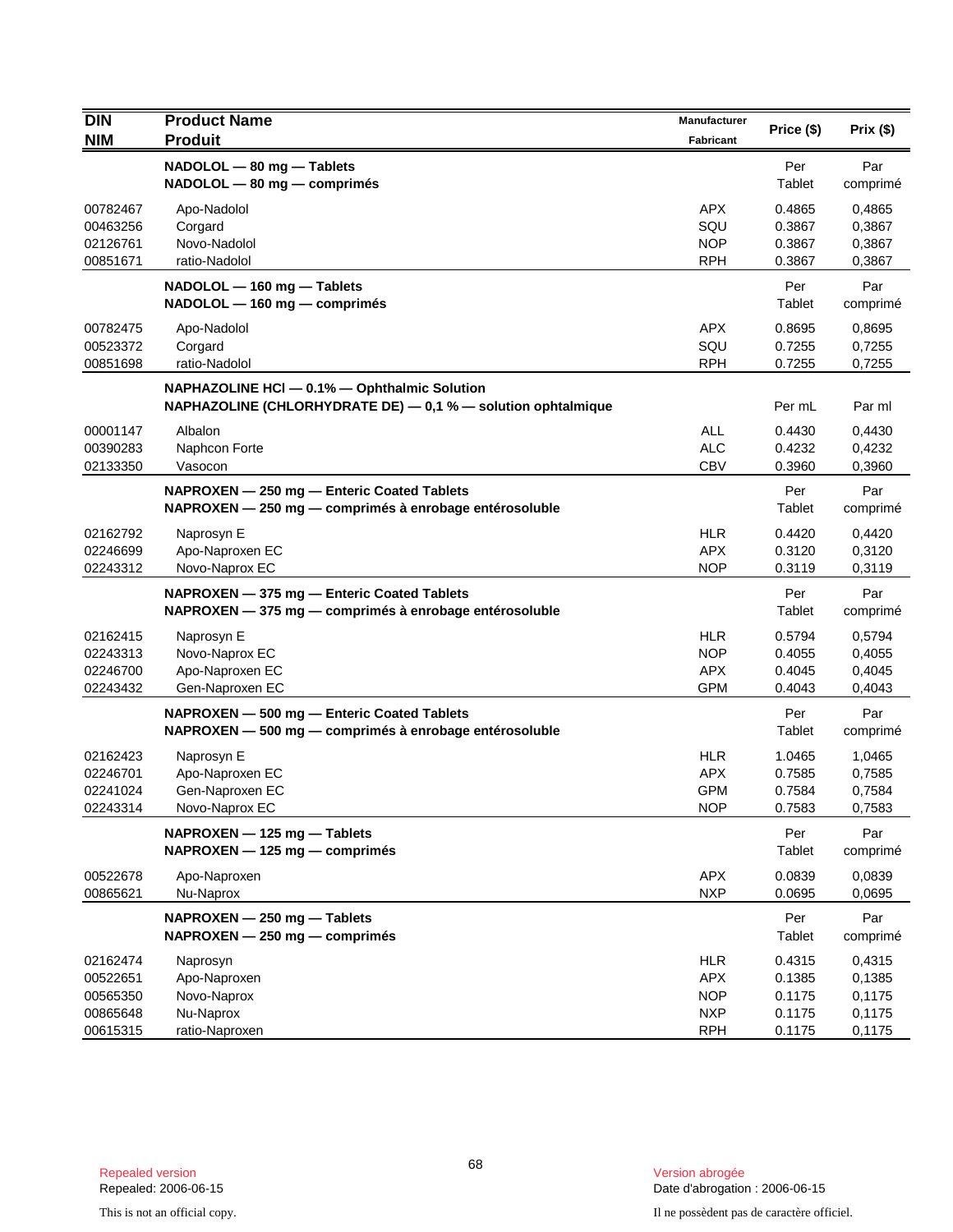| <b>DIN</b> | <b>Product Name</b>                                          | Manufacturer     | Price (\$) | Prix (\$)                |
|------------|--------------------------------------------------------------|------------------|------------|--------------------------|
| <b>NIM</b> | <b>Produit</b>                                               | <b>Fabricant</b> |            |                          |
|            | NAPROXEN - 375 mg - Tablets                                  |                  | Per        | Par                      |
|            | NAPROXEN - 375 mg - comprimés                                |                  | Tablet     | comprimé                 |
| 02162482   | Naprosyn                                                     | <b>HLR</b>       | 0.5627     | 0,5627                   |
| 00600806   | Apo-Naproxen                                                 | <b>APX</b>       | 0.1895     | 0,1895                   |
| 00627097   | Novo-Naprox                                                  | <b>NOP</b>       | 0.1604     | 0,1604                   |
| 00865656   | Nu-Naprox                                                    | <b>NXP</b>       | 0.1604     | 0,1604                   |
| 00615323   | ratio-Naproxen                                               | <b>RPH</b>       | 0.1604     | 0,1604                   |
|            | NAPROXEN - 500 mg - Tablets                                  |                  | Per        | Par                      |
|            | NAPROXEN - 500 mg - comprimés                                |                  | Tablet     | comprimé                 |
| 02162490   | Naprosyn                                                     | <b>HLR</b>       | 1.0206     | 1,0206                   |
| 00592277   | Apo-Naproxen                                                 | <b>APX</b>       | 0.2745     | 0,2745                   |
| 00615331   | Naxen                                                        | <b>SYP</b>       | 0.2321     | 0,2321                   |
| 00589861   | Novo-Naprox                                                  | <b>NOP</b>       | 0.2321     | 0,2321                   |
| 00865664   | Nu-Naprox                                                    | <b>NXP</b>       | 0.2321     | 0,2321                   |
|            | NAPROXEN - 750 mg - Sustained Release Tablets                |                  | Per        | Par                      |
|            | NAPROXEN - 750 mg - comprimés à libération progressive       |                  | Tablet     | comprimé                 |
| 02162466   | Naprosyn SR                                                  | <b>HLR</b>       | 1.3968     | 1,3968                   |
| 02177072   | Apo-Naproxen SR                                              | <b>APX</b>       | 0.9294     | 0,9294                   |
| 02231327   | Novo-Naprox                                                  | <b>NOP</b>       | 0.8364     | 0,8364                   |
|            | NAPROXEN - 500 mg - Suppositories                            |                  | Per        | Par                      |
|            | NAPROXEN - 500 mg - suppositoires                            |                  |            | Suppository suppositoire |
| 00531022   | Naprosyn                                                     | <b>HLR</b>       | 1.2100     | 1,2100                   |
| 02017237   | pms-Naproxen                                                 | <b>PMS</b>       | 0.9691     | 0,9691                   |
| 00756814   | ratio-Naproxen                                               | <b>RPH</b>       | 0.9691     | 0,9691                   |
| 02229690   | Rhodiaprox                                                   | <b>ROP</b>       | 0.9046     | 0,9046                   |
| 02230477   | Sab-Naproxen                                                 | SIL              | 0.8720     | 0,8720                   |
|            | NAPROXEN SODIUM - 275 mg - Tablets                           |                  | Per        | Par                      |
|            | NAPROXEN SODIQUE - 275 mg - comprimés                        |                  | Tablet     | comprimé                 |
| 02162725   | Anaprox                                                      | <b>HLR</b>       | 0.6597     | 0,6597                   |
| 00784354   | Apo-Napro-Na                                                 | <b>APX</b>       | 0.4412     | 0,4412                   |
| 00778389   | Novo-Naprox Sodium                                           | <b>NOP</b>       | 0.3764     | 0,3764                   |
|            | NAPROXEN SODIUM - 550 mg - Tablets                           |                  | Per        | Par                      |
|            | NAPROXEN SODIQUE - 550 mg - comprimés                        |                  | Tablet     | comprimé                 |
| 02162717   | Anaprox DS                                                   | <b>HLR</b>       | 1.2700     | 1,2700                   |
| 01940309   | Apo-Napro-Na DS                                              | <b>APX</b>       | 0.7335     | 0,7335                   |
| 02026600   | Novo-Naprox Sodium DS                                        | <b>NOP</b>       | 0.7334     | 0,7334                   |
|            | NEOMYCIN/GRAMICIDIN/NYSTATIN/TRIAMCINOLONE - 2.5 mg/0.25 mg/ |                  |            |                          |
|            | 100,000 U/1 mg per g - Topical Cream                         |                  |            |                          |
|            | NÉOMYCINE/GRAMICIDINE/NYSTATINE/TRIAMCINOLONE - 2,5 mg/      |                  | Per        | Par                      |
|            | 0,25 mg/100 000 U/1 mg par g - crème topique                 |                  | Gram       | gramme                   |
| 01999850   | Kenacomb                                                     | <b>WSQ</b>       | 0.8052     | 0,8052                   |
| 00717002   | Viaderm KC                                                   | <b>TAR</b>       | 0.4327     | 0.4327                   |
| 00550507   | ratio-Triacomb                                               | <b>RPH</b>       | 0.4301     | 0,4301                   |
|            | $NACIN - 50 mg - Tables$                                     |                  | Per        | Par                      |
|            | $NIACINE - 50 mg - comprimés$                                |                  | Tablet     | comprimé                 |
| 00268593   | Niacin/Niacine                                               | <b>ICN</b>       | 0.0156     | 0,0156                   |
| 00041084   | Niacin/Niacine                                               | LEA              | 0.0126     | 0,0126                   |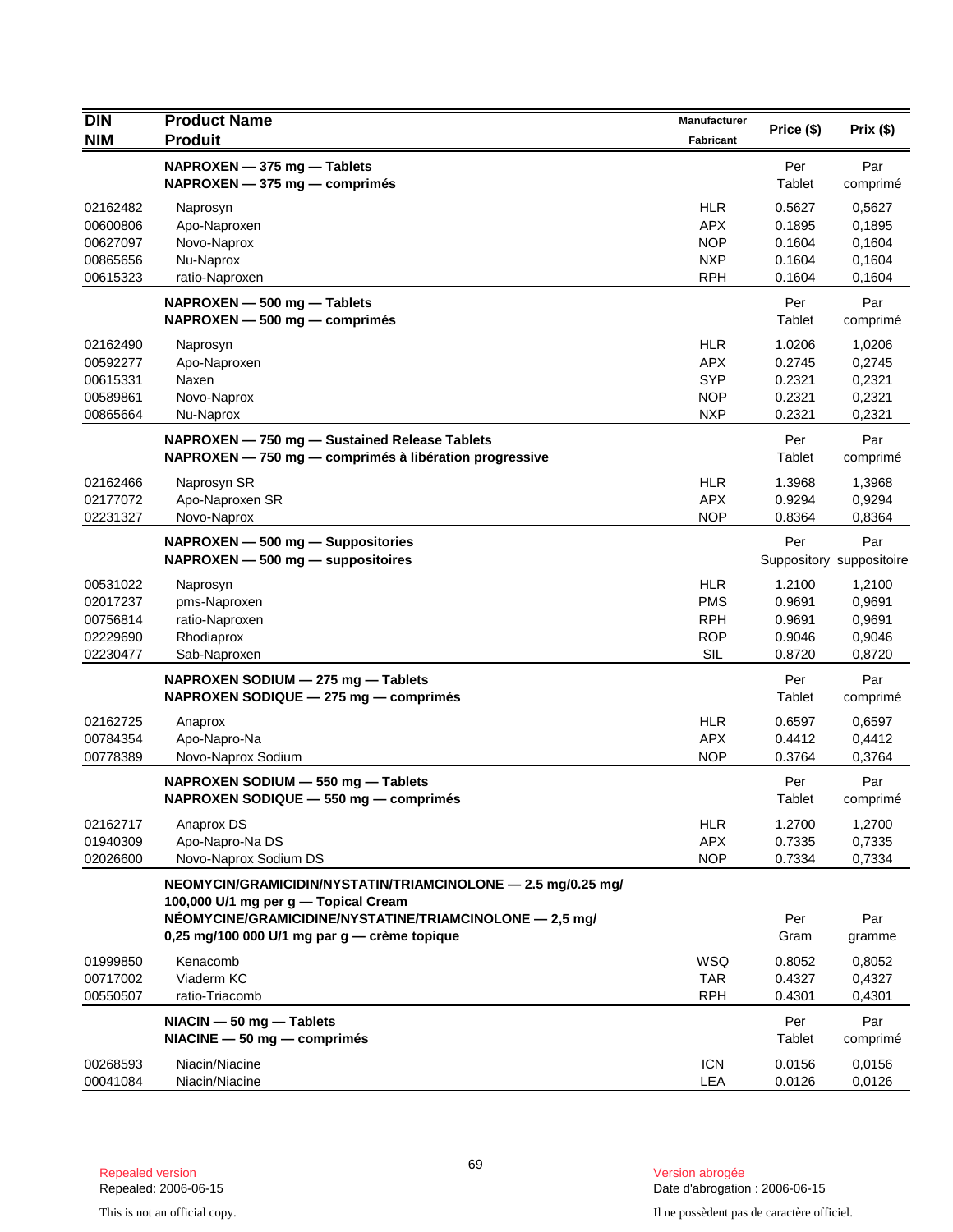| <b>DIN</b><br><b>NIM</b>                                 | <b>Product Name</b><br><b>Produit</b>                                                                                           | Manufacturer<br>Fabricant                                          | Price (\$)                                     | Prix(\$)                                       |
|----------------------------------------------------------|---------------------------------------------------------------------------------------------------------------------------------|--------------------------------------------------------------------|------------------------------------------------|------------------------------------------------|
|                                                          | NIACIN - 100 mg - Tablets<br>NIACINE - 100 mg - comprimés                                                                       |                                                                    | Per<br>Tablet                                  | Par<br>comprimé                                |
| 00232459<br>00268585                                     | Niacin/Niacine<br>Niacin/Niacine                                                                                                | <b>LEA</b><br><b>ICN</b>                                           | 0.0352<br>0.0321                               | 0,0352<br>0,0321                               |
|                                                          | $N$ FEDIPINE $-5$ mg $-$ Capsules<br>$NIFÉDIPINE - 5 mg - capsules$                                                             |                                                                    | Per<br>Capsule                                 | Par<br>capsule                                 |
| 00725110<br>02047462<br>02235897                         | Apo-Nifed<br>Novo-Nifedin<br>pms-Nifedipine                                                                                     | <b>APX</b><br><b>NOP</b><br><b>PMS</b>                             | 0.2685<br>0.2684<br>0.2684                     | 0,2685<br>0,2684<br>0,2684                     |
|                                                          | $N$ FEDIPINE $-$ 10 mg $-$ Capsules<br>$N$ FEDIPINE $-$ 10 mg $-$ capsules                                                      |                                                                    | Per<br>Capsule                                 | Par<br>capsule                                 |
| 00755907<br>01946307<br>00756830<br>00865591<br>02235898 | Apo-Nifed<br>Gen-Nifedipine<br>Novo-Nifedin<br>Nu-Nifed<br>pms-Nifedipine                                                       | <b>APX</b><br><b>GPM</b><br><b>NOP</b><br><b>NXP</b><br><b>PMS</b> | 0.2465<br>0.2044<br>0.2044<br>0.2044<br>0.2044 | 0,2465<br>0,2044<br>0,2044<br>0,2044<br>0,2044 |
|                                                          | NIFEDIPINE - 10 mg - Prolonged Action Tablets<br>NIFÉDIPINE - 10 mg - comprimés à effet prolongé                                |                                                                    | Per<br>Tablet                                  | Par<br>comprimé                                |
| 02197448<br>02212102                                     | Apo-Nifedipine PA<br>Nu-Nifedipine PA                                                                                           | <b>APX</b><br><b>NXP</b>                                           | 0.2470<br>0.2470                               | 0,2470<br>0,2470                               |
|                                                          | NIFEDIPINE - 20 mg - Prolonged Action Tablets<br>$NIF$ EDIPINE — 20 mg — comprimés à effet prolongé                             |                                                                    | Per<br>Tablet                                  | Par<br>comprimé                                |
| 02181525<br>02200937                                     | Apo-Nifedipine PA<br>Nu-Nifedipine PA                                                                                           | <b>APX</b><br><b>NXP</b>                                           | 0.4290<br>0.4290                               | 0,4290<br>0,4290                               |
|                                                          | NITRAZEPAM - 5 mg - Tablets<br>NITRAZÉPAM - 5 mg - comprimés                                                                    |                                                                    | Per<br>Tablet                                  | Par<br>comprimé                                |
| 00511528<br>02245230<br>02229654<br>02234003             | Mogadon<br>Apo-Nitrazepam<br>Nitrazadon<br>Rhoxal-nitrazepam                                                                    | <b>ICN</b><br><b>APX</b><br><b>ICN</b><br><b>RXP</b>               | 0.1571<br>0.0945<br>0.0943<br>0.0943           | 0,1571<br>0,0945<br>0,0943<br>0,0943           |
|                                                          | NITRAZEPAM - 10 mg - Tablets<br>$NITRAZÉPAM - 10 mg - comprimés$                                                                |                                                                    | Per<br>Tablet                                  | Par<br>comprimé                                |
| 00511536<br>02229655<br>02245231<br>02234007             | Mogadon<br>Nitrazadon<br>Apo-Nitrazepam<br>Rhoxal-nitrazepam                                                                    | <b>ICN</b><br><b>ICN</b><br><b>APX</b><br><b>RXP</b>               | 0.2351<br>0.1411<br>0.1410<br>0.1410           | 0,2351<br>0,1411<br>0,1410<br>0,1410           |
|                                                          | NITROGLYCERIN - 200 Dose - 0.4 mg/Dose - Sublingual Spray<br>NITROGLYCÉRINE $-$ 200 doses $-$ 0,4 mg/dose $-$ pompe sublinguale |                                                                    | Per<br>Dose                                    | Par<br>dose                                    |
| 02231441<br>02238998                                     | Nitrolingual Pumpspray/Nitrolingual, pompe<br>Rho-Nitro Pumpspray/Rho-Nitro, pompe                                              | <b>AVE</b><br><b>ROP</b>                                           | 0.0665<br>0.0499                               | 0,0665<br>0,0499                               |
|                                                          | $NIZATIDINE - 150 mg - Capsules$<br>$NIZATIDINE - 150 mg - capsules$                                                            |                                                                    | Per<br>Capsule                                 | Par<br>capsule                                 |
| 00778338<br>02220156<br>02246046<br>02240457<br>02177714 | Axid<br>Apo-Nizatidine<br>Gen-Nizatidine<br>Novo-Nizatidine<br>pms-Nizatidine                                                   | <b>PML</b><br><b>APX</b><br><b>GPM</b><br><b>NOP</b><br><b>PMS</b> | 0.9232<br>0.5816<br>0.5816<br>0.5816<br>0.5816 | 0,9232<br>0,5816<br>0,5816<br>0,5816<br>0,5816 |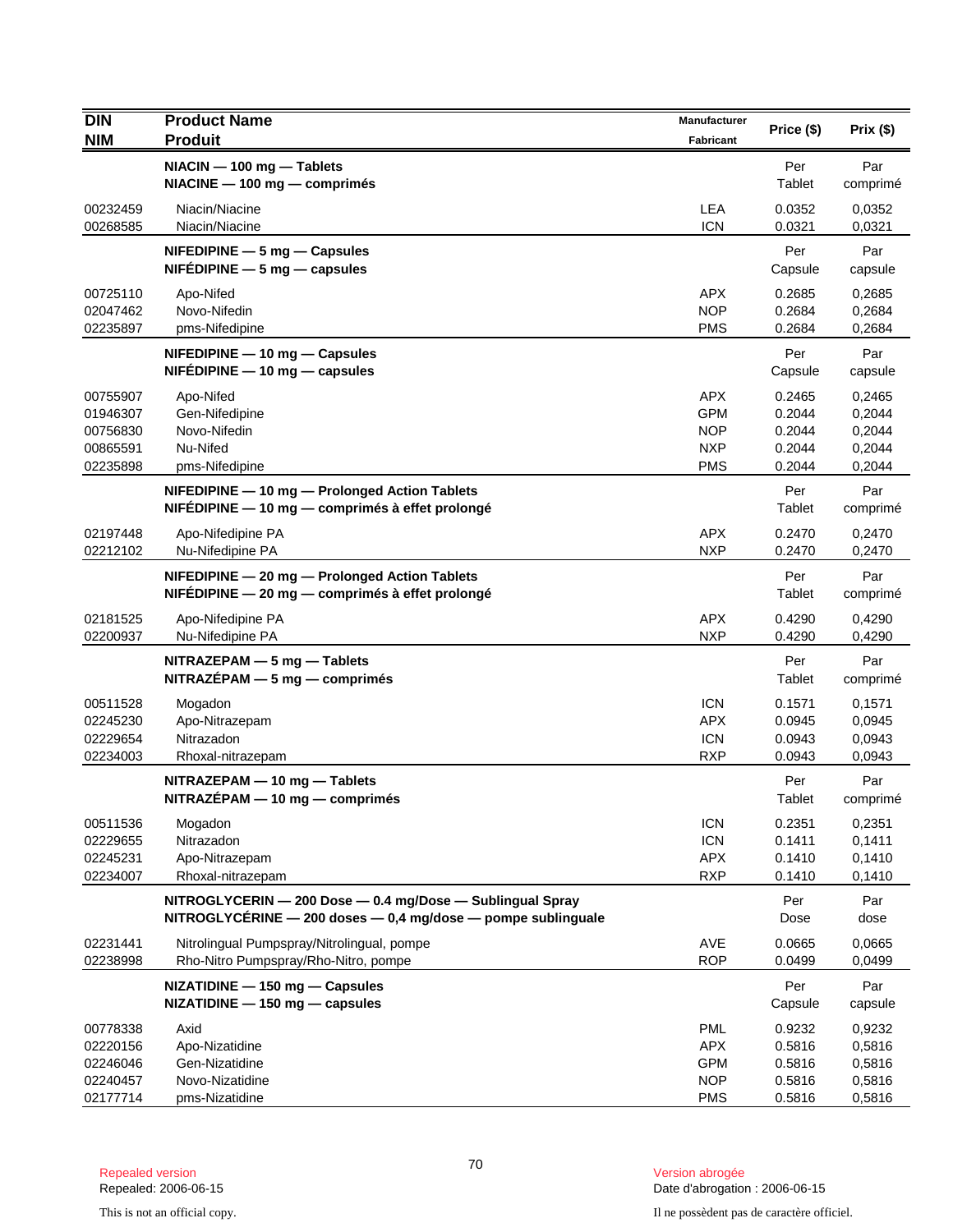| <b>DIN</b>           | <b>Product Name</b>                                                                    | Manufacturer      | Price (\$)       | Prix(\$)         |
|----------------------|----------------------------------------------------------------------------------------|-------------------|------------------|------------------|
| <b>NIM</b>           | <b>Produit</b>                                                                         | Fabricant         |                  |                  |
|                      | NIZATIDINE - 300 mg - Capsules<br>$NIZATIDINE - 300 mg - capsules$                     |                   | Per<br>Capsule   | Par<br>capsule   |
| 00778346             | Axid                                                                                   | <b>PML</b>        | 1.6727           | 1,6727           |
| 02220164             | Apo-Nizatidine                                                                         | <b>APX</b>        | 1.0538           | 1,0538           |
| 02246047             | Gen-Nizatidine                                                                         | <b>GPM</b>        | 1.0538           | 1,0538           |
| 02240458             | Novo-Nizatidine                                                                        | <b>NOP</b>        | 1.0538           | 1,0538           |
| 02177722             | pms-Nizatidine                                                                         | <b>PMS</b>        | 1.0538           | 1,0538           |
|                      | NORFLOXACIN - 400 mg - Tablets<br>NORFLOXACINE - 400 mg - comprimés                    |                   | Per<br>Tablet    | Par<br>comprimé  |
| 02237682             | Novo-Norfloxacin                                                                       | <b>NOP</b>        | 1.6783           | 1,6783           |
| 02246596             | pms-Norfloxacin                                                                        | <b>PMS</b>        | 1.6783           | 1,6783           |
| 02229524             | Apo-Norflox                                                                            | <b>APX</b>        | 1.5088           | 1,5088           |
|                      | NORTRIPTYLINE - 10 mg - Capsules<br>NORTRIPTYLINE - 10 mg - capsules                   |                   | Per<br>Capsule   | Par<br>capsule   |
| 00015229             | Aventyl                                                                                | <b>PML</b>        | 0.2200           | 0,2200           |
| 02177692             | pms-Nortriptyline                                                                      | <b>PMS</b>        | 0.1650           | 0,1650           |
| 02231686             | Gen-Nortriptyline                                                                      | <b>GPM</b>        | 0.1386           | 0,1386           |
| 02230361             | Norventyl                                                                              | <b>ICN</b>        | 0.1386           | 0,1386           |
| 02231781             | Novo-Nortriptyline                                                                     | <b>NOP</b>        | 0.1386           | 0,1386           |
| 02223511             | Apo-Nortriptyline                                                                      | <b>APX</b>        | 0.1385           | 0,1385           |
| 02223139             | Nu-Nortriptyline                                                                       | <b>NXP</b>        | 0.1385           | 0,1385           |
| 02240789             | ratio-Nortriptyline                                                                    | <b>RPH</b>        | 0.1260           | 0,1260           |
|                      | NORTRIPTYLINE - 25 mg - Capsules<br>NORTRIPTYLINE $-$ 25 mg $-$ capsules               |                   | Per<br>Capsule   | Par<br>capsule   |
| 00015237             | Aventyl                                                                                | <b>PML</b>        | 0.4448           | 0,4448           |
| 02177706             | pms-Nortriptyline                                                                      | <b>PMS</b>        | 0.3330           | 0,3330           |
| 02231687             | Gen-Nortriptyline                                                                      | <b>GPM</b>        | 0.2802           | 0,2802           |
| 02231782             | Novo-Nortriptyline                                                                     | <b>NOP</b>        | 0.2801           | 0,2801           |
| 02223538             | Apo-Nortriptyline                                                                      | <b>APX</b>        | 0.2800           | 0,2800           |
| 02223147             | Nu-Nortriptyline                                                                       | <b>NXP</b>        | 0.2800           | 0,2800           |
| 02240790             | ratio-Nortriptyline                                                                    | <b>RPH</b>        | 0.2547           | 0,2547           |
|                      | NYSTATIN - 100,000 U/mL - Oral Liquid<br>NYSTATINE - 100 000 U/ml - liquide oral       |                   | Per mL           | Par ml           |
| 00792667             | pms-Nystatin                                                                           | <b>PMS</b>        | 0.0647           | 0,0647           |
| 02194201             | ratio-Nystatin                                                                         | <b>RPH</b>        | 0.0647           | 0,0647           |
|                      | NYSTATIN - 100,000 U/g - Topical Cream<br>NYSTATINE - 100 000 U/g - crème topique      |                   | Per<br>Gram      | Par<br>gramme    |
| 00029092             | Mycostatin                                                                             | SQU               | 0.3164           | 0,3164           |
| 00716871             | Nyaderm                                                                                | <b>TAR</b>        | 0.1577           | 0,1577           |
| 02194236             | ratio-Nystatin                                                                         | <b>RPH</b>        | 0.0770           | 0,0770           |
|                      | NYSTATIN - 100,000 U/g - Topical Ointment<br>NYSTATINE - 100 000 U/g - pommade topique |                   | Per<br>Gram      | Par<br>gramme    |
| 00029556<br>02194228 | Mycostatin<br>ratio-Nystatin                                                           | SQU<br><b>RPH</b> | 0.3080<br>0.0994 | 0,3080<br>0,0994 |
|                      | NYSTATIN - 25,000 U/g - Vaginal Cream                                                  |                   | Per              | Par              |
|                      | NYSTATINE - 25 000 U/g - crème vaginale                                                |                   | Gram             | gramme           |
| 00295973             |                                                                                        | SQU               | 0.0993           | 0,0993           |
| 00716901             | Mycostatin<br>Nyaderm                                                                  | <b>TAR</b>        | 0.0505           | 0,0505           |
|                      |                                                                                        |                   |                  |                  |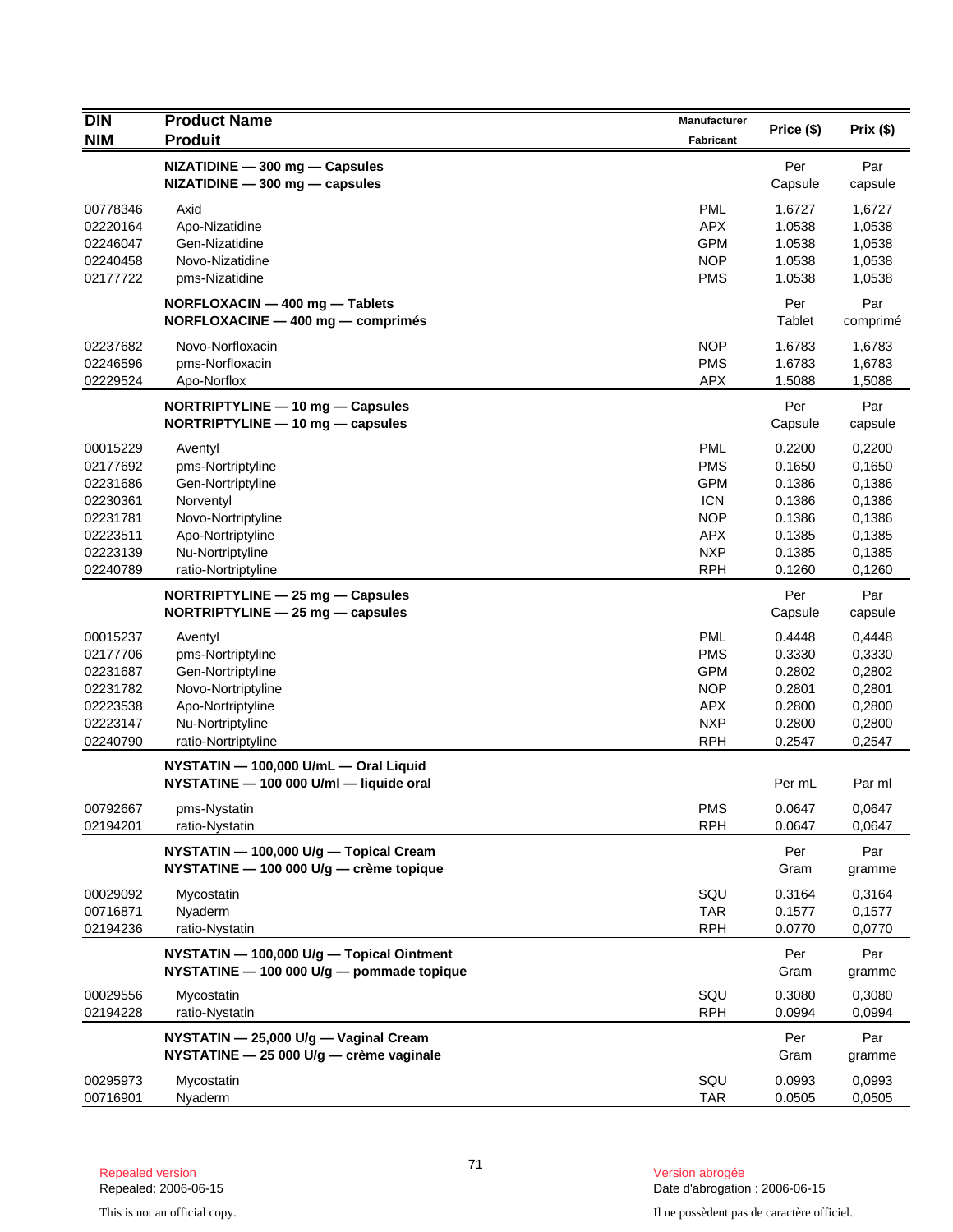| <b>DIN</b>                       | <b>Product Name</b>                                                                                  | Manufacturer                           |                            |                            |
|----------------------------------|------------------------------------------------------------------------------------------------------|----------------------------------------|----------------------------|----------------------------|
| <b>NIM</b>                       | <b>Produit</b>                                                                                       | <b>Fabricant</b>                       | Price (\$)                 | Prix(\$)                   |
|                                  | <b>OCTREOTIDE ACETATE - 50 mcg/mL - Injection</b><br>OCTRÉOTIDE (ACÉTATE D') - 50 mcg/ml - injection |                                        | Per mL                     | par ml                     |
| 00839191<br>02248639             | Sandostatin<br>Octreotide Acetate Omega                                                              | <b>NVT</b><br><b>OMA</b>               | 5.4890<br>5.2140           | 5,4890<br>5,2140           |
|                                  | OCTREOTIDE ACETATE - 100 mcg/mL - Injection<br>OCTRÉOTIDE (ACÉTATE D') - 100 mcg/ml - injection      |                                        | Per mL                     | par ml                     |
| 00839205<br>02248640             | Sandostatin<br>Octreotide Acetate Omega                                                              | <b>NVT</b><br><b>OMA</b>               | 10.3620<br>9.8450          | 10,3620<br>9,8450          |
|                                  | OCTREOTIDE ACETATE - 200 mcg/mL - Injection<br>OCTRÉOTIDE (ACÉTATE D') - 200 mcg/ml - injection      |                                        | Per mL                     | par ml                     |
| 02049392<br>02248642             | Sandostatin<br>Octreotide Acetate Omega                                                              | <b>NVT</b><br><b>OMA</b>               | 19.9320<br>18.9310         | 19,9320<br>18,9310         |
|                                  | OCTREOTIDE ACETATE - 500 mcg/mL - Injection<br>OCTRÉOTIDE (ACÉTATE D') - 500 mcg/ml - injection      |                                        | Per mL                     | par ml                     |
| 00839213<br>02248641             | Sandostatin<br>Octreotide Acetate Omega                                                              | <b>NVT</b><br><b>OMA</b>               | 48.6970<br>46.2550         | 48,6970<br>46,2550         |
|                                  | OFLOXACIN - 0.3% - Ophthalmic Solution<br>OFLOXACINE - 0,3 % - solution ophtalmique                  |                                        | Per<br>mL                  | Par<br>ml                  |
| 02143291<br>02248398<br>02252570 | Ocuflox<br>Apo-Ofloxacin<br>pms-Ofloxacin                                                            | <b>ALL</b><br><b>APX</b><br><b>PMS</b> | 2.2418<br>1.0920<br>1.0913 | 2,2418<br>1,0920<br>1,0913 |
|                                  | OFLOXACIN - 200 mg - Tablets<br>OFLOXACINE - 200 mg - comprimés                                      |                                        | Per<br>Tablet              | Par<br>comprimé            |
| 02243474<br>02231529             | Novo-Ofloxacin<br>Apo-Oflox                                                                          | <b>NOP</b><br><b>APX</b>               | 1.5939<br>1.4345           | 1,5939<br>1,4345           |
|                                  | OFLOXACIN - 300 mg - Tablets<br>OFLOXACINE - 300 mg - comprimés                                      |                                        | Per<br>Tablet              | Par<br>comprimé            |
| 01968416<br>02243475<br>02231531 | Floxin<br>Novo-Ofloxacin<br>Apo-Oflox                                                                | JOI<br><b>NOP</b><br><b>APX</b>        | 2.9214<br>1.8727<br>1.6855 | 2,9214<br>1,8727<br>1,6855 |
|                                  | OFLOXACIN - 400 mg - Tablets<br>OFLOXACINE - 400 mg - comprimés                                      |                                        | Per<br>Tablet              | Par<br>comprimé            |
| 01968408<br>02243476<br>02231532 | Floxin<br>Novo-Ofloxacin<br>Apo-Oflox                                                                | JOI<br><b>NOP</b><br><b>APX</b>        | 2.9214<br>1.8727<br>1.6855 | 2,9214<br>1,8727<br>1,6855 |
|                                  | OMEPRAZOLE - 20 mg - Capsules<br>OMÉPRAZOLE - 20 mg - capsules                                       |                                        | Per<br>Capsule             | Par<br>capsule             |
| 02190915<br>02245058             | Losec - Tablets/comprimés<br>Apo-Omeprazole                                                          | <b>AZC</b><br><b>APX</b>               | 2.4200<br>1.4692           | 2,4200<br>1,4692           |
|                                  | <b>ORCIPRENALINE SULFATE - 2 mg/mL - Syrup</b><br>ORCIPRÉNALINE (SULFATE D') — 2 mg/ml — sirop       |                                        | Per mL                     | Par ml                     |
| 00249920<br>02236783<br>02152568 | Alupent<br>Apo-Orciprenaline<br>ratio-Orciprenaline                                                  | <b>BOE</b><br><b>APX</b><br><b>RPH</b> | 0.0664<br>0.0498<br>0.0498 | 0,0664<br>0,0498<br>0,0498 |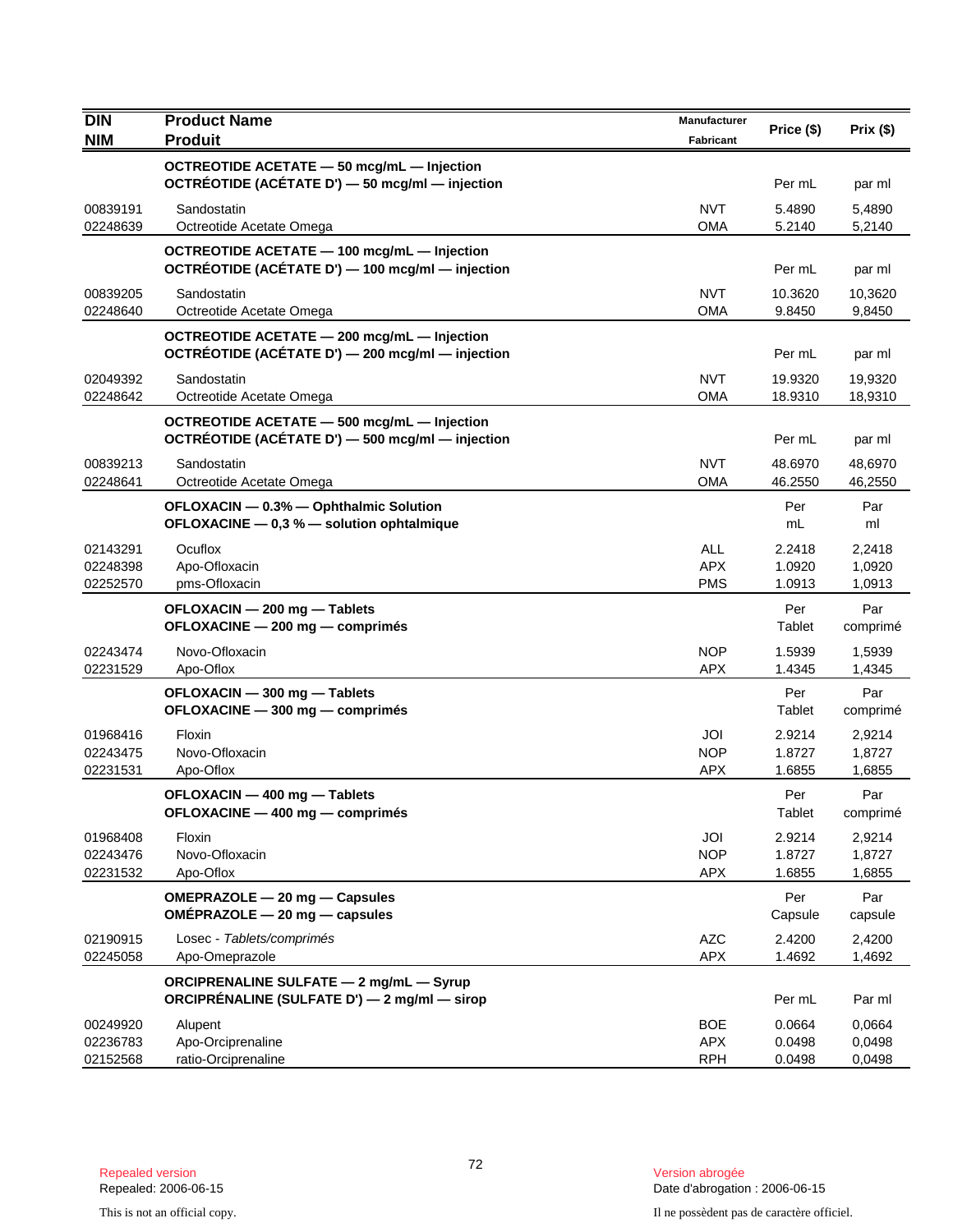| DIN        | <b>Product Name</b>                                        | Manufacturer |            |          |
|------------|------------------------------------------------------------|--------------|------------|----------|
| <b>NIM</b> | <b>Produit</b>                                             | Fabricant    | Price (\$) | Prix(\$) |
|            | OXAPROZIN - 600 mg - Tablets                               |              | Per        | Par      |
|            | OXAPROZINE - 600 mg - comprimés                            |              | Tablet     | comprimé |
| 02027860   | Daypro                                                     | PFI          | 0.7150     | 0,7150   |
| 02243799   | Rhoxal-oxaprozin                                           | <b>RXP</b>   | 0.5720     | 0,5720   |
| 02243661   | Apo-Oxaprozin                                              | <b>APX</b>   | 0.5365     | 0,5365   |
|            | OXYBUTYNIN CHLORIDE - 1 mg/mL - Syrup                      |              |            |          |
|            | OXYBUTYNINE (CHLORURE D') - 1 mg/ml - sirop                |              | Per mL     | Par ml   |
| 01924753   | Ditropan                                                   | <b>JAN</b>   | 0.1016     | 0,1016   |
| 02223376   | pms-Oxybutynin Chloride                                    | <b>PMS</b>   | 0.0685     | 0,0685   |
| 02231089   | Apo-Oxybutynin                                             | <b>APX</b>   | 0.0684     | 0,0684   |
|            | OXYBUTYNIN CHLORIDE - 5 mg - Tablets                       |              | Per        | Par      |
|            | OXYBUTYNINE (CHLORURE D') - 5 mg - comprimés               |              | Tablet     | comprimé |
| 01924761   | Ditropan                                                   | <b>JAN</b>   | 0.4739     | 0,4739   |
| 02220067   | Oxybutynin                                                 | ABT          | 0.2915     | 0,2915   |
| 02163543   | Apo-Oxybutynin                                             | <b>APX</b>   | 0.2735     | 0,2735   |
| 02158590   | Nu-Oxybutynin                                              | <b>NXP</b>   | 0.2735     | 0,2735   |
| 02230800   | Gen-Oxybutynin                                             | <b>GPM</b>   | 0.2734     | 0,2734   |
| 02230394   | Novo-Oxybutynin                                            | <b>NOP</b>   | 0.2734     | 0,2734   |
| 02220059   | Oxybutyn                                                   | <b>ICN</b>   | 0.2734     | 0,2734   |
| 02240550   | pms-Oxybutynin                                             | <b>PMS</b>   | 0.2734     | 0,2734   |
|            | OXYCODONE HCI - 20 mg - Tablets                            |              | Per        | Par      |
|            | OXYCODONE (CHLORHYDRATE D') - 20 mg - comprimés            |              | Tablet     | comprimé |
| 02240132   | Oxy-IR                                                     | <b>PFR</b>   | 0.6996     | 0,6996   |
| 02262983   | Supeudol                                                   | SDZ          | 0.6083     | 0,6083   |
|            | OXYCODONE HCI/ACETAMINOPHEN - 5 mg/325 mg - Tablets        |              |            |          |
|            | OXYCODONE (CHLORHYDRATE D')/ACÉTAMINOPHÈNE — 5 mg/325 mg — |              | Per        | Par      |
|            | comprimés                                                  |              | Tablet     | comprimé |
| 01916475   | Percocet                                                   | SQU          | 0.7679     | 0,7679   |
| 00608165   | ratio-Oxycocet                                             | <b>RPH</b>   | 0.2850     | 0,2850   |
| 01916548   | Endocet                                                    | <b>END</b>   | 0.1414     | 0,1414   |
|            | OXYCODONE HCI/ASA - 5 mg/325 mg - Tablets                  |              | Per        | Par      |
|            | OXYCODONE (CHLORHYDRATE D')/AAS - 5 mg/325 mg - comprimés  |              | Tablet     | comprimé |
| 01916572   | Percodan                                                   | SQU          | 0.9253     | 0,9253   |
| 00608157   | ratio-Oxycodan                                             | <b>RPH</b>   | 0.3220     | 0,3220   |
|            | PAMIDRONATE DISODIUM - 3 mg/mL - Injection                 |              |            |          |
|            | PAMIDRONATE DISODIQUE - 3 mg/ml - injection                |              | Per mL     | Par ml   |
| 02059762   | Aredia                                                     | <b>NVT</b>   | 17.8453    | 17,8453  |
| 02244550   | Pamidronate Disodium/Pamidronate disodique                 | <b>FLD</b>   | 17.3250    | 17,3250  |
| 02264951   | Rhoxal-pamidronate                                         | <b>RXP</b>   | 9.7185     | 9,7185   |
|            | PAMIDRONATE DISODIUM - 9 mg/mL - Injection                 |              |            |          |
|            | PAMIDRONATE DISODIQUE - 9 mg/ml - injection                |              | Per mL     | Par ml   |
| 02059789   | Aredia                                                     | <b>NVT</b>   | 53.5348    | 53,5348  |
| 02244552   | Pamidronate Disodium/Pamidronate disodique                 | <b>FLD</b>   | 49.2800    | 49,2800  |
| 02264986   | Rhoxal-pamidronate                                         | <b>RXP</b>   | 29.1555    | 29,1555  |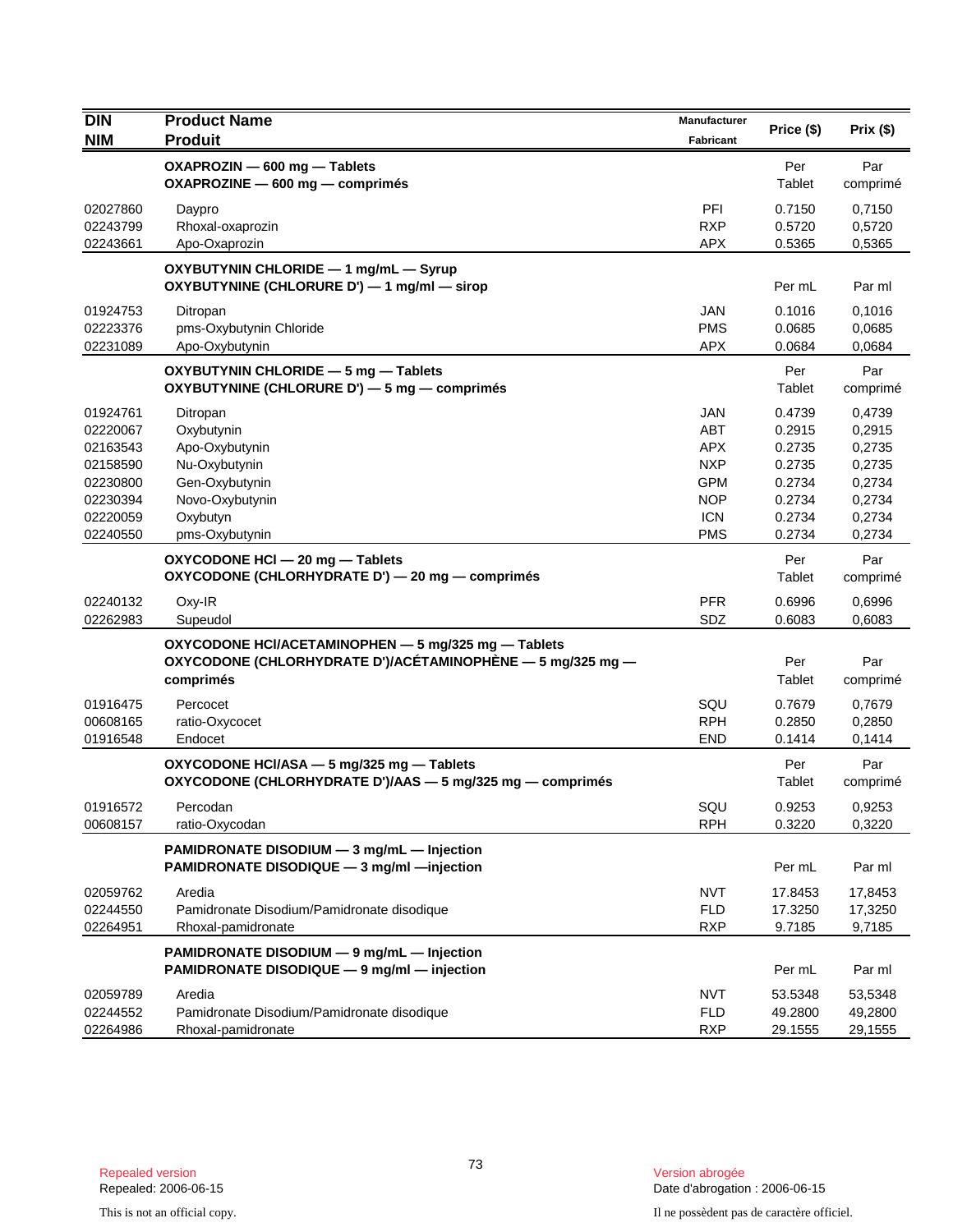| <b>DIN</b> | <b>Product Name</b>                                                                                                                      | <b>Manufacturer</b> | Price (\$)    | Prix(\$)        |
|------------|------------------------------------------------------------------------------------------------------------------------------------------|---------------------|---------------|-----------------|
| <b>NIM</b> | <b>Produit</b>                                                                                                                           | Fabricant           |               |                 |
|            | PAROXETINE HCI - 10 mg - Tablets<br>PAROXETINE (CHLORHYDRATE DE) — 10 mg — comprimés                                                     |                     | Per<br>Tablet | Par<br>comprimé |
| 02027887   | Paxil                                                                                                                                    | <b>GSK</b>          | 1.5810        | 1,5810          |
| 02240907   | Apo-Paroxetine                                                                                                                           | <b>APX</b>          | 1.1475        | 1,1475          |
| 02262746   | Co Paroxetine                                                                                                                            | <b>COB</b>          | 1.1473        | 1,1473          |
| 02248556   | Novo-Paroxetine                                                                                                                          | <b>NOP</b>          | 1.1473        | 1,1473          |
| 02247750   | pms-Paroxetine                                                                                                                           | <b>PMS</b>          | 1.1473        | 1,1473          |
| 02247810   | ratio-Paroxetine                                                                                                                         | <b>RPH</b>          | 1.1473        | 1,1473          |
| 02248012   | Gen-Paroxetine                                                                                                                           | <b>GPM</b>          | 1.1440        | 1,1440          |
|            | PAROXETINE HCI - 20 mg - Tablets<br>PAROXÉTINE (CHLORHYDRATE DE) - 20 mg - comprimés                                                     |                     | Per<br>Tablet | Par<br>comprimé |
| 01940481   | Paxil                                                                                                                                    | <b>GSK</b>          | 1.6872        | 1,6872          |
| 02247751   | pms-Paroxetine                                                                                                                           | <b>PMS</b>          | 1.2243        | 1,2243          |
| 02248013   | Gen-Paroxetine                                                                                                                           | <b>GPM</b>          | 1.2210        | 1,2210          |
| 02240908   | Apo-Paroxetine                                                                                                                           | <b>APX</b>          | 1.1019        | 1,1019          |
| 02262754   | Co Paroxetine                                                                                                                            | <b>COB</b>          | 1.1019        | 1,1019          |
| 02248557   | Novo-Paroxetine                                                                                                                          | <b>NOP</b>          | 1.1019        | 1,1019          |
| 02247811   | ratio-Paroxetine                                                                                                                         | <b>RPH</b>          | 1.1019        | 1,1019          |
| 02254751   | Rhoxal-paroxetine                                                                                                                        | <b>RXP</b>          | 1.1019        | 1,1019          |
|            | PAROXETINE HCI - 30 mg - Tablets<br>PAROXÉTINE (CHLORHYDRATE DE) - 30 mg - comprimés                                                     |                     | Per<br>Tablet | Par<br>comprimé |
| 01940473   | Paxil                                                                                                                                    | <b>GSK</b>          | 1.7927        | 1,7927          |
| 02247752   | pms-Paroxetine                                                                                                                           | <b>PMS</b>          | 1.3013        | 1,3013          |
| 02248014   | Gen-Paroxetine                                                                                                                           | <b>GPM</b>          | 1.2980        | 1,2980          |
| 02240909   | Apo-Paroxetine                                                                                                                           | <b>APX</b>          | 1.1712        | 1,1712          |
| 02262762   | Co Paroxetine                                                                                                                            | <b>COB</b>          | 1.1712        | 1,1712          |
| 02248558   | Novo-Paroxetine                                                                                                                          | <b>NOP</b>          | 1.1712        | 1,1712          |
| 02247812   | ratio-Paroxetine                                                                                                                         | <b>RPH</b>          | 1.1712        | 1,1712          |
| 02254778   | Rhoxal-paroxetine                                                                                                                        | <b>RXP</b>          | 1.1712        | 1,1712          |
|            | PENICILLIN V (Potassium) - 125 mg/5 mL - Oral Liquid<br>PÉNICILLINE V (potassium) - 125 mg/5 ml - liquide oral                           |                     | Per mL        | Par ml          |
| 00642223   | Apo-Pen VK                                                                                                                               | <b>APX</b>          | 0.0491        | 0,0491          |
| 00018635   | Nadopen V 200                                                                                                                            | <b>NDA</b>          | 0.0270        | 0,0270          |
|            | PENICILLIN V (Potassium) - 500,000 IU (300 mg)/5 mL - Oral Liquid<br>PÉNICILLINE V (potassium) - 500 000 UI (300 mg)/5 ml - liquide oral |                     | Per mL        | Par ml          |
| 00391603   | Novo-Pen-VK                                                                                                                              | <b>NOP</b>          | 0.0377        | 0,0377          |
| 00642231   | Apo-Pen VK                                                                                                                               | <b>APX</b>          | 0.0358        | 0,0358          |
|            | PENICILLIN V (Potassium) - 500,000 IU (300 mg) - Tablets<br>PÉNICILLINE V (potassique) - 500 000 UI (300 mg) - comprimés                 |                     | Per<br>Tablet | Par<br>comprimé |
| 00018740   | Nadopen V                                                                                                                                | <b>NDA</b>          | 0.0473        | 0,0473          |
| 00642215   | Apo-Pen VK                                                                                                                               | <b>APX</b>          | 0.0413        | 0,0413          |
| 00021202   | Novo-Pen-VK 500                                                                                                                          | <b>NOP</b>          | 0.0413        | 0,0413          |
| 00717568   | Nu-Pen-VK                                                                                                                                | <b>NXP</b>          | 0.0413        | 0,0413          |
|            | PENTOXIFYLLINE - 400 mg - Sustained Release Tablets<br>PENTOXIFYLLINE - 400 mg - comprimés à libération progressive                      |                     | Per<br>Tablet | Par<br>comprimé |
| 02221977   | Trental                                                                                                                                  | <b>AVE</b>          | 0.7407        | 0,7407          |
| 01968432   | ratio-Pentoxifylline                                                                                                                     | <b>RPH</b>          | 0.5025        | 0,5025          |
| 02230090   | Apo-Pentoxifylline SR                                                                                                                    | APX                 | 0.4220        | 0,4220          |
| 02230401   | Nu-Pentoxifylline SR                                                                                                                     | <b>NXP</b>          | 0.4220        | 0,4220          |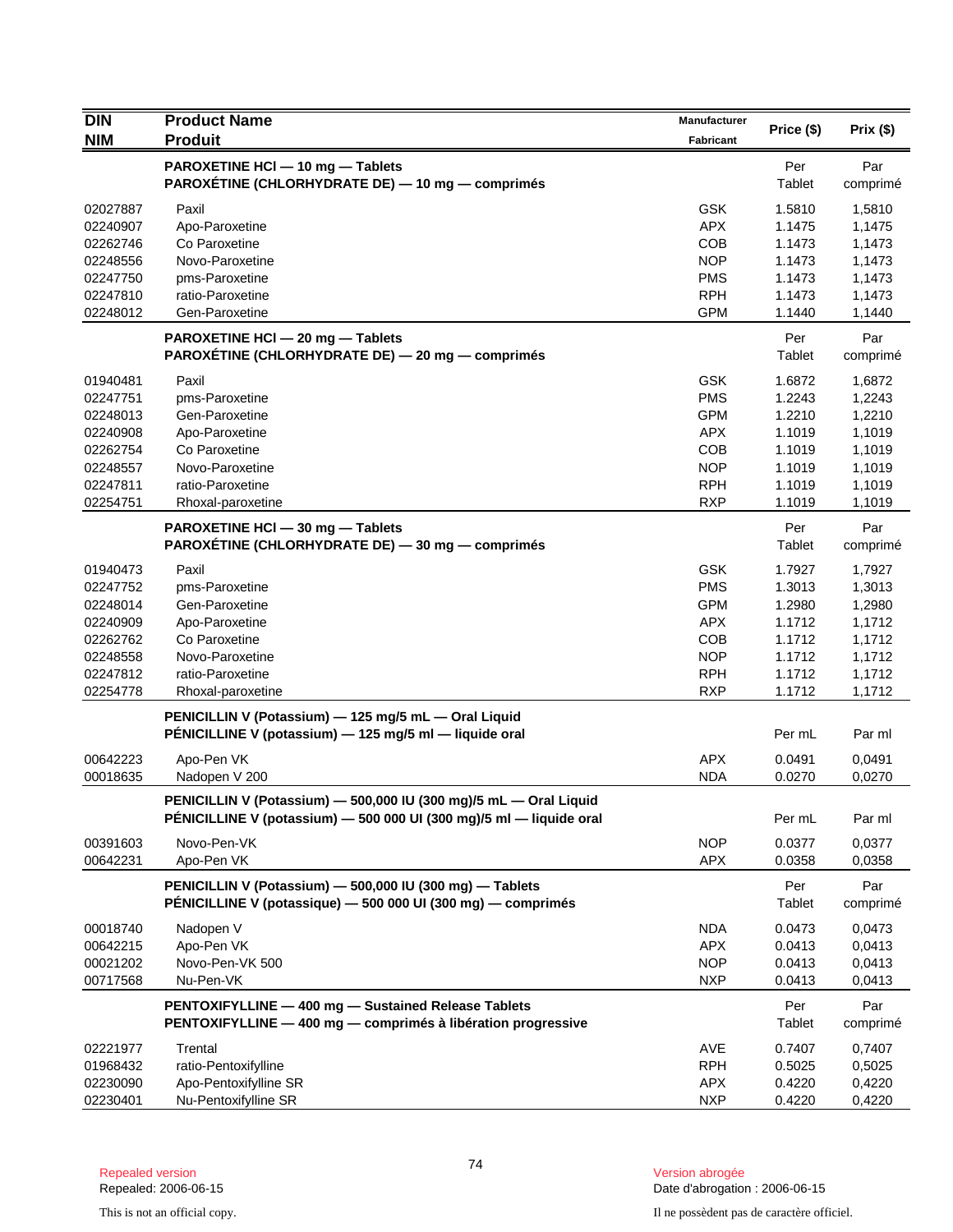| <b>DIN</b>                                                                       | <b>Product Name</b>                                                                                | Manufacturer                                                                                   | Price (\$)                                                         | Prix(\$)                                                           |
|----------------------------------------------------------------------------------|----------------------------------------------------------------------------------------------------|------------------------------------------------------------------------------------------------|--------------------------------------------------------------------|--------------------------------------------------------------------|
| <b>NIM</b>                                                                       | <b>Produit</b>                                                                                     | <b>Fabricant</b>                                                                               |                                                                    |                                                                    |
|                                                                                  | PERPHENAZINE - 3.2 mg/mL - Concentrated Liquid<br>PERPHÉNAZINE - 3,2 mg/ml - liquide concentré     |                                                                                                | Per mL                                                             | Par ml                                                             |
| 00028169<br>00751898                                                             | Trilafon Concentrate/Trilafon concentré<br>pms-Perphenazine Concentrate/pms-Perphénazine concentré | <b>SCH</b><br><b>PMS</b>                                                                       | 0.2422<br>0.1751                                                   | 0,2422<br>0,1751                                                   |
|                                                                                  | PERPHENAZINE - 2 mg - Tablets<br><b>PERPHÉNAZINE — 2 mg — comprimés</b>                            |                                                                                                | Per<br>Tablet                                                      | Par<br>comprimé                                                    |
| 00335134<br>00028290                                                             | Apo-Perphenazine<br>Trilafon                                                                       | <b>APX</b><br><b>SCH</b>                                                                       | 0.0673<br>0.0635                                                   | 0,0673<br>0,0635                                                   |
|                                                                                  | PERPHENAZINE - 4 mg - Tablets<br>PERPHÉNAZINE - 4 mg - comprimés                                   |                                                                                                | Per<br>Tablet                                                      | Par<br>comprimé                                                    |
| 00335126<br>00028304                                                             | Apo-Perphenazine<br>Trilafon                                                                       | <b>APX</b><br><b>SCH</b>                                                                       | 0.0815<br>0.0795                                                   | 0,0815<br>0,0795                                                   |
|                                                                                  | PHENAZOPYRIDINE HCI - 100 mg - Tablets<br>PHÉNAZOPYRIDINE (CHLORHYDRATE DE) — 100 mg — comprimés   |                                                                                                | Per<br>Tablet                                                      | Par<br>comprimé                                                    |
| 00271489<br>00476714                                                             | Phenazo<br>Pyridium                                                                                | <b>ICN</b><br>PFI                                                                              | 0.1298<br>0.1298                                                   | 0,1298<br>0,1298                                                   |
|                                                                                  | PHENYTOIN - 25 mg/mL - Oral Liquid<br>PHENYTOIN - 25 mg/mL - liquide oral                          |                                                                                                | Per mL                                                             | Par ml                                                             |
| 00023450<br>02250896                                                             | <b>Dilantin</b><br>Taro-Phenytoin                                                                  | <b>PDA</b><br><b>TAR</b>                                                                       | 0.0531<br>0.0343                                                   | 0,0531<br>0,0343                                                   |
|                                                                                  | $PIMOZIDE - 2 mg - Tables$<br>$PIMOZIDE - 2 mg - comprimés$                                        |                                                                                                | Per<br>Tablet                                                      | Par<br>comprimé                                                    |
| 02245432<br>00313815                                                             | Apo-Pimozide<br>Orap                                                                               | <b>APX</b><br><b>PML</b>                                                                       | 0.2507<br>0.2507                                                   | 0,2507<br>0,2507                                                   |
|                                                                                  | $PIMOZIDE - 4 mg - Tables$<br>$PIMOZIDE - 4 mg - comprimés$                                        |                                                                                                | Per<br>Tablet                                                      | Par<br>comprimé                                                    |
| 02245433<br>00313823                                                             | Apo-Pimozide<br>Orap                                                                               | APX.<br><b>PML</b>                                                                             | 0.4550<br>0.4550                                                   | 0,4550<br>0,4550                                                   |
|                                                                                  | $PINDOLOL - 5 mg - Tables$<br>$PINDOLOL - 5 mg - comprimés$                                        |                                                                                                | Per<br>Tablet                                                      | Par<br>comprimé                                                    |
| 00417270<br>00755877<br>02231650<br>02057808<br>02231536<br>00869007<br>00886149 | Visken<br>Apo-Pindol<br>Dom-Pindolol<br>Gen-Pindolol<br>pms-Pindolol<br>Novo-Pindol<br>Nu-Pindol   | <b>NVT</b><br><b>APX</b><br><b>DOM</b><br><b>GPM</b><br><b>PMS</b><br><b>NOP</b><br><b>NXP</b> | 0.5172<br>0.3060<br>0.2512<br>0.2512<br>0.2512<br>0.2511<br>0.2511 | 0,5172<br>0,3060<br>0,2512<br>0,2512<br>0,2512<br>0,2511<br>0,2511 |
|                                                                                  | PINDOLOL - 10 mg - Tablets<br>PINDOLOL - 10 mg - comprimés                                         |                                                                                                | Per<br>Tablet                                                      | Par<br>comprimé                                                    |
| 00443174<br>00755885<br>02238046<br>02057816<br>00869015<br>00886009             | Visken<br>Apo-Pindol<br>Dom-Pindolol<br>Gen-Pindolol<br>Novo-Pindol<br>Nu-Pindol                   | <b>NVT</b><br><b>APX</b><br><b>DOM</b><br><b>GPM</b><br><b>NOP</b><br><b>NXP</b>               | 0.8831<br>0.5285<br>0.4362<br>0.4362<br>0.4362<br>0.4362           | 0,8831<br>0,5285<br>0,4362<br>0,4362<br>0,4362<br>0,4362           |
| 02231537                                                                         | pms-Pindolol                                                                                       | <b>PMS</b>                                                                                     | 0.4362                                                             | 0,4362                                                             |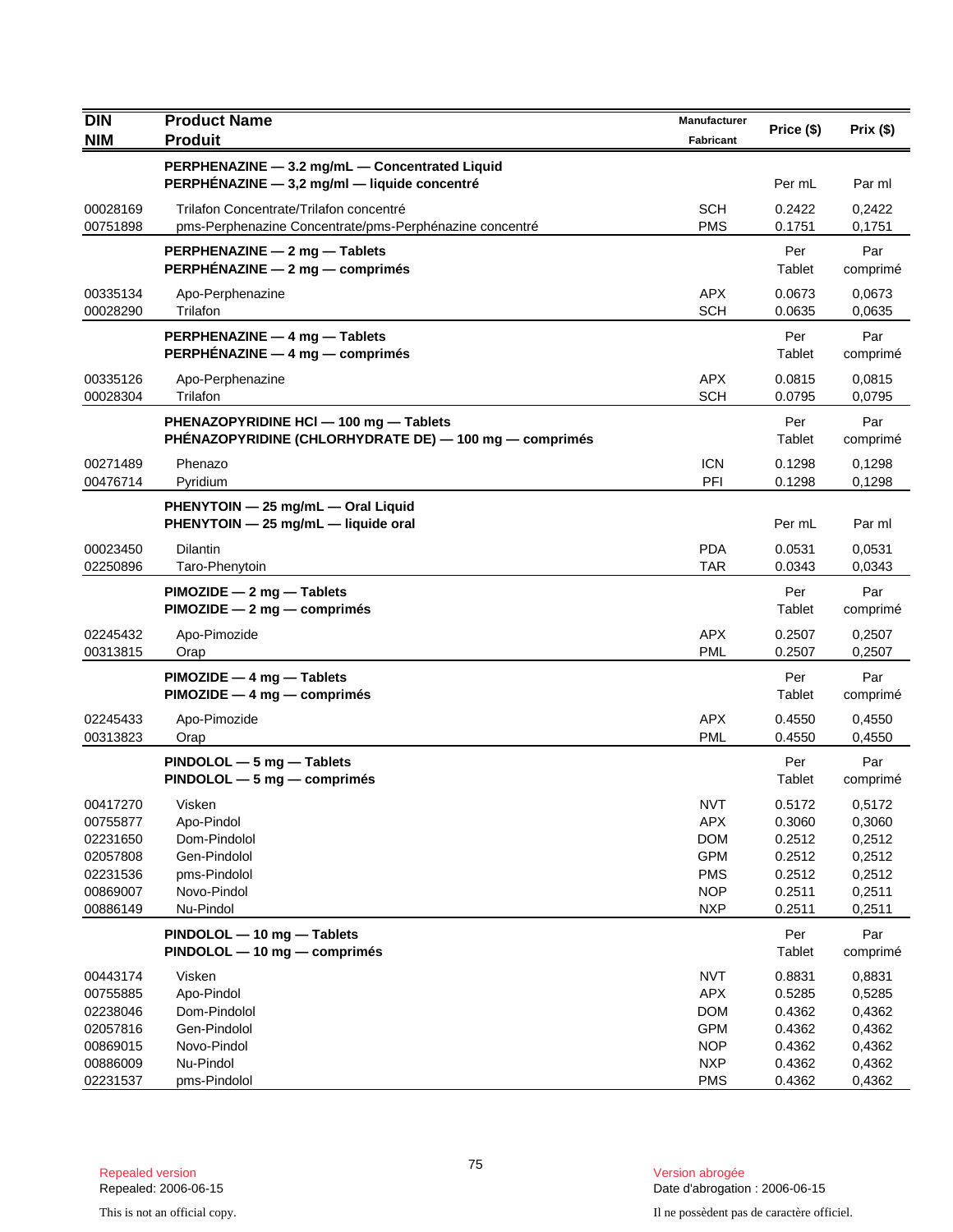| <b>DIN</b>                                                           | <b>Product Name</b><br><b>Produit</b>                                                                                                                                                       | <b>Manufacturer</b>                                                              | Price (\$)                                               | Prix(\$)                                                 |
|----------------------------------------------------------------------|---------------------------------------------------------------------------------------------------------------------------------------------------------------------------------------------|----------------------------------------------------------------------------------|----------------------------------------------------------|----------------------------------------------------------|
| <b>NIM</b>                                                           |                                                                                                                                                                                             | Fabricant                                                                        |                                                          |                                                          |
|                                                                      | PINDOLOL - 15 mg - Tablets<br>PINDOLOL - 15 mg - comprimés                                                                                                                                  |                                                                                  | Per<br>Tablet                                            | Par<br>comprimé                                          |
| 00417289<br>00755893<br>02057824<br>00869023<br>00886130<br>02231539 | Visken<br>Apo-Pindol<br>Gen-Pindolol<br>Novo-Pindol<br>Nu-Pindol<br>pms-Pindolol                                                                                                            | <b>NVT</b><br><b>APX</b><br><b>GPM</b><br><b>NOP</b><br><b>NXP</b><br><b>PMS</b> | 1.2811<br>0.7385<br>0.6408<br>0.6408<br>0.6408<br>0.6408 | 1,2811<br>0,7385<br>0,6408<br>0,6408<br>0,6408<br>0,6408 |
|                                                                      | PIROXICAM - 10 mg - Capsules<br>PIROXICAM - 10 mg - capsules                                                                                                                                |                                                                                  | Per<br>Capsule                                           | Par<br>capsule                                           |
| 00642886<br>02171813<br>00695718<br>00865761<br>00836249             | Apo-Piroxicam<br>Gen-Piroxicam<br>Novo-Pirocam<br>Nu-Pirox<br>pms-Piroxicam                                                                                                                 | <b>APX</b><br><b>GPM</b><br><b>NOP</b><br><b>NXP</b><br><b>PMS</b>               | 0.5594<br>0.4562<br>0.4562<br>0.4562<br>0.4562           | 0,5594<br>0,4562<br>0,4562<br>0,4562<br>0,4562           |
|                                                                      | PIROXICAM - 20 mg - Capsules<br>$PIROXICAM - 20 mg - capsules$                                                                                                                              |                                                                                  | Per<br>Capsule                                           | Par<br>capsule                                           |
| 00642894<br>00695696<br>02239536<br>02171821<br>00836230<br>00865788 | Apo-Piroxicam<br>Novo-Pirocam<br>Dom-Piroxicam<br>Gen-Piroxicam<br>pms-Piroxicam<br>Nu-Pirox                                                                                                | <b>APX</b><br><b>NOP</b><br><b>DOM</b><br><b>GPM</b><br><b>PMS</b><br><b>NXP</b> | 0.9396<br>0.7875<br>0.7874<br>0.7874<br>0.7874<br>0.7870 | 0,9396<br>0,7875<br>0,7874<br>0,7874<br>0,7874<br>0,7870 |
|                                                                      | PIROXICAM - 20 mg - Suppositories<br>PIROXICAM - 20 mg - suppositoires                                                                                                                      |                                                                                  | Per                                                      | Par<br>Suppository suppositoire                          |
| 00632716<br>02154463                                                 | Feldene<br>pms-Piroxicam                                                                                                                                                                    | PFI<br><b>PMS</b>                                                                | 1.9679<br>1.8106                                         | 1,9679<br>1,8106                                         |
|                                                                      | POLYMYXIN/NEOMYCIN/HYDROCORTISONE - 10,000 U/3.5 mg/10 mg per<br>mL - Otic Solution<br>POLYMYXINE/NÉOMYCINE/HYDROCORTISONE - 10 000 U/3,5 mg/10 mg<br>par ml - solution otique              |                                                                                  | Per mL                                                   | Par ml                                                   |
| 01912828<br>02230386                                                 | Cortisporin<br>Sandoz Cortimyxin                                                                                                                                                            | <b>GSK</b><br>SDZ                                                                | 1.1970<br>1.0142                                         | 1,1970<br>1,0142                                         |
|                                                                      | POTASSIUM CHLORIDE - 1.33 mEq/mL - Oral Liquid<br>POTASSIUM (CHLORURE DE) - 1,33 mEq/ml - liquide oral                                                                                      |                                                                                  | Per mL                                                   | Par ml                                                   |
| 02063859<br>01918303<br>02238604                                     | Kaochlor-10<br>$K-10$<br>pms-Potassium Chloride                                                                                                                                             | <b>PNU</b><br><b>GSK</b><br><b>PMS</b>                                           | 0.0261<br>0.0144<br>0.0141                               | 0,0261<br>0,0144<br>0,0141                               |
|                                                                      | PRAMOXINE HCI/HYDROCORTISONE ACETATE/ZINC SULFATE -<br>10 mg/5 mg/5 mg per g — Ointment<br>PRAMOXINE HCI/HYDROCORTISONE (ACETATE D')/ZINC (SULFATE DE) -<br>10 mg/5 mg/5 mg per g — pommade |                                                                                  | Per<br>Gram                                              | Par<br>gramme                                            |
| 00505781<br>02234466<br>02247692                                     | Anugesic HC<br>Proctodan-HC<br>Sandoz Anuzinc HC Plus                                                                                                                                       | PFI<br><b>ODN</b><br>SDZ                                                         | 1.1440<br>0.8834<br>0.8830                               | 1,1440<br>0,8834<br>0,8830                               |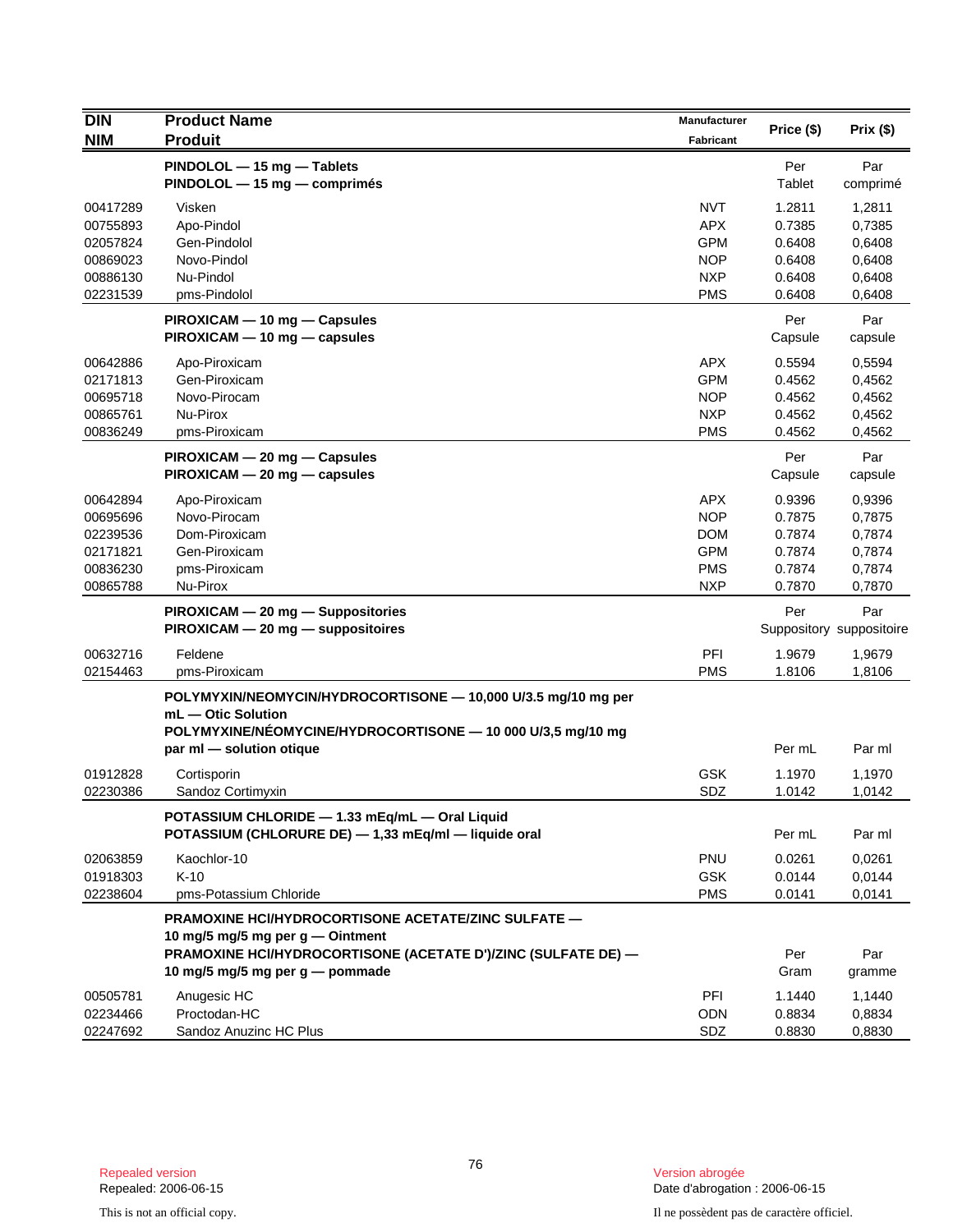| $\overline{D}$ IN<br><b>NIM</b>                                                                          | <b>Product Name</b><br><b>Produit</b>                                                                                                                                                                                                         | Manufacturer<br><b>Fabricant</b>                                                                                    | Price (\$)                                                                             | Prix(\$)                                                                               |
|----------------------------------------------------------------------------------------------------------|-----------------------------------------------------------------------------------------------------------------------------------------------------------------------------------------------------------------------------------------------|---------------------------------------------------------------------------------------------------------------------|----------------------------------------------------------------------------------------|----------------------------------------------------------------------------------------|
|                                                                                                          | <b>PRAMOXINE HCI/ZINC SULFATE MONOHYDRATE/</b><br>HYDROCORTISONE ACETATE - 20 mg/10 mg/10 mg - Suppositories<br>PRAMOXINE (CHLORHYDRATE DE)/ZINC (SULFATE MONOHYDRATÉ DE)/<br>HYDROCORTISONE (ACÉTATE D') - 20 mg/10 mg/10 mg - suppositoires |                                                                                                                     | Per                                                                                    | Par<br>Suppository suppositoire                                                        |
| 00476242<br>02240851<br>02242797                                                                         | Anugesic HC<br>Proctodan-HC<br>Sab-Anuzinc HC Plus                                                                                                                                                                                            | <b>PDA</b><br><b>ODN</b><br><b>SIL</b>                                                                              | 1.4300<br>1.1042<br>1.1037                                                             | 1,4300<br>1,1042<br>1,1037                                                             |
|                                                                                                          | PRAVASTATIN SODIUM - 10 mg - Tablets<br>PRAVASTATINE SODIQUE - 10 mg - comprimés                                                                                                                                                              |                                                                                                                     | Per<br>Tablet                                                                          | Par<br>comprimé                                                                        |
| 00893749<br>02243506<br>02257092<br>02237373<br>02247008<br>02247655<br>02247856<br>02244350<br>02246930 | Pravachol<br>Apo-Pravastatin<br>Gen-Pravastatin<br>Lin-Pravastatin<br>Novo-Pravastatin<br>pms-Pravastatin<br>Rhoxal-pravastatin<br>Nu-Pravastatin<br>ratio-Pravastatin                                                                        | SQU<br><b>APX</b><br><b>GPM</b><br><b>LIN</b><br><b>NOP</b><br><b>PMS</b><br><b>RXP</b><br><b>NXP</b><br><b>RPH</b> | 1.7146<br>1.0483<br>1.0483<br>1.0483<br>1.0483<br>1.0483<br>1.0483<br>0.9534<br>0.9533 | 1,7146<br>1,0483<br>1,0483<br>1,0483<br>1,0483<br>1,0483<br>1,0483<br>0,9534<br>0,9533 |
|                                                                                                          | PRAVASTATIN SODIUM - 20 mg - Tablets<br>PRAVASTATINE SODIQUE - 20 mg - comprimés                                                                                                                                                              |                                                                                                                     | Per<br>Tablet                                                                          | Par<br>comprimé                                                                        |
| 00893757<br>02257106<br>02237374<br>02243507<br>02247009<br>02247656<br>02247857<br>02244351<br>02246931 | Pravachol<br>Gen-Pravastatin<br>Lin-Pravastatin<br>Apo-Pravastatin<br>Novo-Pravastatin<br>pms-Pravastatin<br>Rhoxal-pravastatin<br>Nu-Pravastatin<br>ratio-Pravastatin                                                                        | SQU<br><b>GPM</b><br><b>LIN</b><br><b>APX</b><br><b>NOP</b><br><b>PMS</b><br><b>RXP</b><br><b>NXP</b><br><b>RPH</b> | 2.0226<br>1.2368<br>1.2368<br>1.2367<br>1.2367<br>1.2367<br>1.2367<br>1.1246<br>1.1245 | 2,0226<br>1,2368<br>1,2368<br>1,2367<br>1,2367<br>1,2367<br>1,2367<br>1,1246<br>1,1245 |
|                                                                                                          | PRAVASTATIN SODIUM - 40 mg - Tablets<br><b>PRAVASTATINE SODIQUE - 40 mg - comprimés</b>                                                                                                                                                       |                                                                                                                     | Per<br>Tablet                                                                          | Par<br>comprimé                                                                        |
| 02222051<br>02257114<br>02237375<br>02243508<br>02247010<br>02247657<br>02247858<br>02244352<br>02246932 | Pravachol<br>Gen-Pravastatin<br>Lin-Pravastatin<br>Apo-Pravastatin<br>Novo-Pravastatin<br>pms-Pravastatin<br>Rhoxal-pravastatin<br>Nu-Pravastatin<br>ratio-Pravastatin                                                                        | SQU<br><b>GPM</b><br>LIN<br>APX<br><b>NOP</b><br><b>PMS</b><br><b>RXP</b><br><b>NXP</b><br><b>RPH</b>               | 2.4362<br>1.4898<br>1.4898<br>1.4897<br>1.4897<br>1.4897<br>1.4897<br>1.3545<br>1.3544 | 2,4362<br>1,4898<br>1,4898<br>1,4897<br>1,4897<br>1,4897<br>1,4897<br>1,3545<br>1,3544 |
|                                                                                                          | PRAZOSIN - 1 mg - Tablets<br>PRAZOSINE - 1 mg - comprimés                                                                                                                                                                                     |                                                                                                                     | Per<br>Tablet                                                                          | Par<br>comprimé                                                                        |
| 00560952<br>00882801<br>01934198<br>01913794                                                             | <b>Minipress</b><br>Apo-Prazo<br>Novo-Prazin<br>Nu-Prazo                                                                                                                                                                                      | PFI<br><b>APX</b><br><b>NOP</b><br><b>NXP</b>                                                                       | 0.3252<br>0.2661<br>0.2055<br>0.2055                                                   | 0,3252<br>0,2661<br>0,2055<br>0,2055                                                   |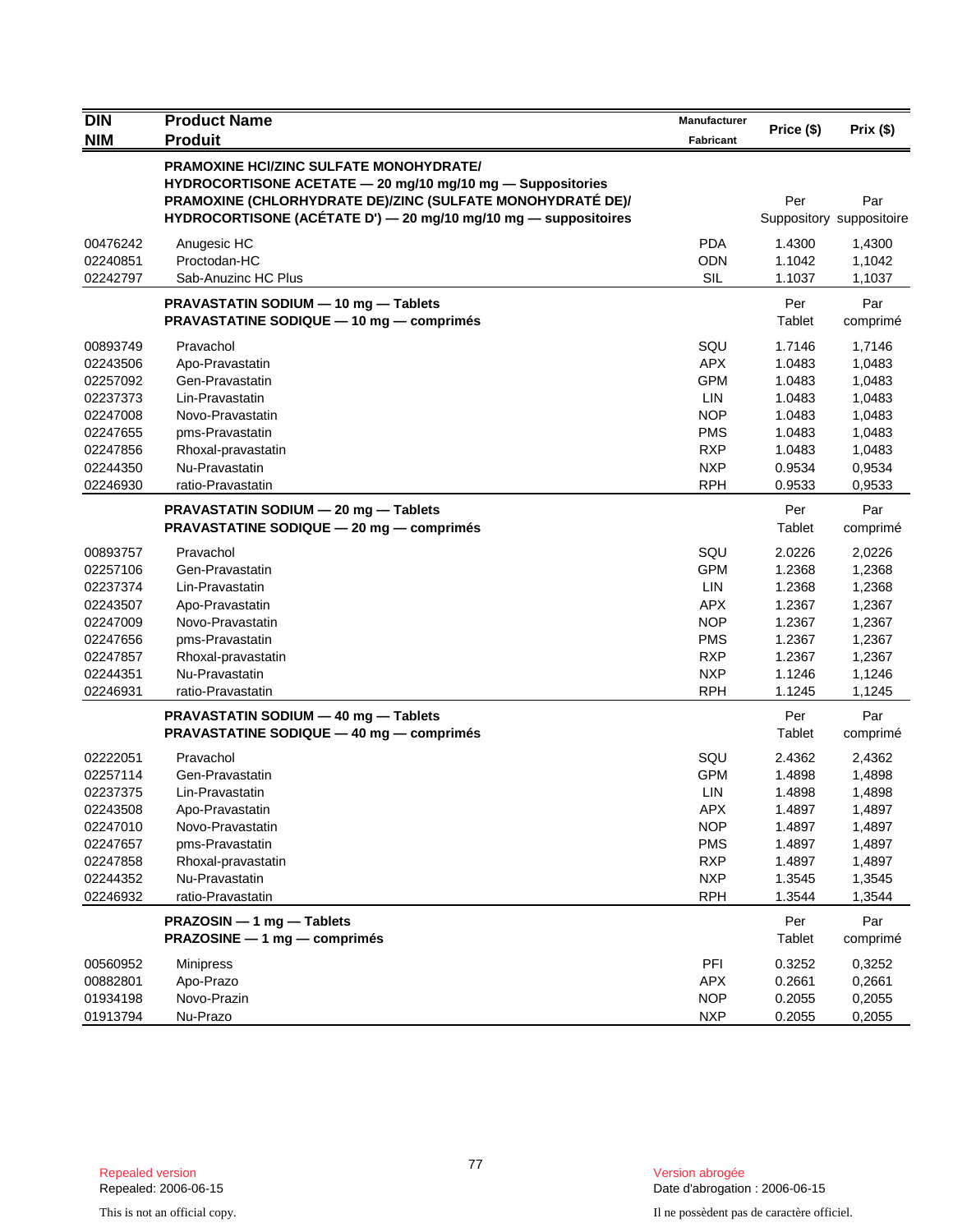| <b>DIN</b>                                   | <b>Product Name</b>                                                                                           | Manufacturer                                  | Price (\$)                           | Prix(\$)                             |
|----------------------------------------------|---------------------------------------------------------------------------------------------------------------|-----------------------------------------------|--------------------------------------|--------------------------------------|
| <b>NIM</b>                                   | <b>Produit</b>                                                                                                | Fabricant                                     |                                      |                                      |
|                                              | PRAZOSIN - 2 mg - Tablets<br>PRAZOSINE - 2 mg - comprimés                                                     |                                               | Per<br>Tablet                        | Par<br>comprimé                      |
| 00560960<br>00882828<br>01934201<br>01913808 | <b>Minipress</b><br>Apo-Prazo<br>Novo-Prazin<br>Nu-Prazo                                                      | PFI<br><b>APX</b><br><b>NOP</b><br><b>NXP</b> | 0.4415<br>0.3070<br>0.2791<br>0.2791 | 0,4415<br>0,3070<br>0,2791<br>0,2791 |
|                                              | PRAZOSIN - 5 mg - Tablets<br><b>PRAZOSINE</b> $-5$ mg $-$ comprimes                                           |                                               | Per<br>Tablet                        | Par<br>comprimé                      |
| 00560979<br>00882836<br>01934228<br>01913816 | Minipress<br>Apo-Prazo<br>Novo-Prazin<br>Nu-Prazo                                                             | PFI<br><b>APX</b><br><b>NOP</b><br><b>NXP</b> | 0.6070<br>0.4187<br>0.3806<br>0.3806 | 0,6070<br>0,4187<br>0,3806<br>0,3806 |
|                                              | PREDNISOLONE ACETATE - 1% - Ophthalmic Suspension<br>PREDNISOLONE (ACÉTATE DE) - 1 % - suspension ophtalmique |                                               | Per mL                               | Par ml                               |
| 00301175<br>00700401<br>01916203             | Pred-Forte<br>ratio-Prednisolone<br>Sandoz Prednisolone                                                       | <b>ALL</b><br><b>RPH</b><br>SDZ               | 4.0392<br>2.4400<br>1.2540           | 4,0392<br>2,4400<br>1,2540           |
|                                              | PREDNISONE - 1 mg - Tablets<br>PREDNISONE - 1 mg - comprimés                                                  |                                               | Per<br>Tablet                        | Par<br>comprimé                      |
| 00598194<br>00271373                         | Apo-Prednisone<br>Winpred                                                                                     | <b>APX</b><br><b>ICN</b>                      | 0.1275<br>0.1139                     | 0,1275<br>0,1139                     |
|                                              | PREDNISONE - 5 mg - Tablets<br><b>PREDNISONE <math>-5</math> mg <math>-</math> comprimes</b>                  |                                               | Per<br>Tablet                        | Par<br>comprimé                      |
| 00312770<br>00021695                         | Apo-Prednisone<br>Novo-Prednisone                                                                             | <b>APX</b><br><b>NOP</b>                      | 0.0286<br>0.0286                     | 0,0286<br>0,0286                     |
|                                              | PREDNISONE - 50 mg - Tablets<br><b>PREDNISONE <math>-50</math> mg <math>-</math> comprimes</b>                |                                               | Per<br>Tablet                        | Par<br>comprimé                      |
| 00550957<br>00232378                         | Apo-Prednisone<br>Novo-Prednisone                                                                             | <b>APX</b><br><b>NOP</b>                      | 0.1205<br>0.1205                     | 0,1205<br>0,1205                     |
|                                              | PRIMIDONE - 125 mg - Tablets<br>PRIMIDONE - 125 mg - comprimés                                                |                                               | Per<br>Tablet                        | Par<br>comprimé                      |
| 02042363<br>00399310                         | Mysoline<br>Apo-Primidone                                                                                     | <b>DRX</b><br><b>APX</b>                      | 0.0641<br>0.0523                     | 0,0641<br>0,0523                     |
|                                              | PRIMIDONE - 250 mg - Tablets<br>PRIMIDONE - 250 mg - comprimés                                                |                                               | Per<br>Tablet                        | Par<br>comprimé                      |
| 02042355<br>00396761                         | Mysoline<br>Apo-Primidone                                                                                     | <b>DRX</b><br><b>APX</b>                      | 0.1239<br>0.0825                     | 0,1239<br>0,0825                     |
|                                              | PROCAINAMIDE HCI - 250 mg - Capsules<br>PROCAÏNAMIDE (CHLORHYDRATE DE) - 250 mg - capsules                    |                                               | Per<br>Capsule                       | Par<br>capsule                       |
| 00713325<br>00029076                         | Apo-Procainamide<br>Pronestyl                                                                                 | <b>APX</b><br>SQU                             | 0.2485<br>0.1940                     | 0,2485<br>0.1940                     |
|                                              | PROCAINAMIDE HCI - 375 mg - Capsules<br>PROCAÏNAMIDE (CHLORHYDRATE DE) - 375 mg - capsules                    |                                               | Per<br>Capsule                       | Par<br>capsule                       |
| 00713333<br>00296031                         | Apo-Procainamide<br>Pronestyl                                                                                 | <b>APX</b><br>SQU                             | 0.3235<br>0.2532                     | 0,3235<br>0,2532                     |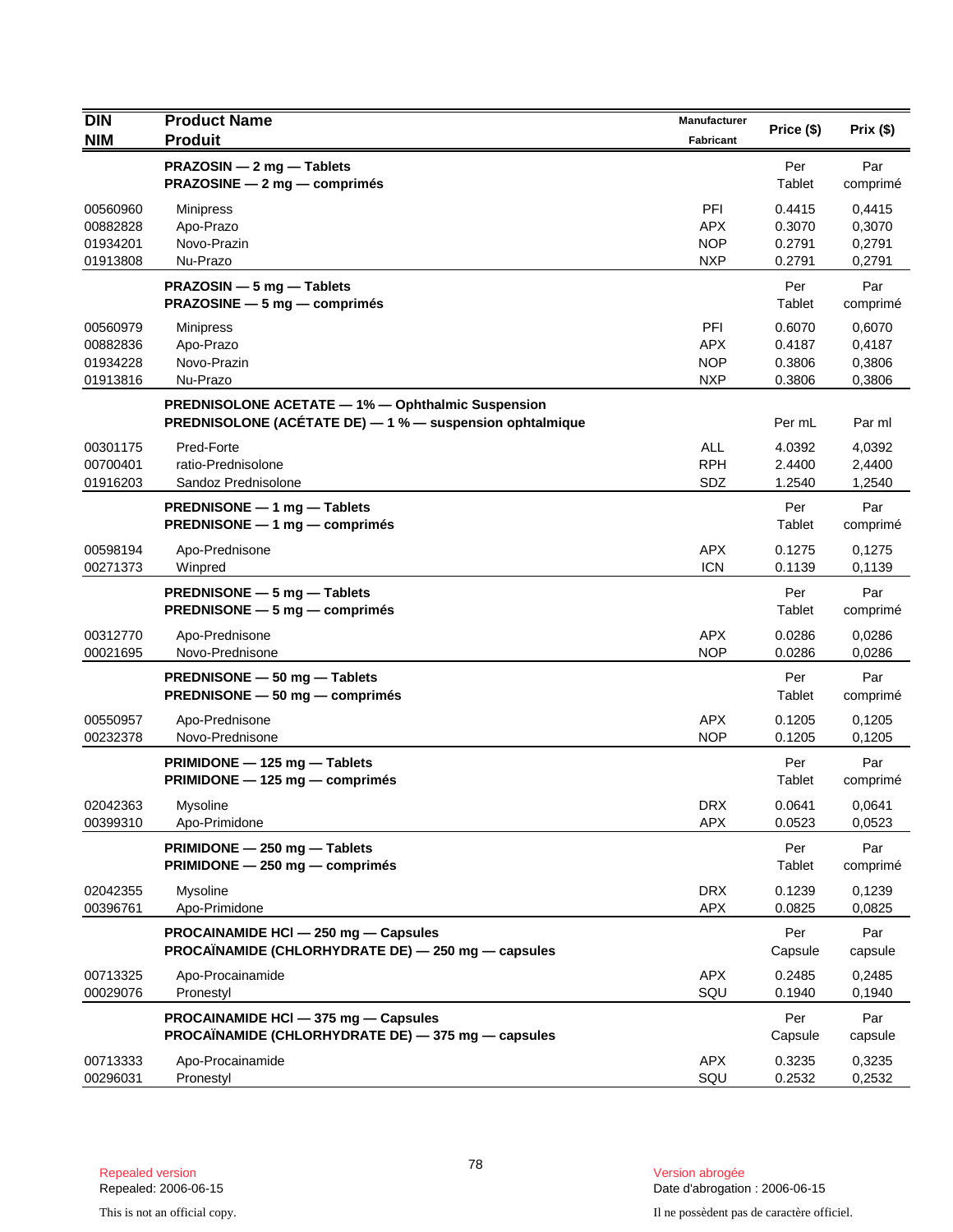| <b>DIN</b>                                               | <b>Product Name</b>                                                                                         | Manufacturer                                                | Price (\$)                                     | Prix(\$)                                       |
|----------------------------------------------------------|-------------------------------------------------------------------------------------------------------------|-------------------------------------------------------------|------------------------------------------------|------------------------------------------------|
| <b>NIM</b>                                               | <b>Produit</b>                                                                                              | <b>Fabricant</b>                                            |                                                |                                                |
|                                                          | PROCAINAMIDE HCI - 500 mg - Capsules<br>PROCAÏNAMIDE (CHLORHYDRATE DE) — 500 mg — capsules                  |                                                             | Per<br>Capsule                                 | Par<br>capsule                                 |
| 00713341<br>00353523                                     | Apo-Procainamide<br>Pronestyl                                                                               | <b>APX</b><br>SQU                                           | 0.4305<br>0.3366                               | 0,4305<br>0,3366                               |
|                                                          | PROCHLORPERAZINE - 5 mg - Tablets<br>PROCHLORPÉRAZINE - 5 mg - comprimés                                    |                                                             | Per<br>Tablet                                  | Par<br>comprimé                                |
| 01964399<br>01927752<br>00886440                         | Nu-Prochlor<br>Stemetil<br>Apo-Prochlorazine                                                                | <b>NXP</b><br><b>RPR</b><br><b>APX</b>                      | 0.1161<br>0.1161<br>0.1160                     | 0,1161<br>0,1161<br>0,1160                     |
|                                                          | PROCHLORPERAZINE - 10 mg - Tablets<br>PROCHLORPÉRAZINE - 10 mg - comprimés                                  |                                                             | Per<br>Tablet                                  | Par<br>comprimé                                |
| 00886432<br>01964402<br>01927760                         | Apo-Prochlorperazine<br>Nu-Prochlor<br>Stemetil                                                             | <b>APX</b><br><b>NXP</b><br><b>RPR</b>                      | 0.1419<br>0.1419<br>0.1419                     | 0,1419<br>0,1419<br>0,1419                     |
|                                                          | PROCYCLIDINE HCI - 2.5 mg/5 mL - Oral Liquid<br>PROCYCLIDINE (CHLORHYDRATE DE) - 2,5 mg/5 ml - liquide oral |                                                             | Per mL                                         | Par ml                                         |
| 00587362<br>00004405                                     | pms-Procyclidine<br>Kemadrin                                                                                | <b>PMS</b><br><b>GSK</b>                                    | 0.0338<br>0.0307                               | 0,0338<br>0,0307                               |
|                                                          | PROCYCLIDINE HCI - 5 mg - Tablets<br>PROCYCLIDINE (CHLORHYDRATE DE) - 5 mg - comprimés                      |                                                             | Per<br>Tablet                                  | Par<br>comprimé                                |
| 00587354<br>00004758                                     | pms-Procyclidine<br>Kemadrin                                                                                | <b>PMS</b><br><b>GSK</b>                                    | 0.0281<br>0.0255                               | 0,0281<br>0,0255                               |
|                                                          | PROPAFENONE HCI - 150 mg - Tablets<br>PROPAFÉNONE (CHLORHYDRATE DE) - 150 mg - comprimés                    |                                                             | Per<br>Tablet                                  | Par<br>comprimé                                |
| 00603708<br>02245372<br>02243727<br>02243324             | Rythmol<br>Gen-Propafenone<br>pms-Propafenone<br>Apo-Propafenone                                            | ABB<br><b>GPM</b><br><b>PMS</b><br><b>APX</b>               | 1.0537<br>0.7497<br>0.7497<br>0.7495           | 1,0537<br>0,7497<br>0,7497<br>0,7495           |
|                                                          | PROPAFENONE HCI - 300 mg - Tablets<br>PROPAFÉNONE (CHLORHYDRATE DE) - 300 mg - comprimés                    |                                                             | Per<br>Tablet                                  | Par<br>comprimé                                |
| 00603716<br>02245373<br>02243728<br>02243325             | Rythmol<br>Gen-Propafenone<br>pms-Propafenone<br>Apo-Propafenone                                            | ABB<br><b>GPM</b><br><b>PMS</b><br><b>APX</b>               | 1.8572<br>1.3217<br>1.3217<br>1.3215           | 1,8572<br>1,3217<br>1,3217<br>1,3215           |
|                                                          | PROPRANOLOL HCI - 10 mg - Tablets<br>PROPRANOLOL (CHLORHYDRATE DE) - 10 mg - comprimés                      |                                                             | Per<br>Tablet                                  | Par<br>comprimé                                |
| 02042177<br>00496480<br>02137313<br>00582255<br>00402788 | Inderal<br>Novo-Pranol<br>Dom-Propranolol<br>pms-Propranolol<br>Apo-Propranolol                             | WAY<br><b>NOP</b><br><b>DOM</b><br><b>PMS</b><br><b>APX</b> | 0.0895<br>0.0264<br>0.0212<br>0.0212<br>0.0211 | 0,0895<br>0,0264<br>0,0212<br>0,0212<br>0,0211 |
|                                                          | PROPRANOLOL HCI - 20 mg - Tablets<br>PROPRANOLOL (CHLORHYDRATE DE) - 20 mg - comprimés                      |                                                             | Per<br>Tablet                                  | Par<br>comprimé                                |
| 00663719<br>00740675                                     | Apo-Propranolol<br>Novo-Pranol                                                                              | <b>APX</b><br><b>NOP</b>                                    | 0.0381<br>0.0381                               | 0,0381<br>0,0381                               |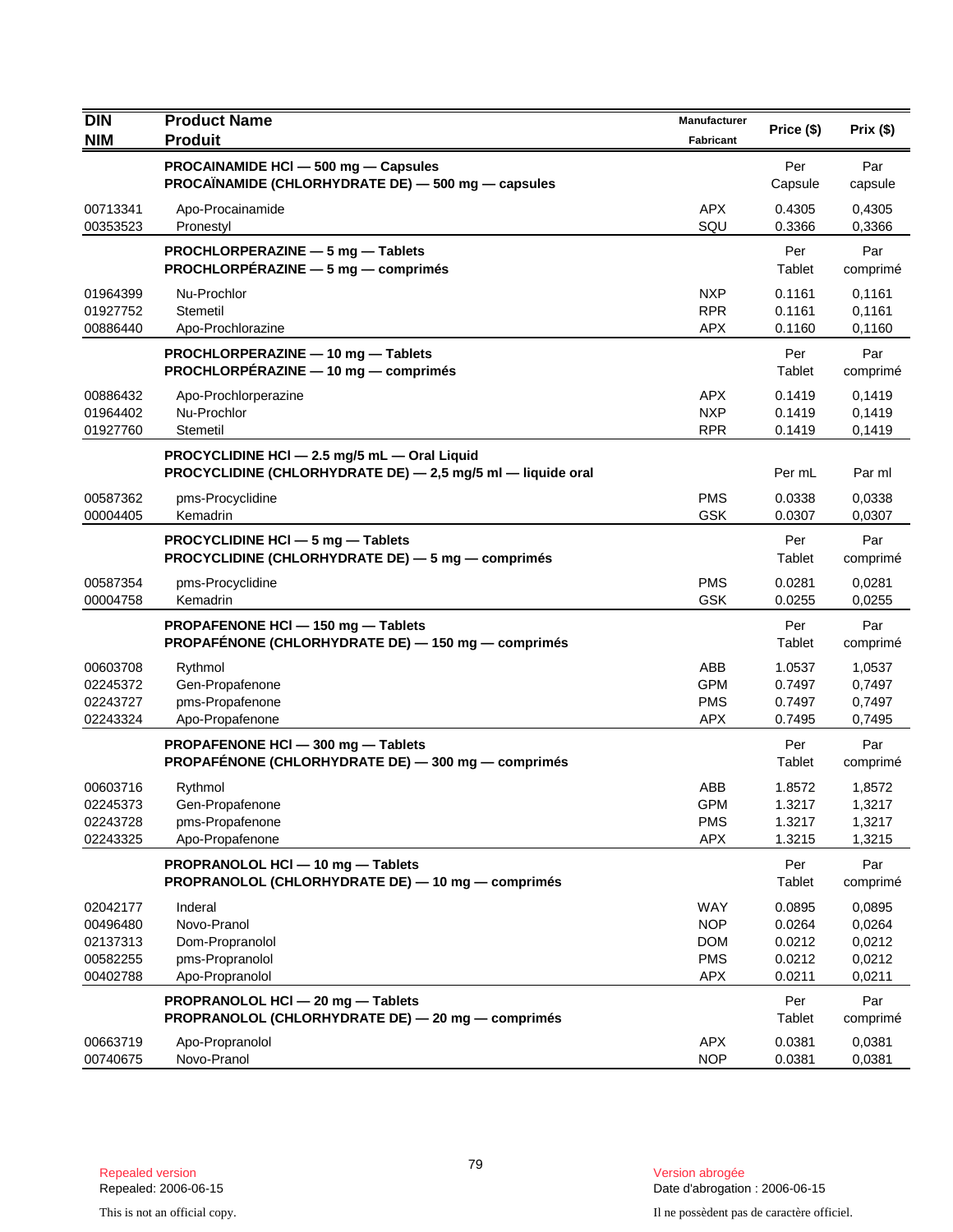| <b>DIN</b> | <b>Product Name</b>                                                                    | <b>Manufacturer</b> | Price (\$)     | Prix (\$)       |
|------------|----------------------------------------------------------------------------------------|---------------------|----------------|-----------------|
| <b>NIM</b> | <b>Produit</b>                                                                         | Fabricant           |                |                 |
|            | PROPRANOLOL HCI - 40 mg - Tablets<br>PROPRANOLOL (CHLORHYDRATE DE) - 40 mg - comprimés |                     | Per<br>Tablet  | Par<br>comprimé |
| 00402753   | Apo-Propranolol                                                                        | <b>APX</b>          | 0.0383         | 0,0383          |
| 02137321   | Dom-Propranolol                                                                        | <b>DOM</b>          | 0.0383         | 0,0383          |
| 00496499   | Novo-Pranol                                                                            | <b>NOP</b>          | 0.0383         | 0,0383          |
| 00582263   | pms-Propranolol                                                                        | <b>PMS</b>          | 0.0383         | 0,0383          |
|            | PROPRANOLOL HCI - 80 mg - Tablets<br>PROPRANOLOL (CHLORHYDRATE DE) - 80 mg - comprimés |                     | Per<br>Tablet  | Par<br>comprimé |
| 02042215   | Inderal                                                                                | <b>WAY</b>          | 0.2238         | 0,2238          |
| 00582271   | pms-Propranolol                                                                        | <b>PMS</b>          | 0.0776         | 0,0776          |
| 00402761   | Apo-Propranolol                                                                        | <b>APX</b>          | 0.0644         | 0,0644          |
| 00496502   | Novo-Pranol                                                                            | <b>NOP</b>          | 0.0644         | 0,0644          |
|            | PSYLLIUM MUCILLOID - Powder                                                            |                     | Per            | Par             |
|            | PSYLLIUM (MUCILLOÏDE HYDROPHILE DE) — poudre                                           |                     | Dose           | dose            |
| 02174812   | Metamucil                                                                              | <b>PGP</b>          | 0.1852         | 0,1852          |
| 00599875   | Mucillium                                                                              | <b>PMS</b>          | 0.1466         | 0,1466          |
|            | PYRIDOXINE HCI - 25 mg - Tablets<br>PYRIDOXINE (CHLORHYDRATE DE) - 25 mg - comprimés   |                     | Per<br>Tablet  | Par<br>comprimé |
| 00416185   | Vitamin $B_6$ /Vitamine $B_6$                                                          | PPI                 | 0.0356         | 0,0356          |
| 01943200   | Vitamin $B_6/V$ itamine $B_6$                                                          | <b>ODN</b>          | 0.0295         | 0,0295          |
| 00268607   | Vitamin $B_6$ /Vitamine $B_6$                                                          | <b>ICN</b>          | 0.0284         | 0,0284          |
| 00232475   | Vitamin B <sub>6</sub> /Vitamine B <sub>6</sub>                                        | <b>PMS</b>          | 0.0270         | 0,0270          |
|            | QUININE SULFATE - 200 mg - Capsules                                                    |                     | Per            | Par             |
|            | QUININE (SULFATE DE) - 200 mg - capsules                                               |                     | Capsule        | capsule         |
| 00022837   | Quinine Sulfate/Sulfate de quinine                                                     | <b>PDA</b>          | 0.3590         | 0,3590          |
| 00021008   | Novo-Quinine                                                                           | <b>NOP</b>          | 0.2800         | 0,2800          |
| 02254514   | Apo-Quinine                                                                            | <b>APX</b>          | 0.2629         | 0,2629          |
| 00695440   | Quinine-Odan                                                                           | ODN                 | 0.2390         | 0,2390          |
|            | QUININE SULFATE - 300 mg - Capsules<br>QUININE (SULFATE DE) - 300 mg - capsules        |                     | Per<br>Capsule | Par<br>capsule  |
| 00022845   | Quinine Sulfate/Sulfate de quinine                                                     | <b>PDA</b>          | 0.5104         | 0,5104          |
| 00021016   | Novo-Quinine                                                                           | <b>NOP</b>          | 0.4364         | 0,4364          |
| 02254522   | Apo-Quinine                                                                            | <b>APX</b>          | 0.4125         | 0,4125          |
| 00695459   | Quinine-Odan                                                                           | <b>ODN</b>          | 0.3750         | 0,3750          |
|            | RANITIDINE HCI - 15 mg/mL - Oral Solution                                              |                     | Per            | Par             |
|            | RANITIDINE (CHLORHYDRATE DE) - 15 mg/ml - solution orale                               |                     | mL             | ml              |
| 02212374   | Zantac                                                                                 | <b>GSK</b>          | 0.1948         | 0,1948          |
| 02242940   | Novo-Ranidine                                                                          | <b>NOP</b>          | 0.1436         | 0,1436          |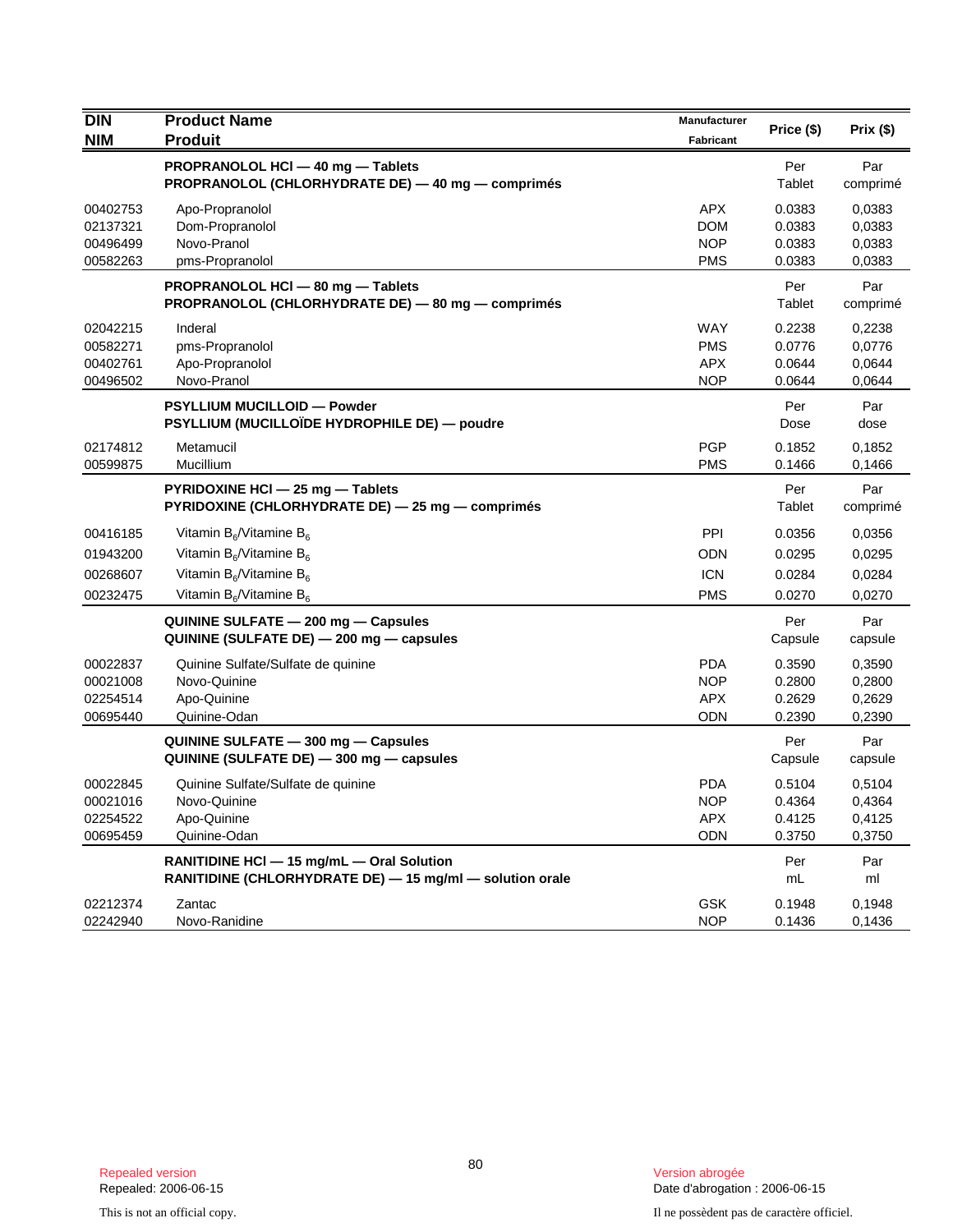| <b>DIN</b> | <b>Product Name</b>                               | Manufacturer             | Price (\$) | Prix(\$) |
|------------|---------------------------------------------------|--------------------------|------------|----------|
| <b>NIM</b> | <b>Produit</b>                                    | <b>Fabricant</b>         |            |          |
|            | RANITIDINE HCI - 150 mg - Tablets                 |                          | Per        | Par      |
|            | RANITIDINE (CHLORHYDRATE DE) - 150 mg - comprimés |                          | Tablet     | comprimé |
| 02212331   | Zantac                                            | <b>GSK</b>               | 1.1447     | 1,1447   |
| 00733059   | Apo-Ranitidine                                    | APX                      | 0.5100     | 0,5100   |
| 02242453   | pms-Ranitidine                                    | <b>PMS</b>               | 0.4447     | 0,4447   |
| 02248570   | Co Ranitidine                                     | COB                      | 0.4446     | 0,4446   |
| 02207761   | Gen-Ranitidine                                    | <b>GPM</b>               | 0.4446     | 0,4446   |
| 00828564   | Novo-Ranidine                                     | <b>NOP</b>               | 0.4446     | 0,4446   |
| 00865737   | Nu-Ranit                                          | <b>NXP</b>               | 0.4446     | 0,4446   |
| 00828823   | ratio-Ranitidine                                  | <b>RPH</b>               | 0.4446     | 0,4446   |
| 02243229   | Rhoxal-ranitidine                                 | <b>RXP</b>               | 0.4446     | 0,4446   |
|            | RANITIDINE HCI - 300 mg - Tablets                 |                          | Per        | Par      |
|            | RANITIDINE (CHLORHYDRATE DE) - 300 mg - comprimés |                          | Tablet     | comprimé |
| 02212358   | Zantac                                            | <b>GSK</b>               | 2.1547     | 2,1547   |
| 00733067   | Apo-Ranitidine                                    | <b>APX</b>               | 0.9535     | 0,9535   |
| 02248571   | Co Ranitidine                                     | COB                      | 0.8566     | 0,8566   |
| 02207788   | Gen-Ranitidine                                    | <b>GPM</b>               | 0.8566     | 0,8566   |
| 00828556   | Novo-Ranidine                                     | <b>NOP</b>               | 0.8566     | 0,8566   |
| 00865745   | Nu-Ranit                                          | <b>NXP</b>               | 0.8566     | 0,8566   |
| 02242454   | pms-Ranitidine                                    | <b>PMS</b>               | 0.8566     | 0,8566   |
| 00828688   | ratio-Ranitidine                                  | <b>RPH</b>               | 0.8566     | 0,8566   |
| 02243230   | Rhoxal-ranitidine                                 | <b>RXP</b>               | 0.8566     | 0,8566   |
|            | $RIFAMPIN - 150 mg - Capsules$                    |                          | Per        | Par      |
|            | $RIFAMPINE - 150 mg - capsules$                   |                          | Capsule    | capsule  |
| 02091887   | Rifadin                                           | <b>AVE</b>               | 0.7323     | 0,7323   |
| 00393444   | Rofact                                            | <b>ICN</b>               | 0.6642     | 0,6642   |
|            | $RIFAMPIN - 300 mg - Capsules$                    |                          | Per        | Par      |
|            | $RIFAMPINE - 300 mg - capsules$                   |                          | Capsule    | capsule  |
|            |                                                   |                          |            |          |
| 02092808   | Rifadin                                           | <b>AVE</b><br><b>ICN</b> | 1.1525     | 1,1525   |
| 00343617   | Rofact                                            |                          | 1.0454     | 1,0454   |
|            | SALBUTAMOL - 5 mg/mL - Respirator Solution        |                          |            |          |
|            | SALBUTAMOL - 5 mg/ml - solution pour respirateur  |                          | Per mL     | Par ml   |
| 02213486   | Ventolin                                          | <b>GSK</b>               | 0.9370     | 0,9370   |
| 02046741   | Apo-Salvent                                       | APX                      | 0.8000     | 0,8000   |
| 02069571   | pms-Salbutamol                                    | <b>PMS</b>               | 0.6952     | 0,6952   |
| 00860808   | ratio-Salbutamol                                  | <b>RPH</b>               | 0.6900     | 0,6900   |
| 02232987   | Gen-Salbutamol                                    | <b>GPM</b>               | 0.6490     | 0,6490   |
| 02154412   | Rhoxal-salbutamol                                 | <b>RXP</b>               | 0.6490     | 0,6490   |
|            | SALBUTAMOL - 2 mg - Tablets                       |                          | Per        | Par      |
|            | SALBUTAMOL - 2 mg - comprimés                     |                          | Tablet     | comprimé |
| 02146843   | Apo-Salvent                                       | <b>APX</b>               | 0.1089     | 0,1089   |
| 02165368   | Nu-Salbutamol                                     | <b>NXP</b>               | 0.0715     | 0,0715   |
|            |                                                   |                          |            |          |
|            | SALBUTAMOL - 4 mg - Tablets                       |                          | Per        | Par      |
|            | SALBUTAMOL - 4 mg - comprimés                     |                          | Tablet     | comprimé |
| 02146851   | Apo-Salvent                                       | <b>APX</b>               | 0.1821     | 0,1821   |
| 02165376   | Nu-Salbutamol                                     | <b>NXP</b>               | 0.1180     | 0,1180   |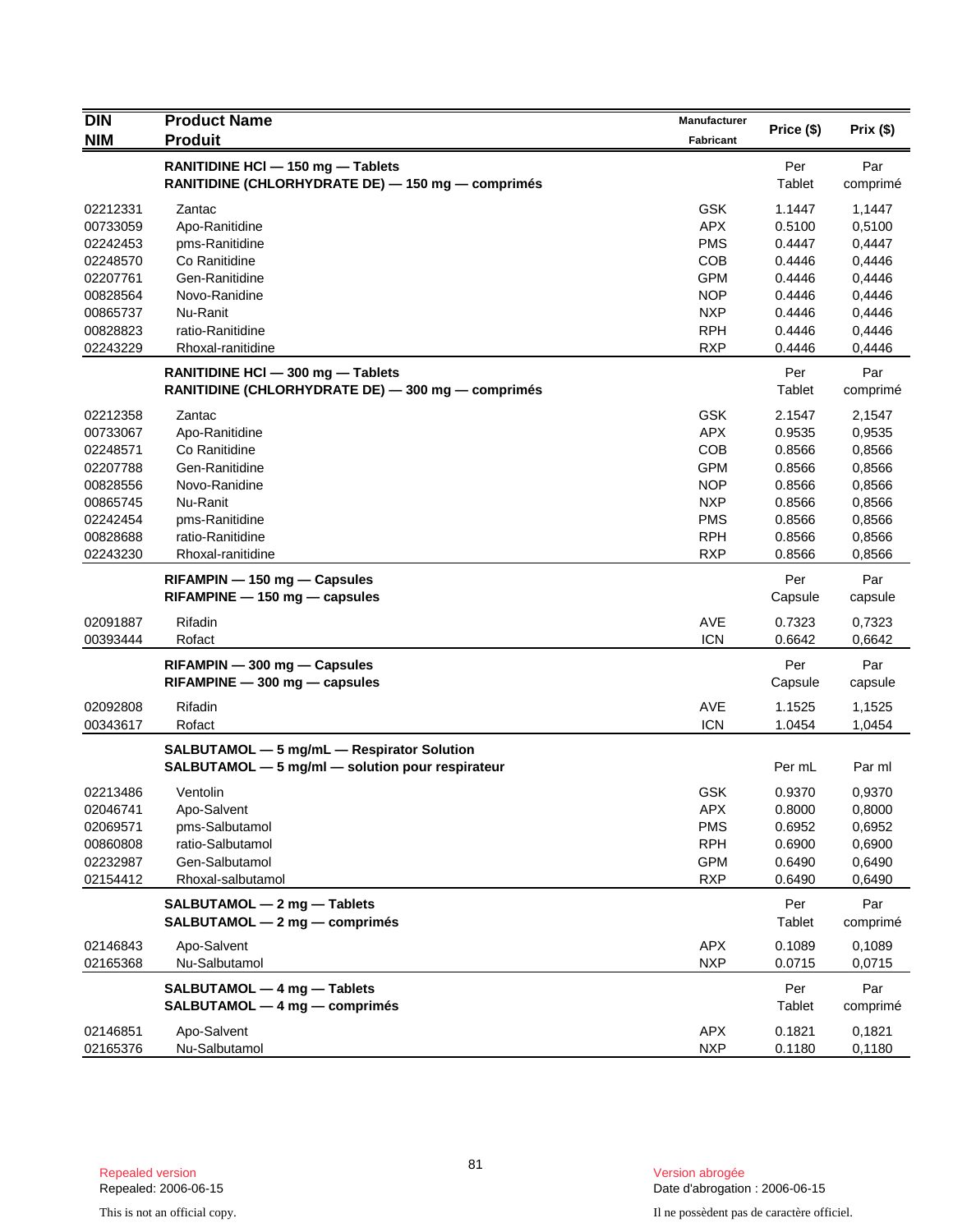| <b>DIN</b>           | <b>Product Name</b>                                                                                                                 | <b>Manufacturer</b>      | Price (\$)       | Prix(\$)         |
|----------------------|-------------------------------------------------------------------------------------------------------------------------------------|--------------------------|------------------|------------------|
| <b>NIM</b>           | <b>Produit</b>                                                                                                                      | Fabricant                |                  |                  |
|                      | SALBUTAMOL SULFATE - 200 Dose - 100 mcg/Dose<br>- Metered Dose Inhaler<br>SALBUTAMOL (SULFATE DE) - 200 doses - 100 mcg/dose -      |                          | Per              | Par              |
|                      | aérosol doseur                                                                                                                      |                          | Dose             | dose             |
| 02241497             | Ventolin HFA                                                                                                                        | <b>GSK</b>               | 0.0614           | 0,0614           |
| 02232570             | Airomir                                                                                                                             | <b>RIK</b>               | 0.0426           | 0,0426           |
| 02245669             | Apo-Salvent CFC Free/Apo-Salvent sans CFC                                                                                           | <b>APX</b>               | 0.0425           | 0,0425           |
| 02244914             | ratio-Salbutamol HFA                                                                                                                | <b>RPH</b>               | 0.0387           | 0,0387           |
|                      | SALBUTAMOL SULFATE - 0.4 mg/mL - Oral Liquid<br>SALBUTAMOL (SULFATE DE) - 0,4 mg/ml - liquide oral                                  |                          | Per mL           | Par ml           |
| 02212390             | Ventolin                                                                                                                            | <b>GSK</b>               | 0.0680           | 0,0680           |
| 02091186             | pms-Salbutamol                                                                                                                      | <b>PMS</b>               | 0.0598           | 0,0598           |
|                      | SALBUTAMOL SULFATE - 1.25 mg/2.5 mL - Unit Dose Solution Nebules<br>SALBUTAMOL (SULFATE DE) - 1,25 mg/2,5 ml - préparation monodose |                          |                  |                  |
|                      | de solution pour nébuliseur                                                                                                         |                          | Per mL           | Par ml           |
| 02213400             | Ventolin                                                                                                                            | <b>GSK</b>               | 0.1990           | 0,1990           |
| 02208245             | pms-Salbutamol                                                                                                                      | <b>PMS</b>               | 0.1642           | 0,1642           |
| 02243828             | Apo-Salvent                                                                                                                         | <b>APX</b>               | 0.1640           | 0,1640           |
| 02239365             | ratio-Salbutamol                                                                                                                    | <b>RPH</b>               | 0.1492           | 0,1492           |
|                      | SALBUTAMOL SULFATE - 2.5 mg/2.5 mL - Unit Dose Solution Nebules<br>SALBUTAMOL (SULFATE DE) - 2,5 mg/2,5 ml - préparation monodose   |                          |                  |                  |
|                      | de solution pour nébuliseur                                                                                                         |                          | Per mL           | Par ml           |
| 02213419             | Ventolin PF                                                                                                                         | <b>GSK</b>               | 0.3862           | 0,3862           |
| 01986864             | ratio-Salbutamol                                                                                                                    | <b>RPH</b>               | 0.2868           | 0,2868           |
| 02208229             | pms-Salbutamol                                                                                                                      | <b>PMS</b>               | 0.2867           | 0,2867           |
| 02231488             | Apo-Salvent                                                                                                                         | <b>APX</b>               | 0.2680           | 0,2680           |
| 02231783<br>01926934 | Nu-Salbutamol<br><b>Gen-Salbutamol Sterinebs</b>                                                                                    | <b>NXP</b><br><b>GPM</b> | 0.2680<br>0.2678 | 0,2680<br>0,2678 |
|                      | SALBUTAMOL SULFATE - 5 mg/2.5 mL - Unit Dose Solution Nebules                                                                       |                          |                  |                  |
|                      | SALBUTAMOL (SULFATE DE) - 5 mg/2,5 ml - préparation monodose                                                                        |                          |                  |                  |
|                      | de solution pour nébuliseur                                                                                                         |                          | Per mL           | Par ml           |
| 02213427             | Ventolin                                                                                                                            | <b>GSK</b>               | 0.7338           | 0,7338           |
| 02208237             | pms-Salbutamol                                                                                                                      | <b>PMS</b>               | 0.6053           | 0,6053           |
| 02173360             | Gen-Salbutamol Sterinebs                                                                                                            | <b>GPM</b>               | 0.5085           | 0,5085           |
| 02231678             | Apo-Salvent                                                                                                                         | <b>APX</b>               | 0.5080           | 0,5080           |
| 02231784<br>02239366 | Nu-Salbutamol<br>ratio-Salbutamol                                                                                                   | <b>NXP</b><br><b>RPH</b> | 0.5080<br>0.4622 | 0,5080<br>0,4622 |
|                      |                                                                                                                                     |                          |                  |                  |
|                      | SELEGILINE HCI - 5 mg - Tablets<br>SÉLÉGILINE (CHLORHYDRATE DE) — 5 mg — comprimés                                                  |                          | Per<br>Tablet    | Par<br>comprimé  |
| 02123312             | Eldepryl                                                                                                                            | <b>BJH</b>               | 2.2094           | 2,2094           |
| 02230641             | Apo-Selegiline                                                                                                                      | <b>APX</b>               | 1.3915           | 1,3915           |
| 02231036             | Gen-Selegiline                                                                                                                      | <b>GPM</b>               | 1.3915           | 1,3915           |
| 02068087             | Novo-Selegiline                                                                                                                     | <b>NOP</b>               | 1.3915           | 1,3915           |
| 02230717             | Nu-Selegiline                                                                                                                       | <b>NXP</b>               | 1.3915           | 1,3915           |
| 02238102             | pms-Selegiline                                                                                                                      | <b>PMS</b>               | 1.3915           | 1,3915           |
|                      | SENNOSIDES A AND B - 8.6 mg - Tablets<br>SENNOSIDES A ET B - 8,6 mg - comprimés                                                     |                          | Per<br>Tablet    | Par<br>comprimé  |
| 00026158             | Senokot                                                                                                                             | <b>PFR</b>               | 0.0880           | 0,0880           |
| 02068109             | Sennatab                                                                                                                            | <b>PMS</b>               | 0.0644           | 0,0644           |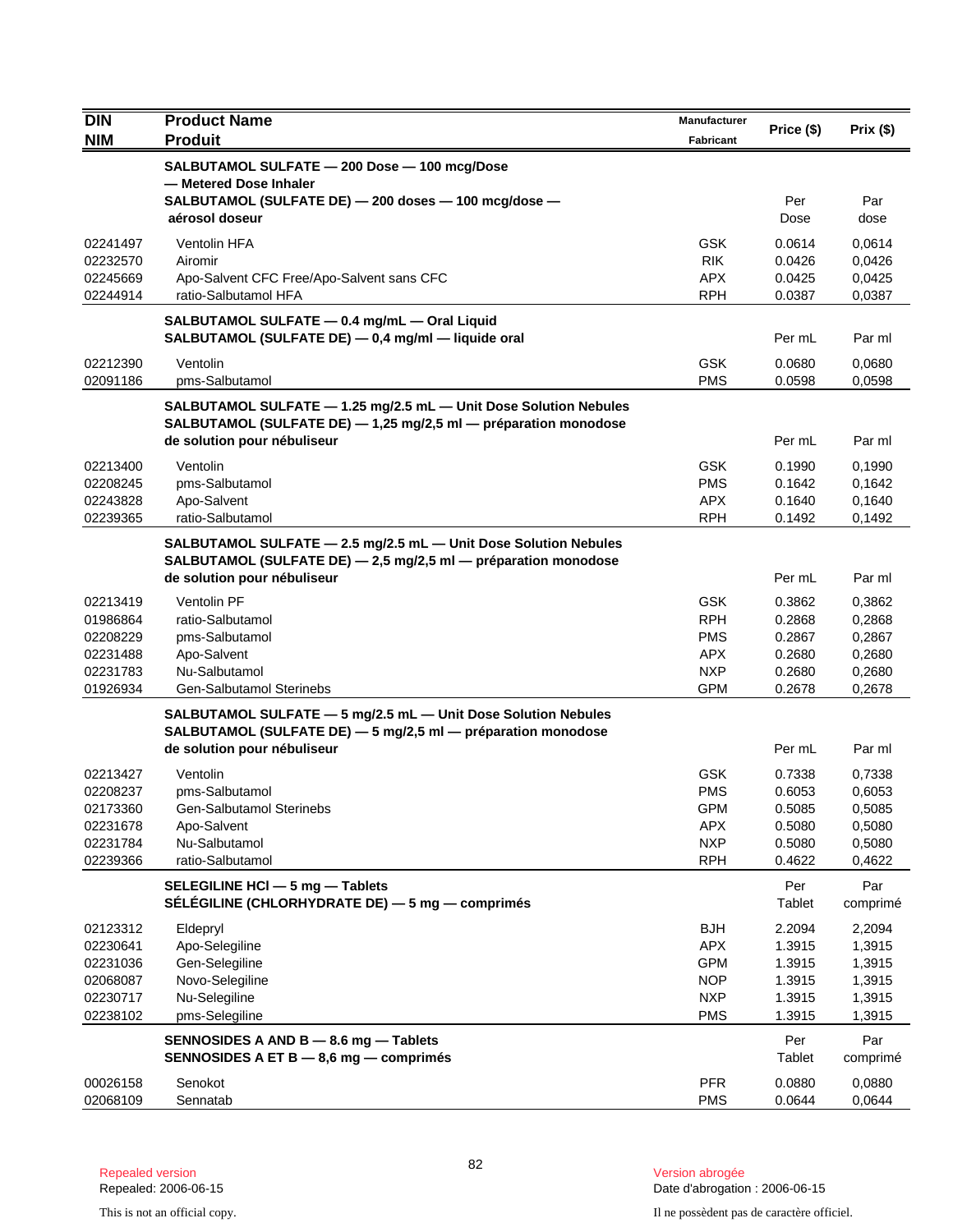| <b>DIN</b> | <b>Product Name</b>                              | <b>Manufacturer</b> |            |           |
|------------|--------------------------------------------------|---------------------|------------|-----------|
| <b>NIM</b> | <b>Produit</b>                                   | <b>Fabricant</b>    | Price (\$) | Prix (\$) |
|            | <b>SERTRALINE HCI - 25 mg - Capsules</b>         |                     | Per        | Par       |
|            | SERTRALINE (CHLORHYDRATE DE) - 25 mg - capsules  |                     | Capsule    | capsule   |
| 02132702   | Zoloft                                           | PFI                 | 0.9185     | 0,9185    |
| 02238280   | Apo-Sertraline                                   | <b>APX</b>          | 0.5544     | 0,5544    |
| 02242519   | Gen-Sertraline                                   | <b>GPM</b>          | 0.5544     | 0,5544    |
| 02240485   | Novo-Sertraline                                  | <b>NOP</b>          | 0.5544     | 0,5544    |
| 02244838   | pms-Sertraline                                   | <b>PMS</b>          | 0.5544     | 0,5544    |
| 02245159   | Rhoxal-sertraline                                | <b>RXP</b>          | 0.5544     | 0,5544    |
| 02245787   | ratio-Sertraline                                 | <b>RPH</b>          | 0.5542     | 0,5542    |
|            | SERTRALINE HCI - 50 mg - Capsules                |                     | Per        | Par       |
|            | SERTRALINE (CHLORHYDRATE DE) - 50 mg - capsules  |                     | Capsule    | capsule   |
| 01962817   | Zoloft                                           | PFI                 | 1.8370     | 1,8370    |
| 02238281   | Apo-Sertraline                                   | <b>APX</b>          | 1.1088     | 1,1088    |
| 02242520   | Gen-Sertraline                                   | <b>GPM</b>          | 1.1088     | 1,1088    |
| 02240484   | Novo-Sertraline                                  | <b>NOP</b>          | 1.1088     | 1,1088    |
| 02244839   | pms-Sertraline                                   | <b>PMS</b>          | 1.1088     | 1,1088    |
| 02245160   | Rhoxal-sertraline                                | <b>RXP</b>          | 1.1088     | 1,1088    |
| 02245788   | ratio-Sertraline                                 | <b>RPH</b>          | 1.1086     | 1,1086    |
|            | SERTRALINE HCI - 100 mg - Capsules               |                     | Per        | Par       |
|            | SERTRALINE (CHLORHYDRATE DE) - 100 mg - capsules |                     | Capsule    | capsule   |
| 01962779   | Zoloft                                           | PFI                 | 1.9250     | 1,9250    |
| 02238282   | Apo-Sertraline                                   | <b>APX</b>          | 1.2128     | 1,2128    |
| 02242521   | Gen-Sertraline                                   | <b>GPM</b>          | 1.2128     | 1,2128    |
| 02240481   | Novo-Sertraline                                  | <b>NOP</b>          | 1.2128     | 1,2128    |
| 02244840   | pms-Sertraline                                   | <b>PMS</b>          | 1.2128     | 1,2128    |
| 02245161   | Rhoxal-sertraline                                | <b>RXP</b>          | 1.2128     | 1,2128    |
| 02245789   | ratio-Sertraline                                 | <b>RPH</b>          | 1.2126     | 1,2126    |
|            | SIMVASTATIN - 5 mg - Tablets                     |                     | Per        | Par       |
|            | $SIMVASTATING - 5 mg - comprimés$                |                     | Tablet     | comprimé  |
| 00884324   | Zocor                                            | <b>MFX</b>          | 0.9640     | 0,9640    |
| 02247011   | Apo-Simvastatin                                  | <b>APX</b>          | 0.6237     | 0,6237    |
| 02248103   | Co Simvastatin                                   | COB                 | 0.6237     | 0,6237    |
| 02246582   | Gen-Simvastatin                                  | <b>GPM</b>          | 0.6237     | 0,6237    |
| 02250144   | Novo-Simvastatin                                 | <b>NOP</b>          | 0.6237     | 0,6237    |
| 02252619   | pms-Simvastatin                                  | <b>PMS</b>          | 0.6237     | 0,6237    |
| 02247067   | ratio-Simvastatin                                | <b>RPH</b>          | 0.6237     | 0,6237    |
|            | SIMVASTATIN - 10 mg - Tablets                    |                     | Per        | Par       |
|            | SIMVASTATINE - 10 mg - comprimés                 |                     | Tablet     | comprimé  |
| 00884332   | Zocor                                            | <b>MFX</b>          | 1.9070     | 1,9070    |
| 02247012   | Apo-Simvastatin                                  | APX                 | 1.2335     | 1,2335    |
| 02248104   | Co Simvastatin                                   | COB                 | 1.2335     | 1,2335    |
| 02246583   | Gen-Simvastatin                                  | <b>GPM</b>          | 1.2335     | 1,2335    |
| 02250152   | Novo-Simvastatin                                 | <b>NOP</b>          | 1.2335     | 1,2335    |
| 02252635   | pms-Simvastatin                                  | <b>PMS</b>          | 1.2335     | 1,2335    |
| 02247068   | ratio-Simvastatin                                | <b>RPH</b>          | 1.2335     | 1,2335    |
| 02247828   | Rhoxal-simvastatin                               | <b>RXP</b>          | 1.2335     | 1,2335    |
| 02265885   | Taro-Simvastatin                                 | <b>TAR</b>          | 1.2335     | 1,2335    |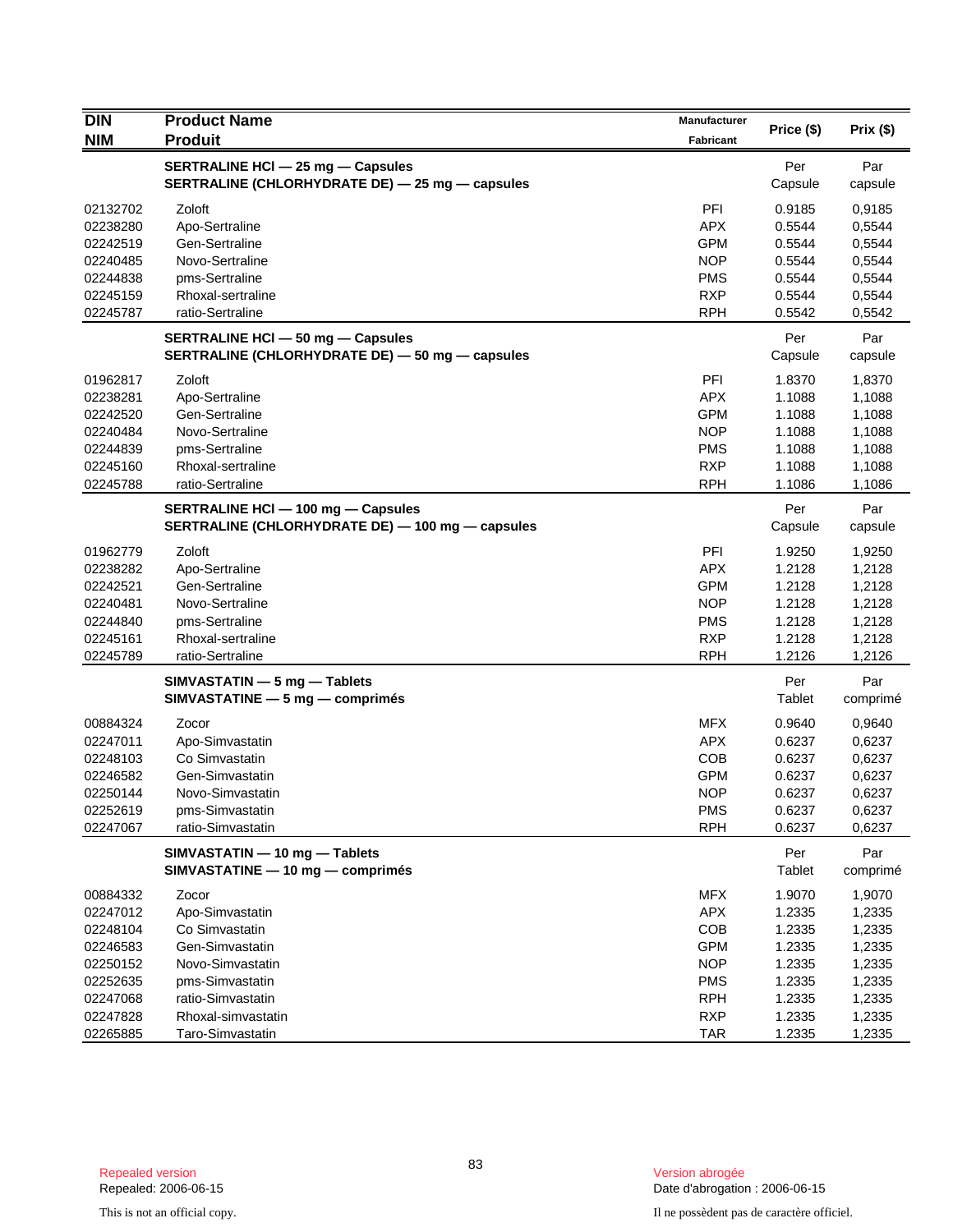| <b>DIN</b> | <b>Product Name</b><br><b>Produit</b>             | Manufacturer | Price (\$) | Prix(\$) |
|------------|---------------------------------------------------|--------------|------------|----------|
| <b>NIM</b> |                                                   | Fabricant    |            |          |
|            | SIMVASTATIN - 20 mg - Tablets                     |              | Per        | Par      |
|            | SIMVASTATINE - 20 mg - comprimés                  |              | Tablet     | comprimé |
| 00884340   | Zocor                                             | <b>MFX</b>   | 2.3567     | 2,3567   |
| 02247013   | Apo-Simvastatin                                   | <b>APX</b>   | 1.5246     | 1,5246   |
| 02248105   | Co Simvastatin                                    | <b>COB</b>   | 1.5246     | 1,5246   |
| 02246737   | Gen-Simvastatin                                   | <b>GPM</b>   | 1.5246     | 1,5246   |
| 02250160   | Novo-Simvastatin                                  | <b>NOP</b>   | 1.5246     | 1,5246   |
| 02252643   | pms-Simvastatin                                   | <b>PMS</b>   | 1.5246     | 1,5246   |
| 02247069   | ratio-Simvastatin                                 | <b>RPH</b>   | 1.5246     | 1,5246   |
| 02247830   | Rhoxal-simvastatin                                | <b>RXP</b>   | 1.5246     | 1,5246   |
| 02265893   | Taro-Simvastatin                                  | <b>TAR</b>   | 1.5246     | 1,5246   |
|            | SIMVASTATIN - 40 mg - Tablets                     |              | Per        | Par      |
|            | SIMVASTATINE - 40 mg - comprimés                  |              | Tablet     | comprimé |
| 00884359   | Zocor                                             | <b>MFX</b>   | 2.3567     | 2,3567   |
| 02247014   | Apo-Simvastatin                                   | <b>APX</b>   | 1.5246     | 1,5246   |
| 02248106   | Co Simvastatin                                    | <b>COB</b>   | 1.5246     | 1,5246   |
| 02246584   | Gen-Simvastatin                                   | <b>GPM</b>   | 1.5246     | 1,5246   |
| 02250179   | Novo-Simvastatin                                  | <b>NOP</b>   | 1.5246     | 1,5246   |
| 02252651   | pms-Simvastatin                                   | <b>PMS</b>   | 1.5246     | 1,5246   |
| 02247070   | ratio-Simvastatin                                 | <b>RPH</b>   | 1.5246     | 1,5246   |
| 02247831   | Rhoxal-simvastatin                                | <b>RXP</b>   | 1.5246     | 1,5246   |
| 02265907   | Taro-Simvastatin                                  | <b>TAR</b>   | 1.5246     | 1,5246   |
|            | SIMVASTATIN - 80 mg - Tablets                     |              | Per        | Par      |
|            | SIMVASTATINE - 80 mg - comprimés                  |              | Tablet     | comprimé |
| 02240332   | Zocor                                             | <b>MFX</b>   | 2.3567     | 2,3567   |
| 02247015   | Apo-Simvastatin                                   | <b>APX</b>   | 1.5246     | 1,5246   |
| 02248107   | Co Simvastatin                                    | COB          | 1.5246     | 1,5246   |
| 02246585   | Gen-Simvastatin                                   | <b>GPM</b>   | 1.5246     | 1,5246   |
| 02250187   | Novo-Simvastatin                                  | <b>NOP</b>   | 1.5246     | 1,5246   |
| 02252678   | pms-Simvastatin                                   | <b>PMS</b>   | 1.5246     | 1,5246   |
| 02247071   | ratio-Simvastatin                                 | <b>RPH</b>   | 1.5246     | 1,5246   |
| 02247833   | Rhoxal-simvastatin                                | <b>RXP</b>   | 1.5246     | 1,5246   |
|            | SODIUM AUROTHIOMALATE - 10 mg/mL - Injection      |              |            |          |
|            | SODIUM (AUROTHIOMALATE DE) - 10 mg/ml - injection |              | Per mL     | Par ml   |
| 01927620   | Myochrysine                                       | AVT          | 10.9340    | 10,9340  |
| 02245456   | Sodium Aurothiomalate BP                          | <b>SIL</b>   | 8.9243     | 8,9243   |
|            | SODIUM AUROTHIOMALATE - 50 mg/mL - Injection      |              |            |          |
|            | SODIUM (AUROTHIOMALATE DE) - 50 mg/ml - injection |              | Per mL     | Par ml   |
| 01927604   | Myochrysine                                       | AVT          | 20.6030    | 20,6030  |
| 02245458   | Sodium Aurothiomalate BP                          | SDZ          | 16.8153    | 16,8153  |
|            | SODIUM CROMOGLYCATE - 2% - Nasal Solution         |              | Per        | Par      |
|            | CROMOGLYCATE SODIQUE - 2 % - solution nasale      |              | Dose       | dose     |
| 01950541   | Cromolyn                                          | <b>PMS</b>   | 0.0902     | 0,0902   |
| 02231326   | Gen-Cromoglycate                                  | <b>GPM</b>   | 0.0811     | 0,0811   |
| 02231390   | Apo-Cromolyn                                      | <b>APX</b>   | 0.0758     | 0,0758   |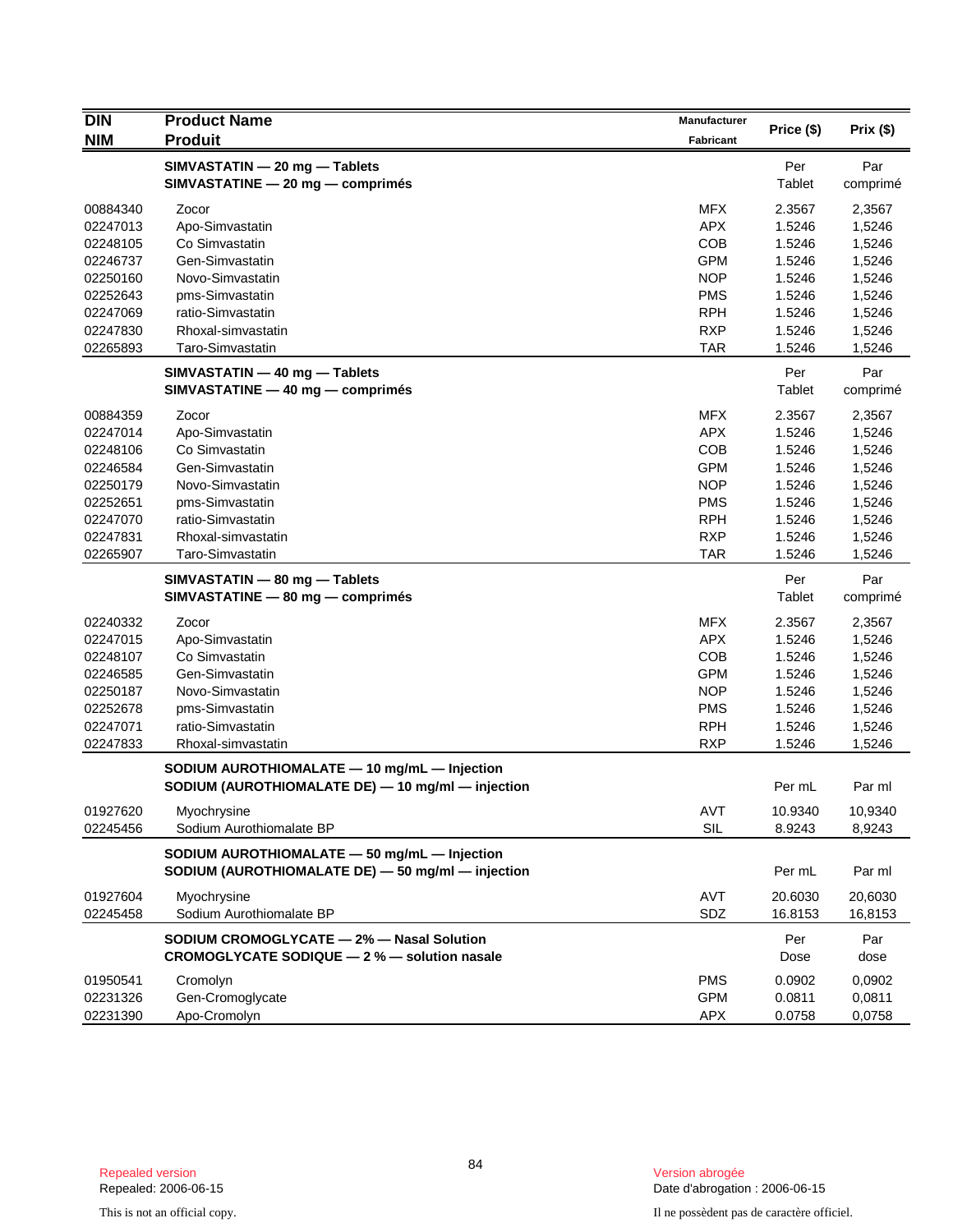| <b>DIN</b>           | <b>Product Name</b>                                                                                                                                        | Manufacturer             | Price (\$)       | Prix(\$)         |
|----------------------|------------------------------------------------------------------------------------------------------------------------------------------------------------|--------------------------|------------------|------------------|
| <b>NIM</b>           | <b>Produit</b>                                                                                                                                             | <b>Fabricant</b>         |                  |                  |
|                      | SODIUM CROMOGLYCATE - 1% - Nebulizer Solution                                                                                                              |                          |                  |                  |
|                      | CROMOGLYCATE SODIQUE - 1 % - solution pour nébuliseur                                                                                                      |                          | Per mL           | Par ml           |
| 02046113             | pms-Sodium Cromoglycate                                                                                                                                    | <b>PMS</b>               | 0.3168           | 0,3168           |
| 02231431             | Apo-Cromolyn                                                                                                                                               | APX.                     | 0.2855           | 0,2855           |
| 02219468             | Gen-Cromoglycate                                                                                                                                           | <b>GPM</b>               | 0.2666           | 0,2666           |
| 02231671             | Nu-Cromolyn Plastic Ampoules/Nu-Cromolyn, en ampoules en plastique                                                                                         | <b>NXP</b>               | 0.2666           | 0,2666           |
|                      | SODIUM CROMOGLYCATE - 2% - Ophthalmic Solution<br>CROMOGLYCATE SODIQUE - 2 % - solution ophtalmique                                                        |                          | Per mL           | Par ml           |
| 02009277<br>02230621 | Cromolyn<br>Opticrom                                                                                                                                       | <b>PMS</b><br><b>ALL</b> | 1.0450<br>1.0450 | 1,0450<br>1,0450 |
|                      | SODIUM POLYSTYRENE SULFONATE - 1 mEq/g - Oral Powder<br>-454 g Package<br>POLYSTYRENE SODIQUE (SULFONATE DE) - 1 mEq/g - poudre orale -<br>paquet de 454 g |                          | Per<br>Gram      | Par<br>gramme    |
| 02026961             | Kayexalate                                                                                                                                                 | SAW                      | 0.1670           | 0,1670           |
| 00755338             | pms-Sodium Polystyrene Sulfonate/pms-Polystyrène, sulfonate sodique de                                                                                     | <b>PMS</b>               | 0.1575           | 0,1575           |
|                      | SOTALOL HCI - 80 mg - Tablets<br>SOTALOL (CHLORHYDRATE DE) - 80 mg - comprimés                                                                             |                          | Per<br>Tablet    | Per<br>comprimé  |
| 02229778             | Gen-Sotalol                                                                                                                                                | <b>GPM</b>               | 0.7252           | 0,7252           |
| 02210428             | Apo-Sotalol                                                                                                                                                | <b>APX</b>               | 0.7250           | 0,7250           |
| 02200996             | Nu-Sotalol                                                                                                                                                 | <b>NXP</b>               | 0.7250           | 0,7250           |
| 02170833             | Linsotalol                                                                                                                                                 | <b>LIN</b>               | 0.6526           | 0,6526           |
| 02238326             | pms-Sotalol                                                                                                                                                | <b>PMS</b>               | 0.6526           | 0,6526           |
| 02234008             | Rhoxal-sotalol                                                                                                                                             | <b>RXP</b>               | 0.6526           | 0,6526           |
| 00897272             | Sotacor                                                                                                                                                    | SQU                      | 0.6526           | 0,6526           |
| 02084228             | ratio-Sotalol                                                                                                                                              | <b>RPH</b>               | 0.6526           | 0,6526           |
| 02231181             | Novo-Sotalol                                                                                                                                               | <b>NOP</b>               | 0.6525           | 0,6525           |
| 02257831             | Rhoxal-sotalol                                                                                                                                             | <b>RXP</b>               | 0.6525           | 0,6525           |
|                      | SOTALOL HCI - 160 mg - Tablets<br>SOTALOL (CHLORHYDRATE DE) - 160 mg - comprimés                                                                           |                          | Per<br>Tablet    | Per<br>comprimé  |
| 02084236             | ratio-Sotalol                                                                                                                                              | <b>RPH</b>               | 0.7651           | 0,7651           |
| 02238635             | Dom-Sotalol                                                                                                                                                | <b>DOM</b>               | 0.7142           | 0,7142           |
| 02229779             | Gen-Sotalol                                                                                                                                                | <b>GPM</b>               | 0.7142           | 0,7142           |
| 02238327             | pms-Sotalol                                                                                                                                                | <b>PMS</b>               | 0.7142           | 0,7142           |
| 02234013             | Rhoxal-sotalol                                                                                                                                             | <b>RXP</b>               | 0.7142           | 0,7142           |
| 00483923             | Sotacor                                                                                                                                                    | SQU                      | 0.7142           | 0,7142           |
| 02231182             | Sotacor                                                                                                                                                    | <b>NOP</b>               | 0.7141           | 0,7141           |
| 02257858<br>02167794 | Rhoxal-sotalol<br>Apo-Sotalol                                                                                                                              | <b>RXP</b><br><b>APX</b> | 0.7141<br>0.7140 | 0,7141<br>0,7140 |
| 02163772             | Nu-Sotalol                                                                                                                                                 | <b>NXP</b>               | 0.7140           | 0,7140           |
| 02170841             | Linsotalol                                                                                                                                                 | LIN                      | 0.6492           | 0,6492           |
|                      | SPIRONOLACTONE - 25 mg - Tablets                                                                                                                           |                          | Per              | Per              |
|                      | SPIRONOLACTONE - 25 mg - comprimés                                                                                                                         |                          | Tablet           | comprimé         |
| 00028606<br>00613215 | Aldactone<br>Novo-Spiroton                                                                                                                                 | PFI<br><b>NOP</b>        | 0.0792<br>0.0761 | 0,0792<br>0,0761 |
|                      | SPIRONOLACTONE - 100 mg - Tablets<br>SPIRONOLACTONE - 100 mg - comprimés                                                                                   |                          | Per<br>Tablet    | Per<br>comprimé  |
| 00285455             | Aldactone                                                                                                                                                  | PFI                      | 0.2426           | 0,2426           |
| 00613223             | Novo-Spiroton                                                                                                                                              | <b>NOP</b>               | 0.2332           | 0,2332           |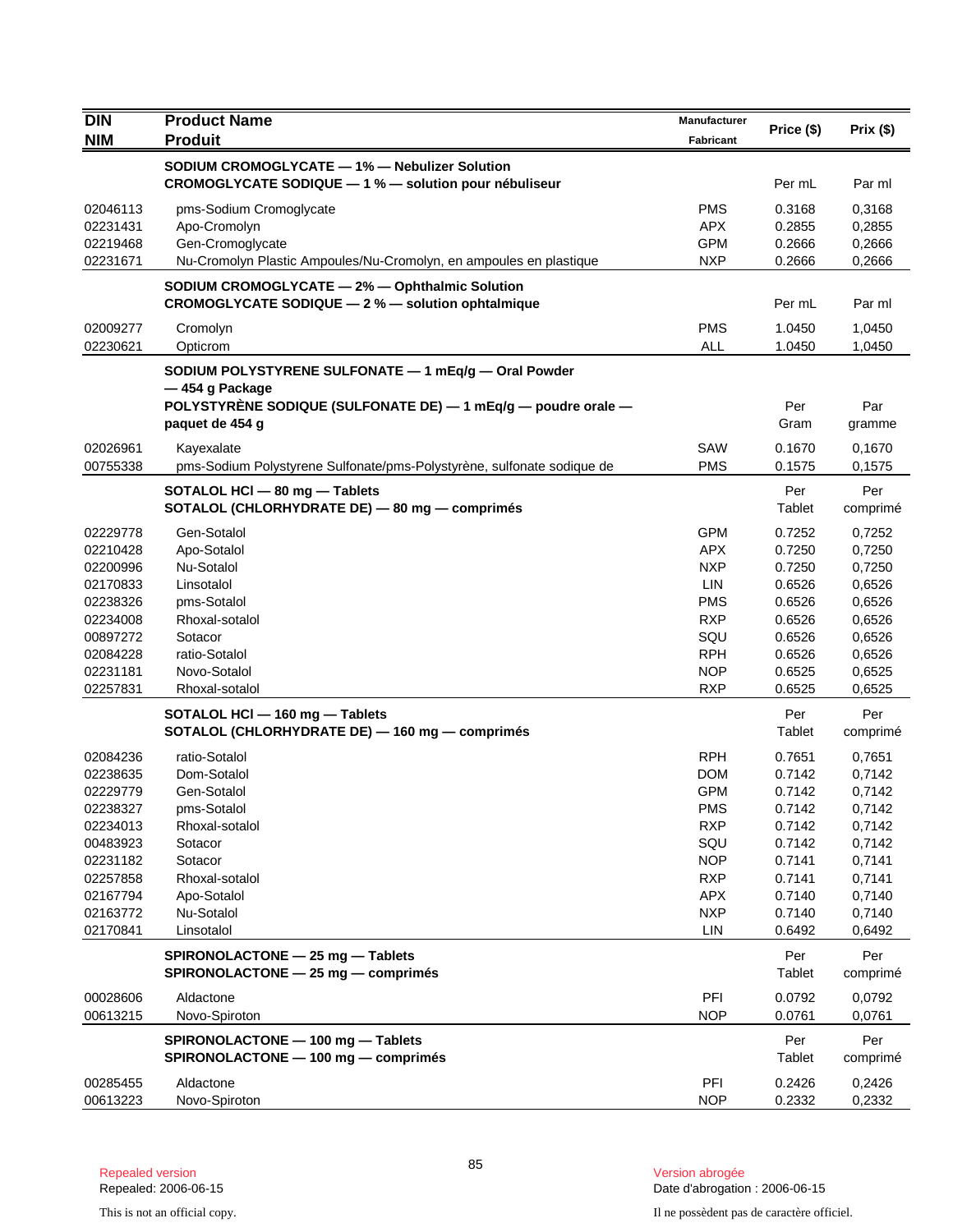| DIN<br><b>NIM</b>                                        | <b>Product Name</b><br><b>Produit</b>                                                                                      | Manufacturer<br>Fabricant                                          | Price (\$)                                     | Prix(\$)                                       |
|----------------------------------------------------------|----------------------------------------------------------------------------------------------------------------------------|--------------------------------------------------------------------|------------------------------------------------|------------------------------------------------|
|                                                          | SPIRONOLACTONE/HYDROCHLOROTHIAZIDE - 25 mg/25 mg - Tablets<br>SPIRONOLACTONE/HYDROCHLOROTHIAZIDE - 25 mg/25 mg - comprimés |                                                                    | Per<br>Tablet                                  | Per<br>comprimé                                |
| 00180408<br>00613231                                     | Aldactazide 25<br>Novo-Spirozine 25                                                                                        | PFI<br><b>NOP</b>                                                  | 0.0983<br>0.0945                               | 0,0983<br>0,0945                               |
|                                                          | SPIRONOLACTONE/HYDROCHLOROTHIAZIDE - 50 mg/50 mg - Tablets<br>SPIRONOLACTONE/HYDROCHLOROTHIAZIDE - 50 mg/50 mg - comprimés |                                                                    | Per<br><b>Tablet</b>                           | Per<br>comprimé                                |
| 00594377<br>00657182                                     | Aldactazide 50<br>Novo-Spirozine 50                                                                                        | <b>PFI</b><br><b>NOP</b>                                           | 0.2558<br>0.2460                               | 0,2558<br>0,2460                               |
|                                                          | SUCRALFATE $-1$ g $-$ Tablets<br>$SUCRALFATE - 1 g - comprimés$                                                            |                                                                    | Per<br>Tablet                                  | Per<br>comprimé                                |
| 02100622<br>02125250<br>02134829<br>02238209<br>02045702 | Sulcrate<br>Apo-Sucralfate<br>Nu-Sucralfate<br>pms-Sucralfate<br>pms-Sucralfate                                            | <b>AXC</b><br><b>APX</b><br><b>NXP</b><br><b>PMS</b><br><b>NOP</b> | 0.5656<br>0.4110<br>0.4110<br>0.3468<br>0.3236 | 0,5656<br>0,4110<br>0,4110<br>0,3468<br>0,3236 |
|                                                          | SULFASALAZINE - 500 mg - Tablets<br>SULFASALAZINE - 500 mg - comprimés                                                     |                                                                    | Per<br>Tablet                                  | Per<br>comprimé                                |
| 02064480<br>00598461                                     | Salazopyrin<br>pms-Sulfasalazine                                                                                           | <b>PFI</b><br><b>PMS</b>                                           | 0.2754<br>0.2312                               | 0,2754<br>0,2312                               |
|                                                          | SULFINPYRAZONE - 100 mg - Tablets<br>SULFINPYRAZONE - 100 mg - comprimés                                                   |                                                                    | Per<br>Tablet                                  | Per<br>comprimé                                |
| 00010510<br>00441759<br>02045680                         | Anturan<br>Apo-Sulfinpyrazone<br>Nu-Sulfinpyrazone                                                                         | <b>CBA</b><br><b>APX</b><br><b>NXP</b>                             | 0.2561<br>0.1540<br>0.1400                     | 0,2561<br>0,1540<br>0,1400                     |
|                                                          | SULFINPYRAZONE - 200 mg - Tablets<br>SULFINPYRAZONE - 200 mg - comprimés                                                   |                                                                    | Per<br>Tablet                                  | Per<br>comprimé                                |
| 00010529<br>00441767<br>02045699                         | Anturan<br>Apo-Sulfinpyrazone<br>Nu-Sulfinpyrazone                                                                         | <b>CBA</b><br><b>APX</b><br><b>NXP</b>                             | 0.3471<br>0.2178<br>0.1980                     | 0,3471<br>0,2178<br>0,1980                     |
|                                                          | $SULINDAC - 150 mg - Tables$<br>$SULINDAC - 150 mg - comprimés$                                                            |                                                                    | Per<br>Tablet                                  | Per<br>comprimé                                |
| 00778354<br>02042576<br>00745588                         | Apo-Sulin<br>Nu-Sulindac<br>Novo-Sundac                                                                                    | <b>APX</b><br><b>NXP</b><br><b>NOP</b>                             | 0.5230<br>0.4752<br>0.4206                     | 0,5230<br>0,4752<br>0,4206                     |
|                                                          | SULINDAC - 200 mg - Tablets<br>SULINDAC - 200 mg - comprimés                                                               |                                                                    | Per<br>Tablet                                  | Per<br>comprimé                                |
| 00432369<br>00778362<br>02042584<br>00745596             | Clinoril<br>Apo-Sulin<br>Nu-Sulindac<br>Novo-Sundac                                                                        | MFX<br><b>APX</b><br><b>NXP</b><br><b>NOP</b>                      | 0.7203<br>0.6625<br>0.5962<br>0.5324           | 0,7203<br>0,6625<br>0,5962<br>0,5324           |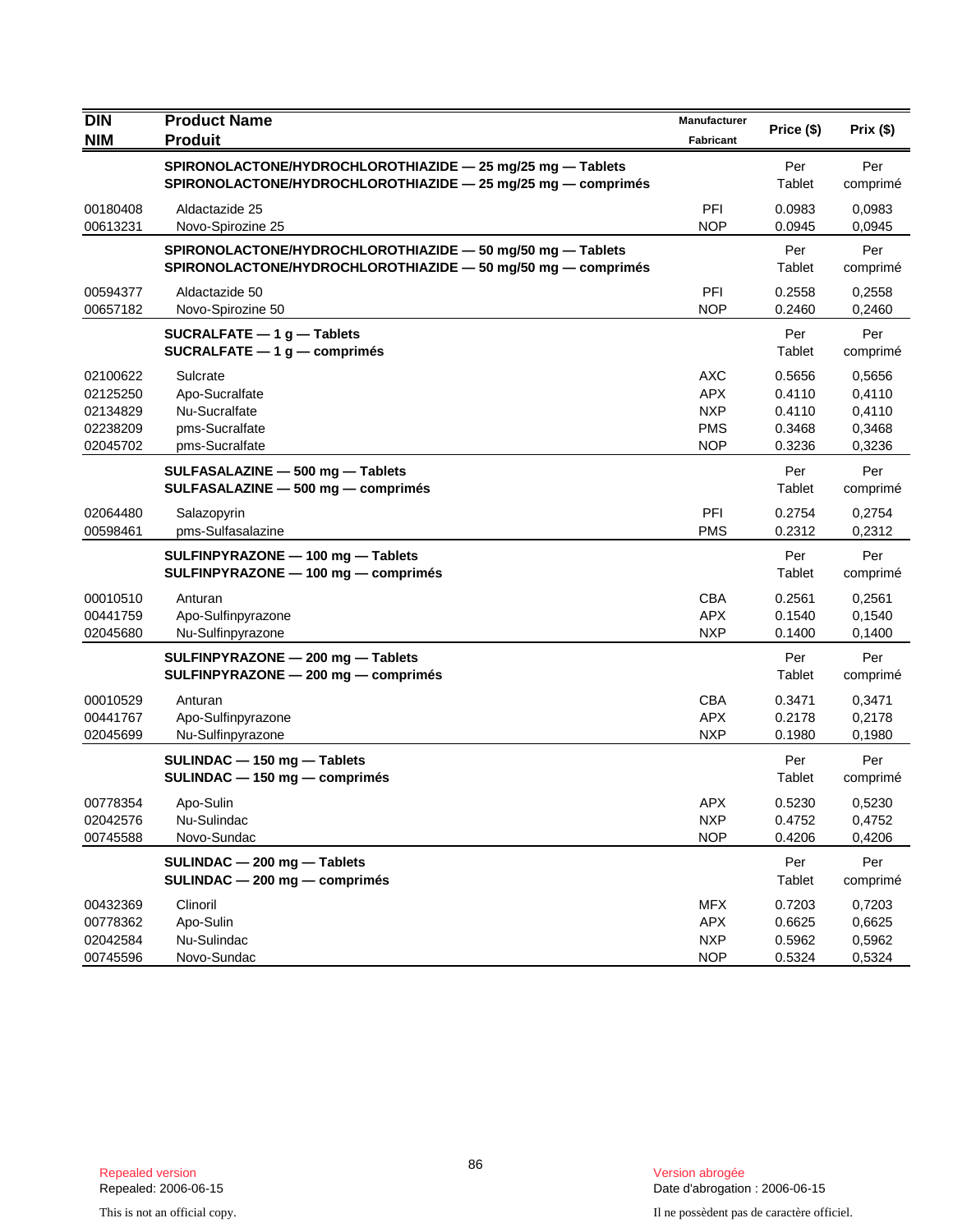| <b>DIN</b> | <b>Product Name</b>                         | <b>Manufacturer</b> | Price (\$) | Prix (\$) |
|------------|---------------------------------------------|---------------------|------------|-----------|
| <b>NIM</b> | <b>Produit</b>                              | <b>Fabricant</b>    |            |           |
|            | SUMATRIPTAN - 50 mg - Tablets               |                     | Per        | Per       |
|            | <b>SUMATRIPTAN - 50 mg - comprimés</b>      |                     | Tablet     | comprimé  |
| 02212153   | <b>Imitrex DF</b>                           | <b>GSK</b>          | 14.9573    | 14,9573   |
| 02257890   | Co Sumatriptan                              | COB                 | 10.9687    | 10,9687   |
| 02268388   | Apo-Sumatriptan                             | <b>APX</b>          | 9.9717     | 9,9717    |
| 02268914   | Gen-Sumatriptan                             | <b>GPM</b>          | 9.9715     | 9,9715    |
| 02256436   | pms-Sumatriptan                             | <b>PMS</b>          | 9.9715     | 9,9715    |
| 02271583   | ratio-Sumatriptan                           | <b>RPH</b>          | 9.9715     | 9,9715    |
| 02263025   | Rhoxal-Sumatriptan                          | <b>RXP</b>          | 9.9715     | 9,9715    |
|            | <b>SUMATRIPTAN - 100 mg - Tablets</b>       |                     | Per        | Per       |
|            | <b>SUMATRIPTAN - 100 mg - comprimés</b>     |                     | Tablet     | comprimé  |
| 02212161   | <b>Imitrex DF</b>                           | <b>GSK</b>          | 17.2183    | 17,2183   |
| 02257904   | Co Sumatriptan                              | COB                 | 12.0840    | 12,0840   |
| 02268922   | Gen-Sumatriptan                             | <b>GPM</b>          | 10.9854    | 10,9854   |
| 02239367   | Novo-Sumatriptan                            | <b>NOP</b>          | 10.9854    | 10,9854   |
| 02256444   | pms-Sumatriptan                             | <b>PMS</b>          | 10.9854    | 10,9854   |
| 02271591   | ratio-Sumatriptan                           | <b>RPH</b>          | 10.9854    | 10,9854   |
| 02263033   | Rhoxal-Sumatriptan                          | <b>RXP</b>          | 10.9854    | 10,9854   |
| 02268396   | Apo-Sumatriptan                             | <b>APX</b>          | 10.9850    | 10,9850   |
|            | TAMOXIFEN CITRATE - 10 mg - Tablets         |                     | Per        | Per       |
|            | TAMOXIFÈNE (CITRATE DE) - 10 mg - comprimés |                     | Tablet     | comprimé  |
| 00812404   | Apo-Tamox                                   | <b>APX</b>          | 0.3808     | 0,3808    |
| 02088428   | Gen-Tamoxifen                               | <b>GPM</b>          | 0.1925     | 0,1925    |
| 00851965   | Novo-Tamoxifen                              | <b>NOP</b>          | 0.1925     | 0,1925    |
| 02237459   | pms-Tamoxifen                               | <b>PMS</b>          | 0.1925     | 0,1925    |
| 01926624   | Tamofen                                     | AVE                 | 0.1925     | 0,1925    |
| 02048477   | Nolvadex                                    | <b>AZC</b>          | 0.1750     | 0,1750    |
|            | TAMOXIFEN CITRATE - 20 mg - Tablets         |                     | Per        | Per       |
|            | TAMOXIFÈNE (CITRATE DE) — 20 mg — comprimés |                     | Tablet     | comprimé  |
| 00812390   | Apo-Tamox                                   | <b>APX</b>          | 0.3850     | 0,3850    |
| 02089858   | Gen-Tamoxifen                               | <b>GPM</b>          | 0.3850     | 0,3850    |
| 00851973   | Novo-Tamoxifen                              | <b>NOP</b>          | 0.3850     | 0,3850    |
| 02237460   | pms-Tamoxifen                               | <b>PMS</b>          | 0.3850     | 0,3850    |
| 01926632   | Tamofen                                     | <b>AVE</b>          | 0.3850     | 0,3850    |
| 02048485   | Nolvadex-D                                  | AZC                 | 0.3500     | 0,3500    |
|            | TEMAZEPAM - 15 mg - Capsules                |                     | Per        | Par       |
|            | $TÉMAZÉPAM - 15 mg - capsules$              |                     | Capsule    | capsule   |
| 00604453   | Restoril                                    | <b>ORX</b>          | 0.1925     | 0,1925    |
| 02229756   | Dom-Temazepam                               | <b>DOM</b>          | 0.1213     | 0,1213    |
| 02231615   | Gen-Temazepam                               | <b>GPM</b>          | 0.1213     | 0,1213    |
| 02229455   | pms-Temazepam                               | <b>PMS</b>          | 0.1213     | 0,1213    |
| 02244814   | Co Temazepam                                | COB                 | 0.1212     | 0,1212    |
| 02230095   | Novo-Temazepam                              | <b>NOP</b>          | 0.1212     | 0,1212    |
| 02225964   | Apo-Temazepam                               | APX                 | 0.1210     | 0,1210    |
| 02223570   | Nu-Temazepam                                | <b>NXP</b>          | 0.1210     | 0,1210    |
| 02243023   | ratio-Temazepam                             | <b>RPH</b>          | 0.1102     | 0,1102    |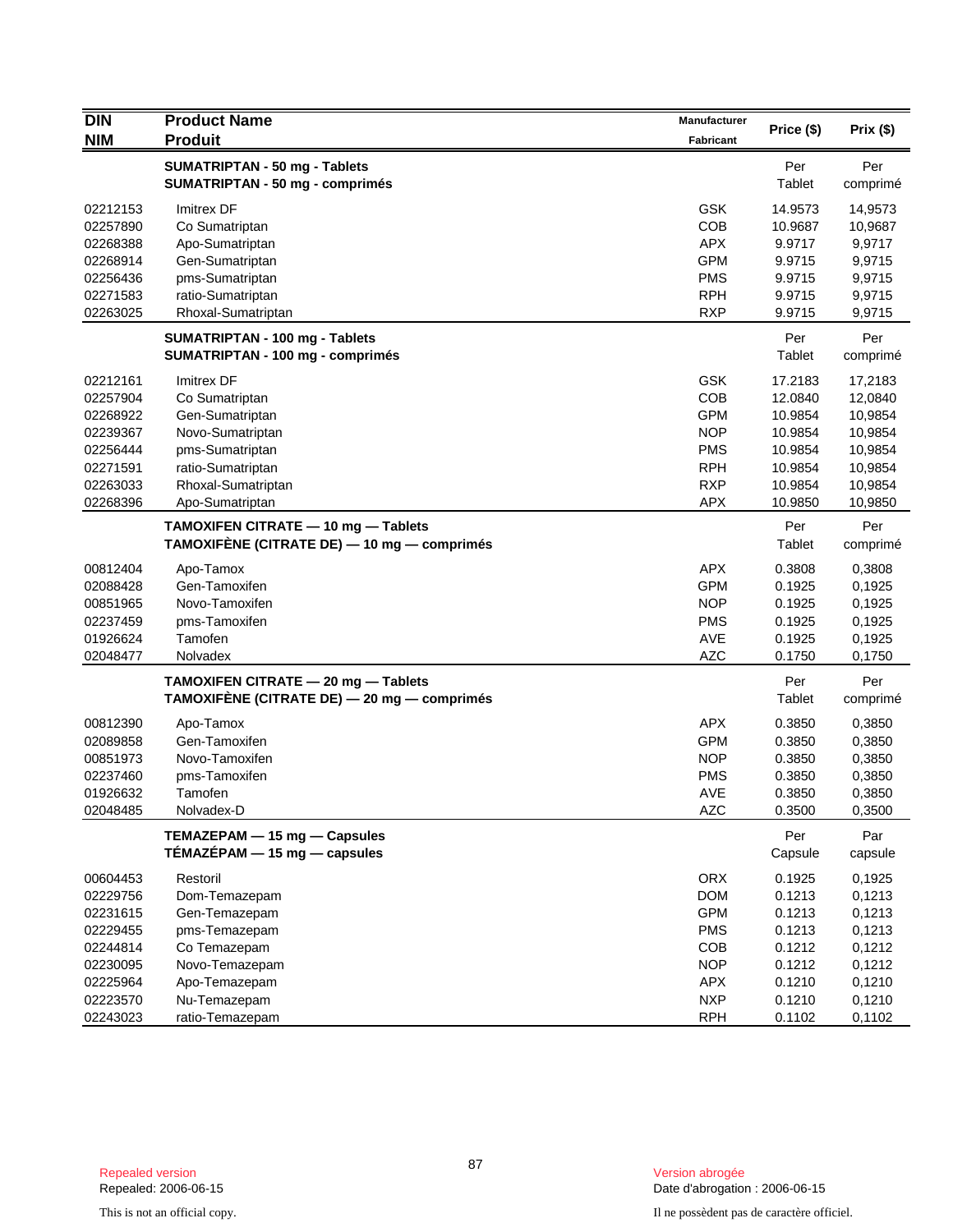| <b>DIN</b> | <b>Product Name</b>                                                                 | Manufacturer     |               |                 |
|------------|-------------------------------------------------------------------------------------|------------------|---------------|-----------------|
| <b>NIM</b> | <b>Produit</b>                                                                      | <b>Fabricant</b> | Price (\$)    | Prix(\$)        |
|            | TEMAZEPAM - 30 mg - Capsules                                                        |                  | Per           | Par             |
|            | TÉMAZÉPAM - 30 mg - capsules                                                        |                  | Capsule       | capsule         |
| 00604461   | Restoril                                                                            | <b>ORX</b>       | 0.2316        | 0,2316          |
| 02225972   | Apo-Temazepam                                                                       | <b>APX</b>       | 0.1460        | 0,1460          |
| 02223589   | Nu-Temazepam                                                                        | <b>NXP</b>       | 0.1460        | 0,1460          |
| 02244815   | Co Temazepam                                                                        | <b>COB</b>       | 0.1459        | 0,1459          |
| 02229758   | Dom-Temazepam                                                                       | <b>DOM</b>       | 0.1459        | 0,1459          |
| 02231616   | Gen-Temazepam                                                                       | <b>GPM</b>       | 0.1459        | 0,1459          |
| 02230102   | Novo-Temazepam                                                                      | <b>NOP</b>       | 0.1459        | 0,1459          |
| 02229456   | pms-Temazepam                                                                       | <b>PMS</b>       | 0.1459        | 0,1459          |
| 02243024   | ratio-Temazepam                                                                     | <b>RPH</b>       | 0.1326        | 0,1326          |
|            | TENOXICAM - 20 mg - Tablets                                                         |                  | Per           | Par             |
|            | $TENOXICAM - 20 mg - comprimés$                                                     |                  | Tablet        | comprimé        |
| 00884367   | Mobiflex                                                                            | <b>HLR</b>       | 1.3376        | 1,3376          |
| 02230661   | Apo-Tenoxicam                                                                       | <b>APX</b>       | 1.0030        | 1,0030          |
|            | TERAZOSIN HCI - 1 mg - Tablets                                                      |                  | Per           | Par             |
|            | TÉRAZOSINE (CHLORHYDRATE DE) — 1 mg — comprimés                                     |                  | Tablet        | comprimé        |
| 00818658   | <b>Hytrin</b>                                                                       | ABB              | 0.6521        | 0,6521          |
| 02218941   | ratio-Terazosin                                                                     | <b>RPH</b>       | 0.4570        | 0,4570          |
| 02234502   | Apo-Terazosin                                                                       | <b>APX</b>       | 0.3840        | 0,3840          |
| 02233047   | Nu-Terazosin                                                                        | <b>NXP</b>       | 0.3840        | 0,3840          |
| 02230805   | Novo-Terazosin                                                                      | <b>NOP</b>       | 0.3839        | 0,3839          |
| 02243518   | pms-Terazosin                                                                       | <b>PMS</b>       | 0.3839        | 0,3839          |
|            | TERAZOSIN HCI - 2 mg - Tablets                                                      |                  | Per           | Par             |
|            | TÉRAZOSINE (CHLORHYDRATE DE) — 2 mg — comprimés                                     |                  | Tablet        | comprimé        |
| 00818682   | Hytrin                                                                              | ABB              | 0.8289        | 0,8289          |
| 02218968   | ratio-Terazosin                                                                     | <b>RPH</b>       | 0.5809        | 0,5809          |
| 02234503   | Apo-Terazosin                                                                       | <b>APX</b>       | 0.4880        | 0,4880          |
| 02230806   | Novo-Terazosin                                                                      | <b>NOP</b>       | 0.4880        | 0,4880          |
| 02233048   | Nu-Terazosin                                                                        | <b>NXP</b>       | 0.4880        | 0,4880          |
| 02243519   | pms-Terazosin                                                                       | <b>PMS</b>       | 0.4880        | 0,4880          |
|            | TERAZOSIN HCI - 5 mg - Tablets                                                      |                  | Per           | Par             |
|            | TÉRAZOSINE (CHLORHYDRATE DE) — 5 mg — comprimés                                     |                  | Tablet        | comprimé        |
| 00818666   | Hytrin                                                                              | ABB              | 1.1256        | 1,1256          |
| 02218976   | ratio-Terazosin                                                                     | <b>RPH</b>       | 0.7890        | 0,7890          |
| 02234504   | Apo-Terazosin                                                                       | APX              | 0.6630        | 0,6630          |
| 02233049   | Nu-Terazosin                                                                        | <b>NXP</b>       | 0.6630        | 0,6630          |
| 02230807   | Novo-Terazosin                                                                      | <b>NOP</b>       | 0.6628        | 0,6628          |
| 02243520   | pms-Terazosin                                                                       | <b>PMS</b>       | 0.6628        | 0,6628          |
|            | TERAZOSIN HCI - 10 mg - Tablets<br>TÉRAZOSINE (CHLORHYDRATE DE) — 10 mg — comprimés |                  | Per<br>Tablet | Par<br>comprimé |
| 00818674   | <b>Hytrin</b>                                                                       | ABB              | 1.6478        | 1,6478          |
| 02218984   | ratio-Terazosin                                                                     | <b>RPH</b>       | 1.1550        | 1,1550          |
| 02230808   | Novo-Terazosin                                                                      | <b>NOP</b>       | 0.9702        | 0,9702          |
| 02243521   | pms-Terazosin                                                                       | <b>PMS</b>       | 0.9702        | 0,9702          |
| 02234505   | Apo-Terazosin                                                                       | APX              | 0.9700        | 0,9700          |
| 02233050   | Nu-Terazosin                                                                        | <b>NXP</b>       | 0.9700        | 0,9700          |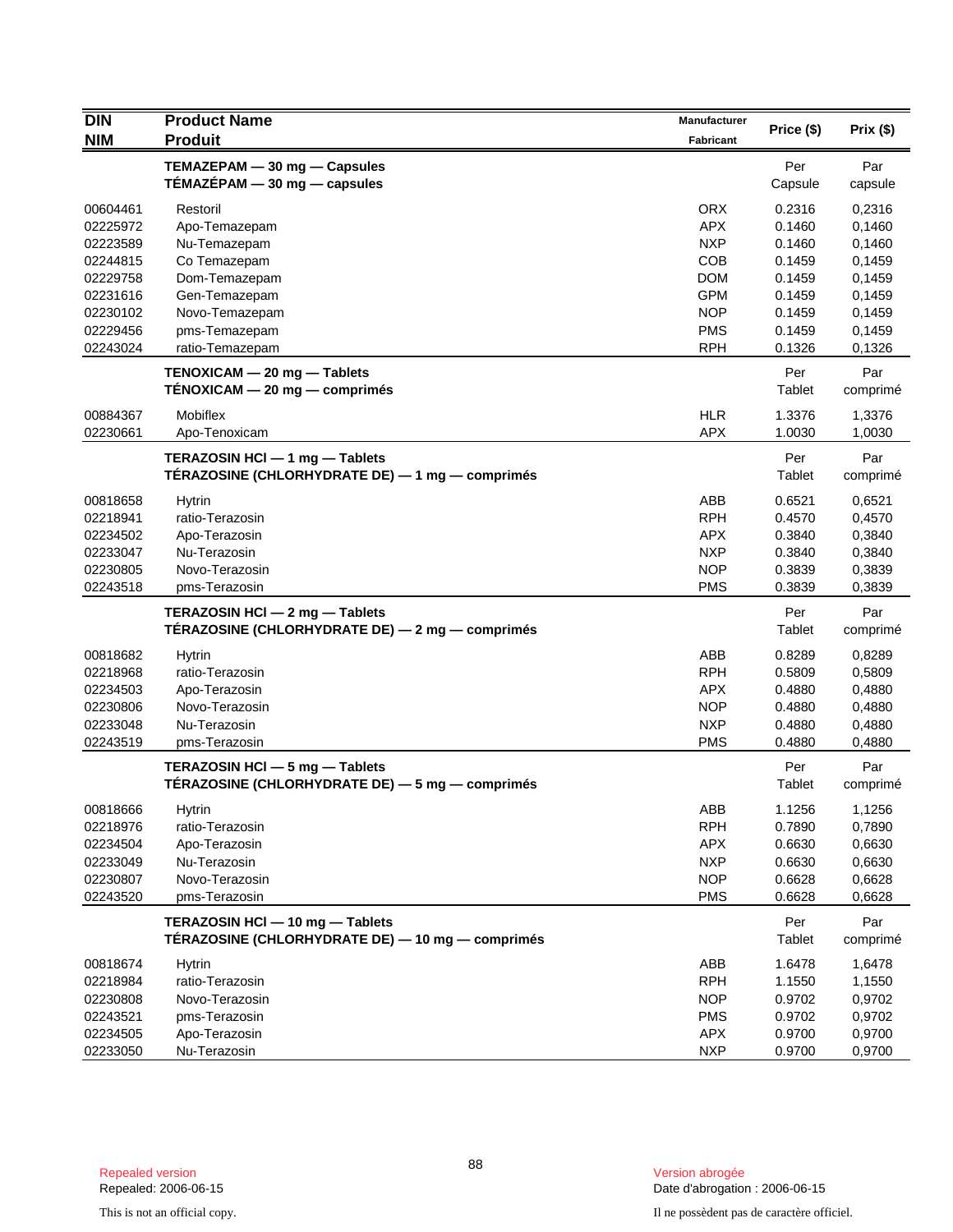| <b>DIN</b> | <b>Product Name</b>                                                                                   | Manufacturer | Price (\$)     | Prix(\$)        |
|------------|-------------------------------------------------------------------------------------------------------|--------------|----------------|-----------------|
| <b>NIM</b> | <b>Produit</b>                                                                                        | Fabricant    |                |                 |
|            | TERBINAFINE HCI - 250 mg - Tablets<br>TERBINAFINE (CHLORHYDRATE DE) - 250 mg - comprimés              |              | Per<br>Tablet  | Par<br>comprimé |
| 02031116   | Lamisil                                                                                               | <b>NVT</b>   | 4.4566         | 4,4566          |
| 02240807   | pms-Terbinafine                                                                                       | <b>PMS</b>   | 2.7771         | 2,7771          |
| 02242503   | Gen-Terbinafine                                                                                       | <b>GPM</b>   | 2.7770         | 2,7770          |
| 02239893   | Apo-Terbinafine                                                                                       | <b>APX</b>   | 2.7767         | 2,7767          |
| 02254727   | Co Terbinafine                                                                                        | <b>COB</b>   | 2.7767         | 2,7767          |
| 02240346   | Novo-Terbinafine                                                                                      | <b>NOP</b>   | 2.7767         | 2,7767          |
|            | TESTOSTERONE CYPIONATE - 100 mg/mL - Injection<br>TESTOSTÉRONE (CYPIONATE DE) - 100 mg/ml - injection |              | Per<br>mL      | Par<br>ml       |
| 00030783   | Depo-Testosterone                                                                                     | PFI          | 2.7940         | 2,7940          |
| 02246063   | Testosterone Cypionate/Testostérone (cypionate de)                                                    | <b>SIL</b>   | 1.9745         | 1,9745          |
|            | TETRACYCLINE HCI - 250 mg - Capsules<br>TÉTRACYCLINE (CHLORHYDRATE DE) — 250 mg — capsules            |              | Per<br>Capsule | Par<br>capsule  |
| 00580929   | Apo-Tetra                                                                                             | <b>APX</b>   | 0.0699         | 0,0699          |
| 00717606   | Nu-Tetra                                                                                              | <b>NXP</b>   | 0.0635         | 0,0635          |
|            | THIAMINE $-50$ mg $-$ Tablets<br>THIAMINE - 50 mg - comprimés                                         |              | Per<br>Tablet  | Par<br>comprimé |
| 00268631   | Vitamin $B_{1}/V$ itamine $B_{1}$                                                                     | <b>ICN</b>   | 0.0629         | 0,0629          |
| 00610267   | Vitamin $B_{1}/V$ itamine $B_{1}$                                                                     | <b>PMS</b>   | 0.0596         | 0,0596          |
|            | TIAPROFENIC ACID - 200 mg - Tablets<br>TIAPROFÉNIQUE (ACIDE) — 200 mg — comprimés                     |              | Per<br>Tablet  | Par<br>comprimé |
| 01924613   | <b>Albert Tiafen</b>                                                                                  | <b>ABT</b>   | 0.4048         | 0,4048          |
| 02230827   | pms-Tiaprofenic                                                                                       | <b>PMS</b>   | 0.4048         | 0,4048          |
| 02179679   | Novo-Tiaprofenic                                                                                      | <b>NOP</b>   | 0.3781         | 0,3781          |
| 02136112   | Apo-Tiaprofenic                                                                                       | <b>APX</b>   | 0.3780         | 0,3780          |
| 02146878   | Nu-Tiaprofenic                                                                                        | <b>NXP</b>   | 0.3780         | 0,3780          |
|            | TIAPROFENIC ACID - 300 mg - Tablets                                                                   |              | Per            | Par             |
|            | TIAPROFÉNIQUE (ACIDE) — 300 mg — comprimés                                                            |              | Tablet         | comprimé        |
| 02221950   | Surgam                                                                                                | <b>AVE</b>   | 0.7902         | 0,7902          |
| 01924621   | <b>Albert Tiafen</b>                                                                                  | <b>ABT</b>   | 0.4835         | 0,4835          |
| 02136120   | Apo-Tiaprofenic                                                                                       | <b>APX</b>   | 0.4515         | 0,4515          |
| 02146886   | Nu-Tiaprofenic                                                                                        | <b>NXP</b>   | 0.4515         | 0,4515          |
| 02230828   | pms-Tiaprofenic                                                                                       | <b>PMS</b>   | 0.4515         | 0,4515          |
| 02179687   | Novo-Tiaprofenic                                                                                      | <b>NOP</b>   | 0.4514         | 0,4514          |
|            | TICLOPIDINE HCI - 250 mg - Tablets<br>TICLOPIDINE (CHLORHYDRATE DE) - 250 mg - comprimés              |              | Per<br>Tablet  | Par<br>comprimé |
| 02162776   | <b>Ticlid</b>                                                                                         | <b>HLR</b>   | 1.3821         | 1,3821          |
| 02237701   | Apo-Ticlopidine                                                                                       | <b>APX</b>   | 0.7574         | 0,7574          |
| 02239744   | Gen-Ticlopidine                                                                                       | <b>GPM</b>   | 0.7574         | 0,7574          |
| 02236848   | Novo-Ticlopidine                                                                                      | <b>NOP</b>   | 0.7574         | 0,7574          |
| 02243327   | pms-Ticlopidine                                                                                       | <b>PMS</b>   | 0.7574         | 0,7574          |
| 02243587   | Rhoxal-ticlopidine                                                                                    | <b>RXP</b>   | 0.7574         | 0,7574          |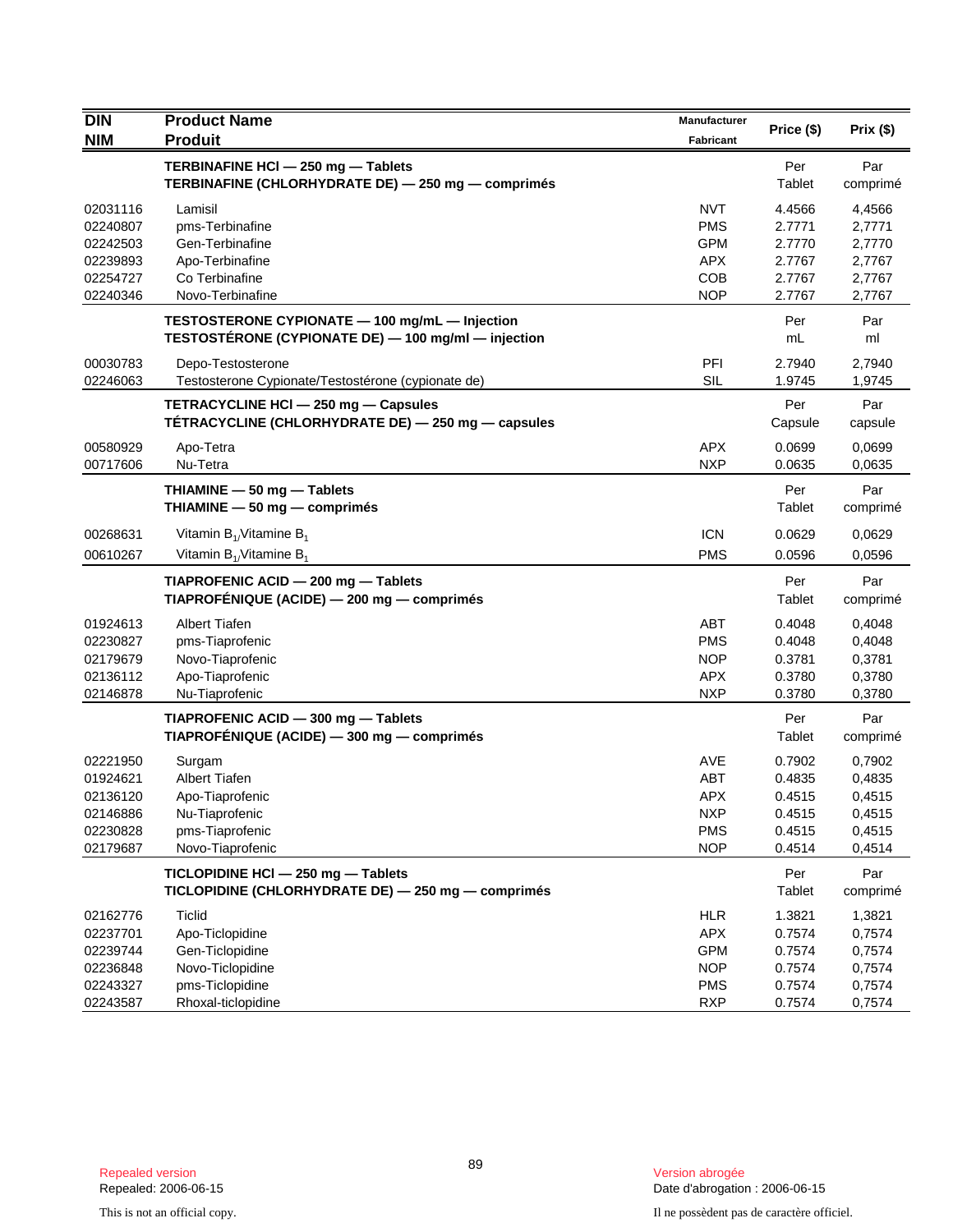| <b>DIN</b> | <b>Product Name</b>                                                                                     | Manufacturer     |               |                 |
|------------|---------------------------------------------------------------------------------------------------------|------------------|---------------|-----------------|
| <b>NIM</b> | <b>Produit</b>                                                                                          | <b>Fabricant</b> | Price (\$)    | Prix(\$)        |
|            | TIMOLOL MALEATE - 0.25% - Ophthalmic Solution                                                           |                  |               |                 |
|            | TIMOLOL (MALÉATE DE) $-$ 0,25 % $-$ solution ophtalmique                                                |                  | Per mL        | Par ml          |
| 00451193   | Timoptic                                                                                                | <b>MFX</b>       | 2.7650        | 2,7650          |
| 00755826   | Apo-Timop                                                                                               | <b>APX</b>       | 1.7050        | 1,7050          |
| 00893773   | Gen-Timolol                                                                                             | <b>GPM</b>       | 1.7050        | 1,7050          |
| 02083353   | pms-Timolol                                                                                             | <b>PMS</b>       | 1.7050        | 1,7050          |
| 02241731   | Rhoxal-timolol                                                                                          | <b>RXP</b>       | 1.7050        | 1,7050          |
| 02240248   | ratio-Timolol Maleate                                                                                   | <b>RPH</b>       | 1.5500        | 1,5500          |
| 02166712   | Sab-Timolol                                                                                             | SIL              | 1.5500        | 1,5500          |
|            | TIMOLOL MALEATE - 0.5% - Ophthalmic Solution<br>TIMOLOL (MALÉATE DE) $-$ 0,5 % $-$ solution ophtalmique |                  | Per mL        | par ml          |
| 00451207   | Timoptic                                                                                                | <b>MFX</b>       | 3.2710        | 3,2710          |
| 00755834   | Apo-Timop                                                                                               | <b>APX</b>       | 2.0460        | 2,0460          |
| 00893781   | Gen-Timolol                                                                                             | <b>GPM</b>       | 2.0460        | 2,0460          |
| 02083345   | pms-Timolol                                                                                             | <b>PMS</b>       | 2.0460        | 2,0460          |
| 02241732   | Rhoxal-timolol                                                                                          | <b>RXP</b>       | 2.0460        | 2,0460          |
| 02240249   | ratio-Timolol Maleate                                                                                   | <b>RPH</b>       | 1.8600        | 1,8600          |
| 02166720   | Sandoz Timolol                                                                                          | SDZ              | 1.8600        | 1,8600          |
|            | TIMOLOL MALEATE - 5 mg - Tablets                                                                        |                  | Per           | Par             |
|            | TIMOLOL (MALÉATE DE) - 5 mg - comprimés                                                                 |                  | Tablet        | comprimé        |
| 00353914   | <b>Blocadren</b>                                                                                        | <b>MFX</b>       | 0.2492        | 0,2492          |
| 00755842   | Apo-Timol                                                                                               | <b>APX</b>       | 0.1999        | 0,1999          |
| 01947796   | Novo-Timol                                                                                              | <b>NOP</b>       | 0.1817        | 0,1817          |
| 02044609   | Nu-Timol                                                                                                | <b>NXP</b>       | 0.1817        | 0,1817          |
|            | TIMOLOL MALEATE - 10 mg - Tablets<br>TIMOLOL (MALÉATE DE) — 10 mg — comprimés                           |                  | Per<br>Tablet | Par<br>comprimé |
| 02044617   | Nu-Timol                                                                                                | <b>NXP</b>       | 0.3456        | 0,3456          |
| 00755850   | Apo-Timol                                                                                               | <b>APX</b>       | 0.3119        | 0,3119          |
| 01947818   | Novo-Timol                                                                                              | <b>NOP</b>       | 0.2835        | 0,2835          |
|            | TIMOLOL MALEATE - 20 mg - Tablets<br>TIMOLOL (MALÉATE DE) - 20 mg - comprimés                           |                  | Per<br>Tablet | Par<br>comprimé |
| 00495611   | <b>Blocadren</b>                                                                                        | MFX              | 0.7416        | 0,7416          |
| 00755869   | Apo-Timol                                                                                               | <b>APX</b>       | 0.6237        | 0,6237          |
| 02044625   | Nu-Timol                                                                                                | NXP              | 0.5670        | 0,5670          |
|            | TIZANIDINE HCI - 4 mg - Tablets<br>TIZANIDINE (CHLORHYDRATE DE) - 4 mg - comprimés                      |                  | Per<br>Tablet | Par<br>comprimé |
| 02239170   | Zanaflex                                                                                                | <b>SHI</b>       | 0.7864        | 0,7864          |
| 02259893   | Apo-Tizanidine                                                                                          | <b>APX</b>       | 0.5617        | 0,5617          |
|            | TOBRAMYCIN - 0.3% - Ophthalmic Solution<br>TOBRAMYCINE $-$ 0.3 % $-$ solution ophtalmique               |                  | Per mL        | Par ml          |
| 00513962   | <b>Tobrex</b>                                                                                           | <b>ALC</b>       | 1.8326        | 1,8326          |
| 02239577   | pms-Tobramycin                                                                                          | <b>PMS</b>       | 1.2826        | 1,2826          |
| 02245698   | Apo-Tobramycin                                                                                          | APX              | 1.1500        | 1,1500          |
| 02241755   | Sandoz Tobramycin                                                                                       | SDZ              | 1.1484        | 1,1484          |
|            | TOBRAMYCIN SULFATE - 40 mg/mL - Injection<br>TOBRAMYCINE (SULFATE DE) - 40 mg/ml - injection            |                  | Per mL        | par ml          |
|            |                                                                                                         |                  |               |                 |
| 00325449   | Nebcin                                                                                                  | LIL              | 2.6510        | 2,6510          |
| 02241210   | Tobramycin/Tobramycine                                                                                  | SDZ              | 2.6510        | 2,6510          |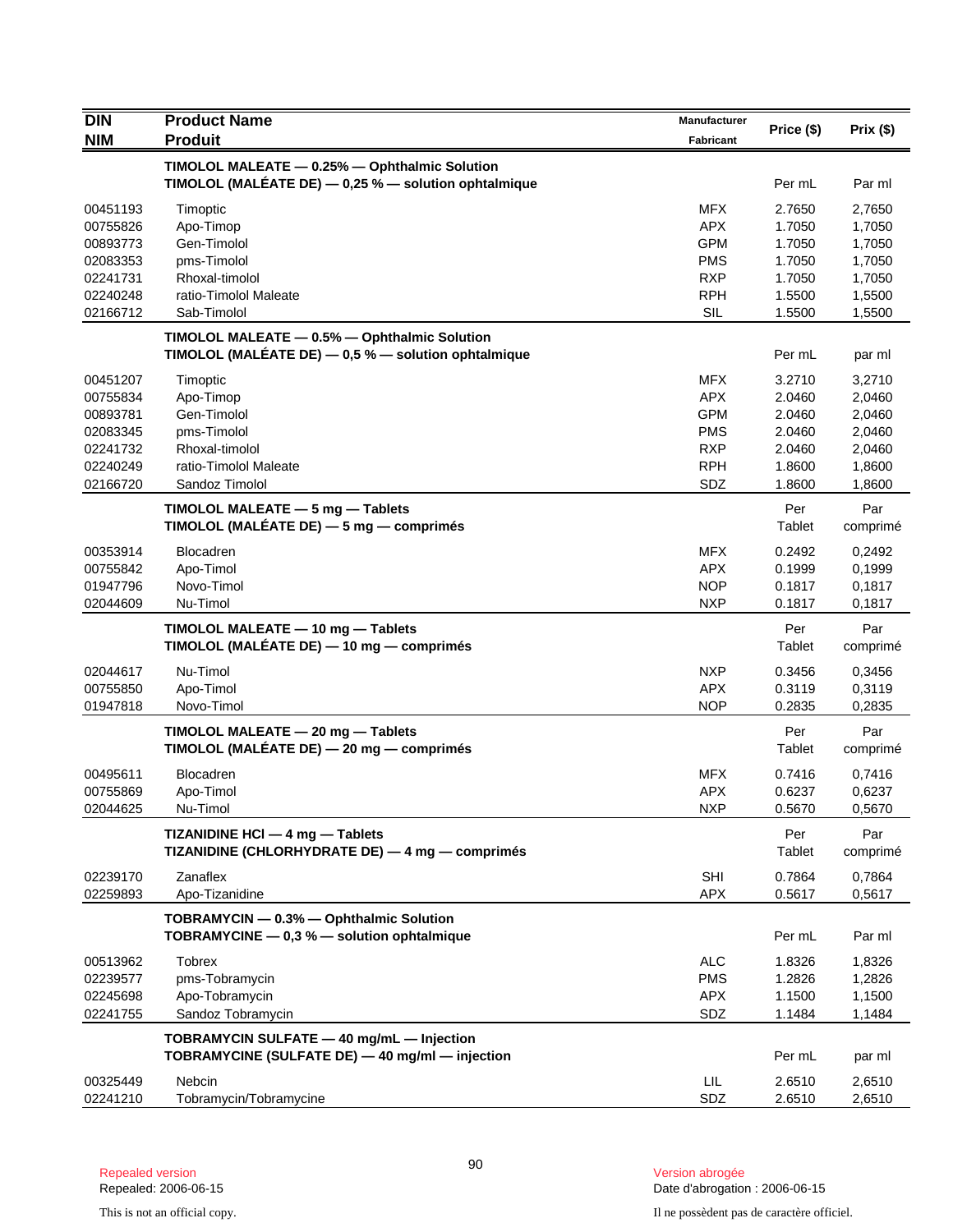| <b>DIN</b> | <b>Product Name</b>                              | Manufacturer     | Price (\$)    | Prix(\$) |
|------------|--------------------------------------------------|------------------|---------------|----------|
| <b>NIM</b> | <b>Produit</b>                                   | <b>Fabricant</b> |               |          |
|            | TOLBUTAMIDE - 500 mg - Tablets                   |                  | Per           | Par      |
|            | TOLBUTAMIDE - 500 mg - comprimés                 |                  | Tablet        | comprimé |
| 01987542   | Orinase                                          | <b>MRR</b>       | 0.1261        | 0,1261   |
| 00312762   | Apo-Tolbutamide                                  | <b>APX</b>       | 0.0908        | 0,0908   |
|            | TOPIRAMATE - 25 mg - Tablets                     |                  | Per           | Par      |
|            | TOPIRAMATE - 25 mg - comprimés                   |                  | <b>Tablet</b> | comprimé |
| 02230893   | Topamax                                          | JAN              | 1.3055        | 1,3055   |
| 02263351   | Gen-Topiramate                                   | <b>GPM</b>       | 0.8085        | 0,8085   |
| 02248860   | Novo-Topiramate                                  | <b>NOP</b>       | 0.8085        | 0,8085   |
| 02262991   | pms-Topiramate                                   | <b>PMS</b>       | 0.8085        | 0,8085   |
| 02256827   | ratio-Topiramate                                 | <b>RPH</b>       | 0.8085        | 0,8085   |
| 02260050   | Rhoxal-Topiramate                                | <b>RXP</b>       | 0.8085        | 0,8085   |
|            | TOPIRAMATE - 100 mg - Tablets                    |                  | Per           | Par      |
|            | TOPIRAMATE - 100 mg - comprimés                  |                  | Tablet        | comprimé |
| 02230894   | Topamax                                          | <b>JAN</b>       | 2.4743        | 2.4743   |
| 02263378   | Gen-Topiramate                                   | <b>GPM</b>       | 1.5323        | 1.5323   |
| 02248861   | Novo-Topiramate                                  | <b>NOP</b>       | 1.5323        | 1.5323   |
| 02263009   | pms-Topiramate                                   | <b>PMS</b>       | 1.5323        | 1.5323   |
| 02256835   | ratio-Topiramate                                 | <b>RPH</b>       | 1.5323        | 1.5323   |
| 02260069   | Rhoxal-Topiramate                                | <b>RXP</b>       | 1.5323        | 1,5323   |
|            | TOPIRAMATE - 200 mg - Tablets                    |                  | Per           | Par      |
|            | TOPIRAMATE - 200 mg - comprimés                  |                  | Tablet        | comprimé |
| 02230896   | Topamax                                          | <b>JAN</b>       | 3.9163        | 3.9163   |
| 02263386   | Gen-Topiramate                                   | <b>GPM</b>       | 2.4255        | 2.4255   |
| 02248862   | Novo-Topiramate                                  | <b>NOP</b>       | 2.4255        | 2.4255   |
| 02263017   | pms-Topiramate                                   | <b>PMS</b>       | 2.4255        | 2.4255   |
| 02256843   | ratio-Topiramate                                 | <b>RPH</b>       | 2.4255        | 2.4255   |
| 02267837   | Rhoxal-Topiramate                                | <b>RXP</b>       | 2.4255        | 2,4255   |
|            | TRAZODONE HCI - 50 mg - Tablets                  |                  | Per           | Par      |
|            | TRAZODONE (CHLORHYDRATE DE) - 50 mg - comprimés  |                  | Tablet        | comprimé |
| 02053187   | ratio-Trazodone                                  | <b>RPH</b>       | 0.2605        | 0,2605   |
| 02128950   | Dom-Trazodone                                    | <b>DOM</b>       | 0.2436        | 0,2436   |
| 02231683   | Gen-Trazodone                                    | <b>GPM</b>       | 0.2436        | 0,2436   |
| 01937227   | pms-Trazodone                                    | <b>PMS</b>       | 0.2436        | 0,2436   |
| 02230284   | Trazorel                                         | <b>ICN</b>       | 0.2436        | 0,2436   |
| 02147637   | Apo-Trazodone                                    | <b>APX</b>       | 0.2435        | 0,2435   |
| 02144263   | Novo-Trazodone                                   | <b>NOP</b>       | 0.2435        | 0,2435   |
| 02165384   | Nu-Trazodone                                     | <b>NXP</b>       | 0.2435        | 0,2435   |
| 00579351   | Desyrel                                          | SQU              | 0.2214        | 0,2214   |
|            | TRAZODONE HCI - 100 mg - Tablets                 |                  | Per           | Par      |
|            | TRAZODONE (CHLORHYDRATE DE) - 100 mg - comprimés |                  | Tablet        | comprimé |
| 02053195   | ratio-Trazodone                                  | <b>RPH</b>       | 0.4655        | 0,4655   |
| 02128969   | Dom-Trazodone                                    | <b>DOM</b>       | 0.4352        | 0,4352   |
| 02231684   | Gen-Trazodone                                    | <b>GPM</b>       | 0.4352        | 0,4352   |
| 02144271   | Novo-Trazodone                                   | <b>NOP</b>       | 0.4352        | 0,4352   |
| 01937235   | pms-Trazodone                                    | <b>PMS</b>       | 0.4352        | 0,4352   |
| 02230285   | Trazorel                                         | <b>ICN</b>       | 0.4352        | 0,4352   |
| 02147645   | Apo-Trazodone                                    | <b>APX</b>       | 0.4350        | 0,4350   |
| 02165392   | Nu-Trazodone                                     | <b>NXP</b>       | 0.4350        | 0,4350   |
| 00579378   | Desyrel                                          | SQU              | 0.3956        | 0,3956   |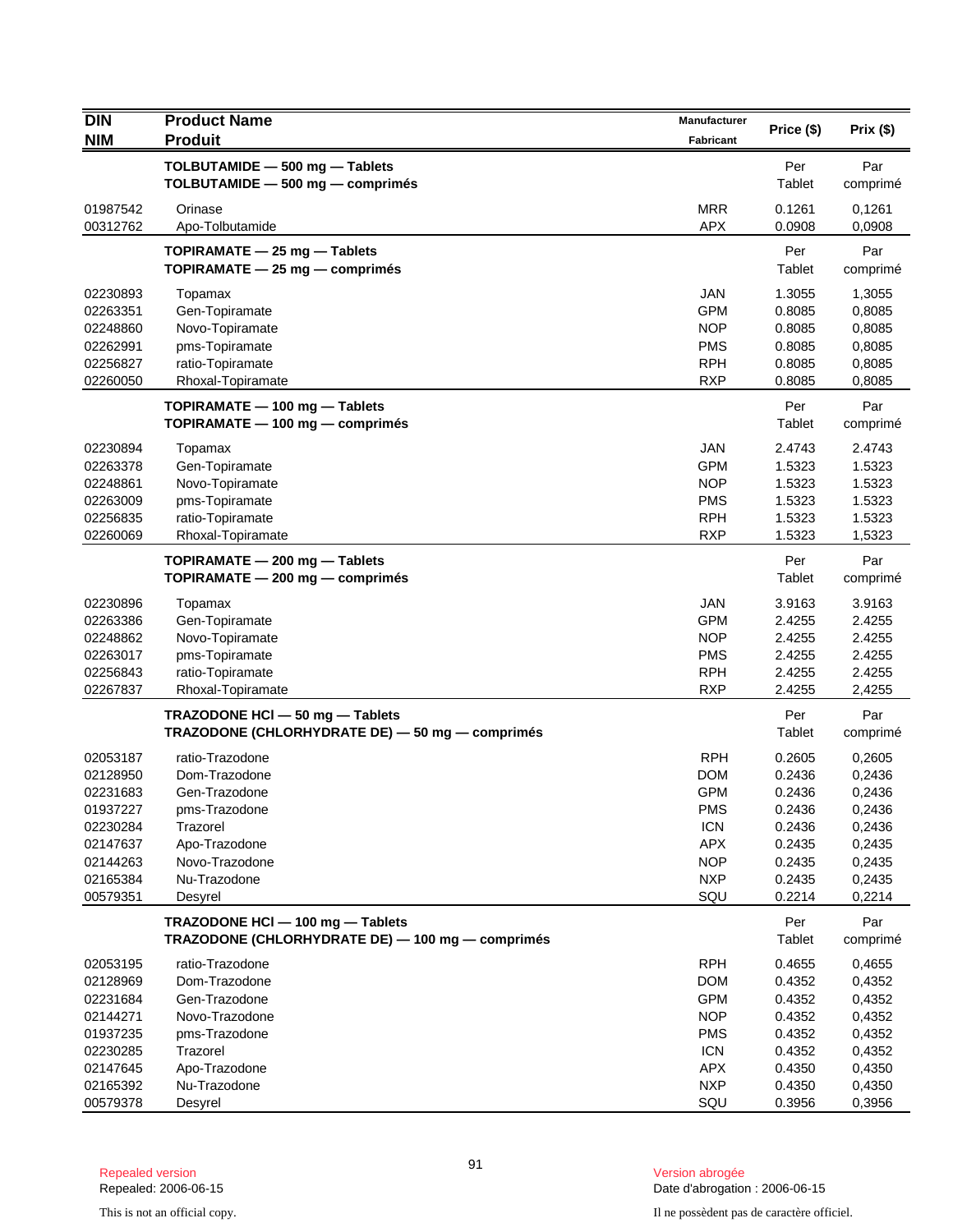| <b>DIN</b><br><b>NIM</b>                                 | <b>Product Name</b><br><b>Produit</b>                                                                 | Manufacturer<br>Fabricant                                   | Price (\$)                                     | Prix (\$)                                      |
|----------------------------------------------------------|-------------------------------------------------------------------------------------------------------|-------------------------------------------------------------|------------------------------------------------|------------------------------------------------|
|                                                          | TRAZODONE HCI - 150 mg - Tablets<br>TRAZODONE (CHLORHYDRATE DE) - 150 mg - comprimés                  |                                                             | Per<br>Tablet                                  | Par<br>comprimé                                |
| 02053209<br>02147653<br>02165406<br>02144298<br>00702277 | ratio-Trazodone<br>Apo-Trazodone-D<br>Nu-Trazodone-D<br>Novo-Trazodone-D<br>Desyrel                   | <b>RPH</b><br><b>APX</b><br><b>NXP</b><br><b>NOP</b><br>SQU | 0.6849<br>0.6395<br>0.6395<br>0.6393<br>0.5812 | 0,6849<br>0,6395<br>0,6395<br>0,6393<br>0,5812 |
|                                                          | TRETINOIN - 0.01% - Topical Cream<br>TRÉTINOÏNE $-$ 0,01 % $-$ crème topique                          |                                                             | Per<br>Gram                                    | Par<br>gramme                                  |
| 00897329<br>00657204<br>01926497                         | Retin A<br>Stieva-A<br>Vitamin A Acid                                                                 | JOI<br>STI<br><b>AVE</b>                                    | 0.3916<br>0.3124<br>0.3124                     | 0,3916<br>0,3124<br>0,3124                     |
|                                                          | TRETINOIN - 0.025% - Topical Cream<br>TRÉTINOÏNE $-$ 0,025 % $-$ crème topique                        |                                                             | Per<br>Gram                                    | Par<br>gramme                                  |
| 00897310<br>00578576<br>01926500                         | Retin A<br>Stieva-A<br>Vitamin A Acid                                                                 | JOI<br>STI<br>AVE                                           | 0.3916<br>0.3124<br>0.3124                     | 0,3916<br>0,3124<br>0,3124                     |
|                                                          | TRETINOIN - 0.05% - Topical Cream<br>TRÉTINOÏNE $-$ 0,05 % $-$ crème topique                          |                                                             | Per<br>Gram                                    | Par<br>gramme                                  |
| 00443794<br>00518182<br>01926519                         | Retin A<br>Stieva-A<br>Vitamin A Acid                                                                 | JOI<br>STI<br><b>AVE</b>                                    | 0.3800<br>0.3124<br>0.3124                     | 0,3800<br>0,3124<br>0,3124                     |
|                                                          | TRETINOIN - 0.1% - Topical Cream<br>TRÉTINOÏNE $-$ 0,1 % $-$ crème topique                            |                                                             | Per<br>Gram                                    | Par<br>gramme                                  |
| 00870021<br>00662348<br>01926527                         | Retin A<br>Stieva-A Forte<br>Vitamin A Acid                                                           | JOI<br>STI<br>AVE                                           | 0.3916<br>0.3124<br>0.3124                     | 0,3916<br>0,3124<br>0,3124                     |
|                                                          | TRETINOIN - 0.01% - Topical Gel<br>TRÉTINOÏNE $-$ 0,01 % $-$ gel topique                              |                                                             | Per<br>Gram                                    | Par<br>gramme                                  |
| 00870013<br>00587958<br>01926462                         | Retin A<br>Stieva-A<br>Vitamin A Acid                                                                 | JOI<br>STI<br><b>AVE</b>                                    | 0.3800<br>0.3124<br>0.3124                     | 0,3800<br>0,3124<br>0,3124                     |
|                                                          | TRETINOIN - 0.025% - Topical Gel<br>TRÉTINOÏNE $-$ 0,025 % $-$ gel topique                            |                                                             | Per<br>Gram                                    | Par<br>gramme                                  |
| 00443816<br>00587966<br>01926470                         | Retin A<br>Stieva-A<br>Vitamin A Acid                                                                 | JOI<br>STI<br>AVE                                           | 0.3800<br>0.3124<br>0.3124                     | 0,3800<br>0,3124<br>0,3124                     |
|                                                          | TRETINOIN - 0.05% - Topical Gel<br>TRÉTINOÏNE $-$ 0,05 % $-$ gel topique                              |                                                             | Per<br>Gram                                    | Par<br>gramme                                  |
| 00641863<br>01926489                                     | Stieva-A<br>Vitamin A Acid                                                                            | STI<br>AVE                                                  | 0.3124<br>0.3124                               | 0,3124<br>0,3124                               |
|                                                          | TRIAMCINOLONE ACETONIDE - 10 mg/mL - Injection<br>TRIAMCINOLONE (ACÉTONIDE DE) - 10 mg/ml - injection |                                                             | Per mL                                         | Par ml                                         |
| 01999761<br>02229540                                     | Kenalog-10<br>Triamcinolone                                                                           | WSQ<br>SDZ                                                  | 3.2318<br>2.8446                               | 3,2318<br>2,8446                               |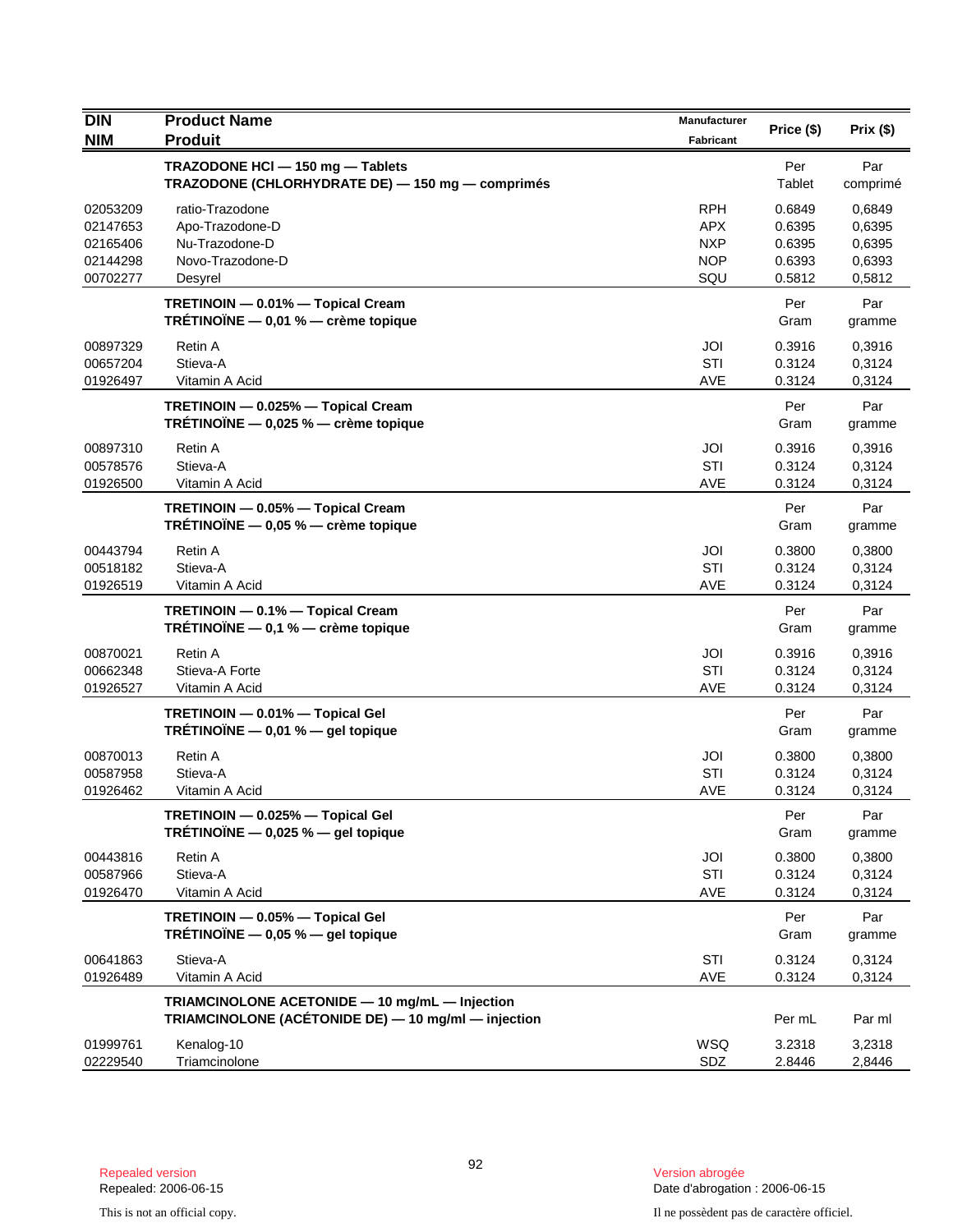| DIN<br><b>NIM</b>                            | <b>Product Name</b><br><b>Produit</b>                                                                                                  | <b>Manufacturer</b><br><b>Fabricant</b>              | Price (\$)                           | Prix(\$)                             |
|----------------------------------------------|----------------------------------------------------------------------------------------------------------------------------------------|------------------------------------------------------|--------------------------------------|--------------------------------------|
|                                              | TRIAMCINOLONE ACETONIDE - 40 mg/mL - Injection<br>TRIAMCINOLONE (ACÉTONIDE DE) - 40 mg/ml - injection                                  |                                                      | Per mL                               | Par ml                               |
| 01999869<br>02229550                         | Kenalog-40<br>Triamcinolone                                                                                                            | WSQ<br>SDZ                                           | 7.5020<br>6.3800                     | 7,5020<br>6,3800                     |
|                                              | TRIAMCINOLONE ACETONIDE - 0.1% - Topical Cream<br>TRIAMCINOLONE (ACÉTONIDE DE) - 0,1 % - crème topique                                 |                                                      | Per<br>Gram                          | Par<br>gramme                        |
| 01999818<br>00716960                         | Kenalog<br>Triaderm                                                                                                                    | <b>WSQ</b><br><b>TAR</b>                             | 0.3733<br>0.2274                     | 0,3733<br>0,2274                     |
|                                              | TRIAMTERENE/HYDROCHLOROTHIAZIDE - 50 mg/25 mg - Tablets<br>TRIAMTÉRÉNE/HYDROCHLOROTHIAZIDE - 50 mg/25 mg - comprimés                   |                                                      | Per<br>Tablet                        | Par<br>comprimé                      |
| 00865532<br>00441775<br>00532657             | Nu-Triazide<br>Apo-Triazide<br>Novo-Triamzide                                                                                          | <b>NXP</b><br><b>APX</b><br><b>NOP</b>               | 0.0680<br>0.0669<br>0.0608           | 0,0680<br>0,0669<br>0,0608           |
|                                              | TRIAZOLAM $-$ 0.125 mg $-$ Tablets<br>TRIAZOLAM - 0,125 mg - comprimés                                                                 |                                                      | Per<br>Tablet                        | Par<br>comprimé                      |
| 00808563<br>01995227                         | Apo-Triazo<br>Gen-Triazolam                                                                                                            | <b>APX</b><br><b>GPM</b>                             | 0.0870<br>0.0613                     | 0,0870<br>0,0613                     |
|                                              | TRIAZOLAM - 0.25 mg - Tablets<br>TRIAZOLAM $-$ 0,25 mg $-$ comprimés                                                                   |                                                      | Per<br>Tablet                        | Par<br>comprimé                      |
| 00443158<br>00808571<br>01913506             | Halcion<br>Apo-Triazo<br>Gen-Triazolam                                                                                                 | PFI<br><b>APX</b><br><b>GPM</b>                      | 0.2274<br>0.1078<br>0.0770           | 0,2274<br>0,1078<br>0,0770           |
|                                              | TRIFLURIDINE - 1% - Ophthalmic Solution<br>TRIFLURIDINE - 1 % - solution ophtalmique                                                   |                                                      | Per mL                               | Par ml                               |
| 00687456<br>02248529                         | Viroptic<br>Sab-Trifluridine                                                                                                           | <b>BWE</b><br>SDZ                                    | 3.3426<br>3.2663                     | 3,3426<br>3,2663                     |
|                                              | TRIMEBUTINE - 200 mg - Tablets<br>TRIMÉBUTINE $-$ 200 mg $-$ comprimés                                                                 |                                                      | Per<br>Tablet                        | Par<br>comprimé                      |
| 00803499<br>02245664                         | Modulon<br>Apo-Trimebutine                                                                                                             | <b>AXC</b><br><b>APX</b>                             | 0.6952<br>0.5560                     | 0,6952<br>0,5560                     |
|                                              | TRIMETHOPRIM - 100 mg - Tablets<br>TRIMETHOPRIME - 100 mg - comprimés                                                                  |                                                      | Per<br>Tablet                        | Par<br>comprimé                      |
| 00675229<br>02243116                         | Proloprim<br>Apo-Trimethoprim                                                                                                          | <b>GSK</b><br>APX                                    | 0.2925<br>0.2080                     | 0,2925<br>0,2080                     |
|                                              | TRIMETHOPRIM - 200 mg - Tablets<br>TRIMÉTHOPRIME - 200 mg - comprimés                                                                  |                                                      | Per<br>Tablet                        | Par<br>comprimé                      |
| 00677590<br>02243117                         | Proloprim<br>Apo-Trimethoprim                                                                                                          | <b>GSK</b><br><b>APX</b>                             | 0.5550<br>0.4275                     | 0,5550<br>0,4275                     |
|                                              | TRIMETHOPRIM/SULFAMETHOXAZOLE - 40 mg/200 mg per 5 mL<br>- Oral Suspension<br>TRIMÉTHOPRIME/SULFAMÉTHOXAZOLE - 40 mg/200 mg par 5 ml - |                                                      |                                      |                                      |
|                                              | suspension orale                                                                                                                       |                                                      | Per mL                               | Par ml                               |
| 00272485<br>00865753<br>00846465<br>00726540 | <b>Bactrim</b><br>Nu-Cotrimox<br>Apo-Sulfatrim<br>Novo-Trimel                                                                          | <b>HLR</b><br><b>NXP</b><br><b>APX</b><br><b>NOP</b> | 0.0219<br>0.0219<br>0.0218<br>0.0218 | 0,0219<br>0,0219<br>0,0218<br>0,0218 |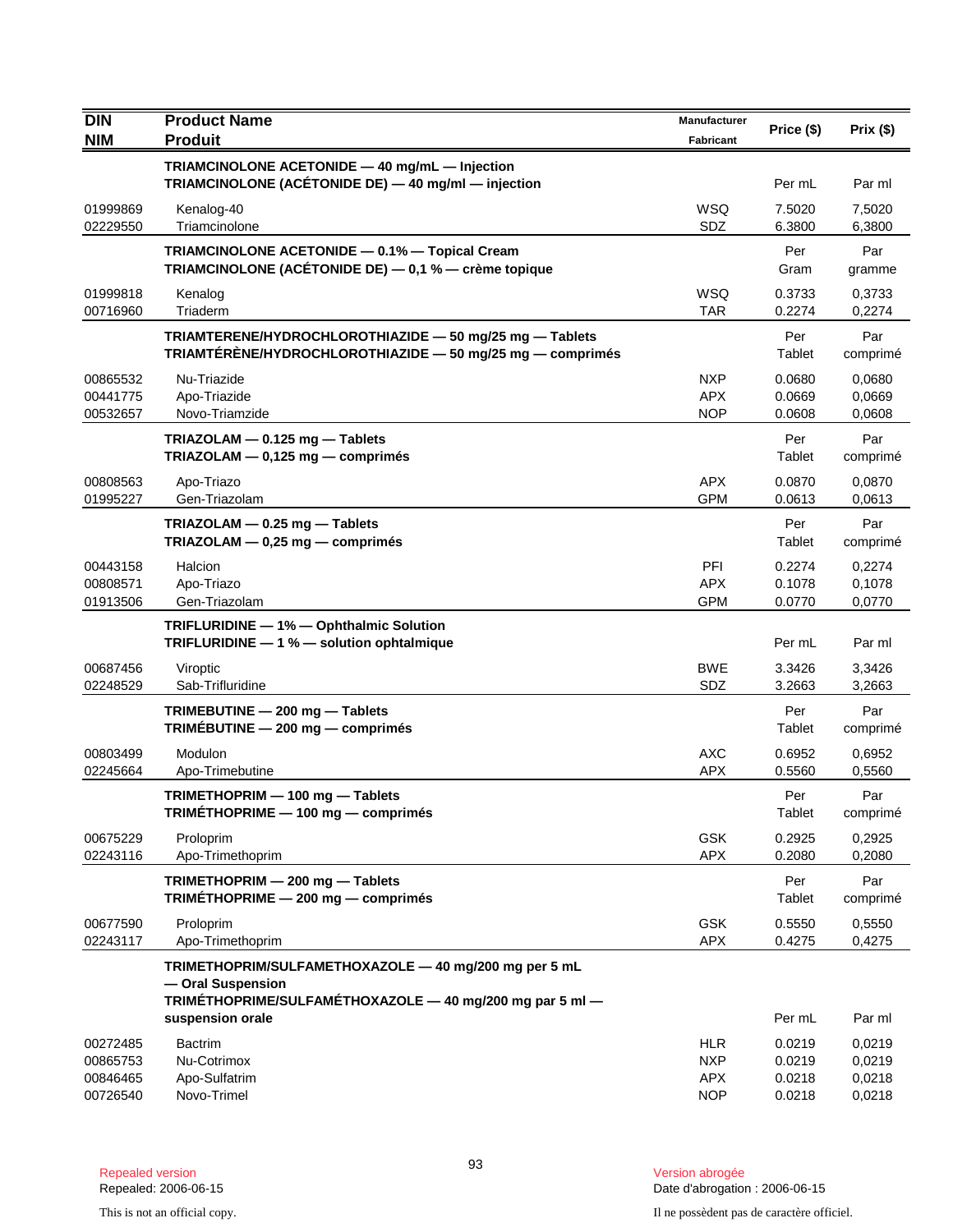| <b>DIN</b> | <b>Product Name</b> | <b>Manufacturer</b> | Price (\$) | Prix (\$) |
|------------|---------------------|---------------------|------------|-----------|
| <b>NIM</b> | Produit             | Fabricant           |            |           |
| 00270644   | Septra              | GSK                 | 0.0199     | 0.0199    |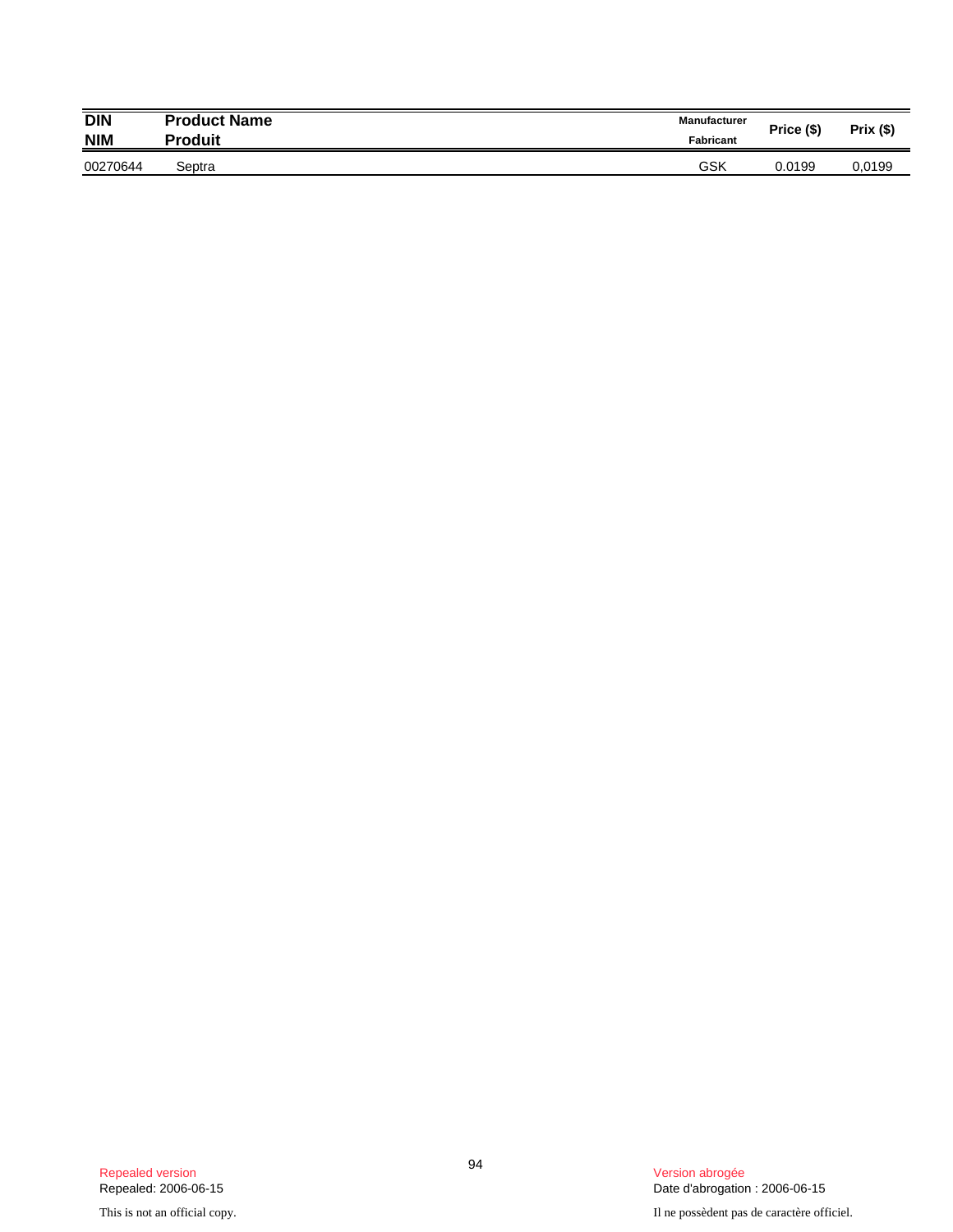| <b>DIN</b>                                               | <b>Product Name</b>                                                                                                                                                                       | Manufacturer                                                       | Price (\$)                                     | Prix(\$)                                       |
|----------------------------------------------------------|-------------------------------------------------------------------------------------------------------------------------------------------------------------------------------------------|--------------------------------------------------------------------|------------------------------------------------|------------------------------------------------|
| <b>NIM</b>                                               | <b>Produit</b>                                                                                                                                                                            | <b>Fabricant</b>                                                   |                                                |                                                |
|                                                          | TRIMETHOPRIM/SULFAMETHOXAZOLE - 80 mg/400 mg - Tablets<br>TRIMÉTHOPRIME/SULFAMÉTHOXAZOLE - 80 mg/400 mg - comprimés                                                                       |                                                                    | Per<br>Tablet                                  | Par<br>comprimé                                |
| 00272469<br>00865710<br>00445274<br>00510637<br>00270636 | <b>Bactrim</b><br>Nu-Cotrimox<br>Apo-Sulfatrim<br>Novo-Trimel<br>Septra                                                                                                                   | <b>HLR</b><br><b>NXP</b><br><b>APX</b><br>NOP<br><b>GSK</b>        | 0.1601<br>0.0531<br>0.0530<br>0.0530<br>0.0482 | 0.1601<br>0,0531<br>0,0530<br>0,0530<br>0,0482 |
|                                                          | TRIMETHOPRIM/SULFAMETHOXAZOLE - 160 mg/800 mg - Tablets<br>TRIMÉTHOPRIME/SULFAMÉTHOXAZOLE - 160 mg/800 mg - comprimés                                                                     |                                                                    | Per<br>Tablet                                  | Par<br>comprimé                                |
| 00371823<br>00865729<br>00445282<br>00510645<br>00368040 | <b>Bactrim DS</b><br>Nu-Cotrimox DS<br>Apo-Sulfatrim DS<br>Novo-Trimel DS<br>Septra DS                                                                                                    | <b>HLR</b><br><b>NXP</b><br><b>APX</b><br><b>NOP</b><br><b>GSK</b> | 0.2867<br>0.1344<br>0.1343<br>0.1343<br>0.1222 | 0,2867<br>0,1344<br>0,1343<br>0,1343<br>0,1222 |
|                                                          | TRIMETHOPRIM SULFATE/POLYMYXIN B SULFATE - 1 mg/10,000 U/mL<br>- Ophthalmic Solution<br>TRIMÉTHOPRIME (SULFATE DE)/POLYMYXINE B (SULFATE DE) —<br>1 mg/10 000 U/ml - solution ophtalmique |                                                                    | Per mL                                         | Par ml                                         |
| 02011956<br>02240363                                     | Polytrim<br>pms-Polytrimethoprim                                                                                                                                                          | <b>ALL</b><br><b>PMS</b>                                           | 2.7896<br>0.7293                               | 2,7896<br>0,7293                               |
|                                                          | TRIMIPRAMINE - 12.5 mg - Tablets<br>TRIMIPRAMINE - 12,5 mg - comprimés                                                                                                                    |                                                                    | Per<br>Tablet                                  | Par<br>comprimé                                |
| 00740799<br>00761605                                     | Apo-Trimip<br>Rhotrimine                                                                                                                                                                  | <b>APX</b><br><b>ROP</b>                                           | 0.1190<br>0.0902                               | 0,1190<br>0,0902                               |
|                                                          | TRIMIPRAMINE - 25 mg - Tablets<br>TRIMIPRAMINE - 25 mg - comprimés                                                                                                                        |                                                                    | Per<br>Tablet                                  | Par<br>comprimé                                |
| 00740802<br>02020602<br>00761613                         | Apo-Trimip<br>Nu-Trimipramine<br>Rhotrimine                                                                                                                                               | <b>APX</b><br><b>NXP</b><br><b>ROP</b>                             | 0.1505<br>0.1144<br>0.1144                     | 0,1505<br>0,1144<br>0,1144                     |
|                                                          | TRIMIPRAMINE - 50 mg - Tablets<br>TRIMIPRAMINE - 50 mg - comprimés                                                                                                                        |                                                                    | Per<br>Tablet                                  | Par<br>comprimé                                |
| 01926330<br>00740810<br>02020610<br>00761621             | Surmontil<br>Apo-Trimip<br>Nu-Trimipramine<br>Rhotrimine                                                                                                                                  | AVE<br><b>APX</b><br><b>NXP</b><br><b>ROP</b>                      | 0.6292<br>0.2905<br>0.2199<br>0.2199           | 0,6292<br>0,2905<br>0,2199<br>0,2199           |
|                                                          | TRIMIPRAMINE - 75 mg - Capsules<br>TRIMIPRAMINE - 75 mg - capsules                                                                                                                        |                                                                    | Per<br>Capsule                                 | Par<br>capsule                                 |
| 02070987<br>00761656                                     | Apo-Trimip<br>Rhotrimine                                                                                                                                                                  | <b>APX</b><br><b>ROP</b>                                           | 0.6665<br>0.5717                               | 0,6665<br>0,5717                               |
|                                                          | TRIMIPRAMINE - 100 mg - Tablets<br>$TRIMIPRAMINE - 100 mg - comprising$                                                                                                                   |                                                                    | Per<br>Tablet                                  | Par<br>comprimé                                |
| 00740829<br>02020629<br>00761648                         | Apo-Trimip<br>Nu-Trimipramine<br>Rhotrimine                                                                                                                                               | <b>APX</b><br><b>NXP</b><br><b>ROP</b>                             | 0.5285<br>0.3760<br>0.3760                     | 0,5285<br>0,3760<br>0,3760                     |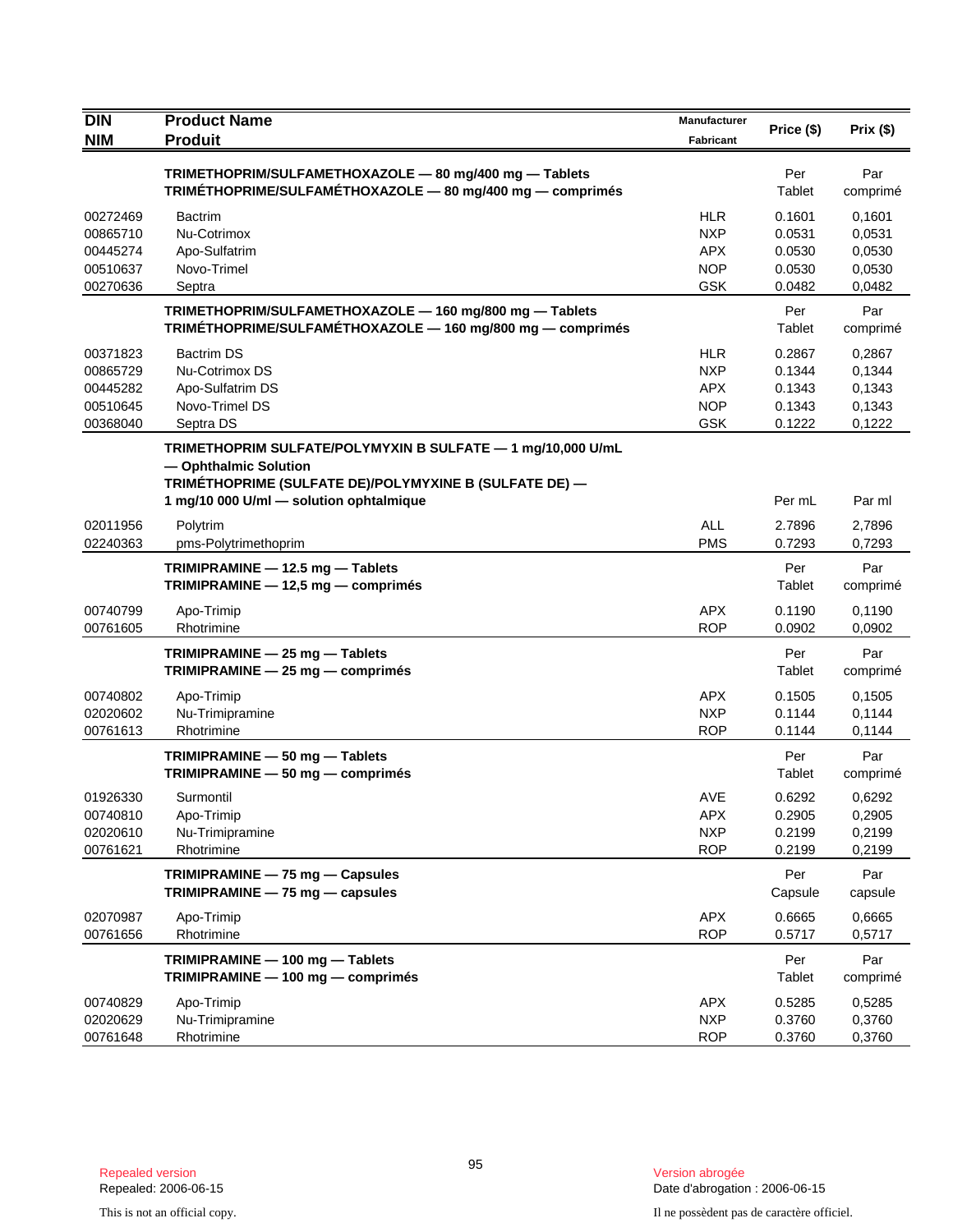| <b>DIN</b>           | <b>Product Name</b>                                                                                           | Manufacturer             | Price (\$)       | Prix(\$)         |
|----------------------|---------------------------------------------------------------------------------------------------------------|--------------------------|------------------|------------------|
| <b>NIM</b>           | <b>Produit</b>                                                                                                | <b>Fabricant</b>         |                  |                  |
|                      | <b>TRIPROLIDINE HCI/PSEUDOEPHEDRINE HCI/CODEINE PHOSPHATE</b>                                                 |                          |                  |                  |
|                      | $-2$ mg/30 mg/10 mg per 5 mL $-$ Syrup                                                                        |                          |                  |                  |
|                      | TRIPROLIDINE (CHLORHYDRATE DE)/PSEUDOÉPHÉDRINE<br>(CHLORHYDRATE DE)/CODÉINE (PHOSPHATE DE) — 2 mg/30 mg/10 mg |                          |                  |                  |
|                      | par $5 \text{ ml}$ - sirop                                                                                    |                          | Per mL           | Par ml           |
| 00068594             | CoActifed                                                                                                     | <b>GSK</b>               | 0.0987           | 0,0987           |
| 02169126             | ratio-Cotridin                                                                                                | <b>RPH</b>               | 0.0574           | 0,0574           |
|                      | <b>TRIPROLIDINE HCI/PSEUDOEPHEDRINE HCI/GUAIFENESIN/CODEINE</b>                                               |                          |                  |                  |
|                      | PHOSPHATE - 2 mg/30 mg/100 mg/10 mg per 5 mL - Expectorant                                                    |                          |                  |                  |
|                      | TRIPROLIDINE (CHLORHYDRATE DE)/PSEUDOÉPHÉDRINE                                                                |                          |                  |                  |
|                      | (CHLORHYDRATE DE)/GUAIFÉNÉSINE/CODÉINE (PHOSPHATE DE) — 2 mg/                                                 |                          |                  |                  |
|                      | 30 mg/100 mg/10 mg par 5 ml - expectorant                                                                     |                          | Per mL           | Par ml           |
| 00068756             | CoActifed                                                                                                     | <b>GSK</b>               | 0.1082           | 0,1082           |
| 02053403             | ratio-Cotridin                                                                                                | <b>RPH</b>               | 0.0640           | 0,0640           |
|                      | L-TRYPTOPHAN - 500 mg - Capsules                                                                              |                          | Per              | Par              |
|                      | $L$ -TRYPTOPHANE $-$ 500 mg - capsules                                                                        |                          | Capsule          | capsule          |
| 00718149             | Tryptan                                                                                                       | <b>ICN</b>               | 0.7838           | 0,7838           |
| 02248540             | Apo-Tryptophan                                                                                                | <b>APX</b>               | 0.5486           | 0,5486           |
| 02241023             | pms-Tryptophan                                                                                                | <b>PMS</b>               | 0.5486           | 0,5486           |
| 02240334             | ratio-Tryptophan                                                                                              | <b>RPH</b>               | 0.5344           | 0,5344           |
|                      | L-TRYPTOPHAN - 500 mg - Tablets                                                                               |                          | Per              | Par              |
|                      | L-TRYPTOPHANE - 500 mg - comprimés                                                                            |                          | Tablet           | comprimé         |
| 02029456             | Tryptan                                                                                                       | <b>ICN</b>               | 0.7838           | 0,7838           |
| 02240333             | ratio-Tryptophan                                                                                              | <b>RPH</b>               | 0.5878           | 0,5878           |
| 02248538             | Apo-Tryptophan                                                                                                | <b>APX</b>               | 0.5486           | 0,5486           |
| 02240445             | pms-Tryptophan                                                                                                | <b>PMS</b>               | 0.5486           | 0,5486           |
|                      | $L$ –TRYPTOPHAN – 1 g – Tablets                                                                               |                          | Per              | Par              |
|                      | L-TRYPTOPHANE $-1$ g $-$ comprimés                                                                            |                          | Tablet           | comprimé         |
| 00654531             | Tryptan                                                                                                       | <b>ICN</b>               | 1.5677           | 1,5677           |
| 02237250             | ratio-Tryptophan                                                                                              | <b>RPH</b>               | 1.1756           | 1,1756           |
| 02248539             | Apo-Tryptophan                                                                                                | <b>APX</b>               | 0.9876           | 0,9876           |
| 02230202             | pms-Tryptophan                                                                                                | <b>PMS</b>               | 0.9876           | 0,9876           |
|                      | VALPROIC ACID - 250 mg - Capsules                                                                             |                          | Per              | Par              |
|                      | VALPROÏQUE (ACIDE) - 250 mg - capsules                                                                        |                          | Capsule          | capsule          |
| 00443840             | Depakene                                                                                                      | ABB                      | 0.4854           | 0,4854           |
| 02140047             | ratio-Valproic                                                                                                | <b>RPH</b>               | 0.3402           | 0,3402           |
| 02231030             | Dom-Valproic Acid                                                                                             | <b>DOM</b>               | 0.2843           | 0,2843           |
| 02184648<br>02230768 | Gen-Valproic                                                                                                  | <b>GPM</b>               | 0.2843           | 0,2843           |
| 02239714             | pms-Valproic Acid<br>Rhoxal-valproic                                                                          | <b>PMS</b><br><b>RXP</b> | 0.2843<br>0.2843 | 0,2843<br>0,2843 |
| 02100630             | Novo-Valproic                                                                                                 | <b>NOP</b>               | 0.2842           | 0,2842           |
| 02238048             | Apo-Valproic                                                                                                  | <b>APX</b>               | 0.2840           | 0,2840           |
| 02237830             | Nu-Valproic                                                                                                   | <b>NXP</b>               | 0.2840           | 0,2840           |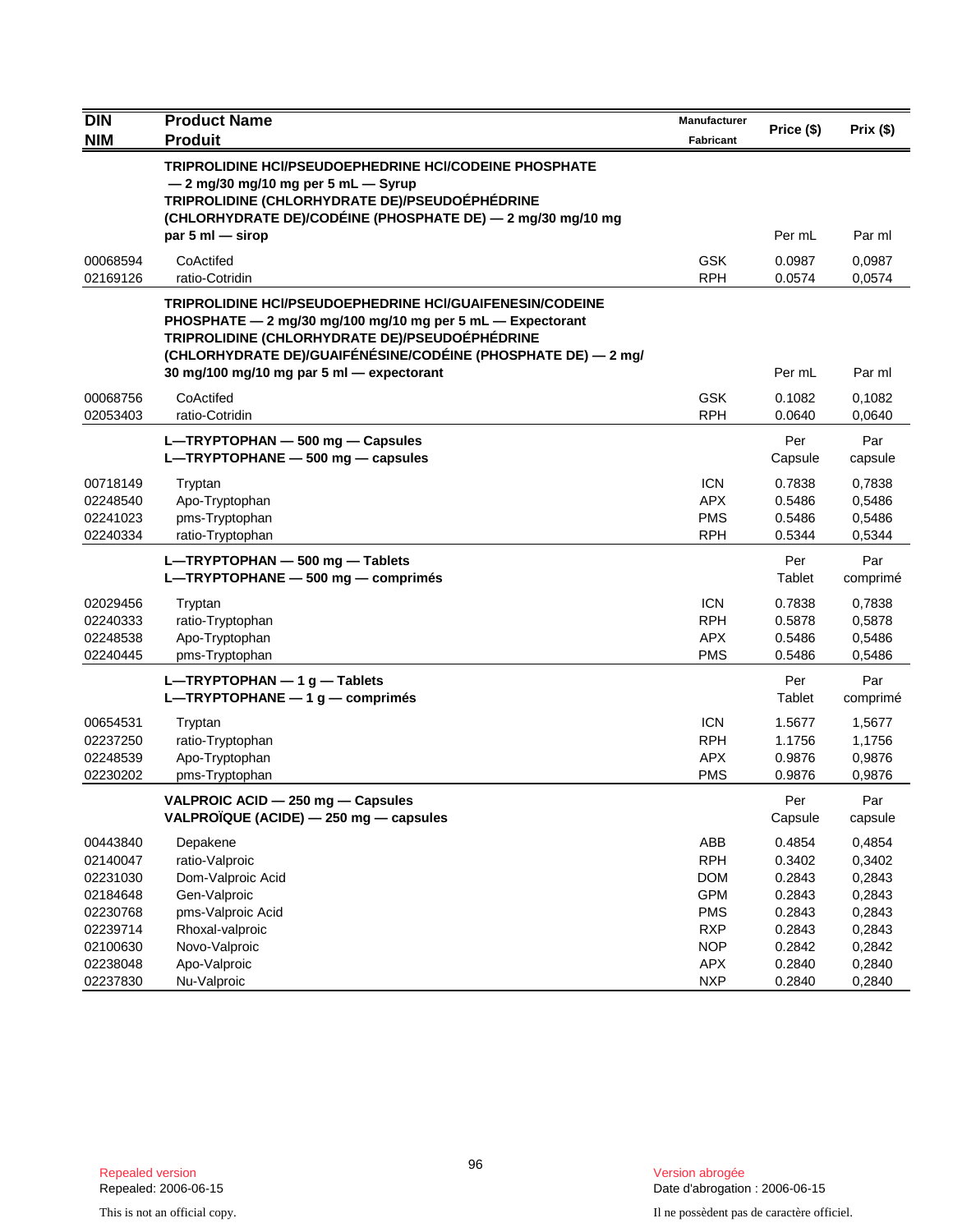| <b>DIN</b> | <b>Product Name</b>                                                                                                                | Manufacturer |               |                 |
|------------|------------------------------------------------------------------------------------------------------------------------------------|--------------|---------------|-----------------|
| <b>NIM</b> | <b>Produit</b>                                                                                                                     | Fabricant    | Price (\$)    | Prix(\$)        |
|            | VALPROIC ACID - 500 mg - Enteric Coated Capsules                                                                                   |              | Per           | Par             |
|            | VALPROÏQUE (ACIDE) - 500 mg - capsules à enrobage entérosoluble                                                                    |              | Capsule       | capsule         |
| 00507989   | Depakene                                                                                                                           | ABB          | 0.9709        | 0,9709          |
| 02140055   | ratio-Valproic                                                                                                                     | <b>RPH</b>   | 0.7486        | 0,7486          |
| 02231031   | Dom-Valproic Acid E.C.                                                                                                             | <b>DOM</b>   | 0.5717        | 0,5717          |
| 02218321   | Novo-Valproic                                                                                                                      | <b>NOP</b>   | 0.5717        | 0,5717          |
| 02229628   | pms-Valproic Acid E.C.                                                                                                             | <b>PMS</b>   | 0.5717        | 0,5717          |
| 02239713   | Rhoxal-valproic                                                                                                                    | <b>RXP</b>   | 0.5717        | 0,5717          |
|            | VALPROIC ACID - 250 mg/5 mL - Syrup<br>VALPROÏQUE (ACIDE) - 250 mg/5 ml - sirop                                                    |              | Per mL        | Par ml          |
| 00443832   | Depakene                                                                                                                           | ABB          | 0.1079        | 0,1079          |
| 02236807   | pms-Valproic Acid                                                                                                                  | <b>PMS</b>   | 0.0757        | 0,0757          |
| 02140063   | ratio-Valproic                                                                                                                     | <b>RPH</b>   | 0.0756        | 0,0756          |
| 02238370   | Apo-Valproic                                                                                                                       | <b>APX</b>   | 0.0635        | 0,0635          |
|            | VANCOMYCIN HCI - 500 mg - Injection                                                                                                |              | Per           | Par             |
|            | VANCOMYCINE (CHLORHYDRATE DE) - 500 mg - injection                                                                                 |              | Vial          | ampoule         |
| 00015423   | Vancocin                                                                                                                           | LIL          | 28.8500       | 28,8500         |
| 02241820   | pms-Vancomycin                                                                                                                     | <b>PMS</b>   | 24.5300       | 24,5300         |
|            | VANCOMYCIN HCI $-$ 1 g $-$ Injection<br>VANCOMYCINE (CHLORHYDRATE DE) - 1 g - injection                                            |              | Per<br>Vial   | Par<br>ampoule  |
| 00722146   | Vancocin                                                                                                                           | LIL          | 57.7000       | 57,7000         |
| 02241821   | pms-Vancomycin                                                                                                                     | <b>PMS</b>   | 49.0400       | 49,0400         |
|            | VERAPAMIL HCI - 120 mg - Sustained Release Tablets<br>VÉRAPAMIL (CHLORHYDRATE DE) - 120 mg - comprimés à libération<br>progressive |              | Per<br>Tablet | Par<br>comprimé |
| 01907123   | <b>Isoptin SR</b>                                                                                                                  | ABB          | 1.1974        | 1,1974          |
| 02246893   | Apo-Verap SR                                                                                                                       | <b>APX</b>   | 0.7590        | 0,7590          |
| 02210347   | Gen-Verapamil                                                                                                                      | <b>GPM</b>   | 0.7590        | 0,7590          |
|            | VERAPAMIL HCl - 180 mg - Sustained Release Tablets<br>VÉRAPAMIL (CHLORHYDRATE DE) - 180 mg - comprimés à libération<br>progressive |              | Per<br>Tablet | Par<br>comprimé |
| 01934317   | <b>Isoptin SR</b>                                                                                                                  | ABB          | 1.3522        | 1,3522          |
| 02210355   | Gen-Verapamil                                                                                                                      | <b>GPM</b>   | 0.7214        | 0,7214          |
| 02246894   | Apo-Verap SR                                                                                                                       | <b>APX</b>   | 0.6558        | 0,6558          |
|            | VERAPAMIL HCI - 240 mg - Sustained Release Tablets<br>VÉRAPAMIL (CHLORHYDRATE DE) - 240 mg - comprimés à libération<br>progressive |              | Per<br>Tablet | Par<br>comprimé |
| 00742554   | <b>Isoptin SR</b>                                                                                                                  | ABB          | 1.8032        | 1,8032          |
| 02246895   | Apo-Verap SR                                                                                                                       | <b>APX</b>   | 0.9592        | 0,9592          |
| 02210363   | Gen-Verapamil                                                                                                                      | <b>GPM</b>   | 0.9592        | 0,9592          |
| 02211920   | Novo-Veramil SR                                                                                                                    | <b>NOP</b>   | 0.9592        | 0,9592          |
| 02237791   | pms-Verapamil SR                                                                                                                   | <b>PMS</b>   | 0.9592        | 0,9592          |
|            | VERAPAMIL HCI - 80 mg - Tablets<br>VÉRAPAMIL (CHLORHYDRATE DE) - 80 mg - comprimés                                                 |              | Per<br>Tablet | Par<br>comprimé |
| 00782483   | Apo-Verap                                                                                                                          | <b>APX</b>   | 0.3665        | 0,3665          |
| 00554316   | Isoptin                                                                                                                            | ABB          | 0.3009        | 0,3009          |
| 02237921   | Gen-Verapamil                                                                                                                      | <b>GPM</b>   | 0.3009        | 0,3009          |
| 00886033   | Nu-Verap                                                                                                                           | <b>NXP</b>   | 0.3009        | 0,3009          |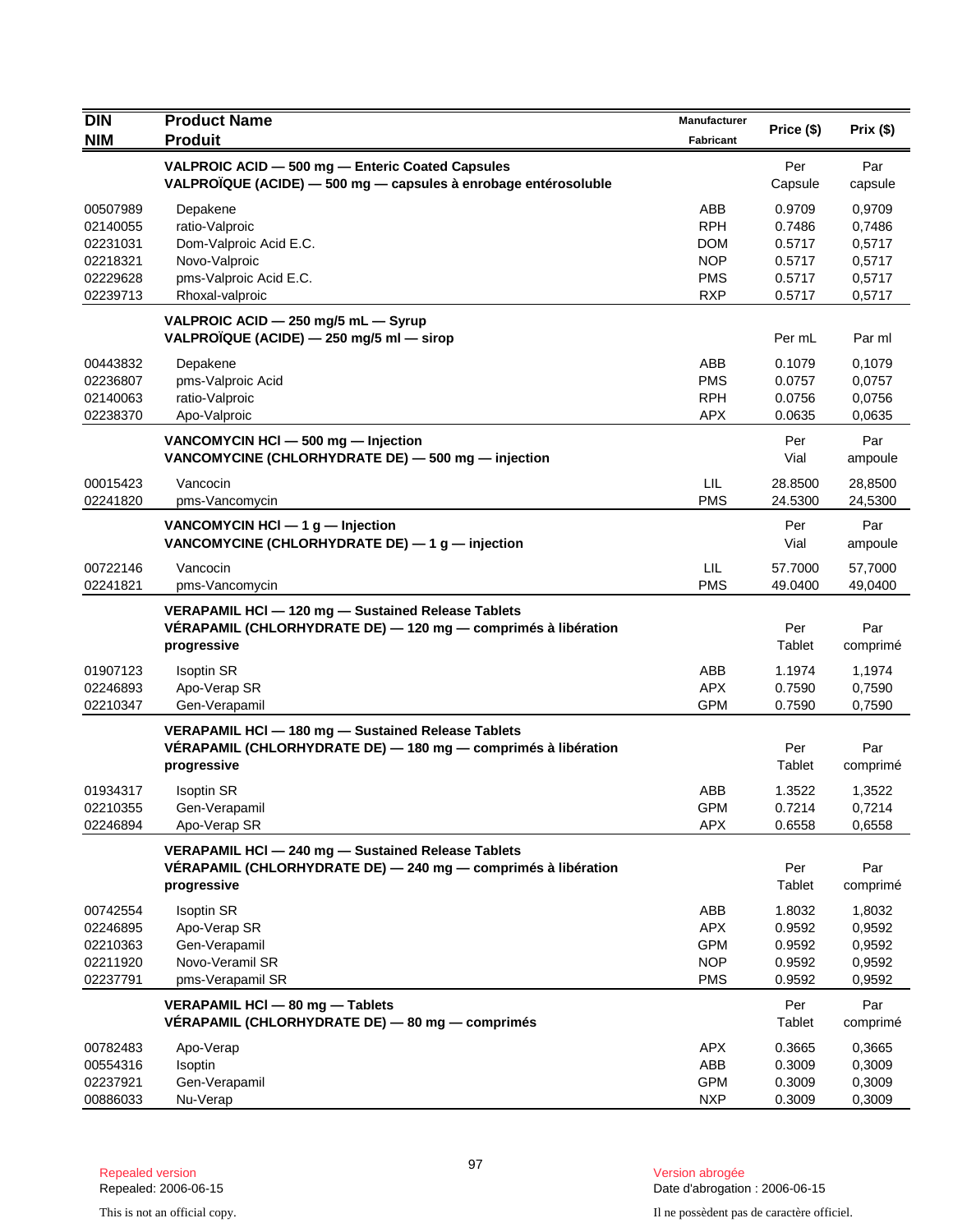| <b>DIN</b>                                               | <b>Product Name</b>                                                                  | Manufacturer                                                |                                                |                                                |
|----------------------------------------------------------|--------------------------------------------------------------------------------------|-------------------------------------------------------------|------------------------------------------------|------------------------------------------------|
| <b>NIM</b>                                               | <b>Produit</b>                                                                       | Fabricant                                                   | Price (\$)                                     | Prix(\$)                                       |
|                                                          | VERAPAMIL HCI - 120 mg - Tablets<br>VERAPAMIL (CHLORHYDRATE DE) - 120 mg - comprimés |                                                             | Per<br>Tablet                                  | Par<br>comprimé                                |
| 00782491<br>00554324<br>02237922<br>00886041             | Apo-Verap<br>Isoptin<br>Gen-Verapamil<br>Nu-Verap                                    | <b>APX</b><br>ABB<br><b>GPM</b><br><b>NXP</b>               | 0.5605<br>0.4675<br>0.4675<br>0.4675           | 0,5605<br>0,4675<br>0,4675<br>0,4675           |
|                                                          | WARFARIN SODIUM $-$ 1 mg $-$ Tablets<br>WARFARINE SODIQUE $-1$ mg $-$ comprimes      |                                                             | Per<br>Tablet                                  | Par<br>comprimé                                |
| 01918311<br>02242924<br>02242680<br>02244462<br>02265273 | Coumadin<br>Apo-Warfarin<br>Taro-Warfarin<br>Gen-Warfarin<br>Novo-Warfarin           | SQU<br><b>APX</b><br><b>TAR</b><br><b>GPM</b><br><b>NOP</b> | 0.3206<br>0.2180<br>0.2178<br>0.1960<br>0.1960 | 0,3206<br>0,2180<br>0,2178<br>0,1960<br>0,1960 |
|                                                          | WARFARIN SODIUM - 2 mg - Tablets<br>WARFARINE SODIQUE - 2 mg - comprimés             |                                                             | Per<br>Tablet                                  | Par<br>comprimé                                |
| 01918338<br>02242925<br>02242681<br>02244463<br>02265281 | Coumadin<br>Apo-Warfarin<br>Taro-Warfarin<br>Gen-Warfarin<br>Novo-Warfarin           | SQU<br><b>APX</b><br><b>TAR</b><br><b>GPM</b><br><b>NOP</b> | 0.3391<br>0.2305<br>0.2304<br>0.2074<br>0.2074 | 0,3391<br>0,2305<br>0,2304<br>0,2074<br>0,2074 |
|                                                          | WARFARIN SODIUM - 2.5 mg - Tablets<br>WARFARINE SODIQUE $-$ 2.5 mg $-$ comprimes     |                                                             | Per<br>Tablet                                  | Par<br>comprimé                                |
| 01918346<br>02242926<br>02242682<br>02244464<br>02265303 | Coumadin<br>Apo-Warfarin<br>Taro-Warfarin<br>Gen-Warfarin<br>Novo-Warfarin           | SQU<br><b>APX</b><br><b>TAR</b><br><b>GPM</b><br><b>NOP</b> | 0.2714<br>0.1845<br>0.1845<br>0.1660<br>0.1660 | 0,2714<br>0,1845<br>0,1845<br>0,1660<br>0,1660 |
|                                                          | WARFARIN SODIUM - 3 mg - Tablets<br>WARFARINE SODIQUE $-3$ mg $-$ comprimes          |                                                             | Per<br>Tablet                                  | Par<br>comprimé                                |
| 02240205<br>02242683<br>02265311<br>02245618             | Coumadin<br>Taro-Warfarin<br>Novo-Warfarin<br>Apo-Warfarin                           | SQU<br><b>TAR</b><br><b>NOP</b><br><b>APX</b>               | 0.4202<br>0.2827<br>0.2571<br>0.2570           | 0,4202<br>0,2827<br>0,2571<br>0,2570           |
|                                                          | WARFARIN SODIUM - 4 mg - Tablets<br>WARFARINE SODIQUE $-$ 4 mg $-$ comprimes         |                                                             | Per<br>Tablet                                  | Par<br>comprimé                                |
| 02007959<br>02242684<br>02242927<br>02244465<br>02265338 | Coumadin<br>Taro-Warfarin<br>Apo-Warfarin<br>Gen-Warfarin<br>Novo-Warfarin           | SQU<br><b>TAR</b><br><b>APX</b><br><b>GPM</b><br><b>NOP</b> | 0.4202<br>0.2856<br>0.2855<br>0.2571<br>0.2571 | 0,4202<br>0,2856<br>0,2855<br>0,2571<br>0,2571 |
|                                                          | WARFARIN SODIUM - 5 mg - Tablets<br>WARFARINE SODIQUE $-5$ mg $-$ comprimés          |                                                             | Per<br>Tablet                                  | Par<br>comprimé                                |
| 01918354<br>02242928<br>02242685<br>02244466<br>02265346 | Coumadin<br>Apo-Warfarin<br>Taro-Warfarin<br>Gen-Warfarin<br>Novo-Warfarin           | SQU<br><b>APX</b><br><b>TAR</b><br><b>GPM</b><br><b>NOP</b> | 0.2720<br>0.1850<br>0.1848<br>0.1663<br>0.1663 | 0,2720<br>0,1850<br>0,1848<br>0,1663<br>0,1663 |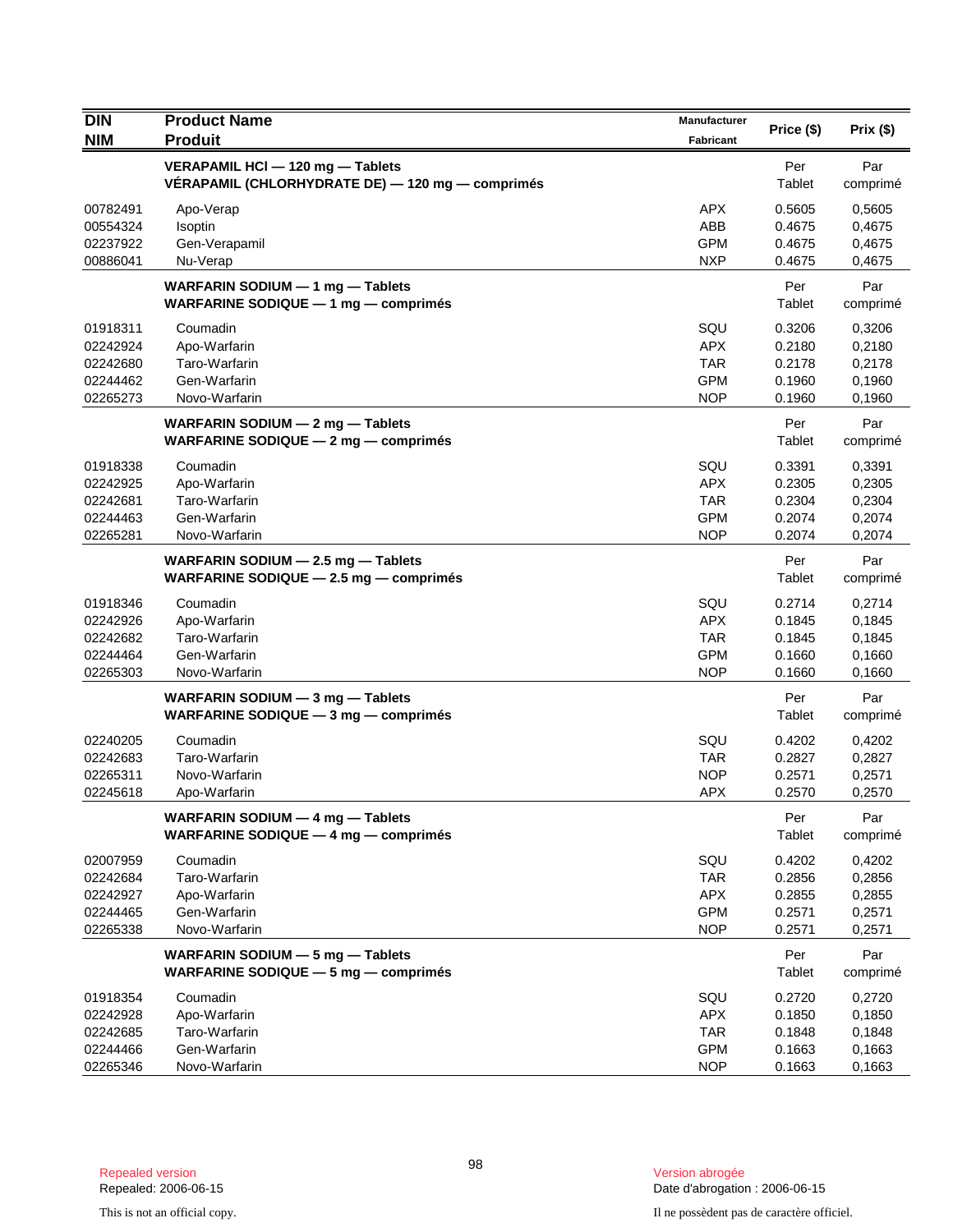| <b>DIN</b>           | <b>Product Name</b>                                                                                                                              | Manufacturer             |                  |                                 |
|----------------------|--------------------------------------------------------------------------------------------------------------------------------------------------|--------------------------|------------------|---------------------------------|
| <b>NIM</b>           | <b>Produit</b>                                                                                                                                   | <b>Fabricant</b>         | Price (\$)       | Prix(\$)                        |
|                      | WARFARIN SODIUM - 10 mg - Tablets<br>WARFARINE SODIQUE - 10 mg - comprimés                                                                       |                          | Per<br>Tablet    | Par<br>comprimé                 |
| 01918362             | Coumadin                                                                                                                                         | SQU                      | 0.4879           | 0,4879                          |
| 02242687             | Taro-Warfarin                                                                                                                                    | TAR                      | 0.3316           | 0,3316                          |
| 02242929             | Apo-Warfarin                                                                                                                                     | <b>APX</b>               | 0.3315           | 0,3315                          |
| 02244467             | Gen-Warfarin                                                                                                                                     | <b>GPM</b>               | 0.2984           | 0,2984                          |
|                      | ZINC SULFATE - 10 mg - Suppositories<br>ZINC (SULFATE DE) - 10 mg - suppositoires                                                                |                          | Per              | Par<br>Suppository suppositoire |
| 01945920<br>00621439 | Anusol<br>Anuzinc                                                                                                                                | PFI<br><b>SIL</b>        | 0.4116<br>0.3896 | 0,4116<br>0,3896                |
|                      | ZINC SULFATE MONOHYDRATE - 0.5% - Topical Ointment<br>ZINC (SULFATE MONOHYDRATÉ DE) - 0,5 % - pommade topique                                    |                          | Per<br>Gram      | Par<br>gramme                   |
| 01945939             | Anusol                                                                                                                                           | <b>PDA</b>               | 0.1331           | 0,1331                          |
| 00621447             | Sandoz Anuzinc                                                                                                                                   | SDZ                      | 0.1081           | 0,1081                          |
|                      | ZINC SULFATE MONOHYDRATE/HYDROCORTISONE ACETATE - 5 mg/5 mg<br>- Topical Ointment<br>ZINC (SULFATE MONOHYDRATÉ DE)/HYDROCORTISONE (ACÉTATE D') — |                          | Per<br>Gram      | Par                             |
|                      | 5 mg/5 mg - pommade topique                                                                                                                      |                          |                  | gramme                          |
| 00505773             | Anusol-HC                                                                                                                                        | <b>PDA</b>               | 0.9152           | 0,9152                          |
| 00607789             | ratio-Hemcort HC                                                                                                                                 | <b>RPH</b>               | 0.4576           | 0,4576                          |
| 02247691<br>02128446 | Sab-Anuzinc HC<br>Anodan-HC                                                                                                                      | SDZ<br><b>ODN</b>        | 0.4576<br>0.4160 | 0,4576<br>0,4160                |
|                      | ZINC SULFATE MONOHYDRATE/HYDROCORTISONE ACETATE - 10 mg/10 mg<br>- Suppositories<br>ZINC (SULFATE MONOHYDRATÉ DE)/HYDROCORTISONE (ACÉTATE D') —  |                          | Per              | Par                             |
|                      | 10 mg/10 mg - suppositoires                                                                                                                      |                          |                  | Suppository suppositoire        |
| 00476285             | Anusol-HC                                                                                                                                        | <b>PDA</b>               | 1.1440           | 1,1440                          |
| 00607797             | ratio-Hemcort HC                                                                                                                                 | <b>RPH</b>               | 1.0497           | 1,0497                          |
| 02236399             | Sab-Anuzinc HC                                                                                                                                   | <b>SIL</b>               | 0.6683           | 0,6683                          |
| 02242798             | Anodan-HC                                                                                                                                        | <b>ODN</b>               | 0.6075           | 0,6075                          |
|                      | $ZOPICLONE - 5 mg - Tables$<br>$ZOPICLONE - 5 mg - comprimés$                                                                                    |                          | Per<br>Tablet    | Par<br>comprimé                 |
| 02216167             | Imovane                                                                                                                                          | AVE                      | 0.3948           | 0,3948                          |
| 02271931             | Co Zopiclone                                                                                                                                     | COB                      | 0.2700           | 0,2700                          |
| 02267918             | Ran-Zopiclone                                                                                                                                    | <b>RAN</b>               | 0.2700           | 0,2700                          |
| 02245077             | Apo-Zopiclone                                                                                                                                    | <b>APX</b>               | 0.2455           | 0,2455                          |
| 02243426             | pms-Zopiclone                                                                                                                                    | <b>PMS</b>               | 0.2455           | 0,2455                          |
| 02251450<br>02246534 | Novo-Zopiclone<br>ratio-Zopiclone                                                                                                                | <b>NOP</b><br><b>RPH</b> | 0.2454<br>0.2454 | 0,2454<br>0,2454                |
| 02257572             | Rhoxal-zopiclone                                                                                                                                 | <b>RXP</b>               | 0.2454           | 0,2454                          |
|                      | ZOPICLONE - 7.5 mg - Tablets<br>$ZOPICLONE - 7.5$ mg $-$ comprimés                                                                               |                          | Per<br>Tablet    | Par<br>comprimé                 |
| 01926799             | Imovane                                                                                                                                          | AVE                      | 0.9138           | 0,9138                          |
| 02271958             | Co Zopiclone                                                                                                                                     | COB                      | 0.5670           | 0,5670                          |
| 02267926             | Ran-Zopiclone                                                                                                                                    | <b>RAN</b>               | 0.5670           | 0,5670                          |
| 02238596             | Gen-Zopiclone                                                                                                                                    | <b>GPM</b>               | 0.5154           | 0,5154                          |
| 02240606             | pms-Zopiclone                                                                                                                                    | <b>PMS</b>               | 0.5154           | 0,5154                          |
| 02008203             | Rhovane                                                                                                                                          | <b>ROP</b>               | 0.5154           | 0,5154                          |
| 02251469             | Novo-Zopiclone                                                                                                                                   | <b>NOP</b>               | 0.5154           | 0,5154                          |